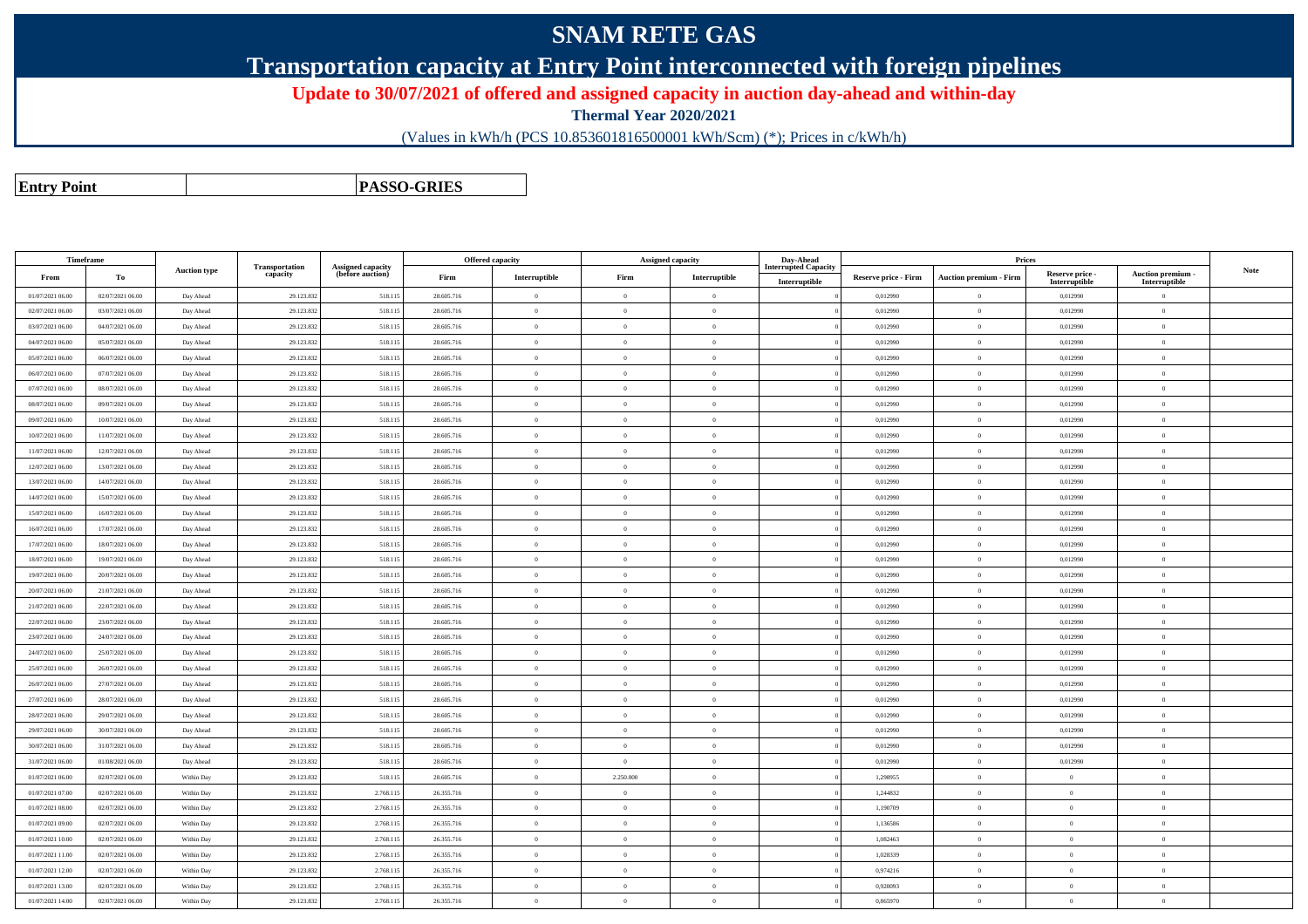| 01/07/2021 15:00 | 02/07/2021 06:00 | Within Day | 29.123.832 | 2.768.11  | 26.355.716 | $\,0\,$                | $\overline{0}$ | $\overline{0}$ |                | 0,811847 | $\,$ 0 $\,$    | $\overline{0}$ | $\bf{0}$       |  |
|------------------|------------------|------------|------------|-----------|------------|------------------------|----------------|----------------|----------------|----------|----------------|----------------|----------------|--|
| 01/07/2021 16:00 | 02/07/2021 06:00 | Within Day | 29.123.832 | 2.768.11  | 26.355.716 | $\overline{0}$         | $\overline{0}$ | $\overline{0}$ |                | 0,757724 | $\theta$       | $\overline{0}$ | $\overline{0}$ |  |
| 01/07/2021 17:00 | 02/07/2021 06:00 | Within Day | 29.123.832 | 2.768.115 | 26.355.716 | $\mathbf{0}$           | $\overline{0}$ | $\overline{0}$ |                | 0,703601 | $\theta$       | $\overline{0}$ | $\overline{0}$ |  |
| 01/07/2021 18:00 | 02/07/2021 06:00 | Within Day | 29.123.832 | 2.768.115 | 26.355.716 | $\bf{0}$               | $\overline{0}$ | $\overline{0}$ |                | 0,649478 | $\bf{0}$       | $\overline{0}$ | $\bf{0}$       |  |
| 01/07/2021 19:00 | 02/07/2021 06:00 | Within Day | 29.123.832 | 2.768.11  | 26.355.716 | $\overline{0}$         | $\overline{0}$ | $\overline{0}$ |                | 0,595354 | $\bf{0}$       | $\overline{0}$ | $\bf{0}$       |  |
| 01/07/2021 20:00 | 02/07/2021 06:00 | Within Day | 29.123.832 | 2.768.115 | 26.355.716 | $\overline{0}$         | $\overline{0}$ | $\overline{0}$ |                | 0,541231 | $\theta$       | $\overline{0}$ | $\theta$       |  |
| 01/07/2021 21:00 |                  |            |            |           |            | $\mathbf{0}$           | $\overline{0}$ | $\overline{0}$ |                |          | $\bf{0}$       | $\overline{0}$ | $\theta$       |  |
|                  | 02/07/2021 06:00 | Within Day | 29.123.832 | 2.768.11  | 26.355.716 |                        |                |                |                | 0,487108 |                |                |                |  |
| 01/07/2021 22:00 | 02/07/2021 06:00 | Within Day | 29.123.832 | 2.768.11  | 26.355.716 | $\bf{0}$               | $\mathbf{0}$   | $\overline{0}$ |                | 0,432985 | $\,$ 0 $\,$    | $\overline{0}$ | $\theta$       |  |
| 01/07/2021 23:00 | 02/07/2021 06:00 | Within Day | 29.123.832 | 2.768.115 | 26.355.716 | $\overline{0}$         | $\overline{0}$ | $\overline{0}$ |                | 0,378862 | $\theta$       | $\overline{0}$ | $\overline{0}$ |  |
| 02/07/2021 00:00 | 02/07/2021 06:00 | Within Day | 29.123.832 | 2.768.115 | 26.355.716 | $\bf{0}$               | $\overline{0}$ | $\overline{0}$ |                | 0,324739 | $\mathbf{0}$   | $\overline{0}$ | $\bf{0}$       |  |
| 02/07/2021 01:00 | 02/07/2021 06:00 | Within Day | 29.123.832 | 2.768.11  | 26.355.716 | $\bf{0}$               | $\overline{0}$ | $\overline{0}$ |                | 0,270616 | $\bf{0}$       | $\mathbf{0}$   | $\theta$       |  |
| 02/07/2021 02:00 | 02/07/2021 06:00 | Within Day | 29.123.832 | 2.768.115 | 26.355.716 | $\mathbf{0}$           | $\overline{0}$ | $\overline{0}$ |                | 0,216493 | $\theta$       | $\overline{0}$ | $\overline{0}$ |  |
| 02/07/2021 03:00 | 02/07/2021 06:00 | Within Day | 29.123.832 | 2.768.115 | 26.355.716 | $\,0\,$                | $\overline{0}$ | $\overline{0}$ |                | 0,162369 | $\bf{0}$       | $\overline{0}$ | $\bf{0}$       |  |
| 02/07/2021 04:00 | 02/07/2021 06:00 | Within Day | 29.123.832 | 2.768.11  | 26.355.716 | $\bf{0}$               | $\overline{0}$ | $\overline{0}$ |                | 0,108246 | $\,$ 0 $\,$    | $\overline{0}$ | $\theta$       |  |
| 02/07/2021 05:00 | 02/07/2021 06:00 | Within Day | 29.123.832 | 2.768.115 | 26.355.716 | $\overline{0}$         | $\overline{0}$ | $\overline{0}$ |                | 0,054123 | $\theta$       | $\overline{0}$ | $\overline{0}$ |  |
| 02/07/2021 06:00 | 03/07/2021 06:00 | Within Day | 29.123.832 | 518.115   | 28.605.716 | $\,0\,$                | $\overline{0}$ | $\overline{0}$ |                | 1,298955 | $\bf{0}$       | $\overline{0}$ | $\bf{0}$       |  |
| 02/07/2021 07:00 | 03/07/2021 06:00 | Within Day | 29.123.832 | 518.115   | 28.605.716 | $\bf{0}$               | $\overline{0}$ | $\overline{0}$ |                | 1,244832 | $\bf{0}$       | $\overline{0}$ | $\overline{0}$ |  |
| 02/07/2021 08:00 | 03/07/2021 06:00 | Within Day | 29.123.832 | 518.115   | 28.605.716 | $\mathbf{0}$           | $\overline{0}$ | $\overline{0}$ |                | 1,190709 | $\theta$       | $\overline{0}$ | $\overline{0}$ |  |
| 02/07/2021 09:00 | 03/07/2021 06:00 | Within Day | 29.123.832 | 518.115   | 28.605.716 | $\bf{0}$               | $\overline{0}$ | $\bf{0}$       |                | 1,136586 | $\bf{0}$       | $\overline{0}$ | $\bf{0}$       |  |
| 02/07/2021 10:00 | 03/07/2021 06:00 | Within Day | 29.123.832 | 518.115   | 28.605.716 | $\bf{0}$               | $\overline{0}$ | $\overline{0}$ |                | 1,082463 | $\bf{0}$       | $\overline{0}$ | $\bf{0}$       |  |
| 02/07/2021 11:00 | 03/07/2021 06:00 | Within Day | 29.123.832 | 518.115   | 28.605.716 | $\overline{0}$         | $\overline{0}$ | $\overline{0}$ |                | 1,028339 | $\theta$       | $\bf{0}$       | $\overline{0}$ |  |
| 02/07/2021 12:00 | 03/07/2021 06:00 | Within Day | 29.123.832 | 518.115   | 28.605.716 | $\,0\,$                | $\overline{0}$ | $\overline{0}$ |                | 0,974216 | $\bf{0}$       | $\overline{0}$ | $\theta$       |  |
| 02/07/2021 13:00 | 03/07/2021 06:00 | Within Day | 29.123.832 | 518.115   | 28.605.716 | $\bf{0}$               | $\overline{0}$ | $\overline{0}$ |                | 0,920093 | $\,$ 0 $\,$    | $\overline{0}$ | $\overline{0}$ |  |
| 02/07/2021 14:00 | 03/07/2021 06:00 | Within Day | 29.123.832 | 518.115   | 28.605.716 | $\mathbf{0}$           | $\overline{0}$ | $\overline{0}$ |                | 0,865970 | $\theta$       | $\overline{0}$ | $\overline{0}$ |  |
| 02/07/2021 15:00 | 03/07/2021 06:00 | Within Day | 29.123.832 | 518.115   | 28.605.716 | $\bf{0}$               | $\overline{0}$ | $\overline{0}$ |                | 0,811847 | $\bf{0}$       | $\overline{0}$ | $\bf{0}$       |  |
| 02/07/2021 16:00 | 03/07/2021 06:00 | Within Day | 29.123.832 | 518.115   | 28.605.716 | $\bf{0}$               | $\overline{0}$ | $\overline{0}$ |                | 0,757724 | $\bf{0}$       | $\overline{0}$ | $\bf{0}$       |  |
| 02/07/2021 17:00 | 03/07/2021 06:00 | Within Day | 29.123.832 | 518.115   | 28.605.716 | $\overline{0}$         | $\overline{0}$ | $\overline{0}$ |                | 0,703601 | $\theta$       | $\overline{0}$ | $\overline{0}$ |  |
| 02/07/2021 18:00 | 03/07/2021 06:00 | Within Day | 29.123.832 | 518.115   | 28.605.716 | $\bf{0}$               | $\overline{0}$ | $\bf{0}$       |                | 0,649478 | $\bf{0}$       | $\overline{0}$ | $\bf{0}$       |  |
|                  |                  |            |            |           |            |                        | $\overline{0}$ |                |                |          | $\,$ 0 $\,$    | $\overline{0}$ | $\overline{0}$ |  |
| 02/07/2021 19:00 | 03/07/2021 06:00 | Within Day | 29.123.832 | 518.115   | 28.605.716 | $\overline{0}$         |                | $\overline{0}$ |                | 0,595354 |                |                |                |  |
| 02/07/2021 20:00 | 03/07/2021 06:00 | Within Day | 29.123.832 | 518.115   | 28.605.716 | $\mathbf{0}$           | $\overline{0}$ | $\overline{0}$ |                | 0,541231 | $\theta$       | $\overline{0}$ | $\overline{0}$ |  |
| 02/07/2021 21:00 | 03/07/2021 06:00 | Within Day | 29.123.832 | 518.115   | 28.605.716 | $\mathbf{0}$           | $\overline{0}$ | $\overline{0}$ |                | 0,487108 | $\,$ 0 $\,$    | $\overline{0}$ | $\theta$       |  |
| 02/07/2021 22:00 | 03/07/2021 06:00 | Within Day | 29.123.832 | 518.115   | 28.605.716 | $\bf{0}$               | $\overline{0}$ | $\overline{0}$ |                | 0,432985 | $\bf{0}$       | $\bf{0}$       | $\bf{0}$       |  |
| 02/07/2021 23:00 | 03/07/2021 06:00 | Within Day | 29.123.832 | 518.115   | 28.605.716 | $\overline{0}$         | $\overline{0}$ | $\overline{0}$ |                | 0,378862 | $\theta$       | $\overline{0}$ | $\overline{0}$ |  |
| 03/07/2021 00:00 | 03/07/2021 06:00 | Within Day | 29.123.832 | 518.115   | 28.605.716 | $\,$ 0 $\,$            | $\overline{0}$ | $\overline{0}$ |                | 0,324739 | $\,$ 0 $\,$    | $\overline{0}$ | $\theta$       |  |
| 03/07/2021 01:00 | 03/07/2021 06:00 | Within Day | 29.123.832 | 518.115   | 28.605.716 | $\bf{0}$               | $\overline{0}$ | $\overline{0}$ |                | 0,270616 | $\,$ 0 $\,$    | $\overline{0}$ | $\bf{0}$       |  |
| 03/07/2021 02:00 | 03/07/2021 06:00 | Within Day | 29.123.832 | 518.115   | 28.605.716 | $\mathbf{0}$           | $\overline{0}$ | $\overline{0}$ |                | 0,216493 | $\theta$       | $\overline{0}$ | $\overline{0}$ |  |
| 03/07/2021 03:00 | 03/07/2021 06:00 | Within Day | 29.123.832 | 518.115   | 28.605.716 | $\mathbf{0}$           | $\overline{0}$ | $\theta$       |                | 0,162369 | $\,$ 0 $\,$    | $\overline{0}$ | $\theta$       |  |
| 03/07/2021 04:00 | 03/07/2021 06:00 | Within Day | 29.123.832 | 518.115   | 28.605.716 | $\bf{0}$               | $\overline{0}$ | $\overline{0}$ |                | 0,108246 | $\bf{0}$       | $\overline{0}$ | $\overline{0}$ |  |
| 03/07/2021 05:00 | 03/07/2021 06:00 | Within Day | 29.123.832 | 518.115   | 28.605.716 | $\mathbf{0}$           | $\overline{0}$ | $\overline{0}$ |                | 0,054123 | $\theta$       | $\overline{0}$ | $\overline{0}$ |  |
| 03/07/2021 06:00 | 04/07/2021 06:00 | Within Day | 29.123.832 | 518.115   | 28.605.716 | $\,$ 0 $\,$            | $\overline{0}$ | $\bf{0}$       |                | 1,298955 | $\,0\,$        | $\overline{0}$ | $\theta$       |  |
| 03/07/2021 07:00 | 04/07/2021 06:00 | Within Day | 29.123.832 | 518.115   | 28.605.716 | $\bf{0}$               | $\overline{0}$ | $\overline{0}$ |                | 1,244832 | $\bf{0}$       | $\overline{0}$ | $\overline{0}$ |  |
| 03/07/2021 08:00 | 04/07/2021 06:00 | Within Day | 29.123.832 | 518.115   | 28.605.716 | $\mathbf{0}$           | $\overline{0}$ | $\overline{0}$ |                | 1,190709 | $\theta$       | $\overline{0}$ | $\overline{0}$ |  |
| 03/07/2021 09:00 | 04/07/2021 06:00 | Within Day | 29.123.832 | 518.115   | 28.605.716 | $\mathbf{0}$           | $\overline{0}$ | $\overline{0}$ |                | 1,136586 | $\,$ 0 $\,$    | $\overline{0}$ | $\theta$       |  |
| 03/07/2021 10:00 | 04/07/2021 06:00 | Within Day | 29.123.832 | 518.115   | 28.605.716 | $\bf{0}$               | $\overline{0}$ | $\overline{0}$ |                | 1,082463 | $\,$ 0 $\,$    | $\overline{0}$ | $\overline{0}$ |  |
| 03/07/2021 11:00 | 04/07/2021 06:00 | Within Day | 29.123.832 | 518.115   | 28.605.716 | $\bf{0}$               | $\overline{0}$ | $\overline{0}$ |                | 1,028339 | $\overline{0}$ | $^{\circ}$     | $\theta$       |  |
| 03/07/2021 12:00 | 04/07/2021 06:00 | Within Day | 29.123.832 | 518.115   | 28.605.716 | $\,$ 0 $\,$            | $\overline{0}$ | $\bf{0}$       |                | 0,974216 | $\,$ 0 $\,$    | $\overline{0}$ | $\theta$       |  |
| 03/07/2021 13:00 | 04/07/2021 06:00 | Within Day | 29.123.832 | 518.115   | 28.605.716 | $\bf{0}$               | $\overline{0}$ | $\overline{0}$ |                | 0,920093 | $\,$ 0 $\,$    | $\overline{0}$ | $\overline{0}$ |  |
| 03/07/2021 14:00 | 04/07/2021 06:00 | Within Day | 29.123.832 | 518.115   | 28.605.716 | $\mathbf{0}$           | $\overline{0}$ | $\overline{0}$ |                | 0,865970 | $\mathbf{0}$   | $\overline{0}$ | $\mathbf{0}$   |  |
| 03/07/2021 15:00 | 04/07/2021 06:00 | Within Day | 29.123.832 | 518.115   | 28.605.716 | $\,$ 0                 | $\overline{0}$ | $\overline{0}$ | $\overline{0}$ | 0,811847 | $\,$ 0 $\,$    | $\bf{0}$       | $\,$ 0 $\,$    |  |
| 03/07/2021 16:00 | 04/07/2021 06:00 | Within Day | 29.123.832 | 518.115   | 28.605.716 | $\hspace{0.1mm}\bm{0}$ | $\overline{0}$ | $\overline{0}$ |                | 0,757724 | $\,$ 0 $\,$    | $\overline{0}$ | $\overline{0}$ |  |
| 03/07/2021 17:00 | 04/07/2021 06:00 | Within Day | 29.123.832 | 518.115   | 28.605.716 | $\mathbf{0}$           | $\overline{0}$ | $\overline{0}$ |                | 0,703601 | $\overline{0}$ | $\overline{0}$ | $\overline{0}$ |  |
| 03/07/2021 18:00 | 04/07/2021 06:00 | Within Day | 29.123.832 | 518.115   | 28.605.716 | $\,$ 0 $\,$            | $\overline{0}$ | $\overline{0}$ |                | 0,649478 | $\,$ 0 $\,$    | $\overline{0}$ | $\overline{0}$ |  |
| 03/07/2021 19:00 | 04/07/2021 06:00 | Within Day | 29.123.832 | 518.115   | 28.605.716 | $\overline{0}$         | $\overline{0}$ | $\overline{0}$ |                | 0,595354 | $\overline{0}$ | $\overline{0}$ | $\overline{0}$ |  |
| 03/07/2021 20:00 | 04/07/2021 06:00 | Within Day | 29.123.832 | 518.115   | 28.605.716 | $\mathbf{0}$           | $\overline{0}$ | $\overline{0}$ |                | 0,541231 | $\mathbf{0}$   | $\overline{0}$ | $\mathbf{0}$   |  |
| 03/07/2021 21:00 | 04/07/2021 06:00 | Within Day | 29.123.832 | 518.115   | 28.605.716 | $\,$ 0 $\,$            | $\overline{0}$ | $\overline{0}$ |                | 0,487108 | $\,$ 0 $\,$    | $\bf{0}$       | $\,$ 0 $\,$    |  |
| 03/07/2021 22.00 | 04/07/2021 06:00 | Within Day | 29.123.832 | 518.115   | 28.605.716 | $\bf{0}$               | $\overline{0}$ | $\overline{0}$ |                | 0,432985 | $\,$ 0 $\,$    | $\mathbf{0}$   | $\overline{0}$ |  |
| 03/07/2021 23:00 | 04/07/2021 06:00 | Within Day | 29.123.832 | 518.115   | 28.605.716 | $\mathbf{0}$           | $\overline{0}$ | $\overline{0}$ |                | 0,378862 | $\mathbf{0}$   | $\overline{0}$ | $\overline{0}$ |  |
|                  |                  |            |            |           |            |                        |                |                |                |          |                |                |                |  |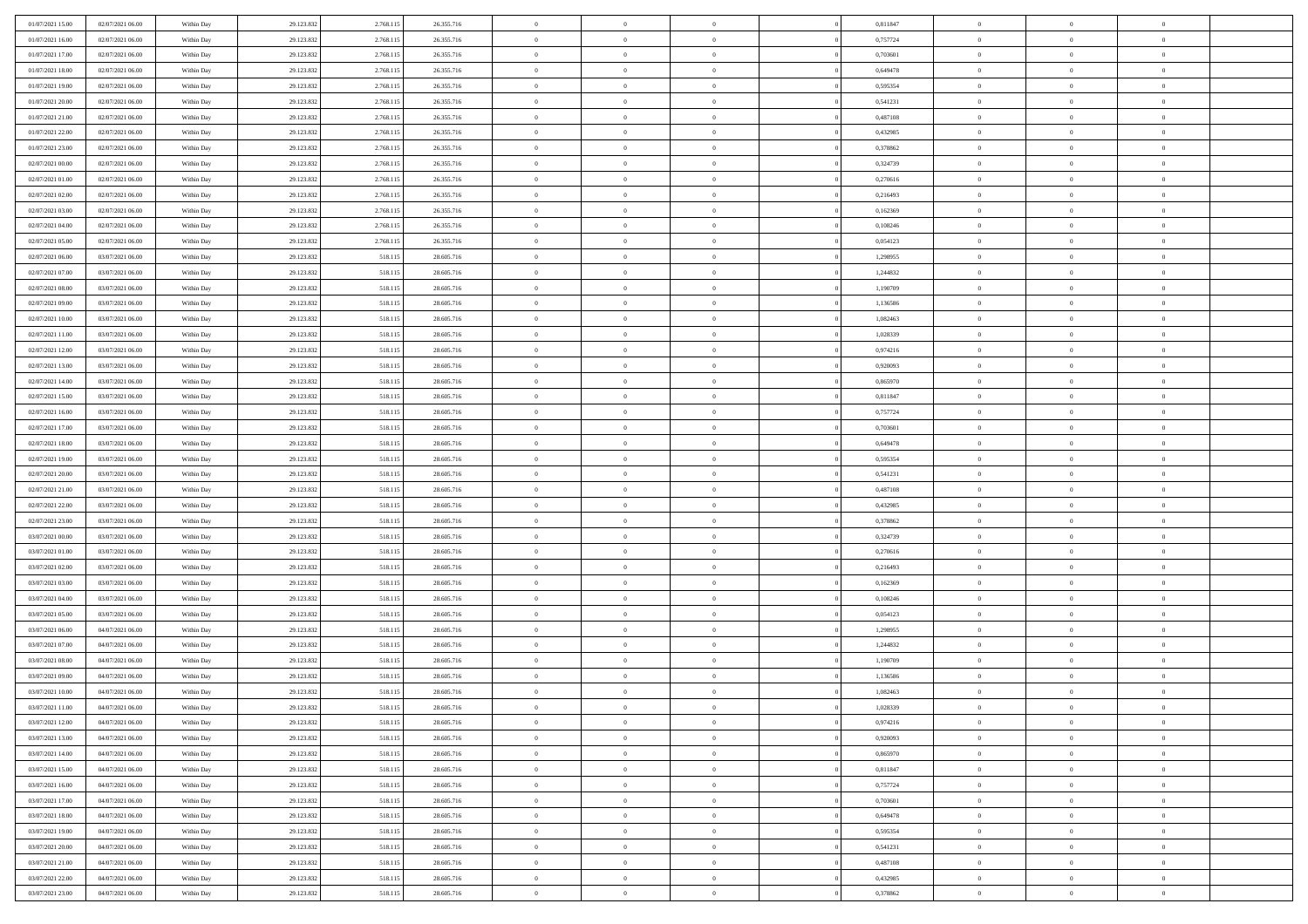| 04/07/2021 00:00                     | 04/07/2021 06:00 | Within Day               | 29.123.832 | 518.115            | 28.605.716 | $\,$ 0                   | $\bf{0}$       | $\overline{0}$ |          | 0,324739 | $\bf{0}$                 | $\overline{0}$ | $\,0\,$        |  |
|--------------------------------------|------------------|--------------------------|------------|--------------------|------------|--------------------------|----------------|----------------|----------|----------|--------------------------|----------------|----------------|--|
| 04/07/2021 01:00                     | 04/07/2021 06:00 | Within Day               | 29.123.832 | 518.115            | 28.605.716 | $\overline{0}$           | $\overline{0}$ | $\overline{0}$ |          | 0,270616 | $\overline{0}$           | $\overline{0}$ | $\theta$       |  |
| 04/07/2021 02:00                     | 04/07/2021 06:00 | Within Dav               | 29.123.832 | 518.115            | 28.605.716 | $\mathbf{0}$             | $\overline{0}$ | $\overline{0}$ |          | 0,216493 | $\mathbf{0}$             | $\overline{0}$ | $\overline{0}$ |  |
| 04/07/2021 03:00                     | 04/07/2021 06:00 | Within Day               | 29.123.832 | 518.115            | 28.605.716 | $\bf{0}$                 | $\overline{0}$ | $\overline{0}$ |          | 0,162369 | $\bf{0}$                 | $\overline{0}$ | $\bf{0}$       |  |
| 04/07/2021 04:00                     | 04/07/2021 06:00 | Within Day               | 29.123.832 | 518.115            | 28.605.716 | $\bf{0}$                 | $\bf{0}$       | $\overline{0}$ |          | 0,108246 | $\bf{0}$                 | $\bf{0}$       | $\,0\,$        |  |
| 04/07/2021 05:00                     | 04/07/2021 06:00 | Within Dav               | 29.123.832 | 518.115            | 28.605.716 | $\overline{0}$           | $\overline{0}$ | $\overline{0}$ |          | 0,054123 | $\mathbf{0}$             | $\overline{0}$ | $\overline{0}$ |  |
| 04/07/2021 06:00                     | 05/07/2021 06:00 | Within Day               | 29.123.832 | 518.115            | 28.605.716 | $\bf{0}$                 | $\bf{0}$       | $\overline{0}$ |          | 1,298955 | $\bf{0}$                 | $\overline{0}$ | $\,0\,$        |  |
| 04/07/2021 07:00                     | 05/07/2021 06:00 | Within Day               | 29.123.832 | 518.115            | 28.605.716 | $\overline{0}$           | $\overline{0}$ | $\overline{0}$ |          | 1,244832 | $\,$ 0 $\,$              | $\overline{0}$ | $\theta$       |  |
| 04/07/2021 08:00                     | 05/07/2021 06:00 | Within Day               | 29.123.832 | 518.115            | 28.605.716 | $\mathbf{0}$             | $\overline{0}$ | $\overline{0}$ |          | 1,190709 | $\mathbf{0}$             | $\overline{0}$ | $\overline{0}$ |  |
| 04/07/2021 09:00                     | 05/07/2021 06:00 |                          |            |                    | 28.605.716 | $\bf{0}$                 | $\bf{0}$       | $\overline{0}$ |          | 1,136586 | $\bf{0}$                 | $\overline{0}$ | $\,0\,$        |  |
|                                      |                  | Within Day               | 29.123.832 | 518.115            |            |                          | $\overline{0}$ |                |          |          |                          | $\overline{0}$ | $\theta$       |  |
| 04/07/2021 11:00<br>04/07/2021 12:00 | 05/07/2021 06:00 | Within Day               | 29.123.832 | 518.115            | 28.605.716 | $\bf{0}$<br>$\mathbf{0}$ |                | $\overline{0}$ |          | 1,028339 | $\bf{0}$<br>$\mathbf{0}$ |                | $\overline{0}$ |  |
|                                      | 05/07/2021 06:00 | Within Dav               | 29.123.832 | 518.115            | 28.605.716 |                          | $\overline{0}$ | $\overline{0}$ |          | 0,974216 |                          | $\overline{0}$ |                |  |
| 04/07/2021 13:00                     | 05/07/2021 06:00 | Within Day               | 29.123.832 | 518.115            | 28.605.716 | $\bf{0}$                 | $\overline{0}$ | $\bf{0}$       |          | 0,920093 | $\bf{0}$                 | $\overline{0}$ | $\bf{0}$       |  |
| 04/07/2021 14:00                     | 05/07/2021 06:00 | Within Day               | 29.123.832 | 518.115            | 28.605.716 | $\bf{0}$                 | $\overline{0}$ | $\overline{0}$ |          | 0,865970 | $\bf{0}$                 | $\mathbf{0}$   | $\,0\,$        |  |
| 04/07/2021 15:00                     | 05/07/2021 06:00 | Within Dav               | 29.123.832 | 518.115            | 28.605.716 | $\overline{0}$           | $\overline{0}$ | $\overline{0}$ |          | 0,811847 | $\mathbf{0}$             | $\overline{0}$ | $\overline{0}$ |  |
| 04/07/2021 16:00                     | 05/07/2021 06:00 | Within Day               | 29.123.832 | 518.115            | 28.605.716 | $\bf{0}$                 | $\bf{0}$       | $\overline{0}$ |          | 0,757724 | $\bf{0}$                 | $\overline{0}$ | $\bf{0}$       |  |
| 04/07/2021 17.00                     | 05/07/2021 06:00 | Within Day               | 29.123.832 | 518.115            | 28.605.716 | $\overline{0}$           | $\overline{0}$ | $\overline{0}$ |          | 0.703601 | $\,$ 0 $\,$              | $\overline{0}$ | $\theta$       |  |
| 04/07/2021 18:00                     | 05/07/2021 06:00 | Within Day               | 29.123.832 | 518.115            | 28.605.716 | $\mathbf{0}$             | $\overline{0}$ | $\overline{0}$ |          | 0,649478 | $\mathbf{0}$             | $\overline{0}$ | $\overline{0}$ |  |
| 04/07/2021 19:00                     | 05/07/2021 06:00 | Within Day               | 29.123.832 | 518.115            | 28.605.716 | $\bf{0}$                 | $\bf{0}$       | $\overline{0}$ |          | 0,595354 | $\bf{0}$                 | $\overline{0}$ | $\,0\,$        |  |
| 04/07/2021 20:00                     | 05/07/2021 06:00 | Within Day               | 29.123.832 | 518.115            | 28.605.716 | $\bf{0}$                 | $\overline{0}$ | $\overline{0}$ |          | 0,541231 | $\bf{0}$                 | $\overline{0}$ | $\overline{0}$ |  |
| 04/07/2021 21:00                     | 05/07/2021 06:00 | Within Dav               | 29.123.832 | 518.115            | 28.605.716 | $\mathbf{0}$             | $\overline{0}$ | $\overline{0}$ |          | 0,487108 | $\mathbf{0}$             | $\overline{0}$ | $\overline{0}$ |  |
| 04/07/2021 22.00                     | 05/07/2021 06:00 | Within Day               | 29.123.832 | 518.115            | 28.605.716 | $\bf{0}$                 | $\overline{0}$ | $\overline{0}$ |          | 0,432985 | $\bf{0}$                 | $\overline{0}$ | $\bf{0}$       |  |
| 04/07/2021 23:00                     | 05/07/2021 06:00 | Within Day               | 29.123.832 | 518.115            | 28.605.716 | $\bf{0}$                 | $\bf{0}$       | $\overline{0}$ |          | 0,378862 | $\bf{0}$                 | $\overline{0}$ | $\,0\,$        |  |
| 05/07/2021 00:00                     | 05/07/2021 06:00 | Within Dav               | 29.123.832 | 518.115            | 28.605.716 | $\mathbf{0}$             | $\overline{0}$ | $\overline{0}$ |          | 0,324739 | $\mathbf{0}$             | $\overline{0}$ | $\overline{0}$ |  |
| 05/07/2021 01:00                     | 05/07/2021 06:00 | Within Day               | 29.123.832 | 518.115            | 28.605.716 | $\bf{0}$                 | $\bf{0}$       | $\overline{0}$ |          | 0,270616 | $\bf{0}$                 | $\overline{0}$ | $\,0\,$        |  |
| 05/07/2021 02:00                     | 05/07/2021 06:00 | Within Day               | 29.123.832 | 518.115            | 28.605.716 | $\bf{0}$                 | $\overline{0}$ | $\overline{0}$ |          | 0,216493 | $\bf{0}$                 | $\mathbf{0}$   | $\overline{0}$ |  |
| 05/07/2021 03:00                     | 05/07/2021 06:00 | Within Day               | 29.123.832 | 518.115            | 28.605.716 | $\mathbf{0}$             | $\overline{0}$ | $\overline{0}$ |          | 0,162369 | $\mathbf{0}$             | $\overline{0}$ | $\overline{0}$ |  |
| 05/07/2021 04:00                     | 05/07/2021 06:00 | Within Day               | 29.123.832 | 518.115            | 28.605.716 | $\bf{0}$                 | $\bf{0}$       | $\overline{0}$ |          | 0,108246 | $\bf{0}$                 | $\overline{0}$ | $\,0\,$        |  |
| 05/07/2021 05:00                     | 05/07/2021 06:00 | Within Day               | 29.123.832 | 518.115            | 28.605.716 | $\bf{0}$                 | $\overline{0}$ | $\overline{0}$ |          | 0,054123 | $\bf{0}$                 | $\overline{0}$ | $\overline{0}$ |  |
| 05/07/2021 06:00                     | 06/07/2021 06:00 | Within Dav               | 29.123.832 | 518.115            | 28.605.716 | $\mathbf{0}$             | $\overline{0}$ | $\overline{0}$ |          | 1,298955 | $\mathbf{0}$             | $\overline{0}$ | $\overline{0}$ |  |
| 05/07/2021 07:00                     | 06/07/2021 06:00 | Within Day               | 29.123.832 | 518.115            | 28.605.716 | $\bf{0}$                 | $\overline{0}$ | $\theta$       |          | 1,244832 | $\,$ 0                   | $\overline{0}$ | $\theta$       |  |
| 05/07/2021 08:00                     | 06/07/2021 06:00 | Within Day               | 29.123.832 | 518.115            | 28.605.716 | $\bf{0}$                 | $\bf{0}$       | $\overline{0}$ |          | 1,190709 | $\bf{0}$                 | $\overline{0}$ | $\bf{0}$       |  |
| 05/07/2021 09:00                     | 06/07/2021 06:00 | Within Dav               | 29.123.832 | 518.115            | 28.605.716 | $\mathbf{0}$             | $\overline{0}$ | $\overline{0}$ |          | 1,136586 | $\mathbf{0}$             | $\overline{0}$ | $\overline{0}$ |  |
| 05/07/2021 10:00                     | 06/07/2021 06:00 | Within Day               | 29.123.832 | 518.115            | 28.605.716 | $\bf{0}$                 | $\overline{0}$ | $\theta$       |          | 1,082463 | $\,$ 0                   | $\overline{0}$ | $\theta$       |  |
| 05/07/2021 11:00                     | 06/07/2021 06:00 | Within Day               | 29.123.832 | 518.115            | 28.605.716 | $\bf{0}$                 | $\overline{0}$ | $\overline{0}$ |          | 1,028339 | $\bf{0}$                 | $\overline{0}$ | $\overline{0}$ |  |
| 05/07/2021 12:00                     | 06/07/2021 06:00 | Within Day               | 29.123.832 | 518.115            | 28.605.716 | $\mathbf{0}$             | $\overline{0}$ | $\overline{0}$ |          | 0,974216 | $\mathbf{0}$             | $\overline{0}$ | $\overline{0}$ |  |
| 05/07/2021 13:00                     | 06/07/2021 06:00 | Within Day               | 29.123.832 | 518.115            | 28.605.716 | $\bf{0}$                 | $\overline{0}$ | $\theta$       |          | 0,920093 | $\,$ 0                   | $\overline{0}$ | $\theta$       |  |
| 05/07/2021 14:00                     | 06/07/2021 06:00 | Within Day               | 29.123.832 | 518.115            | 28.605.716 | $\bf{0}$                 | $\overline{0}$ | $\overline{0}$ |          | 0,865970 | $\bf{0}$                 | $\overline{0}$ | $\bf{0}$       |  |
| 05/07/2021 15:00                     | 06/07/2021 06:00 | Within Dav               | 29.123.832 | 518.115            | 28.605.716 | $\mathbf{0}$             | $\overline{0}$ | $\overline{0}$ |          | 0,811847 | $\mathbf{0}$             | $\overline{0}$ | $\overline{0}$ |  |
| 05/07/2021 16:00                     | 06/07/2021 06:00 | Within Day               | 29.123.832 | 518.115            | 28.605.716 | $\,0\,$                  | $\overline{0}$ | $\theta$       |          | 0,757724 | $\,$ 0                   | $\overline{0}$ | $\theta$       |  |
| 05/07/2021 17:00                     | 06/07/2021 06:00 | Within Day               | 29.123.832 | 518.115            | 28.605.716 | $\bf{0}$                 | $\overline{0}$ | $\overline{0}$ |          | 0,703601 | $\bf{0}$                 | $\overline{0}$ | $\bf{0}$       |  |
| 05/07/2021 18:00                     | 06/07/2021 06:00 | Within Dav               | 29.123.832 | 518.115            | 28.605.716 | $\mathbf{0}$             | $\overline{0}$ | $\overline{0}$ |          | 0,649478 | $\mathbf{0}$             | $\overline{0}$ | $\overline{0}$ |  |
| 05/07/2021 19:00                     | 06/07/2021 06:00 | Within Day               | 29.123.832 | 518.115            | 28.605.716 | $\bf{0}$                 | $\overline{0}$ | $\theta$       |          | 0,595354 | $\,$ 0                   | $\overline{0}$ | $\theta$       |  |
| 05/07/2021 20:00                     | 06/07/2021 06:00 | Within Day               | 29.123.832 | 518.115            | 28.605.716 | $\bf{0}$                 | $\overline{0}$ | $\overline{0}$ |          | 0,541231 | $\bf{0}$                 | $\overline{0}$ | $\overline{0}$ |  |
| 05/07/2021 21:00                     | 06/07/2021 06:00 | Within Day               | 29.123.832 | 518.115            | 28.605.716 | $\bf{0}$                 | $\overline{0}$ |                |          | 0,487108 | $\overline{0}$           | $\theta$       | $\theta$       |  |
| 05/07/2021 22.00                     | 06/07/2021 06:00 | Within Day               | 29.123.832 | 518.115            | 28.605.716 | $\,0\,$                  | $\overline{0}$ | $\theta$       |          | 0,432985 | $\,$ 0 $\,$              | $\bf{0}$       | $\theta$       |  |
| 05/07/2021 23.00                     | 06/07/2021 06:00 | Within Day               | 29.123.832 | 518.115            | 28.605.716 | $\overline{0}$           | $\overline{0}$ | $\overline{0}$ |          | 0,378862 | $\overline{0}$           | $\overline{0}$ | $\overline{0}$ |  |
| 06/07/2021 00:00                     | 06/07/2021 06:00 | Within Day               | 29.123.832 | 518.115            | 28.605.716 | $\bf{0}$                 | $\overline{0}$ | $\overline{0}$ |          | 0,324739 | $\overline{0}$           | $\bf{0}$       | $\mathbf{0}$   |  |
| 06/07/2021 01:00                     | 06/07/2021 06:00 | Within Day               | 29.123.832 | 518.115            | 28.605.716 | $\bf{0}$                 | $\overline{0}$ | $\overline{0}$ | $\theta$ | 0,270616 | $\,$ 0 $\,$              | $\bf{0}$       | $\,$ 0 $\,$    |  |
| 06/07/2021 02:00                     | 06/07/2021 06:00 | Within Day               | 29.123.832 | 518.115            | 28.605.716 | $\bf{0}$                 | $\overline{0}$ | $\overline{0}$ |          | 0,216493 | $\,$ 0 $\,$              | $\overline{0}$ | $\overline{0}$ |  |
| 06/07/2021 03:00                     | 06/07/2021 06:00 | Within Day               | 29.123.832 | 518.115            | 28.605.716 | $\bf{0}$                 | $\overline{0}$ | $\overline{0}$ |          | 0,162369 | $\mathbf{0}$             | $\overline{0}$ | $\overline{0}$ |  |
| 06/07/2021 04:00                     | 06/07/2021 06:00 | Within Day               | 29.123.832 | 518.115            | 28.605.716 | $\,0\,$                  | $\overline{0}$ | $\overline{0}$ | $\theta$ | 0,108246 | $\,$ 0 $\,$              | $\overline{0}$ | $\,$ 0 $\,$    |  |
| 06/07/2021 05:00                     | 06/07/2021 06:00 |                          | 29.123.832 |                    | 28.605.716 | $\bf{0}$                 | $\overline{0}$ | $\overline{0}$ |          | 0.054123 | $\overline{0}$           | $\overline{0}$ | $\overline{0}$ |  |
| 06/07/2021 06:00                     | 07/07/2021 06:00 | Within Day<br>Within Day | 29.123.832 | 518.115<br>518.115 | 28.605.716 | $\bf{0}$                 | $\overline{0}$ | $\overline{0}$ |          | 1,298955 | $\mathbf{0}$             | $\overline{0}$ | $\overline{0}$ |  |
|                                      |                  |                          |            |                    |            |                          |                |                |          |          |                          |                |                |  |
| 06/07/2021 07:00                     | 07/07/2021 06:00 | Within Day               | 29.123.832 | 518.115            | 28.605.716 | $\,0\,$                  | $\overline{0}$ | $\overline{0}$ |          | 1,244832 | $\,$ 0 $\,$              | $\overline{0}$ | $\,$ 0 $\,$    |  |
| 06/07/2021 08:00                     | 07/07/2021 06:00 | Within Day               | 29.123.832 | 518.115            | 28.605.716 | $\bf{0}$                 | $\overline{0}$ | $\overline{0}$ |          | 1,190709 | $\bf{0}$                 | $\mathbf{0}$   | $\overline{0}$ |  |
| 06/07/2021 09:00                     | 07/07/2021 06:00 | Within Day               | 29.123.832 | 518.115            | 28.605.716 | $\bf{0}$                 | $\overline{0}$ | $\overline{0}$ |          | 1,136586 | $\mathbf{0}$             | $\overline{0}$ | $\overline{0}$ |  |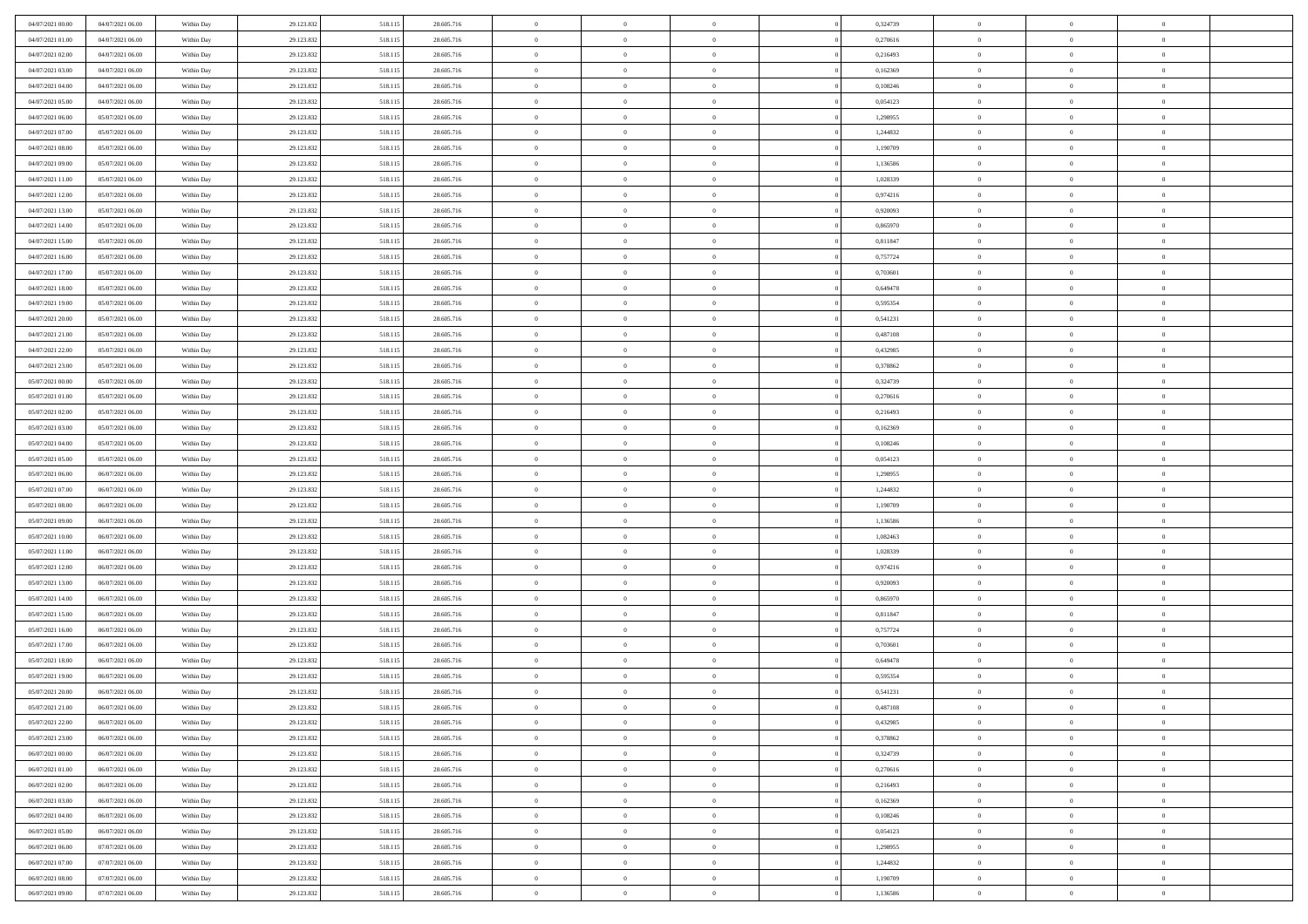| 06/07/2021 10:00                     | 07/07/2021 06:00                     | Within Day               | 29.123.832               | 518.115            | 28.605.716               | $\,$ 0                     | $\overline{0}$                   | $\theta$                         |          | 1,082463             | $\bf{0}$                 | $\overline{0}$                   | $\,0\,$                    |  |
|--------------------------------------|--------------------------------------|--------------------------|--------------------------|--------------------|--------------------------|----------------------------|----------------------------------|----------------------------------|----------|----------------------|--------------------------|----------------------------------|----------------------------|--|
| 06/07/2021 11:00                     | 07/07/2021 06:00                     | Within Day               | 29.123.832               | 518.115            | 28.605.716               | $\overline{0}$             | $\overline{0}$                   | $\overline{0}$                   |          | 1,028339             | $\overline{0}$           | $\overline{0}$                   | $\theta$                   |  |
| 06/07/2021 12:00                     | 07/07/2021 06:00                     | Within Dav               | 29.123.832               | 518.115            | 28.605.716               | $\mathbf{0}$               | $\overline{0}$                   | $\overline{0}$                   |          | 0,974216             | $\mathbf{0}$             | $\overline{0}$                   | $\overline{0}$             |  |
| 06/07/2021 13:00                     | 07/07/2021 06:00                     | Within Day               | 29.123.832               | 518.115            | 28.605.716               | $\bf{0}$                   | $\overline{0}$                   | $\overline{0}$                   |          | 0,920093             | $\bf{0}$                 | $\overline{0}$                   | $\bf{0}$                   |  |
| 06/07/2021 14:00                     | 07/07/2021 06:00                     | Within Day               | 29.123.832               | 518.115            | 28.605.716               | $\bf{0}$                   | $\bf{0}$                         | $\overline{0}$                   |          | 0,865970             | $\bf{0}$                 | $\bf{0}$                         | $\,0\,$                    |  |
| 06/07/2021 15:00                     | 07/07/2021 06:00                     | Within Dav               | 29.123.832               | 518.115            | 28.605.716               | $\overline{0}$             | $\overline{0}$                   | $\overline{0}$                   |          | 0,811847             | $\mathbf{0}$             | $\overline{0}$                   | $\overline{0}$             |  |
| 06/07/2021 16:00                     | 07/07/2021 06:00                     | Within Day               | 29.123.832               | 518.115            | 28.605.716               | $\bf{0}$                   | $\bf{0}$                         | $\overline{0}$                   |          | 0,757724             | $\bf{0}$                 | $\overline{0}$                   | $\,0\,$                    |  |
| 06/07/2021 17:00                     | 07/07/2021 06:00                     | Within Day               | 29.123.832               | 518.115            | 28.605.716               | $\overline{0}$             | $\overline{0}$                   | $\overline{0}$                   |          | 0,703601             | $\,$ 0 $\,$              | $\overline{0}$                   | $\overline{0}$             |  |
| 06/07/2021 18:00                     | 07/07/2021 06:00                     | Within Day               | 29.123.832               | 518.115            | 28.605.716               | $\mathbf{0}$               | $\overline{0}$                   | $\overline{0}$                   |          | 0,649478             | $\mathbf{0}$             | $\overline{0}$                   | $\overline{0}$             |  |
| 06/07/2021 19:00                     | 07/07/2021 06:00                     | Within Day               | 29.123.832               | 518.115            | 28.605.716               | $\bf{0}$                   | $\bf{0}$                         | $\overline{0}$                   |          | 0,595354             | $\bf{0}$                 | $\overline{0}$                   | $\,0\,$                    |  |
| 06/07/2021 20:00                     | 07/07/2021 06:00                     | Within Day               | 29.123.832               | 518.115            | 28.605.716               | $\bf{0}$                   | $\overline{0}$                   | $\overline{0}$                   |          | 0,541231             | $\bf{0}$                 | $\overline{0}$                   | $\theta$                   |  |
| 06/07/2021 21:00                     | 07/07/2021 06:00                     | Within Dav               | 29.123.832               | 518.115            | 28.605.716               | $\mathbf{0}$               | $\overline{0}$                   | $\overline{0}$                   |          | 0,487108             | $\mathbf{0}$             | $\overline{0}$                   | $\overline{0}$             |  |
| 06/07/2021 22.00                     | 07/07/2021 06:00                     | Within Day               | 29.123.832               | 518.115            | 28.605.716               | $\bf{0}$                   | $\overline{0}$                   | $\bf{0}$                         |          | 0,432985             | $\bf{0}$                 | $\overline{0}$                   | $\bf{0}$                   |  |
| 06/07/2021 23:00                     | 07/07/2021 06:00                     | Within Day               | 29.123.832               | 518.115            | 28.605.716               | $\bf{0}$                   | $\overline{0}$                   | $\overline{0}$                   |          | 0,378862             | $\bf{0}$                 | $\mathbf{0}$                     | $\,0\,$                    |  |
| 07/07/2021 00:00                     | 07/07/2021 06:00                     | Within Dav               | 29.123.832               | 518.115            | 28.605.716               | $\overline{0}$             | $\overline{0}$                   | $\overline{0}$                   |          | 0,324739             | $\mathbf{0}$             | $\overline{0}$                   | $\overline{0}$             |  |
| 07/07/2021 01:00                     | 07/07/2021 06:00                     | Within Day               | 29.123.832               | 518.115            | 28.605.716               | $\bf{0}$                   | $\bf{0}$                         | $\overline{0}$                   |          | 0,270616             | $\bf{0}$                 | $\overline{0}$                   | $\bf{0}$                   |  |
| 07/07/2021 02:00                     | 07/07/2021 06:00                     |                          | 29.123.832               | 518.115            | 28.605.716               | $\overline{0}$             | $\overline{0}$                   | $\overline{0}$                   |          | 0,216493             | $\bf{0}$                 | $\overline{0}$                   | $\theta$                   |  |
| 07/07/2021 03:00                     | 07/07/2021 06:00                     | Within Day<br>Within Day | 29.123.832               | 518.115            | 28.605.716               | $\mathbf{0}$               | $\overline{0}$                   | $\overline{0}$                   |          | 0,162369             | $\mathbf{0}$             | $\overline{0}$                   | $\overline{0}$             |  |
| 07/07/2021 04:00                     | 07/07/2021 06:00                     | Within Day               | 29.123.832               | 518.115            | 28.605.716               | $\bf{0}$                   | $\bf{0}$                         | $\overline{0}$                   |          | 0,108246             | $\bf{0}$                 | $\overline{0}$                   | $\,0\,$                    |  |
| 07/07/2021 05:00                     | 07/07/2021 06:00                     |                          | 29.123.832               | 518.115            | 28.605.716               | $\bf{0}$                   | $\overline{0}$                   | $\overline{0}$                   |          | 0,054123             | $\bf{0}$                 | $\overline{0}$                   | $\overline{0}$             |  |
| 07/07/2021 06:00                     | 08/07/2021 06:00                     | Within Day<br>Within Dav | 29.123.832               | 518.115            | 28.605.716               | $\overline{0}$             | $\overline{0}$                   | $\overline{0}$                   |          | 1,298955             | $\mathbf{0}$             | $\overline{0}$                   | $\overline{0}$             |  |
| 07/07/2021 07:00                     | 08/07/2021 06:00                     | Within Day               | 29.123.832               | 518.115            | 28.605.716               | $\bf{0}$                   | $\overline{0}$                   | $\overline{0}$                   |          | 1,244832             | $\bf{0}$                 | $\overline{0}$                   | $\bf{0}$                   |  |
| 07/07/2021 08:00                     | 08/07/2021 06:00                     |                          | 29.123.832               | 518.115            | 28.605.716               | $\bf{0}$                   | $\bf{0}$                         | $\overline{0}$                   |          | 1,190709             | $\bf{0}$                 | $\overline{0}$                   | $\,0\,$                    |  |
| 07/07/2021 09:00                     | 08/07/2021 06:00                     | Within Day<br>Within Dav | 29.123.832               |                    | 28.605.716               | $\mathbf{0}$               | $\overline{0}$                   |                                  |          | 1,136586             | $\mathbf{0}$             | $\overline{0}$                   | $\overline{0}$             |  |
| 07/07/2021 10:00                     |                                      |                          |                          | 518.115            |                          | $\bf{0}$                   |                                  | $\overline{0}$<br>$\overline{0}$ |          |                      | $\bf{0}$                 | $\overline{0}$                   | $\,0\,$                    |  |
|                                      | 08/07/2021 06:00                     | Within Day               | 29.123.832               | 518.115            | 28.605.716               | $\overline{0}$             | $\bf{0}$<br>$\overline{0}$       |                                  |          | 1,082463             |                          | $\mathbf{0}$                     | $\overline{0}$             |  |
| 07/07/2021 11:00<br>07/07/2021 12:00 | 08/07/2021 06:00<br>08/07/2021 06:00 | Within Day               | 29.123.832               | 518.115            | 28.605.716               |                            |                                  | $\overline{0}$                   |          | 1,028339             | $\bf{0}$                 |                                  |                            |  |
|                                      |                                      | Within Day               | 29.123.832               | 518.115            | 28.605.716               | $\overline{0}$             | $\overline{0}$                   | $\overline{0}$                   |          | 0,974216             | $\mathbf{0}$             | $\overline{0}$                   | $\overline{0}$             |  |
| 07/07/2021 13:00                     | 08/07/2021 06:00                     | Within Day               | 29.123.832               | 518.115            | 28.605.716               | $\bf{0}$                   | $\bf{0}$                         | $\overline{0}$                   |          | 0,920093             | $\bf{0}$                 | $\overline{0}$                   | $\,0\,$                    |  |
| 07/07/2021 14:00                     | 08/07/2021 06:00                     | Within Day               | 29.123.832               | 518.115            | 28.605.716               | $\bf{0}$                   | $\overline{0}$                   | $\overline{0}$                   |          | 0,865970             | $\bf{0}$                 | $\bf{0}$                         | $\overline{0}$             |  |
| 07/07/2021 15:00                     | 08/07/2021 06:00                     | Within Dav               | 29.123.832               | 518.115            | 28.605.716               | $\mathbf{0}$               | $\overline{0}$                   | $\overline{0}$                   |          | 0,811847             | $\mathbf{0}$             | $\overline{0}$                   | $\overline{0}$             |  |
| 07/07/2021 16:00                     | 08/07/2021 06:00                     | Within Day               | 29.123.832               | 518.115            | 28.605.716               | $\bf{0}$                   | $\overline{0}$                   | $\theta$                         |          | 0,757724             | $\,$ 0                   | $\overline{0}$<br>$\overline{0}$ | $\theta$                   |  |
| 07/07/2021 17:00<br>07/07/2021 18:00 | 08/07/2021 06:00<br>08/07/2021 06:00 | Within Day<br>Within Dav | 29.123.832<br>29.123.832 | 518.115            | 28.605.716<br>28.605.716 | $\bf{0}$<br>$\overline{0}$ | $\bf{0}$<br>$\overline{0}$       | $\overline{0}$                   |          | 0,703601<br>0,649478 | $\bf{0}$<br>$\mathbf{0}$ | $\overline{0}$                   | $\bf{0}$<br>$\overline{0}$ |  |
|                                      |                                      |                          |                          | 518.115            |                          | $\bf{0}$                   |                                  | $\overline{0}$                   |          |                      |                          |                                  | $\theta$                   |  |
| 07/07/2021 19:00                     | 08/07/2021 06:00                     | Within Day               | 29.123.832               | 518.115            | 28.605.716               |                            | $\overline{0}$<br>$\overline{0}$ | $\theta$<br>$\overline{0}$       |          | 0,595354             | $\,$ 0                   | $\overline{0}$<br>$\overline{0}$ | $\overline{0}$             |  |
| 07/07/2021 20:00<br>07/07/2021 21:00 | 08/07/2021 06:00<br>08/07/2021 06:00 | Within Day<br>Within Day | 29.123.832<br>29.123.832 | 518.115<br>518.115 | 28.605.716<br>28.605.716 | $\bf{0}$<br>$\mathbf{0}$   | $\overline{0}$                   | $\overline{0}$                   |          | 0,541231<br>0,487108 | $\bf{0}$<br>$\mathbf{0}$ | $\overline{0}$                   | $\overline{0}$             |  |
| 07/07/2021 22:00                     | 08/07/2021 06:00                     |                          | 29.123.832               | 518.115            |                          | $\bf{0}$                   | $\overline{0}$                   | $\theta$                         |          | 0,432985             | $\,$ 0                   | $\overline{0}$                   | $\theta$                   |  |
| 07/07/2021 23.00                     | 08/07/2021 06:00                     | Within Day               |                          |                    | 28.605.716<br>28.605.716 | $\bf{0}$                   | $\overline{0}$                   | $\overline{0}$                   |          | 0,378862             | $\bf{0}$                 | $\overline{0}$                   | $\overline{0}$             |  |
| 08/07/2021 00:00                     | 08/07/2021 06:00                     | Within Day<br>Within Dav | 29.123.832<br>29.123.832 | 518.115<br>518.115 | 28.605.716               | $\mathbf{0}$               | $\overline{0}$                   | $\overline{0}$                   |          | 0,324739             | $\mathbf{0}$             | $\overline{0}$                   | $\overline{0}$             |  |
|                                      |                                      |                          |                          |                    |                          | $\,0\,$                    | $\overline{0}$                   | $\overline{0}$                   |          |                      | $\,$ 0                   | $\overline{0}$                   | $\theta$                   |  |
| 08/07/2021 01:00<br>08/07/2021 02:00 | 08/07/2021 06:00<br>08/07/2021 06:00 | Within Day<br>Within Day | 29.123.832<br>29.123.832 | 518.115<br>518.115 | 28.605.716<br>28.605.716 | $\bf{0}$                   | $\overline{0}$                   | $\overline{0}$                   |          | 0,270616<br>0,216493 | $\bf{0}$                 | $\overline{0}$                   | $\overline{0}$             |  |
| 08/07/2021 03:00                     | 08/07/2021 06:00                     | Within Dav               | 29.123.832               | 518.115            | 28.605.716               | $\mathbf{0}$               | $\overline{0}$                   | $\overline{0}$                   |          | 0,162369             | $\mathbf{0}$             | $\overline{0}$                   | $\overline{0}$             |  |
| 08/07/2021 04:00                     | 08/07/2021 06:00                     | Within Day               | 29.123.832               | 518.115            | 28.605.716               | $\bf{0}$                   | $\overline{0}$                   | $\overline{0}$                   |          | 0,108246             | $\,$ 0                   | $\overline{0}$                   | $\theta$                   |  |
| 08/07/2021 05:00                     | 08/07/2021 06:00                     | Within Day               | 29.123.832               | 518.115            | 28.605.716               | $\bf{0}$                   | $\overline{0}$                   | $\overline{0}$                   |          | 0,054123             | $\,$ 0 $\,$              | $\overline{0}$                   | $\overline{0}$             |  |
| 08/07/2021 06:00                     | 09/07/2021 06:00                     | Within Day               | 29.123.832               | 518.115            | 28.605.716               | $\bf{0}$                   | $\overline{0}$                   |                                  |          | 1,298955             | $\overline{0}$           | $\theta$                         | $\theta$                   |  |
| 08/07/2021 07:00                     | 09/07/2021 06:00                     | Within Day               | 29.123.832               | 518.115            | 28.605.716               | $\,0\,$                    | $\overline{0}$                   | $\overline{0}$                   |          | 1,244832             | $\,$ 0 $\,$              | $\bf{0}$                         | $\theta$                   |  |
| 08/07/2021 08:00                     | 09/07/2021 06:00                     |                          | 29.123.832               | 518.115            | 28.605.716               | $\overline{0}$             | $\overline{0}$                   | $\overline{0}$                   |          | 1,190709             | $\overline{0}$           | $\overline{0}$                   | $\overline{0}$             |  |
| 08/07/2021 09:00                     | 09/07/2021 06:00                     | Within Day<br>Within Day | 29.123.832               | 518.115            | 28.605.716               | $\bf{0}$                   | $\overline{0}$                   | $\overline{0}$                   |          | 1,136586             | $\overline{0}$           | $\bf{0}$                         | $\mathbf{0}$               |  |
| 08/07/2021 10:00                     | 09/07/2021 06:00                     | Within Day               | 29.123.832               | 518.115            | 28.605.716               | $\bf{0}$                   | $\overline{0}$                   | $\overline{0}$                   | $\theta$ | 1,082463             | $\,$ 0 $\,$              | $\bf{0}$                         | $\,$ 0 $\,$                |  |
| 08/07/2021 11:00                     | 09/07/2021 06:00                     | Within Day               | 29.123.832               | 518.115            | 28.605.716               | $\bf{0}$                   | $\overline{0}$                   | $\overline{0}$                   |          | 1,028339             | $\,$ 0 $\,$              | $\overline{0}$                   | $\overline{0}$             |  |
| 08/07/2021 12:00                     | 09/07/2021 06:00                     | Within Day               | 29.123.832               | 518.115            | 28.605.716               | $\bf{0}$                   | $\overline{0}$                   | $\overline{0}$                   |          | 0,974216             | $\mathbf{0}$             | $\overline{0}$                   | $\overline{0}$             |  |
| 08/07/2021 13:00                     | 09/07/2021 06:00                     | Within Day               | 29.123.832               | 518.115            | 28.605.716               | $\,0\,$                    | $\overline{0}$                   | $\overline{0}$                   | $\theta$ | 0,920093             | $\,$ 0 $\,$              | $\overline{0}$                   | $\overline{0}$             |  |
| 08/07/2021 14:00                     | 09/07/2021 06:00                     |                          | 29.123.832               | 518.115            | 28.605.716               | $\bf{0}$                   | $\overline{0}$                   | $\overline{0}$                   |          | 0,865970             | $\overline{0}$           | $\overline{0}$                   | $\overline{0}$             |  |
| 08/07/2021 15:00                     | 09/07/2021 06:00                     | Within Day<br>Within Day | 29.123.832               | 518.115            | 28.605.716               | $\bf{0}$                   | $\overline{0}$                   | $\overline{0}$                   |          | 0,811847             | $\mathbf{0}$             | $\overline{0}$                   | $\overline{0}$             |  |
| 08/07/2021 16:00                     | 09/07/2021 06:00                     | Within Day               | 29.123.832               | 518.115            | 28.605.716               | $\,0\,$                    | $\overline{0}$                   | $\overline{0}$                   |          | 0,757724             | $\,$ 0 $\,$              | $\mathbf{0}$                     | $\,$ 0 $\,$                |  |
| 08/07/2021 17:00                     | 09/07/2021 06:00                     | Within Day               | 29.123.832               | 518.115            | 28.605.716               | $\overline{0}$             | $\overline{0}$                   | $\overline{0}$                   |          | 0,703601             | $\bf{0}$                 | $\mathbf{0}$                     | $\overline{0}$             |  |
|                                      |                                      |                          |                          |                    |                          | $\overline{0}$             |                                  |                                  |          |                      | $\mathbf{0}$             | $\overline{0}$                   |                            |  |
| 08/07/2021 18:00                     | 09/07/2021 06:00                     | Within Day               | 29.123.832               | 518.115            | 28.605.716               |                            | $\overline{0}$                   | $\overline{0}$                   |          | 0,649478             |                          |                                  | $\overline{0}$             |  |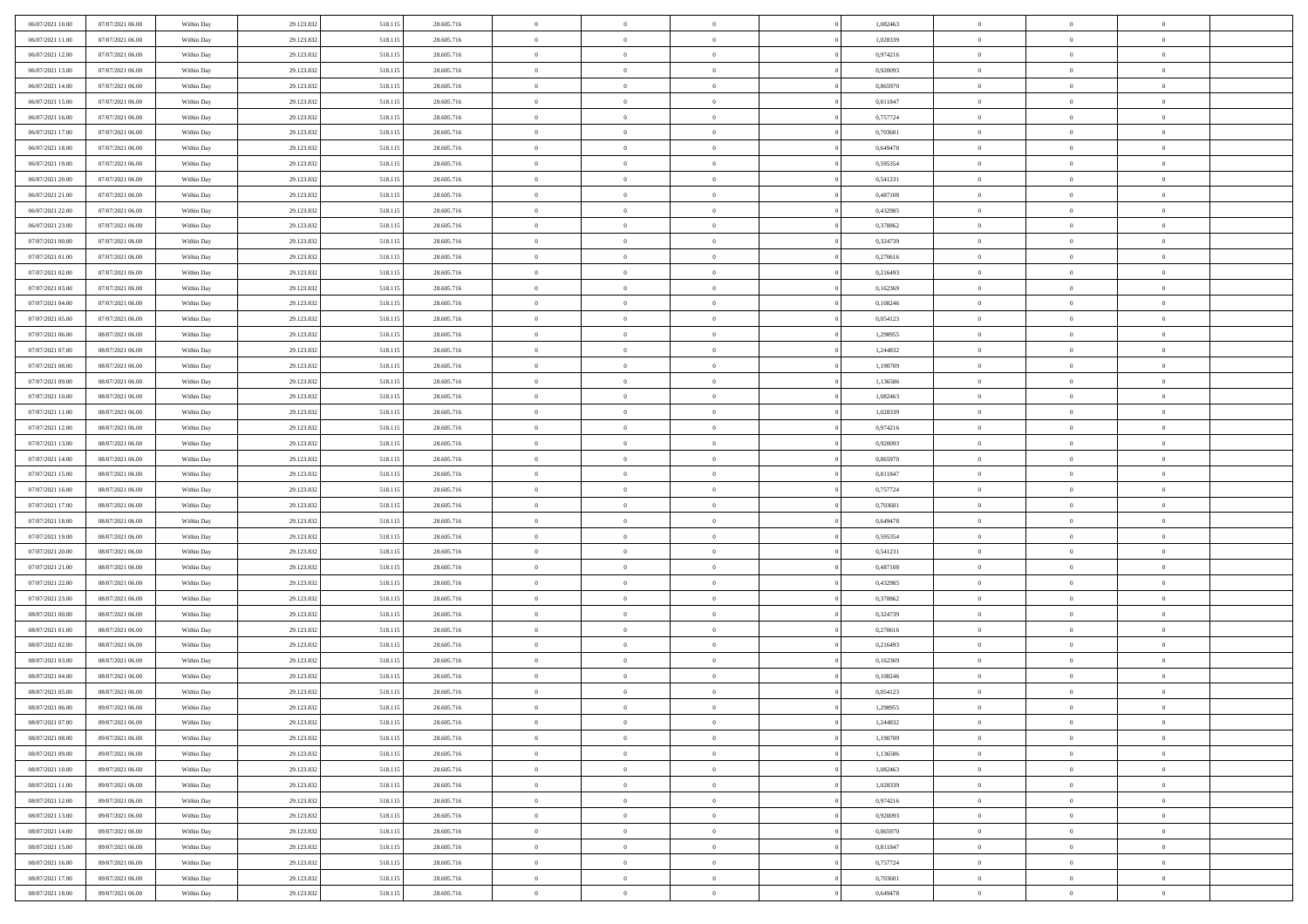| 08/07/2021 19:00                     | 09/07/2021 06:00                     | Within Day               | 29.123.832               | 518.115            | 28.605.716               | $\,$ 0                     | $\bf{0}$                         | $\overline{0}$                   |          | 0,595354             | $\bf{0}$               | $\overline{0}$                   | $\,0\,$                    |  |
|--------------------------------------|--------------------------------------|--------------------------|--------------------------|--------------------|--------------------------|----------------------------|----------------------------------|----------------------------------|----------|----------------------|------------------------|----------------------------------|----------------------------|--|
| 08/07/2021 20:00                     | 09/07/2021 06:00                     | Within Day               | 29.123.832               | 518.115            | 28.605.716               | $\overline{0}$             | $\overline{0}$                   | $\overline{0}$                   |          | 0,541231             | $\overline{0}$         | $\overline{0}$                   | $\theta$                   |  |
| 08/07/2021 21:00                     | 09/07/2021 06:00                     | Within Dav               | 29.123.832               | 518.115            | 28.605.716               | $\mathbf{0}$               | $\overline{0}$                   | $\overline{0}$                   |          | 0,487108             | $\mathbf{0}$           | $\overline{0}$                   | $\overline{0}$             |  |
| 08/07/2021 22.00                     | 09/07/2021 06:00                     | Within Day               | 29.123.832               | 518.115            | 28.605.716               | $\bf{0}$                   | $\overline{0}$                   | $\overline{0}$                   |          | 0,432985             | $\bf{0}$               | $\overline{0}$                   | $\bf{0}$                   |  |
| 08/07/2021 23:00                     | 09/07/2021 06:00                     | Within Day               | 29.123.832               | 518.115            | 28.605.716               | $\bf{0}$                   | $\bf{0}$                         | $\overline{0}$                   |          | 0,378862             | $\bf{0}$               | $\bf{0}$                         | $\,0\,$                    |  |
| 09/07/2021 00:00                     | 09/07/2021 06:00                     | Within Dav               | 29.123.832               | 518.115            | 28.605.716               | $\overline{0}$             | $\overline{0}$                   | $\overline{0}$                   |          | 0,324739             | $\mathbf{0}$           | $\overline{0}$                   | $\overline{0}$             |  |
| 09/07/2021 01:00                     | 09/07/2021 06:00                     | Within Day               | 29.123.832               | 518.115            | 28.605.716               | $\bf{0}$                   | $\bf{0}$                         | $\overline{0}$                   |          | 0,270616             | $\bf{0}$               | $\overline{0}$                   | $\,0\,$                    |  |
| 09/07/2021 02:00                     | 09/07/2021 06:00                     | Within Day               | 29.123.832               | 518.115            | 28.605.716               | $\overline{0}$             | $\overline{0}$                   | $\overline{0}$                   |          | 0,216493             | $\,$ 0 $\,$            | $\overline{0}$                   | $\theta$                   |  |
| 09/07/2021 03:00                     | 09/07/2021 06:00                     | Within Day               | 29.123.832               | 518.115            | 28.605.716               | $\mathbf{0}$               | $\overline{0}$                   | $\overline{0}$                   |          | 0,162369             | $\mathbf{0}$           | $\overline{0}$                   | $\overline{0}$             |  |
| 09/07/2021 04:00                     | 09/07/2021 06:00                     | Within Day               | 29.123.832               | 518.115            | 28.605.716               | $\bf{0}$                   | $\bf{0}$                         | $\overline{0}$                   |          | 0,108246             | $\bf{0}$               | $\overline{0}$                   | $\,0\,$                    |  |
| 09/07/2021 05:00                     | 09/07/2021 06:00                     | Within Day               | 29.123.832               | 518.115            | 28.605.716               | $\bf{0}$                   | $\overline{0}$                   | $\overline{0}$                   |          | 0,054123             | $\bf{0}$               | $\overline{0}$                   | $\theta$                   |  |
| 09/07/2021 06:00                     | 10/07/2021 06:00                     | Within Dav               | 29.123.832               | 518.115            | 28.605.716               | $\mathbf{0}$               | $\overline{0}$                   | $\overline{0}$                   |          | 1,298955             | $\mathbf{0}$           | $\overline{0}$                   | $\overline{0}$             |  |
| 09/07/2021 07:00                     | 10/07/2021 06:00                     | Within Day               | 29.123.832               | 518.115            | 28.605.716               | $\bf{0}$                   | $\overline{0}$                   | $\bf{0}$                         |          | 1,244832             | $\bf{0}$               | $\overline{0}$                   | $\bf{0}$                   |  |
| 09/07/2021 08:00                     | 10/07/2021 06:00                     | Within Day               | 29.123.832               | 518.115            | 28.605.716               | $\bf{0}$                   | $\overline{0}$                   | $\overline{0}$                   |          | 1,190709             | $\bf{0}$               | $\mathbf{0}$                     | $\,0\,$                    |  |
| 09/07/2021 09:00                     | 10/07/2021 06:00                     | Within Dav               | 29.123.832               | 518.115            | 28.605.716               | $\overline{0}$             | $\overline{0}$                   | $\overline{0}$                   |          | 1,136586             | $\mathbf{0}$           | $\overline{0}$                   | $\overline{0}$             |  |
| 09/07/2021 10:00                     | 10/07/2021 06:00                     | Within Day               | 29.123.832               | 518.115            | 28.605.716               | $\bf{0}$                   | $\overline{0}$                   | $\overline{0}$                   |          | 1,082463             | $\bf{0}$               | $\overline{0}$                   | $\bf{0}$                   |  |
| 09/07/2021 11:00                     | 10/07/2021 06:00                     | Within Day               | 29.123.832               | 518.115            | 28.605.716               | $\overline{0}$             | $\overline{0}$                   | $\overline{0}$                   |          | 1,028339             | $\,$ 0 $\,$            | $\overline{0}$                   | $\theta$                   |  |
| 09/07/2021 12:00                     | 10/07/2021 06:00                     | Within Day               | 29.123.832               | 518.115            | 28.605.716               | $\mathbf{0}$               | $\overline{0}$                   | $\overline{0}$                   |          | 0,974216             | $\mathbf{0}$           | $\overline{0}$                   | $\overline{0}$             |  |
| 09/07/2021 13:00                     | 10/07/2021 06:00                     | Within Day               | 29.123.832               | 518.115            | 28.605.716               | $\bf{0}$                   | $\overline{0}$                   | $\overline{0}$                   |          | 0,920093             | $\bf{0}$               | $\overline{0}$                   | $\,0\,$                    |  |
| 09/07/2021 14:00                     | 10/07/2021 06:00                     | Within Day               | 29.123.832               | 518.115            | 28.605.716               | $\bf{0}$                   | $\overline{0}$                   | $\overline{0}$                   |          | 0,865970             | $\bf{0}$               | $\overline{0}$                   | $\overline{0}$             |  |
| 09/07/2021 15:00                     | 10/07/2021 06:00                     | Within Dav               | 29.123.832               | 518.115            | 28.605.716               | $\overline{0}$             | $\overline{0}$                   | $\overline{0}$                   |          | 0,811847             | $\mathbf{0}$           | $\overline{0}$                   | $\overline{0}$             |  |
| 09/07/2021 16:00                     | 10/07/2021 06:00                     | Within Day               | 29.123.832               | 518.115            | 28.605.716               | $\bf{0}$                   | $\overline{0}$                   | $\overline{0}$                   |          | 0,757724             | $\bf{0}$               | $\overline{0}$                   | $\bf{0}$                   |  |
| 09/07/2021 17:00                     | 10/07/2021 06:00                     | Within Day               | 29.123.832               | 518.115            | 28.605.716               | $\bf{0}$                   | $\overline{0}$                   | $\overline{0}$                   |          | 0,703601             | $\bf{0}$               | $\overline{0}$                   | $\,0\,$                    |  |
| 09/07/2021 18:00                     | 10/07/2021 06:00                     | Within Dav               | 29.123.832               | 518.115            | 28.605.716               | $\mathbf{0}$               | $\overline{0}$                   | $\overline{0}$                   |          | 0,649478             | $\mathbf{0}$           | $\overline{0}$                   | $\overline{0}$             |  |
| 09/07/2021 19:00                     | 10/07/2021 06:00                     | Within Day               | 29.123.832               | 518.115            | 28.605.716               | $\bf{0}$                   | $\overline{0}$                   | $\overline{0}$                   |          | 0,595354             | $\bf{0}$               | $\overline{0}$                   | $\,0\,$                    |  |
| 09/07/2021 20:00                     | 10/07/2021 06:00                     | Within Day               | 29.123.832               | 518.115            | 28.605.716               | $\bf{0}$                   | $\overline{0}$                   | $\overline{0}$                   |          | 0,541231             | $\bf{0}$               | $\mathbf{0}$                     | $\overline{0}$             |  |
| 09/07/2021 21:00                     | 10/07/2021 06:00                     | Within Day               | 29.123.832               | 518.115            | 28.605.716               | $\overline{0}$             | $\overline{0}$                   | $\overline{0}$                   |          | 0,487108             | $\mathbf{0}$           | $\overline{0}$                   | $\overline{0}$             |  |
| 09/07/2021 22.00                     | 10/07/2021 06:00                     | Within Day               | 29.123.832               | 518.115            | 28.605.716               | $\bf{0}$                   | $\overline{0}$                   | $\overline{0}$                   |          | 0,432985             | $\bf{0}$               | $\overline{0}$                   | $\,0\,$                    |  |
| 09/07/2021 23.00                     | 10/07/2021 06:00                     | Within Day               | 29.123.832               | 518.115            | 28.605.716               | $\bf{0}$                   | $\overline{0}$                   | $\overline{0}$                   |          | 0,378862             | $\bf{0}$               | $\overline{0}$                   | $\overline{0}$             |  |
| 10/07/2021 00:00                     | 10/07/2021 06:00                     | Within Dav               | 29.123.832               | 518.115            | 28.605.716               | $\mathbf{0}$               | $\overline{0}$                   | $\overline{0}$                   |          | 0,324739             | $\mathbf{0}$           | $\overline{0}$                   | $\overline{0}$             |  |
| 10/07/2021 01:00                     | 10/07/2021 06:00                     | Within Day               | 29.123.832               | 518.115            | 28.605.716               | $\bf{0}$                   | $\overline{0}$                   | $\overline{0}$                   |          | 0,270616             | $\,$ 0                 | $\overline{0}$                   | $\theta$                   |  |
| 10/07/2021 02:00                     | 10/07/2021 06:00                     | Within Day               | 29.123.832               | 518.115            | 28.605.716               | $\bf{0}$                   | $\overline{0}$                   | $\overline{0}$                   |          | 0,216493             | $\bf{0}$               | $\overline{0}$                   | $\overline{0}$             |  |
| 10/07/2021 03:00                     | 10/07/2021 06:00                     | Within Dav               | 29.123.832               | 518.115            | 28.605.716               | $\overline{0}$<br>$\bf{0}$ | $\overline{0}$<br>$\overline{0}$ | $\overline{0}$<br>$\overline{0}$ |          | 0,162369             | $\mathbf{0}$<br>$\,$ 0 | $\overline{0}$<br>$\overline{0}$ | $\overline{0}$<br>$\theta$ |  |
| 10/07/2021 04:00<br>10/07/2021 05:00 | 10/07/2021 06:00<br>10/07/2021 06:00 | Within Day               | 29.123.832<br>29.123.832 | 518.115<br>518.115 | 28.605.716<br>28.605.716 | $\bf{0}$                   | $\overline{0}$                   | $\overline{0}$                   |          | 0,108246<br>0,054123 | $\bf{0}$               | $\overline{0}$                   | $\overline{0}$             |  |
| 10/07/2021 06:00                     | 11/07/2021 06:00                     | Within Day<br>Within Day | 29.123.832               | 518.115            | 28.605.716               | $\mathbf{0}$               | $\overline{0}$                   | $\overline{0}$                   |          | 1,298955             | $\mathbf{0}$           | $\overline{0}$                   | $\overline{0}$             |  |
| 10/07/2021 07:00                     | 11/07/2021 06:00                     | Within Day               | 29.123.832               | 518.115            | 28.605.716               | $\bf{0}$                   | $\overline{0}$                   | $\theta$                         |          | 1,244832             | $\,$ 0                 | $\overline{0}$                   | $\theta$                   |  |
| 10/07/2021 08:00                     | 11/07/2021 06:00                     | Within Day               | 29.123.832               | 518.115            | 28.605.716               | $\bf{0}$                   | $\overline{0}$                   | $\overline{0}$                   |          | 1,190709             | $\bf{0}$               | $\overline{0}$                   | $\overline{0}$             |  |
| 10/07/2021 09:00                     | 11/07/2021 06:00                     | Within Dav               | 29.123.832               | 518.115            | 28.605.716               | $\mathbf{0}$               | $\overline{0}$                   | $\overline{0}$                   |          | 1,136586             | $\mathbf{0}$           | $\overline{0}$                   | $\overline{0}$             |  |
| 10/07/2021 10:00                     | 11/07/2021 06:00                     | Within Day               | 29.123.832               | 518.115            | 28.605.716               | $\,0\,$                    | $\overline{0}$                   | $\theta$                         |          | 1,082463             | $\,$ 0                 | $\overline{0}$                   | $\theta$                   |  |
| 10/07/2021 11:00                     | 11/07/2021 06:00                     | Within Day               | 29.123.832               | 518.115            | 28.605.716               | $\bf{0}$                   | $\overline{0}$                   | $\overline{0}$                   |          | 1,028339             | $\bf{0}$               | $\overline{0}$                   | $\overline{0}$             |  |
| 10/07/2021 12:00                     | 11/07/2021 06:00                     | Within Dav               | 29.123.832               | 518.115            | 28.605.716               | $\mathbf{0}$               | $\overline{0}$                   | $\overline{0}$                   |          | 0,974216             | $\mathbf{0}$           | $\overline{0}$                   | $\overline{0}$             |  |
| 10/07/2021 13:00                     | 11/07/2021 06:00                     | Within Day               | 29.123.832               | 518.115            | 28.605.716               | $\bf{0}$                   | $\overline{0}$                   | $\theta$                         |          | 0,920093             | $\,$ 0                 | $\overline{0}$                   | $\theta$                   |  |
| 10/07/2021 14:00                     | 11/07/2021 06:00                     | Within Day               | 29.123.832               | 518.115            | 28.605.716               | $\bf{0}$                   | $\overline{0}$                   | $\overline{0}$                   |          | 0,865970             | $\bf{0}$               | $\overline{0}$                   | $\bf{0}$                   |  |
| 10/07/2021 15:00                     | 11/07/2021 06:00                     | Within Day               | 29.123.832               | 518.115            | 28.605.716               | $\bf{0}$                   | $\overline{0}$                   |                                  |          | 0,811847             | $\overline{0}$         | $\theta$                         | $\theta$                   |  |
| 10/07/2021 16:00                     | 11/07/2021 06:00                     | Within Day               | 29.123.832               | 518.115            | 28.605.716               | $\,0\,$                    | $\overline{0}$                   | $\theta$                         |          | 0,757724             | $\,$ 0 $\,$            | $\bf{0}$                         | $\theta$                   |  |
| 10/07/2021 17:00                     | 11/07/2021 06:00                     | Within Day               | 29.123.832               | 518.115            | 28.605.716               | $\overline{0}$             | $\overline{0}$                   | $\overline{0}$                   |          | 0,703601             | $\overline{0}$         | $\overline{0}$                   | $\overline{0}$             |  |
| 10/07/2021 18:00                     | 11/07/2021 06:00                     | Within Day               | 29.123.832               | 518.115            | 28.605.716               | $\bf{0}$                   | $\overline{0}$                   | $\overline{0}$                   |          | 0,649478             | $\overline{0}$         | $\bf{0}$                         | $\mathbf{0}$               |  |
| 10/07/2021 19:00                     | 11/07/2021 06:00                     | Within Day               | 29.123.832               | 518.115            | 28.605.716               | $\bf{0}$                   | $\overline{0}$                   | $\overline{0}$                   | $\theta$ | 0,595354             | $\mathbf{0}$           | $\bf{0}$                         | $\,$ 0 $\,$                |  |
| 10/07/2021 20:00                     | 11/07/2021 06:00                     | Within Day               | 29.123.832               | 518.115            | 28.605.716               | $\bf{0}$                   | $\overline{0}$                   | $\overline{0}$                   |          | 0,541231             | $\,$ 0 $\,$            | $\overline{0}$                   | $\overline{0}$             |  |
| 10/07/2021 21:00                     | 11/07/2021 06:00                     | Within Day               | 29.123.832               | 518.115            | 28.605.716               | $\bf{0}$                   | $\overline{0}$                   | $\overline{0}$                   |          | 0,487108             | $\mathbf{0}$           | $\overline{0}$                   | $\overline{0}$             |  |
| 10/07/2021 22:00                     | 11/07/2021 06:00                     | Within Day               | 29.123.832               | 518.115            | 28.605.716               | $\,$ 0 $\,$                | $\overline{0}$                   | $\overline{0}$                   | $\theta$ | 0,432985             | $\mathbf{0}$           | $\mathbf{0}$                     | $\,$ 0 $\,$                |  |
| 10/07/2021 23:00                     | 11/07/2021 06:00                     | Within Day               | 29.123.832               | 518.115            | 28.605.716               | $\bf{0}$                   | $\overline{0}$                   | $\overline{0}$                   |          | 0,378862             | $\overline{0}$         | $\overline{0}$                   | $\overline{0}$             |  |
| 11/07/2021 00:00                     | 11/07/2021 06:00                     | Within Day               | 29.123.832               | 518.115            | 28.605.716               | $\bf{0}$                   | $\overline{0}$                   | $\overline{0}$                   |          | 0,324739             | $\mathbf{0}$           | $\bf{0}$                         | $\overline{0}$             |  |
| 11/07/2021 01:00                     | 11/07/2021 06:00                     | Within Day               | 29.123.832               | 518.115            | 28.605.716               | $\,0\,$                    | $\overline{0}$                   | $\overline{0}$                   |          | 0,270616             | $\mathbf{0}$           | $\mathbf{0}$                     | $\,$ 0 $\,$                |  |
| 11/07/2021 02:00                     | 11/07/2021 06:00                     | Within Day               | 29.123.832               | 518.115            | 28.605.716               | $\bf{0}$                   | $\overline{0}$                   | $\overline{0}$                   |          | 0,216493             | $\mathbf{0}$           | $\mathbf{0}$                     | $\overline{0}$             |  |
| 11/07/2021 03:00                     | 11/07/2021 06:00                     | Within Day               | 29.123.832               | 518.115            | 28.605.716               | $\overline{0}$             | $\overline{0}$                   | $\overline{0}$                   |          | 0,162369             | $\mathbf{0}$           | $\overline{0}$                   | $\overline{0}$             |  |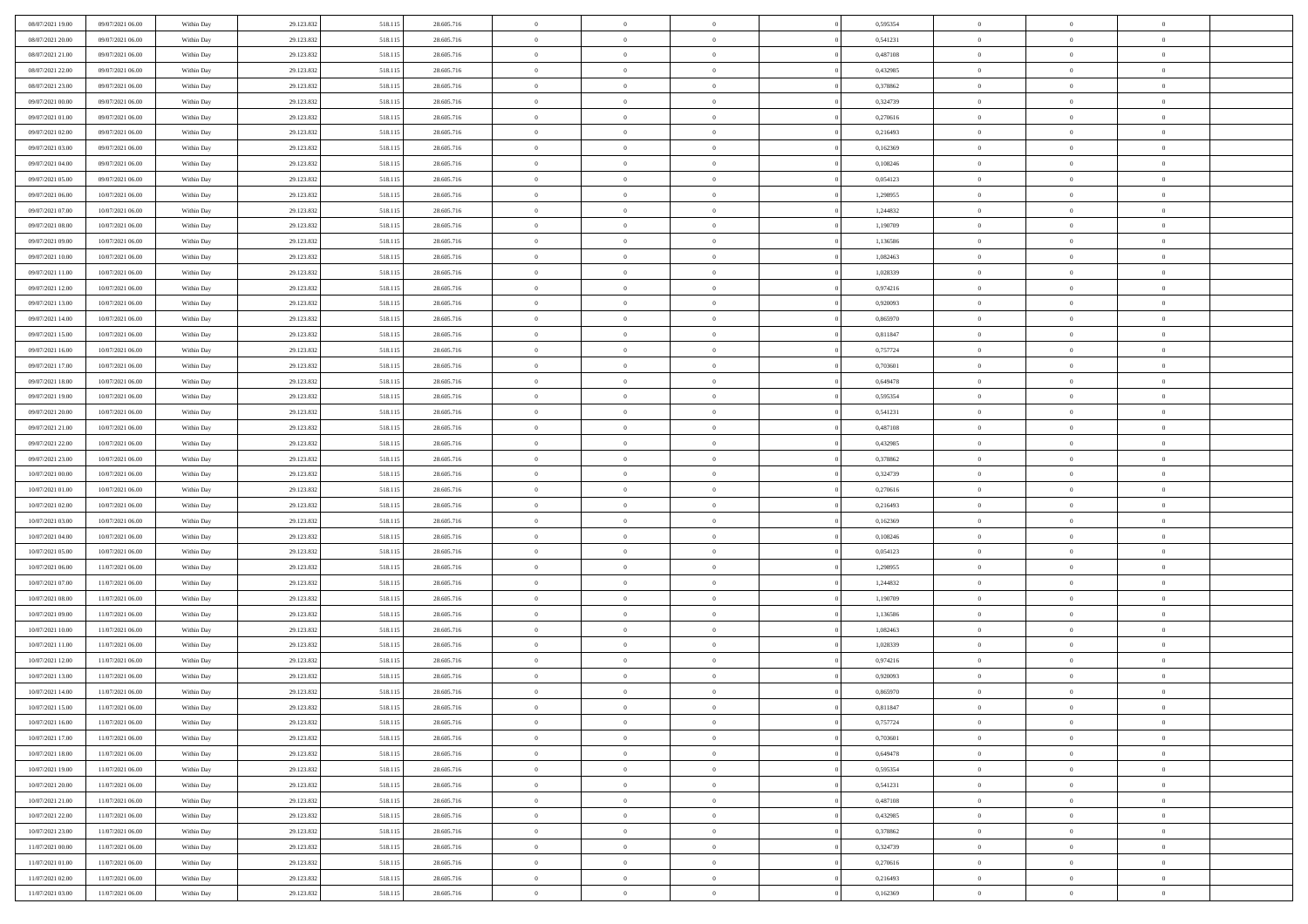| 11/07/2021 04:00                     | 11/07/2021 06:00                     | Within Day               | 29.123.832               | 518.115            | 28.605.716               | $\,$ 0                   | $\bf{0}$                   | $\theta$                         |                | 0,108246             | $\bf{0}$             | $\overline{0}$                   | $\theta$             |  |
|--------------------------------------|--------------------------------------|--------------------------|--------------------------|--------------------|--------------------------|--------------------------|----------------------------|----------------------------------|----------------|----------------------|----------------------|----------------------------------|----------------------|--|
| 11/07/2021 05:00                     | 11/07/2021 06:00                     | Within Day               | 29.123.832               | 518.115            | 28.605.716               | $\overline{0}$           | $\overline{0}$             | $\overline{0}$                   |                | 0,054123             | $\theta$             | $\overline{0}$                   | $\overline{0}$       |  |
| 11/07/2021 06:00                     | 12/07/2021 06:00                     | Within Dav               | 29.123.832               | 518.115            | 28.605.716               | $\mathbf{0}$             | $\overline{0}$             | $\overline{0}$                   |                | 1,298955             | $\theta$             | $\overline{0}$                   | $\theta$             |  |
| 11/07/2021 07:00                     | 12/07/2021 06:00                     | Within Day               | 29.123.832               | 518.115            | 28.605.716               | $\bf{0}$                 | $\overline{0}$             | $\bf{0}$                         |                | 1,244832             | $\bf{0}$             | $\overline{0}$                   | $\bf{0}$             |  |
| 11/07/2021 08:00                     | 12/07/2021 06:00                     | Within Day               | 29.123.832               | 518.115            | 28.605.716               | $\bf{0}$                 | $\bf{0}$                   | $\overline{0}$                   |                | 1,190709             | $\bf{0}$             | $\Omega$                         | $\bf{0}$             |  |
| 11/07/2021 09:00                     | 12/07/2021 06:00                     | Within Dav               | 29.123.832               | 518.115            | 28.605.716               | $\overline{0}$           | $\overline{0}$             | $\overline{0}$                   |                | 1,136586             | $\theta$             | $\overline{0}$                   | $\theta$             |  |
| 11/07/2021 11:00                     | 12/07/2021 06:00                     | Within Day               | 29.123.832               | 518.115            | 28.605.716               | $\bf{0}$                 | $\overline{0}$             | $\overline{0}$                   |                | 1,028339             | $\bf{0}$             | $\overline{0}$                   | $\theta$             |  |
| 11/07/2021 12:00                     | 12/07/2021 06:00                     | Within Day               | 29.123.832               | 518.115            | 28.605.716               | $\overline{0}$           | $\overline{0}$             | $\overline{0}$                   |                | 0,974216             | $\,$ 0 $\,$          | $\overline{0}$                   | $\overline{0}$       |  |
| 11/07/2021 13:00                     | 12/07/2021 06:00                     | Within Day               | 29.123.832               | 518.115            | 28.605.716               | $\mathbf{0}$             | $\overline{0}$             | $\overline{0}$                   |                | 0,920093             | $\theta$             | $\overline{0}$                   | $\theta$             |  |
| 11/07/2021 14:00                     | 12/07/2021 06:00                     | Within Day               | 29.123.832               | 518.115            | 28.605.716               | $\bf{0}$                 | $\overline{0}$             | $\overline{0}$                   |                | 0,865970             | $\bf{0}$             | $\overline{0}$                   | $\theta$             |  |
| 11/07/2021 15:00                     | 12/07/2021 06:00                     | Within Day               | 29.123.832               | 518.115            | 28.605.716               | $\bf{0}$                 | $\overline{0}$             | $\overline{0}$                   |                | 0,811847             | $\bf{0}$             | $\theta$                         | $\overline{0}$       |  |
| 11/07/2021 16:00                     | 12/07/2021 06:00                     | Within Dav               | 29.123.832               | 518.115            | 28.605.716               | $\mathbf{0}$             | $\overline{0}$             | $\overline{0}$                   |                | 0,757724             | $\theta$             | $\overline{0}$                   | $\theta$             |  |
| 11/07/2021 17:00                     | 12/07/2021 06:00                     | Within Day               | 29.123.832               | 518.115            | 28.605.716               | $\bf{0}$                 | $\overline{0}$             | $\bf{0}$                         |                | 0,703601             | $\bf{0}$             | $\overline{0}$                   | $\bf{0}$             |  |
| 11/07/2021 18:00                     | 12/07/2021 06:00                     | Within Day               | 29.123.832               | 518.115            | 28.605.716               | $\bf{0}$                 | $\overline{0}$             | $\overline{0}$                   |                | 0,649478             | $\bf{0}$             | $\Omega$                         | $\bf{0}$             |  |
| 11/07/2021 19:00                     | 12/07/2021 06:00                     | Within Dav               | 29.123.832               | 518.115            | 28.605.716               | $\overline{0}$           | $\overline{0}$             | $\overline{0}$                   |                | 0,595354             | $\theta$             | $\overline{0}$                   | $\theta$             |  |
| 11/07/2021 20:00                     | 12/07/2021 06:00                     | Within Day               | 29.123.832               | 518.115            | 28.605.716               | $\bf{0}$                 | $\overline{0}$             | $\overline{0}$                   |                | 0,541231             | $\bf{0}$             | $\overline{0}$                   | $\theta$             |  |
| 11/07/2021 21:00                     | 12/07/2021 06:00                     | Within Day               | 29.123.832               | 518.115            | 28.605.716               | $\bf{0}$                 | $\overline{0}$             | $\overline{0}$                   |                | 0,487108             | $\,$ 0 $\,$          | $\overline{0}$                   | $\overline{0}$       |  |
| 11/07/2021 22:00                     | 12/07/2021 06:00                     | Within Day               | 29.123.832               | 518.115            | 28.605.716               | $\mathbf{0}$             | $\overline{0}$             | $\overline{0}$                   |                | 0,432985             | $\theta$             | $\overline{0}$                   | $\theta$             |  |
| 11/07/2021 23:00                     | 12/07/2021 06:00                     | Within Day               | 29.123.832               | 518.115            | 28.605.716               | $\bf{0}$                 | $\overline{0}$             | $\overline{0}$                   |                | 0,378862             | $\bf{0}$             | $\overline{0}$                   | $\theta$             |  |
| 12/07/2021 00:00                     | 12/07/2021 06:00                     | Within Day               | 29.123.832               | 518.115            | 28.605.716               | $\bf{0}$                 | $\overline{0}$             | $\overline{0}$                   |                | 0,324739             | $\bf{0}$             | $\theta$                         | $\bf{0}$             |  |
| 12/07/2021 01:00                     | 12/07/2021 06:00                     | Within Dav               | 29.123.832               | 518.115            | 28.605.716               | $\mathbf{0}$             | $\overline{0}$             | $\overline{0}$                   |                | 0,270616             | $\theta$             | $\overline{0}$                   | $\theta$             |  |
| 12/07/2021 02:00                     | 12/07/2021 06:00                     | Within Day               | 29.123.832               | 518.115            | 28.605.716               | $\bf{0}$                 | $\overline{0}$             | $\bf{0}$                         |                | 0,216493             | $\bf{0}$             | $\overline{0}$                   | $\bf{0}$             |  |
| 12/07/2021 03:00                     | 12/07/2021 06:00                     | Within Day               | 29.123.832               | 518.115            | 28.605.716               | $\bf{0}$                 | $\overline{0}$             | $\overline{0}$                   |                | 0,162369             | $\bf{0}$             | $\overline{0}$                   | $\bf{0}$             |  |
| 12/07/2021 04:00                     | 12/07/2021 06:00                     | Within Dav               | 29.123.832               | 518.115            | 28.605.716               | $\mathbf{0}$             | $\overline{0}$             | $\overline{0}$                   |                | 0,108246             | $\theta$             | $\overline{0}$                   | $\theta$             |  |
| 12/07/2021 05:00                     | 12/07/2021 06:00                     | Within Day               | 29.123.832               | 518.115            | 28.605.716               | $\bf{0}$                 | $\overline{0}$             | $\overline{0}$                   |                | 0,054123             | $\bf{0}$             | $\overline{0}$                   | $\theta$             |  |
| 12/07/2021 06:00                     | 13/07/2021 06:00                     | Within Day               | 29.123.832               | 518.115            | 28.605.716               | $\bf{0}$                 | $\overline{0}$             | $\overline{0}$                   |                | 1,298955             | $\,$ 0 $\,$          | $\overline{0}$                   | $\bf{0}$             |  |
| 12/07/2021 07:00                     | 13/07/2021 06:00                     | Within Day               | 29.123.832               | 518.115            | 28.605.716               | $\mathbf{0}$             | $\overline{0}$             | $\overline{0}$                   |                | 1,244832             | $\theta$             | $\overline{0}$                   | $\theta$             |  |
| 12/07/2021 08:00                     | 13/07/2021 06:00                     | Within Day               | 29.123.832               | 518.115            | 28.605.716               | $\bf{0}$                 | $\overline{0}$             | $\overline{0}$                   |                | 1,190709             | $\bf{0}$             | $\overline{0}$                   | $\theta$             |  |
| 12/07/2021 09:00                     | 13/07/2021 06:00                     | Within Day               | 29.123.832               | 518.115            | 28.605.716               | $\bf{0}$                 | $\overline{0}$             | $\overline{0}$                   |                | 1,136586             | $\bf{0}$             | $\theta$                         | $\bf{0}$             |  |
| 12/07/2021 10:00                     | 13/07/2021 06:00                     | Within Day               | 29.123.832               | 518.115            | 28.605.716               | $\mathbf{0}$             | $\overline{0}$             | $\overline{0}$                   |                | 1,082463             | $\theta$             | $\overline{0}$                   | $\theta$             |  |
| 12/07/2021 11:00                     | 13/07/2021 06:00                     | Within Day               | 29.123.832               | 518.115            | 28.605.716               | $\bf{0}$                 | $\overline{0}$             | $\overline{0}$                   |                | 1,028339             | $\,0\,$              | $\overline{0}$                   | $\theta$             |  |
| 12/07/2021 12:00                     | 13/07/2021 06:00                     | Within Day               | 29.123.832               | 518.115            | 28.605.716               | $\bf{0}$                 | $\bf{0}$                   | $\overline{0}$                   |                | 0,974216             | $\bf{0}$             | $\overline{0}$                   | $\bf{0}$             |  |
| 12/07/2021 13:00                     | 13/07/2021 06:00                     | Within Day               | 29.123.832               | 518.115            | 28.605.716               | $\overline{0}$           | $\overline{0}$             | $\overline{0}$                   |                | 0,920093             | $\theta$             | $\overline{0}$                   | $\theta$             |  |
| 12/07/2021 14:00                     | 13/07/2021 06:00                     | Within Day               | 29.123.832               | 518.115            | 28.605.716               | $\bf{0}$                 | $\overline{0}$             | $\theta$                         |                | 0,865970             | $\,0\,$              | $\overline{0}$                   | $\theta$             |  |
| 12/07/2021 15:00                     | 13/07/2021 06:00                     | Within Day               | 29.123.832               | 518.115            | 28.605.716               | $\overline{0}$           | $\overline{0}$             | $\overline{0}$                   |                | 0,811847             | $\bf{0}$             | $\overline{0}$                   | $\bf{0}$             |  |
| 12/07/2021 16:00                     | 13/07/2021 06:00                     | Within Day               | 29.123.832               | 518.115            | 28.605.716               | $\mathbf{0}$<br>$\bf{0}$ | $\overline{0}$             | $\overline{0}$                   |                | 0,757724             | $\theta$             | $\overline{0}$                   | $\theta$<br>$\theta$ |  |
| 12/07/2021 17:00                     | 13/07/2021 06:00                     | Within Day               | 29.123.832               | 518.115            | 28.605.716               | $\bf{0}$                 | $\overline{0}$             | $\theta$                         |                | 0,703601             | $\,0\,$              | $\overline{0}$<br>$\theta$       | $\bf{0}$             |  |
| 12/07/2021 18:00<br>12/07/2021 19:00 | 13/07/2021 06:00<br>13/07/2021 06:00 | Within Day<br>Within Day | 29.123.832<br>29.123.832 | 518.115<br>518.115 | 28.605.716<br>28.605.716 | $\mathbf{0}$             | $\bf{0}$<br>$\overline{0}$ | $\overline{0}$<br>$\overline{0}$ |                | 0,649478<br>0,595354 | $\bf{0}$<br>$\theta$ |                                  | $\theta$             |  |
|                                      |                                      |                          |                          |                    |                          |                          |                            |                                  |                |                      |                      | $\overline{0}$                   | $\theta$             |  |
| 12/07/2021 20:00<br>12/07/2021 21:00 | 13/07/2021 06:00<br>13/07/2021 06:00 | Within Day<br>Within Day | 29.123.832<br>29.123.832 | 518.115<br>518.115 | 28.605.716<br>28.605.716 | $\,0\,$<br>$\bf{0}$      | $\overline{0}$<br>$\bf{0}$ | $\theta$<br>$\overline{0}$       |                | 0,541231<br>0,487108 | $\,0\,$<br>$\bf{0}$  | $\overline{0}$<br>$\overline{0}$ | $\bf{0}$             |  |
| 12/07/2021 22:00                     | 13/07/2021 06:00                     | Within Day               | 29.123.832               | 518.115            | 28.605.716               | $\mathbf{0}$             | $\overline{0}$             | $\overline{0}$                   |                | 0,432985             | $\theta$             | $\overline{0}$                   | $\theta$             |  |
| 12/07/2021 23:00                     | 13/07/2021 06:00                     | Within Day               | 29.123.832               | 518.115            | 28.605.716               | $\bf{0}$                 | $\overline{0}$             | $\theta$                         |                | 0,378862             | $\,0\,$              | $\overline{0}$                   | $\theta$             |  |
| 13/07/2021 00:00                     | 13/07/2021 06:00                     | Within Day               | 29.123.832               | 518.115            | 28.605.716               | $\bf{0}$                 | $\overline{0}$             | $\overline{0}$                   |                | 0,324739             | $\,$ 0 $\,$          | $\overline{0}$                   | $\bf{0}$             |  |
| 13/07/2021 01:00                     | 13/07/2021 06:00                     | Within Day               | 29.123.832               | 518.115            | 28.605.716               | $\bf{0}$                 | $\overline{0}$             |                                  |                | 0,270616             | $\bf{0}$             | $\Omega$                         | $\theta$             |  |
| 13/07/2021 02:00                     | 13/07/2021 06:00                     | Within Day               | 29.123.832               | 518.115            | 28.605.716               | $\,0\,$                  | $\overline{0}$             | $\theta$                         |                | 0,216493             | $\,$ 0 $\,$          | $\overline{0}$                   | $\theta$             |  |
| 13/07/2021 03:00                     | 13/07/2021 06:00                     | Within Day               | 29.123.832               | 518.115            | 28.605.716               | $\overline{0}$           | $\overline{0}$             | $\overline{0}$                   |                | 0,162369             | $\overline{0}$       | $\overline{0}$                   | $\overline{0}$       |  |
| 13/07/2021 04:00                     | 13/07/2021 06:00                     | Within Day               | 29.123.832               | 518.115            | 28.605.716               | $\overline{0}$           | $\overline{0}$             | $\overline{0}$                   |                | 0,108246             | $\mathbf{0}$         | $\overline{0}$                   | $\overline{0}$       |  |
| 13/07/2021 05:00                     | 13/07/2021 06:00                     | Within Day               | 29.123.832               | 518.115            | 28.605.716               | $\,$ 0 $\,$              | $\overline{0}$             | $\overline{0}$                   | $\overline{0}$ | 0,054123             | $\,$ 0 $\,$          | $\mathbf{0}$                     | $\,$ 0               |  |
| 13/07/2021 06:00                     | 14/07/2021 06:00                     | Within Day               | 29.123.832               | 518.115            | 28.605.716               | $\,$ 0 $\,$              | $\overline{0}$             | $\overline{0}$                   |                | 1,298955             | $\,$ 0 $\,$          | $\overline{0}$                   | $\overline{0}$       |  |
| 13/07/2021 07:00                     | 14/07/2021 06:00                     | Within Day               | 29.123.832               | 518.115            | 28.605.716               | $\overline{0}$           | $\overline{0}$             | $\overline{0}$                   |                | 1,244832             | $\overline{0}$       | $\overline{0}$                   | $\overline{0}$       |  |
| 13/07/2021 08:00                     | 14/07/2021 06:00                     | Within Day               | 29.123.832               | 518.115            | 28.605.716               | $\,$ 0 $\,$              | $\overline{0}$             | $\overline{0}$                   | $\theta$       | 1,190709             | $\,$ 0 $\,$          | $\overline{0}$                   | $\theta$             |  |
| 13/07/2021 09:00                     | 14/07/2021 06:00                     | Within Day               | 29.123.832               | 518.115            | 28.605.716               | $\bullet$                | $\overline{0}$             | $\overline{0}$                   |                | 1,136586             | $\,$ 0 $\,$          | $\overline{0}$                   | $\overline{0}$       |  |
| 13/07/2021 10:00                     | 14/07/2021 06:00                     | Within Day               | 29.123.832               | 518.115            | 28.605.716               | $\overline{0}$           | $\overline{0}$             | $\overline{0}$                   |                | 1,082463             | $\mathbf{0}$         | $\overline{0}$                   | $\overline{0}$       |  |
| 13/07/2021 11:00                     | 14/07/2021 06:00                     | Within Day               | 29.123.832               | 518.115            | 28.605.716               | $\,0\,$                  | $\overline{0}$             | $\overline{0}$                   |                | 1,028339             | $\,$ 0 $\,$          | $\overline{0}$                   | $\,$ 0               |  |
| 13/07/2021 12:00                     | 14/07/2021 06:00                     | Within Day               | 29.123.832               | 518.115            | 28.605.716               | $\bf{0}$                 | $\overline{0}$             | $\overline{0}$                   |                | 0,974216             | $\,$ 0 $\,$          | $\overline{0}$                   | $\overline{0}$       |  |
| 13/07/2021 13:00                     | 14/07/2021 06:00                     | Within Day               | 29.123.832               | 518.115            | 28.605.716               | $\overline{0}$           | $\overline{0}$             | $\overline{0}$                   |                | 0,920093             | $\overline{0}$       | $\overline{0}$                   | $\overline{0}$       |  |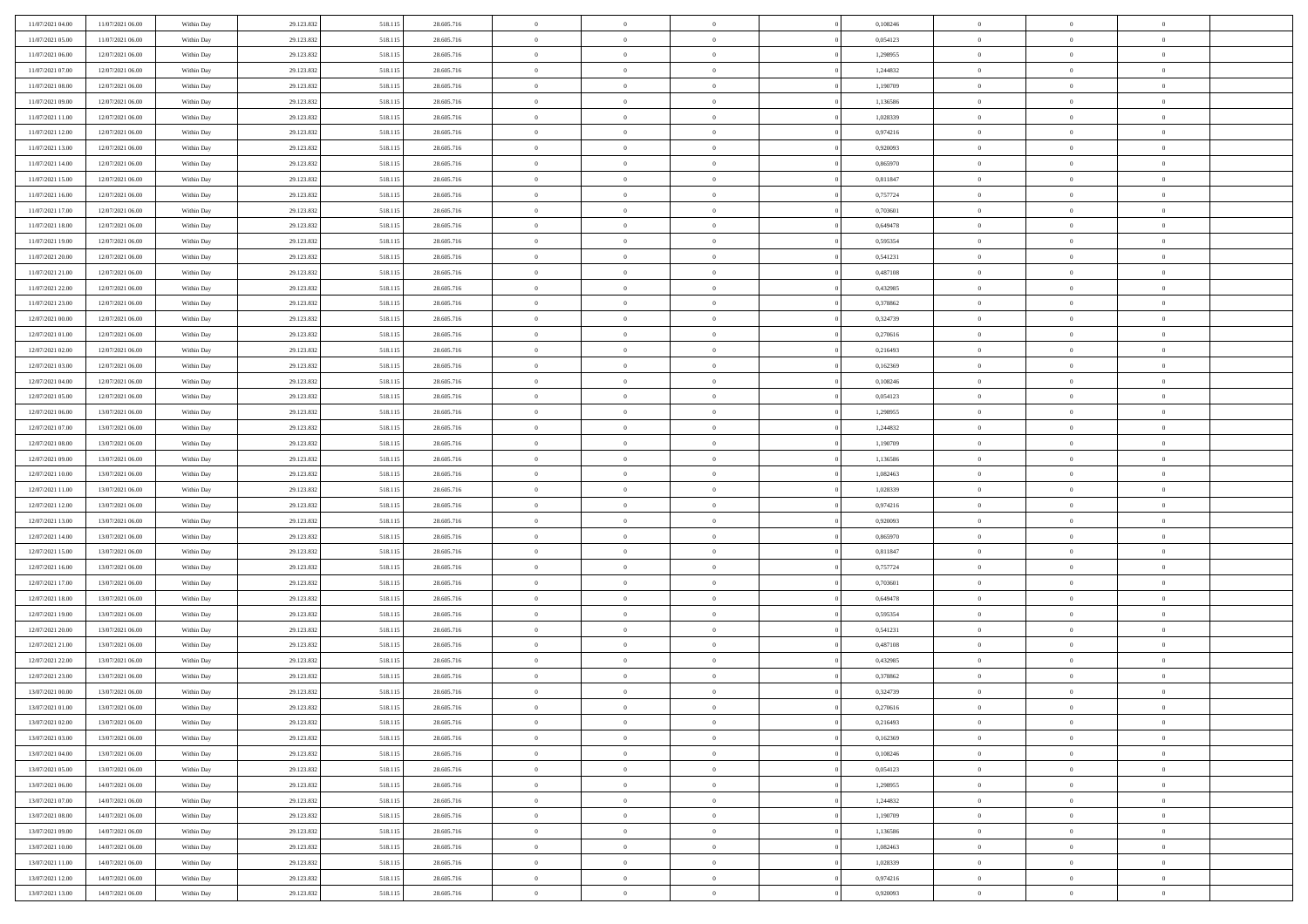| 13/07/2021 14:00                     | 14/07/2021 06:00                     | Within Day               | 29.123.832               | 518.115            | 28.605.716               | $\bf{0}$                 | $\overline{0}$ | $\theta$                         |          | 0,865970             | $\bf{0}$                 | $\overline{0}$                   | $\,0\,$                          |  |
|--------------------------------------|--------------------------------------|--------------------------|--------------------------|--------------------|--------------------------|--------------------------|----------------|----------------------------------|----------|----------------------|--------------------------|----------------------------------|----------------------------------|--|
| 13/07/2021 15:00                     | 14/07/2021 06:00                     | Within Day               | 29.123.832               | 518.115            | 28.605.716               | $\overline{0}$           | $\overline{0}$ | $\overline{0}$                   |          | 0,811847             | $\overline{0}$           | $\overline{0}$                   | $\theta$                         |  |
| 13/07/2021 16:00                     | 14/07/2021 06:00                     | Within Dav               | 29.123.832               | 518.115            | 28.605.716               | $\mathbf{0}$             | $\overline{0}$ | $\overline{0}$                   |          | 0,757724             | $\mathbf{0}$             | $\overline{0}$                   | $\overline{0}$                   |  |
| 13/07/2021 17:00                     | 14/07/2021 06:00                     | Within Day               | 29.123.832               | 518.115            | 28.605.716               | $\bf{0}$                 | $\overline{0}$ | $\overline{0}$                   |          | 0,703601             | $\bf{0}$                 | $\overline{0}$                   | $\bf{0}$                         |  |
| 13/07/2021 18:00                     | 14/07/2021 06:00                     | Within Day               | 29.123.832               | 518.115            | 28.605.716               | $\bf{0}$                 | $\overline{0}$ | $\overline{0}$                   |          | 0,649478             | $\bf{0}$                 | $\overline{0}$                   | $\,0\,$                          |  |
| 13/07/2021 19:00                     | 14/07/2021 06:00                     | Within Dav               | 29.123.832               | 518.115            | 28.605.716               | $\overline{0}$           | $\overline{0}$ | $\overline{0}$                   |          | 0,595354             | $\mathbf{0}$             | $\overline{0}$                   | $\overline{0}$                   |  |
| 13/07/2021 20:00                     | 14/07/2021 06:00                     | Within Day               | 29.123.832               | 518.115            | 28.605.716               | $\bf{0}$                 | $\overline{0}$ | $\overline{0}$                   |          | 0,541231             | $\bf{0}$                 | $\overline{0}$                   | $\bf{0}$                         |  |
| 13/07/2021 21:00                     | 14/07/2021 06:00                     | Within Day               | 29.123.832               | 518.115            | 28.605.716               | $\overline{0}$           | $\overline{0}$ | $\overline{0}$                   |          | 0,487108             | $\,$ 0 $\,$              | $\overline{0}$                   | $\overline{0}$                   |  |
| 13/07/2021 22:00                     | 14/07/2021 06:00                     | Within Day               | 29.123.832               | 518.115            | 28.605.716               | $\overline{0}$           | $\overline{0}$ | $\overline{0}$                   |          | 0,432985             | $\mathbf{0}$             | $\overline{0}$                   | $\overline{0}$                   |  |
| 13/07/2021 23:00                     | 14/07/2021 06:00                     | Within Day               | 29.123.832               | 518.115            | 28.605.716               | $\bf{0}$                 | $\overline{0}$ | $\overline{0}$                   |          | 0,378862             | $\bf{0}$                 | $\overline{0}$                   | $\,0\,$                          |  |
| 14/07/2021 00:00                     | 14/07/2021 06:00                     | Within Day               | 29.123.832               | 518.115            | 28.605.716               | $\bf{0}$                 | $\overline{0}$ | $\overline{0}$                   |          | 0,324739             | $\bf{0}$                 | $\overline{0}$                   | $\overline{0}$                   |  |
| 14/07/2021 01:00                     | 14/07/2021 06:00                     | Within Dav               | 29.123.832               | 518.115            | 28.605.716               | $\mathbf{0}$             | $\overline{0}$ | $\overline{0}$                   |          | 0,270616             | $\mathbf{0}$             | $\overline{0}$                   | $\overline{0}$                   |  |
| 14/07/2021 02.00                     | 14/07/2021 06:00                     | Within Day               | 29.123.832               | 518.115            | 28.605.716               | $\bf{0}$                 | $\overline{0}$ | $\bf{0}$                         |          | 0,216493             | $\bf{0}$                 | $\overline{0}$                   | $\overline{0}$                   |  |
| 14/07/2021 03:00                     | 14/07/2021 06:00                     | Within Day               | 29.123.832               | 518.115            | 28.605.716               | $\bf{0}$                 | $\overline{0}$ | $\overline{0}$                   |          | 0,162369             | $\bf{0}$                 | $\overline{0}$                   | $\,0\,$                          |  |
| 14/07/2021 04:00                     | 14/07/2021 06:00                     | Within Dav               | 29.123.832               | 518.115            | 28.605.716               | $\overline{0}$           | $\overline{0}$ | $\overline{0}$                   |          | 0,108246             | $\mathbf{0}$             | $\overline{0}$                   | $\overline{0}$                   |  |
| 14/07/2021 05:00                     | 14/07/2021 06:00                     | Within Day               | 29.123.832               | 518.115            | 28.605.716               | $\bf{0}$                 | $\overline{0}$ | $\overline{0}$                   |          | 0,054123             | $\bf{0}$                 | $\overline{0}$                   | $\bf{0}$                         |  |
| 14/07/2021 06:00                     | 15/07/2021 06:00                     | Within Day               | 29.123.832               | 518.115            | 28.605.716               | $\bf{0}$                 | $\overline{0}$ | $\overline{0}$                   |          | 1,298955             | $\,$ 0 $\,$              | $\overline{0}$                   | $\overline{0}$                   |  |
| 14/07/2021 07:00                     | 15/07/2021 06:00                     | Within Day               | 29.123.832               | 518.115            | 28.605.716               | $\mathbf{0}$             | $\overline{0}$ | $\overline{0}$                   |          | 1,244832             | $\mathbf{0}$             | $\overline{0}$                   | $\overline{0}$                   |  |
| 14/07/2021 08:00                     | 15/07/2021 06:00                     | Within Day               | 29.123.832               | 518.115            | 28.605.716               | $\bf{0}$                 | $\overline{0}$ | $\overline{0}$                   |          | 1,190709             | $\bf{0}$                 | $\overline{0}$                   | $\,0\,$                          |  |
| 14/07/2021 09:00                     | 15/07/2021 06:00                     | Within Day               | 29.123.832               | 518.115            | 28.605.716               | $\bf{0}$                 | $\overline{0}$ | $\overline{0}$                   |          | 1,136586             | $\bf{0}$                 | $\overline{0}$                   | $\overline{0}$                   |  |
| 14/07/2021 10:00                     | 15/07/2021 06:00                     | Within Dav               | 29.123.832               | 518.115            | 28.605.716               | $\overline{0}$           | $\overline{0}$ | $\overline{0}$                   |          | 1,082463             | $\mathbf{0}$             | $\overline{0}$                   | $\overline{0}$                   |  |
| 14/07/2021 11:00                     | 15/07/2021 06:00                     | Within Day               | 29.123.832               | 518.115            | 28.605.716               | $\bf{0}$                 | $\overline{0}$ | $\overline{0}$                   |          | 1,028339             | $\bf{0}$                 | $\overline{0}$                   | $\bf{0}$                         |  |
| 14/07/2021 12:00                     | 15/07/2021 06:00                     |                          | 29.123.832               | 518.115            | 28.605.716               | $\bf{0}$                 | $\overline{0}$ | $\overline{0}$                   |          | 0,974216             | $\,$ 0 $\,$              | $\overline{0}$                   | $\,0\,$                          |  |
| 14/07/2021 13:00                     | 15/07/2021 06:00                     | Within Day<br>Within Dav | 29.123.832               | 518.115            | 28.605.716               | $\mathbf{0}$             | $\overline{0}$ | $\overline{0}$                   |          | 0,920093             | $\mathbf{0}$             | $\overline{0}$                   | $\overline{0}$                   |  |
| 14/07/2021 14:00                     | 15/07/2021 06:00                     | Within Day               | 29.123.832               | 518.115            | 28.605.716               | $\bf{0}$                 | $\overline{0}$ | $\overline{0}$                   |          | 0,865970             | $\bf{0}$                 | $\overline{0}$                   | $\bf{0}$                         |  |
|                                      |                                      |                          |                          |                    |                          | $\bf{0}$                 | $\overline{0}$ | $\overline{0}$                   |          |                      |                          | $\mathbf{0}$                     | $\overline{0}$                   |  |
| 14/07/2021 15:00                     | 15/07/2021 06:00<br>15/07/2021 06:00 | Within Day               | 29.123.832               | 518.115            | 28.605.716               | $\overline{0}$           |                |                                  |          | 0,811847             | $\bf{0}$<br>$\mathbf{0}$ |                                  | $\overline{0}$                   |  |
| 14/07/2021 16:00                     | 15/07/2021 06:00                     | Within Day               | 29.123.832               | 518.115            | 28.605.716               |                          | $\overline{0}$ | $\overline{0}$<br>$\overline{0}$ |          | 0,757724             |                          | $\overline{0}$<br>$\overline{0}$ |                                  |  |
| 14/07/2021 17.00                     |                                      | Within Day               | 29.123.832               | 518.115            | 28.605.716               | $\bf{0}$                 | $\overline{0}$ |                                  |          | 0,703601             | $\bf{0}$                 |                                  | $\,0\,$                          |  |
| 14/07/2021 18:00                     | 15/07/2021 06:00                     | Within Day               | 29.123.832               | 518.115            | 28.605.716               | $\bf{0}$<br>$\mathbf{0}$ | $\overline{0}$ | $\overline{0}$                   |          | 0,649478             | $\bf{0}$<br>$\mathbf{0}$ | $\overline{0}$                   | $\bf{0}$<br>$\overline{0}$       |  |
| 14/07/2021 19:00                     | 15/07/2021 06:00                     | Within Dav               | 29.123.832               | 518.115            | 28.605.716               |                          | $\overline{0}$ | $\overline{0}$                   |          | 0,595354             |                          | $\overline{0}$                   |                                  |  |
| 14/07/2021 20:00                     | 15/07/2021 06:00                     | Within Day               | 29.123.832               | 518.115            | 28.605.716               | $\bf{0}$                 | $\overline{0}$ | $\overline{0}$                   |          | 0,541231             | $\,$ 0                   | $\overline{0}$                   | $\theta$                         |  |
| 14/07/2021 21:00                     | 15/07/2021 06:00                     | Within Day               | 29.123.832               | 518.115            | 28.605.716               | $\bf{0}$                 | $\overline{0}$ | $\overline{0}$                   |          | 0,487108             | $\bf{0}$                 | $\overline{0}$                   | $\bf{0}$                         |  |
| 14/07/2021 22:00                     | 15/07/2021 06:00                     | Within Dav               | 29.123.832               | 518.115            | 28.605.716               | $\overline{0}$           | $\overline{0}$ | $\overline{0}$                   |          | 0,432985             | $\mathbf{0}$             | $\overline{0}$                   | $\overline{0}$                   |  |
| 14/07/2021 23:00                     | 15/07/2021 06:00                     | Within Day               | 29.123.832               | 518.115            | 28.605.716               | $\bf{0}$                 | $\overline{0}$ | $\overline{0}$                   |          | 0,378862             | $\,$ 0                   | $\overline{0}$                   | $\theta$                         |  |
| 15/07/2021 00:00                     | 15/07/2021 06:00                     | Within Day               | 29.123.832               | 518.115            | 28.605.716               | $\overline{0}$           | $\overline{0}$ | $\overline{0}$                   |          | 0,324739             | $\bf{0}$                 | $\overline{0}$                   | $\overline{0}$                   |  |
| 15/07/2021 01:00                     | 15/07/2021 06:00                     | Within Day               | 29.123.832               | 518.115            | 28.605.716               | $\mathbf{0}$             | $\overline{0}$ | $\overline{0}$                   |          | 0,270616             | $\mathbf{0}$             | $\overline{0}$                   | $\overline{0}$                   |  |
| 15/07/2021 02:00                     | 15/07/2021 06:00                     | Within Day               | 29.123.832               | 518.115            | 28.605.716               | $\bf{0}$                 | $\overline{0}$ | $\overline{0}$                   |          | 0,216493             | $\,$ 0                   | $\overline{0}$                   | $\theta$                         |  |
| 15/07/2021 03:00                     | 15/07/2021 06:00                     | Within Day               | 29.123.832               | 518.115            | 28.605.716               | $\bf{0}$                 | $\overline{0}$ | $\overline{0}$                   |          | 0,162369             | $\bf{0}$                 | $\overline{0}$                   | $\overline{0}$                   |  |
| 15/07/2021 04:00                     | 15/07/2021 06:00                     | Within Dav               | 29.123.832               | 518.115            | 28.605.716               | $\mathbf{0}$             | $\overline{0}$ | $\overline{0}$                   |          | 0,108246             | $\mathbf{0}$             | $\overline{0}$                   | $\overline{0}$                   |  |
| 15/07/2021 05:00                     | 15/07/2021 06:00                     | Within Day               | 29.123.832               | 518.115            | 28.605.716               | $\,0\,$                  | $\overline{0}$ | $\overline{0}$                   |          | 0,054123             | $\,$ 0                   | $\overline{0}$                   | $\theta$                         |  |
| 15/07/2021 06:00<br>15/07/2021 07:00 | 16/07/2021 06:00                     | Within Day               | 29.123.832               | 518.115            | 28.605.716               | $\bf{0}$<br>$\mathbf{0}$ | $\overline{0}$ | $\overline{0}$                   |          | 1,298955             | $\bf{0}$<br>$\mathbf{0}$ | $\overline{0}$                   | $\overline{0}$<br>$\overline{0}$ |  |
|                                      | 16/07/2021 06:00                     | Within Dav               | 29.123.832               | 518.115            | 28.605.716               | $\bf{0}$                 | $\overline{0}$ | $\overline{0}$                   |          | 1,244832             |                          | $\overline{0}$                   | $\theta$                         |  |
| 15/07/2021 08:00                     | 16/07/2021 06:00<br>16/07/2021 06:00 | Within Day               | 29.123.832               | 518.115            | 28.605.716               |                          | $\overline{0}$ | $\overline{0}$<br>$\overline{0}$ |          | 1,190709             | $\,$ 0                   | $\overline{0}$<br>$\overline{0}$ |                                  |  |
| 15/07/2021 09:00<br>15/07/2021 10:00 | 16/07/2021 06:00                     | Within Day               | 29.123.832<br>29.123.832 | 518.115<br>518.115 | 28.605.716<br>28.605.716 | $\bf{0}$                 | $\overline{0}$ |                                  |          | 1,136586<br>1,082463 | $\bf{0}$                 |                                  | $\overline{0}$                   |  |
|                                      |                                      | Within Day               |                          |                    |                          | $\bf{0}$                 | $\overline{0}$ |                                  |          |                      | $\overline{0}$           | $\theta$                         | $\theta$<br>$\theta$             |  |
| 15/07/2021 11:00                     | 16/07/2021 06:00                     | Within Day               | 29.123.832               | 518.115            | 28.605.716               | $\,0\,$                  | $\overline{0}$ | $\overline{0}$                   |          | 1,028339             | $\,$ 0 $\,$              | $\bf{0}$                         |                                  |  |
| 15/07/2021 12:00                     | 16/07/2021 06:00                     | Within Day               | 29.123.832               | 518.115            | 28.605.716               | $\overline{0}$           | $\overline{0}$ | $\overline{0}$                   |          | 0,974216             | $\overline{0}$           | $\overline{0}$                   | $\overline{0}$                   |  |
| 15/07/2021 13:00                     | 16/07/2021 06:00                     | Within Day               | 29.123.832               | 518.115            | 28.605.716               | $\bf{0}$                 | $\overline{0}$ | $\overline{0}$                   |          | 0,920093             | $\overline{0}$           | $\bf{0}$                         | $\mathbf{0}$                     |  |
| 15/07/2021 14:00                     | 16/07/2021 06:00                     | Within Day               | 29.123.832               | 518.115            | 28.605.716               | $\bf{0}$                 | $\overline{0}$ | $\overline{0}$                   | $\theta$ | 0,865970             | $\mathbf{0}$             | $\bf{0}$                         | $\,$ 0 $\,$                      |  |
| 15/07/2021 15:00                     | 16/07/2021 06:00                     | Within Day               | 29.123.832               | 518.115            | 28.605.716               | $\bf{0}$                 | $\overline{0}$ | $\overline{0}$                   |          | 0,811847             | $\,$ 0 $\,$              | $\overline{0}$                   | $\overline{0}$                   |  |
| 15/07/2021 16:00                     | 16/07/2021 06:00                     | Within Day               | 29.123.832               | 518.115            | 28.605.716               | $\bf{0}$                 | $\overline{0}$ | $\overline{0}$                   |          | 0,757724             | $\mathbf{0}$             | $\overline{0}$                   | $\overline{0}$                   |  |
| 15/07/2021 17:00                     | 16/07/2021 06:00                     | Within Day               | 29.123.832               | 518.115            | 28.605.716               | $\,0\,$                  | $\overline{0}$ | $\overline{0}$                   | $\theta$ | 0,703601             | $\,$ 0 $\,$              | $\overline{0}$                   | $\,$ 0 $\,$                      |  |
| 15/07/2021 18:00                     | 16/07/2021 06:00                     | Within Day               | 29.123.832               | 518.115            | 28.605.716               | $\bf{0}$                 | $\overline{0}$ | $\overline{0}$                   |          | 0,649478             | $\overline{0}$           | $\overline{0}$                   | $\overline{0}$                   |  |
| 15/07/2021 19:00                     | 16/07/2021 06:00                     | Within Day               | 29.123.832               | 518.115            | 28.605.716               | $\bf{0}$                 | $\overline{0}$ | $\overline{0}$                   |          | 0,595354             | $\mathbf{0}$             | $\bf{0}$                         | $\overline{0}$                   |  |
| 15/07/2021 20:00                     | 16/07/2021 06:00                     | Within Day               | 29.123.832               | 518.115            | 28.605.716               | $\,0\,$                  | $\overline{0}$ | $\overline{0}$                   |          | 0,541231             | $\,$ 0 $\,$              | $\overline{0}$                   | $\,$ 0 $\,$                      |  |
| 15/07/2021 21:00                     | 16/07/2021 06:00                     | Within Day               | 29.123.832               | 518.115            | 28.605.716               | $\bf{0}$                 | $\overline{0}$ | $\overline{0}$                   |          | 0,487108             | $\bf{0}$                 | $\mathbf{0}$                     | $\overline{0}$                   |  |
| 15/07/2021 22:00                     | 16/07/2021 06:00                     | Within Day               | 29.123.832               | 518.115            | 28.605.716               | $\bf{0}$                 | $\overline{0}$ | $\overline{0}$                   |          | 0,432985             | $\mathbf{0}$             | $\overline{0}$                   | $\overline{0}$                   |  |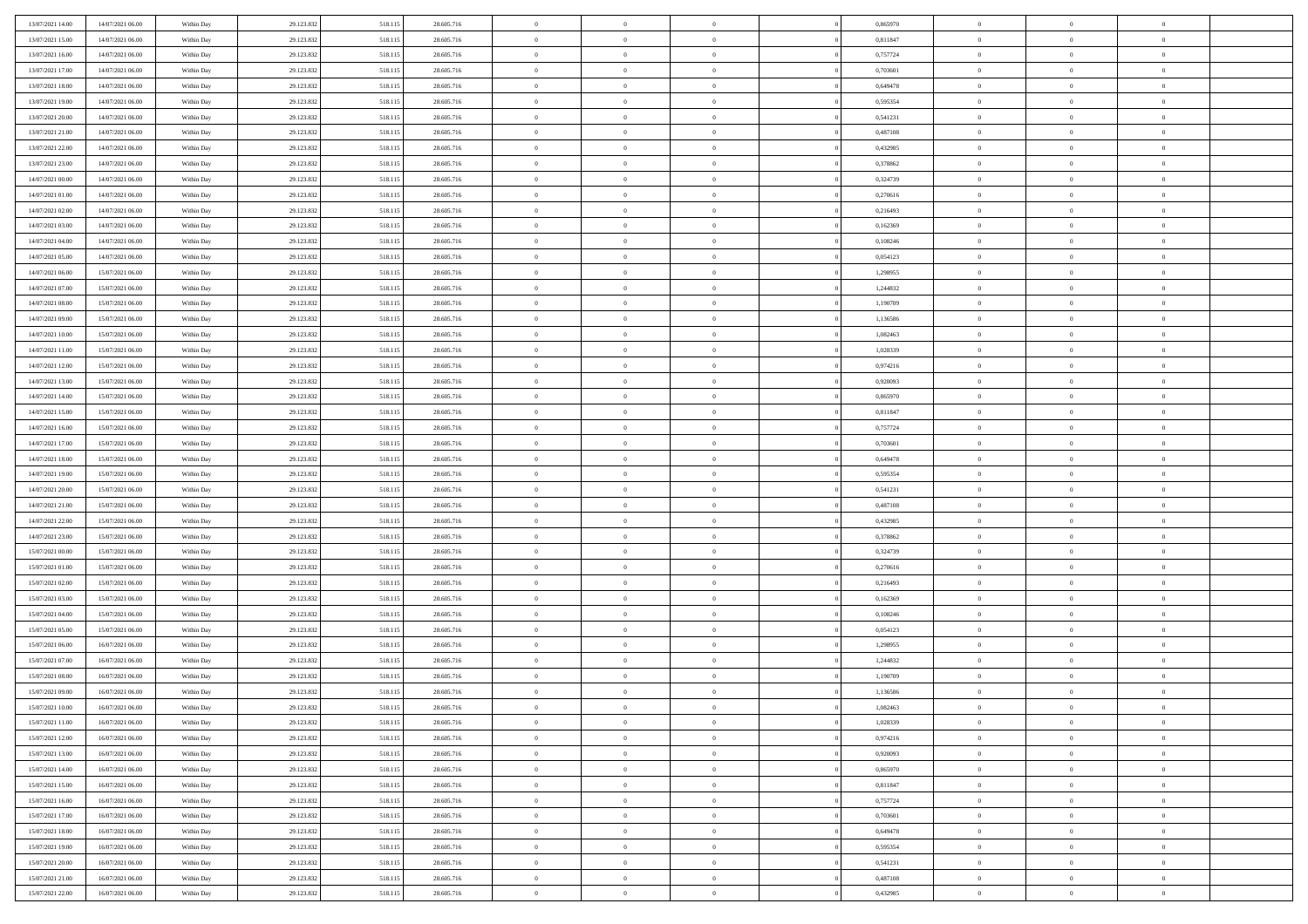| 15/07/2021 23.00                     | 16/07/2021 06:00                     | Within Day               | 29.123.832               | 518.115            | 28.605.716               | $\,$ 0               | $\overline{0}$                   | $\overline{0}$                   |          | 0,378862             | $\bf{0}$                 | $\overline{0}$ | $\,0\,$                          |  |
|--------------------------------------|--------------------------------------|--------------------------|--------------------------|--------------------|--------------------------|----------------------|----------------------------------|----------------------------------|----------|----------------------|--------------------------|----------------|----------------------------------|--|
| 16/07/2021 00:00                     | 16/07/2021 06:00                     | Within Day               | 29.123.832               | 518.115            | 28.605.716               | $\overline{0}$       | $\overline{0}$                   | $\overline{0}$                   |          | 0,324739             | $\overline{0}$           | $\overline{0}$ | $\theta$                         |  |
| 16/07/2021 01:00                     | 16/07/2021 06:00                     | Within Dav               | 29.123.832               | 518.115            | 28.605.716               | $\mathbf{0}$         | $\overline{0}$                   | $\overline{0}$                   |          | 0,270616             | $\mathbf{0}$             | $\overline{0}$ | $\overline{0}$                   |  |
| 16/07/2021 02:00                     | 16/07/2021 06:00                     | Within Day               | 29.123.832               | 518.115            | 28.605.716               | $\bf{0}$             | $\overline{0}$                   | $\overline{0}$                   |          | 0,216493             | $\bf{0}$                 | $\overline{0}$ | $\bf{0}$                         |  |
| 16/07/2021 03:00                     | 16/07/2021 06:00                     | Within Day               | 29.123.832               | 518.115            | 28.605.716               | $\bf{0}$             | $\overline{0}$                   | $\overline{0}$                   |          | 0,162369             | $\bf{0}$                 | $\bf{0}$       | $\,0\,$                          |  |
| 16/07/2021 04:00                     | 16/07/2021 06:00                     | Within Dav               | 29.123.832               | 518.115            | 28.605.716               | $\overline{0}$       | $\overline{0}$                   | $\overline{0}$                   |          | 0,108246             | $\mathbf{0}$             | $\overline{0}$ | $\overline{0}$                   |  |
| 16/07/2021 05:00                     | 16/07/2021 06:00                     | Within Day               | 29.123.832               | 518.115            | 28.605.716               | $\bf{0}$             | $\overline{0}$                   | $\overline{0}$                   |          | 0,054123             | $\bf{0}$                 | $\overline{0}$ | $\bf{0}$                         |  |
| 16/07/2021 06:00                     | 17/07/2021 06:00                     | Within Day               | 29.123.832               | 518.115            | 28.605.716               | $\overline{0}$       | $\overline{0}$                   | $\overline{0}$                   |          | 1,298955             | $\,$ 0 $\,$              | $\overline{0}$ | $\overline{0}$                   |  |
| 16/07/2021 07:00                     | 17/07/2021 06:00                     | Within Day               | 29.123.832               | 518.115            | 28.605.716               | $\overline{0}$       | $\overline{0}$                   | $\overline{0}$                   |          | 1,244832             | $\mathbf{0}$             | $\overline{0}$ | $\overline{0}$                   |  |
| 16/07/2021 08:00                     | 17/07/2021 06:00                     | Within Day               | 29.123.832               | 518.115            | 28.605.716               | $\bf{0}$             | $\overline{0}$                   | $\overline{0}$                   |          | 1,190709             | $\bf{0}$                 | $\overline{0}$ | $\,0\,$                          |  |
| 16/07/2021 09:00                     | 17/07/2021 06:00                     | Within Day               | 29.123.832               | 518.115            | 28.605.716               | $\bf{0}$             | $\overline{0}$                   | $\overline{0}$                   |          | 1,136586             | $\bf{0}$                 | $\overline{0}$ | $\theta$                         |  |
| 16/07/2021 10:00                     | 17/07/2021 06:00                     | Within Dav               | 29.123.832               | 518.115            | 28.605.716               | $\mathbf{0}$         | $\overline{0}$                   | $\overline{0}$                   |          | 1,082463             | $\mathbf{0}$             | $\overline{0}$ | $\overline{0}$                   |  |
| 16/07/2021 11:00                     | 17/07/2021 06:00                     | Within Day               | 29.123.832               | 518.115            | 28.605.716               | $\bf{0}$             | $\overline{0}$                   | $\bf{0}$                         |          | 1,028339             | $\bf{0}$                 | $\overline{0}$ | $\overline{0}$                   |  |
| 16/07/2021 12:00                     | 17/07/2021 06:00                     | Within Day               | 29.123.832               | 518.115            | 28.605.716               | $\bf{0}$             | $\overline{0}$                   | $\overline{0}$                   |          | 0,974216             | $\bf{0}$                 | $\bf{0}$       | $\,0\,$                          |  |
| 16/07/2021 13:00                     | 17/07/2021 06:00                     | Within Dav               | 29.123.832               | 518.115            | 28.605.716               | $\overline{0}$       | $\overline{0}$                   | $\overline{0}$                   |          | 0,920093             | $\mathbf{0}$             | $\overline{0}$ | $\overline{0}$                   |  |
| 16/07/2021 14:00                     | 17/07/2021 06:00                     | Within Day               | 29.123.832               | 518.115            | 28.605.716               | $\bf{0}$             | $\bf{0}$                         | $\overline{0}$                   |          | 0,865970             | $\bf{0}$                 | $\overline{0}$ | $\bf{0}$                         |  |
| 16/07/2021 15:00                     | 17/07/2021 06:00                     | Within Day               | 29.123.832               | 518.115            | 28.605.716               | $\bf{0}$             | $\overline{0}$                   | $\overline{0}$                   |          | 0,811847             | $\,$ 0 $\,$              | $\overline{0}$ | $\theta$                         |  |
| 16/07/2021 16:00                     | 17/07/2021 06:00                     | Within Day               | 29.123.832               | 518.115            | 28.605.716               | $\mathbf{0}$         | $\overline{0}$                   | $\overline{0}$                   |          | 0,757724             | $\mathbf{0}$             | $\overline{0}$ | $\overline{0}$                   |  |
| 16/07/2021 17:00                     | 17/07/2021 06:00                     | Within Day               | 29.123.832               | 518.115            | 28.605.716               | $\bf{0}$             | $\bf{0}$                         | $\overline{0}$                   |          | 0,703601             | $\bf{0}$                 | $\overline{0}$ | $\,0\,$                          |  |
| 16/07/2021 18:00                     | 17/07/2021 06:00                     | Within Day               | 29.123.832               | 518.115            | 28.605.716               | $\bf{0}$             | $\overline{0}$                   | $\overline{0}$                   |          | 0,649478             | $\bf{0}$                 | $\overline{0}$ | $\overline{0}$                   |  |
| 16/07/2021 19:00                     | 17/07/2021 06:00                     | Within Dav               | 29.123.832               | 518.115            | 28.605.716               | $\overline{0}$       | $\overline{0}$                   | $\overline{0}$                   |          | 0,595354             | $\mathbf{0}$             | $\overline{0}$ | $\overline{0}$                   |  |
| 16/07/2021 20:00                     | 17/07/2021 06:00                     | Within Day               | 29.123.832               | 518.115            | 28.605.716               | $\bf{0}$             | $\overline{0}$                   | $\overline{0}$                   |          | 0,541231             | $\bf{0}$                 | $\overline{0}$ | $\bf{0}$                         |  |
| 16/07/2021 21:00                     | 17/07/2021 06:00                     | Within Day               | 29.123.832               | 518.115            | 28.605.716               | $\bf{0}$             | $\bf{0}$                         | $\overline{0}$                   |          | 0,487108             | $\,$ 0 $\,$              | $\overline{0}$ | $\,0\,$                          |  |
| 16/07/2021 22:00                     | 17/07/2021 06:00                     | Within Dav               | 29.123.832               | 518.115            | 28.605.716               | $\mathbf{0}$         | $\overline{0}$                   | $\overline{0}$                   |          | 0,432985             | $\mathbf{0}$             | $\overline{0}$ | $\overline{0}$                   |  |
| 16/07/2021 23:00                     | 17/07/2021 06:00                     | Within Day               | 29.123.832               | 518.115            | 28.605.716               | $\bf{0}$             | $\overline{0}$                   | $\overline{0}$                   |          | 0,378862             | $\bf{0}$                 | $\overline{0}$ | $\bf{0}$                         |  |
| 17/07/2021 00:00                     | 17/07/2021 06:00                     |                          | 29.123.832               | 518.115            | 28.605.716               | $\bf{0}$             | $\overline{0}$                   | $\overline{0}$                   |          | 0,324739             | $\bf{0}$                 | $\mathbf{0}$   | $\overline{0}$                   |  |
| 17/07/2021 01:00                     | 17/07/2021 06:00                     | Within Day<br>Within Day | 29.123.832               | 518.115            | 28.605.716               | $\overline{0}$       | $\overline{0}$                   | $\overline{0}$                   |          | 0,270616             | $\mathbf{0}$             | $\overline{0}$ | $\overline{0}$                   |  |
| 17/07/2021 02.00                     | 17/07/2021 06:00                     |                          |                          |                    | 28.605.716               | $\bf{0}$             | $\overline{0}$                   | $\overline{0}$                   |          | 0,216493             | $\bf{0}$                 | $\overline{0}$ | $\,0\,$                          |  |
|                                      |                                      | Within Day               | 29.123.832               | 518.115            |                          | $\bf{0}$             |                                  | $\overline{0}$                   |          |                      |                          | $\bf{0}$       |                                  |  |
| 17/07/2021 03:00<br>17/07/2021 04:00 | 17/07/2021 06:00<br>17/07/2021 06:00 | Within Day<br>Within Dav | 29.123.832<br>29.123.832 | 518.115<br>518.115 | 28.605.716<br>28.605.716 | $\mathbf{0}$         | $\overline{0}$<br>$\overline{0}$ | $\overline{0}$                   |          | 0,162369<br>0,108246 | $\bf{0}$<br>$\mathbf{0}$ | $\overline{0}$ | $\overline{0}$<br>$\overline{0}$ |  |
|                                      |                                      |                          |                          |                    |                          |                      |                                  |                                  |          |                      |                          | $\overline{0}$ | $\theta$                         |  |
| 17/07/2021 05:00                     | 17/07/2021 06:00                     | Within Day               | 29.123.832               | 518.115            | 28.605.716               | $\bf{0}$<br>$\bf{0}$ | $\overline{0}$                   | $\theta$                         |          | 0,054123             | $\,$ 0                   | $\overline{0}$ |                                  |  |
| 17/07/2021 06:00<br>17/07/2021 07:00 | 18/07/2021 06:00<br>18/07/2021 06:00 | Within Day<br>Within Dav | 29.123.832<br>29.123.832 | 518.115<br>518.115 | 28.605.716<br>28.605.716 | $\overline{0}$       | $\overline{0}$<br>$\overline{0}$ | $\overline{0}$<br>$\overline{0}$ |          | 1,298955<br>1,244832 | $\bf{0}$<br>$\mathbf{0}$ | $\overline{0}$ | $\overline{0}$<br>$\overline{0}$ |  |
|                                      |                                      |                          |                          |                    |                          | $\bf{0}$             | $\overline{0}$                   | $\theta$                         |          |                      | $\,$ 0                   | $\overline{0}$ | $\theta$                         |  |
| 17/07/2021 08:00<br>17/07/2021 09:00 | 18/07/2021 06:00<br>18/07/2021 06:00 | Within Day               | 29.123.832<br>29.123.832 | 518.115            | 28.605.716<br>28.605.716 | $\overline{0}$       | $\overline{0}$                   | $\overline{0}$                   |          | 1,190709<br>1,136586 | $\bf{0}$                 | $\overline{0}$ | $\overline{0}$                   |  |
| 17/07/2021 10:00                     | 18/07/2021 06:00                     | Within Day<br>Within Day | 29.123.832               | 518.115<br>518.115 | 28.605.716               | $\mathbf{0}$         | $\overline{0}$                   | $\overline{0}$                   |          | 1,082463             | $\mathbf{0}$             | $\overline{0}$ | $\overline{0}$                   |  |
| 17/07/2021 11:00                     | 18/07/2021 06:00                     | Within Day               | 29.123.832               | 518.115            | 28.605.716               | $\bf{0}$             | $\overline{0}$                   | $\theta$                         |          | 1,028339             | $\,$ 0                   | $\overline{0}$ | $\theta$                         |  |
| 17/07/2021 12:00                     | 18/07/2021 06:00                     | Within Day               | 29.123.832               | 518.115            | 28.605.716               | $\bf{0}$             | $\overline{0}$                   | $\overline{0}$                   |          | 0,974216             | $\bf{0}$                 | $\overline{0}$ | $\overline{0}$                   |  |
| 17/07/2021 13:00                     | 18/07/2021 06:00                     | Within Dav               | 29.123.832               | 518.115            | 28.605.716               | $\mathbf{0}$         | $\overline{0}$                   | $\overline{0}$                   |          | 0,920093             | $\mathbf{0}$             | $\overline{0}$ | $\overline{0}$                   |  |
| 17/07/2021 14:00                     | 18/07/2021 06:00                     | Within Day               | 29.123.832               | 518.115            | 28.605.716               | $\,0\,$              | $\overline{0}$                   | $\theta$                         |          | 0,865970             | $\,$ 0                   | $\overline{0}$ | $\theta$                         |  |
| 17/07/2021 15:00                     | 18/07/2021 06:00                     | Within Day               | 29.123.832               | 518.115            | 28.605.716               | $\bf{0}$             | $\overline{0}$                   | $\overline{0}$                   |          | 0,811847             | $\bf{0}$                 | $\overline{0}$ | $\overline{0}$                   |  |
| 17/07/2021 16:00                     | 18/07/2021 06:00                     | Within Dav               | 29.123.832               | 518.115            | 28.605.716               | $\mathbf{0}$         | $\overline{0}$                   | $\overline{0}$                   |          | 0,757724             | $\mathbf{0}$             | $\overline{0}$ | $\overline{0}$                   |  |
| 17/07/2021 17:00                     | 18/07/2021 06:00                     | Within Day               | 29.123.832               | 518.115            | 28.605.716               | $\bf{0}$             | $\overline{0}$                   | $\theta$                         |          | 0,703601             | $\,$ 0                   | $\overline{0}$ | $\theta$                         |  |
| 17/07/2021 18:00                     | 18/07/2021 06:00                     | Within Day               | 29.123.832               | 518.115            | 28.605.716               | $\bf{0}$             | $\overline{0}$                   | $\overline{0}$                   |          | 0,649478             | $\bf{0}$                 | $\overline{0}$ | $\overline{0}$                   |  |
| 17/07/2021 19:00                     | 18/07/2021 06:00                     | Within Day               | 29.123.832               | 518.115            | 28.605.716               | $\bf{0}$             | $\overline{0}$                   |                                  |          | 0,595354             | $\overline{0}$           | $\theta$       | $\theta$                         |  |
| 17/07/2021 20:00                     | 18/07/2021 06:00                     | Within Day               | 29.123.832               | 518.115            | 28.605.716               | $\,0\,$              | $\overline{0}$                   | $\theta$                         |          | 0,541231             | $\,$ 0 $\,$              | $\bf{0}$       | $\theta$                         |  |
| 17/07/2021 21:00                     | 18/07/2021 06:00                     | Within Day               | 29.123.832               | 518.115            | 28.605.716               | $\overline{0}$       | $\overline{0}$                   | $\overline{0}$                   |          | 0,487108             | $\overline{0}$           | $\overline{0}$ | $\overline{0}$                   |  |
| 17/07/2021 22:00                     | 18/07/2021 06:00                     | Within Day               | 29.123.832               | 518.115            | 28.605.716               | $\bf{0}$             | $\overline{0}$                   | $\overline{0}$                   |          | 0,432985             | $\overline{0}$           | $\bf{0}$       | $\mathbf{0}$                     |  |
| 17/07/2021 23:00                     | 18/07/2021 06:00                     | Within Day               | 29.123.832               | 518.115            | 28.605.716               | $\bf{0}$             | $\overline{0}$                   | $\overline{0}$                   | $\theta$ | 0,378862             | $\mathbf{0}$             | $\bf{0}$       | $\,$ 0 $\,$                      |  |
| 18/07/2021 00:00                     | 18/07/2021 06:00                     | Within Day               | 29.123.832               | 518.115            | 28.605.716               | $\bf{0}$             | $\overline{0}$                   | $\overline{0}$                   |          | 0,324739             | $\,$ 0 $\,$              | $\overline{0}$ | $\overline{0}$                   |  |
| 18/07/2021 01:00                     | 18/07/2021 06:00                     | Within Day               | 29.123.832               | 518.115            | 28.605.716               | $\bf{0}$             | $\overline{0}$                   | $\overline{0}$                   |          | 0,270616             | $\mathbf{0}$             | $\overline{0}$ | $\overline{0}$                   |  |
|                                      |                                      |                          |                          |                    |                          | $\,0\,$              |                                  | $\overline{0}$                   | $\theta$ |                      | $\,$ 0 $\,$              | $\overline{0}$ | $\,$ 0 $\,$                      |  |
| 18/07/2021 02:00<br>18/07/2021 03:00 | 18/07/2021 06:00<br>18/07/2021 06:00 | Within Day               | 29.123.832<br>29.123.832 | 518.115            | 28.605.716<br>28.605.716 | $\bf{0}$             | $\overline{0}$<br>$\overline{0}$ | $\overline{0}$                   |          | 0,216493<br>0,162369 | $\overline{0}$           | $\overline{0}$ | $\overline{0}$                   |  |
| 18/07/2021 04:00                     | 18/07/2021 06:00                     | Within Day<br>Within Day | 29.123.832               | 518.115<br>518.115 | 28.605.716               | $\bf{0}$             | $\overline{0}$                   | $\overline{0}$                   |          | 0,108246             | $\mathbf{0}$             | $\bf{0}$       | $\overline{0}$                   |  |
|                                      |                                      |                          |                          |                    |                          | $\,0\,$              |                                  |                                  |          |                      | $\,$ 0 $\,$              | $\overline{0}$ | $\,$ 0 $\,$                      |  |
| 18/07/2021 05:00                     | 18/07/2021 06:00                     | Within Day               | 29.123.832               | 518.115            | 28.605.716               |                      | $\overline{0}$                   | $\overline{0}$                   |          | 0,054123             |                          |                |                                  |  |
| 18/07/2021 06:00                     | 19/07/2021 06:00                     | Within Day               | 29.123.832               | 518.115            | 28.605.716               | $\bf{0}$             | $\overline{0}$                   | $\overline{0}$                   |          | 1,298955             | $\bf{0}$                 | $\mathbf{0}$   | $\overline{0}$                   |  |
| 18/07/2021 07:00                     | 19/07/2021 06:00                     | Within Day               | 29.123.832               | 518.115            | 28.605.716               | $\bf{0}$             | $\overline{0}$                   | $\overline{0}$                   |          | 1,244832             | $\mathbf{0}$             | $\overline{0}$ | $\overline{0}$                   |  |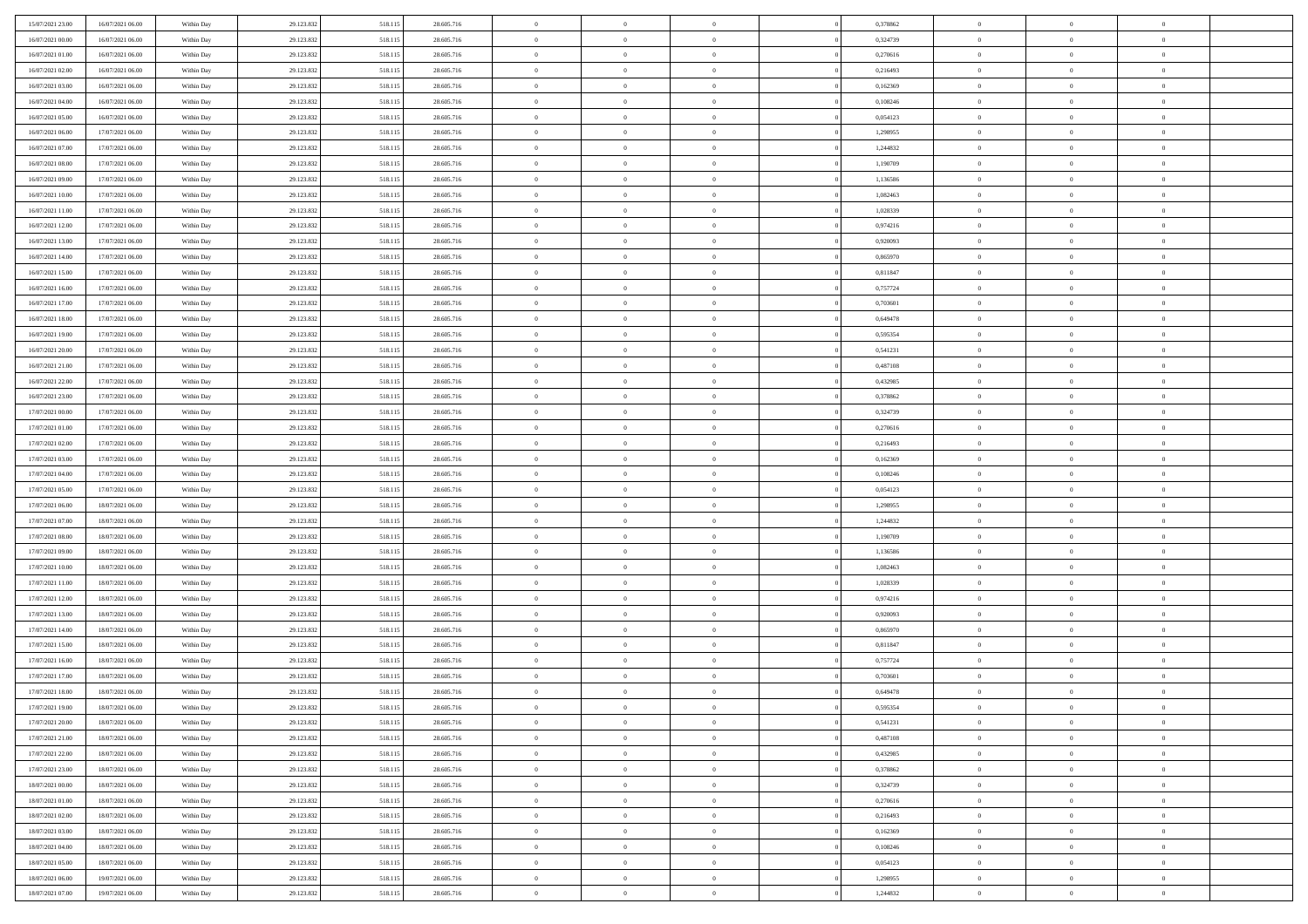| 18/07/2021 08:00                     | 19/07/2021 06:00                     | Within Day               | 29.123.832               | 518.115            | 28.605.716               | $\bf{0}$                       | $\overline{0}$                   | $\theta$                         |          | 1,190709             | $\bf{0}$                 | $\overline{0}$                   | $\,0\,$                          |  |
|--------------------------------------|--------------------------------------|--------------------------|--------------------------|--------------------|--------------------------|--------------------------------|----------------------------------|----------------------------------|----------|----------------------|--------------------------|----------------------------------|----------------------------------|--|
| 18/07/2021 09:00                     | 19/07/2021 06:00                     | Within Day               | 29.123.832               | 518.115            | 28.605.716               | $\overline{0}$                 | $\overline{0}$                   | $\overline{0}$                   |          | 1,136586             | $\overline{0}$           | $\overline{0}$                   | $\theta$                         |  |
| 18/07/2021 11:00                     | 19/07/2021 06:00                     | Within Dav               | 29.123.832               | 518.115            | 28.605.716               | $\mathbf{0}$                   | $\overline{0}$                   | $\overline{0}$                   |          | 1,028339             | $\mathbf{0}$             | $\overline{0}$                   | $\overline{0}$                   |  |
| 18/07/2021 12:00                     | 19/07/2021 06:00                     | Within Day               | 29.123.832               | 518.115            | 28.605.716               | $\bf{0}$                       | $\overline{0}$                   | $\overline{0}$                   |          | 0,974216             | $\bf{0}$                 | $\overline{0}$                   | $\bf{0}$                         |  |
| 18/07/2021 13:00                     | 19/07/2021 06:00                     | Within Day               | 29.123.832               | 518.115            | 28.605.716               | $\bf{0}$                       | $\bf{0}$                         | $\overline{0}$                   |          | 0,920093             | $\bf{0}$                 | $\bf{0}$                         | $\,0\,$                          |  |
| 18/07/2021 14:00                     | 19/07/2021 06:00                     | Within Dav               | 29.123.832               | 518.115            | 28.605.716               | $\overline{0}$                 | $\overline{0}$                   | $\overline{0}$                   |          | 0,865970             | $\mathbf{0}$             | $\overline{0}$                   | $\overline{0}$                   |  |
| 18/07/2021 15:00                     | 19/07/2021 06:00                     | Within Day               | 29.123.832               | 518.115            | 28.605.716               | $\bf{0}$                       | $\bf{0}$                         | $\overline{0}$                   |          | 0,811847             | $\bf{0}$                 | $\overline{0}$                   | $\,0\,$                          |  |
| 18/07/2021 16:00                     | 19/07/2021 06:00                     | Within Day               | 29.123.832               | 518.115            | 28.605.716               | $\overline{0}$                 | $\overline{0}$                   | $\overline{0}$                   |          | 0,757724             | $\,$ 0 $\,$              | $\overline{0}$                   | $\theta$                         |  |
| 18/07/2021 17:00                     | 19/07/2021 06:00                     | Within Day               | 29.123.832               | 518.115            | 28.605.716               | $\overline{0}$                 | $\overline{0}$                   | $\overline{0}$                   |          | 0,703601             | $\mathbf{0}$             | $\overline{0}$                   | $\overline{0}$                   |  |
| 18/07/2021 18:00                     | 19/07/2021 06:00                     | Within Day               | 29.123.832               | 518.115            | 28.605.716               | $\bf{0}$                       | $\bf{0}$                         | $\overline{0}$                   |          | 0,649478             | $\bf{0}$                 | $\overline{0}$                   | $\,0\,$                          |  |
| 18/07/2021 19:00                     | 19/07/2021 06:00                     | Within Day               | 29.123.832               | 518.115            | 28.605.716               | $\bf{0}$                       | $\overline{0}$                   | $\overline{0}$                   |          | 0.595354             | $\bf{0}$                 | $\overline{0}$                   | $\theta$                         |  |
| 18/07/2021 20:00                     | 19/07/2021 06:00                     | Within Dav               | 29.123.832               | 518.115            | 28.605.716               | $\mathbf{0}$                   | $\overline{0}$                   | $\overline{0}$                   |          | 0,541231             | $\mathbf{0}$             | $\overline{0}$                   | $\overline{0}$                   |  |
| 18/07/2021 21:00                     | 19/07/2021 06:00                     | Within Day               | 29.123.832               | 518.115            | 28.605.716               | $\bf{0}$                       | $\overline{0}$                   | $\bf{0}$                         |          | 0,487108             | $\bf{0}$                 | $\overline{0}$                   | $\overline{0}$                   |  |
| 18/07/2021 22:00                     | 19/07/2021 06:00                     | Within Day               | 29.123.832               | 518.115            | 28.605.716               | $\bf{0}$                       | $\overline{0}$                   | $\overline{0}$                   |          | 0,432985             | $\bf{0}$                 | $\overline{0}$                   | $\,0\,$                          |  |
| 18/07/2021 23:00                     | 19/07/2021 06:00                     | Within Dav               | 29.123.832               | 518.115            | 28.605.716               | $\overline{0}$                 | $\overline{0}$                   | $\overline{0}$                   |          | 0,378862             | $\mathbf{0}$             | $\overline{0}$                   | $\overline{0}$                   |  |
| 19/07/2021 00:00                     | 19/07/2021 06:00                     | Within Day               | 29.123.832               | 518.115            | 28.605.716               | $\bf{0}$                       | $\overline{0}$                   | $\overline{0}$                   |          | 0,324739             | $\bf{0}$                 | $\overline{0}$                   | $\bf{0}$                         |  |
| 19/07/2021 01:00                     | 19/07/2021 06:00                     | Within Day               | 29.123.832               | 518.115            | 28.605.716               | $\overline{0}$                 | $\overline{0}$                   | $\overline{0}$                   |          | 0,270616             | $\bf{0}$                 | $\overline{0}$                   | $\theta$                         |  |
| 19/07/2021 02:00                     | 19/07/2021 06:00                     | Within Day               | 29.123.832               | 518.115            | 28.605.716               | $\mathbf{0}$                   | $\overline{0}$                   | $\overline{0}$                   |          | 0,216493             | $\mathbf{0}$             | $\overline{0}$                   | $\overline{0}$                   |  |
| 19/07/2021 03:00                     | 19/07/2021 06:00                     | Within Day               | 29.123.832               | 518.115            | 28.605.716               | $\bf{0}$                       | $\overline{0}$                   | $\overline{0}$                   |          | 0,162369             | $\bf{0}$                 | $\overline{0}$                   | $\,0\,$                          |  |
| 19/07/2021 04:00                     | 19/07/2021 06:00                     | Within Day               | 29.123.832               | 518.115            | 28.605.716               | $\bf{0}$                       | $\overline{0}$                   | $\overline{0}$                   |          | 0,108246             | $\bf{0}$                 | $\overline{0}$                   | $\overline{0}$                   |  |
| 19/07/2021 05:00                     | 19/07/2021 06:00                     | Within Dav               | 29.123.832               | 518.115            | 28.605.716               | $\overline{0}$                 | $\overline{0}$                   | $\overline{0}$                   |          | 0,054123             | $\mathbf{0}$             | $\overline{0}$                   | $\overline{0}$                   |  |
| 19/07/2021 06:00                     | 20/07/2021 06:00                     | Within Day               | 29.123.832               | 518.115            | 28.605.716               | $\bf{0}$                       | $\overline{0}$                   | $\overline{0}$                   |          | 1,298955             | $\bf{0}$                 | $\overline{0}$                   | $\bf{0}$                         |  |
| 19/07/2021 07:00                     | 20/07/2021 06:00                     | Within Day               | 29.123.832               | 518.115            | 28.605.716               | $\bf{0}$                       | $\overline{0}$                   | $\overline{0}$                   |          | 1,244832             | $\bf{0}$                 | $\overline{0}$                   | $\,0\,$                          |  |
| 19/07/2021 08:00                     | 20/07/2021 06:00                     | Within Dav               | 29.123.832               | 518.115            | 28.605.716               | $\mathbf{0}$                   | $\overline{0}$                   | $\overline{0}$                   |          | 1,190709             | $\mathbf{0}$             | $\overline{0}$                   | $\overline{0}$                   |  |
| 19/07/2021 09:00                     | 20/07/2021 06:00                     | Within Day               | 29.123.832               | 518.115            | 28.605.716               | $\bf{0}$                       | $\overline{0}$                   | $\overline{0}$                   |          | 1,136586             | $\bf{0}$                 | $\overline{0}$                   | $\bf{0}$                         |  |
| 19/07/2021 10:00                     | 20/07/2021 06:00                     | Within Day               | 29.123.832               | 518.115            | 28.605.716               | $\overline{0}$                 | $\overline{0}$                   | $\overline{0}$                   |          | 1,082463             | $\bf{0}$                 | $\mathbf{0}$                     | $\overline{0}$                   |  |
| 19/07/2021 11:00                     | 20/07/2021 06:00                     | Within Dav               | 29.123.832               | 518.115            | 28.605.716               | $\overline{0}$                 | $\overline{0}$                   | $\overline{0}$                   |          | 1,028339             | $\mathbf{0}$             | $\overline{0}$                   | $\overline{0}$                   |  |
| 19/07/2021 12:00                     | 20/07/2021 06:00                     | Within Day               | 29.123.832               | 518.115            | 28.605.716               | $\bf{0}$                       | $\overline{0}$                   | $\overline{0}$                   |          | 0,974216             | $\bf{0}$                 | $\overline{0}$                   | $\,0\,$                          |  |
| 19/07/2021 13:00                     | 20/07/2021 06:00                     | Within Day               | 29.123.832               | 518.115            | 28.605.716               | $\bf{0}$                       | $\overline{0}$                   | $\overline{0}$                   |          | 0,920093             | $\bf{0}$                 | $\overline{0}$                   | $\overline{0}$                   |  |
| 19/07/2021 14:00                     | 20/07/2021 06:00                     | Within Dav               | 29.123.832               | 518.115            | 28.605.716               | $\mathbf{0}$                   | $\overline{0}$                   | $\overline{0}$                   |          | 0,865970             | $\mathbf{0}$             | $\overline{0}$                   | $\overline{0}$                   |  |
| 19/07/2021 15:00                     | 20/07/2021 06:00                     | Within Day               | 29.123.832               | 518.115            | 28.605.716               | $\bf{0}$                       | $\overline{0}$                   | $\theta$                         |          | 0,811847             | $\,$ 0                   | $\overline{0}$                   | $\theta$                         |  |
| 19/07/2021 16:00                     | 20/07/2021 06:00                     | Within Day               | 29.123.832               | 518.115            | 28.605.716               | $\bf{0}$                       | $\overline{0}$                   | $\overline{0}$                   |          | 0,757724             | $\bf{0}$                 | $\overline{0}$                   | $\overline{0}$                   |  |
| 19/07/2021 17:00                     | 20/07/2021 06:00                     | Within Dav               | 29.123.832               | 518.115            | 28.605.716               | $\overline{0}$                 | $\overline{0}$                   | $\overline{0}$                   |          | 0,703601             | $\mathbf{0}$             | $\overline{0}$                   | $\overline{0}$                   |  |
| 19/07/2021 18:00                     | 20/07/2021 06:00                     | Within Day               | 29.123.832               | 518.115            | 28.605.716               | $\bf{0}$                       | $\overline{0}$                   | $\theta$                         |          | 0,649478             | $\,$ 0                   | $\overline{0}$                   | $\theta$                         |  |
| 19/07/2021 19:00<br>19/07/2021 20:00 | 20/07/2021 06:00<br>20/07/2021 06:00 | Within Day<br>Within Day | 29.123.832<br>29.123.832 | 518.115<br>518.115 | 28.605.716<br>28.605.716 | $\overline{0}$<br>$\mathbf{0}$ | $\overline{0}$<br>$\overline{0}$ | $\overline{0}$<br>$\overline{0}$ |          | 0,595354<br>0,541231 | $\bf{0}$<br>$\mathbf{0}$ | $\overline{0}$<br>$\overline{0}$ | $\overline{0}$<br>$\overline{0}$ |  |
| 19/07/2021 21:00                     | 20/07/2021 06:00                     | Within Day               | 29.123.832               | 518.115            | 28.605.716               | $\bf{0}$                       | $\overline{0}$                   | $\theta$                         |          | 0,487108             | $\,$ 0                   | $\overline{0}$                   | $\theta$                         |  |
| 19/07/2021 22.00                     | 20/07/2021 06:00                     | Within Day               | 29.123.832               | 518.115            | 28.605.716               | $\bf{0}$                       | $\overline{0}$                   | $\overline{0}$                   |          | 0,432985             | $\bf{0}$                 | $\overline{0}$                   | $\overline{0}$                   |  |
| 19/07/2021 23:00                     | 20/07/2021 06:00                     | Within Dav               | 29.123.832               | 518.115            | 28.605.716               | $\mathbf{0}$                   | $\overline{0}$                   | $\overline{0}$                   |          | 0,378862             | $\mathbf{0}$             | $\overline{0}$                   | $\overline{0}$                   |  |
| 20/07/2021 00:00                     | 20/07/2021 06:00                     | Within Day               | 29.123.832               | 518.115            | 28.605.716               | $\,0\,$                        | $\overline{0}$                   | $\theta$                         |          | 0,324739             | $\,$ 0                   | $\overline{0}$                   | $\theta$                         |  |
| 20/07/2021 01:00                     | 20/07/2021 06:00                     | Within Day               | 29.123.832               | 518.115            | 28.605.716               | $\bf{0}$                       | $\overline{0}$                   | $\overline{0}$                   |          | 0,270616             | $\bf{0}$                 | $\overline{0}$                   | $\overline{0}$                   |  |
| 20/07/2021 02:00                     | 20/07/2021 06:00                     | Within Dav               | 29.123.832               | 518.115            | 28.605.716               | $\mathbf{0}$                   | $\overline{0}$                   | $\overline{0}$                   |          | 0,216493             | $\mathbf{0}$             | $\overline{0}$                   | $\overline{0}$                   |  |
| 20/07/2021 03:00                     | 20/07/2021 06:00                     | Within Day               | 29.123.832               | 518.115            | 28.605.716               | $\bf{0}$                       | $\overline{0}$                   | $\theta$                         |          | 0,162369             | $\,$ 0                   | $\overline{0}$                   | $\theta$                         |  |
| 20/07/2021 04:00                     | 20/07/2021 06:00                     | Within Day               | 29.123.832               | 518.115            | 28.605.716               | $\bf{0}$                       | $\overline{0}$                   | $\overline{0}$                   |          | 0,108246             | $\bf{0}$                 | $\overline{0}$                   | $\overline{0}$                   |  |
| 20/07/2021 05:00                     | 20/07/2021 06:00                     | Within Day               | 29.123.832               | 518.115            | 28.605.716               | $\bf{0}$                       | $\overline{0}$                   | $\Omega$                         |          | 0,054123             | $\overline{0}$           | $\theta$                         | $\theta$                         |  |
| 20/07/2021 06:00                     | 21/07/2021 06:00                     | Within Day               | 29.123.832               | 518.115            | 28.605.716               | $\,0\,$                        | $\overline{0}$                   | $\theta$                         |          | 1,298955             | $\,$ 0 $\,$              | $\bf{0}$                         | $\theta$                         |  |
| 20/07/2021 07:00                     | 21/07/2021 06:00                     | Within Day               | 29.123.832               | 518.115            | 28.605.716               | $\overline{0}$                 | $\overline{0}$                   | $\overline{0}$                   |          | 1,244832             | $\overline{0}$           | $\overline{0}$                   | $\overline{0}$                   |  |
| 20/07/2021 08:00                     | 21/07/2021 06:00                     | Within Day               | 29.123.832               | 518.115            | 28.605.716               | $\bf{0}$                       | $\overline{0}$                   | $\overline{0}$                   |          | 1,190709             | $\overline{0}$           | $\bf{0}$                         | $\mathbf{0}$                     |  |
| 20/07/2021 09:00                     | 21/07/2021 06:00                     | Within Day               | 29.123.832               | 518.115            | 28.605.716               | $\bf{0}$                       | $\overline{0}$                   | $\overline{0}$                   | $\theta$ | 1,136586             | $\mathbf{0}$             | $\bf{0}$                         | $\,$ 0 $\,$                      |  |
| 20/07/2021 10:00                     | 21/07/2021 06:00                     | Within Day               | 29.123.832               | 518.115            | 28.605.716               | $\bf{0}$                       | $\overline{0}$                   | $\overline{0}$                   |          | 1,082463             | $\,$ 0 $\,$              | $\overline{0}$                   | $\overline{0}$                   |  |
| 20/07/2021 11:00                     | 21/07/2021 06:00                     | Within Day               | 29.123.832               | 518.115            | 28.605.716               | $\bf{0}$                       | $\overline{0}$                   | $\overline{0}$                   |          | 1,028339             | $\mathbf{0}$             | $\overline{0}$                   | $\overline{0}$                   |  |
| 20/07/2021 12:00                     | 21/07/2021 06:00                     | Within Day               | 29.123.832               | 518.115            | 28.605.716               | $\,$ 0 $\,$                    | $\overline{0}$                   | $\overline{0}$                   | $\theta$ | 0,974216             | $\mathbf{0}$             | $\overline{0}$                   | $\,$ 0 $\,$                      |  |
| 20/07/2021 13:00                     | 21/07/2021 06:00                     | Within Day               | 29.123.832               | 518.115            | 28.605.716               | $\bf{0}$                       | $\overline{0}$                   | $\overline{0}$                   |          | 0,920093             | $\overline{0}$           | $\overline{0}$                   | $\overline{0}$                   |  |
| 20/07/2021 14:00                     | 21/07/2021 06:00                     | Within Day               | 29.123.832               | 518.115            | 28.605.716               | $\bf{0}$                       | $\overline{0}$                   | $\overline{0}$                   |          | 0,865970             | $\mathbf{0}$             | $\bf{0}$                         | $\overline{0}$                   |  |
| 20/07/2021 15:00                     | 21/07/2021 06:00                     | Within Day               | 29.123.832               | 518.115            | 28.605.716               | $\,0\,$                        | $\overline{0}$                   | $\overline{0}$                   |          | 0,811847             | $\mathbf{0}$             | $\overline{0}$                   | $\,$ 0 $\,$                      |  |
| 20/07/2021 16:00                     | 21/07/2021 06:00                     | Within Day               | 29.123.832               | 518.115            | 28.605.716               | $\bf{0}$                       | $\overline{0}$                   | $\overline{0}$                   |          | 0,757724             | $\mathbf{0}$             | $\mathbf{0}$                     | $\overline{0}$                   |  |
| 20/07/2021 17:00                     | 21/07/2021 06:00                     | Within Day               | 29.123.832               | 518.115            | 28.605.716               | $\overline{0}$                 | $\overline{0}$                   | $\overline{0}$                   |          | 0,703601             | $\mathbf{0}$             | $\overline{0}$                   | $\overline{0}$                   |  |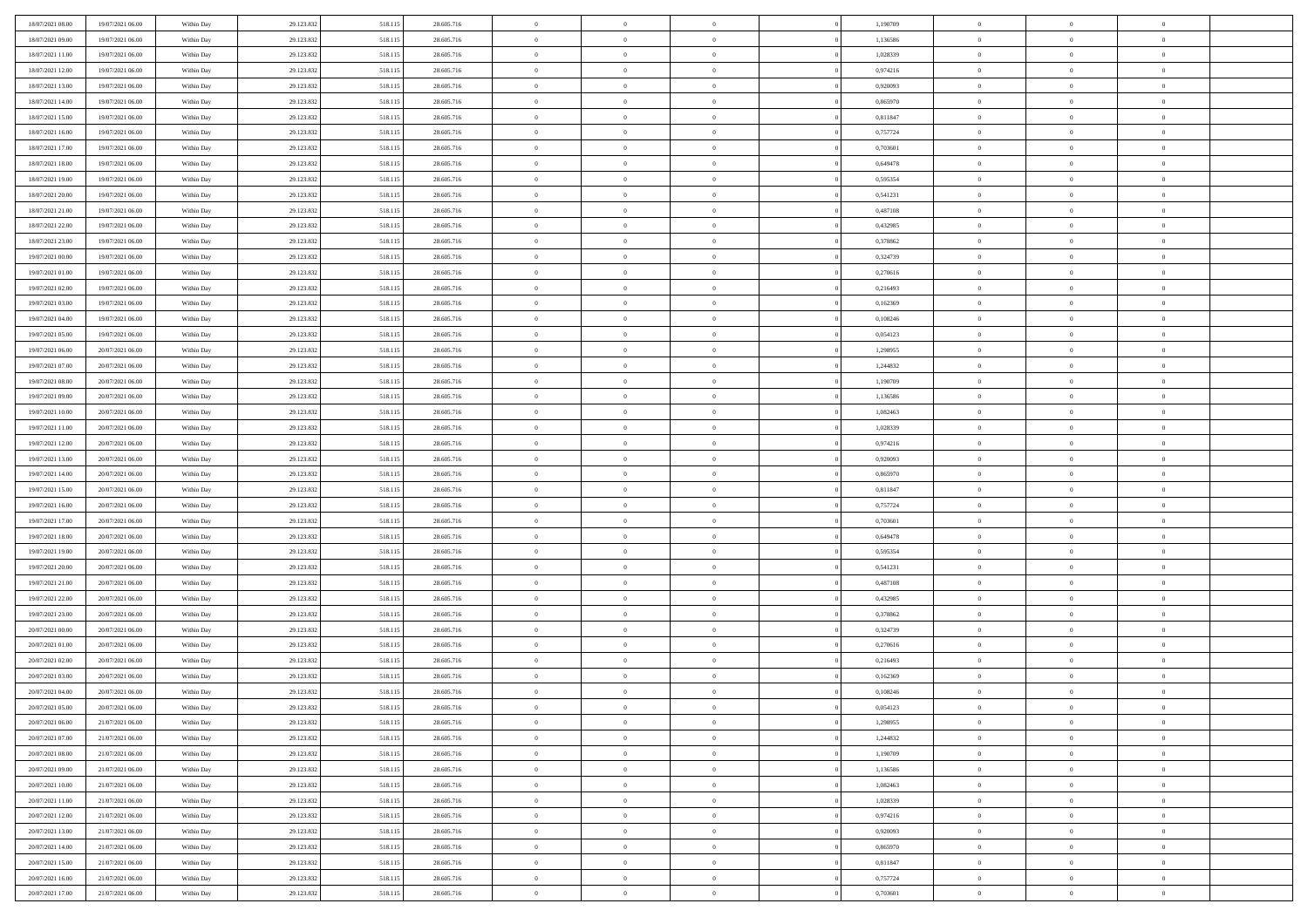| 20/07/2021 18:00 | 21/07/2021 06:00 | Within Day | 29.123.832 | 518.115 | 28.605.716 | $\,$ 0         | $\overline{0}$ | $\theta$       |          | 0,649478 | $\bf{0}$       | $\overline{0}$ | $\,0\,$        |  |
|------------------|------------------|------------|------------|---------|------------|----------------|----------------|----------------|----------|----------|----------------|----------------|----------------|--|
| 20/07/2021 19:00 | 21/07/2021 06:00 | Within Day | 29.123.832 | 518.115 | 28.605.716 | $\overline{0}$ | $\overline{0}$ | $\overline{0}$ |          | 0.595354 | $\theta$       | $\overline{0}$ | $\theta$       |  |
| 20/07/2021 20:00 | 21/07/2021 06:00 | Within Dav | 29.123.832 | 518.115 | 28.605.716 | $\mathbf{0}$   | $\overline{0}$ | $\overline{0}$ |          | 0,541231 | $\mathbf{0}$   | $\overline{0}$ | $\overline{0}$ |  |
| 20/07/2021 21:00 | 21/07/2021 06:00 | Within Day | 29.123.832 | 518.115 | 28.605.716 | $\bf{0}$       | $\overline{0}$ | $\overline{0}$ |          | 0,487108 | $\bf{0}$       | $\overline{0}$ | $\bf{0}$       |  |
| 20/07/2021 22:00 | 21/07/2021 06:00 | Within Day | 29.123.832 | 518.115 | 28.605.716 | $\bf{0}$       | $\overline{0}$ | $\overline{0}$ |          | 0,432985 | $\bf{0}$       | $\overline{0}$ | $\,0\,$        |  |
| 20/07/2021 23:00 | 21/07/2021 06:00 | Within Dav | 29.123.832 | 518.115 | 28.605.716 | $\overline{0}$ | $\overline{0}$ | $\overline{0}$ |          | 0,378862 | $\mathbf{0}$   | $\overline{0}$ | $\overline{0}$ |  |
| 21/07/2021 00:00 | 21/07/2021 06:00 | Within Day | 29.123.832 | 518.115 | 28.605.716 | $\bf{0}$       | $\overline{0}$ | $\overline{0}$ |          | 0,324739 | $\bf{0}$       | $\overline{0}$ | $\bf{0}$       |  |
| 21/07/2021 01:00 | 21/07/2021 06:00 | Within Day | 29.123.832 | 518.115 | 28.605.716 | $\overline{0}$ | $\overline{0}$ | $\overline{0}$ |          | 0,270616 | $\,$ 0 $\,$    | $\overline{0}$ | $\theta$       |  |
| 21/07/2021 02:00 | 21/07/2021 06:00 | Within Dav | 29.123.832 | 518.115 | 28.605.716 | $\overline{0}$ | $\overline{0}$ | $\overline{0}$ |          | 0,216493 | $\mathbf{0}$   | $\overline{0}$ | $\overline{0}$ |  |
| 21/07/2021 03:00 | 21/07/2021 06:00 | Within Day | 29.123.832 | 518.115 | 28.605.716 | $\bf{0}$       | $\overline{0}$ | $\overline{0}$ |          | 0,162369 | $\bf{0}$       | $\overline{0}$ | $\,0\,$        |  |
| 21/07/2021 04:00 | 21/07/2021 06:00 | Within Day | 29.123.832 | 518.115 | 28.605.716 | $\bf{0}$       | $\overline{0}$ | $\overline{0}$ |          | 0.108246 | $\bf{0}$       | $\overline{0}$ | $\theta$       |  |
| 21/07/2021 05:00 | 21/07/2021 06:00 | Within Dav | 29.123.832 | 518.115 | 28.605.716 | $\mathbf{0}$   | $\overline{0}$ | $\overline{0}$ |          | 0,054123 | $\mathbf{0}$   | $\overline{0}$ | $\overline{0}$ |  |
| 21/07/2021 06:00 | 22/07/2021 06:00 | Within Day | 29.123.832 | 518.115 | 28.605.716 | $\bf{0}$       | $\overline{0}$ | $\bf{0}$       |          | 1,298955 | $\bf{0}$       | $\overline{0}$ | $\overline{0}$ |  |
| 21/07/2021 07:00 | 22/07/2021 06:00 | Within Day | 29.123.832 | 518.115 | 28.605.716 | $\bf{0}$       | $\overline{0}$ | $\overline{0}$ |          | 1,244832 | $\bf{0}$       | $\overline{0}$ | $\bf{0}$       |  |
| 21/07/2021 08:00 | 22/07/2021 06:00 | Within Dav | 29.123.832 | 518.115 | 28.605.716 | $\overline{0}$ | $\overline{0}$ | $\overline{0}$ |          | 1,190709 | $\mathbf{0}$   | $\overline{0}$ | $\overline{0}$ |  |
| 21/07/2021 09:00 | 22/07/2021 06:00 | Within Day | 29.123.832 | 518.115 | 28.605.716 | $\bf{0}$       | $\overline{0}$ | $\overline{0}$ |          | 1,136586 | $\bf{0}$       | $\overline{0}$ | $\bf{0}$       |  |
| 21/07/2021 10:00 | 22/07/2021 06:00 | Within Day | 29.123.832 | 518.115 | 28.605.716 | $\bf{0}$       | $\overline{0}$ | $\overline{0}$ |          | 1,082463 | $\bf{0}$       | $\overline{0}$ | $\theta$       |  |
| 21/07/2021 11:00 | 22/07/2021 06:00 | Within Day | 29.123.832 | 518.115 | 28.605.716 | $\mathbf{0}$   | $\overline{0}$ | $\overline{0}$ |          | 1,028339 | $\mathbf{0}$   | $\overline{0}$ | $\overline{0}$ |  |
| 21/07/2021 12:00 | 22/07/2021 06:00 | Within Day | 29.123.832 | 518.115 | 28.605.716 | $\bf{0}$       | $\overline{0}$ | $\overline{0}$ |          | 0,974216 | $\bf{0}$       | $\overline{0}$ | $\,0\,$        |  |
| 21/07/2021 13:00 | 22/07/2021 06:00 | Within Day | 29.123.832 | 518.115 | 28.605.716 | $\bf{0}$       | $\overline{0}$ | $\overline{0}$ |          | 0,920093 | $\bf{0}$       | $\overline{0}$ | $\overline{0}$ |  |
| 21/07/2021 14:00 | 22/07/2021 06:00 | Within Dav | 29.123.832 | 518.115 | 28.605.716 | $\overline{0}$ | $\overline{0}$ | $\overline{0}$ |          | 0,865970 | $\mathbf{0}$   | $\overline{0}$ | $\overline{0}$ |  |
| 21/07/2021 15:00 | 22/07/2021 06:00 | Within Day | 29.123.832 | 518.115 | 28.605.716 | $\bf{0}$       | $\overline{0}$ | $\overline{0}$ |          | 0,811847 | $\bf{0}$       | $\overline{0}$ | $\bf{0}$       |  |
| 21/07/2021 16:00 | 22/07/2021 06:00 | Within Day | 29.123.832 | 518.115 | 28.605.716 | $\bf{0}$       | $\overline{0}$ | $\overline{0}$ |          | 0,757724 | $\,$ 0 $\,$    | $\overline{0}$ | $\bf{0}$       |  |
| 21/07/2021 17:00 | 22/07/2021 06:00 | Within Dav | 29.123.832 | 518.115 | 28.605.716 | $\mathbf{0}$   | $\overline{0}$ | $\overline{0}$ |          | 0,703601 | $\mathbf{0}$   | $\overline{0}$ | $\overline{0}$ |  |
| 21/07/2021 18:00 | 22/07/2021 06:00 | Within Day | 29.123.832 | 518.115 | 28.605.716 | $\bf{0}$       | $\overline{0}$ | $\overline{0}$ |          | 0,649478 | $\bf{0}$       | $\overline{0}$ | $\bf{0}$       |  |
| 21/07/2021 19:00 | 22/07/2021 06:00 | Within Day | 29.123.832 | 518.115 | 28.605.716 | $\bf{0}$       | $\overline{0}$ | $\overline{0}$ |          | 0,595354 | $\bf{0}$       | $\mathbf{0}$   | $\overline{0}$ |  |
| 21/07/2021 20:00 | 22/07/2021 06:00 | Within Dav | 29.123.832 | 518.115 | 28.605.716 | $\overline{0}$ | $\overline{0}$ | $\overline{0}$ |          | 0,541231 | $\mathbf{0}$   | $\overline{0}$ | $\overline{0}$ |  |
| 21/07/2021 21:00 | 22/07/2021 06:00 | Within Day | 29.123.832 | 518.115 | 28.605.716 | $\bf{0}$       | $\overline{0}$ | $\overline{0}$ |          | 0,487108 | $\bf{0}$       | $\overline{0}$ | $\bf{0}$       |  |
| 21/07/2021 22:00 | 22/07/2021 06:00 | Within Day | 29.123.832 | 518.115 | 28.605.716 | $\bf{0}$       | $\overline{0}$ | $\overline{0}$ |          | 0,432985 | $\bf{0}$       | $\bf{0}$       | $\overline{0}$ |  |
| 21/07/2021 23:00 | 22/07/2021 06:00 | Within Dav | 29.123.832 | 518.115 | 28.605.716 | $\mathbf{0}$   | $\overline{0}$ | $\overline{0}$ |          | 0,378862 | $\mathbf{0}$   | $\overline{0}$ | $\overline{0}$ |  |
| 22/07/2021 00:00 | 22/07/2021 06:00 | Within Day | 29.123.832 | 518.115 | 28.605.716 | $\bf{0}$       | $\overline{0}$ | $\theta$       |          | 0,324739 | $\,$ 0         | $\overline{0}$ | $\theta$       |  |
| 22/07/2021 01:00 | 22/07/2021 06:00 | Within Day | 29.123.832 | 518.115 | 28.605.716 | $\bf{0}$       | $\overline{0}$ | $\overline{0}$ |          | 0,270616 | $\bf{0}$       | $\overline{0}$ | $\overline{0}$ |  |
| 22/07/2021 02:00 | 22/07/2021 06:00 | Within Dav | 29.123.832 | 518.115 | 28.605.716 | $\overline{0}$ | $\overline{0}$ | $\overline{0}$ |          | 0,216493 | $\mathbf{0}$   | $\overline{0}$ | $\overline{0}$ |  |
| 22/07/2021 03:00 | 22/07/2021 06:00 | Within Day | 29.123.832 | 518.115 | 28.605.716 | $\bf{0}$       | $\overline{0}$ | $\theta$       |          | 0,162369 | $\,$ 0         | $\overline{0}$ | $\theta$       |  |
| 22/07/2021 04:00 | 22/07/2021 06:00 | Within Day | 29.123.832 | 518.115 | 28.605.716 | $\bf{0}$       | $\overline{0}$ | $\overline{0}$ |          | 0,108246 | $\bf{0}$       | $\overline{0}$ | $\overline{0}$ |  |
| 22/07/2021 05:00 | 22/07/2021 06:00 | Within Day | 29.123.832 | 518.115 | 28.605.716 | $\mathbf{0}$   | $\overline{0}$ | $\overline{0}$ |          | 0,054123 | $\mathbf{0}$   | $\overline{0}$ | $\overline{0}$ |  |
| 22/07/2021 06:00 | 23/07/2021 06:00 | Within Day | 29.123.832 | 518.115 | 28.605.716 | $\bf{0}$       | $\overline{0}$ | $\theta$       |          | 1,298955 | $\,$ 0         | $\overline{0}$ | $\theta$       |  |
| 22/07/2021 07:00 | 23/07/2021 06:00 | Within Day | 29.123.832 | 518.115 | 28.605.716 | $\bf{0}$       | $\overline{0}$ | $\overline{0}$ |          | 1,244832 | $\bf{0}$       | $\bf{0}$       | $\bf{0}$       |  |
| 22/07/2021 08:00 | 23/07/2021 06:00 | Within Dav | 29.123.832 | 518.115 | 28.605.716 | $\mathbf{0}$   | $\overline{0}$ | $\overline{0}$ |          | 1,190709 | $\mathbf{0}$   | $\overline{0}$ | $\overline{0}$ |  |
| 22/07/2021 09:00 | 23/07/2021 06:00 | Within Day | 29.123.832 | 518.115 | 28.605.716 | $\,0\,$        | $\overline{0}$ | $\theta$       |          | 1,136586 | $\,$ 0         | $\overline{0}$ | $\theta$       |  |
| 22/07/2021 10:00 | 23/07/2021 06:00 | Within Day | 29.123.832 | 518.115 | 28.605.716 | $\bf{0}$       | $\overline{0}$ | $\overline{0}$ |          | 1,082463 | $\bf{0}$       | $\overline{0}$ | $\bf{0}$       |  |
| 22/07/2021 11:00 | 23/07/2021 06:00 | Within Dav | 29.123.832 | 518.115 | 28.605.716 | $\mathbf{0}$   | $\overline{0}$ | $\overline{0}$ |          | 1,028339 | $\mathbf{0}$   | $\overline{0}$ | $\overline{0}$ |  |
| 22/07/2021 12:00 | 23/07/2021 06:00 | Within Day | 29.123.832 | 518.115 | 28.605.716 | $\bf{0}$       | $\overline{0}$ | $\theta$       |          | 0,974216 | $\,$ 0         | $\overline{0}$ | $\theta$       |  |
| 22/07/2021 13:00 | 23/07/2021 06:00 | Within Day | 29.123.832 | 518.115 | 28.605.716 | $\bf{0}$       | $\overline{0}$ | $\overline{0}$ |          | 0,920093 | $\,$ 0 $\,$    | $\overline{0}$ | $\bf{0}$       |  |
| 22/07/2021 14:00 | 23/07/2021 06:00 | Within Day | 29.123.832 | 518.115 | 28.605.716 | $\bf{0}$       | $\overline{0}$ | $\Omega$       |          | 0,865970 | $\overline{0}$ | $\theta$       | $\theta$       |  |
| 22/07/2021 15:00 | 23/07/2021 06:00 | Within Day | 29.123.832 | 518.115 | 28.605.716 | $\,0\,$        | $\overline{0}$ | $\theta$       |          | 0,811847 | $\,$ 0 $\,$    | $\bf{0}$       | $\theta$       |  |
| 22/07/2021 16:00 | 23/07/2021 06:00 | Within Day | 29.123.832 | 518.115 | 28.605.716 | $\overline{0}$ | $\overline{0}$ | $\overline{0}$ |          | 0,757724 | $\overline{0}$ | $\overline{0}$ | $\overline{0}$ |  |
| 22/07/2021 17:00 | 23/07/2021 06:00 | Within Day | 29.123.832 | 518.115 | 28.605.716 | $\bf{0}$       | $\overline{0}$ | $\overline{0}$ |          | 0,703601 | $\overline{0}$ | $\bf{0}$       | $\mathbf{0}$   |  |
| 22/07/2021 18:00 | 23/07/2021 06:00 | Within Day | 29.123.832 | 518.115 | 28.605.716 | $\bf{0}$       | $\overline{0}$ | $\overline{0}$ | $\theta$ | 0,649478 | $\mathbf{0}$   | $\bf{0}$       | $\,$ 0 $\,$    |  |
| 22/07/2021 19:00 | 23/07/2021 06:00 | Within Day | 29.123.832 | 518.115 | 28.605.716 | $\bf{0}$       | $\overline{0}$ | $\overline{0}$ |          | 0,595354 | $\,$ 0 $\,$    | $\overline{0}$ | $\overline{0}$ |  |
| 22/07/2021 20:00 | 23/07/2021 06:00 | Within Day | 29.123.832 | 518.115 | 28.605.716 | $\bf{0}$       | $\overline{0}$ | $\overline{0}$ |          | 0,541231 | $\mathbf{0}$   | $\overline{0}$ | $\overline{0}$ |  |
| 22/07/2021 21:00 | 23/07/2021 06:00 | Within Day | 29.123.832 | 518.115 | 28.605.716 | $\,$ 0 $\,$    | $\overline{0}$ | $\overline{0}$ | $\theta$ | 0,487108 | $\,$ 0 $\,$    | $\overline{0}$ | $\,$ 0 $\,$    |  |
| 22/07/2021 22:00 | 23/07/2021 06:00 | Within Day | 29.123.832 | 518.115 | 28.605.716 | $\bf{0}$       | $\overline{0}$ | $\overline{0}$ |          | 0,432985 | $\overline{0}$ | $\overline{0}$ | $\overline{0}$ |  |
| 22/07/2021 23:00 | 23/07/2021 06:00 | Within Day | 29.123.832 | 518.115 | 28.605.716 | $\bf{0}$       | $\overline{0}$ | $\overline{0}$ |          | 0,378862 | $\mathbf{0}$   | $\bf{0}$       | $\overline{0}$ |  |
| 23/07/2021 00:00 | 23/07/2021 06:00 | Within Day | 29.123.832 | 518.115 | 28.605.716 | $\,0\,$        | $\overline{0}$ | $\overline{0}$ |          | 0,324739 | $\,$ 0 $\,$    | $\overline{0}$ | $\,$ 0 $\,$    |  |
| 23/07/2021 01:00 | 23/07/2021 06:00 | Within Day | 29.123.832 | 518.115 | 28.605.716 | $\bf{0}$       | $\overline{0}$ | $\overline{0}$ |          | 0,270616 | $\bf{0}$       | $\mathbf{0}$   | $\overline{0}$ |  |
| 23/07/2021 02:00 | 23/07/2021 06:00 | Within Day | 29.123.832 | 518.115 | 28.605.716 | $\bf{0}$       | $\overline{0}$ | $\overline{0}$ |          | 0,216493 | $\mathbf{0}$   | $\overline{0}$ | $\overline{0}$ |  |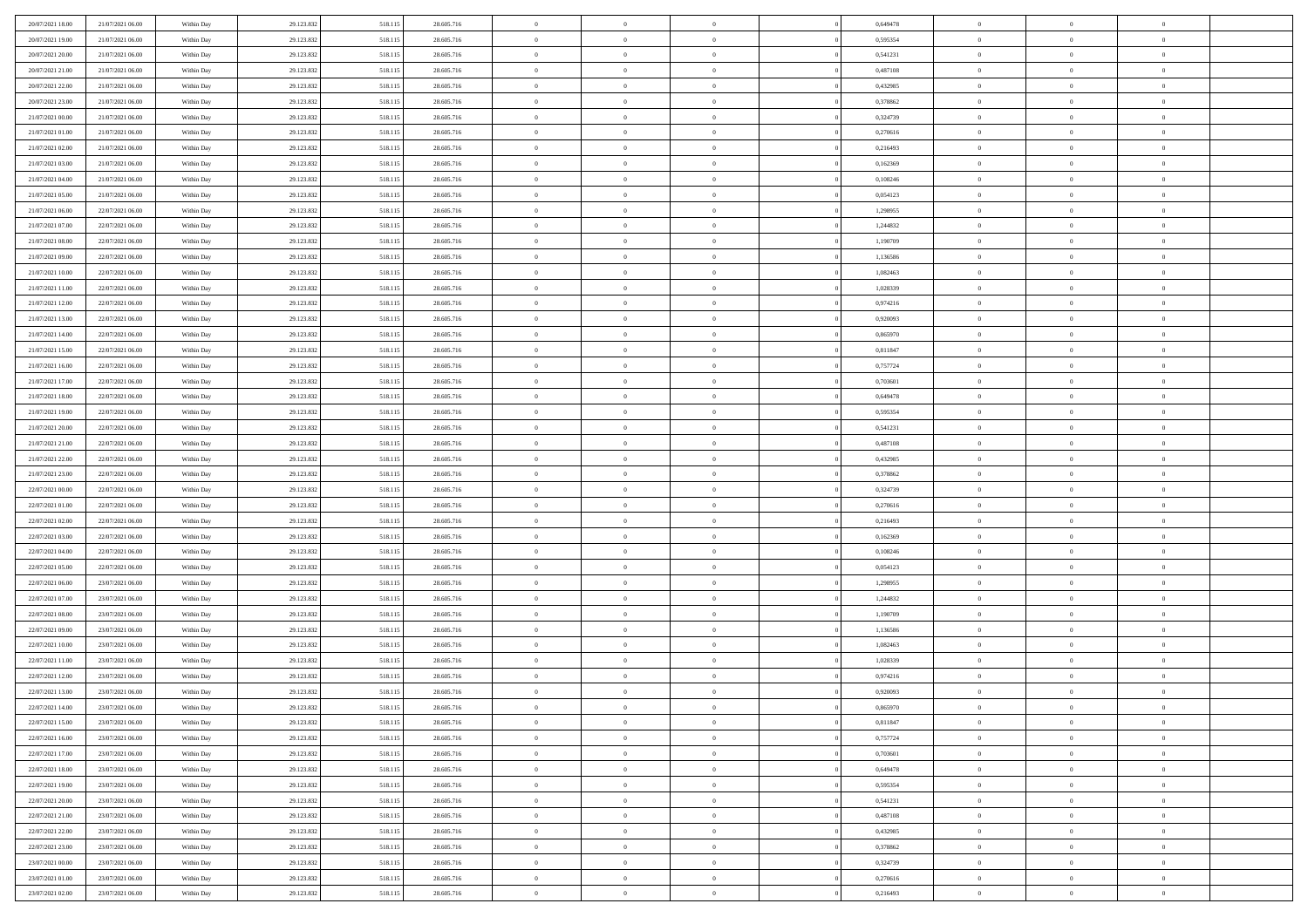| 23/07/2021 03:00 | 23/07/2021 06:00 | Within Day | 29.123.832 | 518.115 | 28.605.716 | $\,$ 0         | $\overline{0}$ | $\theta$       |          | 0,162369 | $\bf{0}$       | $\overline{0}$ | $\,0\,$        |  |
|------------------|------------------|------------|------------|---------|------------|----------------|----------------|----------------|----------|----------|----------------|----------------|----------------|--|
| 23/07/2021 04:00 | 23/07/2021 06:00 | Within Day | 29.123.832 | 518.115 | 28.605.716 | $\overline{0}$ | $\overline{0}$ | $\overline{0}$ |          | 0.108246 | $\theta$       | $\overline{0}$ | $\theta$       |  |
| 23/07/2021 05:00 | 23/07/2021 06:00 | Within Dav | 29.123.832 | 518.115 | 28.605.716 | $\mathbf{0}$   | $\overline{0}$ | $\overline{0}$ |          | 0,054123 | $\mathbf{0}$   | $\overline{0}$ | $\overline{0}$ |  |
| 23/07/2021 06:00 | 24/07/2021 06:00 | Within Day | 29.123.832 | 518.115 | 28.605.716 | $\bf{0}$       | $\overline{0}$ | $\overline{0}$ |          | 1,298955 | $\bf{0}$       | $\overline{0}$ | $\bf{0}$       |  |
| 23/07/2021 07:00 | 24/07/2021 06:00 | Within Day | 29.123.832 | 518.115 | 28.605.716 | $\bf{0}$       | $\overline{0}$ | $\overline{0}$ |          | 1,244832 | $\bf{0}$       | $\bf{0}$       | $\,0\,$        |  |
| 23/07/2021 08:00 | 24/07/2021 06:00 | Within Dav | 29.123.832 | 518.115 | 28.605.716 | $\overline{0}$ | $\overline{0}$ | $\overline{0}$ |          | 1,190709 | $\mathbf{0}$   | $\overline{0}$ | $\overline{0}$ |  |
| 23/07/2021 09:00 | 24/07/2021 06:00 | Within Day | 29.123.832 | 518.115 | 28.605.716 | $\bf{0}$       | $\overline{0}$ | $\overline{0}$ |          | 1,136586 | $\bf{0}$       | $\overline{0}$ | $\bf{0}$       |  |
| 23/07/2021 10:00 | 24/07/2021 06:00 | Within Day | 29.123.832 | 518.115 | 28.605.716 | $\overline{0}$ | $\overline{0}$ | $\overline{0}$ |          | 1,082463 | $\,$ 0 $\,$    | $\overline{0}$ | $\theta$       |  |
| 23/07/2021 11:00 | 24/07/2021 06:00 | Within Dav | 29.123.832 | 518.115 | 28.605.716 | $\overline{0}$ | $\overline{0}$ | $\overline{0}$ |          | 1,028339 | $\mathbf{0}$   | $\overline{0}$ | $\overline{0}$ |  |
| 23/07/2021 12:00 | 24/07/2021 06:00 | Within Day | 29.123.832 | 518.115 | 28.605.716 | $\bf{0}$       | $\overline{0}$ | $\overline{0}$ |          | 0,974216 | $\bf{0}$       | $\overline{0}$ | $\,0\,$        |  |
| 23/07/2021 13:00 | 24/07/2021 06:00 | Within Day | 29.123.832 | 518.115 | 28.605.716 | $\bf{0}$       | $\overline{0}$ | $\overline{0}$ |          | 0,920093 | $\bf{0}$       | $\overline{0}$ | $\theta$       |  |
| 23/07/2021 14:00 | 24/07/2021 06:00 | Within Dav | 29.123.832 | 518.115 | 28.605.716 | $\mathbf{0}$   | $\overline{0}$ | $\overline{0}$ |          | 0,865970 | $\mathbf{0}$   | $\overline{0}$ | $\overline{0}$ |  |
| 23/07/2021 15:00 | 24/07/2021 06:00 | Within Day | 29.123.832 | 518.115 | 28.605.716 | $\bf{0}$       | $\overline{0}$ | $\bf{0}$       |          | 0,811847 | $\bf{0}$       | $\overline{0}$ | $\overline{0}$ |  |
| 23/07/2021 16:00 | 24/07/2021 06:00 | Within Day | 29.123.832 | 518.115 | 28.605.716 | $\bf{0}$       | $\overline{0}$ | $\overline{0}$ |          | 0,757724 | $\bf{0}$       | $\bf{0}$       | $\,0\,$        |  |
| 23/07/2021 17:00 | 24/07/2021 06:00 | Within Dav | 29.123.832 | 518.115 | 28.605.716 | $\overline{0}$ | $\overline{0}$ | $\overline{0}$ |          | 0,703601 | $\mathbf{0}$   | $\overline{0}$ | $\overline{0}$ |  |
| 23/07/2021 18:00 | 24/07/2021 06:00 | Within Day | 29.123.832 | 518.115 | 28.605.716 | $\bf{0}$       | $\overline{0}$ | $\overline{0}$ |          | 0,649478 | $\bf{0}$       | $\overline{0}$ | $\bf{0}$       |  |
| 23/07/2021 19:00 | 24/07/2021 06:00 | Within Day | 29.123.832 | 518.115 | 28.605.716 | $\bf{0}$       | $\overline{0}$ | $\overline{0}$ |          | 0.595354 | $\,$ 0 $\,$    | $\overline{0}$ | $\theta$       |  |
| 23/07/2021 20:00 | 24/07/2021 06:00 | Within Day | 29.123.832 | 518.115 | 28.605.716 | $\mathbf{0}$   | $\overline{0}$ | $\overline{0}$ |          | 0,541231 | $\mathbf{0}$   | $\overline{0}$ | $\overline{0}$ |  |
| 23/07/2021 21:00 | 24/07/2021 06:00 | Within Day | 29.123.832 | 518.115 | 28.605.716 | $\bf{0}$       | $\overline{0}$ | $\overline{0}$ |          | 0,487108 | $\bf{0}$       | $\overline{0}$ | $\,0\,$        |  |
| 23/07/2021 22.00 | 24/07/2021 06:00 | Within Day | 29.123.832 | 518.115 | 28.605.716 | $\bf{0}$       | $\overline{0}$ | $\overline{0}$ |          | 0,432985 | $\bf{0}$       | $\overline{0}$ | $\overline{0}$ |  |
| 23/07/2021 23:00 | 24/07/2021 06:00 | Within Dav | 29.123.832 | 518.115 | 28.605.716 | $\overline{0}$ | $\overline{0}$ | $\overline{0}$ |          | 0,378862 | $\mathbf{0}$   | $\overline{0}$ | $\overline{0}$ |  |
| 24/07/2021 00:00 | 24/07/2021 06:00 | Within Day | 29.123.832 | 518.115 | 28.605.716 | $\bf{0}$       | $\overline{0}$ | $\overline{0}$ |          | 0,324739 | $\bf{0}$       | $\overline{0}$ | $\bf{0}$       |  |
| 24/07/2021 01:00 | 24/07/2021 06:00 | Within Day | 29.123.832 | 518.115 | 28.605.716 | $\bf{0}$       | $\overline{0}$ | $\overline{0}$ |          | 0,270616 | $\bf{0}$       | $\overline{0}$ | $\,0\,$        |  |
| 24/07/2021 02:00 | 24/07/2021 06:00 | Within Dav | 29.123.832 | 518.115 | 28.605.716 | $\mathbf{0}$   | $\overline{0}$ | $\overline{0}$ |          | 0,216493 | $\mathbf{0}$   | $\overline{0}$ | $\overline{0}$ |  |
| 24/07/2021 03:00 | 24/07/2021 06:00 | Within Day | 29.123.832 | 518.115 | 28.605.716 | $\bf{0}$       | $\overline{0}$ | $\overline{0}$ |          | 0,162369 | $\bf{0}$       | $\overline{0}$ | $\bf{0}$       |  |
| 24/07/2021 04:00 | 24/07/2021 06:00 | Within Day | 29.123.832 | 518.115 | 28.605.716 | $\bf{0}$       | $\overline{0}$ | $\overline{0}$ |          | 0,108246 | $\bf{0}$       | $\mathbf{0}$   | $\overline{0}$ |  |
| 24/07/2021 05:00 | 24/07/2021 06:00 | Within Dav | 29.123.832 | 518.115 | 28.605.716 | $\overline{0}$ | $\overline{0}$ | $\overline{0}$ |          | 0,054123 | $\mathbf{0}$   | $\overline{0}$ | $\overline{0}$ |  |
| 24/07/2021 06:00 | 25/07/2021 06:00 | Within Day | 29.123.832 | 518.115 | 28.605.716 | $\bf{0}$       | $\bf{0}$       | $\overline{0}$ |          | 1,298955 | $\bf{0}$       | $\overline{0}$ | $\,0\,$        |  |
| 24/07/2021 07:00 | 25/07/2021 06:00 | Within Day | 29.123.832 | 518.115 | 28.605.716 | $\bf{0}$       | $\overline{0}$ | $\overline{0}$ |          | 1,244832 | $\bf{0}$       | $\overline{0}$ | $\bf{0}$       |  |
| 24/07/2021 08:00 | 25/07/2021 06:00 | Within Dav | 29.123.832 | 518.115 | 28.605.716 | $\mathbf{0}$   | $\overline{0}$ | $\overline{0}$ |          | 1,190709 | $\mathbf{0}$   | $\overline{0}$ | $\overline{0}$ |  |
| 24/07/2021 09:00 | 25/07/2021 06:00 | Within Day | 29.123.832 | 518.115 | 28.605.716 | $\bf{0}$       | $\overline{0}$ | $\theta$       |          | 1,136586 | $\,$ 0         | $\overline{0}$ | $\theta$       |  |
| 24/07/2021 10:00 | 25/07/2021 06:00 | Within Day | 29.123.832 | 518.115 | 28.605.716 | $\bf{0}$       | $\bf{0}$       | $\overline{0}$ |          | 1,082463 | $\bf{0}$       | $\overline{0}$ | $\bf{0}$       |  |
| 24/07/2021 11:00 | 25/07/2021 06:00 | Within Dav | 29.123.832 | 518.115 | 28.605.716 | $\overline{0}$ | $\overline{0}$ | $\overline{0}$ |          | 1,028339 | $\mathbf{0}$   | $\overline{0}$ | $\overline{0}$ |  |
| 24/07/2021 12:00 | 25/07/2021 06:00 | Within Day | 29.123.832 | 518.115 | 28.605.716 | $\bf{0}$       | $\overline{0}$ | $\theta$       |          | 0,974216 | $\,$ 0         | $\overline{0}$ | $\theta$       |  |
| 24/07/2021 13:00 | 25/07/2021 06:00 | Within Day | 29.123.832 | 518.115 | 28.605.716 | $\overline{0}$ | $\overline{0}$ | $\overline{0}$ |          | 0,920093 | $\bf{0}$       | $\overline{0}$ | $\overline{0}$ |  |
| 24/07/2021 14:00 | 25/07/2021 06:00 | Within Day | 29.123.832 | 518.115 | 28.605.716 | $\mathbf{0}$   | $\overline{0}$ | $\overline{0}$ |          | 0,865970 | $\mathbf{0}$   | $\overline{0}$ | $\overline{0}$ |  |
| 24/07/2021 15:00 | 25/07/2021 06:00 | Within Day | 29.123.832 | 518.115 | 28.605.716 | $\bf{0}$       | $\overline{0}$ | $\theta$       |          | 0,811847 | $\,$ 0         | $\overline{0}$ | $\theta$       |  |
| 24/07/2021 16:00 | 25/07/2021 06:00 | Within Day | 29.123.832 | 518.115 | 28.605.716 | $\bf{0}$       | $\overline{0}$ | $\overline{0}$ |          | 0,757724 | $\bf{0}$       | $\overline{0}$ | $\overline{0}$ |  |
| 24/07/2021 17:00 | 25/07/2021 06:00 | Within Dav | 29.123.832 | 518.115 | 28.605.716 | $\mathbf{0}$   | $\overline{0}$ | $\overline{0}$ |          | 0,703601 | $\mathbf{0}$   | $\overline{0}$ | $\overline{0}$ |  |
| 24/07/2021 18:00 | 25/07/2021 06:00 | Within Day | 29.123.832 | 518.115 | 28.605.716 | $\,0\,$        | $\overline{0}$ | $\theta$       |          | 0,649478 | $\,$ 0         | $\overline{0}$ | $\theta$       |  |
| 24/07/2021 19:00 | 25/07/2021 06:00 | Within Day | 29.123.832 | 518.115 | 28.605.716 | $\bf{0}$       | $\overline{0}$ | $\overline{0}$ |          | 0,595354 | $\bf{0}$       | $\overline{0}$ | $\overline{0}$ |  |
| 24/07/2021 20:00 | 25/07/2021 06:00 | Within Dav | 29.123.832 | 518.115 | 28.605.716 | $\mathbf{0}$   | $\overline{0}$ | $\overline{0}$ |          | 0,541231 | $\mathbf{0}$   | $\overline{0}$ | $\overline{0}$ |  |
| 24/07/2021 21:00 | 25/07/2021 06:00 | Within Day | 29.123.832 | 518.115 | 28.605.716 | $\bf{0}$       | $\overline{0}$ | $\theta$       |          | 0,487108 | $\,$ 0         | $\overline{0}$ | $\theta$       |  |
| 24/07/2021 22.00 | 25/07/2021 06:00 | Within Day | 29.123.832 | 518.115 | 28.605.716 | $\bf{0}$       | $\overline{0}$ | $\overline{0}$ |          | 0,432985 | $\bf{0}$       | $\overline{0}$ | $\overline{0}$ |  |
| 24/07/2021 23:00 | 25/07/2021 06:00 | Within Day | 29.123.832 | 518.115 | 28.605.716 | $\bf{0}$       | $\overline{0}$ | $\Omega$       |          | 0,378862 | $\overline{0}$ | $\theta$       | $\theta$       |  |
| 25/07/2021 00:00 | 25/07/2021 06:00 | Within Day | 29.123.832 | 518.115 | 28.605.716 | $\,0\,$        | $\overline{0}$ | $\theta$       |          | 0,324739 | $\,$ 0 $\,$    | $\bf{0}$       | $\theta$       |  |
| 25/07/2021 01:00 | 25/07/2021 06:00 | Within Day | 29.123.832 | 518.115 | 28.605.716 | $\overline{0}$ | $\overline{0}$ | $\overline{0}$ |          | 0,270616 | $\overline{0}$ | $\overline{0}$ | $\overline{0}$ |  |
| 25/07/2021 02:00 | 25/07/2021 06:00 | Within Day | 29.123.832 | 518.115 | 28.605.716 | $\bf{0}$       | $\overline{0}$ | $\overline{0}$ |          | 0,216493 | $\overline{0}$ | $\bf{0}$       | $\mathbf{0}$   |  |
| 25/07/2021 03:00 | 25/07/2021 06:00 | Within Day | 29.123.832 | 518.115 | 28.605.716 | $\bf{0}$       | $\overline{0}$ | $\overline{0}$ | $\theta$ | 0,162369 | $\,$ 0 $\,$    | $\bf{0}$       | $\,$ 0 $\,$    |  |
| 25/07/2021 04:00 | 25/07/2021 06:00 | Within Day | 29.123.832 | 518.115 | 28.605.716 | $\bf{0}$       | $\overline{0}$ | $\overline{0}$ |          | 0,108246 | $\,$ 0 $\,$    | $\overline{0}$ | $\overline{0}$ |  |
| 25/07/2021 05:00 | 25/07/2021 06:00 | Within Day | 29.123.832 | 518.115 | 28.605.716 | $\bf{0}$       | $\overline{0}$ | $\overline{0}$ |          | 0,054123 | $\mathbf{0}$   | $\overline{0}$ | $\overline{0}$ |  |
| 25/07/2021 06:00 | 26/07/2021 06:00 | Within Day | 29.123.832 | 518.115 | 28.605.716 | $\,$ 0 $\,$    | $\overline{0}$ | $\overline{0}$ | $\theta$ | 1,298955 | $\,$ 0 $\,$    | $\overline{0}$ | $\,$ 0 $\,$    |  |
| 25/07/2021 07:00 | 26/07/2021 06:00 | Within Day | 29.123.832 | 518.115 | 28.605.716 | $\bf{0}$       | $\overline{0}$ | $\overline{0}$ |          | 1,244832 | $\overline{0}$ | $\overline{0}$ | $\overline{0}$ |  |
| 25/07/2021 08:00 | 26/07/2021 06:00 | Within Day | 29.123.832 | 518.115 | 28.605.716 | $\bf{0}$       | $\overline{0}$ | $\overline{0}$ |          | 1,190709 | $\mathbf{0}$   | $\bf{0}$       | $\overline{0}$ |  |
| 25/07/2021 09:00 | 26/07/2021 06:00 | Within Day | 29.123.832 | 518.115 | 28.605.716 | $\,0\,$        | $\overline{0}$ | $\overline{0}$ |          | 1,136586 | $\,$ 0 $\,$    | $\overline{0}$ | $\,$ 0 $\,$    |  |
| 25/07/2021 11:00 | 26/07/2021 06:00 | Within Day | 29.123.832 | 518.115 | 28.605.716 | $\bf{0}$       | $\overline{0}$ | $\overline{0}$ |          | 1,028339 | $\bf{0}$       | $\mathbf{0}$   | $\overline{0}$ |  |
| 25/07/2021 12:00 | 26/07/2021 06:00 | Within Day | 29.123.832 | 518.115 | 28.605.716 | $\bf{0}$       | $\overline{0}$ | $\overline{0}$ |          | 0,974216 | $\mathbf{0}$   | $\overline{0}$ | $\overline{0}$ |  |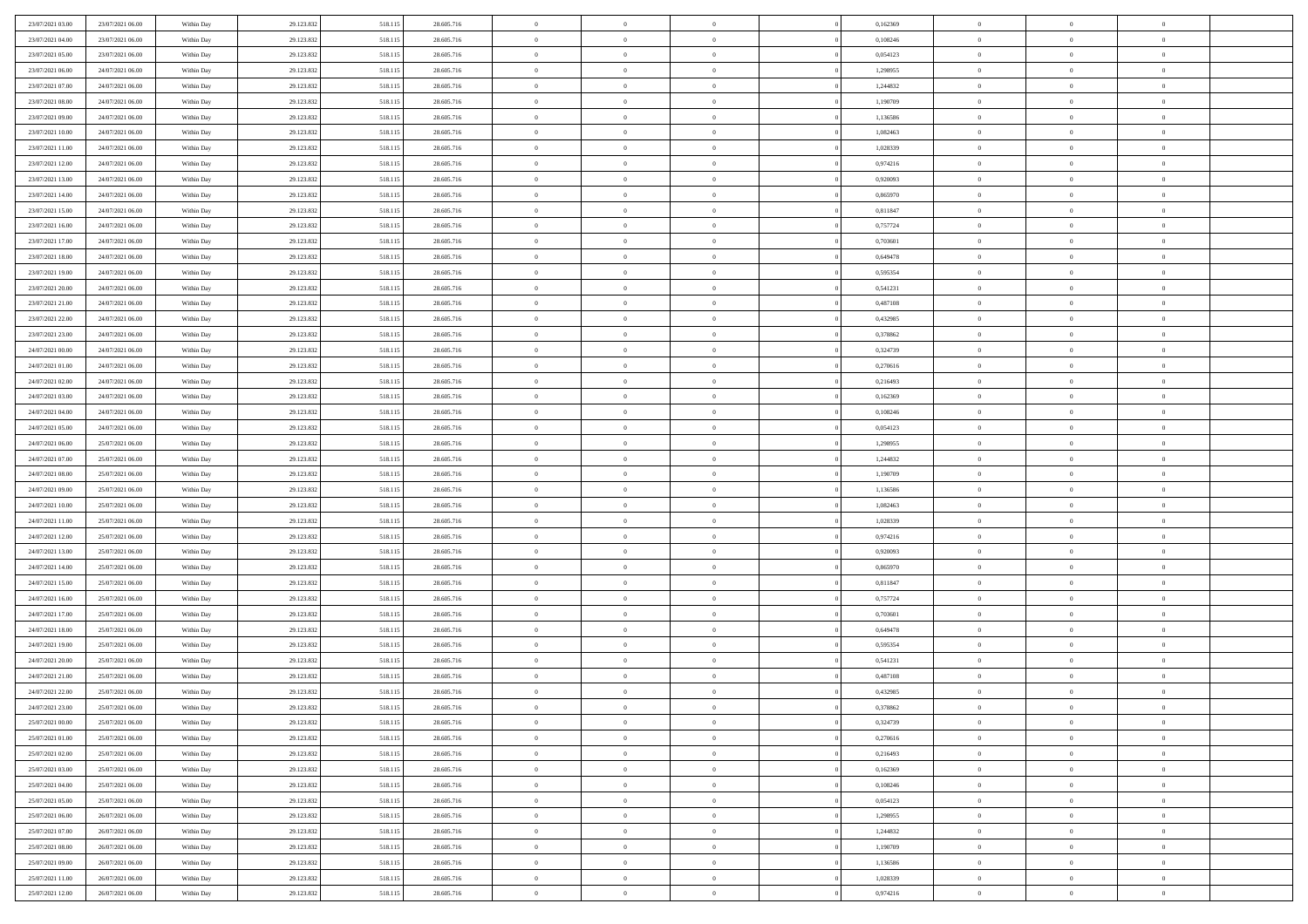| 25/07/2021 13:00                     | 26/07/2021 06:00                     | Within Day               | 29.123.832               | 518.115            | 28.605.716               | $\,$ 0                  | $\overline{0}$                   | $\theta$                         |          | 0,920093             | $\bf{0}$                      | $\overline{0}$                   | $\,0\,$                          |  |
|--------------------------------------|--------------------------------------|--------------------------|--------------------------|--------------------|--------------------------|-------------------------|----------------------------------|----------------------------------|----------|----------------------|-------------------------------|----------------------------------|----------------------------------|--|
| 25/07/2021 14:00                     | 26/07/2021 06:00                     | Within Day               | 29.123.832               | 518.115            | 28.605.716               | $\overline{0}$          | $\overline{0}$                   | $\overline{0}$                   |          | 0.865970             | $\theta$                      | $\overline{0}$                   | $\theta$                         |  |
| 25/07/2021 15:00                     | 26/07/2021 06:00                     | Within Dav               | 29.123.832               | 518.115            | 28.605.716               | $\mathbf{0}$            | $\overline{0}$                   | $\overline{0}$                   |          | 0,811847             | $\mathbf{0}$                  | $\overline{0}$                   | $\overline{0}$                   |  |
| 25/07/2021 16:00                     | 26/07/2021 06:00                     | Within Day               | 29.123.832               | 518.115            | 28.605.716               | $\bf{0}$                | $\overline{0}$                   | $\overline{0}$                   |          | 0,757724             | $\bf{0}$                      | $\overline{0}$                   | $\bf{0}$                         |  |
| 25/07/2021 17:00                     | 26/07/2021 06:00                     | Within Day               | 29.123.832               | 518.115            | 28.605.716               | $\bf{0}$                | $\overline{0}$                   | $\overline{0}$                   |          | 0,703601             | $\bf{0}$                      | $\overline{0}$                   | $\,0\,$                          |  |
| 25/07/2021 18:00                     | 26/07/2021 06:00                     | Within Dav               | 29.123.832               | 518.115            | 28.605.716               | $\overline{0}$          | $\overline{0}$                   | $\overline{0}$                   |          | 0,649478             | $\mathbf{0}$                  | $\overline{0}$                   | $\overline{0}$                   |  |
| 25/07/2021 19:00                     | 26/07/2021 06:00                     | Within Day               | 29.123.832               | 518.115            | 28.605.716               | $\bf{0}$                | $\overline{0}$                   | $\overline{0}$                   |          | 0,595354             | $\bf{0}$                      | $\overline{0}$                   | $\bf{0}$                         |  |
| 25/07/2021 20:00                     | 26/07/2021 06:00                     | Within Day               | 29.123.832               | 518.115            | 28.605.716               | $\overline{0}$          | $\overline{0}$                   | $\overline{0}$                   |          | 0,541231             | $\,$ 0 $\,$                   | $\overline{0}$                   | $\theta$                         |  |
| 25/07/2021 21:00                     | 26/07/2021 06:00                     | Within Dav               | 29.123.832               | 518.115            | 28.605.716               | $\overline{0}$          | $\overline{0}$                   | $\overline{0}$                   |          | 0,487108             | $\mathbf{0}$                  | $\overline{0}$                   | $\overline{0}$                   |  |
| 25/07/2021 22:00                     | 26/07/2021 06:00                     | Within Day               | 29.123.832               | 518.115            | 28.605.716               | $\bf{0}$                | $\overline{0}$                   | $\overline{0}$                   |          | 0,432985             | $\bf{0}$                      | $\overline{0}$                   | $\,0\,$                          |  |
| 25/07/2021 23.00                     | 26/07/2021 06:00                     | Within Day               | 29.123.832               | 518.115            | 28.605.716               | $\bf{0}$                | $\overline{0}$                   | $\overline{0}$                   |          | 0,378862             | $\bf{0}$                      | $\overline{0}$                   | $\theta$                         |  |
| 26/07/2021 00:00                     | 26/07/2021 06:00                     | Within Dav               | 29.123.832               | 518.115            | 28.605.716               | $\mathbf{0}$            | $\overline{0}$                   | $\overline{0}$                   |          | 0,324739             | $\mathbf{0}$                  | $\overline{0}$                   | $\overline{0}$                   |  |
| 26/07/2021 01:00                     | 26/07/2021 06:00                     | Within Day               | 29.123.832               | 518.115            | 28.605.716               | $\bf{0}$                | $\overline{0}$                   | $\bf{0}$                         |          | 0,270616             | $\bf{0}$                      | $\overline{0}$                   | $\bf{0}$                         |  |
| 26/07/2021 02:00                     | 26/07/2021 06:00                     | Within Day               | 29.123.832               | 518.115            | 28.605.716               | $\bf{0}$                | $\overline{0}$                   | $\overline{0}$                   |          | 0,216493             | $\bf{0}$                      | $\overline{0}$                   | $\,0\,$                          |  |
| 26/07/2021 03:00                     | 26/07/2021 06:00                     | Within Dav               | 29.123.832               | 518.115            | 28.605.716               | $\overline{0}$          | $\overline{0}$                   | $\overline{0}$                   |          | 0,162369             | $\mathbf{0}$                  | $\overline{0}$                   | $\overline{0}$                   |  |
| 26/07/2021 04:00                     | 26/07/2021 06:00                     | Within Day               | 29.123.832               | 518.115            | 28.605.716               | $\bf{0}$                | $\bf{0}$                         | $\overline{0}$                   |          | 0,108246             | $\bf{0}$                      | $\overline{0}$                   | $\bf{0}$                         |  |
| 26/07/2021 05:00                     | 26/07/2021 06:00                     | Within Day               | 29.123.832               | 518.115            | 28.605.716               | $\bf{0}$                | $\overline{0}$                   | $\overline{0}$                   |          | 0,054123             | $\bf{0}$                      | $\overline{0}$                   | $\theta$                         |  |
| 26/07/2021 06:00                     | 27/07/2021 06:00                     | Within Day               | 29.123.832               | 518.115            | 28.605.716               | $\mathbf{0}$            | $\overline{0}$                   | $\overline{0}$                   |          | 1,298955             | $\mathbf{0}$                  | $\overline{0}$                   | $\overline{0}$                   |  |
| 26/07/2021 07:00                     | 27/07/2021 06:00                     | Within Day               | 29.123.832               | 518.115            | 28.605.716               | $\bf{0}$                | $\bf{0}$                         | $\overline{0}$                   |          | 1,244832             | $\bf{0}$                      | $\overline{0}$                   | $\,0\,$                          |  |
| 26/07/2021 08:00                     | 27/07/2021 06:00                     | Within Day               | 29.123.832               | 518.115            | 28.605.716               | $\bf{0}$                | $\overline{0}$                   | $\overline{0}$                   |          | 1,190709             | $\bf{0}$                      | $\overline{0}$                   | $\bf{0}$                         |  |
| 26/07/2021 09:00                     | 27/07/2021 06:00                     | Within Dav               | 29.123.832               | 518.115            | 28.605.716               | $\overline{0}$          | $\overline{0}$                   | $\overline{0}$                   |          | 1,136586             | $\mathbf{0}$                  | $\overline{0}$                   | $\overline{0}$                   |  |
| 26/07/2021 10:00                     | 27/07/2021 06:00                     | Within Day               | 29.123.832               | 518.115            | 28.605.716               | $\bf{0}$                | $\overline{0}$                   | $\overline{0}$                   |          | 1,082463             | $\bf{0}$                      | $\overline{0}$                   | $\bf{0}$                         |  |
| 26/07/2021 11:00                     | 27/07/2021 06:00                     | Within Day               | 29.123.832               | 518.115            | 28.605.716               | $\bf{0}$                | $\bf{0}$                         | $\overline{0}$                   |          | 1,028339             | $\bf{0}$                      | $\overline{0}$                   | $\,0\,$                          |  |
| 26/07/2021 12:00                     | 27/07/2021 06:00                     | Within Dav               | 29.123.832               | 518.115            | 28.605.716               | $\mathbf{0}$            | $\overline{0}$                   | $\overline{0}$                   |          | 0,974216             | $\mathbf{0}$                  | $\overline{0}$                   | $\overline{0}$                   |  |
| 26/07/2021 13:00                     | 27/07/2021 06:00                     | Within Day               | 29.123.832               | 518.115            | 28.605.716               | $\bf{0}$                | $\overline{0}$                   | $\overline{0}$                   |          | 0,920093             | $\bf{0}$                      | $\overline{0}$                   | $\bf{0}$                         |  |
| 26/07/2021 14:00                     | 27/07/2021 06:00                     | Within Day               | 29.123.832               | 518.115            | 28.605.716               | $\bf{0}$                | $\overline{0}$                   | $\overline{0}$                   |          | 0,865970             | $\bf{0}$                      | $\mathbf{0}$                     | $\overline{0}$                   |  |
| 26/07/2021 15:00                     | 27/07/2021 06:00                     | Within Dav               | 29.123.832               | 518.115            | 28.605.716               | $\overline{0}$          | $\overline{0}$                   | $\overline{0}$                   |          | 0,811847             | $\mathbf{0}$                  | $\overline{0}$                   | $\overline{0}$                   |  |
| 26/07/2021 16:00                     | 27/07/2021 06:00                     | Within Day               | 29.123.832               | 518.115            | 28.605.716               | $\bf{0}$                | $\overline{0}$                   | $\overline{0}$                   |          | 0,757724             | $\bf{0}$                      | $\overline{0}$                   | $\,0\,$                          |  |
| 26/07/2021 17:00                     | 27/07/2021 06:00                     | Within Day               | 29.123.832               | 518.115            | 28.605.716               | $\bf{0}$                | $\overline{0}$                   | $\overline{0}$                   |          | 0.703601             | $\bf{0}$                      | $\overline{0}$                   | $\overline{0}$                   |  |
| 26/07/2021 18:00                     | 27/07/2021 06:00                     | Within Dav               | 29.123.832               | 518.115            | 28.605.716               | $\mathbf{0}$            | $\overline{0}$                   | $\overline{0}$                   |          | 0,649478             | $\mathbf{0}$                  | $\overline{0}$                   | $\overline{0}$                   |  |
| 26/07/2021 19:00                     | 27/07/2021 06:00                     | Within Day               | 29.123.832               | 518.115            | 28.605.716               | $\bf{0}$                | $\overline{0}$                   | $\theta$                         |          | 0,595354             | $\,$ 0                        | $\overline{0}$                   | $\theta$                         |  |
| 26/07/2021 20:00                     | 27/07/2021 06:00                     | Within Day               | 29.123.832               | 518.115            | 28.605.716               | $\bf{0}$                | $\overline{0}$                   | $\overline{0}$                   |          | 0,541231             | $\bf{0}$                      | $\overline{0}$                   | $\overline{0}$                   |  |
| 26/07/2021 21:00                     | 27/07/2021 06:00                     | Within Dav               | 29.123.832               | 518.115            | 28.605.716               | $\overline{0}$          | $\overline{0}$                   | $\overline{0}$                   |          | 0,487108             | $\mathbf{0}$                  | $\overline{0}$                   | $\overline{0}$                   |  |
| 26/07/2021 22:00                     | 27/07/2021 06:00                     | Within Day               | 29.123.832               | 518.115            | 28.605.716               | $\bf{0}$                | $\overline{0}$                   | $\theta$                         |          | 0,432985             | $\,$ 0                        | $\overline{0}$                   | $\theta$                         |  |
| 26/07/2021 23:00                     | 27/07/2021 06:00                     | Within Day               | 29.123.832               | 518.115            | 28.605.716               | $\bf{0}$                | $\overline{0}$                   | $\overline{0}$                   |          | 0,378862             | $\bf{0}$                      | $\overline{0}$                   | $\overline{0}$                   |  |
| 27/07/2021 00:00                     | 27/07/2021 06:00                     | Within Day               | 29.123.832               | 518.115            | 28.605.716               | $\mathbf{0}$            | $\overline{0}$                   | $\overline{0}$                   |          | 0,324739             | $\mathbf{0}$                  | $\overline{0}$                   | $\overline{0}$                   |  |
| 27/07/2021 01:00                     | 27/07/2021 06:00                     | Within Day               | 29.123.832               | 518.115            | 28.605.716               | $\bf{0}$                | $\overline{0}$                   | $\theta$                         |          | 0,270616             | $\,$ 0                        | $\overline{0}$                   | $\theta$                         |  |
| 27/07/2021 02.00                     | 27/07/2021 06:00                     | Within Day               | 29.123.832               | 518.115            | 28.605.716               | $\bf{0}$                | $\overline{0}$                   | $\overline{0}$                   |          | 0,216493             | $\bf{0}$                      | $\bf{0}$                         | $\overline{0}$                   |  |
| 27/07/2021 03:00                     | 27/07/2021 06:00                     | Within Dav               | 29.123.832               | 518.115            | 28.605.716               | $\mathbf{0}$            | $\overline{0}$                   | $\overline{0}$                   |          | 0,162369             | $\mathbf{0}$                  | $\overline{0}$                   | $\overline{0}$                   |  |
| 27/07/2021 04:00                     | 27/07/2021 06:00                     | Within Day               | 29.123.832               | 518.115            | 28.605.716               | $\,0\,$                 | $\overline{0}$                   | $\theta$                         |          | 0,108246             | $\,$ 0                        | $\overline{0}$                   | $\theta$                         |  |
| 27/07/2021 05:00                     | 27/07/2021 06:00                     | Within Day               | 29.123.832               | 518.115            | 28.605.716               | $\bf{0}$                | $\overline{0}$                   | $\overline{0}$                   |          | 0,054123             | $\bf{0}$                      | $\overline{0}$                   | $\overline{0}$                   |  |
| 27/07/2021 06:00                     | 28/07/2021 06:00                     | Within Dav               | 29.123.832               | 518.115            | 28.605.716               | $\mathbf{0}$            | $\overline{0}$                   | $\overline{0}$                   |          | 1.298955             | $\mathbf{0}$                  | $\overline{0}$                   | $\overline{0}$                   |  |
| 27/07/2021 07:00                     | 28/07/2021 06:00                     | Within Day               | 29.123.832               | 518.115            | 28.605.716               | $\bf{0}$                | $\overline{0}$                   | $\theta$                         |          | 1,244832             | $\,$ 0                        | $\overline{0}$                   | $\theta$                         |  |
| 27/07/2021 08:00                     | 28/07/2021 06:00                     | Within Day               | 29.123.832               | 518.115            | 28.605.716               | $\bf{0}$                | $\overline{0}$                   | $\overline{0}$                   |          | 1,190709             | $\bf{0}$                      | $\overline{0}$                   | $\overline{0}$                   |  |
| 27/07/2021 09:00                     | 28/07/2021 06:00                     | Within Day               | 29.123.832               | 518.115            | 28.605.716               | $\bf{0}$                | $\overline{0}$                   | $\Omega$                         |          | 1,136586             | $\overline{0}$                | $\theta$                         | $\theta$                         |  |
| 27/07/2021 10:00                     | 28/07/2021 06:00                     | Within Day               | 29.123.832               | 518.115            | 28.605.716               | $\,0\,$                 | $\overline{0}$                   | $\theta$                         |          | 1,082463             | $\,$ 0 $\,$                   | $\bf{0}$                         | $\theta$                         |  |
| 27/07/2021 11:00                     | 28/07/2021 06:00                     | Within Day               | 29.123.832               | 518.115            | 28.605.716               | $\overline{0}$          | $\overline{0}$                   | $\overline{0}$                   |          | 1,028339             | $\overline{0}$                | $\overline{0}$                   | $\overline{0}$                   |  |
| 27/07/2021 12:00                     | 28/07/2021 06:00                     | Within Day               | 29.123.832               | 518.115            | 28.605.716               | $\bf{0}$                | $\overline{0}$                   | $\overline{0}$                   |          | 0,974216             | $\overline{0}$                | $\bf{0}$                         | $\mathbf{0}$                     |  |
| 27/07/2021 13:00                     | 28/07/2021 06:00                     | Within Day               | 29.123.832               | 518.115            | 28.605.716               | $\bf{0}$                | $\overline{0}$                   | $\overline{0}$                   | $\theta$ | 0,920093             | $\mathbf{0}$                  | $\bf{0}$                         | $\,$ 0 $\,$                      |  |
| 27/07/2021 14:00                     | 28/07/2021 06:00                     | Within Day               | 29.123.832               | 518.115            | 28.605.716               | $\,$ 0 $\,$             | $\overline{0}$                   | $\overline{0}$                   |          | 0,865970             | $\,$ 0 $\,$                   | $\overline{0}$                   | $\overline{0}$                   |  |
| 27/07/2021 15:00                     | 28/07/2021 06:00                     | Within Day               | 29.123.832               | 518.115            | 28.605.716               | $\bf{0}$                | $\overline{0}$                   | $\overline{0}$                   |          | 0,811847             | $\mathbf{0}$                  | $\overline{0}$                   | $\overline{0}$                   |  |
| 27/07/2021 16:00                     | 28/07/2021 06:00                     | Within Day               | 29.123.832               | 518.115            | 28.605.716               | $\,$ 0 $\,$<br>$\bf{0}$ | $\overline{0}$<br>$\overline{0}$ | $\overline{0}$<br>$\overline{0}$ | $\theta$ | 0,757724             | $\,$ 0 $\,$<br>$\overline{0}$ | $\overline{0}$<br>$\overline{0}$ | $\,$ 0 $\,$                      |  |
| 27/07/2021 17:00<br>27/07/2021 18:00 | 28/07/2021 06:00<br>28/07/2021 06:00 | Within Day<br>Within Day | 29.123.832<br>29.123.832 | 518.115<br>518.115 | 28.605.716<br>28.605.716 | $\bf{0}$                | $\overline{0}$                   | $\overline{0}$                   |          | 0,703601<br>0,649478 | $\mathbf{0}$                  | $\bf{0}$                         | $\overline{0}$<br>$\overline{0}$ |  |
| 27/07/2021 19:00                     | 28/07/2021 06:00                     | Within Day               | 29.123.832               | 518.115            | 28.605.716               | $\,0\,$                 | $\overline{0}$                   | $\overline{0}$                   |          | 0,595354             | $\,$ 0 $\,$                   | $\overline{0}$                   | $\,$ 0 $\,$                      |  |
| 27/07/2021 20:00                     | 28/07/2021 06:00                     | Within Day               | 29.123.832               | 518.115            | 28.605.716               | $\bf{0}$                | $\overline{0}$                   | $\overline{0}$                   |          | 0,541231             | $\bf{0}$                      | $\mathbf{0}$                     | $\overline{0}$                   |  |
| 27/07/2021 21:00                     | 28/07/2021 06:00                     | Within Day               | 29.123.832               | 518.115            | 28.605.716               | $\bf{0}$                | $\overline{0}$                   | $\overline{0}$                   |          | 0,487108             | $\mathbf{0}$                  | $\overline{0}$                   | $\overline{0}$                   |  |
|                                      |                                      |                          |                          |                    |                          |                         |                                  |                                  |          |                      |                               |                                  |                                  |  |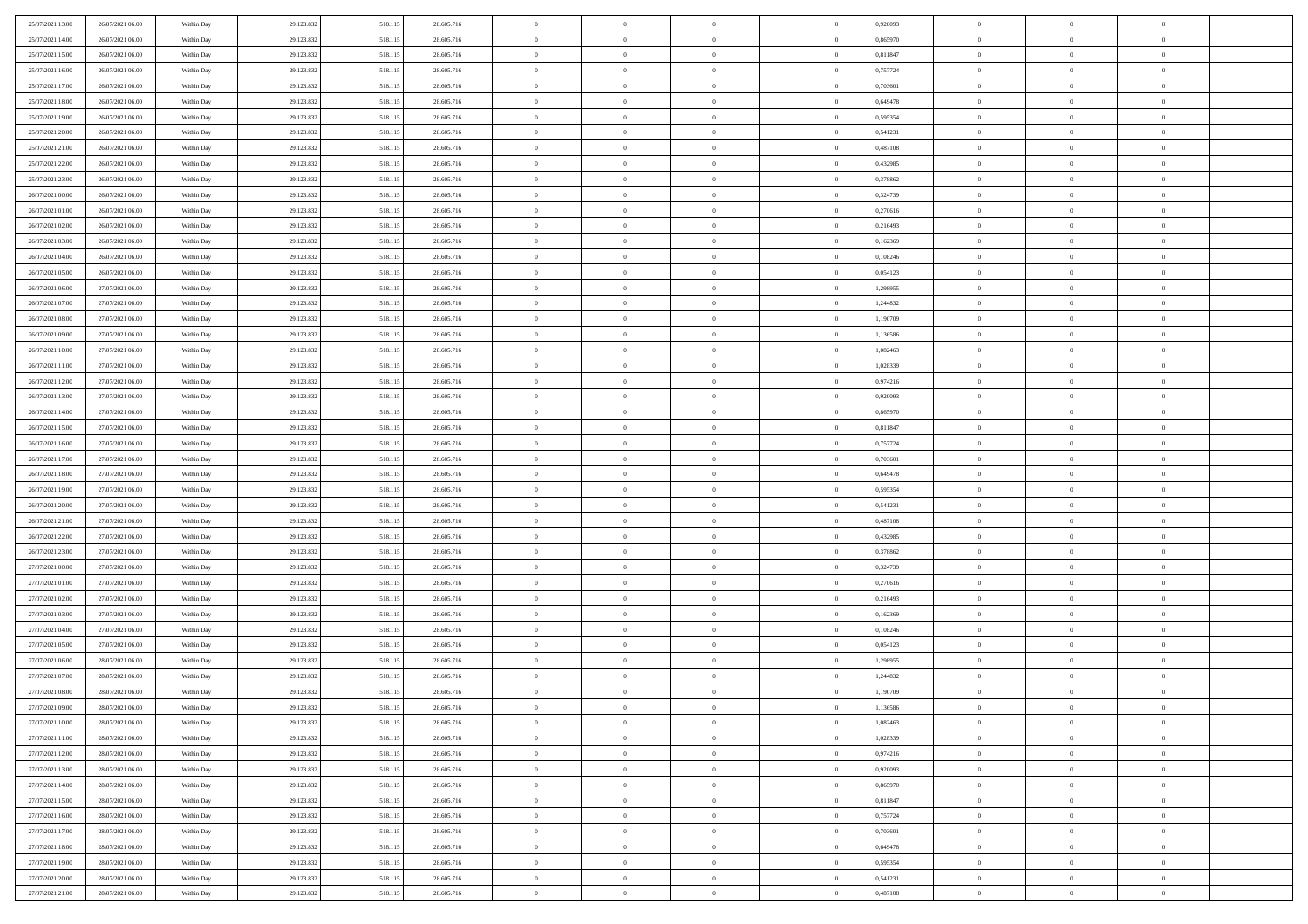| 27/07/2021 22.00 | 28/07/2021 06:00 | Within Day | 29.123.832 | 518.11: | 28.605.716 | $\,0\,$                | $\overline{0}$ | $\overline{0}$ |                | 0,432985 | $\,$ 0 $\,$    | $\overline{0}$ | $\bf{0}$       |  |
|------------------|------------------|------------|------------|---------|------------|------------------------|----------------|----------------|----------------|----------|----------------|----------------|----------------|--|
| 27/07/2021 23:00 | 28/07/2021 06:00 | Within Day | 29.123.832 | 518.11  | 28.605.716 | $\overline{0}$         | $\overline{0}$ | $\overline{0}$ |                | 0,378862 | $\theta$       | $\overline{0}$ | $\overline{0}$ |  |
| 28/07/2021 00:00 | 28/07/2021 06:00 | Within Day | 29.123.832 | 518.115 | 28.605.716 | $\mathbf{0}$           | $\overline{0}$ | $\overline{0}$ |                | 0,324739 | $\theta$       | $\overline{0}$ | $\overline{0}$ |  |
| 28/07/2021 01:00 | 28/07/2021 06:00 | Within Day | 29.123.832 | 518.115 | 28.605.716 | $\bf{0}$               | $\overline{0}$ | $\overline{0}$ |                | 0,270616 | $\bf{0}$       | $\overline{0}$ | $\bf{0}$       |  |
| 28/07/2021 02:00 | 28/07/2021 06:00 | Within Day | 29.123.832 | 518.115 | 28.605.716 | $\overline{0}$         | $\overline{0}$ | $\overline{0}$ |                | 0,216493 | $\bf{0}$       | $\overline{0}$ | $\bf{0}$       |  |
| 28/07/2021 03:00 | 28/07/2021 06:00 | Within Day | 29.123.832 | 518.115 | 28.605.716 | $\mathbf{0}$           | $\overline{0}$ | $\overline{0}$ |                | 0,162369 | $\theta$       | $\overline{0}$ | $\theta$       |  |
| 28/07/2021 04:00 |                  |            |            |         |            | $\mathbf{0}$           | $\overline{0}$ | $\overline{0}$ |                |          | $\bf{0}$       | $\overline{0}$ | $\bf{0}$       |  |
|                  | 28/07/2021 06:00 | Within Day | 29.123.832 | 518.115 | 28.605.716 |                        |                |                |                | 0,108246 |                |                |                |  |
| 28/07/2021 05:00 | 28/07/2021 06:00 | Within Day | 29.123.832 | 518.115 | 28.605.716 | $\overline{0}$         | $\overline{0}$ | $\overline{0}$ |                | 0,054123 | $\,$ 0 $\,$    | $\overline{0}$ | $\overline{0}$ |  |
| 28/07/2021 06:00 | 29/07/2021 06:00 | Within Day | 29.123.832 | 518.115 | 28.605.716 | $\mathbf{0}$           | $\overline{0}$ | $\overline{0}$ |                | 1,298955 | $\theta$       | $\overline{0}$ | $\overline{0}$ |  |
| 28/07/2021 07:00 | 29/07/2021 06:00 | Within Day | 29.123.832 | 518.115 | 28.605.716 | $\bf{0}$               | $\overline{0}$ | $\overline{0}$ |                | 1,244832 | $\mathbf{0}$   | $\overline{0}$ | $\bf{0}$       |  |
| 28/07/2021 10:00 | 29/07/2021 06:00 | Within Day | 29.123.832 | 518.115 | 28.605.716 | $\bf{0}$               | $\overline{0}$ | $\overline{0}$ |                | 1,082463 | $\bf{0}$       | $\bf{0}$       | $\bf{0}$       |  |
| 28/07/2021 11:00 | 29/07/2021 06:00 | Within Day | 29.123.832 | 518.115 | 28.605.716 | $\mathbf{0}$           | $\overline{0}$ | $\overline{0}$ |                | 1,028339 | $\theta$       | $\overline{0}$ | $\overline{0}$ |  |
| 28/07/2021 12:00 | 29/07/2021 06:00 | Within Day | 29.123.832 | 518.115 | 28.605.716 | $\,0\,$                | $\overline{0}$ | $\overline{0}$ |                | 0,974216 | $\bf{0}$       | $\overline{0}$ | $\bf{0}$       |  |
| 28/07/2021 13:00 | 29/07/2021 06:00 | Within Day | 29.123.832 | 518.115 | 28.605.716 | $\bf{0}$               | $\overline{0}$ | $\overline{0}$ |                | 0,920093 | $\,$ 0 $\,$    | $\overline{0}$ | $\theta$       |  |
| 28/07/2021 14:00 | 29/07/2021 06:00 | Within Day | 29.123.832 | 518.115 | 28.605.716 | $\overline{0}$         | $\overline{0}$ | $\overline{0}$ |                | 0,865970 | $\theta$       | $\overline{0}$ | $\overline{0}$ |  |
| 28/07/2021 15:00 | 29/07/2021 06:00 | Within Day | 29.123.832 | 518.115 | 28.605.716 | $\,0\,$                | $\overline{0}$ | $\overline{0}$ |                | 0,811847 | $\bf{0}$       | $\overline{0}$ | $\bf{0}$       |  |
| 28/07/2021 16:00 | 29/07/2021 06:00 | Within Day | 29.123.832 | 518.115 | 28.605.716 | $\bf{0}$               | $\overline{0}$ | $\overline{0}$ |                | 0,757724 | $\bf{0}$       | $\overline{0}$ | $\bf{0}$       |  |
| 28/07/2021 17:00 | 29/07/2021 06:00 | Within Day | 29.123.832 | 518.115 | 28.605.716 | $\mathbf{0}$           | $\overline{0}$ | $\overline{0}$ |                | 0,703601 | $\theta$       | $\overline{0}$ | $\overline{0}$ |  |
| 28/07/2021 18:00 | 29/07/2021 06:00 | Within Day | 29.123.832 | 518.115 | 28.605.716 | $\bf{0}$               | $\overline{0}$ | $\overline{0}$ |                | 0,649478 | $\bf{0}$       | $\overline{0}$ | $\bf{0}$       |  |
| 28/07/2021 19:00 | 29/07/2021 06:00 | Within Day | 29.123.832 | 518.115 | 28.605.716 | $\bf{0}$               | $\overline{0}$ | $\overline{0}$ |                | 0,595354 | $\,$ 0 $\,$    | $\overline{0}$ | $\overline{0}$ |  |
| 28/07/2021 20:00 | 29/07/2021 06:00 | Within Day | 29.123.832 | 518.115 | 28.605.716 | $\overline{0}$         | $\overline{0}$ | $\overline{0}$ |                | 0,541231 | $\theta$       | $\bf{0}$       | $\overline{0}$ |  |
| 28/07/2021 21:00 | 29/07/2021 06:00 | Within Day | 29.123.832 | 518.115 | 28.605.716 | $\,0\,$                | $\overline{0}$ | $\overline{0}$ |                | 0,487108 | $\bf{0}$       | $\overline{0}$ | $\theta$       |  |
| 28/07/2021 22:00 | 29/07/2021 06:00 | Within Day | 29.123.832 | 518.115 | 28.605.716 | $\bf{0}$               | $\overline{0}$ | $\overline{0}$ |                | 0,432985 | $\bf{0}$       | $\overline{0}$ | $\overline{0}$ |  |
| 28/07/2021 23:00 | 29/07/2021 06:00 | Within Day | 29.123.832 | 518.115 | 28.605.716 | $\mathbf{0}$           | $\overline{0}$ | $\overline{0}$ |                | 0,378862 | $\theta$       | $\overline{0}$ | $\overline{0}$ |  |
| 29/07/2021 00:00 | 29/07/2021 06:00 | Within Day | 29.123.832 | 518.115 | 28.605.716 | $\bf{0}$               | $\overline{0}$ | $\overline{0}$ |                | 0,324739 | $\bf{0}$       | $\overline{0}$ | $\overline{0}$ |  |
| 29/07/2021 01:00 | 29/07/2021 06:00 | Within Day | 29.123.832 | 518.115 | 28.605.716 | $\bf{0}$               | $\overline{0}$ | $\overline{0}$ |                | 0,270616 | $\bf{0}$       | $\overline{0}$ | $\overline{0}$ |  |
| 29/07/2021 02:00 | 29/07/2021 06:00 | Within Day | 29.123.832 | 518.115 | 28.605.716 | $\overline{0}$         | $\overline{0}$ | $\overline{0}$ |                | 0,216493 | $\theta$       | $\overline{0}$ | $\overline{0}$ |  |
| 29/07/2021 03:00 | 29/07/2021 06:00 | Within Day | 29.123.832 | 518.115 | 28.605.716 | $\,0\,$                | $\overline{0}$ | $\bf{0}$       |                | 0,162369 | $\bf{0}$       | $\overline{0}$ | $\bf{0}$       |  |
|                  |                  |            |            |         |            |                        | $\overline{0}$ |                |                |          | $\,$ 0 $\,$    | $\overline{0}$ |                |  |
| 29/07/2021 04:00 | 29/07/2021 06:00 | Within Day | 29.123.832 | 518.115 | 28.605.716 | $\overline{0}$         |                | $\overline{0}$ |                | 0,108246 |                |                | $\overline{0}$ |  |
| 29/07/2021 05:00 | 29/07/2021 06:00 | Within Day | 29.123.832 | 518.115 | 28.605.716 | $\mathbf{0}$           | $\overline{0}$ | $\overline{0}$ |                | 0,054123 | $\theta$       | $\overline{0}$ | $\overline{0}$ |  |
| 29/07/2021 06:00 | 30/07/2021 06:00 | Within Day | 29.123.832 | 518.115 | 28.605.716 | $\mathbf{0}$           | $\overline{0}$ | $\overline{0}$ |                | 1,298955 | $\,$ 0 $\,$    | $\overline{0}$ | $\theta$       |  |
| 29/07/2021 07:00 | 30/07/2021 06:00 | Within Day | 29.123.832 | 518.115 | 28.605.716 | $\bf{0}$               | $\overline{0}$ | $\overline{0}$ |                | 1,244832 | $\bf{0}$       | $\overline{0}$ | $\overline{0}$ |  |
| 29/07/2021 08:00 | 30/07/2021 06:00 | Within Day | 29.123.832 | 518.115 | 28.605.716 | $\mathbf{0}$           | $\overline{0}$ | $\overline{0}$ |                | 1,190709 | $\theta$       | $\overline{0}$ | $\overline{0}$ |  |
| 29/07/2021 09:00 | 30/07/2021 06:00 | Within Day | 29.123.832 | 518.115 | 28.605.716 | $\,$ 0 $\,$            | $\overline{0}$ | $\overline{0}$ |                | 1,136586 | $\,$ 0 $\,$    | $\overline{0}$ | $\theta$       |  |
| 29/07/2021 10:00 | 30/07/2021 06:00 | Within Day | 29.123.832 | 518.115 | 28.605.716 | $\bf{0}$               | $\overline{0}$ | $\overline{0}$ |                | 1,082463 | $\,$ 0 $\,$    | $\overline{0}$ | $\overline{0}$ |  |
| 29/07/2021 11:00 | 30/07/2021 06:00 | Within Day | 29.123.832 | 518.115 | 28.605.716 | $\mathbf{0}$           | $\overline{0}$ | $\overline{0}$ |                | 1,028339 | $\theta$       | $\overline{0}$ | $\overline{0}$ |  |
| 29/07/2021 12:00 | 30/07/2021 06:00 | Within Day | 29.123.832 | 518.115 | 28.605.716 | $\mathbf{0}$           | $\overline{0}$ | $\theta$       |                | 0,974216 | $\,$ 0 $\,$    | $\overline{0}$ | $\theta$       |  |
| 29/07/2021 13:00 | 30/07/2021 06:00 | Within Day | 29.123.832 | 518.115 | 28.605.716 | $\bf{0}$               | $\overline{0}$ | $\overline{0}$ |                | 0,920093 | $\bf{0}$       | $\overline{0}$ | $\overline{0}$ |  |
| 29/07/2021 14:00 | 30/07/2021 06:00 | Within Day | 29.123.832 | 518.115 | 28.605.716 | $\mathbf{0}$           | $\overline{0}$ | $\overline{0}$ |                | 0,865970 | $\theta$       | $\overline{0}$ | $\overline{0}$ |  |
| 29/07/2021 15:00 | 30/07/2021 06:00 | Within Day | 29.123.832 | 518.115 | 28.605.716 | $\,$ 0 $\,$            | $\overline{0}$ | $\bf{0}$       |                | 0,811847 | $\,$ 0 $\,$    | $\overline{0}$ | $\theta$       |  |
| 29/07/2021 16:00 | 30/07/2021 06:00 | Within Day | 29.123.832 | 518.115 | 28.605.716 | $\bf{0}$               | $\overline{0}$ | $\overline{0}$ |                | 0,757724 | $\bf{0}$       | $\overline{0}$ | $\overline{0}$ |  |
| 29/07/2021 17:00 | 30/07/2021 06:00 | Within Day | 29.123.832 | 518.115 | 28.605.716 | $\mathbf{0}$           | $\overline{0}$ | $\overline{0}$ |                | 0,703601 | $\theta$       | $\overline{0}$ | $\overline{0}$ |  |
| 29/07/2021 18:00 | 30/07/2021 06:00 | Within Day | 29.123.832 | 518.115 | 28.605.716 | $\mathbf{0}$           | $\overline{0}$ | $\overline{0}$ |                | 0,649478 | $\,$ 0 $\,$    | $\overline{0}$ | $\theta$       |  |
| 29/07/2021 19:00 | 30/07/2021 06:00 | Within Day | 29.123.832 | 518.115 | 28.605.716 | $\bf{0}$               | $\overline{0}$ | $\overline{0}$ |                | 0,595354 | $\,$ 0 $\,$    | $\overline{0}$ | $\overline{0}$ |  |
| 29/07/2021 20:00 | 30/07/2021 06:00 | Within Day | 29.123.832 | 518.115 | 28.605.716 | $\bf{0}$               | $\overline{0}$ | $\overline{0}$ |                | 0,541231 | $\overline{0}$ | $\theta$       | $\theta$       |  |
| 29/07/2021 21:00 | 30/07/2021 06:00 | Within Day | 29.123.832 | 518.115 | 28.605.716 | $\,$ 0 $\,$            | $\overline{0}$ | $\bf{0}$       |                | 0,487108 | $\,$ 0 $\,$    | $\overline{0}$ | $\theta$       |  |
| 29/07/2021 22:00 | 30/07/2021 06:00 | Within Day | 29.123.832 | 518.115 | 28.605.716 | $\overline{0}$         | $\overline{0}$ | $\overline{0}$ |                | 0,432985 | $\,$ 0 $\,$    | $\overline{0}$ | $\overline{0}$ |  |
| 29/07/2021 23:00 | 30/07/2021 06:00 | Within Day | 29.123.832 | 518.115 | 28.605.716 | $\mathbf{0}$           | $\overline{0}$ | $\overline{0}$ |                | 0,378862 | $\mathbf{0}$   | $\overline{0}$ | $\mathbf{0}$   |  |
| 30/07/2021 00:00 | 30/07/2021 06:00 | Within Day | 29.123.832 | 518.115 | 28.605.716 | $\,$ 0                 | $\overline{0}$ | $\overline{0}$ | $\overline{0}$ | 0,324739 | $\,$ 0 $\,$    | $\bf{0}$       | $\,$ 0 $\,$    |  |
| 30/07/2021 01:00 | 30/07/2021 06:00 | Within Day | 29.123.832 | 518.115 | 28.605.716 | $\hspace{0.1mm}\bm{0}$ | $\overline{0}$ | $\overline{0}$ |                | 0,270616 | $\,$ 0 $\,$    | $\overline{0}$ | $\overline{0}$ |  |
| 30/07/2021 02:00 | 30/07/2021 06:00 | Within Day | 29.123.832 | 518.115 | 28.605.716 | $\mathbf{0}$           | $\overline{0}$ | $\overline{0}$ |                | 0,216493 | $\overline{0}$ | $\overline{0}$ | $\overline{0}$ |  |
| 30/07/2021 03:00 | 30/07/2021 06:00 | Within Day | 29.123.832 | 518.115 | 28.605.716 | $\,$ 0 $\,$            | $\overline{0}$ | $\overline{0}$ |                | 0,162369 | $\,$ 0 $\,$    | $\bf{0}$       | $\,$ 0 $\,$    |  |
| 30/07/2021 04:00 | 30/07/2021 06:00 | Within Day | 29.123.832 | 518.115 | 28.605.716 | $\overline{0}$         | $\overline{0}$ | $\overline{0}$ |                | 0,108246 | $\overline{0}$ | $\overline{0}$ | $\overline{0}$ |  |
| 30/07/2021 05:00 | 30/07/2021 06:00 | Within Day | 29.123.832 | 518.115 | 28.605.716 | $\mathbf{0}$           | $\overline{0}$ | $\overline{0}$ |                | 0,054123 | $\mathbf{0}$   | $\overline{0}$ | $\mathbf{0}$   |  |
| 30/07/2021 06:00 | 31/07/2021 06:00 | Within Day | 29.123.832 | 518.115 | 28.605.716 | $\,$ 0 $\,$            | $\overline{0}$ | $\overline{0}$ | $\overline{0}$ | 1,298955 | $\,$ 0 $\,$    | $\bf{0}$       | $\,$ 0 $\,$    |  |
| 30/07/2021 07:00 | 31/07/2021 06:00 | Within Day | 29.123.832 | 518.115 | 28.605.716 | $\bf{0}$               | $\overline{0}$ | $\overline{0}$ |                | 1,244832 | $\,$ 0 $\,$    | $\mathbf{0}$   | $\overline{0}$ |  |
| 30/07/2021 08:00 | 31/07/2021 06:00 | Within Day | 29.123.832 | 518.115 | 28.605.716 | $\mathbf{0}$           | $\overline{0}$ | $\overline{0}$ |                | 1,190709 | $\overline{0}$ | $\overline{0}$ | $\overline{0}$ |  |
|                  |                  |            |            |         |            |                        |                |                |                |          |                |                |                |  |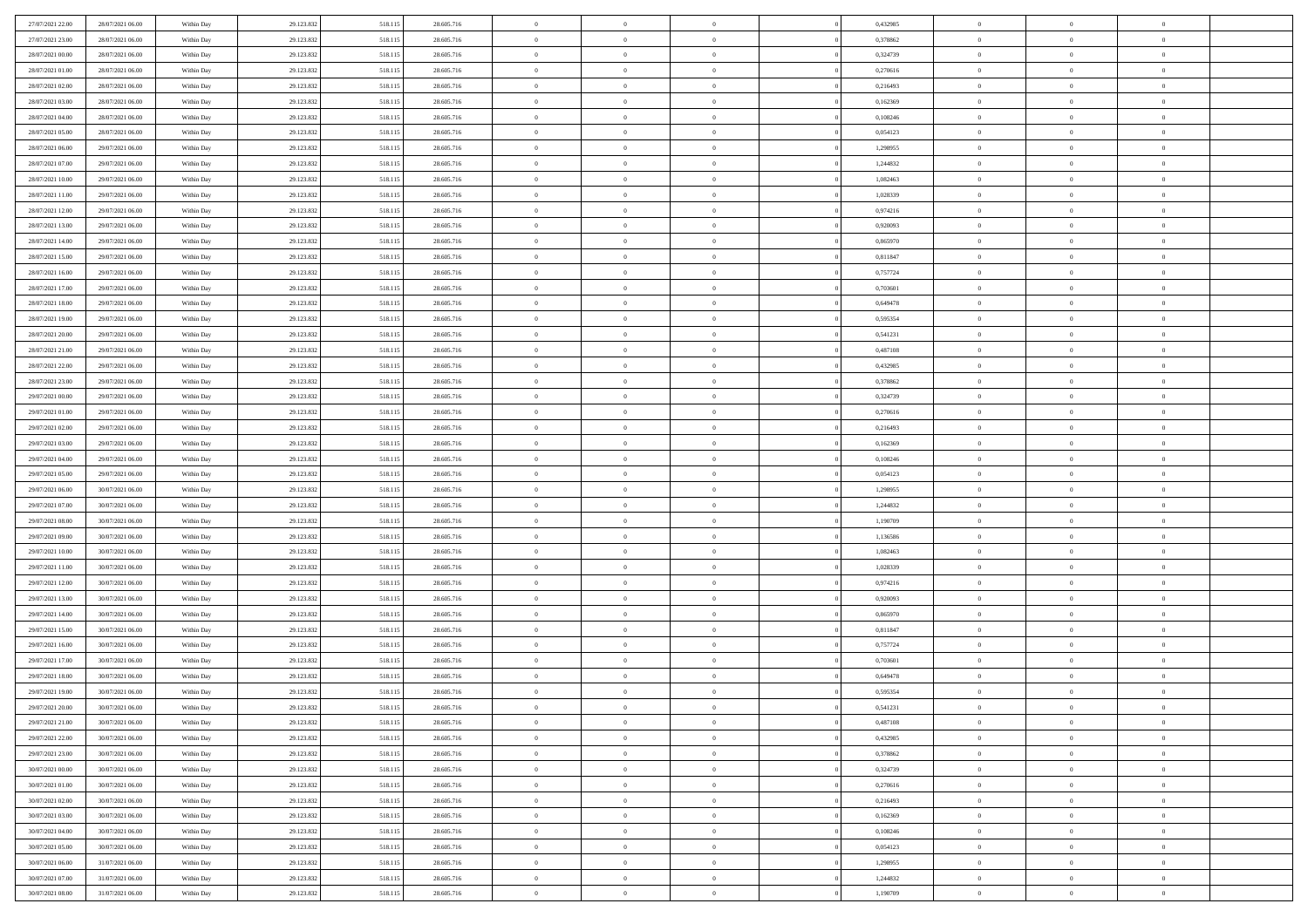| 29.123.832<br>518.115<br>1,136586<br>30/07/2021 09:00<br>31/07/2021 06:00<br>28.605.716<br>$\overline{0}$<br>Within Day<br>$\Omega$<br>$\Omega$<br>$\Omega$<br>30/07/2021 10:00<br>28,605,716<br>1,082463<br>31/07/2021 06:00<br>29.123.832<br>518.115<br>$\theta$<br>Within Day<br>$\Omega$<br>$\Omega$<br>30/07/2021 11:00<br>31/07/2021 06:00<br>29.123.832<br>518.115<br>28,605,716<br>1,028339<br>$\overline{0}$<br>Within Day<br>$\Omega$<br>$\overline{0}$<br>$\Omega$<br>30/07/2021 12:00<br>0,974216<br>31/07/2021 06:00<br>29.123.832<br>518.115<br>28,605,716<br>Within Day<br>$\mathbf{0}$<br>$\theta$<br>$\Omega$<br>30/07/2021 13:00<br>31/07/2021 06:00<br>29.123.832<br>518.115<br>28.605.716<br>0,920093<br>$\overline{0}$<br>$\overline{0}$<br>$\Omega$<br>Within Day<br>$\overline{0}$<br>$\Omega$<br>30/07/2021 14:00<br>31/07/2021 06:00<br>29.123.832<br>518.115<br>28.605.716<br>0.865970<br>Within Day<br>$\mathbf{0}$<br>$\theta$<br>$^{\circ}$<br>$\Omega$<br>30/07/2021 15:00<br>31/07/2021 06:00<br>29.123.832<br>518.115<br>28.605.716<br>0,811847<br>$\mathbf{0}$<br>Within Day<br>$\Omega$<br>$\theta$<br>$\Omega$<br>30/07/2021 16:00<br>0,757724<br>31/07/2021 06:00<br>29.123.832<br>518.115<br>28.605.716<br>Within Day<br>$\mathbf{0}$<br>$\theta$<br>$\Omega$<br>30/07/2021 17:00<br>31/07/2021 06:00<br>29.123.832<br>518.115<br>28.605.716<br>0,703601<br>Within Day<br>$\mathbf{0}$<br>$\Omega$<br>$\Omega$<br>$\theta$<br>30/07/2021 18:00<br>31/07/2021 06:00<br>29.123.832<br>518.115<br>28,605,716<br>0.649478<br>Within Day<br>$\mathbf{0}$<br>$\theta$<br>$\Omega$<br>$\Omega$<br>30/07/2021 19:00<br>31/07/2021 06:00<br>29.123.832<br>518.115<br>28,605,716<br>0.595354<br>$\mathbf{0}$<br>$\theta$<br>$\Omega$<br>Within Day<br>$\Omega$<br>0,541231<br>30/07/2021 20:00<br>31/07/2021 06:00<br>29.123.832<br>518,115<br>28.605.716<br>$\mathbf{0}$<br>Within Day<br>$\overline{0}$<br>$\Omega$<br>$^{\circ}$<br>29.123.832<br>518.115<br>0.487108<br>30/07/2021 21:00<br>31/07/2021 06:00<br>Within Day<br>28.605.716<br>$\overline{0}$<br>$\overline{0}$<br>$\Omega$<br>$\Omega$<br>$\Omega$<br>30/07/2021 22.00<br>31/07/2021 06:00<br>29.123.832<br>518.115<br>28,605,716<br>0,432985<br>$\theta$<br>Within Day<br>$\theta$<br>$\Omega$<br>$^{\circ}$ |
|------------------------------------------------------------------------------------------------------------------------------------------------------------------------------------------------------------------------------------------------------------------------------------------------------------------------------------------------------------------------------------------------------------------------------------------------------------------------------------------------------------------------------------------------------------------------------------------------------------------------------------------------------------------------------------------------------------------------------------------------------------------------------------------------------------------------------------------------------------------------------------------------------------------------------------------------------------------------------------------------------------------------------------------------------------------------------------------------------------------------------------------------------------------------------------------------------------------------------------------------------------------------------------------------------------------------------------------------------------------------------------------------------------------------------------------------------------------------------------------------------------------------------------------------------------------------------------------------------------------------------------------------------------------------------------------------------------------------------------------------------------------------------------------------------------------------------------------------------------------------------------------------------------------------------------------------------------------------------------------------------------------------------------------------------------------------------------------------------------------------------------------------------------------------------------------------------------------------------------------------------------------------------------------------------------|
|                                                                                                                                                                                                                                                                                                                                                                                                                                                                                                                                                                                                                                                                                                                                                                                                                                                                                                                                                                                                                                                                                                                                                                                                                                                                                                                                                                                                                                                                                                                                                                                                                                                                                                                                                                                                                                                                                                                                                                                                                                                                                                                                                                                                                                                                                                            |
|                                                                                                                                                                                                                                                                                                                                                                                                                                                                                                                                                                                                                                                                                                                                                                                                                                                                                                                                                                                                                                                                                                                                                                                                                                                                                                                                                                                                                                                                                                                                                                                                                                                                                                                                                                                                                                                                                                                                                                                                                                                                                                                                                                                                                                                                                                            |
|                                                                                                                                                                                                                                                                                                                                                                                                                                                                                                                                                                                                                                                                                                                                                                                                                                                                                                                                                                                                                                                                                                                                                                                                                                                                                                                                                                                                                                                                                                                                                                                                                                                                                                                                                                                                                                                                                                                                                                                                                                                                                                                                                                                                                                                                                                            |
|                                                                                                                                                                                                                                                                                                                                                                                                                                                                                                                                                                                                                                                                                                                                                                                                                                                                                                                                                                                                                                                                                                                                                                                                                                                                                                                                                                                                                                                                                                                                                                                                                                                                                                                                                                                                                                                                                                                                                                                                                                                                                                                                                                                                                                                                                                            |
|                                                                                                                                                                                                                                                                                                                                                                                                                                                                                                                                                                                                                                                                                                                                                                                                                                                                                                                                                                                                                                                                                                                                                                                                                                                                                                                                                                                                                                                                                                                                                                                                                                                                                                                                                                                                                                                                                                                                                                                                                                                                                                                                                                                                                                                                                                            |
|                                                                                                                                                                                                                                                                                                                                                                                                                                                                                                                                                                                                                                                                                                                                                                                                                                                                                                                                                                                                                                                                                                                                                                                                                                                                                                                                                                                                                                                                                                                                                                                                                                                                                                                                                                                                                                                                                                                                                                                                                                                                                                                                                                                                                                                                                                            |
|                                                                                                                                                                                                                                                                                                                                                                                                                                                                                                                                                                                                                                                                                                                                                                                                                                                                                                                                                                                                                                                                                                                                                                                                                                                                                                                                                                                                                                                                                                                                                                                                                                                                                                                                                                                                                                                                                                                                                                                                                                                                                                                                                                                                                                                                                                            |
|                                                                                                                                                                                                                                                                                                                                                                                                                                                                                                                                                                                                                                                                                                                                                                                                                                                                                                                                                                                                                                                                                                                                                                                                                                                                                                                                                                                                                                                                                                                                                                                                                                                                                                                                                                                                                                                                                                                                                                                                                                                                                                                                                                                                                                                                                                            |
|                                                                                                                                                                                                                                                                                                                                                                                                                                                                                                                                                                                                                                                                                                                                                                                                                                                                                                                                                                                                                                                                                                                                                                                                                                                                                                                                                                                                                                                                                                                                                                                                                                                                                                                                                                                                                                                                                                                                                                                                                                                                                                                                                                                                                                                                                                            |
|                                                                                                                                                                                                                                                                                                                                                                                                                                                                                                                                                                                                                                                                                                                                                                                                                                                                                                                                                                                                                                                                                                                                                                                                                                                                                                                                                                                                                                                                                                                                                                                                                                                                                                                                                                                                                                                                                                                                                                                                                                                                                                                                                                                                                                                                                                            |
|                                                                                                                                                                                                                                                                                                                                                                                                                                                                                                                                                                                                                                                                                                                                                                                                                                                                                                                                                                                                                                                                                                                                                                                                                                                                                                                                                                                                                                                                                                                                                                                                                                                                                                                                                                                                                                                                                                                                                                                                                                                                                                                                                                                                                                                                                                            |
|                                                                                                                                                                                                                                                                                                                                                                                                                                                                                                                                                                                                                                                                                                                                                                                                                                                                                                                                                                                                                                                                                                                                                                                                                                                                                                                                                                                                                                                                                                                                                                                                                                                                                                                                                                                                                                                                                                                                                                                                                                                                                                                                                                                                                                                                                                            |
|                                                                                                                                                                                                                                                                                                                                                                                                                                                                                                                                                                                                                                                                                                                                                                                                                                                                                                                                                                                                                                                                                                                                                                                                                                                                                                                                                                                                                                                                                                                                                                                                                                                                                                                                                                                                                                                                                                                                                                                                                                                                                                                                                                                                                                                                                                            |
|                                                                                                                                                                                                                                                                                                                                                                                                                                                                                                                                                                                                                                                                                                                                                                                                                                                                                                                                                                                                                                                                                                                                                                                                                                                                                                                                                                                                                                                                                                                                                                                                                                                                                                                                                                                                                                                                                                                                                                                                                                                                                                                                                                                                                                                                                                            |
| 30/07/2021 23:00<br>31/07/2021 06:00<br>29.123.832<br>518.115<br>28.605.716<br>0,378862<br>Within Day<br>$\theta$<br>$\Omega$<br>$\Omega$                                                                                                                                                                                                                                                                                                                                                                                                                                                                                                                                                                                                                                                                                                                                                                                                                                                                                                                                                                                                                                                                                                                                                                                                                                                                                                                                                                                                                                                                                                                                                                                                                                                                                                                                                                                                                                                                                                                                                                                                                                                                                                                                                                  |
| 0,324739<br>31/07/2021 00:00<br>31/07/2021 06:00<br>29.123.832<br>518.115<br>28.605.716<br>$\theta$<br>Within Day<br>$\theta$<br>$\Omega$<br>$\sqrt{2}$                                                                                                                                                                                                                                                                                                                                                                                                                                                                                                                                                                                                                                                                                                                                                                                                                                                                                                                                                                                                                                                                                                                                                                                                                                                                                                                                                                                                                                                                                                                                                                                                                                                                                                                                                                                                                                                                                                                                                                                                                                                                                                                                                    |
| 31/07/2021 01:00<br>29.123.832<br>518.115<br>28.605.716<br>$\theta$<br>0,270616<br>31/07/2021 06:00<br>Within Day<br>$\theta$<br>$\Omega$<br>$\Omega$                                                                                                                                                                                                                                                                                                                                                                                                                                                                                                                                                                                                                                                                                                                                                                                                                                                                                                                                                                                                                                                                                                                                                                                                                                                                                                                                                                                                                                                                                                                                                                                                                                                                                                                                                                                                                                                                                                                                                                                                                                                                                                                                                      |
| 31/07/2021 02:00<br>31/07/2021 06:00<br>29.123.832<br>518.115<br>28,605,716<br>0,216493<br>$\mathbf{0}$<br>$\overline{0}$<br>$\Omega$<br>Within Day<br>$\Omega$<br>$\Omega$                                                                                                                                                                                                                                                                                                                                                                                                                                                                                                                                                                                                                                                                                                                                                                                                                                                                                                                                                                                                                                                                                                                                                                                                                                                                                                                                                                                                                                                                                                                                                                                                                                                                                                                                                                                                                                                                                                                                                                                                                                                                                                                                |
| 31/07/2021 03:00<br>518.115<br>28.605.716<br>0,162369<br>31/07/2021 06:00<br>29.123.832<br>$\theta$<br>$\overline{0}$<br>Within Day<br>$\overline{0}$<br>$\Omega$<br>$\Omega$                                                                                                                                                                                                                                                                                                                                                                                                                                                                                                                                                                                                                                                                                                                                                                                                                                                                                                                                                                                                                                                                                                                                                                                                                                                                                                                                                                                                                                                                                                                                                                                                                                                                                                                                                                                                                                                                                                                                                                                                                                                                                                                              |
| 31/07/2021 04:00<br>518,115<br>28.605.716<br>0.108246<br>31/07/2021 06:00<br>29.123.832<br>$\mathbf{0}$<br>$\Omega$<br>Within Day<br>$\Omega$<br>$\Omega$<br>$\Omega$                                                                                                                                                                                                                                                                                                                                                                                                                                                                                                                                                                                                                                                                                                                                                                                                                                                                                                                                                                                                                                                                                                                                                                                                                                                                                                                                                                                                                                                                                                                                                                                                                                                                                                                                                                                                                                                                                                                                                                                                                                                                                                                                      |
| 31/07/2021 06:00<br>518.115<br>28.605.716<br>1,298955<br>01/08/2021 06:00<br>29.123.832<br>$\overline{0}$<br>Within Day                                                                                                                                                                                                                                                                                                                                                                                                                                                                                                                                                                                                                                                                                                                                                                                                                                                                                                                                                                                                                                                                                                                                                                                                                                                                                                                                                                                                                                                                                                                                                                                                                                                                                                                                                                                                                                                                                                                                                                                                                                                                                                                                                                                    |

(\*) GCV used for the purpose of the conversion does not corresponding to the actual GCV of the Gas Day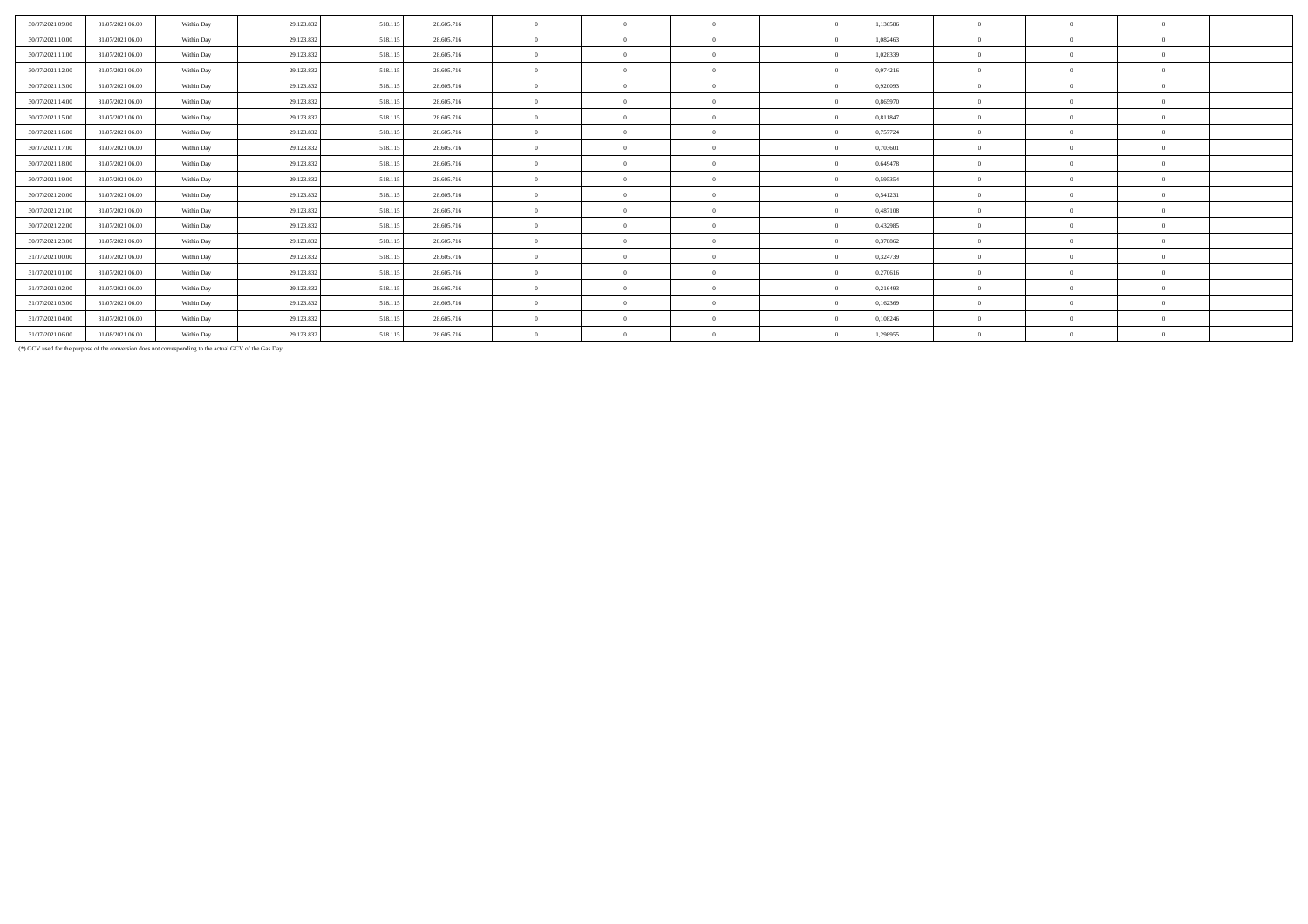## **SNAM RETE GAS**

**Transportation capacity at Entry Point interconnected with foreign pipelines**

**Update to 30/07/2021 of offered and assigned capacity in auction day-ahead and within-day**

**Thermal Year 2020/2021**

(Values in Scm/day (15° C; 1,01325 bar); Prices in c/Scm)

| <b>Entry Point</b> |  |
|--------------------|--|
|--------------------|--|

**PASSO-GRIES**

| Timeframe        |                  |                     |                            |                                              |            | Offered capacity |                | Assigned capacity | Day-Ahead                                    |                             | Prices                        |                           |                           |      |
|------------------|------------------|---------------------|----------------------------|----------------------------------------------|------------|------------------|----------------|-------------------|----------------------------------------------|-----------------------------|-------------------------------|---------------------------|---------------------------|------|
| From             | To               | <b>Auction type</b> | Transportation<br>capacity | <b>Assigned capacity</b><br>(before auction) | Firm       | Interruptible    | Firm           | Interruptible     | <b>Interrupted Capacity</b><br>Interruptible | <b>Reserve price - Firm</b> | <b>Auction premium - Firm</b> | Reserve price -           | <b>Auction premium -</b>  | Note |
| 01/07/2021 06:00 | 02/07/2021 06:00 | Day Ahead           | 64.400.000                 | 1.145.68                                     | 63.254.318 | $\mathbf{0}$     | $\overline{0}$ | $\overline{0}$    |                                              | 0,005874                    | $\Omega$                      | Interruptible<br>0,005874 | Interruptible<br>$\Omega$ |      |
| 02/07/2021 06:00 | 03/07/2021 06:00 | Day Ahead           | 64.400.00                  | 1.145.68                                     | 63.254.318 | $\Omega$         | $\overline{0}$ | $\overline{0}$    |                                              | 0,005874                    | $\theta$                      | 0,005874                  | $\Omega$                  |      |
| 03/07/2021 06:00 | 04/07/2021 06:00 | Day Ahead           | 64.400.000                 | 1.145.68                                     | 63.254.318 | $\overline{0}$   | $\overline{0}$ | $\overline{0}$    |                                              | 0,005874                    | $\overline{0}$                | 0,005874                  | $\overline{0}$            |      |
| 04/07/2021 06:00 | 05/07/2021 06:00 | Day Ahead           | 64,400,000                 | 1.145.68                                     | 63.254.318 | $\mathbf{0}$     | $\theta$       | $\overline{0}$    |                                              | 0.005874                    | $\theta$                      | 0.005874                  | $\theta$                  |      |
| 05/07/2021 06:00 | 06/07/2021 06:00 | Day Ahead           | 64.400.00                  | 1.145.68                                     | 63.254.318 | $\theta$         | $\overline{0}$ | $\overline{0}$    |                                              | 0,005874                    | $\overline{0}$                | 0,005874                  | $\overline{0}$            |      |
| 06/07/2021 06:00 | 07/07/2021 06:00 | Day Ahead           | 64.400.000                 | 1.145.68                                     | 63.254.318 | $\Omega$         | $\theta$       | $\overline{0}$    |                                              | 0,005874                    | $\theta$                      | 0,005874                  | $\overline{0}$            |      |
| 07/07/2021 06:00 | 08/07/2021 06:00 | Day Ahead           | 64,400,000                 | 1.145.68                                     | 63.254.318 | $\theta$         | $\theta$       | $\theta$          |                                              | 0.005874                    | $\theta$                      | 0.005874                  | $\theta$                  |      |
| 08/07/2021 06:00 | 09/07/2021 06:00 | Day Ahead           | 64.400.00                  | 1.145.68                                     | 63.254.318 | $\theta$         | $\overline{0}$ | $\overline{0}$    |                                              | 0,005874                    | $\Omega$                      | 0,005874                  | $\Omega$                  |      |
| 09/07/2021 06:00 | 10/07/2021 06:00 | Day Ahead           | 64.400.00                  | 1.145.68                                     | 63.254.318 | $\theta$         | $\overline{0}$ | $\overline{0}$    |                                              | 0,005874                    | $\overline{0}$                | 0,005874                  | $\overline{0}$            |      |
| 10/07/2021 06:00 | 11/07/2021 06:00 | Day Ahead           | 64,400,000                 | 1.145.68                                     | 63.254.318 | $\Omega$         | $\theta$       | $\theta$          |                                              | 0.005874                    | $\theta$                      | 0.005874                  | $\overline{0}$            |      |
| 11/07/2021 06:00 | 12/07/2021 06:00 | Day Ahead           | 64.400.000                 | 1.145.68                                     | 63.254.318 | $\Omega$         | $\overline{0}$ | $\overline{0}$    |                                              | 0,005874                    | $\theta$                      | 0,005874                  | $\theta$                  |      |
| 12/07/2021 06:00 | 13/07/2021 06:00 | Day Ahead           | 64.400.000                 | 1.145.68                                     | 63.254.318 | $\Omega$         | $\theta$       | $\theta$          |                                              | 0,005874                    | $\theta$                      | 0,005874                  | $\overline{0}$            |      |
| 13/07/2021 06:00 | 14/07/2021 06:00 | Day Ahead           | 64.400.00                  | 1.145.68                                     | 63.254.318 |                  | $\overline{0}$ | $\Omega$          |                                              | 0,005874                    | $\Omega$                      | 0,005874                  | $\Omega$                  |      |
| 14/07/2021 06:00 | 15/07/2021 06:00 | Day Ahead           | 64,400,000                 | 1.145.68                                     | 63.254.318 | $\theta$         | $\overline{0}$ | $\overline{0}$    |                                              | 0,005874                    | $\overline{0}$                | 0.005874                  | $\theta$                  |      |
| 15/07/2021 06:00 | 16/07/2021 06:00 | Day Ahead           | 64.400.000                 | 1.145.68                                     | 63.254.318 | $\theta$         | $\overline{0}$ | $\overline{0}$    |                                              | 0,005874                    | $\overline{0}$                | 0,005874                  | $\overline{0}$            |      |
| 16/07/2021 06:00 | 17/07/2021 06:00 | Day Ahead           | 64.400.00                  | 1.145.68                                     | 63.254.318 | $\theta$         | $\overline{0}$ | $\overline{0}$    |                                              | 0,005874                    | $\overline{0}$                | 0,005874                  | $\overline{0}$            |      |
| 17/07/2021 06:00 | 18/07/2021 06:00 | Day Ahead           | 64.400.000                 | 1.145.68                                     | 63.254.318 | $\Omega$         | $\theta$       | $\overline{0}$    |                                              | 0.005874                    | $\theta$                      | 0,005874                  | $\overline{0}$            |      |
| 18/07/2021 06:00 | 19/07/2021 06:00 | Day Ahead           | 64.400.000                 | 1.145.68                                     | 63.254.318 | $\theta$         | $\overline{0}$ | $\overline{0}$    |                                              | 0,005874                    | $\theta$                      | 0,005874                  | $\overline{0}$            |      |
| 19/07/2021 06:00 | 20/07/2021 06:00 | Day Ahead           | 64.400.00                  | 1.145.68                                     | 63.254.318 | $\Omega$         | $\overline{0}$ | $\overline{0}$    |                                              | 0,005874                    | $\theta$                      | 0,005874                  | $\Omega$                  |      |
| 20/07/2021 06:00 | 21/07/2021 06:00 | Day Ahead           | 64.400.000                 | 1.145.68                                     | 63.254.318 | $\theta$         | $\overline{0}$ | $\overline{0}$    |                                              | 0,005874                    | $\overline{0}$                | 0,005874                  | $\overline{0}$            |      |
| 21/07/2021 06:00 | 22/07/2021 06:00 | Day Ahead           | 64,400,000                 | 1.145.68                                     | 63.254.318 | $\mathbf{0}$     | $\overline{0}$ | $\overline{0}$    |                                              | 0.005874                    | $\mathbf{0}$                  | 0,005874                  | $\theta$                  |      |
| 22/07/2021 06:00 | 23/07/2021 06:00 | Day Ahead           | 64.400.000                 | 1.145.68                                     | 63.254.318 | $\Omega$         | $\overline{0}$ | $\overline{0}$    |                                              | 0,005874                    | $\theta$                      | 0,005874                  | $\Omega$                  |      |
| 23/07/2021 06:00 | 24/07/2021 06:00 | Day Ahead           | 64.400.000                 | 1.145.68                                     | 63.254.318 | $\Omega$         | $\overline{0}$ | $\mathbf{0}$      |                                              | 0,005874                    | $\theta$                      | 0,005874                  | $\overline{0}$            |      |
| 24/07/2021 06:00 | 25/07/2021 06:00 | Day Ahead           | 64,400,000                 | 1.145.68                                     | 63.254.318 | $\Omega$         | $\theta$       | $\Omega$          |                                              | 0.005874                    | $\theta$                      | 0.005874                  | $\theta$                  |      |
| 25/07/2021 06:00 | 26/07/2021 06:00 | Day Ahead           | 64,400,000                 | 1.145.68                                     | 63.254.318 | $\Omega$         | $\overline{0}$ | $\theta$          |                                              | 0.005874                    | $\theta$                      | 0,005874                  | $\Omega$                  |      |
| 26/07/2021 06:00 | 27/07/2021 06:00 | Day Ahead           | 64.400.00                  | 1.145.68                                     | 63.254.318 | $\theta$         | $\overline{0}$ | $\overline{0}$    |                                              | 0,005874                    | $\overline{0}$                | 0,005874                  | $\overline{0}$            |      |
| 27/07/2021 06:00 | 28/07/2021 06:00 | Day Ahead           | 64,400,000                 | 1.145.68                                     | 63.254.318 | $\Omega$         | $\theta$       | $\theta$          |                                              | 0.005874                    | $\theta$                      | 0.005874                  | $\theta$                  |      |
| 28/07/2021 06:00 | 29/07/2021 06:00 | Day Ahead           | 64.400.000                 | 1.145.68                                     | 63.254.318 | $\theta$         | $\overline{0}$ | $\hspace{.1in}0$  |                                              | 0.005874                    | $\overline{0}$                | 0,005874                  | $\overline{0}$            |      |
| 29/07/2021 06:00 | 30/07/2021 06:00 | Day Ahead           | 64.400.000                 | 1.145.68                                     | 63.254.318 | $\theta$         | $\overline{0}$ | $\overline{0}$    |                                              | 0,005874                    | $\theta$                      | 0,005874                  | $\theta$                  |      |
| 30/07/2021 06:00 | 31/07/2021 06:00 | Day Ahead           | 64.400.000                 | 1.145.68                                     | 63.254.318 | $\theta$         | $\overline{0}$ | $\overline{0}$    |                                              | 0,005874                    | $\theta$                      | 0,005874                  | $\Omega$                  |      |
| 31/07/2021 06:00 | 01/08/2021 06:00 | Day Ahead           | 64,400,000                 | 1.145.68                                     | 63.254.318 | $\theta$         | $\overline{0}$ | $\theta$          |                                              | 0.005874                    | $\overline{0}$                | 0.005874                  | $\overline{0}$            |      |
| 01/07/2021 06:00 | 02/07/2021 06:00 | Within Day          | 64.400.000                 | 1.145.68                                     | 63.254.318 | $\bf{0}$         | 4.975.307      | $\overline{0}$    |                                              | 0,587431                    | $\overline{0}$                | $\overline{0}$            | $\overline{0}$            |      |
| 01/07/2021 07:00 | 02/07/2021 06:00 | Within Day          | 64.400.00                  | 6.120.98                                     | 55.850.719 | $\Omega$         | $\overline{0}$ | $\overline{0}$    |                                              | 0,587431                    | $\theta$                      | $\theta$                  | $\Omega$                  |      |
| 01/07/2021 08:00 | 02/07/2021 06:00 | Within Day          | 64.400.000                 | 6.120.98                                     | 53.422.427 | $\Omega$         | $\overline{0}$ | $\overline{0}$    |                                              | 0,587431                    | $\theta$                      | $\mathbf{0}$              | $\overline{0}$            |      |
| 01/07/2021 09:00 | 02/07/2021 06:00 | Within Day          | 64,400,000                 | 6.120.98                                     | 50.994.134 | $\theta$         | $\theta$       | $\mathbf{0}$      |                                              | 0.587431                    | $\theta$                      | $\theta$                  | $\theta$                  |      |
| 01/07/2021 10:00 | 02/07/2021 06:00 | Within Day          | 64.400.00                  | 6.120.98                                     | 48.565.842 | $\Omega$         | $\overline{0}$ | $\overline{0}$    |                                              | 0,587431                    | $\overline{0}$                | $\mathbf{0}$              | $\overline{0}$            |      |
| 01/07/2021 11:00 | 02/07/2021 06:00 | Within Day          | 64.400.00                  | 6.120.98                                     | 46.137.550 | $\theta$         | $\overline{0}$ | $\overline{0}$    |                                              | 0,587431                    | $\overline{0}$                | $\mathbf{0}$              | $\overline{0}$            |      |
| 01/07/2021 12:00 | 02/07/2021 06:00 | Within Day          | 64,400,000                 | 6.120.98                                     | 43,709.258 | $\theta$         | $\theta$       | $\overline{0}$    |                                              | 0.587431                    | $\theta$                      | $\theta$                  | $\theta$                  |      |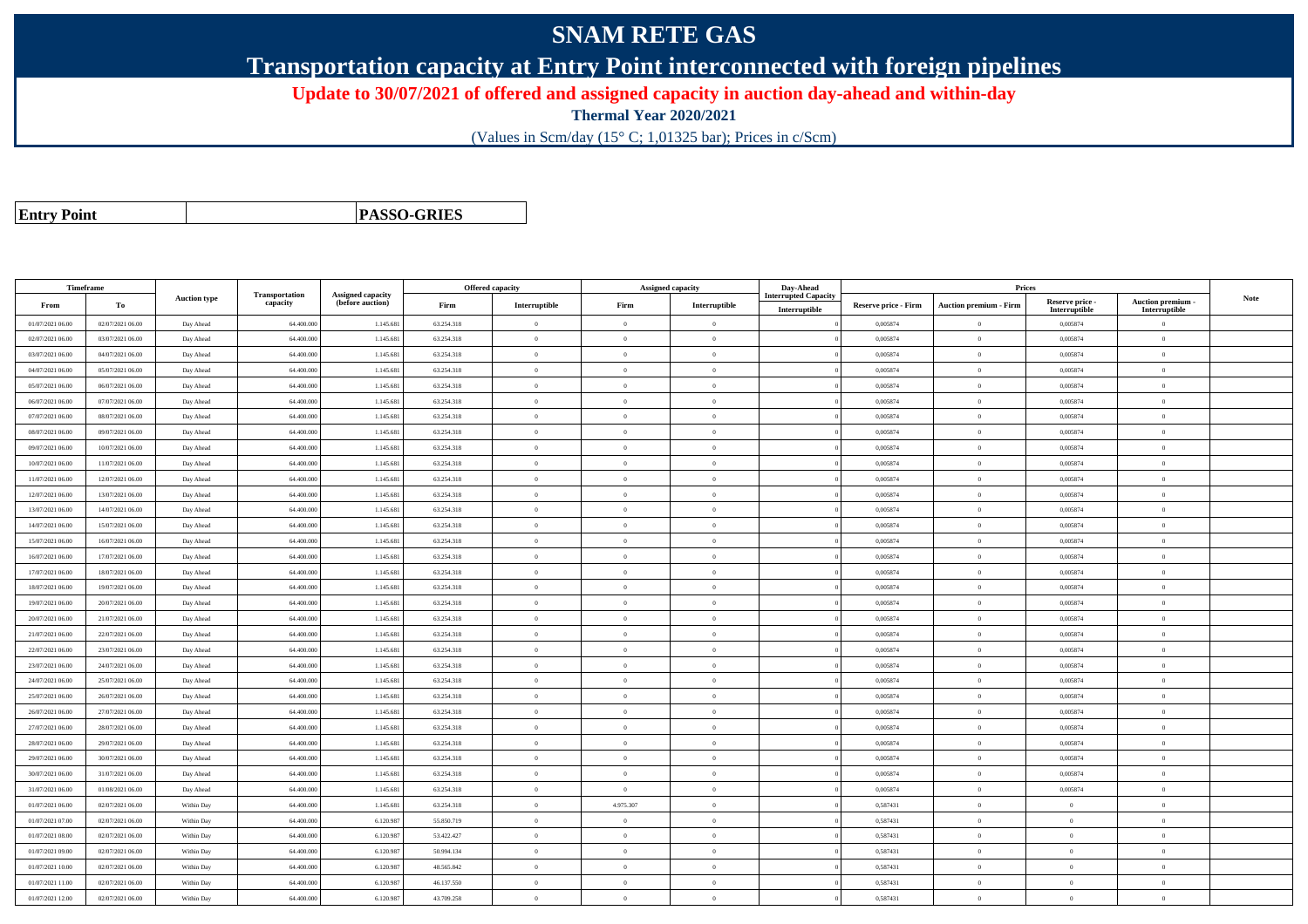| 01/07/2021 13:00 | 02/07/2021 06:00 | Within Day | 64,400,000 | 6.120.987 | 41.280.966 | $\overline{0}$ | $\overline{0}$ | $\Omega$       | 0,587431 | $\bf{0}$       | $\mathbf{0}$   | $\bf{0}$       |  |
|------------------|------------------|------------|------------|-----------|------------|----------------|----------------|----------------|----------|----------------|----------------|----------------|--|
| 01/07/2021 14:00 | 02/07/2021 06:00 | Within Dav | 64.400.000 | 6.120.987 | 38.852.674 | $\mathbf{0}$   | $\overline{0}$ | $\overline{0}$ | 0,587431 | $\overline{0}$ | $\overline{0}$ | $\overline{0}$ |  |
| 01/07/2021 15:00 | 02/07/2021 06:00 | Within Day | 64.400.000 | 6.120.987 | 36.424.382 | $\,$ 0         | $\overline{0}$ | $\bf{0}$       | 0,587431 | $\,$ 0         | $\overline{0}$ | $\,$ 0 $\,$    |  |
| 01/07/2021 16:00 | 02/07/2021 06:00 | Within Day | 64,400,000 | 6.120.987 | 33,996,089 | $\bf{0}$       | $\overline{0}$ | $\Omega$       | 0.587431 | $\bf{0}$       | $\mathbf{0}$   | $\theta$       |  |
| 01/07/2021 17:00 | 02/07/2021 06:00 | Within Day | 64.400.000 | 6.120.987 | 31.567.797 | $\bf{0}$       | $\overline{0}$ | $\overline{0}$ | 0,587431 | $\overline{0}$ | $\overline{0}$ | $\overline{0}$ |  |
| 01/07/2021 18:00 | 02/07/2021 06:00 | Within Day | 64.400.000 | 6.120.987 | 29.139.505 | $\bf{0}$       | $\overline{0}$ | $\bf{0}$       | 0,587431 | $\,$ 0         | $\overline{0}$ | $\,$ 0 $\,$    |  |
| 01/07/2021 19:00 | 02/07/2021 06:00 | Within Day | 64,400,000 | 6.120.987 | 26.711.213 | $\bf{0}$       | $\overline{0}$ | $\Omega$       | 0.587430 | $\theta$       | $\overline{0}$ | $\theta$       |  |
| 01/07/2021 20:00 | 02/07/2021 06:00 | Within Day | 64.400.000 | 6.120.987 | 24.282.921 | $\overline{0}$ | $\overline{0}$ | $\overline{0}$ | 0,587431 | $\mathbf{0}$   | $\overline{0}$ | $\overline{0}$ |  |
| 01/07/2021 21:00 | 02/07/2021 06:00 | Within Day | 64.400.000 | 6.120.987 | 21.854.629 | $\bf{0}$       | $\overline{0}$ | $\bf{0}$       | 0,587431 | $\,$ 0         | $\overline{0}$ | $\,$ 0 $\,$    |  |
| 01/07/2021 22:00 | 02/07/2021 06:00 | Within Day | 64,400,000 | 6.120.987 | 19.426.337 | $\bf{0}$       | $\overline{0}$ | $\Omega$       | 0.587431 | $\theta$       | $\mathbf{0}$   | $\theta$       |  |
| 01/07/2021 23:00 | 02/07/2021 06:00 | Within Day | 64.400.000 | 6.120.987 | 16.998.044 | $\overline{0}$ | $\overline{0}$ | $\overline{0}$ | 0,587431 | $\mathbf{0}$   | $\overline{0}$ | $\overline{0}$ |  |
| 02/07/2021 00:00 | 02/07/2021 06:00 | Within Day | 64.400.000 | 6.120.987 | 14.569.752 | $\bf{0}$       | $\overline{0}$ | $\bf{0}$       | 0,587431 | $\,$ 0         | $\overline{0}$ | $\,$ 0 $\,$    |  |
| 02/07/2021 01:00 | 02/07/2021 06:00 | Within Day | 64.400.000 | 6.120.987 | 12.141.460 | $\bf{0}$       | $\overline{0}$ | $\Omega$       | 0,587432 | $\overline{0}$ | $\mathbf{0}$   | $\theta$       |  |
| 02/07/2021 02:00 | 02/07/2021 06:00 | Within Day | 64.400.000 | 6.120.987 | 9.713.168  | $\overline{0}$ | $\overline{0}$ | $\overline{0}$ | 0,587432 | $\mathbf{0}$   | $\overline{0}$ | $\overline{0}$ |  |
| 02/07/2021 03:00 | 02/07/2021 06:00 | Within Day | 64.400.000 | 6.120.987 | 7.284.876  | $\bf{0}$       | $\overline{0}$ | $\bf{0}$       | 0,587429 | $\,$ 0         | $\overline{0}$ | $\,$ 0 $\,$    |  |
| 02/07/2021 04:00 | 02/07/2021 06:00 | Within Day | 64,400,000 | 6.120.987 | 4.856.584  | $\bf{0}$       | $\overline{0}$ | $\overline{0}$ | 0,587429 | $\bf{0}$       | $\mathbf{0}$   | $\theta$       |  |
| 02/07/2021 05:00 | 02/07/2021 06:00 | Within Day | 64.400.000 | 6.120.987 | 2.428.292  | $\overline{0}$ | $\overline{0}$ | $\overline{0}$ | 0,587429 | $\mathbf{0}$   | $\overline{0}$ | $\overline{0}$ |  |
| 02/07/2021 06:00 | 03/07/2021 06:00 | Within Day | 64.400.000 | 1.145.681 | 63.254.318 | $\bf{0}$       | $\overline{0}$ | $\bf{0}$       | 0,587431 | $\,$ 0         | $\overline{0}$ | $\,$ 0 $\,$    |  |
| 02/07/2021 07:00 | 03/07/2021 06:00 | Within Day | 64,400,000 | 1.145.681 | 60.618.721 | $\bf{0}$       | $\overline{0}$ | $\Omega$       | 0.587431 | $\theta$       | $\mathbf{0}$   | $\theta$       |  |
| 02/07/2021 08:00 | 03/07/2021 06:00 | Within Day | 64.400.000 | 1.145.681 | 57.983.125 | $\overline{0}$ | $\overline{0}$ | $\overline{0}$ | 0,587431 | $\mathbf{0}$   | $\overline{0}$ | $\overline{0}$ |  |
| 02/07/2021 09:00 | 03/07/2021 06:00 | Within Day | 64.400.000 | 1.145.681 | 55.347.528 | $\bf{0}$       | $\overline{0}$ | $\bf{0}$       | 0,587431 | $\,$ 0         | $\overline{0}$ | $\,$ 0 $\,$    |  |
| 02/07/2021 10:00 | 03/07/2021 06:00 | Within Day | 64,400,000 | 1.145.681 | 52.711.931 | $\bf{0}$       | $\overline{0}$ | $\Omega$       | 0.587431 | $\bf{0}$       | $\mathbf{0}$   | $\theta$       |  |
| 02/07/2021 11:00 | 03/07/2021 06:00 | Within Day | 64.400.000 | 1.145.681 | 50.076.335 | $\overline{0}$ | $\overline{0}$ | $\overline{0}$ | 0,587431 | $\mathbf{0}$   | $\overline{0}$ | $\overline{0}$ |  |
| 02/07/2021 12:00 | 03/07/2021 06:00 | Within Day | 64.400.000 | 1.145.681 | 47.440.738 | $\bf{0}$       | $\overline{0}$ | $\bf{0}$       | 0,587431 | $\,$ 0         | $\overline{0}$ | $\,$ 0 $\,$    |  |
| 02/07/2021 13:00 | 03/07/2021 06:00 | Within Day | 64,400,000 | 1.145.681 | 44.805.142 | $\bf{0}$       | $\overline{0}$ | $\overline{0}$ | 0,587431 | $\bf{0}$       | $\bf{0}$       | $\bf{0}$       |  |
| 02/07/2021 14:00 | 03/07/2021 06:00 | Within Day | 64.400.000 | 1.145.681 | 42.169.545 | $\overline{0}$ | $\overline{0}$ | $\overline{0}$ | 0,587431 | $\mathbf{0}$   | $\overline{0}$ | $\overline{0}$ |  |
| 02/07/2021 15:00 | 03/07/2021 06:00 | Within Day | 64.400.000 | 1.145.681 | 39.533.948 | $\bf{0}$       | $\overline{0}$ | $\bf{0}$       | 0,587431 | $\,$ 0         | $\overline{0}$ | $\,$ 0 $\,$    |  |
| 02/07/2021 16:00 | 03/07/2021 06:00 | Within Day | 64,400,000 | 1.145.681 | 36,898,352 | $\bf{0}$       | $\overline{0}$ | $\Omega$       | 0.587431 | $\theta$       | $\mathbf{0}$   | $\theta$       |  |
| 02/07/2021 17:00 | 03/07/2021 06:00 | Within Day | 64.400.000 | 1.145.681 | 34.262.755 | $\overline{0}$ | $\overline{0}$ | $\overline{0}$ | 0,587431 | $\mathbf{0}$   | $\overline{0}$ | $\overline{0}$ |  |
| 02/07/2021 18:00 | 03/07/2021 06:00 | Within Day | 64.400.000 | 1.145.681 | 31.627.159 | $\bf{0}$       | $\overline{0}$ | $\bf{0}$       | 0,587431 | $\,$ 0         | $\overline{0}$ | $\,$ 0 $\,$    |  |
| 02/07/2021 19:00 | 03/07/2021 06:00 | Within Day | 64.400.000 | 1.145.681 | 28.991.562 | $\,$ 0         | $\overline{0}$ | $\overline{0}$ | 0,587430 | $\bf{0}$       | $\overline{0}$ | $\,0\,$        |  |
| 02/07/2021 20:00 | 03/07/2021 06:00 | Within Dav | 64.400.000 | 1.145.681 | 26.355.965 | $\overline{0}$ | $\overline{0}$ | $\overline{0}$ | 0,587431 | $\mathbf{0}$   | $\overline{0}$ | $\overline{0}$ |  |
| 02/07/2021 21:00 | 03/07/2021 06:00 | Within Day | 64.400.000 | 1.145.681 | 23.720.369 | $\bf{0}$       | $\overline{0}$ | $\bf{0}$       | 0,587431 | $\,$ 0         | $\overline{0}$ | $\,$ 0 $\,$    |  |
| 02/07/2021 22.00 | 03/07/2021 06:00 | Within Day | 64.400.000 | 1.145.681 | 21.084.772 | $\bf{0}$       | $\overline{0}$ | $\bf{0}$       | 0,587431 | $\bf{0}$       | $\overline{0}$ | $\,0\,$        |  |
| 02/07/2021 23:00 | 03/07/2021 06:00 | Within Day | 64.400.000 | 1.145.681 | 18.449.176 | $\overline{0}$ | $\overline{0}$ | $\overline{0}$ | 0,587431 | $\overline{0}$ | $\overline{0}$ | $\overline{0}$ |  |
| 03/07/2021 00:00 | 03/07/2021 06:00 | Within Day | 64.400.000 | 1.145.681 | 15.813.579 | $\bf{0}$       | $\overline{0}$ | $\bf{0}$       | 0,587431 | $\,$ 0         | $\overline{0}$ | $\,$ 0 $\,$    |  |
| 03/07/2021 01:00 | 03/07/2021 06:00 | Within Day | 64.400.000 | 1.145.681 | 13.177.982 | $\bf{0}$       | $\overline{0}$ | $\overline{0}$ | 0,587432 | $\bf{0}$       | $\overline{0}$ | $\,0\,$        |  |
| 03/07/2021 02:00 | 03/07/2021 06:00 | Within Day | 64.400.000 | 1.145.681 | 10.542.386 | $\overline{0}$ | $\overline{0}$ | $\overline{0}$ | 0,587432 | $\mathbf{0}$   | $\overline{0}$ | $\overline{0}$ |  |
| 03/07/2021 03:00 | 03/07/2021 06:00 | Within Day | 64.400.000 | 1.145.681 | 7.906.789  | $\bf{0}$       | $\overline{0}$ | $\bf{0}$       | 0,587429 | $\,$ 0         | $\overline{0}$ | $\,$ 0 $\,$    |  |
| 03/07/2021 04:00 | 03/07/2021 06:00 | Within Day | 64.400.000 | 1.145.681 | 5.271.193  | $\bf{0}$       | $\bf{0}$       | $\overline{0}$ | 0,587429 | $\bf{0}$       | $\overline{0}$ | $\,0\,$        |  |
| 03/07/2021 05:00 | 03/07/2021 06:00 | Within Day | 64.400.000 | 1.145.681 | 2.635.596  | $\overline{0}$ | $\overline{0}$ | $\overline{0}$ | 0,587429 | $\overline{0}$ | $\overline{0}$ | $\overline{0}$ |  |
| 03/07/2021 06:00 | 04/07/2021 06:00 | Within Day | 64.400.000 | 1.145.681 | 63.254.318 | $\bf{0}$       | $\overline{0}$ | $\bf{0}$       | 0,587431 | $\,$ 0         | $\overline{0}$ | $\,$ 0 $\,$    |  |
| 03/07/2021 07:00 | 04/07/2021 06:00 | Within Day | 64.400.000 | 1.145.681 | 60.618.721 | $\bf{0}$       | $\bf{0}$       | $\bf{0}$       | 0,587431 | $\bf{0}$       | $\overline{0}$ | $\,0\,$        |  |
| 03/07/2021 08:00 | 04/07/2021 06:00 | Within Day | 64.400.000 | 1.145.681 | 57.983.125 | $\mathbf{0}$   | $\overline{0}$ | $\overline{0}$ | 0,587431 | $\overline{0}$ | $\overline{0}$ | $\overline{0}$ |  |
| 03/07/2021 09:00 | 04/07/2021 06:00 | Within Day | 64.400.000 | 1.145.681 | 55.347.528 | $\bf{0}$       | $\overline{0}$ | $\theta$       | 0,587431 | $\overline{0}$ | $\theta$       | $\theta$       |  |
| 03/07/2021 10:00 | 04/07/2021 06:00 | Within Day | 64.400.000 | 1.145.681 | 52.711.931 | $\bf{0}$       | $\bf{0}$       | $\bf{0}$       | 0,587431 | $\bf{0}$       | $\overline{0}$ | $\,0\,$        |  |
| 03/07/2021 11:00 | 04/07/2021 06:00 | Within Day | 64.400.000 | 1.145.681 | 50.076.335 | $\overline{0}$ | $\overline{0}$ | $\overline{0}$ | 0,587431 | $\overline{0}$ | $\bf{0}$       | $\overline{0}$ |  |
| 03/07/2021 12:00 | 04/07/2021 06:00 | Within Day | 64.400.000 | 1.145.681 | 47.440.738 | $\,$ 0 $\,$    | $\overline{0}$ | $\overline{0}$ | 0,587431 | $\mathbf{0}$   | $\,$ 0 $\,$    | $\,$ 0 $\,$    |  |
| 03/07/2021 13:00 | 04/07/2021 06:00 | Within Day | 64.400.000 | 1.145.681 | 44.805.142 | $\bf{0}$       | $\bf{0}$       | $\overline{0}$ | 0,587431 | $\bf{0}$       | $\overline{0}$ | $\bf{0}$       |  |
| 03/07/2021 14:00 | 04/07/2021 06:00 | Within Day | 64.400.000 | 1.145.681 | 42.169.545 | $\bf{0}$       | $\overline{0}$ | $\overline{0}$ | 0,587431 | $\overline{0}$ | $\bf{0}$       | $\overline{0}$ |  |
| 03/07/2021 15:00 | 04/07/2021 06:00 | Within Day | 64.400.000 | 1.145.681 | 39.533.948 | $\,$ 0 $\,$    | $\overline{0}$ | $\overline{0}$ | 0,587431 | $\,$ 0 $\,$    | $\overline{0}$ | $\,$ 0 $\,$    |  |
| 03/07/2021 16:00 | 04/07/2021 06:00 | Within Day | 64.400.000 | 1.145.681 | 36.898.352 | $\overline{0}$ | $\overline{0}$ | $\overline{0}$ | 0,587431 | $\bf{0}$       | $\overline{0}$ | $\overline{0}$ |  |
| 03/07/2021 17:00 | 04/07/2021 06:00 | Within Day | 64.400.000 | 1.145.681 | 34.262.755 | $\overline{0}$ | $\overline{0}$ | $\overline{0}$ | 0,587431 | $\overline{0}$ | $\bf{0}$       | $\overline{0}$ |  |
| 03/07/2021 18:00 | 04/07/2021 06:00 | Within Day | 64.400.000 | 1.145.681 | 31.627.159 | $\,$ 0 $\,$    | $\overline{0}$ | $\overline{0}$ | 0,587431 | $\,$ 0 $\,$    | $\,$ 0 $\,$    | $\,$ 0 $\,$    |  |
| 03/07/2021 19:00 | 04/07/2021 06:00 | Within Day | 64.400.000 | 1.145.681 | 28.991.562 | $\bf{0}$       | $\bf{0}$       | $\overline{0}$ | 0,587430 | $\bf{0}$       | $\overline{0}$ | $\bf{0}$       |  |
| 03/07/2021 20:00 | 04/07/2021 06:00 | Within Day | 64.400.000 | 1.145.681 | 26.355.965 | $\bf{0}$       | $\overline{0}$ | $\overline{0}$ | 0,587431 | $\mathbf{0}$   | $\bf{0}$       | $\overline{0}$ |  |
| 03/07/2021 21:00 | 04/07/2021 06:00 | Within Day | 64.400.000 | 1.145.681 | 23.720.369 | $\,0\,$        | $\overline{0}$ | $\overline{0}$ | 0,587431 | $\,$ 0         | $\overline{0}$ | $\,$ 0 $\,$    |  |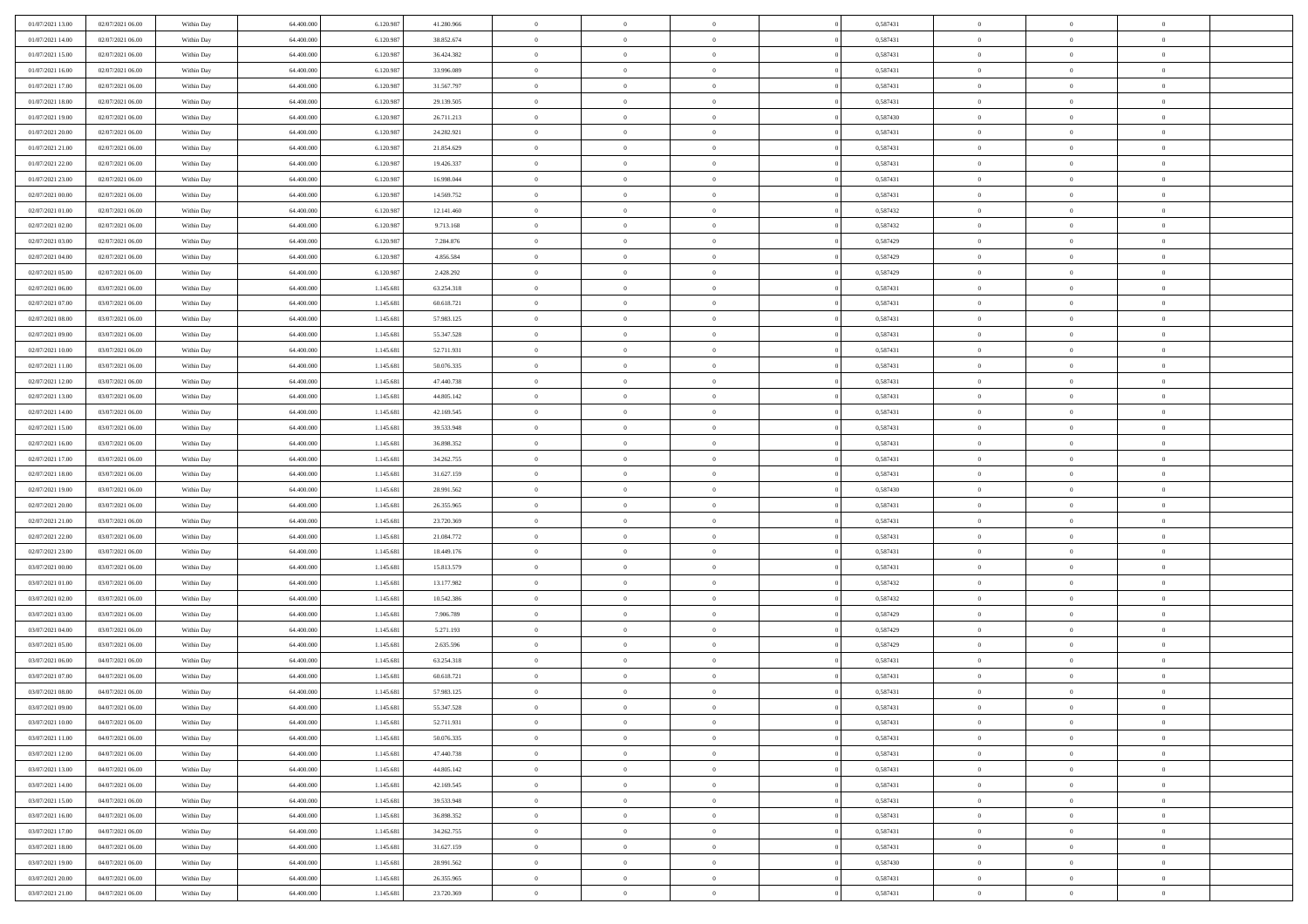| 03/07/2021 22.00 | 04/07/2021 06:00 | Within Day | 64,400,000 | 1.145.681 | 21.084.772 | $\overline{0}$ | $\overline{0}$ | $\Omega$       | 0,587431 | $\bf{0}$       | $\mathbf{0}$   | $\bf{0}$       |  |
|------------------|------------------|------------|------------|-----------|------------|----------------|----------------|----------------|----------|----------------|----------------|----------------|--|
| 03/07/2021 23:00 | 04/07/2021 06:00 | Within Day | 64.400.000 | 1.145.681 | 18.449.176 | $\mathbf{0}$   | $\overline{0}$ | $\overline{0}$ | 0,587431 | $\overline{0}$ | $\overline{0}$ | $\overline{0}$ |  |
| 04/07/2021 00:00 | 04/07/2021 06:00 | Within Day | 64.400.000 | 1.145.681 | 15.813.579 | $\,$ 0         | $\overline{0}$ | $\bf{0}$       | 0,587431 | $\,$ 0         | $\overline{0}$ | $\,$ 0 $\,$    |  |
| 04/07/2021 01:00 | 04/07/2021 06:00 | Within Day | 64,400,000 | 1.145.681 | 13.177.982 | $\bf{0}$       | $\overline{0}$ | $\Omega$       | 0,587432 | $\bf{0}$       | $\mathbf{0}$   | $\theta$       |  |
| 04/07/2021 02:00 | 04/07/2021 06:00 | Within Day | 64.400.000 | 1.145.681 | 10.542.386 | $\bf{0}$       | $\overline{0}$ | $\overline{0}$ | 0,587432 | $\overline{0}$ | $\overline{0}$ | $\overline{0}$ |  |
| 04/07/2021 03:00 | 04/07/2021 06:00 | Within Day | 64.400.000 | 1.145.681 | 7.906.789  | $\bf{0}$       | $\overline{0}$ | $\bf{0}$       | 0,587429 | $\,$ 0         | $\overline{0}$ | $\,$ 0 $\,$    |  |
| 04/07/2021 04:00 | 04/07/2021 06:00 | Within Day | 64,400,000 | 1.145.681 | 5.271.193  | $\bf{0}$       | $\overline{0}$ | $\Omega$       | 0,587429 | $\bf{0}$       | $\bf{0}$       | $\theta$       |  |
| 04/07/2021 05:00 | 04/07/2021 06:00 | Within Day | 64.400.000 | 1.145.681 | 2.635.596  | $\overline{0}$ | $\overline{0}$ | $\overline{0}$ | 0,587429 | $\mathbf{0}$   | $\overline{0}$ | $\overline{0}$ |  |
| 04/07/2021 06:00 | 05/07/2021 06:00 | Within Day | 64.400.000 | 1.145.681 | 63.254.318 | $\bf{0}$       | $\overline{0}$ | $\bf{0}$       | 0,587431 | $\,$ 0         | $\overline{0}$ | $\,$ 0 $\,$    |  |
| 04/07/2021 07:00 | 05/07/2021 06:00 | Within Day | 64,400,000 | 1.145.681 | 60.618.721 | $\bf{0}$       | $\overline{0}$ | $\Omega$       | 0.587431 | $\theta$       | $\mathbf{0}$   | $\theta$       |  |
| 04/07/2021 08:00 | 05/07/2021 06:00 | Within Day | 64.400.000 | 1.145.681 | 57.983.125 | $\overline{0}$ | $\overline{0}$ | $\overline{0}$ | 0,587431 | $\mathbf{0}$   | $\overline{0}$ | $\overline{0}$ |  |
| 04/07/2021 09:00 | 05/07/2021 06:00 | Within Day | 64.400.000 | 1.145.681 | 55.347.528 | $\bf{0}$       | $\overline{0}$ | $\bf{0}$       | 0,587431 | $\,$ 0         | $\overline{0}$ | $\,$ 0 $\,$    |  |
| 04/07/2021 11:00 | 05/07/2021 06:00 | Within Day | 64.400.000 | 1.145.681 | 50.076.335 | $\bf{0}$       | $\overline{0}$ | $\Omega$       | 0.587431 | $\overline{0}$ | $\mathbf{0}$   | $\theta$       |  |
| 04/07/2021 12:00 | 05/07/2021 06:00 | Within Day | 64.400.000 | 1.145.681 | 47.440.738 | $\overline{0}$ | $\overline{0}$ | $\overline{0}$ | 0,587431 | $\mathbf{0}$   | $\overline{0}$ | $\overline{0}$ |  |
| 04/07/2021 13:00 | 05/07/2021 06:00 | Within Day | 64.400.000 | 1.145.681 | 44.805.142 | $\bf{0}$       | $\overline{0}$ | $\bf{0}$       | 0,587431 | $\,$ 0         | $\overline{0}$ | $\,$ 0 $\,$    |  |
| 04/07/2021 14:00 | 05/07/2021 06:00 | Within Day | 64,400,000 | 1.145.681 | 42.169.545 | $\bf{0}$       | $\overline{0}$ | $\overline{0}$ | 0.587431 | $\bf{0}$       | $\mathbf{0}$   | $\theta$       |  |
| 04/07/2021 15:00 | 05/07/2021 06:00 | Within Day | 64.400.000 | 1.145.681 | 39.533.948 | $\overline{0}$ | $\overline{0}$ | $\overline{0}$ | 0,587431 | $\mathbf{0}$   | $\overline{0}$ | $\overline{0}$ |  |
| 04/07/2021 16:00 | 05/07/2021 06:00 | Within Day | 64.400.000 | 1.145.681 | 36.898.352 | $\bf{0}$       | $\overline{0}$ | $\bf{0}$       | 0,587431 | $\,$ 0         | $\overline{0}$ | $\,$ 0 $\,$    |  |
| 04/07/2021 17:00 | 05/07/2021 06:00 | Within Day | 64,400,000 | 1.145.681 | 34.262.755 | $\bf{0}$       | $\overline{0}$ | $\Omega$       | 0.587431 | $\theta$       | $\mathbf{0}$   | $\theta$       |  |
| 04/07/2021 18:00 | 05/07/2021 06:00 | Within Day | 64.400.000 | 1.145.681 | 31.627.159 | $\overline{0}$ | $\overline{0}$ | $\overline{0}$ | 0,587431 | $\mathbf{0}$   | $\overline{0}$ | $\overline{0}$ |  |
| 04/07/2021 19:00 | 05/07/2021 06:00 | Within Day | 64.400.000 | 1.145.681 | 28.991.562 | $\bf{0}$       | $\overline{0}$ | $\bf{0}$       | 0,587430 | $\,$ 0         | $\overline{0}$ | $\,$ 0 $\,$    |  |
| 04/07/2021 20:00 | 05/07/2021 06:00 | Within Day | 64,400,000 | 1.145.681 | 26.355.965 | $\bf{0}$       | $\overline{0}$ | $\Omega$       | 0.587431 | $\bf{0}$       | $\mathbf{0}$   | $\theta$       |  |
| 04/07/2021 21:00 | 05/07/2021 06:00 | Within Day | 64.400.000 | 1.145.681 | 23.720.369 | $\overline{0}$ | $\overline{0}$ | $\overline{0}$ | 0,587431 | $\mathbf{0}$   | $\overline{0}$ | $\overline{0}$ |  |
| 04/07/2021 22.00 | 05/07/2021 06:00 | Within Day | 64.400.000 | 1.145.681 | 21.084.772 | $\bf{0}$       | $\overline{0}$ | $\bf{0}$       | 0,587431 | $\,$ 0         | $\overline{0}$ | $\,$ 0 $\,$    |  |
| 04/07/2021 23.00 | 05/07/2021 06:00 | Within Day | 64,400,000 | 1.145.681 | 18.449.176 | $\bf{0}$       | $\overline{0}$ | $\overline{0}$ | 0,587431 | $\bf{0}$       | $\bf{0}$       | $\bf{0}$       |  |
| 05/07/2021 00:00 | 05/07/2021 06:00 | Within Day | 64.400.000 | 1.145.681 | 15.813.579 | $\overline{0}$ | $\overline{0}$ | $\overline{0}$ | 0,587431 | $\mathbf{0}$   | $\overline{0}$ | $\overline{0}$ |  |
| 05/07/2021 01:00 | 05/07/2021 06:00 | Within Day | 64.400.000 | 1.145.681 | 13.177.982 | $\bf{0}$       | $\overline{0}$ | $\bf{0}$       | 0,587432 | $\,$ 0         | $\overline{0}$ | $\,$ 0 $\,$    |  |
| 05/07/2021 02:00 | 05/07/2021 06:00 | Within Day | 64,400,000 | 1.145.681 | 10.542.386 | $\bf{0}$       | $\overline{0}$ | $\Omega$       | 0.587432 | $\theta$       | $\mathbf{0}$   | $\theta$       |  |
| 05/07/2021 03:00 | 05/07/2021 06:00 | Within Day | 64.400.000 | 1.145.681 | 7.906.789  | $\overline{0}$ | $\overline{0}$ | $\overline{0}$ | 0,587429 | $\mathbf{0}$   | $\overline{0}$ | $\overline{0}$ |  |
| 05/07/2021 04:00 | 05/07/2021 06:00 | Within Day | 64.400.000 | 1.145.681 | 5.271.193  | $\bf{0}$       | $\overline{0}$ | $\bf{0}$       | 0,587429 | $\,$ 0         | $\overline{0}$ | $\,$ 0 $\,$    |  |
| 05/07/2021 05:00 | 05/07/2021 06:00 | Within Day | 64.400.000 | 1.145.681 | 2.635.596  | $\,$ 0         | $\overline{0}$ | $\overline{0}$ | 0,587429 | $\bf{0}$       | $\overline{0}$ | $\,0\,$        |  |
| 05/07/2021 06:00 | 06/07/2021 06:00 | Within Dav | 64.400.000 | 1.145.681 | 63.254.318 | $\overline{0}$ | $\overline{0}$ | $\overline{0}$ | 0,587431 | $\mathbf{0}$   | $\overline{0}$ | $\overline{0}$ |  |
| 05/07/2021 07:00 | 06/07/2021 06:00 | Within Day | 64.400.000 | 1.145.681 | 60.618.721 | $\bf{0}$       | $\overline{0}$ | $\bf{0}$       | 0,587431 | $\,$ 0         | $\overline{0}$ | $\,$ 0 $\,$    |  |
| 05/07/2021 08:00 | 06/07/2021 06:00 | Within Day | 64.400.000 | 1.145.681 | 57.983.125 | $\bf{0}$       | $\overline{0}$ | $\bf{0}$       | 0,587431 | $\bf{0}$       | $\overline{0}$ | $\,0\,$        |  |
| 05/07/2021 09:00 | 06/07/2021 06:00 | Within Day | 64.400.000 | 1.145.681 | 55.347.528 | $\overline{0}$ | $\overline{0}$ | $\overline{0}$ | 0,587431 | $\overline{0}$ | $\overline{0}$ | $\overline{0}$ |  |
| 05/07/2021 10:00 | 06/07/2021 06:00 | Within Day | 64.400.000 | 1.145.681 | 52.711.931 | $\bf{0}$       | $\overline{0}$ | $\bf{0}$       | 0,587431 | $\,$ 0         | $\overline{0}$ | $\,$ 0 $\,$    |  |
| 05/07/2021 11:00 | 06/07/2021 06:00 | Within Day | 64.400.000 | 1.145.681 | 50.076.335 | $\bf{0}$       | $\bf{0}$       | $\overline{0}$ | 0,587431 | $\bf{0}$       | $\overline{0}$ | $\,0\,$        |  |
| 05/07/2021 12:00 | 06/07/2021 06:00 | Within Day | 64.400.000 | 1.145.681 | 47.440.738 | $\overline{0}$ | $\overline{0}$ | $\overline{0}$ | 0,587431 | $\mathbf{0}$   | $\overline{0}$ | $\overline{0}$ |  |
| 05/07/2021 13:00 | 06/07/2021 06:00 | Within Day | 64.400.000 | 1.145.681 | 44.805.142 | $\bf{0}$       | $\overline{0}$ | $\bf{0}$       | 0,587431 | $\,$ 0         | $\overline{0}$ | $\,$ 0 $\,$    |  |
| 05/07/2021 14:00 | 06/07/2021 06:00 | Within Day | 64.400.000 | 1.145.681 | 42.169.545 | $\bf{0}$       | $\bf{0}$       | $\overline{0}$ | 0,587431 | $\bf{0}$       | $\overline{0}$ | $\,0\,$        |  |
| 05/07/2021 15:00 | 06/07/2021 06:00 | Within Day | 64.400.000 | 1.145.681 | 39.533.948 | $\overline{0}$ | $\overline{0}$ | $\overline{0}$ | 0,587431 | $\overline{0}$ | $\overline{0}$ | $\overline{0}$ |  |
| 05/07/2021 16:00 | 06/07/2021 06:00 | Within Day | 64.400.000 | 1.145.681 | 36.898.352 | $\bf{0}$       | $\overline{0}$ | $\bf{0}$       | 0,587431 | $\,$ 0         | $\overline{0}$ | $\,$ 0 $\,$    |  |
| 05/07/2021 17:00 | 06/07/2021 06:00 | Within Day | 64.400.000 | 1.145.681 | 34.262.755 | $\bf{0}$       | $\bf{0}$       | $\bf{0}$       | 0,587431 | $\bf{0}$       | $\overline{0}$ | $\,0\,$        |  |
| 05/07/2021 18:00 | 06/07/2021 06:00 | Within Day | 64.400.000 | 1.145.681 | 31.627.159 | $\mathbf{0}$   | $\overline{0}$ | $\overline{0}$ | 0,587431 | $\overline{0}$ | $\overline{0}$ | $\overline{0}$ |  |
| 05/07/2021 19:00 | 06/07/2021 06:00 | Within Day | 64.400.000 | 1.145.681 | 28.991.562 | $\bf{0}$       | $\overline{0}$ | $\theta$       | 0,587430 | $\overline{0}$ | $\theta$       | $\theta$       |  |
| 05/07/2021 20:00 | 06/07/2021 06:00 | Within Day | 64.400.000 | 1.145.681 | 26.355.965 | $\bf{0}$       | $\bf{0}$       | $\bf{0}$       | 0,587431 | $\bf{0}$       | $\overline{0}$ | $\,0\,$        |  |
| 05/07/2021 21:00 | 06/07/2021 06:00 | Within Day | 64.400.000 | 1.145.681 | 23.720.369 | $\overline{0}$ | $\overline{0}$ | $\overline{0}$ | 0,587431 | $\overline{0}$ | $\bf{0}$       | $\overline{0}$ |  |
| 05/07/2021 22.00 | 06/07/2021 06:00 | Within Day | 64.400.000 | 1.145.681 | 21.084.772 | $\,$ 0 $\,$    | $\overline{0}$ | $\overline{0}$ | 0,587431 | $\mathbf{0}$   | $\,$ 0 $\,$    | $\,$ 0 $\,$    |  |
| 05/07/2021 23:00 | 06/07/2021 06:00 | Within Day | 64.400.000 | 1.145.681 | 18.449.176 | $\bf{0}$       | $\bf{0}$       | $\overline{0}$ | 0,587431 | $\bf{0}$       | $\overline{0}$ | $\bf{0}$       |  |
| 06/07/2021 00:00 | 06/07/2021 06:00 | Within Day | 64.400.000 | 1.145.681 | 15.813.579 | $\bf{0}$       | $\overline{0}$ | $\overline{0}$ | 0,587431 | $\overline{0}$ | $\overline{0}$ | $\overline{0}$ |  |
| 06/07/2021 01:00 | 06/07/2021 06:00 | Within Day | 64.400.000 | 1.145.681 | 13.177.982 | $\,$ 0 $\,$    | $\overline{0}$ | $\overline{0}$ | 0,587432 | $\,$ 0 $\,$    | $\overline{0}$ | $\,$ 0 $\,$    |  |
| 06/07/2021 02:00 | 06/07/2021 06:00 | Within Day | 64.400.000 | 1.145.681 | 10.542.386 | $\bf{0}$       | $\overline{0}$ | $\overline{0}$ | 0,587432 | $\bf{0}$       | $\overline{0}$ | $\overline{0}$ |  |
| 06/07/2021 03:00 | 06/07/2021 06:00 | Within Day | 64.400.000 | 1.145.681 | 7.906.789  | $\overline{0}$ | $\overline{0}$ | $\overline{0}$ | 0,587429 | $\overline{0}$ | $\bf{0}$       | $\overline{0}$ |  |
| 06/07/2021 04:00 | 06/07/2021 06:00 | Within Day | 64.400.000 | 1.145.681 | 5.271.193  | $\,$ 0 $\,$    | $\overline{0}$ | $\overline{0}$ | 0,587429 | $\,$ 0 $\,$    | $\,$ 0 $\,$    | $\,$ 0 $\,$    |  |
| 06/07/2021 05:00 | 06/07/2021 06:00 | Within Day | 64.400.000 | 1.145.681 | 2.635.596  | $\bf{0}$       | $\bf{0}$       | $\overline{0}$ | 0,587429 | $\mathbf{0}$   | $\overline{0}$ | $\bf{0}$       |  |
| 06/07/2021 06:00 | 07/07/2021 06:00 | Within Day | 64.400.000 | 1.145.681 | 63.254.318 | $\bf{0}$       | $\overline{0}$ | $\overline{0}$ | 0,587431 | $\mathbf{0}$   | $\bf{0}$       | $\overline{0}$ |  |
| 06/07/2021 07:00 | 07/07/2021 06:00 | Within Day | 64.400.000 | 1.145.681 | 60.618.721 | $\,0\,$        | $\overline{0}$ | $\overline{0}$ | 0,587431 | $\,$ 0         | $\overline{0}$ | $\,$ 0 $\,$    |  |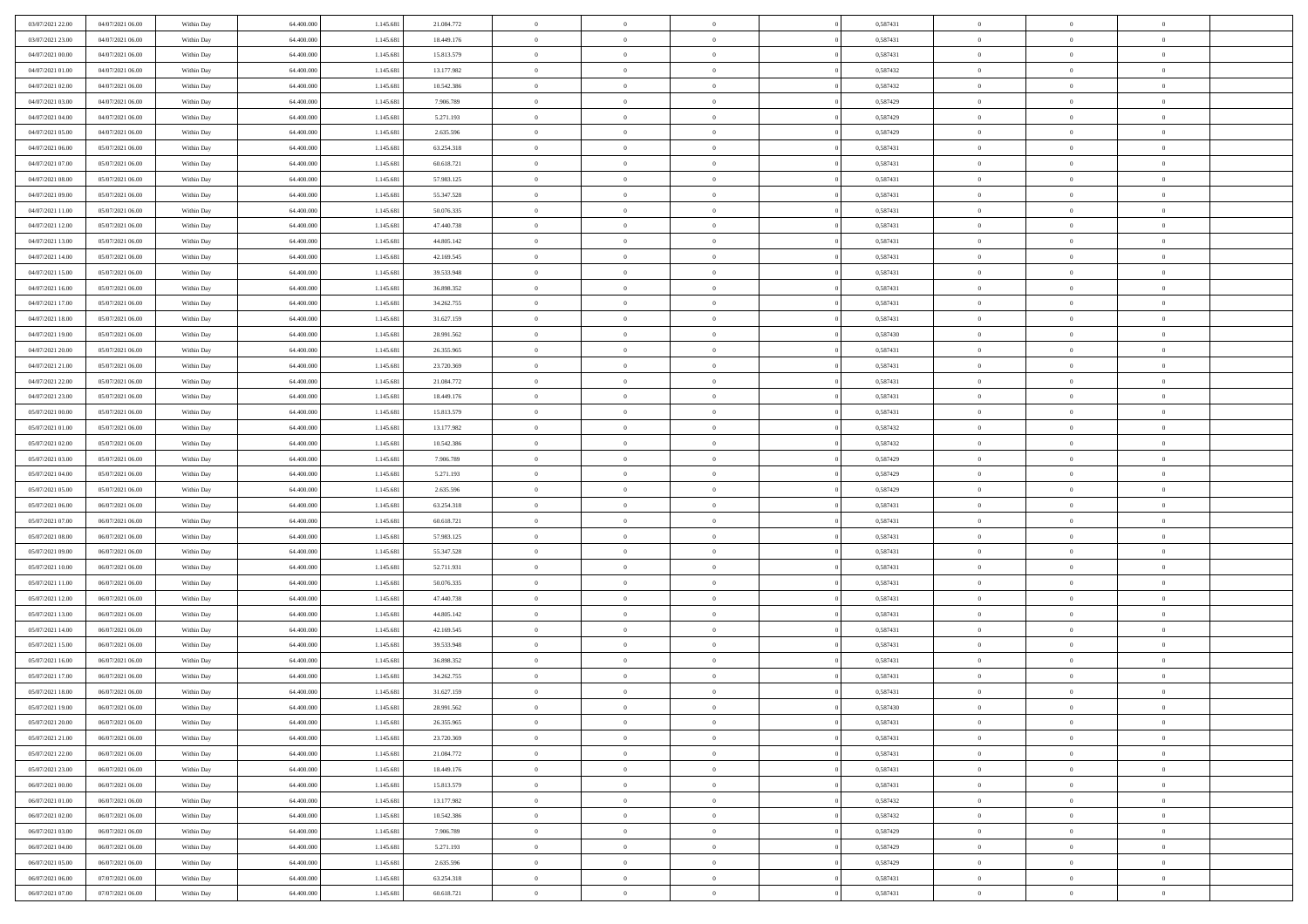| 06/07/2021 08:00 | 07/07/2021 06:00 | Within Day | 64,400,000 | 1.145.681 | 57.983.125 | $\overline{0}$ | $\overline{0}$ | $\Omega$       | 0,587431 | $\bf{0}$       | $\mathbf{0}$   | $\bf{0}$       |  |
|------------------|------------------|------------|------------|-----------|------------|----------------|----------------|----------------|----------|----------------|----------------|----------------|--|
| 06/07/2021 09:00 | 07/07/2021 06:00 | Within Dav | 64.400.000 | 1.145.681 | 55.347.528 | $\mathbf{0}$   | $\overline{0}$ | $\overline{0}$ | 0,587431 | $\overline{0}$ | $\overline{0}$ | $\overline{0}$ |  |
| 06/07/2021 10:00 | 07/07/2021 06:00 | Within Day | 64.400.000 | 1.145.681 | 52.711.931 | $\,$ 0         | $\overline{0}$ | $\bf{0}$       | 0,587431 | $\,$ 0         | $\overline{0}$ | $\,$ 0 $\,$    |  |
| 06/07/2021 11:00 | 07/07/2021 06:00 | Within Day | 64,400,000 | 1.145.681 | 50.076.335 | $\bf{0}$       | $\overline{0}$ | $\Omega$       | 0.587431 | $\bf{0}$       | $\mathbf{0}$   | $\theta$       |  |
| 06/07/2021 12:00 | 07/07/2021 06:00 | Within Day | 64.400.000 | 1.145.681 | 47.440.738 | $\bf{0}$       | $\overline{0}$ | $\overline{0}$ | 0,587431 | $\overline{0}$ | $\overline{0}$ | $\overline{0}$ |  |
| 06/07/2021 13:00 | 07/07/2021 06:00 | Within Day | 64.400.000 | 1.145.681 | 44.805.142 | $\bf{0}$       | $\overline{0}$ | $\bf{0}$       | 0,587431 | $\,$ 0         | $\overline{0}$ | $\,$ 0 $\,$    |  |
| 06/07/2021 14:00 | 07/07/2021 06:00 | Within Day | 64,400,000 | 1.145.681 | 42.169.545 | $\bf{0}$       | $\overline{0}$ | $\Omega$       | 0.587431 | $\theta$       | $\mathbf{0}$   | $\theta$       |  |
| 06/07/2021 15:00 | 07/07/2021 06:00 | Within Day | 64.400.000 | 1.145.681 | 39.533.948 | $\overline{0}$ | $\overline{0}$ | $\overline{0}$ | 0,587431 | $\mathbf{0}$   | $\overline{0}$ | $\overline{0}$ |  |
| 06/07/2021 16:00 | 07/07/2021 06:00 | Within Day | 64.400.000 | 1.145.681 | 36.898.352 | $\bf{0}$       | $\overline{0}$ | $\bf{0}$       | 0,587431 | $\,$ 0         | $\overline{0}$ | $\,$ 0 $\,$    |  |
| 06/07/2021 17:00 | 07/07/2021 06:00 | Within Day | 64,400,000 | 1.145.681 | 34.262.755 | $\bf{0}$       | $\overline{0}$ | $\Omega$       | 0.587431 | $\theta$       | $\mathbf{0}$   | $\theta$       |  |
| 06/07/2021 18:00 | 07/07/2021 06:00 | Within Day | 64.400.000 | 1.145.681 | 31.627.159 | $\overline{0}$ | $\overline{0}$ | $\overline{0}$ | 0,587431 | $\mathbf{0}$   | $\overline{0}$ | $\overline{0}$ |  |
| 06/07/2021 19:00 | 07/07/2021 06:00 | Within Day | 64.400.000 | 1.145.681 | 28.991.562 | $\bf{0}$       | $\overline{0}$ | $\bf{0}$       | 0,587430 | $\,$ 0         | $\overline{0}$ | $\,$ 0 $\,$    |  |
| 06/07/2021 20:00 | 07/07/2021 06:00 | Within Day | 64.400.000 | 1.145.681 | 26.355.965 | $\bf{0}$       | $\overline{0}$ | $\Omega$       | 0.587431 | $\overline{0}$ | $\mathbf{0}$   | $\theta$       |  |
| 06/07/2021 21:00 | 07/07/2021 06:00 | Within Dav | 64.400.000 | 1.145.681 | 23.720.369 | $\overline{0}$ | $\overline{0}$ | $\overline{0}$ | 0,587431 | $\mathbf{0}$   | $\overline{0}$ | $\overline{0}$ |  |
| 06/07/2021 22.00 | 07/07/2021 06:00 | Within Day | 64.400.000 | 1.145.681 | 21.084.772 | $\bf{0}$       | $\overline{0}$ | $\bf{0}$       | 0,587431 | $\,$ 0         | $\overline{0}$ | $\,$ 0 $\,$    |  |
| 06/07/2021 23.00 | 07/07/2021 06:00 | Within Day | 64,400,000 | 1.145.681 | 18.449.176 | $\bf{0}$       | $\overline{0}$ | $\overline{0}$ | 0.587431 | $\bf{0}$       | $\mathbf{0}$   | $\theta$       |  |
| 07/07/2021 00:00 | 07/07/2021 06:00 | Within Day | 64.400.000 | 1.145.681 | 15.813.579 | $\overline{0}$ | $\overline{0}$ | $\overline{0}$ | 0,587431 | $\mathbf{0}$   | $\overline{0}$ | $\overline{0}$ |  |
| 07/07/2021 01:00 | 07/07/2021 06:00 | Within Day | 64.400.000 | 1.145.681 | 13.177.982 | $\bf{0}$       | $\overline{0}$ | $\bf{0}$       | 0,587432 | $\,$ 0         | $\overline{0}$ | $\,$ 0 $\,$    |  |
| 07/07/2021 02:00 | 07/07/2021 06:00 | Within Day | 64,400,000 | 1.145.681 | 10.542.386 | $\bf{0}$       | $\overline{0}$ | $\Omega$       | 0.587432 | $\theta$       | $\mathbf{0}$   | $\theta$       |  |
| 07/07/2021 03:00 | 07/07/2021 06:00 | Within Day | 64.400.000 | 1.145.681 | 7.906.789  | $\overline{0}$ | $\overline{0}$ | $\overline{0}$ | 0,587429 | $\mathbf{0}$   | $\overline{0}$ | $\overline{0}$ |  |
| 07/07/2021 04:00 | 07/07/2021 06:00 | Within Day | 64.400.000 | 1.145.681 | 5.271.193  | $\bf{0}$       | $\overline{0}$ | $\bf{0}$       | 0,587429 | $\,$ 0         | $\overline{0}$ | $\,$ 0 $\,$    |  |
| 07/07/2021 05:00 | 07/07/2021 06:00 | Within Day | 64,400,000 | 1.145.681 | 2.635.596  | $\bf{0}$       | $\overline{0}$ | $\Omega$       | 0.587429 | $\bf{0}$       | $\mathbf{0}$   | $\theta$       |  |
| 07/07/2021 06:00 | 08/07/2021 06:00 | Within Day | 64.400.000 | 1.145.681 | 63.254.318 | $\overline{0}$ | $\overline{0}$ | $\overline{0}$ | 0,587431 | $\mathbf{0}$   | $\overline{0}$ | $\overline{0}$ |  |
| 07/07/2021 07:00 | 08/07/2021 06:00 | Within Day | 64.400.000 | 1.145.681 | 60.618.721 | $\bf{0}$       | $\overline{0}$ | $\bf{0}$       | 0,587431 | $\,$ 0         | $\overline{0}$ | $\,$ 0 $\,$    |  |
| 07/07/2021 08:00 | 08/07/2021 06:00 | Within Day | 64,400,000 | 1.145.681 | 57.983.125 | $\bf{0}$       | $\overline{0}$ | $\overline{0}$ | 0,587431 | $\bf{0}$       | $\bf{0}$       | $\bf{0}$       |  |
| 07/07/2021 09:00 | 08/07/2021 06:00 | Within Day | 64.400.000 | 1.145.681 | 55.347.528 | $\overline{0}$ | $\overline{0}$ | $\overline{0}$ | 0,587431 | $\mathbf{0}$   | $\overline{0}$ | $\overline{0}$ |  |
| 07/07/2021 10:00 | 08/07/2021 06:00 | Within Day | 64.400.000 | 1.145.681 | 52.711.931 | $\bf{0}$       | $\overline{0}$ | $\bf{0}$       | 0,587431 | $\,$ 0         | $\overline{0}$ | $\,$ 0 $\,$    |  |
| 07/07/2021 11:00 | 08/07/2021 06:00 | Within Day | 64,400,000 | 1.145.681 | 50.076.335 | $\bf{0}$       | $\overline{0}$ | $\Omega$       | 0.587431 | $\theta$       | $\mathbf{0}$   | $\theta$       |  |
| 07/07/2021 12:00 | 08/07/2021 06:00 | Within Day | 64.400.000 | 1.145.681 | 47.440.738 | $\overline{0}$ | $\overline{0}$ | $\overline{0}$ | 0,587431 | $\mathbf{0}$   | $\overline{0}$ | $\overline{0}$ |  |
| 07/07/2021 13:00 | 08/07/2021 06:00 | Within Day | 64.400.000 | 1.145.681 | 44.805.142 | $\bf{0}$       | $\overline{0}$ | $\bf{0}$       | 0,587431 | $\,$ 0         | $\overline{0}$ | $\,$ 0 $\,$    |  |
| 07/07/2021 14:00 | 08/07/2021 06:00 | Within Day | 64.400.000 | 1.145.681 | 42.169.545 | $\,$ 0         | $\overline{0}$ | $\overline{0}$ | 0,587431 | $\bf{0}$       | $\overline{0}$ | $\,0\,$        |  |
| 07/07/2021 15:00 | 08/07/2021 06:00 | Within Dav | 64.400.000 | 1.145.681 | 39.533.948 | $\overline{0}$ | $\overline{0}$ | $\overline{0}$ | 0,587431 | $\mathbf{0}$   | $\overline{0}$ | $\overline{0}$ |  |
| 07/07/2021 16:00 | 08/07/2021 06:00 | Within Day | 64.400.000 | 1.145.681 | 36.898.352 | $\bf{0}$       | $\overline{0}$ | $\bf{0}$       | 0,587431 | $\,$ 0         | $\overline{0}$ | $\,$ 0 $\,$    |  |
| 07/07/2021 17:00 | 08/07/2021 06:00 | Within Day | 64.400.000 | 1.145.681 | 34.262.755 | $\bf{0}$       | $\bf{0}$       | $\bf{0}$       | 0,587431 | $\bf{0}$       | $\overline{0}$ | $\,0\,$        |  |
| 07/07/2021 18:00 | 08/07/2021 06:00 | Within Day | 64.400.000 | 1.145.681 | 31.627.159 | $\overline{0}$ | $\overline{0}$ | $\overline{0}$ | 0,587431 | $\overline{0}$ | $\overline{0}$ | $\overline{0}$ |  |
| 07/07/2021 19:00 | 08/07/2021 06:00 | Within Day | 64.400.000 | 1.145.681 | 28.991.562 | $\bf{0}$       | $\overline{0}$ | $\bf{0}$       | 0,587430 | $\,$ 0         | $\overline{0}$ | $\,$ 0 $\,$    |  |
| 07/07/2021 20:00 | 08/07/2021 06:00 | Within Day | 64.400.000 | 1.145.681 | 26.355.965 | $\,$ 0         | $\bf{0}$       | $\overline{0}$ | 0,587431 | $\bf{0}$       | $\overline{0}$ | $\,0\,$        |  |
| 07/07/2021 21:00 | 08/07/2021 06:00 | Within Day | 64.400.000 | 1.145.681 | 23.720.369 | $\overline{0}$ | $\overline{0}$ | $\overline{0}$ | 0,587431 | $\mathbf{0}$   | $\overline{0}$ | $\overline{0}$ |  |
| 07/07/2021 22.00 | 08/07/2021 06:00 | Within Day | 64.400.000 | 1.145.681 | 21.084.772 | $\bf{0}$       | $\overline{0}$ | $\bf{0}$       | 0,587431 | $\,$ 0         | $\overline{0}$ | $\,$ 0 $\,$    |  |
| 07/07/2021 23.00 | 08/07/2021 06:00 | Within Day | 64.400.000 | 1.145.681 | 18.449.176 | $\bf{0}$       | $\bf{0}$       | $\overline{0}$ | 0,587431 | $\bf{0}$       | $\overline{0}$ | $\,0\,$        |  |
| 08/07/2021 00:00 | 08/07/2021 06:00 | Within Day | 64.400.000 | 1.145.681 | 15.813.579 | $\overline{0}$ | $\overline{0}$ | $\overline{0}$ | 0,587431 | $\overline{0}$ | $\overline{0}$ | $\overline{0}$ |  |
| 08/07/2021 01:00 | 08/07/2021 06:00 | Within Day | 64.400.000 | 1.145.681 | 13.177.982 | $\bf{0}$       | $\overline{0}$ | $\bf{0}$       | 0,587432 | $\,$ 0         | $\overline{0}$ | $\,$ 0 $\,$    |  |
| 08/07/2021 02:00 | 08/07/2021 06:00 | Within Day | 64.400.000 | 1.145.681 | 10.542.386 | $\bf{0}$       | $\bf{0}$       | $\bf{0}$       | 0,587432 | $\bf{0}$       | $\overline{0}$ | $\,0\,$        |  |
| 08/07/2021 03:00 | 08/07/2021 06:00 | Within Day | 64.400.000 | 1.145.681 | 7.906.789  | $\mathbf{0}$   | $\overline{0}$ | $\overline{0}$ | 0,587429 | $\overline{0}$ | $\overline{0}$ | $\overline{0}$ |  |
| 08/07/2021 04:00 | 08/07/2021 06:00 | Within Day | 64.400.000 | 1.145.681 | 5.271.193  | $\bf{0}$       | $\overline{0}$ | $\theta$       | 0,587429 | $\overline{0}$ | $\theta$       | $\theta$       |  |
| 08/07/2021 05:00 | 08/07/2021 06:00 | Within Day | 64.400.000 | 1.145.681 | 2.635.596  | $\bf{0}$       | $\bf{0}$       | $\bf{0}$       | 0,587429 | $\bf{0}$       | $\overline{0}$ | $\,0\,$        |  |
| 08/07/2021 06:00 | 09/07/2021 06:00 | Within Day | 64.400.000 | 1.145.681 | 63.254.318 | $\overline{0}$ | $\overline{0}$ | $\overline{0}$ | 0,587431 | $\overline{0}$ | $\bf{0}$       | $\overline{0}$ |  |
| 08/07/2021 07:00 | 09/07/2021 06:00 | Within Day | 64.400.000 | 1.145.681 | 60.618.721 | $\,$ 0 $\,$    | $\overline{0}$ | $\overline{0}$ | 0,587431 | $\mathbf{0}$   | $\,$ 0 $\,$    | $\,$ 0 $\,$    |  |
| 08/07/2021 08:00 | 09/07/2021 06:00 | Within Day | 64.400.000 | 1.145.681 | 57.983.125 | $\bf{0}$       | $\bf{0}$       | $\overline{0}$ | 0,587431 | $\bf{0}$       | $\overline{0}$ | $\bf{0}$       |  |
| 08/07/2021 09:00 | 09/07/2021 06:00 | Within Day | 64.400.000 | 1.145.681 | 55.347.528 | $\bf{0}$       | $\overline{0}$ | $\overline{0}$ | 0,587431 | $\overline{0}$ | $\overline{0}$ | $\overline{0}$ |  |
| 08/07/2021 10:00 | 09/07/2021 06:00 | Within Day | 64.400.000 | 1.145.681 | 52.711.931 | $\,$ 0 $\,$    | $\overline{0}$ | $\overline{0}$ | 0,587431 | $\,$ 0 $\,$    | $\overline{0}$ | $\,$ 0 $\,$    |  |
| 08/07/2021 11:00 | 09/07/2021 06:00 | Within Day | 64.400.000 | 1.145.681 | 50.076.335 | $\overline{0}$ | $\overline{0}$ | $\overline{0}$ | 0,587431 | $\bf{0}$       | $\overline{0}$ | $\overline{0}$ |  |
| 08/07/2021 12:00 | 09/07/2021 06:00 | Within Day | 64.400.000 | 1.145.681 | 47.440.738 | $\overline{0}$ | $\overline{0}$ | $\overline{0}$ | 0,587431 | $\overline{0}$ | $\bf{0}$       | $\overline{0}$ |  |
| 08/07/2021 13:00 | 09/07/2021 06:00 | Within Day | 64.400.000 | 1.145.681 | 44.805.142 | $\,$ 0 $\,$    | $\overline{0}$ | $\overline{0}$ | 0,587431 | $\,$ 0 $\,$    | $\,$ 0 $\,$    | $\,$ 0 $\,$    |  |
| 08/07/2021 14:00 | 09/07/2021 06:00 | Within Day | 64.400.000 | 1.145.681 | 42.169.545 | $\bf{0}$       | $\bf{0}$       | $\overline{0}$ | 0,587431 | $\mathbf{0}$   | $\overline{0}$ | $\bf{0}$       |  |
| 08/07/2021 15:00 | 09/07/2021 06:00 | Within Day | 64.400.000 | 1.145.681 | 39.533.948 | $\bf{0}$       | $\overline{0}$ | $\overline{0}$ | 0,587431 | $\mathbf{0}$   | $\bf{0}$       | $\overline{0}$ |  |
| 08/07/2021 16:00 | 09/07/2021 06:00 | Within Day | 64.400.000 | 1.145.681 | 36.898.352 | $\,0\,$        | $\overline{0}$ | $\overline{0}$ | 0,587431 | $\,$ 0         | $\overline{0}$ | $\,$ 0 $\,$    |  |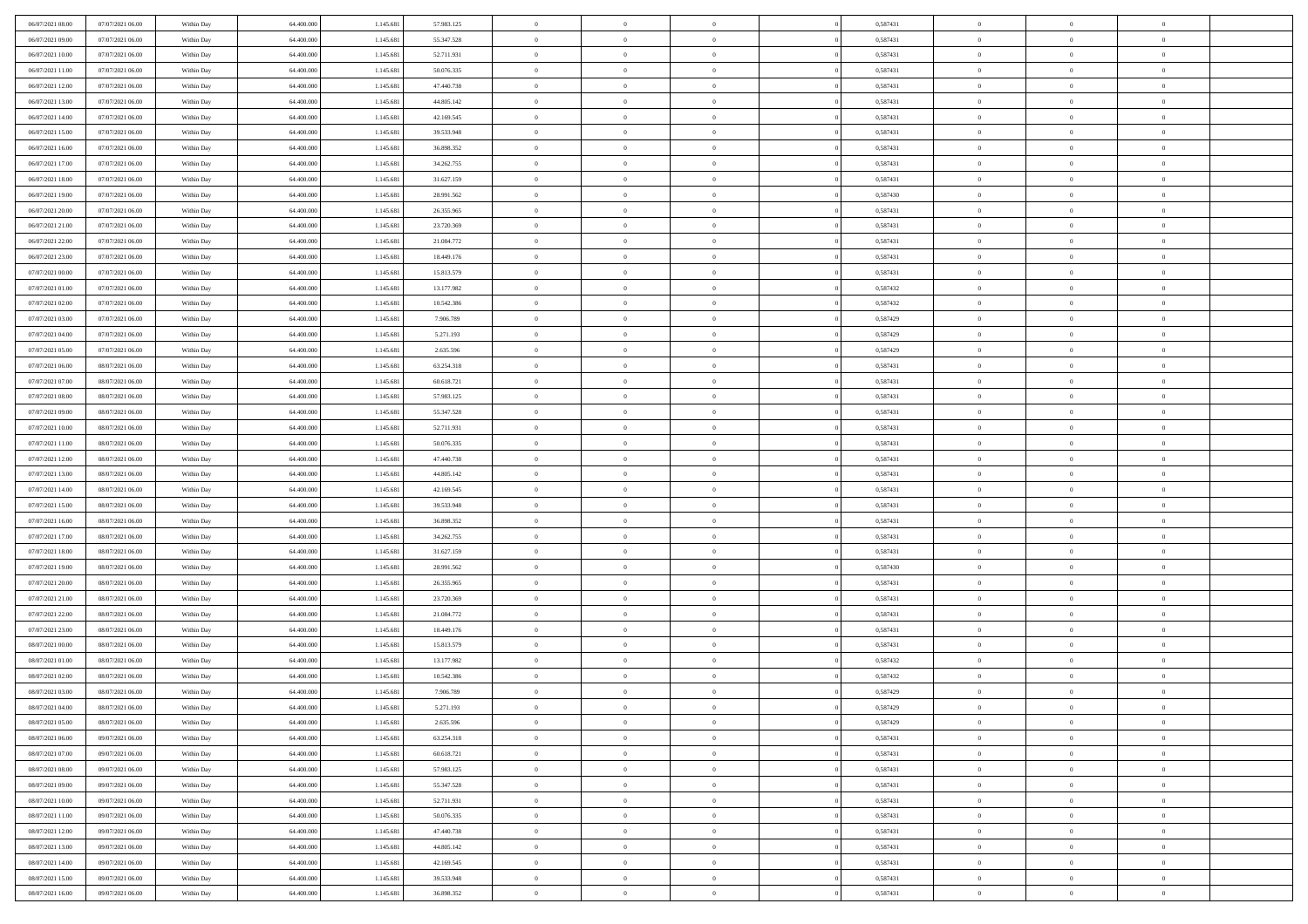| 08/07/2021 17:00                     | 09/07/2021 06:00                     | Within Day               | 64,400,000               | 1.145.681              | 34.262.755              | $\overline{0}$             | $\overline{0}$             | $\Omega$                   | 0,587431             | $\bf{0}$                 | $\mathbf{0}$                     | $\bf{0}$                  |  |
|--------------------------------------|--------------------------------------|--------------------------|--------------------------|------------------------|-------------------------|----------------------------|----------------------------|----------------------------|----------------------|--------------------------|----------------------------------|---------------------------|--|
| 08/07/2021 18:00                     | 09/07/2021 06:00                     | Within Dav               | 64.400.000               | 1.145.681              | 31.627.159              | $\mathbf{0}$               | $\overline{0}$             | $\overline{0}$             | 0,587431             | $\overline{0}$           | $\overline{0}$                   | $\overline{0}$            |  |
| 08/07/2021 19:00                     | 09/07/2021 06:00                     | Within Day               | 64.400.000               | 1.145.681              | 28.991.562              | $\,$ 0                     | $\overline{0}$             | $\bf{0}$                   | 0,587430             | $\,$ 0                   | $\overline{0}$                   | $\,$ 0 $\,$               |  |
| 08/07/2021 20:00                     | 09/07/2021 06:00                     | Within Day               | 64,400,000               | 1.145.681              | 26.355.965              | $\bf{0}$                   | $\overline{0}$             | $\Omega$                   | 0.587431             | $\bf{0}$                 | $\mathbf{0}$                     | $\theta$                  |  |
| 08/07/2021 21:00                     | 09/07/2021 06:00                     | Within Day               | 64.400.000               | 1.145.681              | 23.720.369              | $\bf{0}$                   | $\overline{0}$             | $\overline{0}$             | 0,587431             | $\overline{0}$           | $\overline{0}$                   | $\overline{0}$            |  |
| 08/07/2021 22:00                     | 09/07/2021 06:00                     | Within Day               | 64.400.000               | 1.145.681              | 21.084.772              | $\bf{0}$                   | $\overline{0}$             | $\bf{0}$                   | 0,587431             | $\,$ 0                   | $\overline{0}$                   | $\,$ 0 $\,$               |  |
| 08/07/2021 23:00                     | 09/07/2021 06:00                     | Within Day               | 64,400,000               | 1.145.681              | 18.449.176              | $\bf{0}$                   | $\overline{0}$             | $\Omega$                   | 0,587431             | $\bf{0}$                 | $\bf{0}$                         | $\theta$                  |  |
| 09/07/2021 00:00                     | 09/07/2021 06:00                     | Within Day               | 64.400.000               | 1.145.681              | 15.813.579              | $\overline{0}$             | $\overline{0}$             | $\overline{0}$             | 0,587431             | $\mathbf{0}$             | $\overline{0}$                   | $\overline{0}$            |  |
| 09/07/2021 01:00                     | 09/07/2021 06:00                     | Within Day               | 64.400.000               | 1.145.681              | 13.177.982              | $\bf{0}$                   | $\overline{0}$             | $\bf{0}$                   | 0,587432             | $\,$ 0                   | $\overline{0}$                   | $\,$ 0 $\,$               |  |
| 09/07/2021 02:00                     | 09/07/2021 06:00                     | Within Day               | 64,400,000               | 1.145.681              | 10.542.386              | $\bf{0}$                   | $\overline{0}$             | $\Omega$                   | 0.587432             | $\theta$                 | $\mathbf{0}$                     | $\theta$                  |  |
| 09/07/2021 03:00                     | 09/07/2021 06:00                     | Within Day               | 64.400.000               | 1.145.681              | 7.906.789               | $\overline{0}$             | $\overline{0}$             | $\overline{0}$             | 0,587429             | $\mathbf{0}$             | $\overline{0}$                   | $\overline{0}$            |  |
| 09/07/2021 04:00                     | 09/07/2021 06:00                     | Within Day               | 64.400.000               | 1.145.681              | 5.271.193               | $\bf{0}$                   | $\overline{0}$             | $\bf{0}$                   | 0,587429             | $\,$ 0                   | $\overline{0}$                   | $\,$ 0 $\,$               |  |
| 09/07/2021 05:00                     | 09/07/2021 06:00                     | Within Day               | 64.400.000               | 1.145.681              | 2.635.596               | $\bf{0}$                   | $\overline{0}$             | $\Omega$                   | 0.587429             | $\overline{0}$           | $\mathbf{0}$                     | $\theta$                  |  |
| 09/07/2021 06:00                     | 10/07/2021 06:00                     | Within Day               | 64.400.000               | 1.145.681              | 63.254.318              | $\overline{0}$             | $\overline{0}$             | $\overline{0}$             | 0,587431             | $\mathbf{0}$             | $\overline{0}$                   | $\overline{0}$            |  |
| 09/07/2021 07:00                     | 10/07/2021 06:00                     | Within Day               | 64.400.000               | 1.145.681              | 60.618.721              | $\bf{0}$                   | $\overline{0}$             | $\bf{0}$                   | 0,587431             | $\,$ 0                   | $\overline{0}$                   | $\,$ 0 $\,$               |  |
| 09/07/2021 08:00                     | 10/07/2021 06:00                     | Within Day               | 64,400,000               | 1.145.681              | 57.983.125              | $\bf{0}$                   | $\overline{0}$             | $\overline{0}$             | 0.587431             | $\bf{0}$                 | $\mathbf{0}$                     | $\theta$                  |  |
| 09/07/2021 09:00                     | 10/07/2021 06:00                     | Within Day               | 64.400.000               | 1.145.681              | 55.347.528              | $\overline{0}$             | $\overline{0}$             | $\overline{0}$             | 0,587431             | $\mathbf{0}$             | $\overline{0}$                   | $\overline{0}$            |  |
| 09/07/2021 10:00                     | 10/07/2021 06:00                     | Within Day               | 64.400.000               | 1.145.681              | 52.711.931              | $\bf{0}$                   | $\overline{0}$             | $\bf{0}$                   | 0,587431             | $\,$ 0                   | $\overline{0}$                   | $\,$ 0 $\,$               |  |
| 09/07/2021 11:00                     | 10/07/2021 06:00                     | Within Day               | 64,400,000               | 1.145.681              | 50.076.335              | $\bf{0}$                   | $\overline{0}$             | $\Omega$                   | 0.587431             | $\theta$                 | $\mathbf{0}$                     | $\theta$                  |  |
| 09/07/2021 12:00                     | 10/07/2021 06:00                     | Within Day               | 64.400.000               | 1.145.681              | 47.440.738              | $\overline{0}$             | $\overline{0}$             | $\overline{0}$             | 0,587431             | $\mathbf{0}$             | $\overline{0}$                   | $\overline{0}$            |  |
| 09/07/2021 13:00                     | 10/07/2021 06:00                     | Within Day               | 64.400.000               | 1.145.681              | 44.805.142              | $\bf{0}$                   | $\overline{0}$             | $\bf{0}$                   | 0,587431             | $\,$ 0                   | $\overline{0}$                   | $\,$ 0 $\,$               |  |
| 09/07/2021 14:00                     | 10/07/2021 06:00                     | Within Day               | 64,400,000               | 1.145.681              | 42.169.545              | $\bf{0}$                   | $\overline{0}$             | $\Omega$                   | 0.587431             | $\bf{0}$                 | $\mathbf{0}$                     | $\theta$                  |  |
| 09/07/2021 15:00                     | 10/07/2021 06:00                     | Within Day               | 64.400.000               | 1.145.681              | 39.533.948              | $\overline{0}$             | $\overline{0}$             | $\overline{0}$             | 0,587431             | $\mathbf{0}$             | $\overline{0}$                   | $\overline{0}$            |  |
| 09/07/2021 16:00                     | 10/07/2021 06:00                     | Within Day               | 64.400.000               | 1.145.681              | 36.898.352              | $\bf{0}$                   | $\overline{0}$             | $\bf{0}$                   | 0,587431             | $\,$ 0                   | $\overline{0}$                   | $\,$ 0 $\,$               |  |
| 09/07/2021 17:00                     | 10/07/2021 06:00                     | Within Day               | 64,400,000               | 1.145.681              | 34.262.755              | $\bf{0}$                   | $\overline{0}$             | $\overline{0}$             | 0,587431             | $\bf{0}$                 | $\bf{0}$                         | $\bf{0}$                  |  |
| 09/07/2021 18:00                     | 10/07/2021 06:00                     | Within Day               | 64.400.000               | 1.145.681              | 31.627.159              | $\overline{0}$             | $\overline{0}$             | $\overline{0}$             | 0,587431             | $\mathbf{0}$             | $\overline{0}$                   | $\overline{0}$            |  |
| 09/07/2021 19:00                     | 10/07/2021 06:00                     | Within Day               | 64.400.000               | 1.145.681              | 28.991.562              | $\bf{0}$                   | $\overline{0}$             | $\bf{0}$                   | 0,587430             | $\,$ 0                   | $\overline{0}$                   | $\,$ 0 $\,$               |  |
| 09/07/2021 20:00                     | 10/07/2021 06:00                     | Within Day               | 64,400,000               | 1.145.681              | 26,355,965              | $\bf{0}$                   | $\overline{0}$             | $\Omega$                   | 0.587431             | $\theta$                 | $\mathbf{0}$                     | $\theta$                  |  |
| 09/07/2021 21:00                     | 10/07/2021 06:00                     | Within Day               | 64.400.000               | 1.145.681              | 23.720.369              | $\overline{0}$             | $\overline{0}$             | $\overline{0}$             | 0,587431             | $\mathbf{0}$             | $\overline{0}$                   | $\overline{0}$            |  |
| 09/07/2021 22.00                     | 10/07/2021 06:00                     | Within Day               | 64.400.000               | 1.145.681              | 21.084.772              | $\bf{0}$                   | $\overline{0}$             | $\bf{0}$                   | 0,587431             | $\,$ 0                   | $\overline{0}$                   | $\,$ 0 $\,$               |  |
| 09/07/2021 23.00                     | 10/07/2021 06:00                     | Within Day               | 64.400.000               | 1.145.681              | 18.449.176              | $\,$ 0                     | $\bf{0}$                   | $\overline{0}$             | 0,587431             | $\bf{0}$                 | $\overline{0}$                   | $\,0\,$                   |  |
| 10/07/2021 00:00                     | 10/07/2021 06:00                     | Within Dav               | 64.400.000               | 1.145.681              | 15.813.579              | $\overline{0}$             | $\overline{0}$             | $\overline{0}$             | 0,587431             | $\mathbf{0}$             | $\overline{0}$                   | $\overline{0}$            |  |
| 10/07/2021 01:00                     | 10/07/2021 06:00                     | Within Day               | 64.400.000               | 1.145.681              | 13.177.982              | $\bf{0}$                   | $\overline{0}$             | $\bf{0}$                   | 0,587432             | $\,$ 0                   | $\overline{0}$                   | $\,$ 0 $\,$               |  |
| 10/07/2021 02:00                     | 10/07/2021 06:00                     | Within Day               | 64.400.000               | 1.145.681              | 10.542.386              | $\bf{0}$                   | $\bf{0}$                   | $\bf{0}$                   | 0,587432             | $\bf{0}$                 | $\overline{0}$                   | $\,0\,$                   |  |
| 10/07/2021 03:00                     | 10/07/2021 06:00                     | Within Day               | 64.400.000               | 1.145.681              | 7.906.789               | $\overline{0}$             | $\overline{0}$             | $\overline{0}$             | 0,587429             | $\overline{0}$           | $\overline{0}$                   | $\overline{0}$            |  |
| 10/07/2021 04:00                     | 10/07/2021 06:00                     | Within Day               | 64.400.000               | 1.145.681              | 5.271.193               | $\bf{0}$                   | $\overline{0}$             | $\bf{0}$<br>$\overline{0}$ | 0,587429             | $\,$ 0                   | $\overline{0}$<br>$\overline{0}$ | $\,$ 0 $\,$               |  |
| 10/07/2021 05:00<br>10/07/2021 06:00 | 10/07/2021 06:00<br>11/07/2021 06:00 | Within Day<br>Within Day | 64.400.000<br>64.400.000 | 1.145.681<br>1.145.681 | 2.635.596<br>63.254.318 | $\bf{0}$<br>$\overline{0}$ | $\bf{0}$<br>$\overline{0}$ | $\overline{0}$             | 0,587429<br>0,587431 | $\bf{0}$<br>$\mathbf{0}$ | $\overline{0}$                   | $\,0\,$<br>$\overline{0}$ |  |
| 10/07/2021 07:00                     | 11/07/2021 06:00                     | Within Day               | 64.400.000               | 1.145.681              | 60.618.721              | $\bf{0}$                   | $\overline{0}$             | $\bf{0}$                   | 0,587431             | $\,$ 0                   | $\overline{0}$                   | $\,$ 0 $\,$               |  |
| 10/07/2021 08:00                     | 11/07/2021 06:00                     | Within Day               | 64.400.000               | 1.145.681              | 57.983.125              | $\bf{0}$                   | $\bf{0}$                   | $\overline{0}$             | 0,587431             | $\bf{0}$                 | $\overline{0}$                   | $\,0\,$                   |  |
| 10/07/2021 09:00                     | 11/07/2021 06:00                     | Within Day               | 64.400.000               | 1.145.681              | 55.347.528              | $\overline{0}$             | $\overline{0}$             | $\overline{0}$             | 0,587431             | $\overline{0}$           | $\overline{0}$                   | $\overline{0}$            |  |
| 10/07/2021 10:00                     | 11/07/2021 06:00                     | Within Day               | 64.400.000               | 1.145.681              | 52.711.931              | $\bf{0}$                   | $\overline{0}$             | $\bf{0}$                   | 0,587431             | $\,$ 0                   | $\overline{0}$                   | $\,$ 0 $\,$               |  |
| 10/07/2021 11:00                     | 11/07/2021 06:00                     | Within Day               | 64.400.000               | 1.145.681              | 50.076.335              | $\bf{0}$                   | $\bf{0}$                   | $\bf{0}$                   | 0,587431             | $\bf{0}$                 | $\overline{0}$                   | $\,0\,$                   |  |
| 10/07/2021 12:00                     | 11/07/2021 06:00                     | Within Dav               | 64.400.000               | 1.145.681              | 47.440.738              | $\mathbf{0}$               | $\overline{0}$             | $\overline{0}$             | 0,587431             | $\overline{0}$           | $\overline{0}$                   | $\overline{0}$            |  |
| 10/07/2021 13:00                     | 11/07/2021 06:00                     | Within Day               | 64.400.000               | 1.145.681              | 44.805.142              | $\bf{0}$                   | $\overline{0}$             | $\theta$                   | 0,587431             | $\overline{0}$           | $\theta$                         | $\theta$                  |  |
| 10/07/2021 14:00                     | 11/07/2021 06:00                     | Within Day               | 64.400.000               | 1.145.681              | 42.169.545              | $\bf{0}$                   | $\bf{0}$                   | $\bf{0}$                   | 0,587431             | $\bf{0}$                 | $\overline{0}$                   | $\bf{0}$                  |  |
| 10/07/2021 15:00                     | 11/07/2021 06:00                     | Within Day               | 64.400.000               | 1.145.681              | 39.533.948              | $\overline{0}$             | $\overline{0}$             | $\overline{0}$             | 0,587431             | $\overline{0}$           | $\overline{0}$                   | $\overline{0}$            |  |
| 10/07/2021 16:00                     | 11/07/2021 06:00                     | Within Day               | 64.400.000               | 1.145.681              | 36.898.352              | $\,$ 0 $\,$                | $\overline{0}$             | $\overline{0}$             | 0,587431             | $\mathbf{0}$             | $\,$ 0 $\,$                      | $\,$ 0 $\,$               |  |
| 10/07/2021 17:00                     | 11/07/2021 06:00                     | Within Day               | 64.400.000               | 1.145.681              | 34.262.755              | $\bf{0}$                   | $\bf{0}$                   | $\overline{0}$             | 0,587431             | $\bf{0}$                 | $\overline{0}$                   | $\bf{0}$                  |  |
| 10/07/2021 18:00                     | 11/07/2021 06:00                     | Within Day               | 64.400.000               | 1.145.681              | 31.627.159              | $\bf{0}$                   | $\overline{0}$             | $\overline{0}$             | 0,587431             | $\overline{0}$           | $\bf{0}$                         | $\overline{0}$            |  |
| 10/07/2021 19:00                     | 11/07/2021 06:00                     | Within Day               | 64.400.000               | 1.145.681              | 28.991.562              | $\,$ 0 $\,$                | $\overline{0}$             | $\overline{0}$             | 0,587430             | $\,$ 0 $\,$              | $\overline{0}$                   | $\,$ 0 $\,$               |  |
| 10/07/2021 20:00                     | 11/07/2021 06:00                     | Within Day               | 64.400.000               | 1.145.681              | 26.355.965              | $\overline{0}$             | $\overline{0}$             | $\overline{0}$             | 0,587431             | $\bf{0}$                 | $\overline{0}$                   | $\overline{0}$            |  |
| 10/07/2021 21:00                     | 11/07/2021 06:00                     | Within Day               | 64.400.000               | 1.145.681              | 23.720.369              | $\overline{0}$             | $\overline{0}$             | $\overline{0}$             | 0,587431             | $\overline{0}$           | $\bf{0}$                         | $\overline{0}$            |  |
| 10/07/2021 22:00                     | 11/07/2021 06:00                     | Within Day               | 64.400.000               | 1.145.681              | 21.084.772              | $\,$ 0 $\,$                | $\overline{0}$             | $\overline{0}$             | 0,587431             | $\,$ 0 $\,$              | $\,$ 0 $\,$                      | $\,$ 0 $\,$               |  |
| 10/07/2021 23:00                     | 11/07/2021 06:00                     | Within Day               | 64.400.000               | 1.145.681              | 18.449.176              | $\bf{0}$                   | $\bf{0}$                   | $\overline{0}$             | 0,587431             | $\bf{0}$                 | $\overline{0}$                   | $\bf{0}$                  |  |
| 11/07/2021 00:00                     | 11/07/2021 06:00                     | Within Day               | 64.400.000               | 1.145.681              | 15.813.579              | $\overline{0}$             | $\overline{0}$             | $\overline{0}$             | 0,587431             | $\mathbf{0}$             | $\bf{0}$                         | $\overline{0}$            |  |
| 11/07/2021 01:00                     | 11/07/2021 06:00                     | Within Day               | 64.400.000               | 1.145.681              | 13.177.982              | $\,0\,$                    | $\overline{0}$             | $\overline{0}$             | 0,587432             | $\,$ 0                   | $\overline{0}$                   | $\,$ 0 $\,$               |  |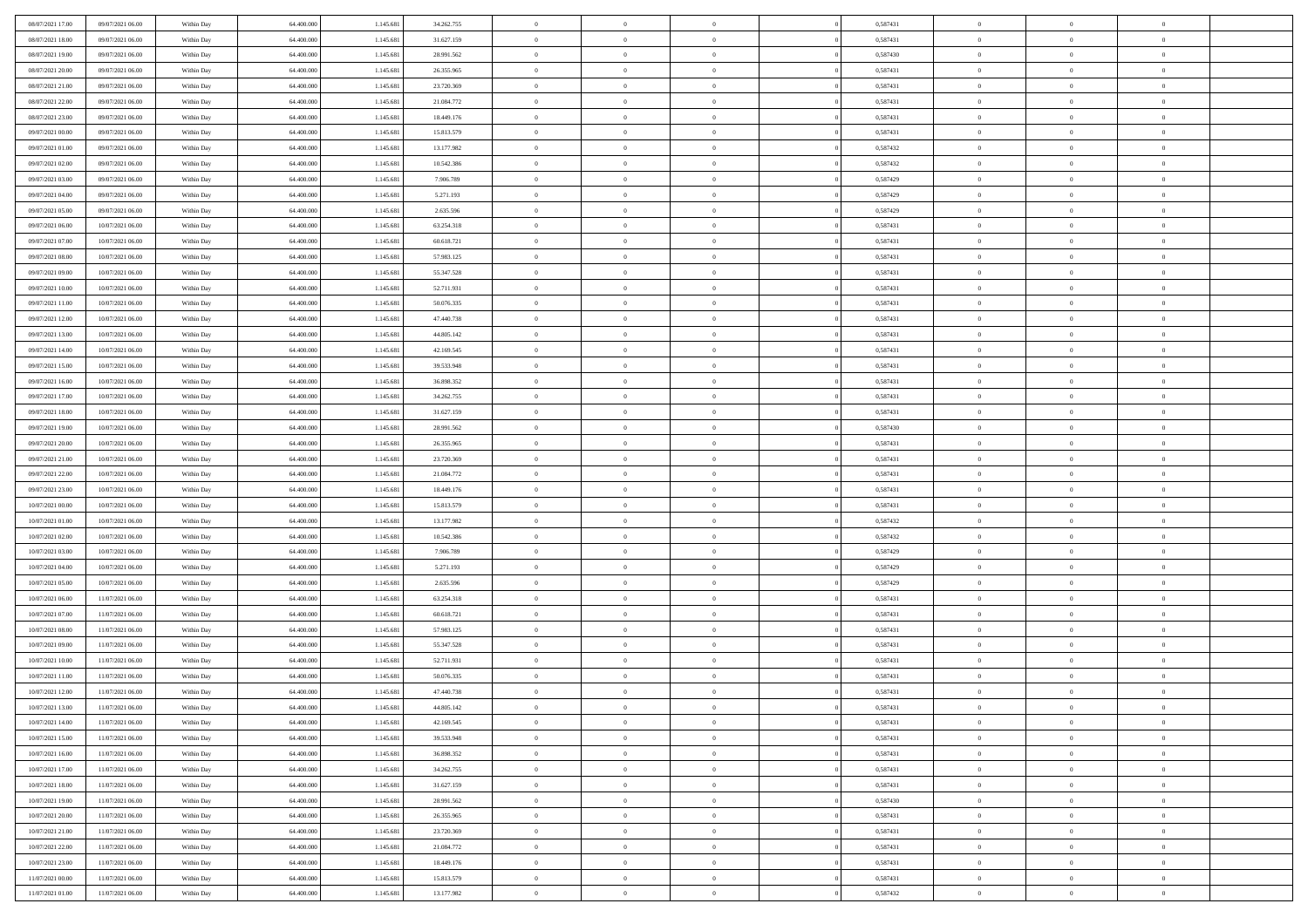| 11/07/2021 02:00 | 11/07/2021 06:00                     | Within Day | 64.400.000 | 1.145.681 | 10.542.386 | $\,$ 0         | $\bf{0}$       | $\theta$       |                | 0,587432 | $\bf{0}$       | $\overline{0}$ | $\theta$                         |  |
|------------------|--------------------------------------|------------|------------|-----------|------------|----------------|----------------|----------------|----------------|----------|----------------|----------------|----------------------------------|--|
| 11/07/2021 03:00 | 11/07/2021 06:00                     | Within Day | 64,400,000 | 1.145.681 | 7.906.789  | $\overline{0}$ | $\overline{0}$ | $\overline{0}$ |                | 0,587429 | $\theta$       | $\theta$       | $\overline{0}$                   |  |
| 11/07/2021 04:00 | 11/07/2021 06:00                     | Within Dav | 64.400.000 | 1.145.681 | 5.271.193  | $\mathbf{0}$   | $\overline{0}$ | $\overline{0}$ |                | 0,587429 | $\theta$       | $\overline{0}$ | $\theta$                         |  |
| 11/07/2021 05:00 | 11/07/2021 06:00                     | Within Day | 64.400.000 | 1.145.681 | 2.635.596  | $\bf{0}$       | $\overline{0}$ | $\bf{0}$       |                | 0,587429 | $\bf{0}$       | $\overline{0}$ | $\bf{0}$                         |  |
| 11/07/2021 06:00 | 12/07/2021 06:00                     | Within Day | 64,400,000 | 1.145.681 | 63.254.318 | $\bf{0}$       | $\bf{0}$       | $\overline{0}$ |                | 0,587431 | $\bf{0}$       | $\Omega$       | $\bf{0}$                         |  |
| 11/07/2021 07:00 | 12/07/2021 06:00                     | Within Day | 64.400.000 | 1.145.681 | 60.618.721 | $\overline{0}$ | $\overline{0}$ | $\overline{0}$ |                | 0,587431 | $\theta$       | $\overline{0}$ | $\theta$                         |  |
| 11/07/2021 08:00 | 12/07/2021 06:00                     | Within Day | 64.400.000 | 1.145.681 | 57.983.125 | $\bf{0}$       | $\bf{0}$       | $\overline{0}$ |                | 0,587431 | $\bf{0}$       | $\overline{0}$ | $\theta$                         |  |
|                  |                                      |            | 64,400,000 |           | 55.347.528 | $\overline{0}$ | $\overline{0}$ | $\overline{0}$ |                | 0,587431 | $\,$ 0 $\,$    | $\overline{0}$ | $\overline{0}$                   |  |
| 11/07/2021 09:00 | 12/07/2021 06:00                     | Within Day |            | 1.145.681 |            | $\mathbf{0}$   |                |                |                |          | $\theta$       |                |                                  |  |
| 11/07/2021 11:00 | 12/07/2021 06:00                     | Within Day | 64.400.000 | 1.145.681 | 50.076.335 |                | $\overline{0}$ | $\overline{0}$ |                | 0,587431 |                | $\overline{0}$ | $\theta$                         |  |
| 11/07/2021 12:00 | 12/07/2021 06:00                     | Within Day | 64.400.000 | 1.145.681 | 47.440.738 | $\bf{0}$       | $\bf{0}$       | $\overline{0}$ |                | 0,587431 | $\bf{0}$       | $\overline{0}$ | $\theta$                         |  |
| 11/07/2021 13:00 | 12/07/2021 06:00                     | Within Day | 64,400,000 | 1.145.681 | 44.805.142 | $\bf{0}$       | $\overline{0}$ | $\overline{0}$ |                | 0,587431 | $\bf{0}$       | $\theta$       | $\overline{0}$                   |  |
| 11/07/2021 14:00 | 12/07/2021 06:00                     | Within Day | 64.400.000 | 1.145.681 | 42.169.545 | $\mathbf{0}$   | $\overline{0}$ | $\overline{0}$ |                | 0,587431 | $\theta$       | $\overline{0}$ | $\theta$                         |  |
| 11/07/2021 15:00 | 12/07/2021 06:00                     | Within Day | 64.400.000 | 1.145.681 | 39.533.948 | $\bf{0}$       | $\overline{0}$ | $\bf{0}$       |                | 0,587431 | $\bf{0}$       | $\overline{0}$ | $\bf{0}$                         |  |
| 11/07/2021 16:00 | 12/07/2021 06:00                     | Within Day | 64.400.000 | 1.145.681 | 36.898.352 | $\bf{0}$       | $\overline{0}$ | $\overline{0}$ |                | 0,587431 | $\bf{0}$       | $\Omega$       | $\bf{0}$                         |  |
| 11/07/2021 17:00 | 12/07/2021 06:00                     | Within Day | 64.400.000 | 1.145.681 | 34.262.755 | $\overline{0}$ | $\overline{0}$ | $\overline{0}$ |                | 0,587431 | $\theta$       | $\overline{0}$ | $\theta$                         |  |
| 11/07/2021 18:00 | 12/07/2021 06:00                     | Within Day | 64.400.000 | 1.145.681 | 31.627.159 | $\bf{0}$       | $\overline{0}$ | $\overline{0}$ |                | 0,587431 | $\bf{0}$       | $\overline{0}$ | $\theta$                         |  |
| 11/07/2021 19:00 | 12/07/2021 06:00                     | Within Day | 64,400,000 | 1.145.681 | 28.991.562 | $\bf{0}$       | $\overline{0}$ | $\overline{0}$ |                | 0,587430 | $\,$ 0 $\,$    | $\overline{0}$ | $\overline{0}$                   |  |
| 11/07/2021 20:00 | 12/07/2021 06:00                     | Within Day | 64.400.000 | 1.145.681 | 26.355.965 | $\mathbf{0}$   | $\overline{0}$ | $\overline{0}$ |                | 0,587431 | $\theta$       | $\overline{0}$ | $\theta$                         |  |
| 11/07/2021 21:00 | 12/07/2021 06:00                     | Within Day | 64.400.000 | 1.145.681 | 23.720.369 | $\bf{0}$       | $\overline{0}$ | $\overline{0}$ |                | 0,587431 | $\bf{0}$       | $\overline{0}$ | $\theta$                         |  |
| 11/07/2021 22:00 | 12/07/2021 06:00                     | Within Day | 64.400.000 | 1.145.681 | 21.084.772 | $\bf{0}$       | $\overline{0}$ | $\overline{0}$ |                | 0,587431 | $\bf{0}$       | $\theta$       | $\bf{0}$                         |  |
| 11/07/2021 23:00 | 12/07/2021 06:00                     | Within Day | 64.400.000 | 1.145.681 | 18.449.176 | $\mathbf{0}$   | $\overline{0}$ | $\overline{0}$ |                | 0,587431 | $\theta$       | $\overline{0}$ | $\theta$                         |  |
| 12/07/2021 00:00 | 12/07/2021 06:00                     | Within Day | 64.400.000 | 1.145.681 | 15.813.579 | $\bf{0}$       | $\overline{0}$ | $\bf{0}$       |                | 0,587431 | $\bf{0}$       | $\overline{0}$ | $\bf{0}$                         |  |
| 12/07/2021 01:00 | 12/07/2021 06:00                     | Within Day | 64,400,000 | 1.145.681 | 13.177.982 | $\bf{0}$       | $\bf{0}$       | $\overline{0}$ |                | 0,587432 | $\bf{0}$       | $\overline{0}$ | $\bf{0}$                         |  |
| 12/07/2021 02:00 | 12/07/2021 06:00                     | Within Day | 64.400.000 | 1.145.681 | 10.542.386 | $\mathbf{0}$   | $\overline{0}$ | $\overline{0}$ |                | 0,587432 | $\theta$       | $\overline{0}$ | $\theta$                         |  |
| 12/07/2021 03:00 | 12/07/2021 06:00                     | Within Day | 64.400.000 | 1.145.681 | 7.906.789  | $\bf{0}$       | $\bf{0}$       | $\overline{0}$ |                | 0,587429 | $\bf{0}$       | $\overline{0}$ | $\theta$                         |  |
| 12/07/2021 04:00 | 12/07/2021 06:00                     | Within Day | 64,400,000 | 1.145.681 | 5.271.193  | $\bf{0}$       | $\overline{0}$ | $\overline{0}$ |                | 0,587429 | $\,$ 0 $\,$    | $\overline{0}$ | $\overline{0}$                   |  |
| 12/07/2021 05:00 | 12/07/2021 06:00                     | Within Day | 64.400.000 | 1.145.681 | 2.635.596  | $\mathbf{0}$   | $\overline{0}$ | $\overline{0}$ |                | 0,587429 | $\theta$       | $\overline{0}$ | $\theta$                         |  |
| 12/07/2021 06:00 | 13/07/2021 06:00                     | Within Day | 64.400.000 | 1.145.681 | 63.254.318 | $\bf{0}$       | $\bf{0}$       | $\overline{0}$ |                | 0,587431 | $\bf{0}$       | $\overline{0}$ | $\theta$                         |  |
| 12/07/2021 07:00 | 13/07/2021 06:00                     | Within Day | 64,400,000 | 1.145.681 | 60.618.721 | $\bf{0}$       | $\overline{0}$ | $\overline{0}$ |                | 0,587431 | $\bf{0}$       | $\theta$       | $\bf{0}$                         |  |
| 12/07/2021 08:00 | 13/07/2021 06:00                     | Within Day | 64.400.000 | 1.145.681 | 57.983.125 | $\mathbf{0}$   | $\overline{0}$ | $\overline{0}$ |                | 0,587431 | $\theta$       | $\overline{0}$ | $\theta$                         |  |
| 12/07/2021 09:00 | 13/07/2021 06:00                     | Within Day | 64.400.000 | 1.145.681 | 55.347.528 | $\bf{0}$       | $\overline{0}$ | $\overline{0}$ |                | 0,587431 | $\,0\,$        | $\overline{0}$ | $\theta$                         |  |
| 12/07/2021 10:00 | 13/07/2021 06:00                     | Within Day | 64.400.000 | 1.145.681 | 52.711.931 | $\bf{0}$       | $\bf{0}$       | $\overline{0}$ |                | 0,587431 | $\bf{0}$       | $\overline{0}$ | $\bf{0}$                         |  |
| 12/07/2021 11:00 | 13/07/2021 06:00                     | Within Day | 64.400.000 | 1.145.681 | 50.076.335 | $\overline{0}$ | $\overline{0}$ | $\overline{0}$ |                | 0,587431 | $\theta$       | $\overline{0}$ | $\theta$                         |  |
| 12/07/2021 12:00 | 13/07/2021 06:00                     | Within Day | 64.400.000 | 1.145.681 | 47.440.738 | $\bf{0}$       | $\overline{0}$ | $\theta$       |                | 0,587431 | $\,0\,$        | $\overline{0}$ | $\theta$                         |  |
| 12/07/2021 13:00 | 13/07/2021 06:00                     | Within Day | 64,400,000 | 1.145.681 | 44.805.142 | $\overline{0}$ | $\overline{0}$ | $\overline{0}$ |                | 0,587431 | $\bf{0}$       | $\overline{0}$ | $\bf{0}$                         |  |
| 12/07/2021 14:00 | 13/07/2021 06:00                     | Within Day | 64.400.000 | 1.145.681 | 42.169.545 | $\mathbf{0}$   | $\overline{0}$ | $\overline{0}$ |                | 0,587431 | $\theta$       | $\overline{0}$ | $\theta$                         |  |
| 12/07/2021 15:00 | 13/07/2021 06:00                     | Within Day | 64.400.000 | 1.145.681 | 39.533.948 | $\bf{0}$       | $\overline{0}$ | $\theta$       |                | 0,587431 | $\,0\,$        | $\overline{0}$ | $\theta$                         |  |
| 12/07/2021 16:00 | 13/07/2021 06:00                     | Within Day | 64.400.000 | 1.145.681 | 36.898.352 | $\bf{0}$       | $\overline{0}$ | $\overline{0}$ |                | 0,587431 | $\bf{0}$       | $\theta$       | $\bf{0}$                         |  |
| 12/07/2021 17:00 | 13/07/2021 06:00                     | Within Dav | 64.400.000 | 1.145.681 | 34.262.755 | $\mathbf{0}$   | $\overline{0}$ | $\overline{0}$ |                | 0,587431 | $\theta$       | $\overline{0}$ | $\theta$                         |  |
| 12/07/2021 18:00 | 13/07/2021 06:00                     | Within Day | 64.400.000 | 1.145.681 | 31.627.159 | $\,0\,$        | $\overline{0}$ | $\theta$       |                | 0,587431 | $\,0\,$        | $\overline{0}$ | $\theta$                         |  |
| 12/07/2021 19:00 | 13/07/2021 06:00                     | Within Day | 64,400,000 | 1.145.681 | 28.991.562 | $\bf{0}$       | $\bf{0}$       | $\overline{0}$ |                | 0,587430 | $\bf{0}$       | $\overline{0}$ | $\bf{0}$                         |  |
| 12/07/2021 20:00 | 13/07/2021 06:00                     | Within Dav | 64.400.000 | 1.145.681 | 26.355.965 | $\mathbf{0}$   | $\overline{0}$ | $\overline{0}$ |                | 0,587431 | $\theta$       | $\overline{0}$ | $\overline{0}$                   |  |
| 12/07/2021 21:00 | 13/07/2021 06:00                     | Within Day | 64.400.000 | 1.145.681 | 23.720.369 | $\bf{0}$       | $\overline{0}$ | $\theta$       |                | 0,587431 | $\,0\,$        | $\overline{0}$ | $\theta$                         |  |
| 12/07/2021 22:00 | 13/07/2021 06:00                     | Within Day | 64,400,000 | 1.145.681 | 21.084.772 | $\bf{0}$       | $\overline{0}$ | $\overline{0}$ |                | 0,587431 | $\,$ 0 $\,$    | $\overline{0}$ | $\bf{0}$                         |  |
| 12/07/2021 23:00 | 13/07/2021 06:00                     | Within Day | 64.400.000 | 1.145.681 | 18.449.176 | $\bf{0}$       | $\overline{0}$ |                |                | 0,587431 | $\bf{0}$       | $\Omega$       | $\Omega$                         |  |
| 13/07/2021 00:00 | 13/07/2021 06:00                     | Within Day | 64.400.000 | 1.145.681 | 15.813.579 | $\,0\,$        | $\overline{0}$ | $\theta$       |                | 0,587431 | $\,$ 0 $\,$    | $\overline{0}$ | $\theta$                         |  |
| 13/07/2021 01:00 | 13/07/2021 06:00                     | Within Day | 64,400,000 | 1.145.681 | 13.177.982 | $\bf{0}$       | $\overline{0}$ | $\overline{0}$ |                | 0,587432 | $\overline{0}$ | $\overline{0}$ | $\overline{0}$                   |  |
| 13/07/2021 02:00 | 13/07/2021 06:00                     | Within Day | 64.400.000 | 1.145.681 | 10.542.386 | $\mathbf{0}$   | $\overline{0}$ | $\overline{0}$ |                | 0,587432 | $\mathbf{0}$   | $\overline{0}$ | $\overline{0}$                   |  |
| 13/07/2021 03:00 | 13/07/2021 06:00                     | Within Day | 64.400.000 | 1.145.681 | 7.906.789  | $\,$ 0 $\,$    | $\overline{0}$ | $\overline{0}$ | $\overline{0}$ | 0,587429 | $\,$ 0 $\,$    | $\mathbf{0}$   | $\,$ 0                           |  |
| 13/07/2021 04:00 | 13/07/2021 06:00                     | Within Day | 64,400,000 | 1.145.681 | 5.271.193  | $\,$ 0 $\,$    | $\overline{0}$ | $\overline{0}$ |                | 0,587429 | $\,$ 0 $\,$    | $\overline{0}$ | $\overline{0}$                   |  |
| 13/07/2021 05:00 | 13/07/2021 06:00                     | Within Day | 64.400.000 | 1.145.681 | 2.635.596  | $\mathbf{0}$   | $\overline{0}$ | $\overline{0}$ |                | 0,587429 | $\overline{0}$ | $\overline{0}$ | $\overline{0}$                   |  |
| 13/07/2021 06:00 | 14/07/2021 06:00                     |            | 64.400.000 | 1.145.681 | 63.254.318 | $\,$ 0 $\,$    | $\overline{0}$ | $\overline{0}$ | $\theta$       | 0,587431 | $\,$ 0 $\,$    | $\overline{0}$ | $\theta$                         |  |
|                  |                                      | Within Day | 64,400,000 |           |            | $\bf{0}$       | $\overline{0}$ |                |                |          | $\overline{0}$ | $\overline{0}$ |                                  |  |
| 13/07/2021 07:00 | 14/07/2021 06:00<br>14/07/2021 06:00 | Within Day |            | 1.145.681 | 60.618.721 | $\,$ 0 $\,$    |                | $\overline{0}$ |                | 0,587431 | $\mathbf{0}$   |                | $\overline{0}$<br>$\overline{0}$ |  |
| 13/07/2021 08:00 |                                      | Within Day | 64.400.000 | 1.145.681 | 57.983.125 |                | $\overline{0}$ | $\overline{0}$ |                | 0,587431 |                | $\overline{0}$ |                                  |  |
| 13/07/2021 09:00 | 14/07/2021 06:00                     | Within Day | 64.400.000 | 1.145.681 | 55.347.528 | $\,$ 0 $\,$    | $\overline{0}$ | $\overline{0}$ |                | 0,587431 | $\,$ 0 $\,$    | $\overline{0}$ | $\,$ 0                           |  |
| 13/07/2021 10:00 | 14/07/2021 06:00                     | Within Day | 64,400,000 | 1.145.681 | 52.711.931 | $\bf{0}$       | $\overline{0}$ | $\overline{0}$ |                | 0,587431 | $\,$ 0 $\,$    | $\overline{0}$ | $\overline{0}$                   |  |
| 13/07/2021 11:00 | 14/07/2021 06:00                     | Within Day | 64.400.000 | 1.145.681 | 50.076.335 | $\overline{0}$ | $\overline{0}$ | $\overline{0}$ |                | 0,587431 | $\mathbf{0}$   | $\overline{0}$ | $\overline{0}$                   |  |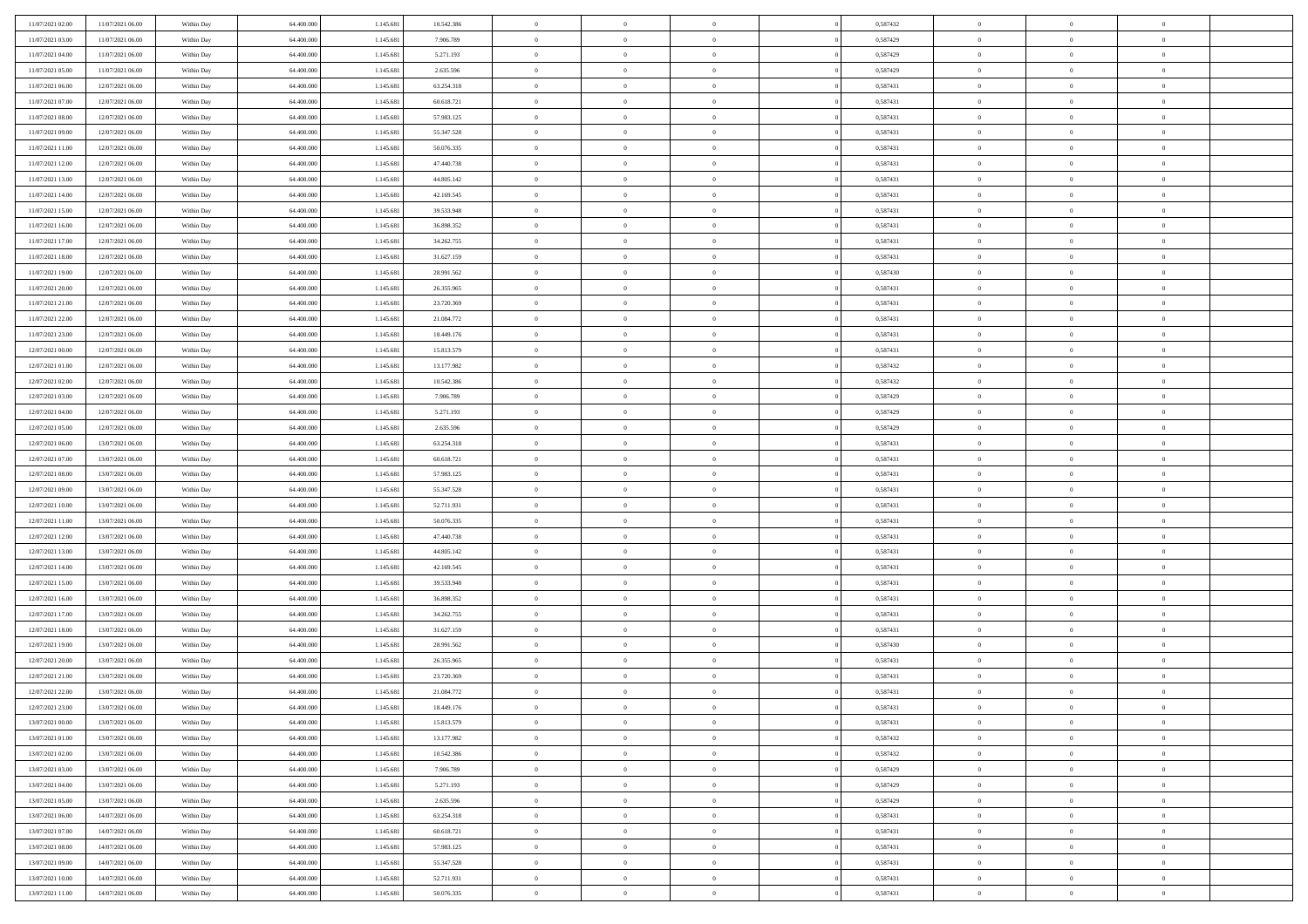| 13/07/2021 12:00 | 14/07/2021 06:00                     | Within Day | 64.400.000 | 1.145.681 | 47.440.738 | $\,$ 0         | $\bf{0}$       | $\theta$                         |                | 0,587431 | $\bf{0}$       | $\overline{0}$                   | $\theta$                         |  |
|------------------|--------------------------------------|------------|------------|-----------|------------|----------------|----------------|----------------------------------|----------------|----------|----------------|----------------------------------|----------------------------------|--|
| 13/07/2021 13:00 | 14/07/2021 06:00                     | Within Day | 64,400,000 | 1.145.681 | 44.805.142 | $\overline{0}$ | $\overline{0}$ | $\overline{0}$                   |                | 0,587431 | $\theta$       | $\overline{0}$                   | $\overline{0}$                   |  |
| 13/07/2021 14:00 | 14/07/2021 06:00                     | Within Dav | 64.400.000 | 1.145.681 | 42.169.545 | $\mathbf{0}$   | $\overline{0}$ | $\overline{0}$                   |                | 0,587431 | $\theta$       | $\overline{0}$                   | $\theta$                         |  |
| 13/07/2021 15:00 | 14/07/2021 06:00                     | Within Day | 64.400.000 | 1.145.681 | 39.533.948 | $\bf{0}$       | $\overline{0}$ | $\bf{0}$                         |                | 0,587431 | $\bf{0}$       | $\overline{0}$                   | $\bf{0}$                         |  |
| 13/07/2021 16:00 | 14/07/2021 06:00                     | Within Day | 64,400,000 | 1.145.681 | 36.898.352 | $\bf{0}$       | $\bf{0}$       | $\overline{0}$                   |                | 0,587431 | $\bf{0}$       | $\overline{0}$                   | $\bf{0}$                         |  |
| 13/07/2021 17:00 | 14/07/2021 06:00                     | Within Dav | 64.400.000 | 1.145.681 | 34.262.755 | $\overline{0}$ | $\overline{0}$ | $\overline{0}$                   |                | 0,587431 | $\theta$       | $\overline{0}$                   | $\theta$                         |  |
| 13/07/2021 18:00 | 14/07/2021 06:00                     | Within Day | 64.400.000 | 1.145.681 | 31.627.159 | $\bf{0}$       | $\bf{0}$       | $\overline{0}$                   |                | 0,587431 | $\bf{0}$       | $\overline{0}$                   | $\theta$                         |  |
|                  |                                      |            | 64,400,000 |           |            | $\overline{0}$ | $\overline{0}$ | $\overline{0}$                   |                | 0,587430 | $\,$ 0 $\,$    | $\overline{0}$                   | $\overline{0}$                   |  |
| 13/07/2021 19:00 | 14/07/2021 06:00                     | Within Day |            | 1.145.681 | 28.991.562 | $\mathbf{0}$   |                |                                  |                |          | $\theta$       |                                  |                                  |  |
| 13/07/2021 20:00 | 14/07/2021 06:00                     | Within Day | 64.400.000 | 1.145.681 | 26.355.965 |                | $\overline{0}$ | $\overline{0}$<br>$\overline{0}$ |                | 0,587431 |                | $\overline{0}$<br>$\overline{0}$ | $\theta$<br>$\theta$             |  |
| 13/07/2021 21:00 | 14/07/2021 06:00                     | Within Day | 64.400.000 | 1.145.681 | 23.720.369 | $\bf{0}$       | $\bf{0}$       |                                  |                | 0,587431 | $\bf{0}$       |                                  |                                  |  |
| 13/07/2021 22:00 | 14/07/2021 06:00                     | Within Day | 64,400,000 | 1.145.681 | 21.084.772 | $\bf{0}$       | $\overline{0}$ | $\overline{0}$                   |                | 0,587431 | $\bf{0}$       | $\theta$                         | $\overline{0}$                   |  |
| 13/07/2021 23:00 | 14/07/2021 06:00                     | Within Dav | 64.400.000 | 1.145.681 | 18.449.176 | $\mathbf{0}$   | $\overline{0}$ | $\overline{0}$                   |                | 0,587431 | $\theta$       | $\overline{0}$                   | $\theta$                         |  |
| 14/07/2021 00:00 | 14/07/2021 06:00                     | Within Day | 64.400.000 | 1.145.681 | 15.813.579 | $\bf{0}$       | $\overline{0}$ | $\bf{0}$                         |                | 0,587431 | $\bf{0}$       | $\overline{0}$                   | $\bf{0}$                         |  |
| 14/07/2021 01:00 | 14/07/2021 06:00                     | Within Day | 64.400.000 | 1.145.681 | 13.177.982 | $\bf{0}$       | $\overline{0}$ | $\overline{0}$                   |                | 0,587432 | $\bf{0}$       | $\Omega$                         | $\bf{0}$                         |  |
| 14/07/2021 02:00 | 14/07/2021 06:00                     | Within Dav | 64.400.000 | 1.145.681 | 10.542.386 | $\overline{0}$ | $\overline{0}$ | $\overline{0}$                   |                | 0,587432 | $\theta$       | $\overline{0}$                   | $\theta$                         |  |
| 14/07/2021 03:00 | 14/07/2021 06:00                     | Within Day | 64.400.000 | 1.145.681 | 7.906.789  | $\bf{0}$       | $\bf{0}$       | $\overline{0}$                   |                | 0,587429 | $\bf{0}$       | $\overline{0}$                   | $\theta$                         |  |
| 14/07/2021 04:00 | 14/07/2021 06:00                     | Within Day | 64,400,000 | 1.145.681 | 5.271.193  | $\bf{0}$       | $\overline{0}$ | $\overline{0}$                   |                | 0,587429 | $\,$ 0 $\,$    | $\overline{0}$                   | $\overline{0}$                   |  |
| 14/07/2021 05:00 | 14/07/2021 06:00                     | Within Day | 64.400.000 | 1.145.681 | 2.635.596  | $\mathbf{0}$   | $\overline{0}$ | $\overline{0}$                   |                | 0,587429 | $\theta$       | $\overline{0}$                   | $\theta$                         |  |
| 14/07/2021 06:00 | 15/07/2021 06:00                     | Within Day | 64.400.000 | 1.145.681 | 63.254.318 | $\bf{0}$       | $\overline{0}$ | $\overline{0}$                   |                | 0,587431 | $\bf{0}$       | $\overline{0}$                   | $\theta$                         |  |
| 14/07/2021 07:00 | 15/07/2021 06:00                     | Within Day | 64.400.000 | 1.145.681 | 60.618.721 | $\bf{0}$       | $\overline{0}$ | $\overline{0}$                   |                | 0,587431 | $\bf{0}$       | $\theta$                         | $\bf{0}$                         |  |
| 14/07/2021 08:00 | 15/07/2021 06:00                     | Within Dav | 64.400.000 | 1.145.681 | 57.983.125 | $\mathbf{0}$   | $\overline{0}$ | $\overline{0}$                   |                | 0,587431 | $\theta$       | $\overline{0}$                   | $\theta$                         |  |
| 14/07/2021 09:00 | 15/07/2021 06:00                     | Within Day | 64.400.000 | 1.145.681 | 55.347.528 | $\bf{0}$       | $\overline{0}$ | $\bf{0}$                         |                | 0,587431 | $\bf{0}$       | $\overline{0}$                   | $\bf{0}$                         |  |
| 14/07/2021 10:00 | 15/07/2021 06:00                     | Within Day | 64,400,000 | 1.145.681 | 52.711.931 | $\bf{0}$       | $\overline{0}$ | $\overline{0}$                   |                | 0,587431 | $\bf{0}$       | $\overline{0}$                   | $\bf{0}$                         |  |
| 14/07/2021 11:00 | 15/07/2021 06:00                     | Within Dav | 64.400.000 | 1.145.681 | 50.076.335 | $\mathbf{0}$   | $\overline{0}$ | $\overline{0}$                   |                | 0,587431 | $\theta$       | $\overline{0}$                   | $\theta$                         |  |
| 14/07/2021 12:00 | 15/07/2021 06:00                     | Within Day | 64.400.000 | 1.145.681 | 47.440.738 | $\bf{0}$       | $\overline{0}$ | $\overline{0}$                   |                | 0,587431 | $\bf{0}$       | $\overline{0}$                   | $\theta$                         |  |
| 14/07/2021 13:00 | 15/07/2021 06:00                     | Within Day | 64,400,000 | 1.145.681 | 44.805.142 | $\bf{0}$       | $\overline{0}$ | $\overline{0}$                   |                | 0,587431 | $\,$ 0 $\,$    | $\overline{0}$                   | $\bf{0}$                         |  |
| 14/07/2021 14:00 | 15/07/2021 06:00                     | Within Day | 64.400.000 | 1.145.681 | 42.169.545 | $\overline{0}$ | $\overline{0}$ | $\overline{0}$                   |                | 0,587431 | $\theta$       | $\overline{0}$                   | $\theta$                         |  |
| 14/07/2021 15:00 | 15/07/2021 06:00                     | Within Day | 64.400.000 | 1.145.681 | 39.533.948 | $\bf{0}$       | $\overline{0}$ | $\overline{0}$                   |                | 0,587431 | $\bf{0}$       | $\overline{0}$                   | $\theta$                         |  |
| 14/07/2021 16:00 | 15/07/2021 06:00                     | Within Day | 64,400,000 | 1.145.681 | 36.898.352 | $\bf{0}$       | $\overline{0}$ | $\overline{0}$                   |                | 0,587431 | $\bf{0}$       | $\theta$                         | $\bf{0}$                         |  |
| 14/07/2021 17:00 | 15/07/2021 06:00                     | Within Dav | 64.400.000 | 1.145.681 | 34.262.755 | $\mathbf{0}$   | $\overline{0}$ | $\overline{0}$                   |                | 0,587431 | $\theta$       | $\overline{0}$                   | $\theta$                         |  |
| 14/07/2021 18:00 | 15/07/2021 06:00                     | Within Day | 64.400.000 | 1.145.681 | 31.627.159 | $\bf{0}$       | $\overline{0}$ | $\overline{0}$                   |                | 0,587431 | $\,0\,$        | $\overline{0}$                   | $\theta$                         |  |
| 14/07/2021 19:00 | 15/07/2021 06:00                     | Within Day | 64.400.000 | 1.145.681 | 28.991.562 | $\bf{0}$       | $\overline{0}$ | $\overline{0}$                   |                | 0,587430 | $\bf{0}$       | $\overline{0}$                   | $\bf{0}$                         |  |
| 14/07/2021 20:00 | 15/07/2021 06:00                     | Within Dav | 64.400.000 | 1.145.681 | 26.355.965 | $\mathbf{0}$   | $\overline{0}$ | $\overline{0}$                   |                | 0,587431 | $\theta$       | $\overline{0}$                   | $\theta$                         |  |
| 14/07/2021 21:00 | 15/07/2021 06:00                     | Within Day | 64.400.000 | 1.145.681 | 23.720.369 | $\bf{0}$       | $\overline{0}$ | $\theta$                         |                | 0,587431 | $\,0\,$        | $\overline{0}$                   | $\theta$                         |  |
| 14/07/2021 22:00 | 15/07/2021 06:00                     | Within Day | 64,400,000 | 1.145.681 | 21.084.772 | $\overline{0}$ | $\overline{0}$ | $\overline{0}$                   |                | 0,587431 | $\bf{0}$       | $\overline{0}$                   | $\bf{0}$                         |  |
| 14/07/2021 23:00 | 15/07/2021 06:00                     | Within Day | 64.400.000 | 1.145.681 | 18.449.176 | $\mathbf{0}$   | $\overline{0}$ | $\overline{0}$                   |                | 0,587431 | $\theta$       | $\overline{0}$                   | $\theta$                         |  |
| 15/07/2021 00:00 | 15/07/2021 06:00                     | Within Day | 64.400.000 | 1.145.681 | 15.813.579 | $\bf{0}$       | $\overline{0}$ | $\theta$                         |                | 0,587431 | $\,0\,$        | $\overline{0}$                   | $\theta$                         |  |
| 15/07/2021 01:00 | 15/07/2021 06:00                     | Within Day | 64.400.000 | 1.145.681 | 13.177.982 | $\bf{0}$       | $\bf{0}$       | $\overline{0}$                   |                | 0,587432 | $\bf{0}$       | $\theta$                         | $\bf{0}$                         |  |
| 15/07/2021 02:00 | 15/07/2021 06:00                     | Within Dav | 64.400.000 | 1.145.681 | 10.542.386 | $\mathbf{0}$   | $\overline{0}$ | $\overline{0}$                   |                | 0,587432 | $\theta$       | $\overline{0}$                   | $\theta$                         |  |
| 15/07/2021 03:00 | 15/07/2021 06:00                     | Within Day | 64.400.000 | 1.145.681 | 7.906.789  | $\,0\,$        | $\overline{0}$ | $\theta$                         |                | 0,587429 | $\,0\,$        | $\overline{0}$                   | $\theta$                         |  |
| 15/07/2021 04:00 | 15/07/2021 06:00                     | Within Day | 64,400,000 | 1.145.681 | 5.271.193  | $\bf{0}$       | $\bf{0}$       | $\overline{0}$                   |                | 0,587429 | $\bf{0}$       | $\overline{0}$                   | $\bf{0}$                         |  |
| 15/07/2021 05:00 | 15/07/2021 06:00                     | Within Dav | 64.400.000 | 1.145.681 | 2.635.596  | $\mathbf{0}$   | $\overline{0}$ | $\overline{0}$                   |                | 0,587429 | $\theta$       | $\overline{0}$                   | $\overline{0}$                   |  |
| 15/07/2021 06:00 | 16/07/2021 06:00                     | Within Day | 64.400.000 | 1.145.681 | 63.254.318 | $\bf{0}$       | $\overline{0}$ | $\theta$                         |                | 0,587431 | $\,0\,$        | $\overline{0}$                   | $\theta$                         |  |
| 15/07/2021 07:00 | 16/07/2021 06:00                     | Within Day | 64,400,000 | 1.145.681 | 60.618.721 | $\bf{0}$       | $\overline{0}$ | $\overline{0}$                   |                | 0,587431 | $\,$ 0 $\,$    | $\overline{0}$                   | $\bf{0}$                         |  |
| 15/07/2021 08:00 | 16/07/2021 06:00                     | Within Day | 64.400.000 | 1.145.681 | 57.983.125 | $\bf{0}$       | $\overline{0}$ |                                  |                | 0,587431 | $\bf{0}$       | $\Omega$                         | $\theta$                         |  |
| 15/07/2021 09:00 | 16/07/2021 06:00                     | Within Day | 64.400.000 | 1.145.681 | 55.347.528 | $\,0\,$        | $\overline{0}$ | $\theta$                         |                | 0,587431 | $\,$ 0 $\,$    | $\overline{0}$                   | $\theta$                         |  |
| 15/07/2021 10:00 | 16/07/2021 06:00                     | Within Day | 64,400,000 | 1.145.681 | 52.711.931 | $\bf{0}$       | $\overline{0}$ | $\overline{0}$                   |                | 0,587431 | $\overline{0}$ | $\overline{0}$                   | $\overline{0}$                   |  |
| 15/07/2021 11:00 | 16/07/2021 06:00                     | Within Day | 64.400.000 | 1.145.681 | 50.076.335 | $\mathbf{0}$   | $\overline{0}$ | $\overline{0}$                   |                | 0,587431 | $\mathbf{0}$   | $\overline{0}$                   | $\overline{0}$                   |  |
| 15/07/2021 12:00 | 16/07/2021 06:00                     | Within Day | 64.400.000 | 1.145.681 | 47.440.738 | $\,$ 0 $\,$    | $\overline{0}$ | $\overline{0}$                   | $\overline{0}$ | 0,587431 | $\,$ 0 $\,$    | $\mathbf{0}$                     | $\,$ 0                           |  |
|                  |                                      |            | 64,400,000 | 1.145.681 |            |                | $\overline{0}$ |                                  |                | 0,587431 |                | $\overline{0}$                   |                                  |  |
| 15/07/2021 13:00 | 16/07/2021 06:00<br>16/07/2021 06:00 | Within Day |            |           | 44.805.142 | $\,$ 0 $\,$    |                | $\overline{0}$                   |                |          | $\,$ 0 $\,$    |                                  | $\overline{0}$<br>$\overline{0}$ |  |
| 15/07/2021 14:00 |                                      | Within Day | 64.400.000 | 1.145.681 | 42.169.545 | $\mathbf{0}$   | $\overline{0}$ | $\overline{0}$                   |                | 0,587431 | $\overline{0}$ | $\overline{0}$                   |                                  |  |
| 15/07/2021 15:00 | 16/07/2021 06:00                     | Within Day | 64.400.000 | 1.145.681 | 39.533.948 | $\,$ 0 $\,$    | $\overline{0}$ | $\overline{0}$                   | $\theta$       | 0,587431 | $\,$ 0 $\,$    | $\overline{0}$                   | $\theta$                         |  |
| 15/07/2021 16:00 | 16/07/2021 06:00                     | Within Day | 64,400,000 | 1.145.681 | 36.898.352 | $\bf{0}$       | $\overline{0}$ | $\overline{0}$                   |                | 0,587431 | $\overline{0}$ | $\overline{0}$                   | $\overline{0}$                   |  |
| 15/07/2021 17:00 | 16/07/2021 06:00                     | Within Day | 64.400.000 | 1.145.681 | 34.262.755 | $\mathbf{0}$   | $\overline{0}$ | $\overline{0}$                   |                | 0,587431 | $\mathbf{0}$   | $\overline{0}$                   | $\overline{0}$                   |  |
| 15/07/2021 18:00 | 16/07/2021 06:00                     | Within Day | 64.400.000 | 1.145.681 | 31.627.159 | $\,0\,$        | $\overline{0}$ | $\overline{0}$                   |                | 0,587431 | $\,$ 0 $\,$    | $\overline{0}$                   | $\,$ 0                           |  |
| 15/07/2021 19:00 | 16/07/2021 06:00                     | Within Day | 64,400,000 | 1.145.681 | 28.991.562 | $\bf{0}$       | $\bf{0}$       | $\overline{0}$                   |                | 0.587430 | $\,$ 0 $\,$    | $\overline{0}$                   | $\overline{0}$                   |  |
| 15/07/2021 20:00 | 16/07/2021 06:00                     | Within Day | 64.400.000 | 1.145.681 | 26.355.965 | $\overline{0}$ | $\overline{0}$ | $\overline{0}$                   |                | 0,587431 | $\mathbf{0}$   | $\overline{0}$                   | $\overline{0}$                   |  |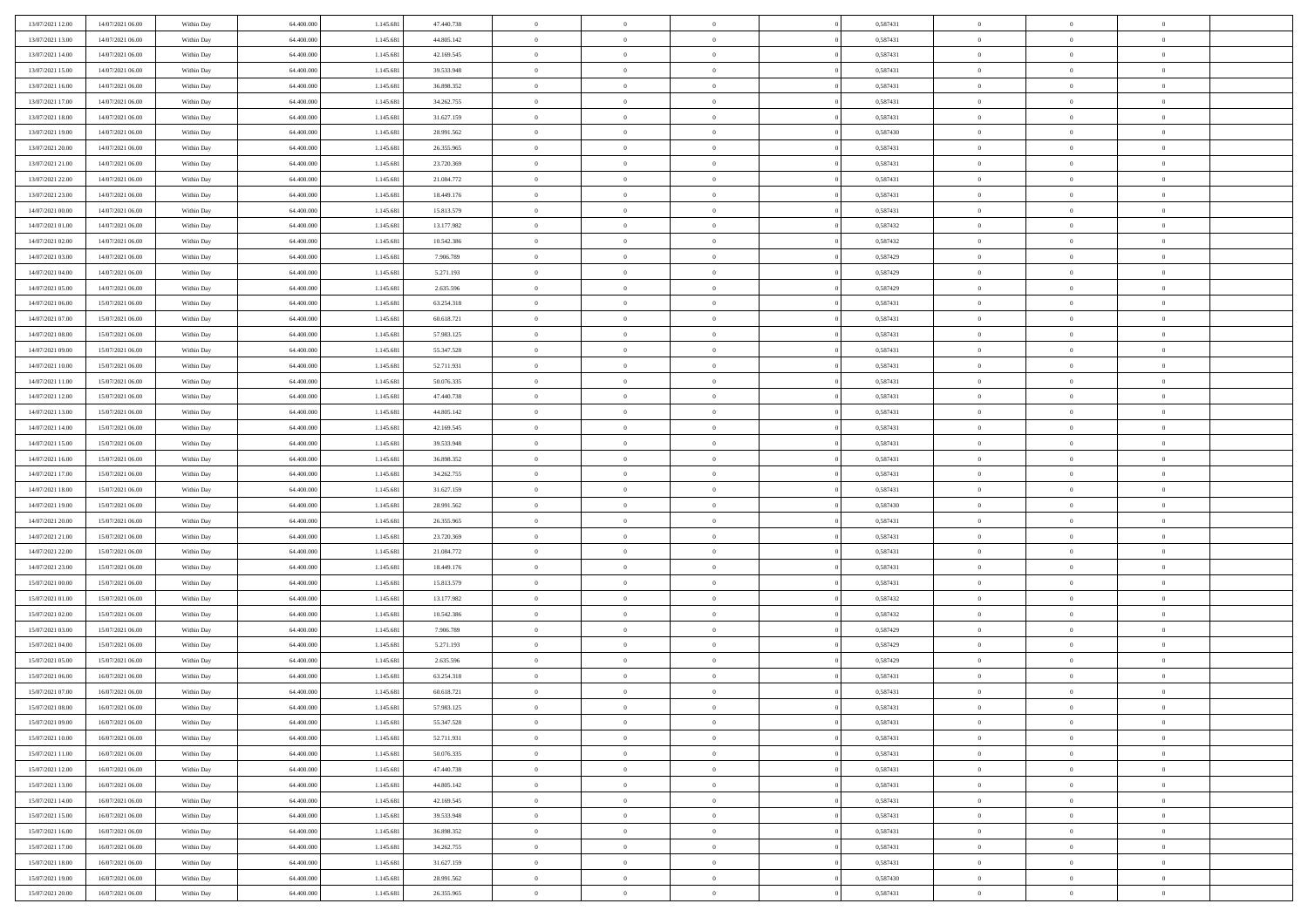| 15/07/2021 21:00 | 16/07/2021 06:00 | Within Day | 64,400,000 | 1.145.681 | 23.720.369 | $\overline{0}$ | $\overline{0}$ | $\Omega$       | 0,587431 | $\bf{0}$       | $\mathbf{0}$   | $\bf{0}$       |  |
|------------------|------------------|------------|------------|-----------|------------|----------------|----------------|----------------|----------|----------------|----------------|----------------|--|
| 15/07/2021 22:00 | 16/07/2021 06:00 | Within Dav | 64.400.000 | 1.145.681 | 21.084.772 | $\mathbf{0}$   | $\overline{0}$ | $\overline{0}$ | 0,587431 | $\overline{0}$ | $\overline{0}$ | $\overline{0}$ |  |
| 15/07/2021 23:00 | 16/07/2021 06:00 | Within Day | 64.400.000 | 1.145.681 | 18.449.176 | $\,$ 0         | $\overline{0}$ | $\bf{0}$       | 0,587431 | $\,$ 0         | $\overline{0}$ | $\,$ 0 $\,$    |  |
| 16/07/2021 00:00 | 16/07/2021 06:00 | Within Day | 64,400,000 | 1.145.681 | 15.813.579 | $\bf{0}$       | $\overline{0}$ | $\Omega$       | 0.587431 | $\theta$       | $\mathbf{0}$   | $\theta$       |  |
| 16/07/2021 01:00 | 16/07/2021 06:00 | Within Day | 64.400.000 | 1.145.681 | 13.177.982 | $\bf{0}$       | $\overline{0}$ | $\overline{0}$ | 0,587432 | $\mathbf{0}$   | $\overline{0}$ | $\overline{0}$ |  |
| 16/07/2021 02:00 | 16/07/2021 06:00 | Within Day | 64.400.000 | 1.145.681 | 10.542.386 | $\bf{0}$       | $\overline{0}$ | $\bf{0}$       | 0,587432 | $\,$ 0         | $\overline{0}$ | $\,$ 0 $\,$    |  |
| 16/07/2021 03:00 | 16/07/2021 06:00 | Within Day | 64,400,000 | 1.145.681 | 7.906.789  | $\bf{0}$       | $\bf{0}$       | $\overline{0}$ | 0,587429 | $\bf{0}$       | $\bf{0}$       | $\theta$       |  |
| 16/07/2021 04:00 | 16/07/2021 06:00 | Within Day | 64.400.000 | 1.145.681 | 5.271.193  | $\overline{0}$ | $\overline{0}$ | $\overline{0}$ | 0,587429 | $\mathbf{0}$   | $\overline{0}$ | $\overline{0}$ |  |
| 16/07/2021 05:00 | 16/07/2021 06:00 | Within Day | 64.400.000 | 1.145.681 | 2.635.596  | $\bf{0}$       | $\overline{0}$ | $\bf{0}$       | 0,587429 | $\,$ 0         | $\overline{0}$ | $\,$ 0 $\,$    |  |
| 16/07/2021 06:00 | 17/07/2021 06:00 | Within Day | 64,400,000 | 1.145.681 | 63.254.318 | $\overline{0}$ | $\overline{0}$ | $\Omega$       | 0.587431 | $\theta$       | $\mathbf{0}$   | $\theta$       |  |
| 16/07/2021 07:00 | 17/07/2021 06:00 | Within Day | 64.400.000 | 1.145.681 | 60.618.721 | $\overline{0}$ | $\overline{0}$ | $\overline{0}$ | 0,587431 | $\mathbf{0}$   | $\overline{0}$ | $\overline{0}$ |  |
| 16/07/2021 08:00 | 17/07/2021 06:00 | Within Day | 64.400.000 | 1.145.681 | 57.983.125 | $\bf{0}$       | $\overline{0}$ | $\bf{0}$       | 0,587431 | $\,$ 0         | $\overline{0}$ | $\,$ 0 $\,$    |  |
| 16/07/2021 09:00 | 17/07/2021 06:00 | Within Day | 64.400.000 | 1.145.681 | 55.347.528 | $\bf{0}$       | $\overline{0}$ | $\Omega$       | 0.587431 | $\theta$       | $\mathbf{0}$   | $\theta$       |  |
| 16/07/2021 10:00 | 17/07/2021 06:00 | Within Day | 64.400.000 | 1.145.681 | 52.711.931 | $\overline{0}$ | $\overline{0}$ | $\overline{0}$ | 0,587431 | $\overline{0}$ | $\overline{0}$ | $\overline{0}$ |  |
| 16/07/2021 11:00 | 17/07/2021 06:00 | Within Day | 64.400.000 | 1.145.681 | 50.076.335 | $\bf{0}$       | $\overline{0}$ | $\bf{0}$       | 0,587431 | $\,$ 0         | $\overline{0}$ | $\,$ 0 $\,$    |  |
| 16/07/2021 12:00 | 17/07/2021 06:00 | Within Day | 64,400,000 | 1.145.681 | 47.440.738 | $\bf{0}$       | $\overline{0}$ | $\overline{0}$ | 0.587431 | $\bf{0}$       | $\bf{0}$       | $\theta$       |  |
| 16/07/2021 13:00 | 17/07/2021 06:00 | Within Day | 64.400.000 | 1.145.681 | 44.805.142 | $\overline{0}$ | $\overline{0}$ | $\overline{0}$ | 0,587431 | $\mathbf{0}$   | $\overline{0}$ | $\overline{0}$ |  |
| 16/07/2021 14:00 | 17/07/2021 06:00 | Within Day | 64.400.000 | 1.145.681 | 42.169.545 | $\bf{0}$       | $\overline{0}$ | $\bf{0}$       | 0,587431 | $\,$ 0         | $\overline{0}$ | $\,$ 0 $\,$    |  |
| 16/07/2021 15:00 | 17/07/2021 06:00 | Within Day | 64,400,000 | 1.145.681 | 39.533.948 | $\bf{0}$       | $\overline{0}$ | $\Omega$       | 0.587431 | $\theta$       | $\mathbf{0}$   | $\theta$       |  |
| 16/07/2021 16:00 | 17/07/2021 06:00 | Within Day | 64.400.000 | 1.145.681 | 36.898.352 | $\overline{0}$ | $\overline{0}$ | $\overline{0}$ | 0,587431 | $\mathbf{0}$   | $\overline{0}$ | $\overline{0}$ |  |
| 16/07/2021 17:00 | 17/07/2021 06:00 | Within Day | 64.400.000 | 1.145.681 | 34.262.755 | $\bf{0}$       | $\overline{0}$ | $\bf{0}$       | 0,587431 | $\,$ 0         | $\overline{0}$ | $\,$ 0 $\,$    |  |
| 16/07/2021 18:00 | 17/07/2021 06:00 | Within Day | 64,400,000 | 1.145.681 | 31.627.159 | $\bf{0}$       | $\overline{0}$ | $\Omega$       | 0.587431 | $\theta$       | $\mathbf{0}$   | $\theta$       |  |
| 16/07/2021 19:00 | 17/07/2021 06:00 | Within Day | 64.400.000 | 1.145.681 | 28.991.562 | $\overline{0}$ | $\overline{0}$ | $\overline{0}$ | 0,587430 | $\mathbf{0}$   | $\overline{0}$ | $\overline{0}$ |  |
| 16/07/2021 20:00 | 17/07/2021 06:00 | Within Day | 64.400.000 | 1.145.681 | 26.355.965 | $\bf{0}$       | $\overline{0}$ | $\bf{0}$       | 0,587431 | $\,$ 0         | $\overline{0}$ | $\,$ 0 $\,$    |  |
| 16/07/2021 21:00 | 17/07/2021 06:00 | Within Day | 64,400,000 | 1.145.681 | 23.720.369 | $\bf{0}$       | $\overline{0}$ | $\overline{0}$ | 0,587431 | $\bf{0}$       | $\bf{0}$       | $\bf{0}$       |  |
| 16/07/2021 22:00 | 17/07/2021 06:00 | Within Day | 64.400.000 | 1.145.681 | 21.084.772 | $\overline{0}$ | $\overline{0}$ | $\overline{0}$ | 0,587431 | $\mathbf{0}$   | $\overline{0}$ | $\overline{0}$ |  |
| 16/07/2021 23:00 | 17/07/2021 06:00 | Within Day | 64.400.000 | 1.145.681 | 18.449.176 | $\bf{0}$       | $\overline{0}$ | $\bf{0}$       | 0,587431 | $\,$ 0         | $\overline{0}$ | $\,$ 0 $\,$    |  |
| 17/07/2021 00:00 | 17/07/2021 06:00 | Within Day | 64,400,000 | 1.145.681 | 15.813.579 | $\bf{0}$       | $\overline{0}$ | $\Omega$       | 0.587431 | $\theta$       | $\mathbf{0}$   | $\theta$       |  |
| 17/07/2021 01:00 | 17/07/2021 06:00 | Within Day | 64.400.000 | 1.145.681 | 13.177.982 | $\overline{0}$ | $\overline{0}$ | $\overline{0}$ | 0,587432 | $\mathbf{0}$   | $\overline{0}$ | $\overline{0}$ |  |
| 17/07/2021 02:00 | 17/07/2021 06:00 | Within Day | 64.400.000 | 1.145.681 | 10.542.386 | $\bf{0}$       | $\overline{0}$ | $\bf{0}$       | 0,587432 | $\,$ 0         | $\overline{0}$ | $\,$ 0 $\,$    |  |
| 17/07/2021 03:00 | 17/07/2021 06:00 | Within Day | 64.400.000 | 1.145.681 | 7.906.789  | $\bf{0}$       | $\bf{0}$       | $\overline{0}$ | 0,587429 | $\bf{0}$       | $\overline{0}$ | $\,0\,$        |  |
| 17/07/2021 04:00 | 17/07/2021 06:00 | Within Day | 64.400.000 | 1.145.681 | 5.271.193  | $\overline{0}$ | $\overline{0}$ | $\overline{0}$ | 0,587429 | $\mathbf{0}$   | $\overline{0}$ | $\overline{0}$ |  |
| 17/07/2021 05:00 | 17/07/2021 06:00 | Within Day | 64.400.000 | 1.145.681 | 2.635.596  | $\bf{0}$       | $\overline{0}$ | $\bf{0}$       | 0,587429 | $\,$ 0         | $\overline{0}$ | $\,$ 0 $\,$    |  |
| 17/07/2021 06:00 | 18/07/2021 06:00 | Within Day | 64.400.000 | 1.145.681 | 63.254.318 | $\bf{0}$       | $\bf{0}$       | $\bf{0}$       | 0,587431 | $\bf{0}$       | $\overline{0}$ | $\,0\,$        |  |
| 17/07/2021 07:00 | 18/07/2021 06:00 | Within Day | 64.400.000 | 1.145.681 | 60.618.721 | $\overline{0}$ | $\overline{0}$ | $\overline{0}$ | 0,587431 | $\mathbf{0}$   | $\overline{0}$ | $\overline{0}$ |  |
| 17/07/2021 08:00 | 18/07/2021 06:00 | Within Day | 64.400.000 | 1.145.681 | 57.983.125 | $\bf{0}$       | $\overline{0}$ | $\bf{0}$       | 0,587431 | $\,$ 0         | $\overline{0}$ | $\,$ 0 $\,$    |  |
| 17/07/2021 09:00 | 18/07/2021 06:00 | Within Day | 64.400.000 | 1.145.681 | 55.347.528 | $\bf{0}$       | $\bf{0}$       | $\overline{0}$ | 0,587431 | $\bf{0}$       | $\overline{0}$ | $\,0\,$        |  |
| 17/07/2021 10:00 | 18/07/2021 06:00 | Within Day | 64.400.000 | 1.145.681 | 52.711.931 | $\overline{0}$ | $\overline{0}$ | $\overline{0}$ | 0,587431 | $\mathbf{0}$   | $\overline{0}$ | $\overline{0}$ |  |
| 17/07/2021 11:00 | 18/07/2021 06:00 | Within Day | 64.400.000 | 1.145.681 | 50.076.335 | $\bf{0}$       | $\overline{0}$ | $\bf{0}$       | 0,587431 | $\,$ 0         | $\overline{0}$ | $\,$ 0 $\,$    |  |
| 17/07/2021 12:00 | 18/07/2021 06:00 | Within Day | 64.400.000 | 1.145.681 | 47.440.738 | $\bf{0}$       | $\bf{0}$       | $\overline{0}$ | 0,587431 | $\bf{0}$       | $\overline{0}$ | $\,0\,$        |  |
| 17/07/2021 13:00 | 18/07/2021 06:00 | Within Day | 64.400.000 | 1.145.681 | 44.805.142 | $\overline{0}$ | $\overline{0}$ | $\overline{0}$ | 0,587431 | $\mathbf{0}$   | $\overline{0}$ | $\overline{0}$ |  |
| 17/07/2021 14:00 | 18/07/2021 06:00 | Within Day | 64.400.000 | 1.145.681 | 42.169.545 | $\bf{0}$       | $\overline{0}$ | $\bf{0}$       | 0,587431 | $\,$ 0         | $\overline{0}$ | $\,$ 0 $\,$    |  |
| 17/07/2021 15:00 | 18/07/2021 06:00 | Within Day | 64.400.000 | 1.145.681 | 39.533.948 | $\bf{0}$       | $\bf{0}$       | $\bf{0}$       | 0,587431 | $\bf{0}$       | $\overline{0}$ | $\,0\,$        |  |
| 17/07/2021 16:00 | 18/07/2021 06:00 | Within Dav | 64.400.000 | 1.145.681 | 36.898.352 | $\mathbf{0}$   | $\overline{0}$ | $\overline{0}$ | 0,587431 | $\overline{0}$ | $\overline{0}$ | $\overline{0}$ |  |
| 17/07/2021 17:00 | 18/07/2021 06:00 | Within Day | 64.400.000 | 1.145.681 | 34.262.755 | $\bf{0}$       | $\overline{0}$ | $\theta$       | 0,587431 | $\overline{0}$ | $\overline{0}$ | $\theta$       |  |
| 17/07/2021 18:00 | 18/07/2021 06:00 | Within Day | 64.400.000 | 1.145.681 | 31.627.159 | $\bf{0}$       | $\bf{0}$       | $\bf{0}$       | 0,587431 | $\bf{0}$       | $\overline{0}$ | $\bf{0}$       |  |
| 17/07/2021 19:00 | 18/07/2021 06:00 | Within Day | 64.400.000 | 1.145.681 | 28.991.562 | $\overline{0}$ | $\overline{0}$ | $\overline{0}$ | 0,587430 | $\overline{0}$ | $\bf{0}$       | $\overline{0}$ |  |
| 17/07/2021 20:00 | 18/07/2021 06:00 | Within Day | 64.400.000 | 1.145.681 | 26.355.965 | $\,$ 0 $\,$    | $\overline{0}$ | $\overline{0}$ | 0,587431 | $\mathbf{0}$   | $\,$ 0 $\,$    | $\,$ 0 $\,$    |  |
| 17/07/2021 21:00 | 18/07/2021 06:00 | Within Day | 64.400.000 | 1.145.681 | 23.720.369 | $\bf{0}$       | $\bf{0}$       | $\overline{0}$ | 0,587431 | $\bf{0}$       | $\overline{0}$ | $\bf{0}$       |  |
| 17/07/2021 22:00 | 18/07/2021 06:00 | Within Day | 64.400.000 | 1.145.681 | 21.084.772 | $\bf{0}$       | $\overline{0}$ | $\overline{0}$ | 0,587431 | $\overline{0}$ | $\bf{0}$       | $\overline{0}$ |  |
| 17/07/2021 23:00 | 18/07/2021 06:00 | Within Day | 64.400.000 | 1.145.681 | 18.449.176 | $\,$ 0 $\,$    | $\overline{0}$ | $\overline{0}$ | 0,587431 | $\,$ 0 $\,$    | $\overline{0}$ | $\,$ 0 $\,$    |  |
| 18/07/2021 00:00 | 18/07/2021 06:00 | Within Day | 64.400.000 | 1.145.681 | 15.813.579 | $\overline{0}$ | $\overline{0}$ | $\overline{0}$ | 0,587431 | $\bf{0}$       | $\overline{0}$ | $\overline{0}$ |  |
| 18/07/2021 01:00 | 18/07/2021 06:00 | Within Day | 64.400.000 | 1.145.681 | 13.177.982 | $\overline{0}$ | $\overline{0}$ | $\overline{0}$ | 0,587432 | $\overline{0}$ | $\bf{0}$       | $\overline{0}$ |  |
| 18/07/2021 02:00 | 18/07/2021 06:00 | Within Day | 64.400.000 | 1.145.681 | 10.542.386 | $\,$ 0 $\,$    | $\overline{0}$ | $\overline{0}$ | 0,587432 | $\,$ 0 $\,$    | $\,$ 0 $\,$    | $\,$ 0 $\,$    |  |
| 18/07/2021 03:00 | 18/07/2021 06:00 | Within Day | 64.400.000 | 1.145.681 | 7.906.789  | $\bf{0}$       | $\bf{0}$       | $\overline{0}$ | 0,587429 | $\bf{0}$       | $\overline{0}$ | $\bf{0}$       |  |
| 18/07/2021 04:00 | 18/07/2021 06:00 | Within Day | 64.400.000 | 1.145.681 | 5.271.193  | $\overline{0}$ | $\overline{0}$ | $\overline{0}$ | 0,587429 | $\mathbf{0}$   | $\bf{0}$       | $\overline{0}$ |  |
| 18/07/2021 05:00 | 18/07/2021 06:00 | Within Day | 64.400.000 | 1.145.681 | 2.635.596  | $\,0\,$        | $\overline{0}$ | $\overline{0}$ | 0,587429 | $\,$ 0         | $\overline{0}$ | $\,$ 0 $\,$    |  |
|                  |                  |            |            |           |            |                |                |                |          |                |                |                |  |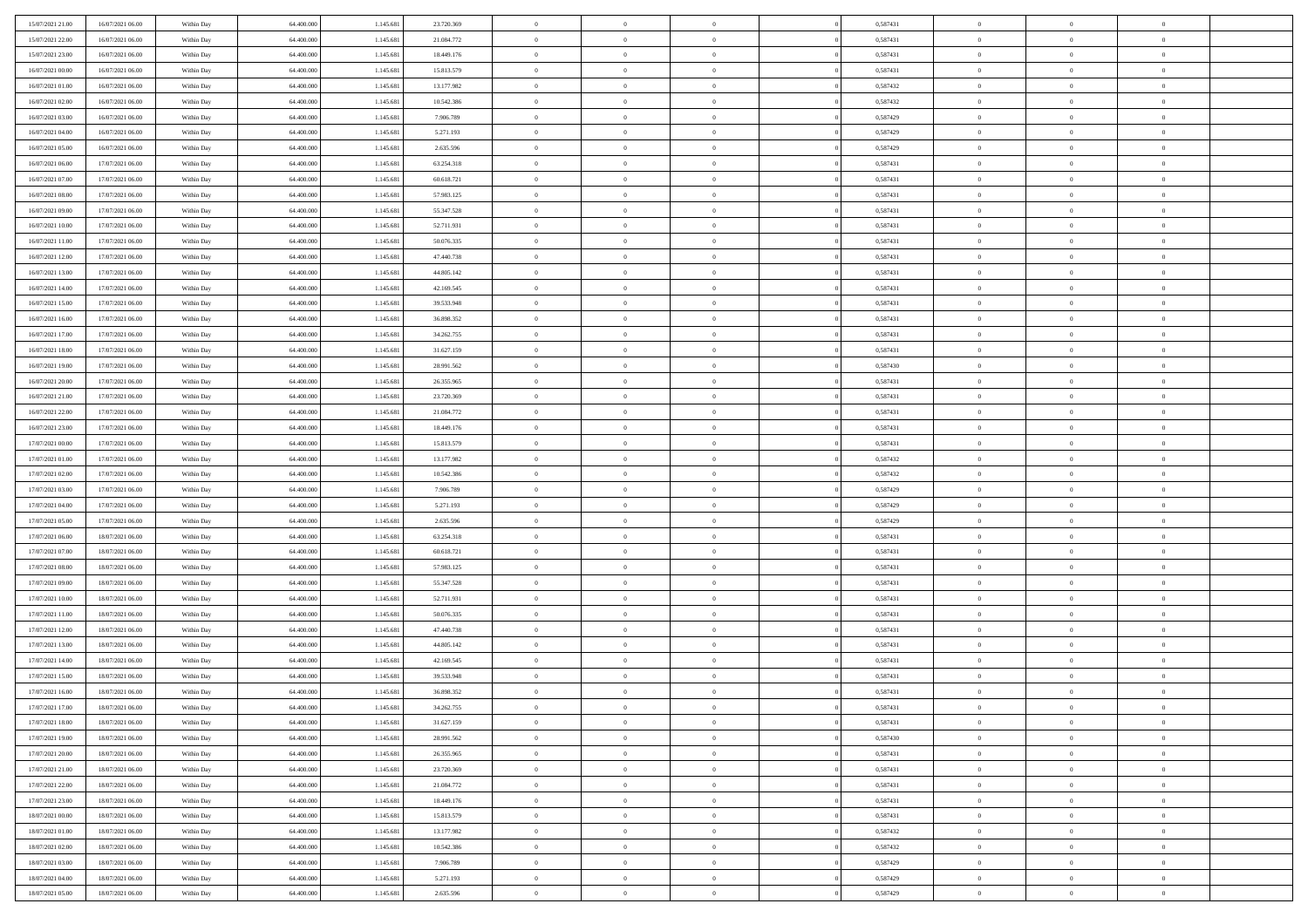| 18/07/2021 06:00 | 19/07/2021 06:00 | Within Day | 64.400.000 | 1.145.681 | 63.254.318 | $\,$ 0         | $\bf{0}$       | $\theta$       |                | 0,587431 | $\bf{0}$       | $\overline{0}$ | $\theta$       |  |
|------------------|------------------|------------|------------|-----------|------------|----------------|----------------|----------------|----------------|----------|----------------|----------------|----------------|--|
| 18/07/2021 07:00 | 19/07/2021 06:00 | Within Day | 64,400,000 | 1.145.681 | 60.618.721 | $\overline{0}$ | $\overline{0}$ | $\overline{0}$ |                | 0,587431 | $\theta$       | $\theta$       | $\overline{0}$ |  |
| 18/07/2021 08:00 | 19/07/2021 06:00 | Within Dav | 64.400.000 | 1.145.681 | 57.983.125 | $\mathbf{0}$   | $\overline{0}$ | $\overline{0}$ |                | 0,587431 | $\theta$       | $\overline{0}$ | $\theta$       |  |
| 18/07/2021 09:00 | 19/07/2021 06:00 | Within Day | 64.400.000 | 1.145.681 | 55.347.528 | $\bf{0}$       | $\overline{0}$ | $\bf{0}$       |                | 0,587431 | $\bf{0}$       | $\overline{0}$ | $\bf{0}$       |  |
| 18/07/2021 11:00 | 19/07/2021 06:00 | Within Day | 64,400,000 | 1.145.681 | 50.076.335 | $\bf{0}$       | $\bf{0}$       | $\overline{0}$ |                | 0,587431 | $\bf{0}$       | $\Omega$       | $\bf{0}$       |  |
| 18/07/2021 12:00 | 19/07/2021 06:00 | Within Dav | 64.400.000 | 1.145.681 | 47.440.738 | $\overline{0}$ | $\overline{0}$ | $\overline{0}$ |                | 0,587431 | $\theta$       | $\overline{0}$ | $\theta$       |  |
| 18/07/2021 13:00 | 19/07/2021 06:00 | Within Day | 64.400.000 | 1.145.681 | 44.805.142 | $\bf{0}$       | $\bf{0}$       | $\overline{0}$ |                | 0,587431 | $\bf{0}$       | $\overline{0}$ | $\theta$       |  |
|                  |                  |            | 64,400,000 |           |            | $\overline{0}$ | $\overline{0}$ | $\overline{0}$ |                | 0,587431 | $\,$ 0 $\,$    | $\overline{0}$ | $\overline{0}$ |  |
| 18/07/2021 14:00 | 19/07/2021 06:00 | Within Day |            | 1.145.681 | 42.169.545 | $\mathbf{0}$   |                |                |                |          | $\theta$       |                |                |  |
| 18/07/2021 15:00 | 19/07/2021 06:00 | Within Day | 64.400.000 | 1.145.681 | 39.533.948 |                | $\overline{0}$ | $\overline{0}$ |                | 0,587431 |                | $\overline{0}$ | $\theta$       |  |
| 18/07/2021 16:00 | 19/07/2021 06:00 | Within Day | 64.400.000 | 1.145.681 | 36.898.352 | $\bf{0}$       | $\bf{0}$       | $\overline{0}$ |                | 0,587431 | $\bf{0}$       | $\overline{0}$ | $\theta$       |  |
| 18/07/2021 17:00 | 19/07/2021 06:00 | Within Day | 64,400,000 | 1.145.681 | 34.262.755 | $\bf{0}$       | $\overline{0}$ | $\overline{0}$ |                | 0,587431 | $\bf{0}$       | $\theta$       | $\overline{0}$ |  |
| 18/07/2021 18:00 | 19/07/2021 06:00 | Within Dav | 64.400.000 | 1.145.681 | 31.627.159 | $\mathbf{0}$   | $\overline{0}$ | $\overline{0}$ |                | 0,587431 | $\theta$       | $\overline{0}$ | $\theta$       |  |
| 18/07/2021 19:00 | 19/07/2021 06:00 | Within Day | 64.400.000 | 1.145.681 | 28.991.562 | $\bf{0}$       | $\overline{0}$ | $\bf{0}$       |                | 0,587430 | $\bf{0}$       | $\overline{0}$ | $\bf{0}$       |  |
| 18/07/2021 20:00 | 19/07/2021 06:00 | Within Day | 64.400.000 | 1.145.681 | 26.355.965 | $\bf{0}$       | $\overline{0}$ | $\overline{0}$ |                | 0,587431 | $\bf{0}$       | $\Omega$       | $\bf{0}$       |  |
| 18/07/2021 21:00 | 19/07/2021 06:00 | Within Dav | 64.400.000 | 1.145.681 | 23.720.369 | $\mathbf{0}$   | $\overline{0}$ | $\overline{0}$ |                | 0,587431 | $\theta$       | $\overline{0}$ | $\theta$       |  |
| 18/07/2021 22:00 | 19/07/2021 06:00 | Within Day | 64.400.000 | 1.145.681 | 21.084.772 | $\bf{0}$       | $\bf{0}$       | $\overline{0}$ |                | 0,587431 | $\bf{0}$       | $\overline{0}$ | $\theta$       |  |
| 18/07/2021 23:00 | 19/07/2021 06:00 | Within Day | 64,400,000 | 1.145.681 | 18.449.176 | $\bf{0}$       | $\overline{0}$ | $\overline{0}$ |                | 0,587431 | $\,$ 0 $\,$    | $\overline{0}$ | $\overline{0}$ |  |
| 19/07/2021 00:00 | 19/07/2021 06:00 | Within Day | 64.400.000 | 1.145.681 | 15.813.579 | $\mathbf{0}$   | $\overline{0}$ | $\overline{0}$ |                | 0,587431 | $\theta$       | $\overline{0}$ | $\theta$       |  |
| 19/07/2021 01:00 | 19/07/2021 06:00 | Within Day | 64.400.000 | 1.145.681 | 13.177.982 | $\bf{0}$       | $\bf{0}$       | $\overline{0}$ |                | 0,587432 | $\bf{0}$       | $\overline{0}$ | $\theta$       |  |
| 19/07/2021 02:00 | 19/07/2021 06:00 | Within Day | 64.400.000 | 1.145.681 | 10.542.386 | $\bf{0}$       | $\overline{0}$ | $\overline{0}$ |                | 0,587432 | $\bf{0}$       | $\theta$       | $\bf{0}$       |  |
| 19/07/2021 03:00 | 19/07/2021 06:00 | Within Dav | 64.400.000 | 1.145.681 | 7.906.789  | $\mathbf{0}$   | $\overline{0}$ | $\overline{0}$ |                | 0,587429 | $\theta$       | $\overline{0}$ | $\theta$       |  |
| 19/07/2021 04:00 | 19/07/2021 06:00 | Within Day | 64.400.000 | 1.145.681 | 5.271.193  | $\bf{0}$       | $\bf{0}$       | $\bf{0}$       |                | 0,587429 | $\bf{0}$       | $\overline{0}$ | $\bf{0}$       |  |
| 19/07/2021 05:00 | 19/07/2021 06:00 | Within Day | 64,400,000 | 1.145.681 | 2.635.596  | $\bf{0}$       | $\bf{0}$       | $\overline{0}$ |                | 0,587429 | $\bf{0}$       | $\overline{0}$ | $\bf{0}$       |  |
| 19/07/2021 06:00 | 20/07/2021 06:00 | Within Dav | 64.400.000 | 1.145.681 | 63.254.318 | $\mathbf{0}$   | $\overline{0}$ | $\overline{0}$ |                | 0,587431 | $\theta$       | $\overline{0}$ | $\theta$       |  |
| 19/07/2021 07:00 | 20/07/2021 06:00 | Within Day | 64.400.000 | 1.145.681 | 60.618.721 | $\bf{0}$       | $\bf{0}$       | $\overline{0}$ |                | 0,587431 | $\bf{0}$       | $\overline{0}$ | $\theta$       |  |
| 19/07/2021 08:00 | 20/07/2021 06:00 | Within Day | 64,400,000 | 1.145.681 | 57.983.125 | $\bf{0}$       | $\overline{0}$ | $\overline{0}$ |                | 0,587431 | $\,$ 0 $\,$    | $\overline{0}$ | $\overline{0}$ |  |
| 19/07/2021 09:00 | 20/07/2021 06:00 | Within Day | 64.400.000 | 1.145.681 | 55.347.528 | $\mathbf{0}$   | $\overline{0}$ | $\overline{0}$ |                | 0,587431 | $\theta$       | $\overline{0}$ | $\theta$       |  |
| 19/07/2021 10:00 | 20/07/2021 06:00 | Within Day | 64.400.000 | 1.145.681 | 52.711.931 | $\bf{0}$       | $\bf{0}$       | $\overline{0}$ |                | 0,587431 | $\bf{0}$       | $\overline{0}$ | $\theta$       |  |
| 19/07/2021 11:00 | 20/07/2021 06:00 | Within Day | 64,400,000 | 1.145.681 | 50.076.335 | $\bf{0}$       | $\overline{0}$ | $\overline{0}$ |                | 0,587431 | $\bf{0}$       | $\theta$       | $\bf{0}$       |  |
| 19/07/2021 12:00 | 20/07/2021 06:00 | Within Dav | 64.400.000 | 1.145.681 | 47.440.738 | $\mathbf{0}$   | $\overline{0}$ | $\overline{0}$ |                | 0,587431 | $\theta$       | $\overline{0}$ | $\theta$       |  |
| 19/07/2021 13:00 | 20/07/2021 06:00 | Within Day | 64.400.000 | 1.145.681 | 44.805.142 | $\bf{0}$       | $\overline{0}$ | $\overline{0}$ |                | 0,587431 | $\,0\,$        | $\overline{0}$ | $\theta$       |  |
| 19/07/2021 14:00 | 20/07/2021 06:00 | Within Day | 64.400.000 | 1.145.681 | 42.169.545 | $\bf{0}$       | $\bf{0}$       | $\overline{0}$ |                | 0,587431 | $\bf{0}$       | $\overline{0}$ | $\bf{0}$       |  |
| 19/07/2021 15:00 | 20/07/2021 06:00 | Within Dav | 64.400.000 | 1.145.681 | 39.533.948 | $\mathbf{0}$   | $\overline{0}$ | $\overline{0}$ |                | 0,587431 | $\theta$       | $\overline{0}$ | $\theta$       |  |
| 19/07/2021 16:00 | 20/07/2021 06:00 | Within Day | 64.400.000 | 1.145.681 | 36.898.352 | $\bf{0}$       | $\overline{0}$ | $\theta$       |                | 0,587431 | $\,0\,$        | $\overline{0}$ | $\theta$       |  |
| 19/07/2021 17:00 | 20/07/2021 06:00 | Within Day | 64,400,000 | 1.145.681 | 34.262.755 | $\overline{0}$ | $\overline{0}$ | $\overline{0}$ |                | 0,587431 | $\bf{0}$       | $\overline{0}$ | $\bf{0}$       |  |
| 19/07/2021 18:00 | 20/07/2021 06:00 | Within Day | 64.400.000 | 1.145.681 | 31.627.159 | $\mathbf{0}$   | $\overline{0}$ | $\overline{0}$ |                | 0,587431 | $\theta$       | $\overline{0}$ | $\theta$       |  |
| 19/07/2021 19:00 | 20/07/2021 06:00 | Within Day | 64.400.000 | 1.145.681 | 28.991.562 | $\bf{0}$       | $\overline{0}$ | $\theta$       |                | 0,587430 | $\,0\,$        | $\overline{0}$ | $\theta$       |  |
| 19/07/2021 20:00 | 20/07/2021 06:00 | Within Day | 64.400.000 | 1.145.681 | 26.355.965 | $\bf{0}$       | $\overline{0}$ | $\overline{0}$ |                | 0,587431 | $\bf{0}$       | $\theta$       | $\bf{0}$       |  |
| 19/07/2021 21:00 | 20/07/2021 06:00 | Within Dav | 64.400.000 | 1.145.681 | 23.720.369 | $\mathbf{0}$   | $\overline{0}$ | $\overline{0}$ |                | 0,587431 | $\theta$       | $\overline{0}$ | $\theta$       |  |
| 19/07/2021 22:00 | 20/07/2021 06:00 | Within Day | 64.400.000 | 1.145.681 | 21.084.772 | $\,0\,$        | $\overline{0}$ | $\theta$       |                | 0,587431 | $\,0\,$        | $\overline{0}$ | $\theta$       |  |
| 19/07/2021 23:00 | 20/07/2021 06:00 | Within Day | 64,400,000 | 1.145.681 | 18.449.176 | $\bf{0}$       | $\bf{0}$       | $\overline{0}$ |                | 0,587431 | $\bf{0}$       | $\overline{0}$ | $\bf{0}$       |  |
| 20/07/2021 00:00 | 20/07/2021 06:00 | Within Dav | 64.400.000 | 1.145.681 | 15.813.579 | $\mathbf{0}$   | $\overline{0}$ | $\overline{0}$ |                | 0,587431 | $\theta$       | $\overline{0}$ | $\overline{0}$ |  |
| 20/07/2021 01:00 | 20/07/2021 06:00 | Within Day | 64.400.000 | 1.145.681 | 13.177.982 | $\bf{0}$       | $\overline{0}$ | $\theta$       |                | 0,587432 | $\,0\,$        | $\overline{0}$ | $\theta$       |  |
| 20/07/2021 02:00 | 20/07/2021 06:00 | Within Day | 64,400,000 | 1.145.681 | 10.542.386 | $\bf{0}$       | $\overline{0}$ | $\overline{0}$ |                | 0,587432 | $\,$ 0 $\,$    | $\overline{0}$ | $\bf{0}$       |  |
| 20/07/2021 03:00 | 20/07/2021 06:00 | Within Day | 64.400.000 | 1.145.681 | 7.906.789  | $\bf{0}$       | $\overline{0}$ |                |                | 0,587429 | $\bf{0}$       | $\Omega$       | $\Omega$       |  |
| 20/07/2021 04:00 | 20/07/2021 06:00 | Within Day | 64.400.000 | 1.145.681 | 5.271.193  | $\,0\,$        | $\overline{0}$ | $\theta$       |                | 0,587429 | $\,$ 0 $\,$    | $\overline{0}$ | $\theta$       |  |
| 20/07/2021 05:00 | 20/07/2021 06:00 | Within Day | 64,400,000 | 1.145.681 | 2.635.596  | $\overline{0}$ | $\overline{0}$ | $\overline{0}$ |                | 0,587429 | $\overline{0}$ | $\overline{0}$ | $\overline{0}$ |  |
| 20/07/2021 06:00 | 21/07/2021 06:00 | Within Day | 64.400.000 | 1.145.681 | 63.254.318 | $\mathbf{0}$   | $\overline{0}$ | $\overline{0}$ |                | 0,587431 | $\mathbf{0}$   | $\overline{0}$ | $\overline{0}$ |  |
|                  |                  |            |            |           |            |                |                |                | $\overline{0}$ |          |                | $\mathbf{0}$   | $\,$ 0         |  |
| 20/07/2021 07:00 | 21/07/2021 06:00 | Within Day | 64.400.000 | 1.145.681 | 60.618.721 | $\,$ 0 $\,$    | $\overline{0}$ | $\overline{0}$ |                | 0,587431 | $\,$ 0 $\,$    |                |                |  |
| 20/07/2021 08:00 | 21/07/2021 06:00 | Within Day | 64,400,000 | 1.145.681 | 57.983.125 | $\,$ 0 $\,$    | $\overline{0}$ | $\overline{0}$ |                | 0,587431 | $\,$ 0 $\,$    | $\overline{0}$ | $\overline{0}$ |  |
| 20/07/2021 09:00 | 21/07/2021 06:00 | Within Day | 64.400.000 | 1.145.681 | 55.347.528 | $\mathbf{0}$   | $\overline{0}$ | $\overline{0}$ |                | 0,587431 | $\overline{0}$ | $\overline{0}$ | $\overline{0}$ |  |
| 20/07/2021 10:00 | 21/07/2021 06:00 | Within Day | 64.400.000 | 1.145.681 | 52.711.931 | $\,$ 0 $\,$    | $\overline{0}$ | $\overline{0}$ | $\theta$       | 0,587431 | $\,$ 0 $\,$    | $\overline{0}$ | $\theta$       |  |
| 20/07/2021 11:00 | 21/07/2021 06:00 | Within Day | 64,400,000 | 1.145.681 | 50.076.335 | $\bf{0}$       | $\overline{0}$ | $\overline{0}$ |                | 0,587431 | $\,$ 0 $\,$    | $\overline{0}$ | $\overline{0}$ |  |
| 20/07/2021 12:00 | 21/07/2021 06:00 | Within Day | 64.400.000 | 1.145.681 | 47.440.738 | $\,$ 0 $\,$    | $\overline{0}$ | $\overline{0}$ |                | 0,587431 | $\mathbf{0}$   | $\overline{0}$ | $\overline{0}$ |  |
| 20/07/2021 13:00 | 21/07/2021 06:00 | Within Day | 64.400.000 | 1.145.681 | 44.805.142 | $\,$ 0 $\,$    | $\overline{0}$ | $\overline{0}$ |                | 0,587431 | $\,$ 0 $\,$    | $\overline{0}$ | $\,$ 0         |  |
| 20/07/2021 14:00 | 21/07/2021 06:00 | Within Day | 64,400,000 | 1.145.681 | 42.169.545 | $\bf{0}$       | $\bf{0}$       | $\overline{0}$ |                | 0,587431 | $\,$ 0 $\,$    | $\overline{0}$ | $\overline{0}$ |  |
| 20/07/2021 15:00 | 21/07/2021 06:00 | Within Day | 64.400.000 | 1.145.681 | 39.533.948 | $\overline{0}$ | $\overline{0}$ | $\overline{0}$ |                | 0,587431 | $\mathbf{0}$   | $\overline{0}$ | $\overline{0}$ |  |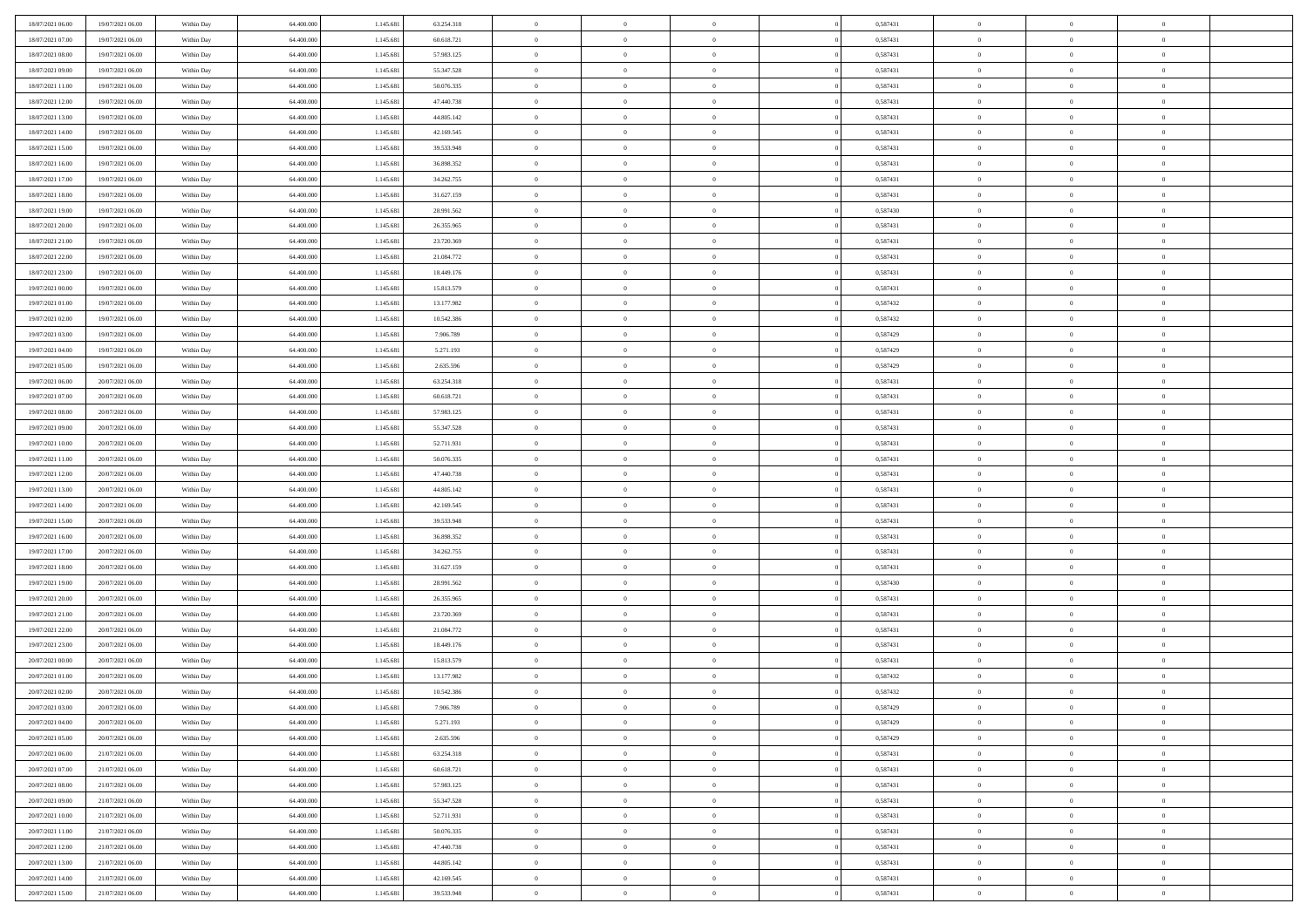| 20/07/2021 16:00 | 21/07/2021 06:00 | Within Day | 64,400,000 | 1.145.681 | 36.898.352 | $\overline{0}$ | $\overline{0}$ | $\Omega$       | 0,587431 | $\bf{0}$       | $\mathbf{0}$   | $\bf{0}$       |  |
|------------------|------------------|------------|------------|-----------|------------|----------------|----------------|----------------|----------|----------------|----------------|----------------|--|
| 20/07/2021 17:00 | 21/07/2021 06:00 | Within Day | 64.400.000 | 1.145.681 | 34.262.755 | $\mathbf{0}$   | $\overline{0}$ | $\overline{0}$ | 0,587431 | $\mathbf{0}$   | $\overline{0}$ | $\overline{0}$ |  |
| 20/07/2021 18:00 | 21/07/2021 06:00 | Within Day | 64.400.000 | 1.145.681 | 31.627.159 | $\,$ 0         | $\overline{0}$ | $\bf{0}$       | 0,587431 | $\,$ 0         | $\overline{0}$ | $\,$ 0 $\,$    |  |
| 20/07/2021 19:00 | 21/07/2021 06:00 | Within Day | 64,400,000 | 1.145.681 | 28.991.562 | $\bf{0}$       | $\overline{0}$ | $\Omega$       | 0.587430 | $\bf{0}$       | $\mathbf{0}$   | $\theta$       |  |
| 20/07/2021 20:00 | 21/07/2021 06:00 | Within Day | 64.400.000 | 1.145.681 | 26.355.965 | $\bf{0}$       | $\overline{0}$ | $\overline{0}$ | 0,587431 | $\mathbf{0}$   | $\bf{0}$       | $\overline{0}$ |  |
| 20/07/2021 21:00 | 21/07/2021 06:00 | Within Day | 64.400.000 | 1.145.681 | 23.720.369 | $\bf{0}$       | $\overline{0}$ | $\bf{0}$       | 0,587431 | $\,$ 0         | $\overline{0}$ | $\,$ 0 $\,$    |  |
| 20/07/2021 22:00 | 21/07/2021 06:00 | Within Day | 64,400,000 | 1.145.681 | 21.084.772 | $\bf{0}$       | $\overline{0}$ | $\overline{0}$ | 0,587431 | $\bf{0}$       | $\bf{0}$       | $\theta$       |  |
| 20/07/2021 23:00 | 21/07/2021 06:00 | Within Day | 64.400.000 | 1.145.681 | 18.449.176 | $\overline{0}$ | $\overline{0}$ | $\overline{0}$ | 0,587431 | $\mathbf{0}$   | $\overline{0}$ | $\overline{0}$ |  |
| 21/07/2021 00:00 | 21/07/2021 06:00 | Within Day | 64.400.000 | 1.145.681 | 15.813.579 | $\bf{0}$       | $\overline{0}$ | $\bf{0}$       | 0,587431 | $\,$ 0         | $\overline{0}$ | $\,$ 0 $\,$    |  |
| 21/07/2021 01:00 | 21/07/2021 06:00 | Within Day | 64,400,000 | 1.145.681 | 13.177.982 | $\mathbf{0}$   | $\overline{0}$ | $\Omega$       | 0.587432 | $\theta$       | $\mathbf{0}$   | $\theta$       |  |
| 21/07/2021 02:00 | 21/07/2021 06:00 | Within Day | 64.400.000 | 1.145.681 | 10.542.386 | $\bf{0}$       | $\overline{0}$ | $\overline{0}$ | 0,587432 | $\mathbf{0}$   | $\overline{0}$ | $\overline{0}$ |  |
| 21/07/2021 03:00 | 21/07/2021 06:00 | Within Day | 64.400.000 | 1.145.681 | 7.906.789  | $\bf{0}$       | $\overline{0}$ | $\bf{0}$       | 0,587429 | $\,$ 0         | $\overline{0}$ | $\,$ 0 $\,$    |  |
| 21/07/2021 04:00 | 21/07/2021 06:00 | Within Day | 64,400,000 | 1.145.681 | 5.271.193  | $\bf{0}$       | $\overline{0}$ | $\Omega$       | 0.587429 | $\bf{0}$       | $\mathbf{0}$   | $\theta$       |  |
| 21/07/2021 05:00 | 21/07/2021 06:00 | Within Day | 64.400.000 | 1.145.681 | 2.635.596  | $\bf{0}$       | $\overline{0}$ | $\overline{0}$ | 0,587429 | $\mathbf{0}$   | $\overline{0}$ | $\overline{0}$ |  |
| 21/07/2021 06:00 | 22/07/2021 06:00 | Within Day | 64.400.000 | 1.145.681 | 63.254.318 | $\bf{0}$       | $\overline{0}$ | $\bf{0}$       | 0,587431 | $\,$ 0         | $\overline{0}$ | $\,$ 0 $\,$    |  |
| 21/07/2021 07:00 | 22/07/2021 06:00 | Within Day | 64,400,000 | 1.145.681 | 60.618.721 | $\bf{0}$       | $\overline{0}$ | $\overline{0}$ | 0.587431 | $\bf{0}$       | $\overline{0}$ | $\theta$       |  |
| 21/07/2021 08:00 | 22/07/2021 06:00 | Within Day | 64.400.000 | 1.145.681 | 57.983.125 | $\overline{0}$ | $\overline{0}$ | $\overline{0}$ | 0,587431 | $\mathbf{0}$   | $\overline{0}$ | $\overline{0}$ |  |
| 21/07/2021 09:00 | 22/07/2021 06:00 | Within Day | 64.400.000 | 1.145.681 | 55.347.528 | $\bf{0}$       | $\overline{0}$ | $\bf{0}$       | 0,587431 | $\,$ 0         | $\overline{0}$ | $\,$ 0 $\,$    |  |
| 21/07/2021 10:00 | 22/07/2021 06:00 | Within Day | 64,400,000 | 1.145.681 | 52.711.931 | $\bf{0}$       | $\overline{0}$ | $\Omega$       | 0.587431 | $\theta$       | $\mathbf{0}$   | $\theta$       |  |
| 21/07/2021 11:00 | 22/07/2021 06:00 | Within Day | 64.400.000 | 1.145.681 | 50.076.335 | $\overline{0}$ | $\overline{0}$ | $\overline{0}$ | 0,587431 | $\mathbf{0}$   | $\overline{0}$ | $\overline{0}$ |  |
| 21/07/2021 12:00 | 22/07/2021 06:00 | Within Day | 64.400.000 | 1.145.681 | 47.440.738 | $\bf{0}$       | $\overline{0}$ | $\bf{0}$       | 0,587431 | $\,$ 0         | $\overline{0}$ | $\,$ 0 $\,$    |  |
| 21/07/2021 13:00 | 22/07/2021 06:00 | Within Day | 64,400,000 | 1.145.681 | 44.805.142 | $\bf{0}$       | $\overline{0}$ | $\Omega$       | 0.587431 | $\theta$       | $\mathbf{0}$   | $\theta$       |  |
| 21/07/2021 14:00 | 22/07/2021 06:00 | Within Day | 64.400.000 | 1.145.681 | 42.169.545 | $\overline{0}$ | $\overline{0}$ | $\overline{0}$ | 0,587431 | $\mathbf{0}$   | $\overline{0}$ | $\overline{0}$ |  |
| 21/07/2021 15:00 | 22/07/2021 06:00 | Within Day | 64.400.000 | 1.145.681 | 39.533.948 | $\bf{0}$       | $\overline{0}$ | $\bf{0}$       | 0,587431 | $\,$ 0         | $\overline{0}$ | $\,$ 0 $\,$    |  |
| 21/07/2021 16:00 | 22/07/2021 06:00 | Within Day | 64,400,000 | 1.145.681 | 36.898.352 | $\bf{0}$       | $\overline{0}$ | $\overline{0}$ | 0,587431 | $\bf{0}$       | $\overline{0}$ | $\bf{0}$       |  |
| 21/07/2021 17:00 | 22/07/2021 06:00 | Within Day | 64.400.000 | 1.145.681 | 34.262.755 | $\overline{0}$ | $\overline{0}$ | $\overline{0}$ | 0,587431 | $\mathbf{0}$   | $\overline{0}$ | $\overline{0}$ |  |
| 21/07/2021 18:00 | 22/07/2021 06:00 | Within Day | 64.400.000 | 1.145.681 | 31.627.159 | $\bf{0}$       | $\overline{0}$ | $\bf{0}$       | 0,587431 | $\,$ 0         | $\overline{0}$ | $\,$ 0 $\,$    |  |
| 21/07/2021 19:00 | 22/07/2021 06:00 | Within Day | 64,400,000 | 1.145.681 | 28.991.562 | $\bf{0}$       | $\overline{0}$ | $\Omega$       | 0.587430 | $\theta$       | $\mathbf{0}$   | $\theta$       |  |
| 21/07/2021 20:00 | 22/07/2021 06:00 | Within Day | 64.400.000 | 1.145.681 | 26.355.965 | $\overline{0}$ | $\overline{0}$ | $\overline{0}$ | 0,587431 | $\mathbf{0}$   | $\overline{0}$ | $\overline{0}$ |  |
| 21/07/2021 21:00 | 22/07/2021 06:00 | Within Day | 64.400.000 | 1.145.681 | 23.720.369 | $\bf{0}$       | $\overline{0}$ | $\bf{0}$       | 0,587431 | $\,$ 0         | $\overline{0}$ | $\,$ 0 $\,$    |  |
| 21/07/2021 22.00 | 22/07/2021 06:00 | Within Day | 64.400.000 | 1.145.681 | 21.084.772 | $\bf{0}$       | $\bf{0}$       | $\overline{0}$ | 0,587431 | $\bf{0}$       | $\overline{0}$ | $\,0\,$        |  |
| 21/07/2021 23:00 | 22/07/2021 06:00 | Within Day | 64.400.000 | 1.145.681 | 18.449.176 | $\overline{0}$ | $\overline{0}$ | $\overline{0}$ | 0,587431 | $\mathbf{0}$   | $\overline{0}$ | $\overline{0}$ |  |
| 22/07/2021 00:00 | 22/07/2021 06:00 | Within Day | 64.400.000 | 1.145.681 | 15.813.579 | $\bf{0}$       | $\overline{0}$ | $\bf{0}$       | 0,587431 | $\,$ 0         | $\overline{0}$ | $\,$ 0 $\,$    |  |
| 22/07/2021 01:00 | 22/07/2021 06:00 | Within Day | 64.400.000 | 1.145.681 | 13.177.982 | $\bf{0}$       | $\bf{0}$       | $\bf{0}$       | 0,587432 | $\bf{0}$       | $\overline{0}$ | $\bf{0}$       |  |
| 22/07/2021 02:00 | 22/07/2021 06:00 | Within Day | 64.400.000 | 1.145.681 | 10.542.386 | $\overline{0}$ | $\overline{0}$ | $\overline{0}$ | 0,587432 | $\mathbf{0}$   | $\overline{0}$ | $\overline{0}$ |  |
| 22/07/2021 03:00 | 22/07/2021 06:00 | Within Day | 64.400.000 | 1.145.681 | 7.906.789  | $\bf{0}$       | $\overline{0}$ | $\bf{0}$       | 0,587429 | $\,$ 0         | $\overline{0}$ | $\,$ 0 $\,$    |  |
| 22/07/2021 04:00 | 22/07/2021 06:00 | Within Day | 64.400.000 | 1.145.681 | 5.271.193  | $\bf{0}$       | $\bf{0}$       | $\overline{0}$ | 0,587429 | $\bf{0}$       | $\overline{0}$ | $\,0\,$        |  |
| 22/07/2021 05:00 | 22/07/2021 06:00 | Within Day | 64.400.000 | 1.145.681 | 2.635.596  | $\overline{0}$ | $\overline{0}$ | $\overline{0}$ | 0,587429 | $\mathbf{0}$   | $\overline{0}$ | $\overline{0}$ |  |
| 22/07/2021 06:00 | 23/07/2021 06:00 | Within Day | 64.400.000 | 1.145.681 | 63.254.318 | $\bf{0}$       | $\overline{0}$ | $\bf{0}$       | 0,587431 | $\,$ 0         | $\overline{0}$ | $\,$ 0 $\,$    |  |
| 22/07/2021 07:00 | 23/07/2021 06:00 | Within Day | 64.400.000 | 1.145.681 | 60.618.721 | $\bf{0}$       | $\bf{0}$       | $\overline{0}$ | 0,587431 | $\bf{0}$       | $\overline{0}$ | $\,0\,$        |  |
| 22/07/2021 08:00 | 23/07/2021 06:00 | Within Day | 64.400.000 | 1.145.681 | 57.983.125 | $\overline{0}$ | $\overline{0}$ | $\overline{0}$ | 0,587431 | $\mathbf{0}$   | $\overline{0}$ | $\overline{0}$ |  |
| 22/07/2021 09:00 | 23/07/2021 06:00 | Within Day | 64.400.000 | 1.145.681 | 55.347.528 | $\bf{0}$       | $\overline{0}$ | $\bf{0}$       | 0,587431 | $\,$ 0         | $\overline{0}$ | $\,$ 0 $\,$    |  |
| 22/07/2021 10:00 | 23/07/2021 06:00 | Within Day | 64.400.000 | 1.145.681 | 52.711.931 | $\bf{0}$       | $\bf{0}$       | $\bf{0}$       | 0,587431 | $\bf{0}$       | $\overline{0}$ | $\,0\,$        |  |
| 22/07/2021 11:00 | 23/07/2021 06:00 | Within Day | 64.400.000 | 1.145.681 | 50.076.335 | $\mathbf{0}$   | $\overline{0}$ | $\overline{0}$ | 0,587431 | $\mathbf{0}$   | $\overline{0}$ | $\overline{0}$ |  |
| 22/07/2021 12:00 | 23/07/2021 06:00 | Within Day | 64.400.000 | 1.145.681 | 47.440.738 | $\bf{0}$       | $\overline{0}$ | $\theta$       | 0,587431 | $\overline{0}$ | $\overline{0}$ | $\theta$       |  |
| 22/07/2021 13:00 | 23/07/2021 06:00 | Within Day | 64.400.000 | 1.145.681 | 44.805.142 | $\bf{0}$       | $\bf{0}$       | $\bf{0}$       | 0,587431 | $\bf{0}$       | $\overline{0}$ | $\bf{0}$       |  |
| 22/07/2021 14:00 | 23/07/2021 06:00 | Within Day | 64.400.000 | 1.145.681 | 42.169.545 | $\overline{0}$ | $\overline{0}$ | $\overline{0}$ | 0,587431 | $\overline{0}$ | $\overline{0}$ | $\overline{0}$ |  |
| 22/07/2021 15:00 | 23/07/2021 06:00 | Within Day | 64.400.000 | 1.145.681 | 39.533.948 | $\,$ 0 $\,$    | $\overline{0}$ | $\overline{0}$ | 0,587431 | $\mathbf{0}$   | $\,$ 0 $\,$    | $\,$ 0 $\,$    |  |
| 22/07/2021 16:00 | 23/07/2021 06:00 | Within Day | 64.400.000 | 1.145.681 | 36.898.352 | $\bf{0}$       | $\bf{0}$       | $\overline{0}$ | 0,587431 | $\bf{0}$       | $\overline{0}$ | $\bf{0}$       |  |
| 22/07/2021 17:00 | 23/07/2021 06:00 | Within Day | 64.400.000 | 1.145.681 | 34.262.755 | $\bf{0}$       | $\overline{0}$ | $\overline{0}$ | 0,587431 | $\overline{0}$ | $\bf{0}$       | $\overline{0}$ |  |
| 22/07/2021 18:00 | 23/07/2021 06:00 | Within Day | 64.400.000 | 1.145.681 | 31.627.159 | $\,$ 0 $\,$    | $\overline{0}$ | $\overline{0}$ | 0,587431 | $\,$ 0 $\,$    | $\overline{0}$ | $\,$ 0 $\,$    |  |
| 22/07/2021 19:00 | 23/07/2021 06:00 | Within Day | 64.400.000 | 1.145.681 | 28.991.562 | $\overline{0}$ | $\overline{0}$ | $\overline{0}$ | 0,587430 | $\bf{0}$       | $\overline{0}$ | $\overline{0}$ |  |
| 22/07/2021 20:00 | 23/07/2021 06:00 | Within Day | 64.400.000 | 1.145.681 | 26.355.965 | $\overline{0}$ | $\overline{0}$ | $\overline{0}$ | 0,587431 | $\overline{0}$ | $\bf{0}$       | $\overline{0}$ |  |
| 22/07/2021 21:00 | 23/07/2021 06:00 | Within Day | 64.400.000 | 1.145.681 | 23.720.369 | $\,$ 0 $\,$    | $\overline{0}$ | $\overline{0}$ | 0,587431 | $\mathbf{0}$   | $\,$ 0 $\,$    | $\,$ 0 $\,$    |  |
| 22/07/2021 22:00 | 23/07/2021 06:00 | Within Day | 64.400.000 | 1.145.681 | 21.084.772 | $\bf{0}$       | $\bf{0}$       | $\overline{0}$ | 0,587431 | $\mathbf{0}$   | $\overline{0}$ | $\bf{0}$       |  |
| 22/07/2021 23:00 | 23/07/2021 06:00 | Within Day | 64.400.000 | 1.145.681 | 18.449.176 | $\bf{0}$       | $\overline{0}$ | $\overline{0}$ | 0,587431 | $\mathbf{0}$   | $\bf{0}$       | $\overline{0}$ |  |
| 23/07/2021 00:00 | 23/07/2021 06:00 | Within Day | 64.400.000 | 1.145.681 | 15.813.579 | $\,0\,$        | $\overline{0}$ | $\overline{0}$ | 0,587431 | $\,$ 0         | $\overline{0}$ | $\,$ 0 $\,$    |  |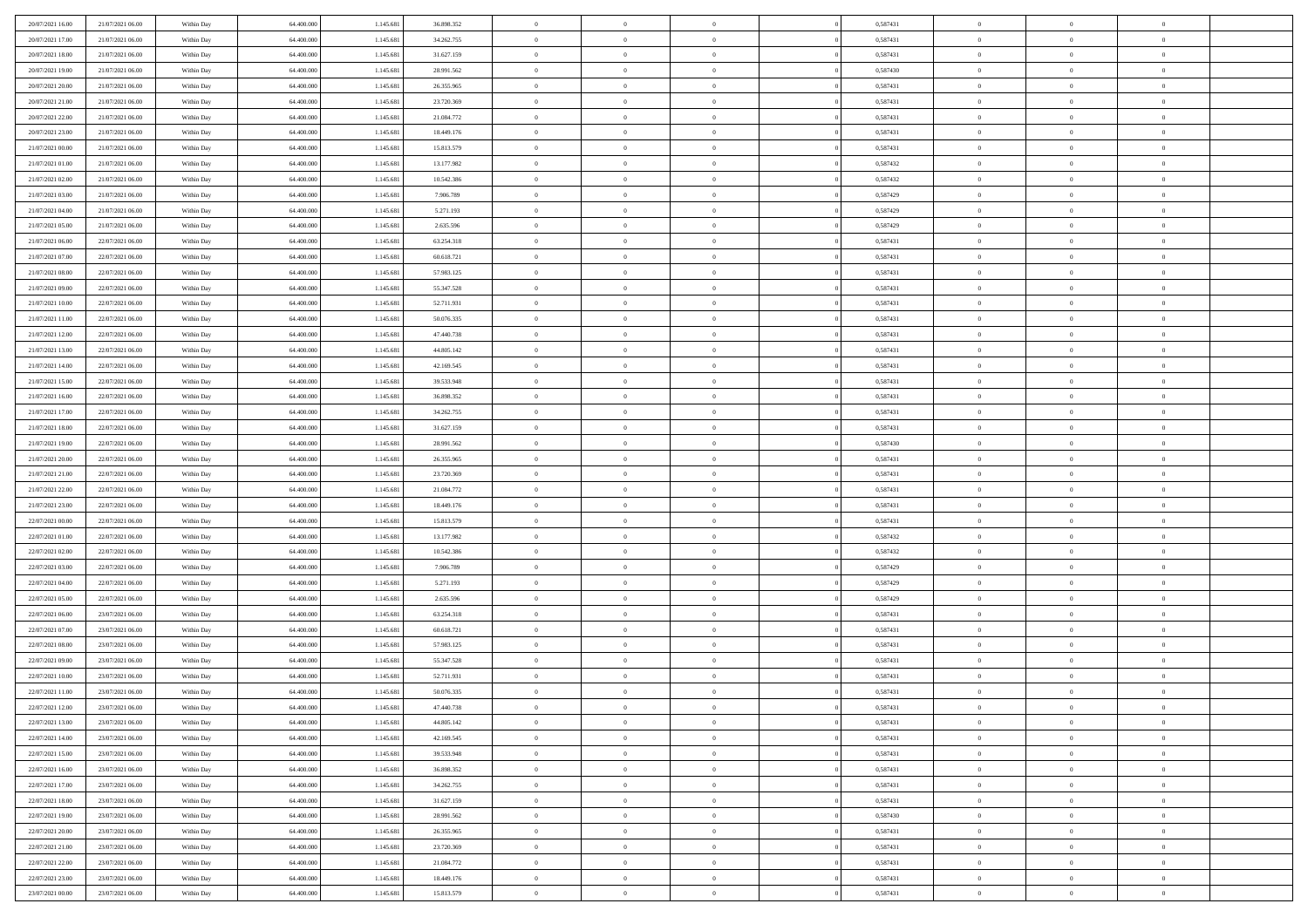| 23/07/2021 01:00 | 23/07/2021 06:00 | Within Day | 64,400,000 | 1.145.681 | 13.177.982 | $\overline{0}$ | $\overline{0}$ | $\Omega$       | 0,587432 | $\bf{0}$       | $\mathbf{0}$   | $\bf{0}$       |  |
|------------------|------------------|------------|------------|-----------|------------|----------------|----------------|----------------|----------|----------------|----------------|----------------|--|
| 23/07/2021 02:00 | 23/07/2021 06:00 | Within Day | 64.400.000 | 1.145.681 | 10.542.386 | $\mathbf{0}$   | $\overline{0}$ | $\overline{0}$ | 0,587432 | $\mathbf{0}$   | $\overline{0}$ | $\overline{0}$ |  |
| 23/07/2021 03:00 | 23/07/2021 06:00 | Within Day | 64.400.000 | 1.145.681 | 7.906.789  | $\,$ 0         | $\overline{0}$ | $\bf{0}$       | 0,587429 | $\,$ 0         | $\overline{0}$ | $\,$ 0 $\,$    |  |
| 23/07/2021 04:00 | 23/07/2021 06:00 | Within Day | 64,400,000 | 1.145.681 | 5.271.193  | $\bf{0}$       | $\overline{0}$ | $\Omega$       | 0.587429 | $\bf{0}$       | $\mathbf{0}$   | $\theta$       |  |
| 23/07/2021 05:00 | 23/07/2021 06:00 | Within Day | 64.400.000 | 1.145.681 | 2.635.596  | $\bf{0}$       | $\overline{0}$ | $\overline{0}$ | 0,587429 | $\mathbf{0}$   | $\overline{0}$ | $\overline{0}$ |  |
| 23/07/2021 06:00 | 24/07/2021 06:00 | Within Day | 64.400.000 | 1.145.681 | 63.254.318 | $\bf{0}$       | $\overline{0}$ | $\bf{0}$       | 0,587431 | $\,$ 0         | $\overline{0}$ | $\,$ 0 $\,$    |  |
| 23/07/2021 07:00 | 24/07/2021 06:00 | Within Day | 64,400,000 | 1.145.681 | 60.618.721 | $\bf{0}$       | $\overline{0}$ | $\overline{0}$ | 0,587431 | $\bf{0}$       | $\overline{0}$ | $\theta$       |  |
| 23/07/2021 08:00 | 24/07/2021 06:00 | Within Day | 64.400.000 | 1.145.681 | 57.983.125 | $\overline{0}$ | $\overline{0}$ | $\overline{0}$ | 0,587431 | $\mathbf{0}$   | $\overline{0}$ | $\overline{0}$ |  |
| 23/07/2021 09:00 | 24/07/2021 06:00 | Within Day | 64.400.000 | 1.145.681 | 55.347.528 | $\bf{0}$       | $\overline{0}$ | $\bf{0}$       | 0,587431 | $\,$ 0         | $\overline{0}$ | $\,$ 0 $\,$    |  |
| 23/07/2021 10:00 | 24/07/2021 06:00 | Within Day | 64,400,000 | 1.145.681 | 52.711.931 | $\overline{0}$ | $\overline{0}$ | $\Omega$       | 0.587431 | $\theta$       | $\mathbf{0}$   | $\theta$       |  |
| 23/07/2021 11:00 | 24/07/2021 06:00 | Within Day | 64.400.000 | 1.145.681 | 50.076.335 | $\overline{0}$ | $\overline{0}$ | $\overline{0}$ | 0,587431 | $\mathbf{0}$   | $\overline{0}$ | $\overline{0}$ |  |
| 23/07/2021 12:00 | 24/07/2021 06:00 | Within Day | 64.400.000 | 1.145.681 | 47.440.738 | $\bf{0}$       | $\overline{0}$ | $\bf{0}$       | 0,587431 | $\,$ 0         | $\overline{0}$ | $\,$ 0 $\,$    |  |
| 23/07/2021 13:00 | 24/07/2021 06:00 | Within Day | 64,400,000 | 1.145.681 | 44.805.142 | $\bf{0}$       | $\overline{0}$ | $\Omega$       | 0.587431 | $\bf{0}$       | $\mathbf{0}$   | $\theta$       |  |
| 23/07/2021 14:00 | 24/07/2021 06:00 | Within Day | 64.400.000 | 1.145.681 | 42.169.545 | $\overline{0}$ | $\overline{0}$ | $\overline{0}$ | 0,587431 | $\overline{0}$ | $\overline{0}$ | $\overline{0}$ |  |
| 23/07/2021 15:00 | 24/07/2021 06:00 | Within Day | 64.400.000 | 1.145.681 | 39.533.948 | $\bf{0}$       | $\overline{0}$ | $\bf{0}$       | 0,587431 | $\,$ 0         | $\overline{0}$ | $\,$ 0 $\,$    |  |
| 23/07/2021 16:00 | 24/07/2021 06:00 | Within Day | 64,400,000 | 1.145.681 | 36.898.352 | $\bf{0}$       | $\overline{0}$ | $\overline{0}$ | 0.587431 | $\bf{0}$       | $\overline{0}$ | $\theta$       |  |
| 23/07/2021 17:00 | 24/07/2021 06:00 | Within Day | 64.400.000 | 1.145.681 | 34.262.755 | $\overline{0}$ | $\overline{0}$ | $\overline{0}$ | 0,587431 | $\mathbf{0}$   | $\overline{0}$ | $\overline{0}$ |  |
| 23/07/2021 18:00 | 24/07/2021 06:00 | Within Day | 64.400.000 | 1.145.681 | 31.627.159 | $\bf{0}$       | $\overline{0}$ | $\bf{0}$       | 0,587431 | $\,$ 0         | $\overline{0}$ | $\,$ 0 $\,$    |  |
| 23/07/2021 19:00 | 24/07/2021 06:00 | Within Day | 64,400,000 | 1.145.681 | 28.991.562 | $\bf{0}$       | $\overline{0}$ | $\Omega$       | 0.587430 | $\theta$       | $\mathbf{0}$   | $\theta$       |  |
| 23/07/2021 20:00 | 24/07/2021 06:00 | Within Day | 64.400.000 | 1.145.681 | 26.355.965 | $\overline{0}$ | $\overline{0}$ | $\overline{0}$ | 0,587431 | $\mathbf{0}$   | $\overline{0}$ | $\overline{0}$ |  |
| 23/07/2021 21:00 | 24/07/2021 06:00 | Within Day | 64.400.000 | 1.145.681 | 23.720.369 | $\bf{0}$       | $\overline{0}$ | $\bf{0}$       | 0,587431 | $\,$ 0         | $\overline{0}$ | $\,$ 0 $\,$    |  |
| 23/07/2021 22.00 | 24/07/2021 06:00 | Within Day | 64,400,000 | 1.145.681 | 21.084.772 | $\bf{0}$       | $\overline{0}$ | $\Omega$       | 0.587431 | $\theta$       | $\mathbf{0}$   | $\theta$       |  |
| 23/07/2021 23:00 | 24/07/2021 06:00 | Within Day | 64.400.000 | 1.145.681 | 18.449.176 | $\overline{0}$ | $\overline{0}$ | $\overline{0}$ | 0,587431 | $\mathbf{0}$   | $\overline{0}$ | $\overline{0}$ |  |
| 24/07/2021 00:00 | 24/07/2021 06:00 | Within Day | 64.400.000 | 1.145.681 | 15.813.579 | $\bf{0}$       | $\overline{0}$ | $\bf{0}$       | 0,587431 | $\,$ 0         | $\overline{0}$ | $\,$ 0 $\,$    |  |
| 24/07/2021 01:00 | 24/07/2021 06:00 | Within Day | 64,400,000 | 1.145.681 | 13.177.982 | $\bf{0}$       | $\overline{0}$ | $\overline{0}$ | 0,587432 | $\bf{0}$       | $\overline{0}$ | $\bf{0}$       |  |
| 24/07/2021 02:00 | 24/07/2021 06:00 | Within Day | 64.400.000 | 1.145.681 | 10.542.386 | $\overline{0}$ | $\overline{0}$ | $\overline{0}$ | 0,587432 | $\mathbf{0}$   | $\overline{0}$ | $\overline{0}$ |  |
| 24/07/2021 03:00 | 24/07/2021 06:00 | Within Day | 64.400.000 | 1.145.681 | 7.906.789  | $\bf{0}$       | $\overline{0}$ | $\bf{0}$       | 0,587429 | $\,$ 0         | $\overline{0}$ | $\,$ 0 $\,$    |  |
| 24/07/2021 04:00 | 24/07/2021 06:00 | Within Day | 64,400,000 | 1.145.681 | 5.271.193  | $\bf{0}$       | $\overline{0}$ | $\Omega$       | 0.587429 | $\theta$       | $\mathbf{0}$   | $\theta$       |  |
| 24/07/2021 05:00 | 24/07/2021 06:00 | Within Day | 64.400.000 | 1.145.681 | 2.635.596  | $\overline{0}$ | $\overline{0}$ | $\overline{0}$ | 0,587429 | $\mathbf{0}$   | $\overline{0}$ | $\overline{0}$ |  |
| 24/07/2021 06:00 | 25/07/2021 06:00 | Within Day | 64.400.000 | 1.145.681 | 63.254.318 | $\bf{0}$       | $\overline{0}$ | $\bf{0}$       | 0,587431 | $\,$ 0         | $\overline{0}$ | $\,$ 0 $\,$    |  |
| 24/07/2021 07:00 | 25/07/2021 06:00 | Within Day | 64.400.000 | 1.145.681 | 60.618.721 | $\bf{0}$       | $\bf{0}$       | $\overline{0}$ | 0,587431 | $\bf{0}$       | $\overline{0}$ | $\,0\,$        |  |
| 24/07/2021 08:00 | 25/07/2021 06:00 | Within Day | 64.400.000 | 1.145.681 | 57.983.125 | $\overline{0}$ | $\overline{0}$ | $\overline{0}$ | 0,587431 | $\mathbf{0}$   | $\overline{0}$ | $\overline{0}$ |  |
| 24/07/2021 09:00 | 25/07/2021 06:00 | Within Day | 64.400.000 | 1.145.681 | 55.347.528 | $\bf{0}$       | $\overline{0}$ | $\bf{0}$       | 0,587431 | $\,$ 0         | $\overline{0}$ | $\,$ 0 $\,$    |  |
| 24/07/2021 10:00 | 25/07/2021 06:00 | Within Day | 64.400.000 | 1.145.681 | 52.711.931 | $\bf{0}$       | $\bf{0}$       | $\bf{0}$       | 0,587431 | $\bf{0}$       | $\overline{0}$ | $\,0\,$        |  |
| 24/07/2021 11:00 | 25/07/2021 06:00 | Within Day | 64.400.000 | 1.145.681 | 50.076.335 | $\overline{0}$ | $\overline{0}$ | $\overline{0}$ | 0,587431 | $\mathbf{0}$   | $\overline{0}$ | $\overline{0}$ |  |
| 24/07/2021 12:00 | 25/07/2021 06:00 | Within Day | 64.400.000 | 1.145.681 | 47.440.738 | $\bf{0}$       | $\overline{0}$ | $\bf{0}$       | 0,587431 | $\,$ 0         | $\overline{0}$ | $\,$ 0 $\,$    |  |
| 24/07/2021 13:00 | 25/07/2021 06:00 | Within Day | 64.400.000 | 1.145.681 | 44.805.142 | $\bf{0}$       | $\bf{0}$       | $\overline{0}$ | 0,587431 | $\bf{0}$       | $\overline{0}$ | $\,0\,$        |  |
| 24/07/2021 14:00 | 25/07/2021 06:00 | Within Day | 64.400.000 | 1.145.681 | 42.169.545 | $\overline{0}$ | $\overline{0}$ | $\overline{0}$ | 0,587431 | $\mathbf{0}$   | $\overline{0}$ | $\overline{0}$ |  |
| 24/07/2021 15:00 | 25/07/2021 06:00 | Within Day | 64.400.000 | 1.145.681 | 39.533.948 | $\bf{0}$       | $\overline{0}$ | $\bf{0}$       | 0,587431 | $\,$ 0         | $\overline{0}$ | $\,$ 0 $\,$    |  |
| 24/07/2021 16:00 | 25/07/2021 06:00 | Within Day | 64.400.000 | 1.145.681 | 36.898.352 | $\bf{0}$       | $\bf{0}$       | $\overline{0}$ | 0,587431 | $\bf{0}$       | $\overline{0}$ | $\,0\,$        |  |
| 24/07/2021 17:00 | 25/07/2021 06:00 | Within Day | 64.400.000 | 1.145.681 | 34.262.755 | $\overline{0}$ | $\overline{0}$ | $\overline{0}$ | 0,587431 | $\mathbf{0}$   | $\overline{0}$ | $\overline{0}$ |  |
| 24/07/2021 18:00 | 25/07/2021 06:00 | Within Day | 64.400.000 | 1.145.681 | 31.627.159 | $\bf{0}$       | $\overline{0}$ | $\bf{0}$       | 0,587431 | $\,$ 0         | $\overline{0}$ | $\,$ 0 $\,$    |  |
| 24/07/2021 19:00 | 25/07/2021 06:00 | Within Day | 64.400.000 | 1.145.681 | 28.991.562 | $\bf{0}$       | $\bf{0}$       | $\bf{0}$       | 0,587430 | $\bf{0}$       | $\overline{0}$ | $\,0\,$        |  |
| 24/07/2021 20:00 | 25/07/2021 06:00 | Within Day | 64.400.000 | 1.145.681 | 26.355.965 | $\mathbf{0}$   | $\overline{0}$ | $\overline{0}$ | 0,587431 | $\overline{0}$ | $\overline{0}$ | $\overline{0}$ |  |
| 24/07/2021 21:00 | 25/07/2021 06:00 | Within Day | 64.400.000 | 1.145.681 | 23.720.369 | $\bf{0}$       | $\overline{0}$ | $\theta$       | 0,587431 | $\overline{0}$ | $\overline{0}$ | $\theta$       |  |
| 24/07/2021 22.00 | 25/07/2021 06:00 | Within Day | 64.400.000 | 1.145.681 | 21.084.772 | $\bf{0}$       | $\bf{0}$       | $\bf{0}$       | 0,587431 | $\bf{0}$       | $\overline{0}$ | $\bf{0}$       |  |
| 24/07/2021 23:00 | 25/07/2021 06:00 | Within Day | 64.400.000 | 1.145.681 | 18.449.176 | $\overline{0}$ | $\overline{0}$ | $\overline{0}$ | 0,587431 | $\overline{0}$ | $\overline{0}$ | $\overline{0}$ |  |
| 25/07/2021 00:00 | 25/07/2021 06:00 | Within Day | 64.400.000 | 1.145.681 | 15.813.579 | $\,$ 0 $\,$    | $\overline{0}$ | $\overline{0}$ | 0,587431 | $\mathbf{0}$   | $\,$ 0 $\,$    | $\,$ 0 $\,$    |  |
| 25/07/2021 01:00 | 25/07/2021 06:00 | Within Day | 64.400.000 | 1.145.681 | 13.177.982 | $\bf{0}$       | $\bf{0}$       | $\overline{0}$ | 0,587432 | $\bf{0}$       | $\overline{0}$ | $\bf{0}$       |  |
| 25/07/2021 02:00 | 25/07/2021 06:00 | Within Day | 64.400.000 | 1.145.681 | 10.542.386 | $\overline{0}$ | $\overline{0}$ | $\overline{0}$ | 0,587432 | $\overline{0}$ | $\bf{0}$       | $\overline{0}$ |  |
| 25/07/2021 03:00 | 25/07/2021 06:00 | Within Day | 64.400.000 | 1.145.681 | 7.906.789  | $\,$ 0 $\,$    | $\overline{0}$ | $\overline{0}$ | 0,587429 | $\mathbf{0}$   | $\overline{0}$ | $\,$ 0 $\,$    |  |
| 25/07/2021 04:00 | 25/07/2021 06:00 | Within Day | 64.400.000 | 1.145.681 | 5.271.193  | $\bf{0}$       | $\overline{0}$ | $\overline{0}$ | 0,587429 | $\bf{0}$       | $\overline{0}$ | $\overline{0}$ |  |
| 25/07/2021 05:00 | 25/07/2021 06:00 | Within Day | 64.400.000 | 1.145.681 | 2.635.596  | $\overline{0}$ | $\overline{0}$ | $\overline{0}$ | 0,587429 | $\overline{0}$ | $\bf{0}$       | $\overline{0}$ |  |
| 25/07/2021 06:00 | 26/07/2021 06:00 | Within Day | 64.400.000 | 1.145.681 | 63.254.318 | $\,$ 0 $\,$    | $\overline{0}$ | $\overline{0}$ | 0,587431 | $\mathbf{0}$   | $\,$ 0 $\,$    | $\,$ 0 $\,$    |  |
| 25/07/2021 07:00 | 26/07/2021 06:00 | Within Day | 64.400.000 | 1.145.681 | 60.618.721 | $\bf{0}$       | $\bf{0}$       | $\overline{0}$ | 0,587431 | $\mathbf{0}$   | $\overline{0}$ | $\bf{0}$       |  |
| 25/07/2021 08:00 | 26/07/2021 06:00 | Within Day | 64.400.000 | 1.145.681 | 57.983.125 | $\bf{0}$       | $\overline{0}$ | $\overline{0}$ | 0,587431 | $\mathbf{0}$   | $\bf{0}$       | $\overline{0}$ |  |
| 25/07/2021 09:00 | 26/07/2021 06:00 | Within Day | 64.400.000 | 1.145.681 | 55.347.528 | $\,0\,$        | $\overline{0}$ | $\overline{0}$ | 0,587431 | $\,$ 0         | $\overline{0}$ | $\,$ 0 $\,$    |  |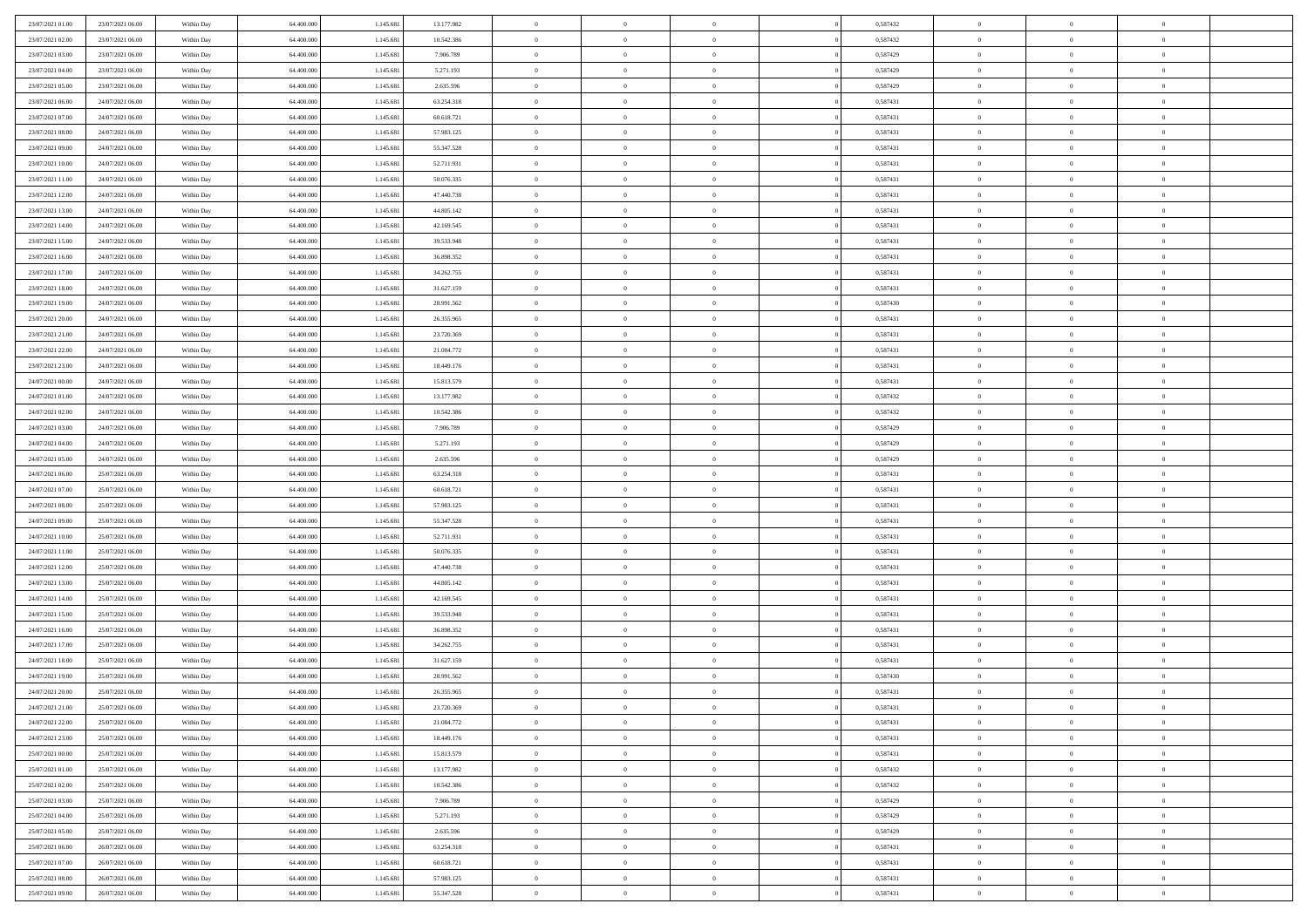| 25/07/2021 11:00                     | 26/07/2021 06:00                     | Within Day               | 64.400.000               | 1.145.681              | 50.076.335               | $\bf{0}$                 | $\bf{0}$                         | $\theta$                   |          | 0,587431             | $\bf{0}$                 | $\overline{0}$                   | $\,0\,$                    |  |
|--------------------------------------|--------------------------------------|--------------------------|--------------------------|------------------------|--------------------------|--------------------------|----------------------------------|----------------------------|----------|----------------------|--------------------------|----------------------------------|----------------------------|--|
| 25/07/2021 12:00                     | 26/07/2021 06:00                     | Within Day               | 64,400,000               | 1.145.681              | 47.440.738               | $\overline{0}$           | $\overline{0}$                   | $\overline{0}$             |          | 0,587431             | $\theta$                 | $\overline{0}$                   | $\theta$                   |  |
| 25/07/2021 13:00                     | 26/07/2021 06:00                     | Within Dav               | 64.400.000               | 1.145.681              | 44.805.142               | $\overline{0}$           | $\overline{0}$                   | $\overline{0}$             |          | 0,587431             | $\mathbf{0}$             | $\overline{0}$                   | $\overline{0}$             |  |
| 25/07/2021 14:00                     | 26/07/2021 06:00                     | Within Day               | 64.400.000               | 1.145.681              | 42.169.545               | $\bf{0}$                 | $\overline{0}$                   | $\overline{0}$             |          | 0,587431             | $\bf{0}$                 | $\overline{0}$                   | $\bf{0}$                   |  |
| 25/07/2021 15:00                     | 26/07/2021 06:00                     | Within Day               | 64,400,000               | 1.145.681              | 39.533.948               | $\bf{0}$                 | $\bf{0}$                         | $\overline{0}$             |          | 0,587431             | $\bf{0}$                 | $\bf{0}$                         | $\,0\,$                    |  |
| 25/07/2021 16:00                     | 26/07/2021 06:00                     | Within Dav               | 64.400.000               | 1.145.681              | 36.898.352               | $\overline{0}$           | $\overline{0}$                   | $\overline{0}$             |          | 0,587431             | $\mathbf{0}$             | $\overline{0}$                   | $\overline{0}$             |  |
| 25/07/2021 17:00                     | 26/07/2021 06:00                     | Within Day               | 64.400.000               | 1.145.681              | 34.262.755               | $\bf{0}$                 | $\bf{0}$                         | $\overline{0}$             |          | 0,587431             | $\bf{0}$                 | $\overline{0}$                   | $\,0\,$                    |  |
| 25/07/2021 18:00                     | 26/07/2021 06:00                     | Within Day               | 64.400.000               | 1.145.681              | 31.627.159               | $\overline{0}$           | $\overline{0}$                   | $\overline{0}$             |          | 0,587431             | $\,$ 0 $\,$              | $\overline{0}$                   | $\theta$                   |  |
| 25/07/2021 19:00                     | 26/07/2021 06:00                     | Within Dav               | 64.400.000               | 1.145.681              | 28.991.562               | $\mathbf{0}$             | $\overline{0}$                   | $\overline{0}$             |          | 0,587430             | $\mathbf{0}$             | $\overline{0}$                   | $\overline{0}$             |  |
| 25/07/2021 20:00                     | 26/07/2021 06:00                     | Within Day               | 64.400.000               | 1.145.681              | 26.355.965               | $\bf{0}$                 | $\bf{0}$                         | $\overline{0}$             |          | 0,587431             | $\bf{0}$                 | $\overline{0}$                   | $\,0\,$                    |  |
| 25/07/2021 21:00                     | 26/07/2021 06:00                     | Within Day               | 64,400,000               | 1.145.681              | 23.720.369               | $\bf{0}$                 | $\overline{0}$                   | $\overline{0}$             |          | 0,587431             | $\bf{0}$                 | $\overline{0}$                   | $\theta$                   |  |
| 25/07/2021 22:00                     | 26/07/2021 06:00                     | Within Dav               | 64.400.000               | 1.145.681              | 21.084.772               | $\mathbf{0}$             | $\overline{0}$                   | $\overline{0}$             |          | 0,587431             | $\mathbf{0}$             | $\overline{0}$                   | $\overline{0}$             |  |
| 25/07/2021 23.00                     | 26/07/2021 06:00                     | Within Day               | 64.400.000               | 1.145.681              | 18.449.176               | $\bf{0}$                 | $\overline{0}$                   | $\bf{0}$                   |          | 0,587431             | $\bf{0}$                 | $\overline{0}$                   | $\bf{0}$                   |  |
| 26/07/2021 00:00                     | 26/07/2021 06:00                     | Within Day               | 64.400.000               | 1.145.681              | 15.813.579               | $\bf{0}$                 | $\bf{0}$                         | $\overline{0}$             |          | 0,587431             | $\bf{0}$                 | $\overline{0}$                   | $\,0\,$                    |  |
| 26/07/2021 01:00                     | 26/07/2021 06:00                     | Within Dav               | 64.400.000               | 1.145.681              | 13.177.982               | $\overline{0}$           | $\overline{0}$                   | $\overline{0}$             |          | 0,587432             | $\mathbf{0}$             | $\overline{0}$                   | $\overline{0}$             |  |
| 26/07/2021 02:00                     | 26/07/2021 06:00                     | Within Day               | 64.400.000               | 1.145.681              | 10.542.386               | $\bf{0}$                 | $\bf{0}$                         | $\overline{0}$             |          | 0,587432             | $\bf{0}$                 | $\overline{0}$                   | $\bf{0}$                   |  |
| 26/07/2021 03:00                     | 26/07/2021 06:00                     | Within Day               | 64,400,000               | 1.145.681              | 7.906.789                | $\bf{0}$                 | $\overline{0}$                   | $\overline{0}$             |          | 0,587429             | $\,$ 0 $\,$              | $\overline{0}$                   | $\theta$                   |  |
| 26/07/2021 04:00                     | 26/07/2021 06:00                     | Within Day               | 64.400.000               | 1.145.681              | 5.271.193                | $\mathbf{0}$             | $\overline{0}$                   | $\overline{0}$             |          | 0,587429             | $\mathbf{0}$             | $\overline{0}$                   | $\overline{0}$             |  |
| 26/07/2021 05:00                     | 26/07/2021 06:00                     | Within Day               | 64.400.000               | 1.145.681              | 2.635.596                | $\bf{0}$                 | $\bf{0}$                         | $\overline{0}$             |          | 0,587429             | $\bf{0}$                 | $\overline{0}$                   | $\,0\,$                    |  |
| 26/07/2021 06:00                     | 27/07/2021 06:00                     | Within Day               | 64.400.000               | 1.145.681              | 63.254.318               | $\bf{0}$                 | $\overline{0}$                   | $\overline{0}$             |          | 0,587431             | $\bf{0}$                 | $\overline{0}$                   | $\bf{0}$                   |  |
| 26/07/2021 07:00                     | 27/07/2021 06:00                     | Within Dav               | 64.400.000               | 1.145.681              | 60.618.721               | $\overline{0}$           | $\overline{0}$                   | $\overline{0}$             |          | 0,587431             | $\mathbf{0}$             | $\overline{0}$                   | $\overline{0}$             |  |
| 26/07/2021 08:00                     | 27/07/2021 06:00                     | Within Day               | 64.400.000               | 1.145.681              | 57.983.125               | $\bf{0}$                 | $\overline{0}$                   | $\overline{0}$             |          | 0,587431             | $\bf{0}$                 | $\overline{0}$                   | $\bf{0}$                   |  |
| 26/07/2021 09:00                     | 27/07/2021 06:00                     | Within Day               | 64,400,000               | 1.145.681              | 55.347.528               | $\bf{0}$                 | $\bf{0}$                         | $\overline{0}$             |          | 0,587431             | $\,$ 0 $\,$              | $\overline{0}$                   | $\,0\,$                    |  |
| 26/07/2021 10:00                     | 27/07/2021 06:00                     | Within Dav               | 64.400.000               | 1.145.681              | 52.711.931               | $\mathbf{0}$             | $\overline{0}$                   | $\overline{0}$             |          | 0,587431             | $\mathbf{0}$             | $\overline{0}$                   | $\overline{0}$             |  |
| 26/07/2021 11:00                     | 27/07/2021 06:00                     | Within Day               | 64.400.000               | 1.145.681              | 50.076.335               | $\bf{0}$                 | $\bf{0}$                         | $\overline{0}$             |          | 0,587431             | $\bf{0}$                 | $\overline{0}$                   | $\,0\,$                    |  |
| 26/07/2021 12:00                     | 27/07/2021 06:00                     | Within Day               | 64.400.000               | 1.145.681              | 47.440.738               | $\bf{0}$                 | $\overline{0}$                   | $\overline{0}$             |          | 0,587431             | $\bf{0}$                 | $\mathbf{0}$                     | $\overline{0}$             |  |
| 26/07/2021 13:00                     | 27/07/2021 06:00                     | Within Dav               | 64.400.000               | 1.145.681              | 44.805.142               | $\overline{0}$           | $\overline{0}$                   | $\overline{0}$             |          | 0,587431             | $\mathbf{0}$             | $\overline{0}$                   | $\overline{0}$             |  |
| 26/07/2021 14:00                     | 27/07/2021 06:00                     | Within Day               | 64.400.000               | 1.145.681              | 42.169.545               | $\bf{0}$                 | $\bf{0}$                         | $\overline{0}$             |          | 0,587431             | $\bf{0}$                 | $\overline{0}$                   | $\,0\,$                    |  |
| 26/07/2021 15:00                     | 27/07/2021 06:00                     | Within Day               | 64,400,000               | 1.145.681              | 39.533.948               | $\bf{0}$                 | $\bf{0}$                         | $\overline{0}$             |          | 0,587431             | $\bf{0}$                 | $\bf{0}$                         | $\bf{0}$                   |  |
| 26/07/2021 16:00                     | 27/07/2021 06:00                     | Within Dav               | 64.400.000               | 1.145.681              | 36.898.352               | $\mathbf{0}$             | $\overline{0}$                   | $\overline{0}$             |          | 0,587431             | $\mathbf{0}$             | $\overline{0}$                   | $\overline{0}$             |  |
| 26/07/2021 17:00                     | 27/07/2021 06:00                     | Within Day               | 64.400.000               | 1.145.681              | 34.262.755               | $\bf{0}$                 | $\overline{0}$                   | $\theta$                   |          | 0,587431             | $\,$ 0                   | $\overline{0}$                   | $\theta$                   |  |
| 26/07/2021 18:00                     | 27/07/2021 06:00                     | Within Day               | 64.400.000               | 1.145.681              | 31.627.159               | $\bf{0}$                 | $\bf{0}$                         | $\overline{0}$             |          | 0,587431             | $\bf{0}$                 | $\overline{0}$                   | $\bf{0}$                   |  |
| 26/07/2021 19:00                     | 27/07/2021 06:00                     | Within Dav               | 64.400.000               | 1.145.681              | 28.991.562               | $\overline{0}$           | $\overline{0}$                   | $\overline{0}$             |          | 0,587430             | $\mathbf{0}$             | $\overline{0}$                   | $\overline{0}$             |  |
| 26/07/2021 20:00                     | 27/07/2021 06:00                     | Within Day               | 64.400.000<br>64,400,000 | 1.145.681              | 26.355.965               | $\bf{0}$                 | $\overline{0}$<br>$\overline{0}$ | $\theta$<br>$\overline{0}$ |          | 0,587431             | $\,$ 0                   | $\overline{0}$<br>$\overline{0}$ | $\theta$<br>$\overline{0}$ |  |
| 26/07/2021 21:00<br>26/07/2021 22:00 | 27/07/2021 06:00<br>27/07/2021 06:00 | Within Day<br>Within Day | 64.400.000               | 1.145.681<br>1.145.681 | 23.720.369<br>21.084.772 | $\bf{0}$<br>$\mathbf{0}$ | $\overline{0}$                   | $\overline{0}$             |          | 0,587431<br>0,587431 | $\bf{0}$<br>$\mathbf{0}$ | $\overline{0}$                   | $\overline{0}$             |  |
| 26/07/2021 23:00                     | 27/07/2021 06:00                     | Within Day               | 64.400.000               | 1.145.681              | 18.449.176               | $\bf{0}$                 | $\overline{0}$                   | $\theta$                   |          | 0,587431             | $\,$ 0                   | $\overline{0}$                   | $\theta$                   |  |
| 27/07/2021 00:00                     | 27/07/2021 06:00                     | Within Day               | 64.400.000               | 1.145.681              | 15.813.579               | $\bf{0}$                 | $\overline{0}$                   | $\overline{0}$             |          | 0,587431             | $\bf{0}$                 | $\overline{0}$                   | $\bf{0}$                   |  |
| 27/07/2021 01:00                     | 27/07/2021 06:00                     | Within Dav               | 64.400.000               | 1.145.681              | 13.177.982               | $\mathbf{0}$             | $\overline{0}$                   | $\overline{0}$             |          | 0,587432             | $\mathbf{0}$             | $\overline{0}$                   | $\overline{0}$             |  |
| 27/07/2021 02:00                     | 27/07/2021 06:00                     | Within Day               | 64.400.000               | 1.145.681              | 10.542.386               | $\,0\,$                  | $\overline{0}$                   | $\theta$                   |          | 0,587432             | $\,$ 0                   | $\overline{0}$                   | $\theta$                   |  |
| 27/07/2021 03:00                     | 27/07/2021 06:00                     | Within Day               | 64,400,000               | 1.145.681              | 7.906.789                | $\bf{0}$                 | $\overline{0}$                   | $\overline{0}$             |          | 0,587429             | $\bf{0}$                 | $\overline{0}$                   | $\bf{0}$                   |  |
| 27/07/2021 04:00                     | 27/07/2021 06:00                     | Within Dav               | 64.400.000               | 1.145.681              | 5.271.193                | $\mathbf{0}$             | $\overline{0}$                   | $\overline{0}$             |          | 0,587429             | $\mathbf{0}$             | $\overline{0}$                   | $\overline{0}$             |  |
| 27/07/2021 05:00                     | 27/07/2021 06:00                     | Within Day               | 64.400.000               | 1.145.681              | 2.635.596                | $\bf{0}$                 | $\overline{0}$                   | $\theta$                   |          | 0,587429             | $\,$ 0                   | $\overline{0}$                   | $\theta$                   |  |
| 27/07/2021 06:00                     | 28/07/2021 06:00                     | Within Day               | 64.400.000               | 1.145.681              | 63.254.318               | $\bf{0}$                 | $\overline{0}$                   | $\overline{0}$             |          | 0,587431             | $\,$ 0 $\,$              | $\overline{0}$                   | $\bf{0}$                   |  |
| 27/07/2021 07:00                     | 28/07/2021 06:00                     | Within Day               | 64.400.000               | 1.145.681              | 60.618.721               | $\bf{0}$                 | $\overline{0}$                   |                            |          | 0,587431             | $\overline{0}$           | $\theta$                         | $\theta$                   |  |
| 27/07/2021 08:00                     | 28/07/2021 06:00                     | Within Day               | 64.400.000               | 1.145.681              | 57.983.125               | $\,0\,$                  | $\overline{0}$                   | $\theta$                   |          | 0,587431             | $\,$ 0 $\,$              | $\bf{0}$                         | $\theta$                   |  |
| 27/07/2021 09:00                     | 28/07/2021 06:00                     | Within Day               | 64.400.000               | 1.145.681              | 55.347.528               | $\overline{0}$           | $\overline{0}$                   | $\overline{0}$             |          | 0,587431             | $\overline{0}$           | $\overline{0}$                   | $\overline{0}$             |  |
| 27/07/2021 10:00                     | 28/07/2021 06:00                     | Within Day               | 64.400.000               | 1.145.681              | 52.711.931               | $\bf{0}$                 | $\overline{0}$                   | $\overline{0}$             |          | 0,587431             | $\overline{0}$           | $\bf{0}$                         | $\mathbf{0}$               |  |
| 27/07/2021 11:00                     | 28/07/2021 06:00                     | Within Day               | 64.400.000               | 1.145.681              | 50.076.335               | $\bf{0}$                 | $\overline{0}$                   | $\overline{0}$             | $\theta$ | 0,587431             | $\mathbf{0}$             | $\bf{0}$                         | $\,$ 0 $\,$                |  |
| 27/07/2021 12:00                     | 28/07/2021 06:00                     | Within Day               | 64,400,000               | 1.145.681              | 47.440.738               | $\bf{0}$                 | $\overline{0}$                   | $\overline{0}$             |          | 0,587431             | $\,$ 0 $\,$              | $\overline{0}$                   | $\overline{0}$             |  |
| 27/07/2021 13:00                     | 28/07/2021 06:00                     | Within Day               | 64.400.000               | 1.145.681              | 44.805.142               | $\bf{0}$                 | $\overline{0}$                   | $\overline{0}$             |          | 0,587431             | $\mathbf{0}$             | $\overline{0}$                   | $\overline{0}$             |  |
| 27/07/2021 14:00                     | 28/07/2021 06:00                     | Within Day               | 64.400.000               | 1.145.681              | 42.169.545               | $\,$ 0 $\,$              | $\overline{0}$                   | $\overline{0}$             | $\theta$ | 0,587431             | $\,$ 0 $\,$              | $\mathbf{0}$                     | $\,$ 0 $\,$                |  |
| 27/07/2021 15:00                     | 28/07/2021 06:00                     | Within Day               | 64.400.000               | 1.145.681              | 39.533.948               | $\bf{0}$                 | $\overline{0}$                   | $\overline{0}$             |          | 0,587431             | $\overline{0}$           | $\overline{0}$                   | $\overline{0}$             |  |
| 27/07/2021 16:00                     | 28/07/2021 06:00                     | Within Day               | 64.400.000               | 1.145.681              | 36.898.352               | $\bf{0}$                 | $\overline{0}$                   | $\overline{0}$             |          | 0,587431             | $\mathbf{0}$             | $\bf{0}$                         | $\overline{0}$             |  |
| 27/07/2021 17:00                     | 28/07/2021 06:00                     | Within Day               | 64.400.000               | 1.145.681              | 34.262.755               | $\,0\,$                  | $\overline{0}$                   | $\overline{0}$             |          | 0,587431             | $\,$ 0 $\,$              | $\mathbf{0}$                     | $\,$ 0 $\,$                |  |
| 27/07/2021 18:00                     | 28/07/2021 06:00                     | Within Day               | 64.400.000               | 1.145.681              | 31.627.159               | $\bf{0}$                 | $\overline{0}$                   | $\overline{0}$             |          | 0,587431             | $\bf{0}$                 | $\mathbf{0}$                     | $\overline{0}$             |  |
| 27/07/2021 19:00                     | 28/07/2021 06:00                     | Within Day               | 64.400.000               | 1.145.681              | 28.991.562               | $\overline{0}$           | $\overline{0}$                   | $\overline{0}$             |          | 0,587430             | $\mathbf{0}$             | $\overline{0}$                   | $\overline{0}$             |  |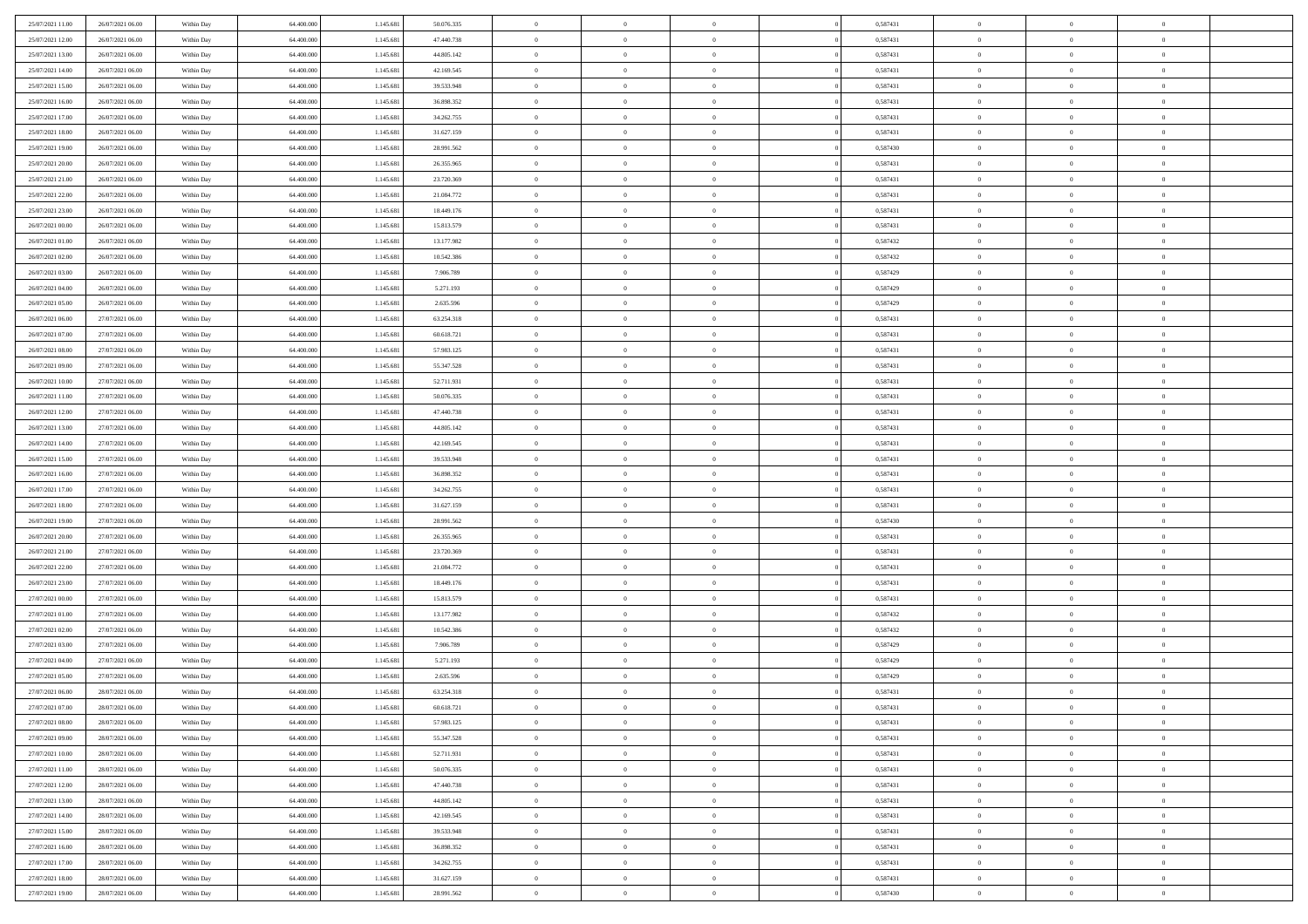| 27/07/2021 20:00 | 28/07/2021 06:00 | Within Day | 64,400,000 | 1.145.681 | 26.355.965 | $\overline{0}$ | $\overline{0}$ | $\Omega$       | 0,587431 | $\bf{0}$       | $\mathbf{0}$   | $\bf{0}$       |  |
|------------------|------------------|------------|------------|-----------|------------|----------------|----------------|----------------|----------|----------------|----------------|----------------|--|
| 27/07/2021 21:00 | 28/07/2021 06:00 | Within Day | 64.400.000 | 1.145.681 | 23.720.369 | $\mathbf{0}$   | $\overline{0}$ | $\overline{0}$ | 0,587431 | $\overline{0}$ | $\overline{0}$ | $\overline{0}$ |  |
| 27/07/2021 22.00 | 28/07/2021 06:00 | Within Day | 64.400.000 | 1.145.681 | 21.084.772 | $\,$ 0         | $\overline{0}$ | $\bf{0}$       | 0,587431 | $\,$ 0         | $\overline{0}$ | $\,$ 0 $\,$    |  |
| 27/07/2021 23:00 | 28/07/2021 06:00 | Within Day | 64,400,000 | 1.145.681 | 18.449.176 | $\bf{0}$       | $\overline{0}$ | $\Omega$       | 0.587431 | $\bf{0}$       | $\mathbf{0}$   | $\theta$       |  |
| 28/07/2021 00:00 | 28/07/2021 06:00 | Within Day | 64.400.000 | 1.145.681 | 15.813.579 | $\bf{0}$       | $\overline{0}$ | $\overline{0}$ | 0,587431 | $\mathbf{0}$   | $\overline{0}$ | $\overline{0}$ |  |
| 28/07/2021 01:00 | 28/07/2021 06:00 | Within Day | 64.400.000 | 1.145.681 | 13.177.982 | $\bf{0}$       | $\overline{0}$ | $\bf{0}$       | 0,587432 | $\,$ 0         | $\overline{0}$ | $\,$ 0 $\,$    |  |
| 28/07/2021 02:00 | 28/07/2021 06:00 | Within Day | 64,400,000 | 1.145.681 | 10.542.386 | $\bf{0}$       | $\overline{0}$ | $\Omega$       | 0,587432 | $\bf{0}$       | $\bf{0}$       | $\theta$       |  |
| 28/07/2021 03:00 | 28/07/2021 06:00 | Within Day | 64.400.000 | 1.145.681 | 7.906.789  | $\overline{0}$ | $\overline{0}$ | $\overline{0}$ | 0,587429 | $\mathbf{0}$   | $\overline{0}$ | $\overline{0}$ |  |
| 28/07/2021 04:00 | 28/07/2021 06:00 | Within Day | 64.400.000 | 1.145.681 | 5.271.193  | $\bf{0}$       | $\overline{0}$ | $\bf{0}$       | 0,587429 | $\,$ 0         | $\overline{0}$ | $\,$ 0 $\,$    |  |
| 28/07/2021 05:00 | 28/07/2021 06:00 | Within Day | 64,400,000 | 1.145.681 | 2.635.596  | $\overline{0}$ | $\overline{0}$ | $\Omega$       | 0.587429 | $\theta$       | $\mathbf{0}$   | $\theta$       |  |
| 28/07/2021 06:00 | 29/07/2021 06:00 | Within Day | 64.400.000 | 1.145.681 | 63.254.318 | $\overline{0}$ | $\overline{0}$ | $\overline{0}$ | 0,587431 | $\mathbf{0}$   | $\overline{0}$ | $\overline{0}$ |  |
| 28/07/2021 07:00 | 29/07/2021 06:00 | Within Day | 64.400.000 | 1.145.681 | 60.618.721 | $\bf{0}$       | $\overline{0}$ | $\bf{0}$       | 0,587431 | $\,$ 0         | $\overline{0}$ | $\,$ 0 $\,$    |  |
| 28/07/2021 10:00 | 29/07/2021 06:00 | Within Day | 64,400,000 | 1.145.681 | 52.711.931 | $\bf{0}$       | $\overline{0}$ | $\Omega$       | 0.587431 | $\bf{0}$       | $\mathbf{0}$   | $\theta$       |  |
| 28/07/2021 11:00 | 29/07/2021 06:00 | Within Day | 64.400.000 | 1.145.681 | 50.076.335 | $\overline{0}$ | $\overline{0}$ | $\overline{0}$ | 0,587431 | $\overline{0}$ | $\overline{0}$ | $\overline{0}$ |  |
| 28/07/2021 12:00 | 29/07/2021 06:00 | Within Day | 64.400.000 | 1.145.681 | 47.440.738 | $\bf{0}$       | $\overline{0}$ | $\bf{0}$       | 0,587431 | $\,$ 0         | $\overline{0}$ | $\,$ 0 $\,$    |  |
| 28/07/2021 13:00 | 29/07/2021 06:00 | Within Day | 64,400,000 | 1.145.681 | 44.805.142 | $\bf{0}$       | $\overline{0}$ | $\overline{0}$ | 0.587431 | $\bf{0}$       | $\bf{0}$       | $\theta$       |  |
| 28/07/2021 14:00 | 29/07/2021 06:00 | Within Day | 64.400.000 | 1.145.681 | 42.169.545 | $\overline{0}$ | $\overline{0}$ | $\overline{0}$ | 0,587431 | $\mathbf{0}$   | $\overline{0}$ | $\overline{0}$ |  |
| 28/07/2021 15:00 | 29/07/2021 06:00 | Within Day | 64.400.000 | 1.145.681 | 39.533.948 | $\bf{0}$       | $\overline{0}$ | $\bf{0}$       | 0,587431 | $\,$ 0         | $\overline{0}$ | $\,$ 0 $\,$    |  |
| 28/07/2021 16:00 | 29/07/2021 06:00 | Within Day | 64,400,000 | 1.145.681 | 36.898.352 | $\bf{0}$       | $\overline{0}$ | $\Omega$       | 0.587431 | $\theta$       | $\mathbf{0}$   | $\theta$       |  |
| 28/07/2021 17:00 | 29/07/2021 06:00 | Within Day | 64.400.000 | 1.145.681 | 34.262.755 | $\overline{0}$ | $\overline{0}$ | $\overline{0}$ | 0,587431 | $\mathbf{0}$   | $\overline{0}$ | $\overline{0}$ |  |
| 28/07/2021 18:00 | 29/07/2021 06:00 | Within Day | 64.400.000 | 1.145.681 | 31.627.159 | $\bf{0}$       | $\overline{0}$ | $\bf{0}$       | 0,587431 | $\,$ 0         | $\overline{0}$ | $\,$ 0 $\,$    |  |
| 28/07/2021 19:00 | 29/07/2021 06:00 | Within Day | 64,400,000 | 1.145.681 | 28.991.562 | $\bf{0}$       | $\overline{0}$ | $\Omega$       | 0.587430 | $\theta$       | $\mathbf{0}$   | $\theta$       |  |
| 28/07/2021 20:00 | 29/07/2021 06:00 | Within Day | 64.400.000 | 1.145.681 | 26.355.965 | $\overline{0}$ | $\overline{0}$ | $\overline{0}$ | 0,587431 | $\mathbf{0}$   | $\overline{0}$ | $\overline{0}$ |  |
| 28/07/2021 21:00 | 29/07/2021 06:00 | Within Day | 64.400.000 | 1.145.681 | 23.720.369 | $\bf{0}$       | $\overline{0}$ | $\bf{0}$       | 0,587431 | $\,$ 0         | $\overline{0}$ | $\,$ 0 $\,$    |  |
| 28/07/2021 22.00 | 29/07/2021 06:00 | Within Day | 64,400,000 | 1.145.681 | 21.084.772 | $\bf{0}$       | $\overline{0}$ | $\overline{0}$ | 0,587431 | $\bf{0}$       | $\bf{0}$       | $\bf{0}$       |  |
| 28/07/2021 23:00 | 29/07/2021 06:00 | Within Day | 64.400.000 | 1.145.681 | 18.449.176 | $\overline{0}$ | $\overline{0}$ | $\overline{0}$ | 0,587431 | $\mathbf{0}$   | $\overline{0}$ | $\overline{0}$ |  |
| 29/07/2021 00:00 | 29/07/2021 06:00 | Within Day | 64.400.000 | 1.145.681 | 15.813.579 | $\bf{0}$       | $\overline{0}$ | $\bf{0}$       | 0,587431 | $\,$ 0         | $\overline{0}$ | $\,$ 0 $\,$    |  |
| 29/07/2021 01:00 | 29/07/2021 06:00 | Within Day | 64,400,000 | 1.145.681 | 13.177.982 | $\bf{0}$       | $\overline{0}$ | $\Omega$       | 0.587432 | $\theta$       | $\mathbf{0}$   | $\theta$       |  |
| 29/07/2021 02:00 | 29/07/2021 06:00 | Within Day | 64.400.000 | 1.145.681 | 10.542.386 | $\overline{0}$ | $\overline{0}$ | $\overline{0}$ | 0,587432 | $\mathbf{0}$   | $\overline{0}$ | $\overline{0}$ |  |
| 29/07/2021 03:00 | 29/07/2021 06:00 | Within Day | 64.400.000 | 1.145.681 | 7.906.789  | $\bf{0}$       | $\overline{0}$ | $\bf{0}$       | 0,587429 | $\,$ 0         | $\overline{0}$ | $\,$ 0 $\,$    |  |
| 29/07/2021 04:00 | 29/07/2021 06:00 | Within Day | 64.400.000 | 1.145.681 | 5.271.193  | $\bf{0}$       | $\bf{0}$       | $\overline{0}$ | 0,587429 | $\bf{0}$       | $\overline{0}$ | $\,0\,$        |  |
| 29/07/2021 05:00 | 29/07/2021 06:00 | Within Day | 64.400.000 | 1.145.681 | 2.635.596  | $\overline{0}$ | $\overline{0}$ | $\overline{0}$ | 0,587429 | $\mathbf{0}$   | $\overline{0}$ | $\overline{0}$ |  |
| 29/07/2021 06:00 | 30/07/2021 06:00 | Within Day | 64.400.000 | 1.145.681 | 63.254.318 | $\bf{0}$       | $\overline{0}$ | $\bf{0}$       | 0,587431 | $\,$ 0         | $\overline{0}$ | $\,$ 0 $\,$    |  |
| 29/07/2021 07:00 | 30/07/2021 06:00 | Within Day | 64.400.000 | 1.145.681 | 60.618.721 | $\bf{0}$       | $\bf{0}$       | $\bf{0}$       | 0,587431 | $\bf{0}$       | $\overline{0}$ | $\,0\,$        |  |
| 29/07/2021 08:00 | 30/07/2021 06:00 | Within Day | 64.400.000 | 1.145.681 | 57.983.125 | $\overline{0}$ | $\overline{0}$ | $\overline{0}$ | 0,587431 | $\mathbf{0}$   | $\overline{0}$ | $\overline{0}$ |  |
| 29/07/2021 09:00 | 30/07/2021 06:00 | Within Day | 64.400.000 | 1.145.681 | 55.347.528 | $\bf{0}$       | $\overline{0}$ | $\bf{0}$       | 0,587431 | $\,$ 0         | $\overline{0}$ | $\,$ 0 $\,$    |  |
| 29/07/2021 10:00 | 30/07/2021 06:00 | Within Day | 64.400.000 | 1.145.681 | 52.711.931 | $\bf{0}$       | $\bf{0}$       | $\overline{0}$ | 0,587431 | $\bf{0}$       | $\overline{0}$ | $\,0\,$        |  |
| 29/07/2021 11:00 | 30/07/2021 06:00 | Within Day | 64.400.000 | 1.145.681 | 50.076.335 | $\overline{0}$ | $\overline{0}$ | $\overline{0}$ | 0,587431 | $\mathbf{0}$   | $\overline{0}$ | $\overline{0}$ |  |
| 29/07/2021 12:00 | 30/07/2021 06:00 | Within Day | 64.400.000 | 1.145.681 | 47.440.738 | $\bf{0}$       | $\overline{0}$ | $\bf{0}$       | 0,587431 | $\,$ 0         | $\overline{0}$ | $\,$ 0 $\,$    |  |
| 29/07/2021 13:00 | 30/07/2021 06:00 | Within Day | 64.400.000 | 1.145.681 | 44.805.142 | $\bf{0}$       | $\bf{0}$       | $\overline{0}$ | 0,587431 | $\bf{0}$       | $\overline{0}$ | $\,0\,$        |  |
| 29/07/2021 14:00 | 30/07/2021 06:00 | Within Day | 64.400.000 | 1.145.681 | 42.169.545 | $\overline{0}$ | $\overline{0}$ | $\overline{0}$ | 0,587431 | $\mathbf{0}$   | $\overline{0}$ | $\overline{0}$ |  |
| 29/07/2021 15:00 | 30/07/2021 06:00 | Within Day | 64.400.000 | 1.145.681 | 39.533.948 | $\bf{0}$       | $\overline{0}$ | $\bf{0}$       | 0,587431 | $\,$ 0         | $\overline{0}$ | $\,$ 0 $\,$    |  |
| 29/07/2021 16:00 | 30/07/2021 06:00 | Within Day | 64.400.000 | 1.145.681 | 36.898.352 | $\bf{0}$       | $\bf{0}$       | $\bf{0}$       | 0,587431 | $\bf{0}$       | $\overline{0}$ | $\,0\,$        |  |
| 29/07/2021 17:00 | 30/07/2021 06:00 | Within Dav | 64.400.000 | 1.145.681 | 34.262.755 | $\mathbf{0}$   | $\overline{0}$ | $\overline{0}$ | 0,587431 | $\mathbf{0}$   | $\overline{0}$ | $\overline{0}$ |  |
| 29/07/2021 18:00 | 30/07/2021 06:00 | Within Day | 64.400.000 | 1.145.681 | 31.627.159 | $\bf{0}$       | $\overline{0}$ | $\overline{0}$ | 0,587431 | $\overline{0}$ | $\overline{0}$ | $\theta$       |  |
| 29/07/2021 19:00 | 30/07/2021 06:00 | Within Day | 64.400.000 | 1.145.681 | 28.991.562 | $\bf{0}$       | $\bf{0}$       | $\bf{0}$       | 0,587430 | $\bf{0}$       | $\overline{0}$ | $\,0\,$        |  |
| 29/07/2021 20:00 | 30/07/2021 06:00 | Within Day | 64.400.000 | 1.145.681 | 26.355.965 | $\overline{0}$ | $\overline{0}$ | $\overline{0}$ | 0,587431 | $\overline{0}$ | $\bf{0}$       | $\overline{0}$ |  |
| 29/07/2021 21:00 | 30/07/2021 06:00 | Within Day | 64.400.000 | 1.145.681 | 23.720.369 | $\,$ 0 $\,$    | $\overline{0}$ | $\overline{0}$ | 0,587431 | $\mathbf{0}$   | $\,$ 0 $\,$    | $\,$ 0 $\,$    |  |
| 29/07/2021 22:00 | 30/07/2021 06:00 | Within Day | 64.400.000 | 1.145.681 | 21.084.772 | $\bf{0}$       | $\bf{0}$       | $\overline{0}$ | 0,587431 | $\bf{0}$       | $\overline{0}$ | $\bf{0}$       |  |
| 29/07/2021 23:00 | 30/07/2021 06:00 | Within Day | 64.400.000 | 1.145.681 | 18.449.176 | $\bf{0}$       | $\overline{0}$ | $\overline{0}$ | 0,587431 | $\overline{0}$ | $\bf{0}$       | $\overline{0}$ |  |
| 30/07/2021 00:00 | 30/07/2021 06:00 | Within Day | 64.400.000 | 1.145.681 | 15.813.579 | $\,$ 0 $\,$    | $\overline{0}$ | $\overline{0}$ | 0,587431 | $\,$ 0 $\,$    | $\overline{0}$ | $\,$ 0 $\,$    |  |
| 30/07/2021 01:00 | 30/07/2021 06:00 | Within Day | 64.400.000 | 1.145.681 | 13.177.982 | $\bf{0}$       | $\overline{0}$ | $\overline{0}$ | 0,587432 | $\bf{0}$       | $\overline{0}$ | $\overline{0}$ |  |
| 30/07/2021 02:00 | 30/07/2021 06:00 | Within Day | 64.400.000 | 1.145.681 | 10.542.386 | $\overline{0}$ | $\overline{0}$ | $\overline{0}$ | 0,587432 | $\overline{0}$ | $\bf{0}$       | $\overline{0}$ |  |
| 30/07/2021 03:00 | 30/07/2021 06:00 | Within Day | 64.400.000 | 1.145.681 | 7.906.789  | $\,$ 0 $\,$    | $\overline{0}$ | $\overline{0}$ | 0,587429 | $\,$ 0 $\,$    | $\,$ 0 $\,$    | $\,$ 0 $\,$    |  |
| 30/07/2021 04:00 | 30/07/2021 06:00 | Within Day | 64.400.000 | 1.145.681 | 5.271.193  | $\bf{0}$       | $\bf{0}$       | $\overline{0}$ | 0,587429 | $\mathbf{0}$   | $\overline{0}$ | $\bf{0}$       |  |
| 30/07/2021 05:00 | 30/07/2021 06:00 | Within Day | 64.400.000 | 1.145.681 | 2.635.596  | $\bf{0}$       | $\overline{0}$ | $\overline{0}$ | 0,587429 | $\mathbf{0}$   | $\bf{0}$       | $\overline{0}$ |  |
| 30/07/2021 06:00 | 31/07/2021 06:00 | Within Day | 64.400.000 | 1.145.681 | 63.254.318 | $\,0\,$        | $\overline{0}$ | $\overline{0}$ | 0,587431 | $\,$ 0         | $\overline{0}$ | $\,$ 0 $\,$    |  |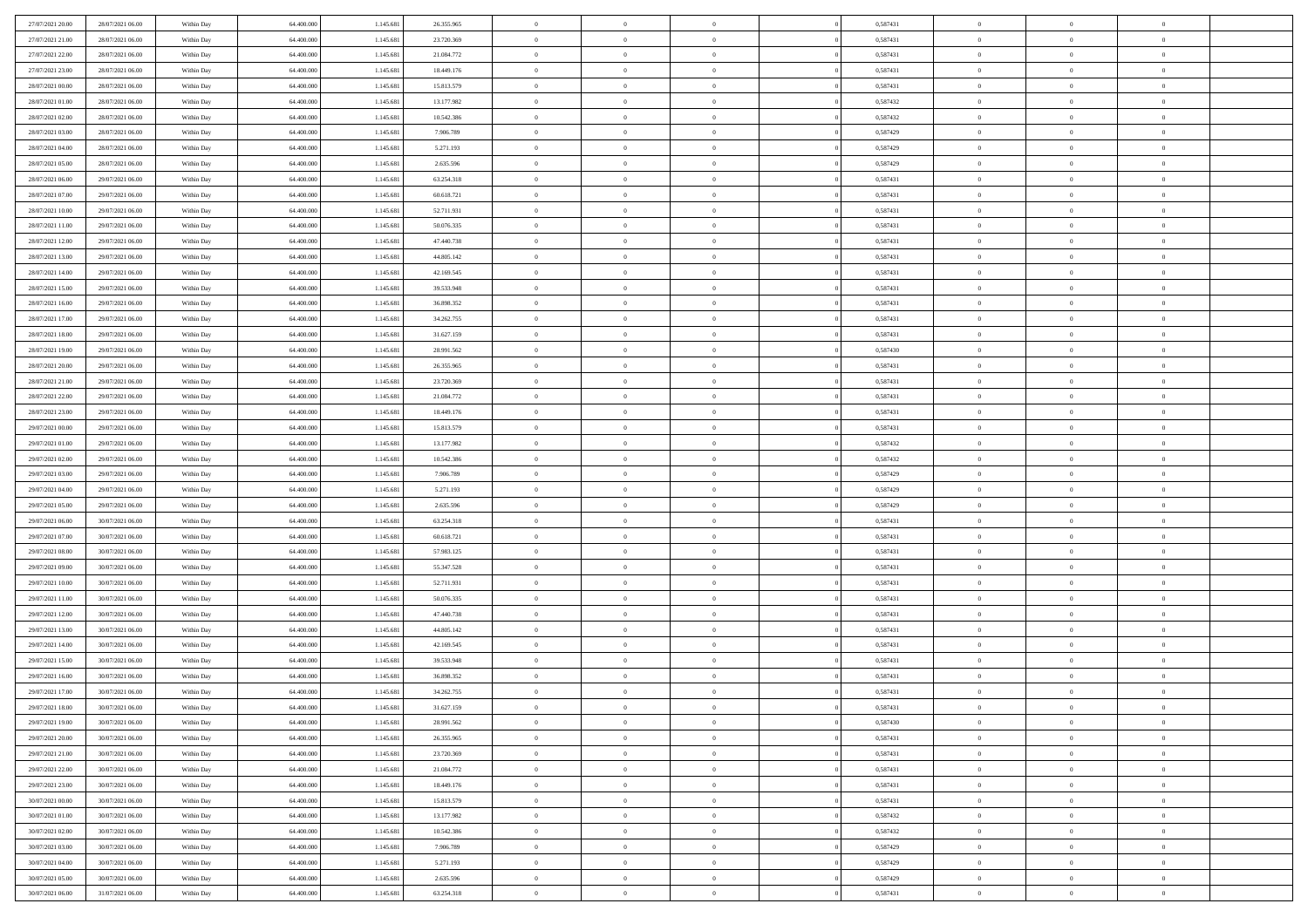| 30/07/2021 07:00 | 31/07/2021 06:00 | Within Day | 64,400,000 | 1.145.681 | 60.618.721 | $\Omega$       | $\theta$ |          | 0,587431 | $\Omega$       | $\sqrt{2}$     | $\Omega$   |  |
|------------------|------------------|------------|------------|-----------|------------|----------------|----------|----------|----------|----------------|----------------|------------|--|
| 30/07/2021 08:00 | 31/07/2021 06:00 | Within Day | 64,400,000 | 1.145.681 | 57.983.125 | $\Omega$       | $\theta$ | $\Omega$ | 0,587431 | $\Omega$       | $\theta$       | $\Omega$   |  |
| 30/07/2021 09:00 | 31/07/2021 06:00 | Within Day | 64,400,000 | 1.145.681 | 55.347.528 | $\overline{0}$ | $\theta$ | $\Omega$ | 0,587431 | $\theta$       | $\theta$       | $^{\circ}$ |  |
| 30/07/2021 10:00 | 31/07/2021 06:00 | Within Day | 64.400,000 | 1.145.681 | 52.711.931 | $\Omega$       | $\Omega$ | $\Omega$ | 0.587431 | $\theta$       | $\theta$       | $\Omega$   |  |
| 30/07/2021 11:00 | 31/07/2021 06:00 | Within Day | 64.400.000 | 1.145.681 | 50.076.335 | $\Omega$       | $\theta$ | $\Omega$ | 0,587431 | $\mathbf{0}$   | $\overline{0}$ | $^{\circ}$ |  |
| 30/07/2021 12:00 | 31/07/2021 06:00 | Within Day | 64.400.000 | 1.145.681 | 47.440.738 | $\Omega$       | $\Omega$ | $\Omega$ | 0,587431 | $\theta$       | $\theta$       | $\Omega$   |  |
| 30/07/2021 13:00 | 31/07/2021 06:00 | Within Day | 64.400.000 | 1.145.681 | 44.805.142 | $\Omega$       | $\theta$ | $\Omega$ | 0,587431 | $\Omega$       | $\theta$       | $\Omega$   |  |
| 30/07/2021 14:00 | 31/07/2021 06:00 | Within Day | 64,400,000 | 1.145.681 | 42.169.545 | $\theta$       | $\theta$ | $\Omega$ | 0.587431 | $\theta$       | $\theta$       | $\Omega$   |  |
| 30/07/2021 15:00 | 31/07/2021 06:00 | Within Day | 64,400,000 | 1.145.681 | 39.533.948 | $\overline{0}$ | $\Omega$ | $\Omega$ | 0.587431 | $\overline{0}$ | $\theta$       | $\theta$   |  |
| 30/07/2021 16:00 | 31/07/2021 06:00 | Within Day | 64.400.000 | 1.145.681 | 36.898.352 | $\overline{0}$ | $\theta$ | $\Omega$ | 0,587431 | $\overline{0}$ | $\theta$       | $^{\circ}$ |  |
| 30/07/2021 17:00 | 31/07/2021 06:00 | Within Day | 64,400,000 | 1.145.681 | 34.262.755 | $\Omega$       | $\Omega$ | $\Omega$ | 0,587431 | $\Omega$       | $\theta$       | $\Omega$   |  |
| 30/07/2021 18:00 | 31/07/2021 06:00 | Within Day | 64,400,000 | 1.145.681 | 31.627.159 | $\Omega$       | $\theta$ | $\Omega$ | 0,587431 | $\Omega$       | $\theta$       | $\Omega$   |  |
| 30/07/2021 19:00 | 31/07/2021 06:00 | Within Day | 64,400,000 | 1.145.681 | 28.991.562 | $\theta$       | $\theta$ | $\Omega$ | 0,587430 | $\Omega$       | $\theta$       | $\Omega$   |  |
| 30/07/2021 20:00 | 31/07/2021 06:00 | Within Day | 64,400,000 | 1.145.681 | 26.355.965 | $\theta$       | $\Omega$ | $\Omega$ | 0.587431 | $\theta$       | $\theta$       | $\Omega$   |  |
| 30/07/2021 21:00 | 31/07/2021 06:00 | Within Day | 64.400.000 | 1.145.681 | 23.720.369 | $\overline{0}$ | $\theta$ | $\Omega$ | 0,587431 | $\overline{0}$ | $\overline{0}$ | $\Omega$   |  |
| 30/07/2021 22:00 | 31/07/2021 06:00 | Within Day | 64,400,000 | 1.145.68  | 21.084.772 | $\Omega$       | $\theta$ | $\Omega$ | 0.587431 | $\theta$       | $\theta$       | $\theta$   |  |
| 30/07/2021 23:00 | 31/07/2021 06:00 | Within Day | 64,400,000 | 1.145.681 | 18,449.176 | $\Omega$       | $\Omega$ | $\Omega$ | 0,587431 | $\Omega$       | $\theta$       | $\Omega$   |  |
| 31/07/2021 00:00 | 31/07/2021 06:00 | Within Day | 64,400,000 | 1.145.681 | 15.813.579 | $\Omega$       | $\Omega$ | $\Omega$ | 0.587431 | $\Omega$       | $\theta$       | $\Omega$   |  |
| 31/07/2021 01:00 | 31/07/2021 06:00 | Within Day | 64.400.000 | 1.145.681 | 13.177.982 | $\Omega$       | $\theta$ | $\Omega$ | 0,587432 | $\theta$       | $\theta$       | $\Omega$   |  |
| 31/07/2021 02:00 | 31/07/2021 06:00 | Within Day | 64,400,000 | 1.145.681 | 10.542.386 | $\overline{0}$ | $\Omega$ | $\Omega$ | 0,587432 | $\overline{0}$ | $\theta$       | $\Omega$   |  |
| 31/07/2021 03:00 | 31/07/2021 06:00 | Within Day | 64,400,000 | 1.145.681 | 7.906.789  | $\theta$       | $\Omega$ | $\Omega$ | 0,587429 | $\Omega$       | $\theta$       | $\Omega$   |  |
| 31/07/2021 04:00 | 31/07/2021 06:00 | Within Day | 64,400,000 | 1.145.681 | 5.271.193  | $\Omega$       | $\Omega$ | $\Omega$ | 0,587429 | $\Omega$       | $\theta$       | $\Omega$   |  |
| 31/07/2021 06:00 | 01/08/2021 06:00 | Within Day | 64.400,000 | 1.145.681 | 63.254.318 | $\theta$       | $\theta$ |          | 0.587431 | $\Omega$       | $\theta$       | $\Omega$   |  |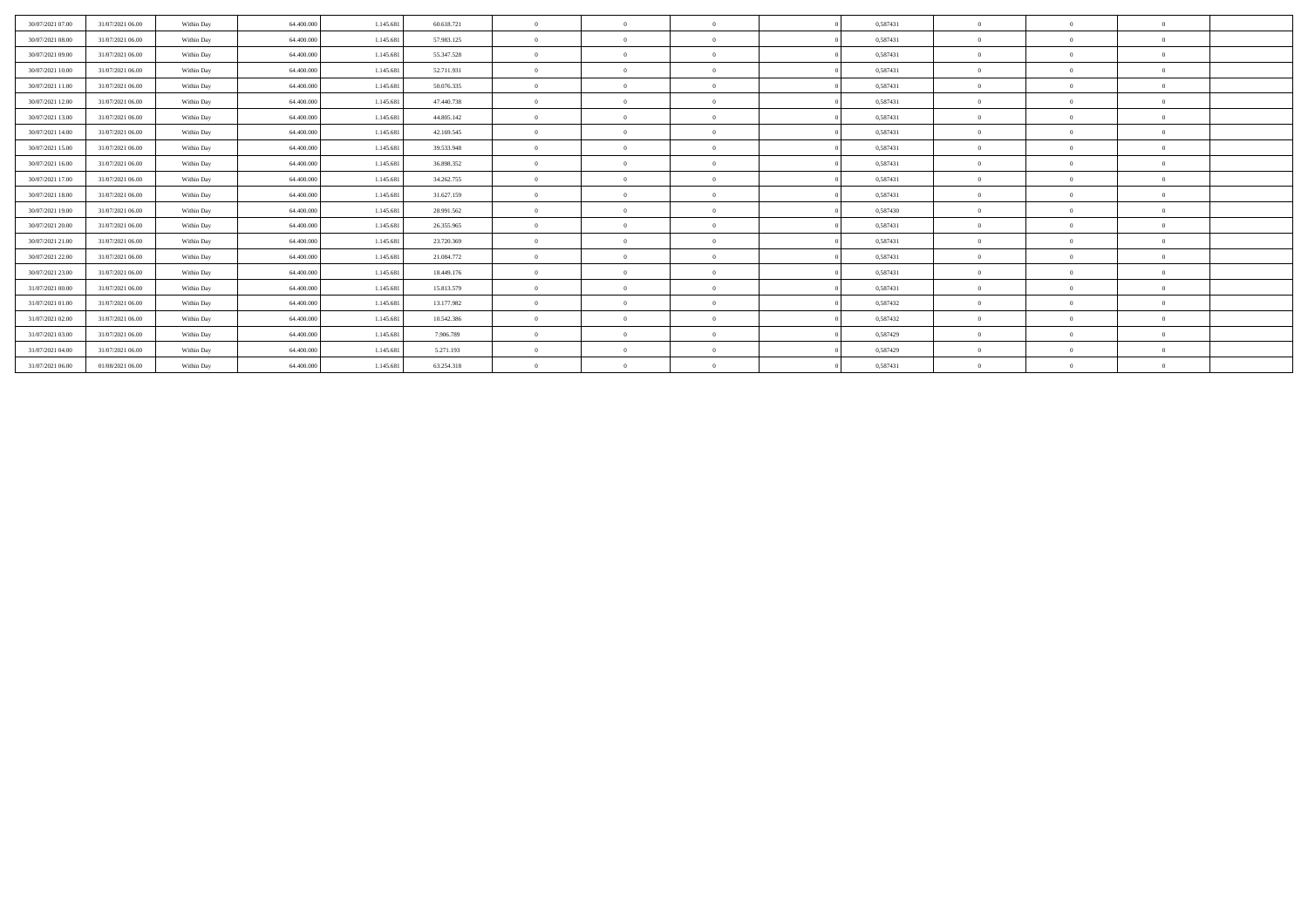## **SNAM RETE GAS**

**Transportation capacity at Entry Point interconnected with foreign pipelines**

**Update to 30/07/2021 of offered and assigned capacity in auction day-ahead and within-day**

**Thermal Year 2020/2021**

(Values in Ncm/day (0° C; 1,01325 bar) - 1 Scm=0,94794378 Ncm; Prices in c/Ncm)

**Entry Point**

**PASSO-GRIES**

| Timeframe        |                  |                     |                            |                                       | <b>Offered capacity</b> |                | <b>Assigned capacity</b> |                | Day-Ahead                                    |                             | Prices                        |                                  |                                    |             |
|------------------|------------------|---------------------|----------------------------|---------------------------------------|-------------------------|----------------|--------------------------|----------------|----------------------------------------------|-----------------------------|-------------------------------|----------------------------------|------------------------------------|-------------|
| From             | To               | <b>Auction type</b> | Transportation<br>capacity | Assigned capacity<br>(before auction) | Firm                    | Interruptible  | Firm                     | Interruptible  | <b>Interrupted Capacity</b><br>Interruptible | <b>Reserve price - Firm</b> | <b>Auction premium - Firm</b> | Reserve price -<br>Interruptible | Auction premium -<br>Interruptible | <b>Note</b> |
| 01/07/2021 06:00 | 02/07/2021 06:00 | Day Ahead           | 67.936.518                 | 1.208.59                              | 66.727.921              | $\overline{0}$ | $\overline{0}$           | $\mathbf{0}$   |                                              | 0,005569                    | $\theta$                      | 0,005569                         | $\overline{0}$                     |             |
| 02/07/2021 06:00 | 03/07/2021 06:00 | Day Ahead           | 67.936.518                 | 1.208.596                             | 66.727.921              | $\theta$       | $\theta$                 | $\Omega$       |                                              | 0.005569                    | $\theta$                      | 0.005569                         | $\theta$                           |             |
| 03/07/2021 06:00 | 04/07/2021 06:00 | Day Ahead           | 67.936.518                 | 1.208.596                             | 66.727.921              | $\theta$       | $\theta$                 | $\Omega$       |                                              | 0,005569                    | $\overline{0}$                | 0,005569                         | $\theta$                           |             |
| 04/07/2021 06:00 | 05/07/2021 06:00 | Day Ahead           | 67.936.518                 | 1.208.59                              | 66.727.921              | $\overline{0}$ | $\overline{0}$           | $\theta$       |                                              | 0,005569                    | $\overline{0}$                | 0,005569                         | $\overline{0}$                     |             |
| 05/07/2021 06:00 | 06/07/2021 06:00 | Day Ahead           | 67.936.518                 | 1.208.59                              | 66.727.921              | $\theta$       | $\overline{0}$           | $\mathbf{0}$   |                                              | 0.005569                    | $\overline{0}$                | 0.005569                         | $\overline{0}$                     |             |
| 06/07/2021 06:00 | 07/07/2021 06:00 | Day Ahead           | 67.936.518                 | 1.208.596                             | 66.727.921              | $\theta$       | $\theta$                 | $\overline{0}$ |                                              | 0.005569                    | $\overline{0}$                | 0,005569                         | $\overline{0}$                     |             |
| 07/07/2021 06:00 | 08/07/2021 06:00 | Day Ahead           | 67.936.518                 | 1.208.596                             | 66.727.921              | $\overline{0}$ | $\theta$                 | $\mathbf{0}$   |                                              | 0.005569                    | $\theta$                      | 0,005569                         | $\overline{0}$                     |             |
| 08/07/2021 06:00 | 09/07/2021 06:00 | Day Ahead           | 67.936.518                 | 1.208.59                              | 66.727.921              | $\theta$       | $\overline{0}$           | $\Omega$       |                                              | 0,005569                    | $\theta$                      | 0,005569                         | $\Omega$                           |             |
| 09/07/2021 06:00 | 10/07/2021 06:00 | Day Ahead           | 67.936.518                 | 1.208.596                             | 66.727.921              | $\overline{0}$ | $\theta$                 | $\mathbf{0}$   |                                              | 0.005569                    | $\overline{0}$                | 0.005569                         | $\overline{0}$                     |             |
| 10/07/2021 06:00 | 11/07/2021 06:00 | Day Ahead           | 67.936.518                 | 1.208.59                              | 66.727.921              | $\theta$       | $\overline{0}$           | $\theta$       |                                              | 0.005569                    | $\theta$                      | 0,005569                         | $\theta$                           |             |
| 11/07/2021 06:00 | 12/07/2021 06:00 | Day Ahead           | 67.936.51                  | 1.208.59                              | 66.727.921              | $\overline{0}$ | $\overline{0}$           | $\mathbf{0}$   |                                              | 0,005569                    | $\overline{0}$                | 0,005569                         | $\overline{0}$                     |             |
| 12/07/2021 06:00 | 13/07/2021 06:00 | Day Ahead           | 67.936.518                 | 1.208.596                             | 66.727.921              | $\theta$       | $\theta$                 | $\mathbf{0}$   |                                              | 0.005569                    | $\theta$                      | 0.005569                         | $\theta$                           |             |
| 13/07/2021 06:00 | 14/07/2021 06:00 | Day Ahead           | 67.936.518                 | 1.208.596                             | 66.727.921              | $\theta$       | $\Omega$                 | $\mathbf{0}$   |                                              | 0.005569                    | $\theta$                      | 0.005569                         | $\theta$                           |             |
| 14/07/2021 06:00 | 15/07/2021 06:00 | Day Ahead           | 67.936.518                 | 1.208.59                              | 66.727.921              | $\theta$       | $\overline{0}$           | $\theta$       |                                              | 0,005569                    | $\theta$                      | 0,005569                         | $\Omega$                           |             |
| 15/07/2021 06:00 | 16/07/2021 06:00 | Day Ahead           | 67.936.518                 | 1.208.596                             | 66.727.921              | $\theta$       | $\theta$                 | $\Omega$       |                                              | 0.005569                    | $\overline{0}$                | 0.005569                         | $\overline{0}$                     |             |
| 16/07/2021 06:00 | 17/07/2021 06:00 | Day Ahead           | 67.936.518                 | 1.208.596                             | 66.727.921              | $\theta$       | $\Omega$                 | $\Omega$       |                                              | 0.005569                    | $\overline{0}$                | 0.005569                         | $\overline{0}$                     |             |
| 17/07/2021 06:00 | 18/07/2021 06:00 | Day Ahead           | 67.936.518                 | 1.208.59                              | 66.727.921              | $\theta$       | $\overline{0}$           | $\overline{0}$ |                                              | 0,005569                    | $\theta$                      | 0,005569                         | $\Omega$                           |             |
| 18/07/2021 06:00 | 19/07/2021 06:00 | Day Ahead           | 67.936.518                 | 1.208.596                             | 66.727.921              | $\theta$       | $\overline{0}$           | $\theta$       |                                              | 0,005569                    | $\theta$                      | 0,005569                         | $\overline{0}$                     |             |
| 19/07/2021 06:00 | 20/07/2021 06:00 | Day Ahead           | 67.936.518                 | 1.208.596                             | 66.727.921              | $\theta$       | $\overline{0}$           | $\mathbf{0}$   |                                              | 0.005569                    | $\theta$                      | 0.005569                         | $\theta$                           |             |
| 20/07/2021 06:00 | 21/07/2021 06:00 | Day Ahead           | 67.936.518                 | 1.208.59                              | 66.727.921              | $\theta$       | $\Omega$                 | $\Omega$       |                                              | 0.005569                    | $\overline{0}$                | 0,005569                         | $\Omega$                           |             |
| 21/07/2021 06:00 | 22/07/2021 06:00 | Day Ahead           | 67.936.518                 | 1.208.59                              | 66.727.921              | $\theta$       | $\overline{0}$           | $\theta$       |                                              | 0,005569                    | $\overline{0}$                | 0,005569                         | $\overline{0}$                     |             |
| 22/07/2021 06:00 | 23/07/2021 06:00 | Day Ahead           | 67.936.518                 | 1.208.59                              | 66.727.921              | $\theta$       | $\overline{0}$           | $\Omega$       |                                              | 0,005569                    | $\theta$                      | 0,005569                         | $\Omega$                           |             |
| 23/07/2021 06:00 | 24/07/2021 06:00 | Day Ahead           | 67.936.518                 | 1.208.59                              | 66.727.921              | $\theta$       | $\Omega$                 | $\theta$       |                                              | 0.005569                    | $\theta$                      | 0.005569                         | $\theta$                           |             |
| 24/07/2021 06:00 | 25/07/2021 06:00 | Day Ahead           | 67.936.518                 | 1.208.596                             | 66.727.921              | $\theta$       | $\overline{0}$           | $\theta$       |                                              | 0,005569                    | $\theta$                      | 0,005569                         | $\overline{0}$                     |             |
| 25/07/2021 06:00 | 26/07/2021 06:00 | Day Ahead           | 67.936.518                 | 1.208.59                              | 66.727.921              | $\theta$       | $\theta$                 | $\theta$       |                                              | 0,005569                    | $\theta$                      | 0,005569                         | $\Omega$                           |             |
| 26/07/2021 06:00 | 27/07/2021 06:00 | Day Ahead           | 67.936.518                 | 1.208.596                             | 66.727.921              | $\theta$       | $\overline{0}$           | $\mathbf{0}$   |                                              | 0,005569                    | $\bf{0}$                      | 0,005569                         | $\overline{0}$                     |             |
| 27/07/2021 06:00 | 28/07/2021 06:00 | Day Ahead           | 67.936.518                 | 1.208.596                             | 66.727.921              | $\overline{0}$ | $\overline{0}$           | $\Omega$       |                                              | 0,005569                    | $\overline{0}$                | 0,005569                         | $\overline{0}$                     |             |
| 28/07/2021 06:00 | 29/07/2021 06:00 | Day Ahead           | 67.936.51                  | 1.208.59                              | 66.727.921              | $\theta$       | $\overline{0}$           | $\overline{0}$ |                                              | 0,005569                    | $\overline{0}$                | 0,005569                         | $\overline{0}$                     |             |
| 29/07/2021 06:00 | 30/07/2021 06:00 | Day Ahead           | 67.936.518                 | 1.208.596                             | 66.727.921              | $\theta$       | $\theta$                 | $\Omega$       |                                              | 0.005569                    | $\theta$                      | 0.005569                         | $\overline{0}$                     |             |
| 30/07/2021 06:00 | 31/07/2021 06:00 | Day Ahead           | 67.936.518                 | 1.208.596                             | 66.727.921              | $\theta$       | $\Omega$                 | $\Omega$       |                                              | 0,005569                    | $\Omega$                      | 0,005569                         | $\Omega$                           |             |
| 31/07/2021 06:00 | 01/08/2021 06:00 | Day Ahead           | 67.936.518                 | 1.208.59                              | 66.727.921              | $\theta$       | $\theta$                 | $\Omega$       |                                              | 0,005569                    | $\overline{0}$                | 0,005569                         | $\Omega$                           |             |
| 01/07/2021 06:00 | 02/07/2021 06:00 | Within Day          | 67.936.518                 | 1.208.596                             | 66.727.921              | $\theta$       | 5.248.525                | $\theta$       |                                              | 0,556851                    | $\overline{0}$                | $\bf{0}$                         | $\overline{0}$                     |             |
| 01/07/2021 07:00 | 02/07/2021 06:00 | Within Day          | 67.936.518                 | 6.457.120                             | 58.917.755              | $\overline{0}$ | $\Omega$                 | $\Omega$       |                                              | 0.556851                    | $\overline{0}$                | $\theta$                         | $\overline{0}$                     |             |
| 01/07/2021 08:00 | 02/07/2021 06:00 | Within Day          | 67.936.518                 | 6.457.120                             | 56.356.113              | $\theta$       | $\Omega$                 | $\overline{0}$ |                                              | 0,556852                    | $\theta$                      | $\Omega$                         | $\Omega$                           |             |
| 01/07/2021 09:00 | 02/07/2021 06:00 | Within Day          | 67.936.518                 | 6.457.120                             | 53.794.471              | $\theta$       | $\theta$                 | $\theta$       |                                              | 0,556852                    | $\theta$                      | $\theta$                         | $\theta$                           |             |
| 01/07/2021 10:00 | 02/07/2021 06:00 | Within Day          | 67.936.518                 | 6.457.120                             | 51.232.829              | $\theta$       | $\theta$                 | $\Omega$       |                                              | 0,556852                    | $\theta$                      | $\theta$                         | $\theta$                           |             |
| 01/07/2021 11:00 | 02/07/2021 06:00 | Within Day          | 67.936.518                 | 6.457.120                             | 48.671.188              | $\theta$       | $\theta$                 | $\Omega$       |                                              | 0.556851                    | $\theta$                      | $\theta$                         | $\Omega$                           |             |
| 01/07/2021 12:00 | 02/07/2021 06:00 | Within Day          | 67.936.518                 | 6.457.120                             | 46.109.547              | $\theta$       | $\overline{0}$           | $\theta$       |                                              | 0,556851                    | $\theta$                      | $\bf{0}$                         | $\overline{0}$                     |             |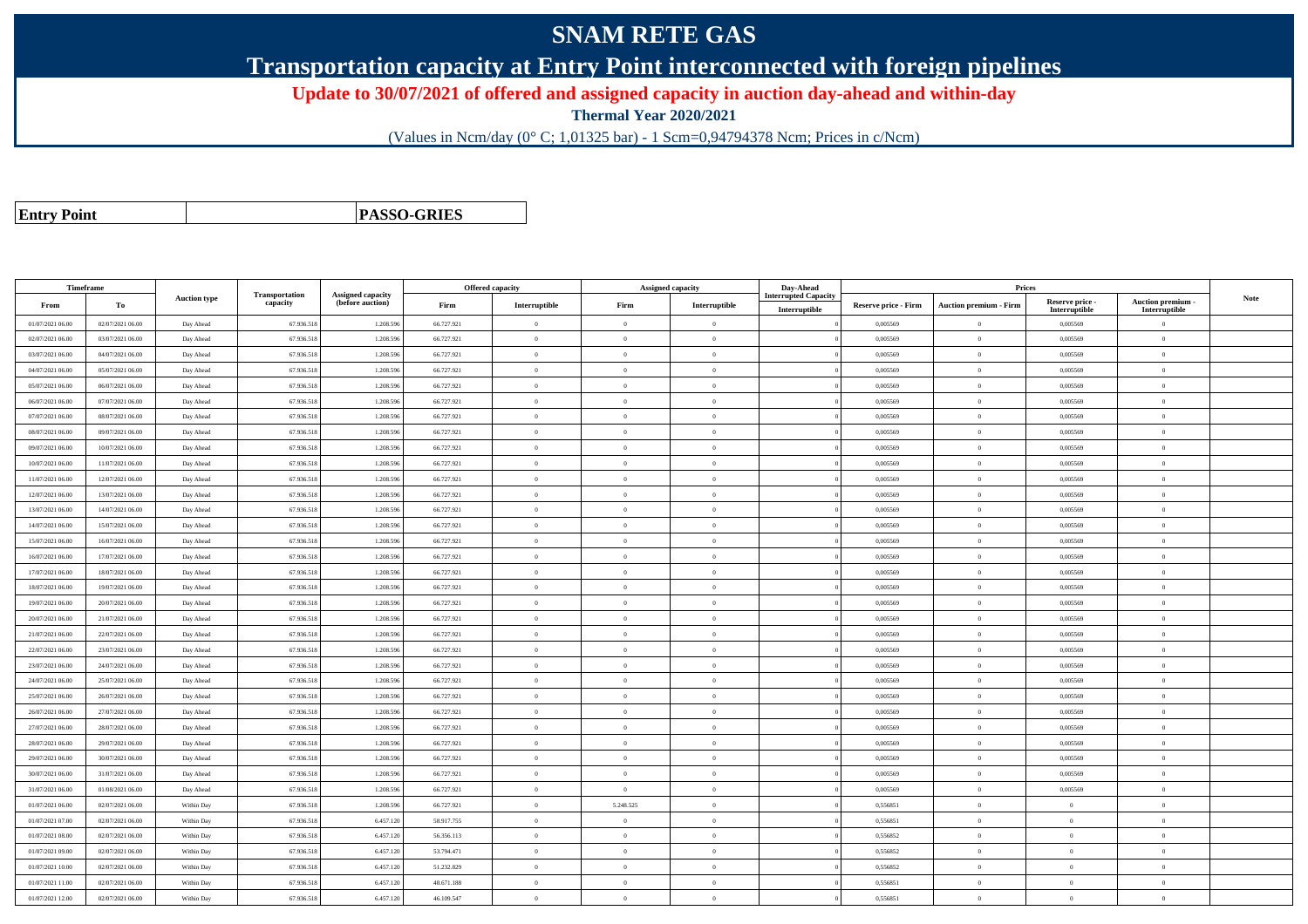| 01/07/2021 13:00 | 02/07/2021 06:00 | Within Day | 67.936.518 | 6.457.120 | 43.547.905 | $\,$ 0         | $\bf{0}$       | $\theta$       |          | 0,556851 | $\bf{0}$       | $\overline{0}$ | $\,0\,$        |  |
|------------------|------------------|------------|------------|-----------|------------|----------------|----------------|----------------|----------|----------|----------------|----------------|----------------|--|
| 01/07/2021 14:00 | 02/07/2021 06:00 | Within Day | 67.936.518 | 6.457.120 | 40.986.264 | $\overline{0}$ | $\overline{0}$ | $\overline{0}$ |          | 0.556851 | $\overline{0}$ | $\overline{0}$ | $\theta$       |  |
| 01/07/2021 15:00 | 02/07/2021 06:00 | Within Dav | 67.936.518 | 6.457.120 | 38.424.623 | $\mathbf{0}$   | $\overline{0}$ | $\overline{0}$ |          | 0,556852 | $\mathbf{0}$   | $\overline{0}$ | $\overline{0}$ |  |
| 01/07/2021 16:00 | 02/07/2021 06:00 | Within Day | 67.936.518 | 6.457.120 | 35.862.980 | $\bf{0}$       | $\overline{0}$ | $\bf{0}$       |          | 0,556852 | $\bf{0}$       | $\overline{0}$ | $\bf{0}$       |  |
| 01/07/2021 17:00 | 02/07/2021 06:00 | Within Day | 67.936.518 | 6.457.120 | 33.301.339 | $\bf{0}$       | $\bf{0}$       | $\overline{0}$ |          | 0,556852 | $\bf{0}$       | $\bf{0}$       | $\,0\,$        |  |
| 01/07/2021 18:00 | 02/07/2021 06:00 | Within Dav | 67.936.518 | 6.457.120 | 30.739.697 | $\mathbf{0}$   | $\overline{0}$ | $\overline{0}$ |          | 0,556852 | $\mathbf{0}$   | $\overline{0}$ | $\overline{0}$ |  |
|                  |                  |            |            |           |            |                |                |                |          |          |                |                |                |  |
| 01/07/2021 19:00 | 02/07/2021 06:00 | Within Day | 67.936.518 | 6.457.120 | 28.178.056 | $\bf{0}$       | $\bf{0}$       | $\overline{0}$ |          | 0,556851 | $\bf{0}$       | $\overline{0}$ | $\,0\,$        |  |
| 01/07/2021 20:00 | 02/07/2021 06:00 | Within Day | 67.936.518 | 6.457.120 | 25.616.415 | $\overline{0}$ | $\overline{0}$ | $\overline{0}$ |          | 0,556851 | $\,$ 0 $\,$    | $\overline{0}$ | $\theta$       |  |
| 01/07/2021 21:00 | 02/07/2021 06:00 | Within Day | 67.936.518 | 6.457.120 | 23.054.773 | $\mathbf{0}$   | $\overline{0}$ | $\overline{0}$ |          | 0,556851 | $\mathbf{0}$   | $\overline{0}$ | $\overline{0}$ |  |
| 01/07/2021 22.00 | 02/07/2021 06:00 | Within Day | 67.936.518 | 6.457.120 | 20.493.132 | $\bf{0}$       | $\bf{0}$       | $\overline{0}$ |          | 0,556851 | $\bf{0}$       | $\overline{0}$ | $\,0\,$        |  |
| 01/07/2021 23.00 | 02/07/2021 06:00 | Within Day | 67.936.518 | 6.457.120 | 17.931.490 | $\overline{0}$ | $\overline{0}$ | $\overline{0}$ |          | 0.556852 | $\bf{0}$       | $\overline{0}$ | $\overline{0}$ |  |
| 02/07/2021 00:00 | 02/07/2021 06:00 | Within Dav | 67.936.518 | 6.457.120 | 15.369.848 | $\mathbf{0}$   | $\overline{0}$ | $\overline{0}$ |          | 0,556852 | $\mathbf{0}$   | $\overline{0}$ | $\overline{0}$ |  |
| 02/07/2021 01:00 | 02/07/2021 06:00 | Within Day | 67.936.518 | 6.457.120 | 12.808.207 | $\bf{0}$       | $\overline{0}$ | $\bf{0}$       |          | 0,556852 | $\bf{0}$       | $\overline{0}$ | $\bf{0}$       |  |
| 02/07/2021 02:00 | 02/07/2021 06:00 | Within Day | 67.936.518 | 6.457.120 | 10.246.565 | $\bf{0}$       | $\overline{0}$ | $\overline{0}$ |          | 0,556853 | $\bf{0}$       | $\mathbf{0}$   | $\,0\,$        |  |
| 02/07/2021 03:00 | 02/07/2021 06:00 | Within Dav | 67.936.518 | 6.457.120 | 7.684.924  | $\overline{0}$ | $\overline{0}$ | $\overline{0}$ |          | 0,556850 | $\mathbf{0}$   | $\overline{0}$ | $\overline{0}$ |  |
| 02/07/2021 04:00 | 02/07/2021 06:00 | Within Day | 67.936.518 | 6.457.120 | 5.123.283  | $\bf{0}$       | $\bf{0}$       | $\overline{0}$ |          | 0,556850 | $\bf{0}$       | $\overline{0}$ | $\bf{0}$       |  |
| 02/07/2021 05:00 | 02/07/2021 06:00 | Within Day | 67.936.518 | 6.457.120 | 2.561.641  | $\overline{0}$ | $\overline{0}$ | $\overline{0}$ |          | 0.556850 | $\bf{0}$       | $\overline{0}$ | $\theta$       |  |
| 02/07/2021 06:00 | 03/07/2021 06:00 | Within Day | 67.936.518 | 1.208.596 | 66.727.921 | $\mathbf{0}$   | $\overline{0}$ | $\overline{0}$ |          | 0,556851 | $\mathbf{0}$   | $\overline{0}$ | $\overline{0}$ |  |
| 02/07/2021 07:00 | 03/07/2021 06:00 | Within Day | 67.936.518 | 1.208.596 | 63.947.591 | $\bf{0}$       | $\bf{0}$       | $\overline{0}$ |          | 0,556851 | $\bf{0}$       | $\overline{0}$ | $\,0\,$        |  |
| 02/07/2021 08:00 | 03/07/2021 06:00 | Within Day | 67.936.518 | 1.208.596 | 61.167.261 | $\overline{0}$ | $\overline{0}$ | $\overline{0}$ |          | 0,556852 | $\bf{0}$       | $\overline{0}$ | $\overline{0}$ |  |
| 02/07/2021 09:00 | 03/07/2021 06:00 | Within Dav | 67.936.518 | 1.208.596 | 58.386.931 | $\mathbf{0}$   | $\overline{0}$ | $\overline{0}$ |          | 0,556852 | $\mathbf{0}$   | $\overline{0}$ | $\overline{0}$ |  |
| 02/07/2021 10:00 | 03/07/2021 06:00 | Within Day | 67.936.518 | 1.208.596 | 55.606.600 | $\bf{0}$       | $\overline{0}$ | $\overline{0}$ |          | 0,556852 | $\bf{0}$       | $\overline{0}$ | $\bf{0}$       |  |
| 02/07/2021 11:00 | 03/07/2021 06:00 | Within Day | 67.936.518 | 1.208.596 | 52.826.271 | $\bf{0}$       | $\bf{0}$       | $\overline{0}$ |          | 0,556851 | $\bf{0}$       | $\overline{0}$ | $\,0\,$        |  |
| 02/07/2021 12:00 | 03/07/2021 06:00 | Within Dav | 67.936.518 | 1.208.596 | 50.045.940 | $\mathbf{0}$   | $\overline{0}$ | $\overline{0}$ |          | 0,556851 | $\mathbf{0}$   | $\overline{0}$ | $\overline{0}$ |  |
| 02/07/2021 13:00 | 03/07/2021 06:00 | Within Day | 67.936.518 | 1.208.596 | 47.265.611 | $\bf{0}$       | $\bf{0}$       | $\overline{0}$ |          | 0,556851 | $\bf{0}$       | $\overline{0}$ | $\,0\,$        |  |
| 02/07/2021 14:00 | 03/07/2021 06:00 | Within Day | 67.936.518 | 1.208.596 | 44.485.281 | $\overline{0}$ | $\overline{0}$ | $\overline{0}$ |          | 0,556851 | $\bf{0}$       | $\overline{0}$ | $\overline{0}$ |  |
| 02/07/2021 15:00 | 03/07/2021 06:00 | Within Day | 67.936.518 | 1.208.596 | 41.704.950 | $\mathbf{0}$   | $\overline{0}$ | $\overline{0}$ |          | 0,556852 | $\mathbf{0}$   | $\overline{0}$ | $\overline{0}$ |  |
| 02/07/2021 16:00 | 03/07/2021 06:00 | Within Day | 67.936.518 | 1.208.596 | 38.924.621 | $\bf{0}$       | $\bf{0}$       | $\overline{0}$ |          | 0,556852 | $\bf{0}$       | $\overline{0}$ | $\,0\,$        |  |
| 02/07/2021 17:00 | 03/07/2021 06:00 |            | 67.936.518 | 1.208.596 | 36.144.290 | $\bf{0}$       | $\bf{0}$       | $\overline{0}$ |          | 0.556852 | $\bf{0}$       | $\mathbf{0}$   | $\overline{0}$ |  |
|                  |                  | Within Day |            |           |            | $\mathbf{0}$   |                |                |          |          | $\mathbf{0}$   |                | $\overline{0}$ |  |
| 02/07/2021 18:00 | 03/07/2021 06:00 | Within Dav | 67.936.518 | 1.208.596 | 33.363.961 |                | $\overline{0}$ | $\overline{0}$ |          | 0,556852 |                | $\overline{0}$ |                |  |
| 02/07/2021 19:00 | 03/07/2021 06:00 | Within Day | 67.936.518 | 1.208.596 | 30.583.630 | $\bf{0}$       | $\overline{0}$ | $\theta$       |          | 0,556851 | $\,$ 0         | $\overline{0}$ | $\theta$       |  |
| 02/07/2021 20:00 | 03/07/2021 06:00 | Within Day | 67.936.518 | 1.208.596 | 27.803.300 | $\bf{0}$       | $\bf{0}$       | $\overline{0}$ |          | 0,556851 | $\bf{0}$       | $\overline{0}$ | $\overline{0}$ |  |
| 02/07/2021 21:00 | 03/07/2021 06:00 | Within Dav | 67.936.518 | 1.208.596 | 25.022.970 | $\mathbf{0}$   | $\overline{0}$ | $\overline{0}$ |          | 0,556851 | $\mathbf{0}$   | $\overline{0}$ | $\overline{0}$ |  |
| 02/07/2021 22:00 | 03/07/2021 06:00 | Within Day | 67.936.518 | 1.208.596 | 22.242.640 | $\bf{0}$       | $\overline{0}$ | $\theta$       |          | 0,556851 | $\,$ 0         | $\overline{0}$ | $\theta$       |  |
| 02/07/2021 23:00 | 03/07/2021 06:00 | Within Day | 67.936.518 | 1.208.596 | 19.462.310 | $\overline{0}$ | $\overline{0}$ | $\overline{0}$ |          | 0.556852 | $\bf{0}$       | $\overline{0}$ | $\overline{0}$ |  |
| 03/07/2021 00:00 | 03/07/2021 06:00 | Within Day | 67.936.518 | 1.208.596 | 16.681.980 | $\mathbf{0}$   | $\overline{0}$ | $\overline{0}$ |          | 0,556852 | $\mathbf{0}$   | $\overline{0}$ | $\overline{0}$ |  |
| 03/07/2021 01:00 | 03/07/2021 06:00 | Within Day | 67.936.518 | 1.208.596 | 13.901.649 | $\bf{0}$       | $\overline{0}$ | $\theta$       |          | 0,556852 | $\,$ 0         | $\overline{0}$ | $\theta$       |  |
| 03/07/2021 02:00 | 03/07/2021 06:00 | Within Day | 67.936.518 | 1.208.596 | 11.121.320 | $\bf{0}$       | $\overline{0}$ | $\overline{0}$ |          | 0,556853 | $\bf{0}$       | $\overline{0}$ | $\bf{0}$       |  |
| 03/07/2021 03:00 | 03/07/2021 06:00 | Within Dav | 67.936.518 | 1.208.596 | 8.340.989  | $\mathbf{0}$   | $\overline{0}$ | $\overline{0}$ |          | 0,556850 | $\mathbf{0}$   | $\overline{0}$ | $\overline{0}$ |  |
| 03/07/2021 04:00 | 03/07/2021 06:00 | Within Day | 67.936.518 | 1.208.596 | 5.560.660  | $\,0\,$        | $\overline{0}$ | $\theta$       |          | 0,556850 | $\,$ 0         | $\overline{0}$ | $\theta$       |  |
| 03/07/2021 05:00 | 03/07/2021 06:00 | Within Day | 67.936.518 | 1.208.596 | 2.780.329  | $\bf{0}$       | $\bf{0}$       | $\overline{0}$ |          | 0,556850 | $\bf{0}$       | $\overline{0}$ | $\bf{0}$       |  |
| 03/07/2021 06:00 | 04/07/2021 06:00 | Within Dav | 67.936.518 | 1.208.596 | 66.727.921 | $\mathbf{0}$   | $\overline{0}$ | $\overline{0}$ |          | 0,556851 | $\mathbf{0}$   | $\overline{0}$ | $\overline{0}$ |  |
| 03/07/2021 07:00 | 04/07/2021 06:00 | Within Day | 67.936.518 | 1.208.596 | 63.947.591 | $\bf{0}$       | $\overline{0}$ | $\theta$       |          | 0,556851 | $\,$ 0         | $\overline{0}$ | $\theta$       |  |
| 03/07/2021 08:00 | 04/07/2021 06:00 | Within Day | 67.936.518 | 1.208.596 | 61.167.261 | $\bf{0}$       | $\overline{0}$ | $\overline{0}$ |          | 0,556852 | $\,$ 0 $\,$    | $\overline{0}$ | $\bf{0}$       |  |
| 03/07/2021 09:00 | 04/07/2021 06:00 | Within Day | 67.936.518 | 1.208.596 | 58.386.931 | $\bf{0}$       | $\overline{0}$ | $\Omega$       |          | 0,556852 | $\overline{0}$ | $\theta$       | $\theta$       |  |
| 03/07/2021 10:00 | 04/07/2021 06:00 | Within Day | 67.936.518 | 1.208.596 | 55.606.600 | $\,0\,$        | $\overline{0}$ | $\theta$       |          | 0,556852 | $\,$ 0 $\,$    | $\bf{0}$       | $\theta$       |  |
| 03/07/2021 11:00 | 04/07/2021 06:00 | Within Day | 67.936.518 | 1.208.596 | 52.826.271 | $\overline{0}$ | $\overline{0}$ | $\overline{0}$ |          | 0,556851 | $\overline{0}$ | $\overline{0}$ | $\overline{0}$ |  |
| 03/07/2021 12:00 | 04/07/2021 06:00 | Within Day | 67.936.518 | 1.208.596 | 50.045.940 | $\bf{0}$       | $\overline{0}$ | $\overline{0}$ |          | 0,556851 | $\overline{0}$ | $\bf{0}$       | $\mathbf{0}$   |  |
| 03/07/2021 13:00 | 04/07/2021 06:00 | Within Day | 67.936.518 | 1.208.596 | 47.265.611 | $\bf{0}$       | $\overline{0}$ | $\overline{0}$ | $\theta$ | 0,556851 | $\,$ 0 $\,$    | $\bf{0}$       | $\,$ 0 $\,$    |  |
| 03/07/2021 14:00 | 04/07/2021 06:00 | Within Day | 67.936.518 | 1.208.596 | 44.485.281 | $\bf{0}$       | $\overline{0}$ | $\overline{0}$ |          | 0,556851 | $\,$ 0 $\,$    | $\overline{0}$ | $\overline{0}$ |  |
| 03/07/2021 15:00 | 04/07/2021 06:00 | Within Day | 67.936.518 | 1.208.596 | 41.704.950 | $\bf{0}$       | $\overline{0}$ | $\overline{0}$ |          | 0,556852 | $\mathbf{0}$   | $\overline{0}$ | $\overline{0}$ |  |
| 03/07/2021 16:00 | 04/07/2021 06:00 | Within Day | 67.936.518 | 1.208.596 | 38.924.621 | $\,0\,$        | $\overline{0}$ | $\overline{0}$ | $\theta$ | 0,556852 | $\,$ 0 $\,$    | $\overline{0}$ | $\overline{0}$ |  |
| 03/07/2021 17:00 | 04/07/2021 06:00 | Within Day | 67.936.518 | 1.208.596 | 36.144.290 | $\bf{0}$       | $\overline{0}$ | $\overline{0}$ |          | 0,556852 | $\overline{0}$ | $\overline{0}$ | $\overline{0}$ |  |
| 03/07/2021 18:00 | 04/07/2021 06:00 | Within Day | 67.936.518 | 1.208.596 | 33.363.961 | $\bf{0}$       | $\overline{0}$ | $\overline{0}$ |          | 0,556852 | $\mathbf{0}$   | $\bf{0}$       | $\overline{0}$ |  |
| 03/07/2021 19:00 | 04/07/2021 06:00 | Within Day | 67.936.518 | 1.208.596 | 30.583.630 | $\,0\,$        | $\overline{0}$ | $\overline{0}$ |          | 0,556851 | $\,$ 0 $\,$    | $\mathbf{0}$   | $\overline{0}$ |  |
| 03/07/2021 20:00 | 04/07/2021 06:00 | Within Day | 67.936.518 | 1.208.596 | 27.803.300 | $\bf{0}$       | $\overline{0}$ | $\overline{0}$ |          | 0,556851 | $\bf{0}$       | $\mathbf{0}$   | $\overline{0}$ |  |
| 03/07/2021 21:00 | 04/07/2021 06:00 | Within Day | 67.936.518 | 1.208.596 | 25.022.970 | $\overline{0}$ | $\overline{0}$ | $\overline{0}$ |          | 0,556851 | $\mathbf{0}$   | $\overline{0}$ | $\overline{0}$ |  |
|                  |                  |            |            |           |            |                |                |                |          |          |                |                |                |  |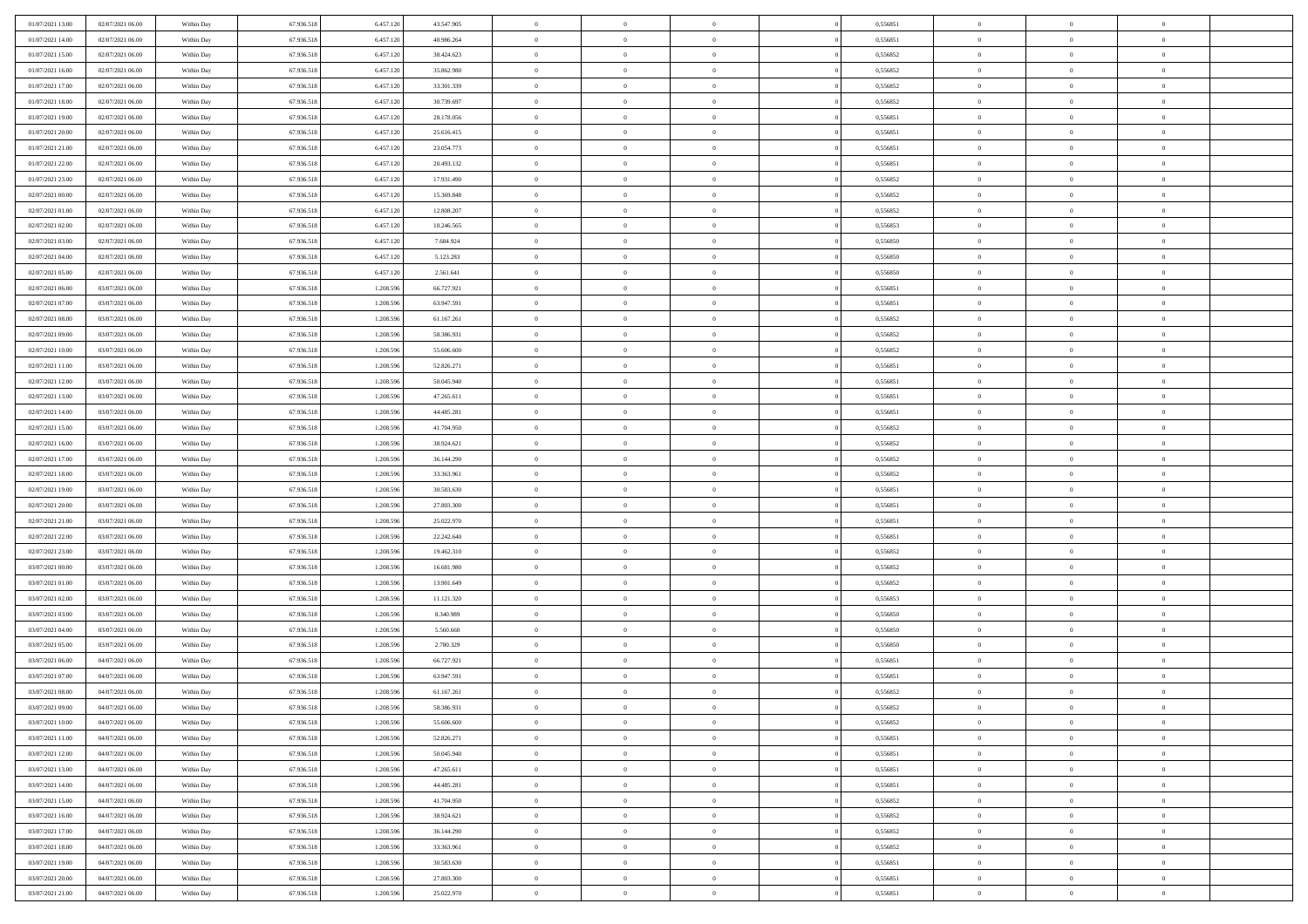| 03/07/2021 22:00                     | 04/07/2021 06:00 | Within Day | 67.936.518               | 1.208.59               | 22.242.640               | $\overline{0}$       | $\overline{0}$                   | $\overline{0}$                   | 0,556851             | $\bf{0}$                   | $\bf{0}$                         | $\theta$                   |  |
|--------------------------------------|------------------|------------|--------------------------|------------------------|--------------------------|----------------------|----------------------------------|----------------------------------|----------------------|----------------------------|----------------------------------|----------------------------|--|
| 03/07/2021 23:00                     | 04/07/2021 06:00 | Within Day | 67.936.518               | 1.208.596              | 19.462.310               | $\overline{0}$       | $\overline{0}$                   | $\overline{0}$                   | 0,556852             | $\theta$                   | $\overline{0}$                   | $\theta$                   |  |
| 04/07/2021 00:00                     | 04/07/2021 06:00 | Within Day | 67.936.518               | 1.208.596              | 16.681.980               | $\,0\,$              | $\overline{0}$                   | $\bf{0}$                         | 0,556852             | $\,$ 0 $\,$                | $\overline{0}$                   | $\,$ 0 $\,$                |  |
| 04/07/2021 01:00                     | 04/07/2021 06:00 | Within Day | 67.936.518               | 1.208.596              | 13.901.649               | $\mathbf{0}$         | $\Omega$                         | $\overline{0}$                   | 0,556852             | $\theta$                   | $\mathbf{0}$                     | $\theta$                   |  |
| 04/07/2021 02:00                     | 04/07/2021 06:00 | Within Day | 67.936.518               | 1.208.596              | 11.121.320               | $\overline{0}$       | $\overline{0}$                   | $\overline{0}$                   | 0,556853             | $\mathbf{0}$               | $\overline{0}$                   | $\overline{0}$             |  |
| 04/07/2021 03:00                     | 04/07/2021 06:00 | Within Day | 67.936.518               | 1.208.596              | 8.340.989                | $\,$ 0 $\,$          | $\overline{0}$                   | $\bf{0}$                         | 0,556850             | $\,$ 0 $\,$                | $\overline{0}$                   | $\,$ 0 $\,$                |  |
| 04/07/2021 04:00                     | 04/07/2021 06:00 | Within Day | 67.936.518               | 1.208.596              | 5.560.660                | $\overline{0}$       | $\overline{0}$                   | $\overline{0}$                   | 0.556850             | $\bf{0}$                   | $\overline{0}$                   | $\theta$                   |  |
|                                      | 04/07/2021 06:00 |            | 67.936.518               | 1.208.596              | 2.780.329                | $\overline{0}$       | $\overline{0}$                   | $\overline{0}$                   | 0,556850             | $\mathbf{0}$               | $\overline{0}$                   | $\overline{0}$             |  |
| 04/07/2021 05:00                     |                  | Within Day |                          |                        |                          |                      |                                  |                                  |                      |                            |                                  |                            |  |
| 04/07/2021 06:00                     | 05/07/2021 06:00 | Within Day | 67.936.518               | 1.208.596              | 66.727.921               | $\,$ 0 $\,$          | $\overline{0}$                   | $\bf{0}$                         | 0,556851             | $\,$ 0 $\,$                | $\overline{0}$                   | $\bf{0}$                   |  |
| 04/07/2021 07:00                     | 05/07/2021 06:00 | Within Day | 67.936.518               | 1.208.59               | 63.947.591               | $\overline{0}$       | $\mathbf{0}$                     | $\overline{0}$                   | 0.556851             | $\theta$                   | $\mathbf{0}$                     | $\theta$                   |  |
| 04/07/2021 08:00                     | 05/07/2021 06:00 | Within Day | 67.936.518               | 1.208.596              | 61.167.261               | $\overline{0}$       | $\overline{0}$                   | $\overline{0}$                   | 0,556852             | $\mathbf{0}$               | $\overline{0}$                   | $\overline{0}$             |  |
| 04/07/2021 09:00                     | 05/07/2021 06:00 | Within Day | 67.936.518               | 1.208.596              | 58.386.931               | $\,$ 0 $\,$          | $\overline{0}$                   | $\bf{0}$                         | 0,556852             | $\,$ 0 $\,$                | $\overline{0}$                   | $\,$ 0 $\,$                |  |
| 04/07/2021 11:00                     | 05/07/2021 06:00 | Within Day | 67.936.518               | 1.208.596              | 52.826.271               | $\mathbf{0}$         | $\overline{0}$                   | $\overline{0}$                   | 0,556851             | $\bf{0}$                   | $\mathbf{0}$                     | $\theta$                   |  |
| 04/07/2021 12:00                     | 05/07/2021 06:00 | Within Day | 67.936.518               | 1.208.596              | 50.045.940               | $\overline{0}$       | $\overline{0}$                   | $\overline{0}$                   | 0,556851             | $\mathbf{0}$               | $\overline{0}$                   | $\overline{0}$             |  |
| 04/07/2021 13:00                     | 05/07/2021 06:00 | Within Day | 67.936.518               | 1.208.596              | 47.265.611               | $\,$ 0 $\,$          | $\overline{0}$                   | $\bf{0}$                         | 0,556851             | $\,$ 0 $\,$                | $\overline{0}$                   | $\,$ 0 $\,$                |  |
| 04/07/2021 14:00                     | 05/07/2021 06:00 | Within Day | 67.936.518               | 1.208.59               | 44.485.281               | $\mathbf{0}$         | $\mathbf{0}$                     | $\overline{0}$                   | 0.556851             | $\theta$                   | $\mathbf{0}$                     | $\theta$                   |  |
| 04/07/2021 15:00                     | 05/07/2021 06:00 | Within Day | 67.936.518               | 1.208.596              | 41.704.950               | $\overline{0}$       | $\overline{0}$                   | $\overline{0}$                   | 0,556852             | $\mathbf{0}$               | $\overline{0}$                   | $\overline{0}$             |  |
| 04/07/2021 16:00                     | 05/07/2021 06:00 | Within Day | 67.936.518               | 1.208.596              | 38.924.621               | $\,$ 0 $\,$          | $\overline{0}$                   | $\bf{0}$                         | 0,556852             | $\,$ 0 $\,$                | $\overline{0}$                   | $\,$ 0 $\,$                |  |
| 04/07/2021 17:00                     | 05/07/2021 06:00 | Within Day | 67.936.518               | 1.208.596              | 36.144.290               | $\mathbf{0}$         | $\Omega$                         | $\overline{0}$                   | 0,556852             | $\theta$                   | $\theta$                         | $\theta$                   |  |
| 04/07/2021 18:00                     | 05/07/2021 06:00 | Within Day | 67.936.518               | 1.208.596              | 33.363.961               | $\overline{0}$       | $\overline{0}$                   | $\overline{0}$                   | 0,556852             | $\mathbf{0}$               | $\overline{0}$                   | $\overline{0}$             |  |
| 04/07/2021 19:00                     | 05/07/2021 06:00 | Within Day | 67.936.518               | 1.208.596              | 30.583.630               | $\,$ 0 $\,$          | $\overline{0}$                   | $\bf{0}$                         | 0,556851             | $\,$ 0 $\,$                | $\overline{0}$                   | $\,$ 0 $\,$                |  |
| 04/07/2021 20:00                     | 05/07/2021 06:00 | Within Day | 67.936.518               | 1.208.596              | 27.803.300               | $\overline{0}$       | $\overline{0}$                   | $\overline{0}$                   | 0.556851             | $\bf{0}$                   | $\mathbf{0}$                     | $\theta$                   |  |
| 04/07/2021 21:00                     | 05/07/2021 06:00 | Within Day | 67.936.518               | 1.208.596              | 25.022.970               | $\overline{0}$       | $\overline{0}$                   | $\overline{0}$                   | 0,556851             | $\mathbf{0}$               | $\overline{0}$                   | $\overline{0}$             |  |
| 04/07/2021 22:00                     | 05/07/2021 06:00 | Within Day | 67.936.518               | 1.208.596              | 22.242.640               | $\,$ 0 $\,$          | $\overline{0}$                   | $\bf{0}$                         | 0,556851             | $\,$ 0 $\,$                | $\overline{0}$                   | $\bf{0}$                   |  |
| 04/07/2021 23:00                     | 05/07/2021 06:00 | Within Day | 67.936.518               | 1.208.59               | 19.462.310               | $\mathbf{0}$         | $\mathbf{0}$                     | $\overline{0}$                   | 0.556852             | $\theta$                   | $\mathbf{0}$                     | $\theta$                   |  |
| 05/07/2021 00:00                     | 05/07/2021 06:00 | Within Day | 67.936.518               | 1.208.596              | 16.681.980               | $\overline{0}$       | $\overline{0}$                   | $\overline{0}$                   | 0,556852             | $\overline{0}$             | $\overline{0}$                   | $\overline{0}$             |  |
| 05/07/2021 01:00                     | 05/07/2021 06:00 | Within Day | 67.936.518               | 1.208.596              | 13.901.649               | $\,$ 0 $\,$          | $\overline{0}$                   | $\bf{0}$                         | 0,556852             | $\,$ 0 $\,$                | $\overline{0}$                   | $\,$ 0 $\,$                |  |
| 05/07/2021 02:00                     | 05/07/2021 06:00 | Within Day | 67.936.518               | 1.208.596              | 11.121.320               | $\mathbf{0}$         | $\overline{0}$                   | $\overline{0}$                   | 0,556853             | $\bf{0}$                   | $\overline{0}$                   | $\bf{0}$                   |  |
| 05/07/2021 03:00                     | 05/07/2021 06:00 | Within Day | 67.936.518               | 1.208.596              | 8.340.989                | $\overline{0}$       | $\overline{0}$                   | $\overline{0}$                   | 0,556850             | $\theta$                   | $\overline{0}$                   | $\theta$                   |  |
| 05/07/2021 04:00                     | 05/07/2021 06:00 | Within Day | 67.936.518               | 1.208.596              | 5.560.660                | $\,$ 0 $\,$          | $\overline{0}$                   | $\bf{0}$                         | 0,556850             | $\,$ 0 $\,$                | $\overline{0}$                   | $\,$ 0 $\,$                |  |
| 05/07/2021 05:00                     | 05/07/2021 06:00 | Within Day | 67.936.518               | 1.208.596              | 2.780.329                | $\,0\,$              | $\overline{0}$                   | $\bf{0}$                         | 0,556850             | $\,$ 0 $\,$                | $\overline{0}$                   | $\bf{0}$                   |  |
| 05/07/2021 06:00                     | 06/07/2021 06:00 | Within Day | 67.936.518               | 1.208.596              | 66.727.921               | $\overline{0}$       | $\overline{0}$                   | $\overline{0}$                   | 0,556851             | $\overline{0}$             | $\overline{0}$                   | $\overline{0}$             |  |
| 05/07/2021 07:00                     | 06/07/2021 06:00 | Within Day | 67.936.518               | 1.208.596              | 63.947.591               | $\,$ 0 $\,$          | $\overline{0}$                   | $\bf{0}$                         | 0,556851             | $\,$ 0 $\,$                | $\overline{0}$                   | $\,$ 0 $\,$                |  |
| 05/07/2021 08:00                     | 06/07/2021 06:00 | Within Day | 67.936.518               | 1.208.596              | 61.167.261               | $\,0\,$              | $\overline{0}$                   | $\bf{0}$                         | 0,556852             | $\bf{0}$                   | $\overline{0}$                   | $\bf{0}$                   |  |
| 05/07/2021 09:00                     | 06/07/2021 06:00 | Within Day | 67.936.518               | 1.208.596              | 58.386.931               | $\overline{0}$       | $\overline{0}$                   | $\overline{0}$                   | 0,556852             | $\theta$                   | $\overline{0}$                   | $\theta$                   |  |
| 05/07/2021 10:00                     | 06/07/2021 06:00 | Within Day | 67.936.518               | 1.208.596              | 55.606.600               | $\,$ 0 $\,$          | $\overline{0}$                   | $\bf{0}$                         | 0,556852             | $\,$ 0 $\,$                | $\overline{0}$                   | $\,$ 0 $\,$                |  |
| 05/07/2021 11:00                     | 06/07/2021 06:00 | Within Day | 67.936.518               | 1.208.596              | 52.826.271               | $\bf{0}$             | $\overline{0}$                   | $\bf{0}$                         | 0,556851             | $\bf{0}$                   | $\overline{0}$                   | $\bf{0}$                   |  |
| 05/07/2021 12:00                     | 06/07/2021 06:00 | Within Day | 67.936.518               | 1.208.596              | 50.045.940               | $\overline{0}$       | $\overline{0}$                   | $\overline{0}$                   | 0,556851             | $\mathbf{0}$               | $\overline{0}$                   | $\overline{0}$             |  |
| 05/07/2021 13:00                     | 06/07/2021 06:00 | Within Day | 67.936.518               | 1.208.596              | 47.265.611               | $\,$ 0 $\,$          | $\overline{0}$                   | $\bf{0}$                         | 0,556851             | $\,$ 0 $\,$                | $\overline{0}$                   | $\,$ 0 $\,$                |  |
| 05/07/2021 14:00                     | 06/07/2021 06:00 | Within Day | 67.936.518               | 1.208.596              | 44.485.281               | $\mathbf{0}$         | $\overline{0}$                   | $\bf{0}$                         | 0,556851             | $\bf{0}$                   | $\overline{0}$                   | $\bf{0}$                   |  |
| 05/07/2021 15:00                     | 06/07/2021 06:00 | Within Day | 67.936.518               | 1.208.596              | 41.704.950               | $\overline{0}$       | $\overline{0}$                   | $\overline{0}$                   | 0,556852             | $\mathbf{0}$               | $\overline{0}$                   | $\overline{0}$             |  |
| 05/07/2021 16:00                     | 06/07/2021 06:00 | Within Day | 67.936.518               | 1.208.596              | 38.924.621               | $\,$ 0 $\,$          | $\overline{0}$                   | $\bf{0}$                         | 0,556852             | $\,$ 0 $\,$                | $\overline{0}$                   | $\,$ 0 $\,$                |  |
| 05/07/2021 17:00                     | 06/07/2021 06:00 | Within Day | 67.936.518               | 1.208.59               | 36.144.290               | $\bf{0}$             | $\overline{0}$                   | $\bf{0}$                         | 0,556852             | $\bf{0}$                   | $\overline{0}$                   | $\bf{0}$                   |  |
| 05/07/2021 18:00                     | 06/07/2021 06:00 | Within Day | 67.936.518               | 1.208.596              | 33.363.961               | $\mathbf{0}$         | $\overline{0}$                   | $\overline{0}$                   | 0,556852             | $\theta$                   | $\overline{0}$                   | $\overline{0}$             |  |
| 05/07/2021 19:00                     | 06/07/2021 06:00 | Within Day | 67.936.518               | 1.208.596              | 30.583.630               | $\mathbf{0}$         | $\overline{0}$                   | $\theta$                         | 0,556851             | $\overline{0}$             | $\theta$                         | $\theta$                   |  |
|                                      | 06/07/2021 06:00 |            |                          |                        |                          |                      |                                  |                                  |                      |                            |                                  |                            |  |
| 05/07/2021 20:00<br>05/07/2021 21:00 | 06/07/2021 06:00 | Within Day | 67.936.518<br>67.936.518 | 1.208.596<br>1.208.596 | 27.803.300<br>25.022.970 | $\bf{0}$<br>$\bf{0}$ | $\overline{0}$<br>$\overline{0}$ | $\overline{0}$<br>$\overline{0}$ | 0,556851<br>0,556851 | $\bf{0}$<br>$\overline{0}$ | $\overline{0}$<br>$\overline{0}$ | $\bf{0}$<br>$\overline{0}$ |  |
|                                      |                  | Within Day |                          |                        |                          |                      |                                  |                                  |                      |                            |                                  |                            |  |
| 05/07/2021 22:00                     | 06/07/2021 06:00 | Within Day | 67.936.518               | 1.208.596              | 22.242.640               | $\,$ 0               | $\overline{0}$                   | $\overline{0}$                   | 0,556851             | $\,$ 0 $\,$                | $\overline{0}$                   | $\,$ 0 $\,$                |  |
| 05/07/2021 23:00                     | 06/07/2021 06:00 | Within Day | 67.936.518               | 1.208.596              | 19.462.310               | $\bf{0}$             | $\overline{0}$                   | $\overline{0}$                   | 0,556852             | $\mathbf{0}$               | $\overline{0}$                   | $\bf{0}$                   |  |
| 06/07/2021 00:00                     | 06/07/2021 06:00 | Within Day | 67.936.518               | 1.208.596              | 16.681.980               | $\bf{0}$             | $\overline{0}$                   | $\overline{0}$                   | 0,556852             | $\mathbf{0}$               | $\overline{0}$                   | $\overline{0}$             |  |
| 06/07/2021 01:00                     | 06/07/2021 06:00 | Within Day | 67.936.518               | 1.208.596              | 13.901.649               | $\,$ 0               | $\overline{0}$                   | $\overline{0}$                   | 0,556852             | $\,$ 0 $\,$                | $\overline{0}$                   | $\,$ 0 $\,$                |  |
| 06/07/2021 02:00                     | 06/07/2021 06:00 | Within Day | 67.936.518               | 1.208.596              | 11.121.320               | $\overline{0}$       | $\overline{0}$                   | $\overline{0}$                   | 0,556853             | $\overline{0}$             | $\overline{0}$                   | $\overline{0}$             |  |
| 06/07/2021 03:00                     | 06/07/2021 06:00 | Within Day | 67.936.518               | 1.208.596              | 8.340.989                | $\mathbf{0}$         | $\overline{0}$                   | $\overline{0}$                   | 0,556850             | $\overline{0}$             | $\overline{0}$                   | $\overline{0}$             |  |
| 06/07/2021 04:00                     | 06/07/2021 06:00 | Within Day | 67.936.518               | 1.208.596              | 5.560.660                | $\,$ 0               | $\overline{0}$                   | $\overline{0}$                   | 0,556850             | $\,$ 0 $\,$                | $\bf{0}$                         | $\,$ 0 $\,$                |  |
| 06/07/2021 05:00                     | 06/07/2021 06:00 | Within Day | 67.936.518               | 1.208.596              | 2.780.329                | $\bf{0}$             | $\overline{0}$                   | $\overline{0}$                   | 0,556850             | $\mathbf{0}$               | $\overline{0}$                   | $\bf{0}$                   |  |
| 06/07/2021 06:00                     | 07/07/2021 06:00 | Within Day | 67.936.518               | 1.208.596              | 66.727.921               | $\mathbf{0}$         | $\overline{0}$                   | $\overline{0}$                   | 0,556851             | $\mathbf{0}$               | $\overline{0}$                   | $\overline{0}$             |  |
| 06/07/2021 07:00                     | 07/07/2021 06:00 | Within Day | 67.936.518               | 1.208.596              | 63.947.591               | $\,$ 0 $\,$          | $\overline{0}$                   | $\bf{0}$                         | 0,556851             | $\,$ 0 $\,$                | $\overline{0}$                   | $\,$ 0 $\,$                |  |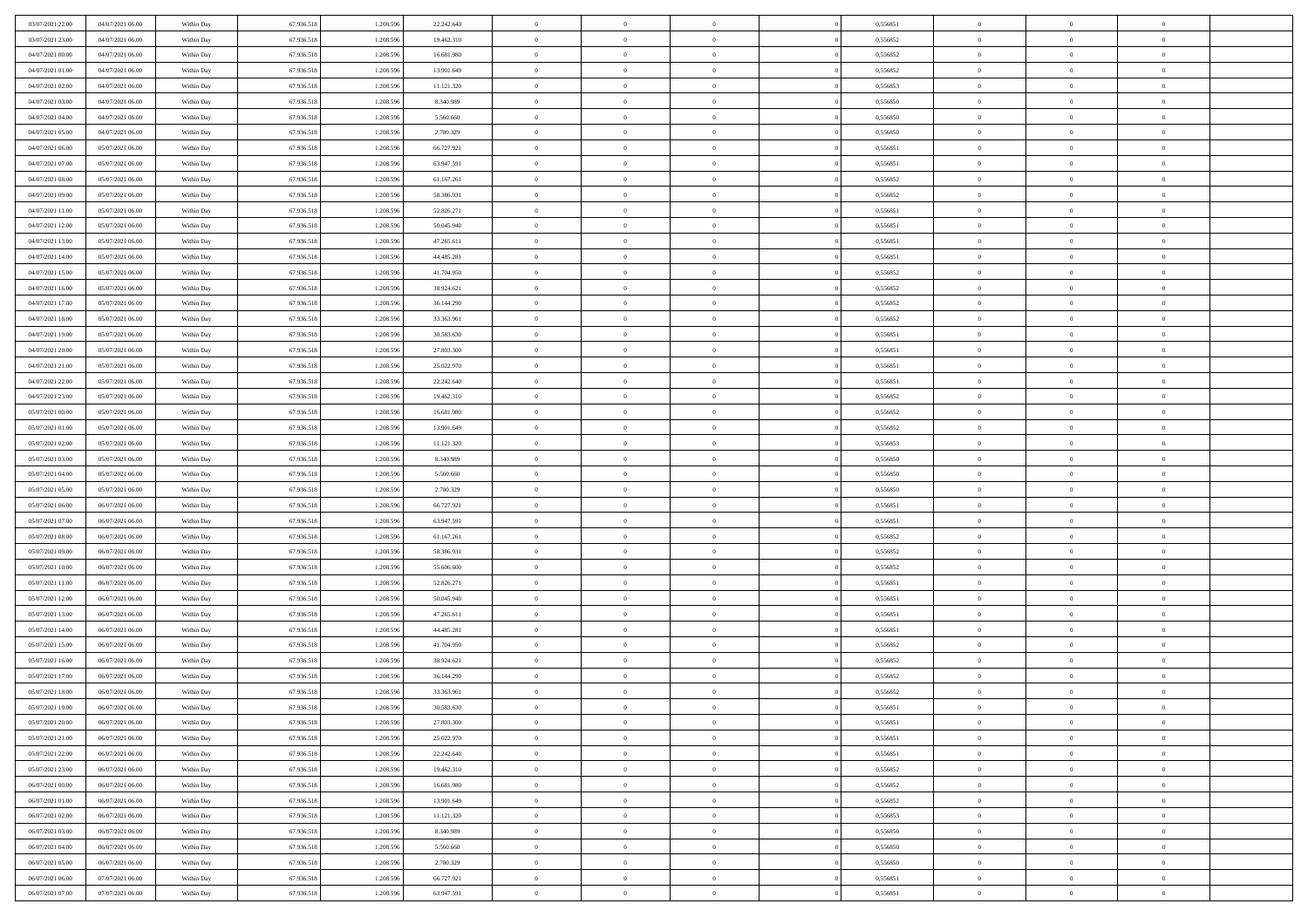| 06/07/2021 08:00 | 07/07/2021 06:00 | Within Day               | 67.936.518 | 1.208.596 | 61.167.261 | $\,$ 0         | $\bf{0}$       | $\theta$       |          | 0,556852 | $\bf{0}$       | $\overline{0}$ | $\,0\,$        |  |
|------------------|------------------|--------------------------|------------|-----------|------------|----------------|----------------|----------------|----------|----------|----------------|----------------|----------------|--|
| 06/07/2021 09:00 | 07/07/2021 06:00 | Within Day               | 67.936.518 | 1.208.596 | 58.386.931 | $\overline{0}$ | $\overline{0}$ | $\overline{0}$ |          | 0.556852 | $\overline{0}$ | $\overline{0}$ | $\theta$       |  |
| 06/07/2021 10:00 | 07/07/2021 06:00 | Within Dav               | 67.936.518 | 1.208.596 | 55.606.600 | $\mathbf{0}$   | $\overline{0}$ | $\overline{0}$ |          | 0,556852 | $\mathbf{0}$   | $\overline{0}$ | $\overline{0}$ |  |
| 06/07/2021 11:00 | 07/07/2021 06:00 | Within Day               | 67.936.518 | 1.208.596 | 52.826.271 | $\bf{0}$       | $\overline{0}$ | $\bf{0}$       |          | 0,556851 | $\bf{0}$       | $\overline{0}$ | $\bf{0}$       |  |
| 06/07/2021 12:00 | 07/07/2021 06:00 | Within Day               | 67.936.518 | 1.208.596 | 50.045.940 | $\bf{0}$       | $\bf{0}$       | $\overline{0}$ |          | 0,556851 | $\bf{0}$       | $\bf{0}$       | $\,0\,$        |  |
| 06/07/2021 13:00 | 07/07/2021 06:00 | Within Dav               | 67.936.518 | 1.208.596 | 47.265.611 | $\mathbf{0}$   | $\overline{0}$ | $\overline{0}$ |          | 0,556851 | $\mathbf{0}$   | $\overline{0}$ | $\overline{0}$ |  |
|                  |                  |                          |            |           |            |                |                |                |          |          |                |                |                |  |
| 06/07/2021 14:00 | 07/07/2021 06:00 | Within Day               | 67.936.518 | 1.208.596 | 44.485.281 | $\bf{0}$       | $\bf{0}$       | $\overline{0}$ |          | 0,556851 | $\bf{0}$       | $\overline{0}$ | $\,0\,$        |  |
| 06/07/2021 15:00 | 07/07/2021 06:00 | Within Day               | 67.936.518 | 1.208.596 | 41.704.950 | $\overline{0}$ | $\overline{0}$ | $\overline{0}$ |          | 0,556852 | $\,$ 0 $\,$    | $\overline{0}$ | $\theta$       |  |
| 06/07/2021 16:00 | 07/07/2021 06:00 | Within Day               | 67.936.518 | 1.208.596 | 38.924.621 | $\mathbf{0}$   | $\overline{0}$ | $\overline{0}$ |          | 0,556852 | $\mathbf{0}$   | $\overline{0}$ | $\overline{0}$ |  |
| 06/07/2021 17:00 | 07/07/2021 06:00 | Within Day               | 67.936.518 | 1.208.596 | 36.144.290 | $\bf{0}$       | $\bf{0}$       | $\overline{0}$ |          | 0,556852 | $\bf{0}$       | $\overline{0}$ | $\,0\,$        |  |
| 06/07/2021 18:00 | 07/07/2021 06:00 | Within Day               | 67.936.518 | 1.208.596 | 33.363.961 | $\overline{0}$ | $\overline{0}$ | $\overline{0}$ |          | 0.556852 | $\bf{0}$       | $\overline{0}$ | $\overline{0}$ |  |
| 06/07/2021 19:00 | 07/07/2021 06:00 | Within Dav               | 67.936.518 | 1.208.596 | 30.583.630 | $\mathbf{0}$   | $\overline{0}$ | $\overline{0}$ |          | 0,556851 | $\mathbf{0}$   | $\overline{0}$ | $\overline{0}$ |  |
| 06/07/2021 20:00 | 07/07/2021 06:00 | Within Day               | 67.936.518 | 1.208.596 | 27.803.300 | $\bf{0}$       | $\overline{0}$ | $\bf{0}$       |          | 0,556851 | $\bf{0}$       | $\overline{0}$ | $\overline{0}$ |  |
| 06/07/2021 21:00 | 07/07/2021 06:00 | Within Day               | 67.936.518 | 1.208.596 | 25.022.970 | $\bf{0}$       | $\overline{0}$ | $\overline{0}$ |          | 0,556851 | $\bf{0}$       | $\mathbf{0}$   | $\,0\,$        |  |
| 06/07/2021 22:00 | 07/07/2021 06:00 | Within Dav               | 67.936.518 | 1.208.596 | 22.242.640 | $\overline{0}$ | $\overline{0}$ | $\overline{0}$ |          | 0,556851 | $\mathbf{0}$   | $\overline{0}$ | $\overline{0}$ |  |
| 06/07/2021 23.00 | 07/07/2021 06:00 | Within Day               | 67.936.518 | 1.208.596 | 19.462.310 | $\bf{0}$       | $\bf{0}$       | $\overline{0}$ |          | 0,556852 | $\bf{0}$       | $\overline{0}$ | $\bf{0}$       |  |
| 07/07/2021 00:00 | 07/07/2021 06:00 | Within Day               | 67.936.518 | 1.208.596 | 16.681.980 | $\overline{0}$ | $\overline{0}$ | $\overline{0}$ |          | 0.556852 | $\bf{0}$       | $\overline{0}$ | $\theta$       |  |
| 07/07/2021 01:00 | 07/07/2021 06:00 | Within Day               | 67.936.518 | 1.208.596 | 13.901.649 | $\mathbf{0}$   | $\overline{0}$ | $\overline{0}$ |          | 0,556852 | $\mathbf{0}$   | $\overline{0}$ | $\overline{0}$ |  |
| 07/07/2021 02.00 | 07/07/2021 06:00 | Within Day               | 67.936.518 | 1.208.596 | 11.121.320 | $\bf{0}$       | $\bf{0}$       | $\overline{0}$ |          | 0,556853 | $\bf{0}$       | $\overline{0}$ | $\,0\,$        |  |
| 07/07/2021 03:00 | 07/07/2021 06:00 | Within Day               | 67.936.518 | 1.208.596 | 8.340.989  | $\overline{0}$ | $\overline{0}$ | $\overline{0}$ |          | 0,556850 | $\bf{0}$       | $\overline{0}$ | $\overline{0}$ |  |
| 07/07/2021 04:00 | 07/07/2021 06:00 | Within Dav               | 67.936.518 | 1.208.596 | 5.560.660  | $\mathbf{0}$   | $\overline{0}$ | $\overline{0}$ |          | 0,556850 | $\mathbf{0}$   | $\overline{0}$ | $\overline{0}$ |  |
| 07/07/2021 05:00 | 07/07/2021 06:00 | Within Day               | 67.936.518 | 1.208.596 | 2.780.329  | $\bf{0}$       | $\overline{0}$ | $\overline{0}$ |          | 0,556850 | $\bf{0}$       | $\overline{0}$ | $\bf{0}$       |  |
| 07/07/2021 06:00 | 08/07/2021 06:00 | Within Day               | 67.936.518 | 1.208.596 | 66.727.921 | $\bf{0}$       | $\bf{0}$       | $\overline{0}$ |          | 0,556851 | $\bf{0}$       | $\bf{0}$       | $\,0\,$        |  |
| 07/07/2021 07:00 | 08/07/2021 06:00 | Within Dav               | 67.936.518 | 1.208.596 | 63.947.591 | $\mathbf{0}$   | $\overline{0}$ | $\overline{0}$ |          | 0,556851 | $\mathbf{0}$   | $\overline{0}$ | $\overline{0}$ |  |
| 07/07/2021 08:00 | 08/07/2021 06:00 | Within Day               | 67.936.518 | 1.208.596 | 61.167.261 | $\bf{0}$       | $\bf{0}$       | $\overline{0}$ |          | 0,556852 | $\bf{0}$       | $\overline{0}$ | $\,0\,$        |  |
| 07/07/2021 09:00 | 08/07/2021 06:00 | Within Day               | 67.936.518 | 1.208.596 | 58.386.931 | $\overline{0}$ | $\overline{0}$ | $\overline{0}$ |          | 0,556852 | $\bf{0}$       | $\mathbf{0}$   | $\overline{0}$ |  |
| 07/07/2021 10:00 | 08/07/2021 06:00 | Within Day               | 67.936.518 | 1.208.596 | 55.606.600 | $\mathbf{0}$   | $\overline{0}$ | $\overline{0}$ |          | 0,556852 | $\mathbf{0}$   | $\overline{0}$ | $\overline{0}$ |  |
| 07/07/2021 11:00 | 08/07/2021 06:00 | Within Day               | 67.936.518 | 1.208.596 | 52.826.271 | $\bf{0}$       | $\bf{0}$       | $\overline{0}$ |          | 0,556851 | $\bf{0}$       | $\overline{0}$ | $\,0\,$        |  |
| 07/07/2021 12:00 | 08/07/2021 06:00 |                          | 67.936.518 | 1.208.596 | 50.045.940 | $\bf{0}$       | $\bf{0}$       | $\overline{0}$ |          | 0,556851 | $\bf{0}$       | $\mathbf{0}$   | $\overline{0}$ |  |
| 07/07/2021 13:00 | 08/07/2021 06:00 | Within Day<br>Within Dav | 67.936.518 | 1.208.596 | 47.265.611 | $\mathbf{0}$   | $\overline{0}$ | $\overline{0}$ |          | 0,556851 | $\mathbf{0}$   | $\overline{0}$ | $\overline{0}$ |  |
|                  |                  |                          |            |           |            | $\bf{0}$       |                | $\theta$       |          |          | $\,$ 0         | $\overline{0}$ | $\theta$       |  |
| 07/07/2021 14:00 | 08/07/2021 06:00 | Within Day               | 67.936.518 | 1.208.596 | 44.485.281 |                | $\overline{0}$ |                |          | 0,556851 |                |                |                |  |
| 07/07/2021 15:00 | 08/07/2021 06:00 | Within Day               | 67.936.518 | 1.208.596 | 41.704.950 | $\bf{0}$       | $\bf{0}$       | $\overline{0}$ |          | 0,556852 | $\bf{0}$       | $\overline{0}$ | $\bf{0}$       |  |
| 07/07/2021 16:00 | 08/07/2021 06:00 | Within Dav               | 67.936.518 | 1.208.596 | 38.924.621 | $\mathbf{0}$   | $\overline{0}$ | $\overline{0}$ |          | 0,556852 | $\mathbf{0}$   | $\overline{0}$ | $\overline{0}$ |  |
| 07/07/2021 17:00 | 08/07/2021 06:00 | Within Day               | 67.936.518 | 1.208.596 | 36.144.290 | $\bf{0}$       | $\overline{0}$ | $\theta$       |          | 0,556852 | $\,$ 0         | $\overline{0}$ | $\theta$       |  |
| 07/07/2021 18:00 | 08/07/2021 06:00 | Within Day               | 67.936.518 | 1.208.596 | 33.363.961 | $\overline{0}$ | $\overline{0}$ | $\overline{0}$ |          | 0.556852 | $\bf{0}$       | $\overline{0}$ | $\overline{0}$ |  |
| 07/07/2021 19:00 | 08/07/2021 06:00 | Within Day               | 67.936.518 | 1.208.596 | 30.583.630 | $\mathbf{0}$   | $\overline{0}$ | $\overline{0}$ |          | 0,556851 | $\mathbf{0}$   | $\overline{0}$ | $\overline{0}$ |  |
| 07/07/2021 20:00 | 08/07/2021 06:00 | Within Day               | 67.936.518 | 1.208.596 | 27.803.300 | $\bf{0}$       | $\overline{0}$ | $\theta$       |          | 0,556851 | $\,$ 0         | $\overline{0}$ | $\theta$       |  |
| 07/07/2021 21:00 | 08/07/2021 06:00 | Within Day               | 67.936.518 | 1.208.596 | 25.022.970 | $\bf{0}$       | $\overline{0}$ | $\overline{0}$ |          | 0,556851 | $\bf{0}$       | $\overline{0}$ | $\bf{0}$       |  |
| 07/07/2021 22:00 | 08/07/2021 06:00 | Within Dav               | 67.936.518 | 1.208.596 | 22.242.640 | $\mathbf{0}$   | $\overline{0}$ | $\overline{0}$ |          | 0,556851 | $\mathbf{0}$   | $\overline{0}$ | $\overline{0}$ |  |
| 07/07/2021 23:00 | 08/07/2021 06:00 | Within Day               | 67.936.518 | 1.208.596 | 19.462.310 | $\,0\,$        | $\overline{0}$ | $\theta$       |          | 0,556852 | $\,$ 0         | $\overline{0}$ | $\theta$       |  |
| 08/07/2021 00:00 | 08/07/2021 06:00 | Within Day               | 67.936.518 | 1.208.596 | 16.681.980 | $\bf{0}$       | $\bf{0}$       | $\overline{0}$ |          | 0,556852 | $\bf{0}$       | $\overline{0}$ | $\bf{0}$       |  |
| 08/07/2021 01:00 | 08/07/2021 06:00 | Within Dav               | 67.936.518 | 1.208.596 | 13.901.649 | $\mathbf{0}$   | $\overline{0}$ | $\overline{0}$ |          | 0,556852 | $\mathbf{0}$   | $\overline{0}$ | $\overline{0}$ |  |
| 08/07/2021 02:00 | 08/07/2021 06:00 | Within Day               | 67.936.518 | 1.208.596 | 11.121.320 | $\bf{0}$       | $\overline{0}$ | $\theta$       |          | 0,556853 | $\,$ 0         | $\overline{0}$ | $\theta$       |  |
| 08/07/2021 03:00 | 08/07/2021 06:00 | Within Day               | 67.936.518 | 1.208.596 | 8.340.989  | $\bf{0}$       | $\overline{0}$ | $\overline{0}$ |          | 0,556850 | $\bf{0}$       | $\overline{0}$ | $\overline{0}$ |  |
| 08/07/2021 04:00 | 08/07/2021 06:00 | Within Day               | 67.936.518 | 1.208.596 | 5.560.660  | $\bf{0}$       | $\overline{0}$ | $\Omega$       |          | 0,556850 | $\overline{0}$ | $\theta$       | $\theta$       |  |
| 08/07/2021 05:00 | 08/07/2021 06:00 | Within Day               | 67.936.518 | 1.208.596 | 2.780.329  | $\,0\,$        | $\overline{0}$ | $\theta$       |          | 0,556850 | $\,$ 0 $\,$    | $\bf{0}$       | $\theta$       |  |
| 08/07/2021 06:00 | 09/07/2021 06:00 | Within Day               | 67.936.518 | 1.208.596 | 66.727.921 | $\overline{0}$ | $\overline{0}$ | $\overline{0}$ |          | 0,556851 | $\overline{0}$ | $\overline{0}$ | $\overline{0}$ |  |
| 08/07/2021 07:00 | 09/07/2021 06:00 | Within Day               | 67.936.518 | 1.208.596 | 63.947.591 | $\bf{0}$       | $\overline{0}$ | $\overline{0}$ |          | 0,556851 | $\overline{0}$ | $\bf{0}$       | $\mathbf{0}$   |  |
| 08/07/2021 08:00 | 09/07/2021 06:00 | Within Day               | 67.936.518 | 1.208.596 | 61.167.261 | $\bf{0}$       | $\overline{0}$ | $\overline{0}$ | $\theta$ | 0,556852 | $\,$ 0 $\,$    | $\bf{0}$       | $\,$ 0 $\,$    |  |
| 08/07/2021 09:00 | 09/07/2021 06:00 | Within Day               | 67.936.518 | 1.208.596 | 58.386.931 | $\bf{0}$       | $\overline{0}$ | $\overline{0}$ |          | 0,556852 | $\,$ 0 $\,$    | $\overline{0}$ | $\overline{0}$ |  |
| 08/07/2021 10:00 | 09/07/2021 06:00 | Within Day               | 67.936.518 | 1.208.596 | 55.606.600 | $\bf{0}$       | $\overline{0}$ | $\overline{0}$ |          | 0,556852 | $\mathbf{0}$   | $\overline{0}$ | $\overline{0}$ |  |
| 08/07/2021 11:00 | 09/07/2021 06:00 | Within Day               | 67.936.518 | 1.208.596 | 52.826.271 | $\,$ 0 $\,$    | $\overline{0}$ | $\overline{0}$ | $\theta$ | 0,556851 | $\,$ 0 $\,$    | $\overline{0}$ | $\overline{0}$ |  |
| 08/07/2021 12:00 | 09/07/2021 06:00 | Within Day               | 67.936.518 | 1.208.596 | 50.045.940 | $\bf{0}$       | $\overline{0}$ | $\overline{0}$ |          | 0,556851 | $\overline{0}$ | $\overline{0}$ | $\overline{0}$ |  |
| 08/07/2021 13:00 | 09/07/2021 06:00 | Within Day               | 67.936.518 | 1.208.596 | 47.265.611 | $\bf{0}$       | $\overline{0}$ | $\overline{0}$ |          | 0,556851 | $\mathbf{0}$   | $\overline{0}$ | $\overline{0}$ |  |
| 08/07/2021 14:00 | 09/07/2021 06:00 | Within Day               | 67.936.518 | 1.208.596 | 44.485.281 | $\,0\,$        | $\overline{0}$ | $\overline{0}$ |          | 0,556851 | $\,$ 0 $\,$    | $\mathbf{0}$   | $\overline{0}$ |  |
| 08/07/2021 15:00 | 09/07/2021 06:00 | Within Day               | 67.936.518 | 1.208.596 | 41.704.950 | $\bf{0}$       | $\overline{0}$ | $\overline{0}$ |          | 0,556852 | $\bf{0}$       | $\mathbf{0}$   | $\overline{0}$ |  |
| 08/07/2021 16:00 | 09/07/2021 06:00 | Within Day               | 67.936.518 | 1.208.596 | 38.924.621 | $\overline{0}$ | $\overline{0}$ | $\overline{0}$ |          | 0,556852 | $\mathbf{0}$   | $\overline{0}$ | $\overline{0}$ |  |
|                  |                  |                          |            |           |            |                |                |                |          |          |                |                |                |  |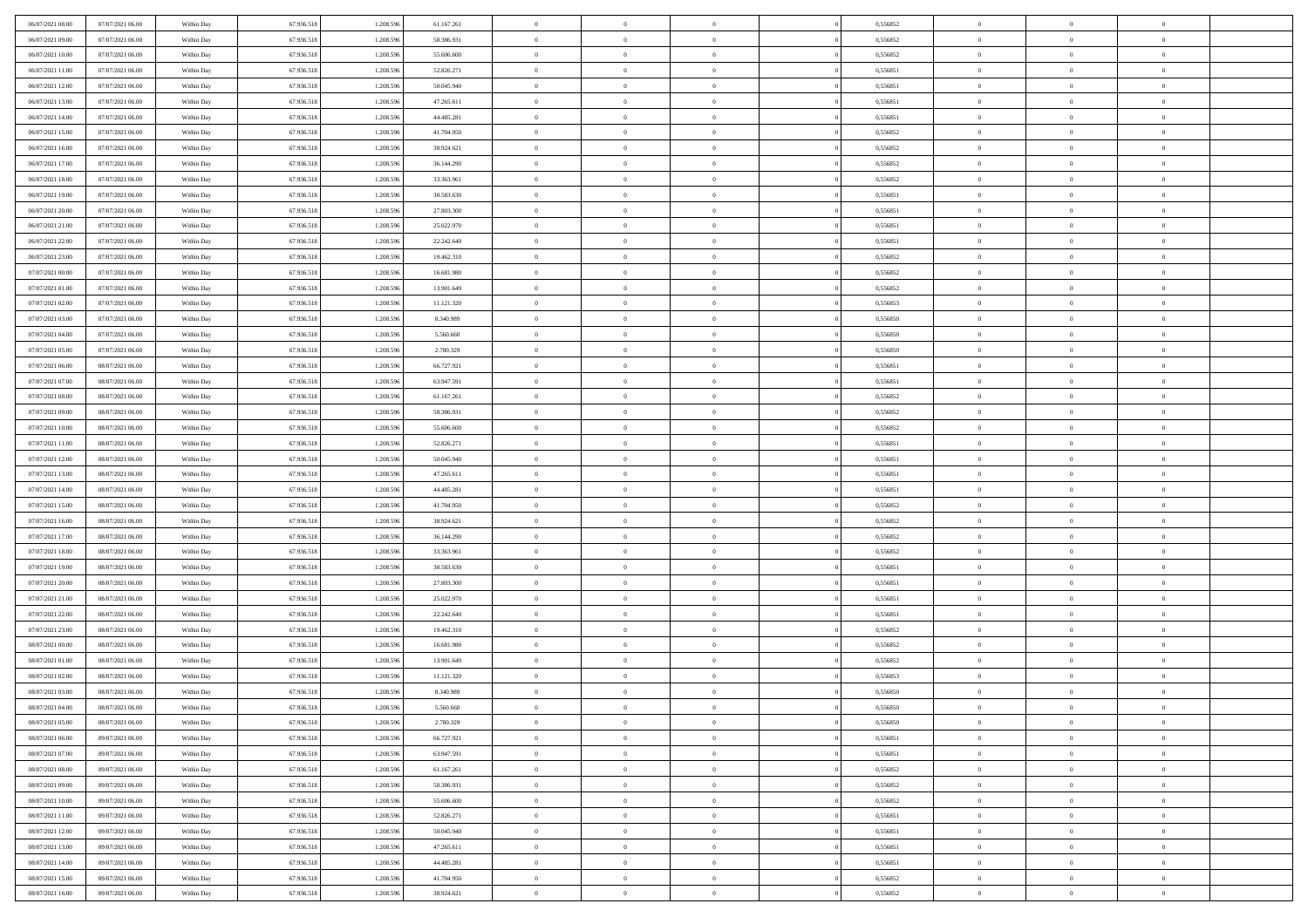| 08/07/2021 17:00 | 09/07/2021 06:00 | Within Day | 67.936.518 | 1.208.59  | 36.144.290 | $\bf{0}$                   | $\overline{0}$ | $\overline{0}$ | 0,556852 | $\bf{0}$       | $\bf{0}$       | $\theta$                   |  |
|------------------|------------------|------------|------------|-----------|------------|----------------------------|----------------|----------------|----------|----------------|----------------|----------------------------|--|
| 08/07/2021 18:00 | 09/07/2021 06:00 | Within Day | 67.936.518 | 1.208.596 | 33.363.961 | $\overline{0}$             | $\overline{0}$ | $\overline{0}$ | 0,556852 | $\theta$       | $\overline{0}$ | $\theta$                   |  |
| 08/07/2021 19:00 | 09/07/2021 06:00 | Within Day | 67.936.518 | 1.208.596 | 30.583.630 | $\,0\,$                    | $\overline{0}$ | $\bf{0}$       | 0,556851 | $\,$ 0 $\,$    | $\overline{0}$ | $\,$ 0 $\,$                |  |
| 08/07/2021 20:00 | 09/07/2021 06:00 | Within Day | 67.936.518 | 1.208.596 | 27.803.300 | $\mathbf{0}$               | $\Omega$       | $\overline{0}$ | 0,556851 | $\theta$       | $\mathbf{0}$   | $\theta$                   |  |
| 08/07/2021 21:00 | 09/07/2021 06:00 | Within Day | 67.936.518 | 1.208.596 | 25.022.970 | $\overline{0}$             | $\overline{0}$ | $\overline{0}$ | 0,556851 | $\mathbf{0}$   | $\overline{0}$ | $\overline{0}$             |  |
| 08/07/2021 22:00 | 09/07/2021 06:00 | Within Day | 67.936.518 | 1.208.596 | 22.242.640 | $\,$ 0 $\,$                | $\overline{0}$ | $\bf{0}$       | 0,556851 | $\,$ 0 $\,$    | $\overline{0}$ | $\,$ 0 $\,$                |  |
| 08/07/2021 23:00 | 09/07/2021 06:00 | Within Day | 67.936.518 | 1.208.596 | 19.462.310 | $\overline{0}$             | $\overline{0}$ | $\overline{0}$ | 0.556852 | $\bf{0}$       | $\overline{0}$ | $\theta$                   |  |
| 09/07/2021 00:00 | 09/07/2021 06:00 | Within Day | 67.936.518 | 1.208.596 | 16.681.980 | $\overline{0}$             | $\overline{0}$ | $\overline{0}$ | 0,556852 | $\mathbf{0}$   | $\overline{0}$ | $\overline{0}$             |  |
|                  |                  |            |            |           |            |                            |                |                |          |                |                |                            |  |
| 09/07/2021 01:00 | 09/07/2021 06:00 | Within Day | 67.936.518 | 1.208.596 | 13.901.649 | $\,$ 0 $\,$                | $\overline{0}$ | $\bf{0}$       | 0,556852 | $\,$ 0 $\,$    | $\overline{0}$ | $\bf{0}$                   |  |
| 09/07/2021 02:00 | 09/07/2021 06:00 | Within Day | 67.936.518 | 1.208.59  | 11.121.320 | $\overline{0}$             | $\mathbf{0}$   | $\overline{0}$ | 0.556853 | $\theta$       | $\mathbf{0}$   | $\theta$                   |  |
| 09/07/2021 03:00 | 09/07/2021 06:00 | Within Day | 67.936.518 | 1.208.596 | 8.340.989  | $\overline{0}$             | $\overline{0}$ | $\overline{0}$ | 0,556850 | $\overline{0}$ | $\overline{0}$ | $\overline{0}$             |  |
| 09/07/2021 04:00 | 09/07/2021 06:00 | Within Day | 67.936.518 | 1.208.596 | 5.560.660  | $\,$ 0 $\,$                | $\overline{0}$ | $\bf{0}$       | 0,556850 | $\,$ 0 $\,$    | $\overline{0}$ | $\,$ 0 $\,$                |  |
| 09/07/2021 05:00 | 09/07/2021 06:00 | Within Day | 67.936.518 | 1.208.596 | 2.780.329  | $\mathbf{0}$               | $\overline{0}$ | $\overline{0}$ | 0.556850 | $\bf{0}$       | $\mathbf{0}$   | $\theta$                   |  |
| 09/07/2021 06:00 | 10/07/2021 06:00 | Within Day | 67.936.518 | 1.208.596 | 66.727.921 | $\overline{0}$             | $\overline{0}$ | $\overline{0}$ | 0,556851 | $\overline{0}$ | $\overline{0}$ | $\overline{0}$             |  |
| 09/07/2021 07:00 | 10/07/2021 06:00 | Within Day | 67.936.518 | 1.208.596 | 63.947.591 | $\,$ 0 $\,$                | $\overline{0}$ | $\bf{0}$       | 0,556851 | $\,$ 0 $\,$    | $\overline{0}$ | $\,$ 0 $\,$                |  |
| 09/07/2021 08:00 | 10/07/2021 06:00 | Within Day | 67.936.518 | 1.208.59  | 61.167.261 | $\mathbf{0}$               | $\mathbf{0}$   | $\overline{0}$ | 0.556852 | $\theta$       | $\mathbf{0}$   | $\theta$                   |  |
| 09/07/2021 09:00 | 10/07/2021 06:00 | Within Day | 67.936.518 | 1.208.596 | 58.386.931 | $\overline{0}$             | $\overline{0}$ | $\overline{0}$ | 0,556852 | $\overline{0}$ | $\overline{0}$ | $\overline{0}$             |  |
| 09/07/2021 10:00 | 10/07/2021 06:00 | Within Day | 67.936.518 | 1.208.596 | 55.606.600 | $\,$ 0 $\,$                | $\overline{0}$ | $\bf{0}$       | 0,556852 | $\,$ 0 $\,$    | $\overline{0}$ | $\,$ 0 $\,$                |  |
| 09/07/2021 11:00 | 10/07/2021 06:00 | Within Day | 67.936.518 | 1.208.596 | 52.826.271 | $\mathbf{0}$               | $\Omega$       | $\overline{0}$ | 0,556851 | $\theta$       | $\theta$       | $\theta$                   |  |
| 09/07/2021 12:00 | 10/07/2021 06:00 | Within Day | 67.936.518 | 1.208.596 | 50.045.940 | $\overline{0}$             | $\overline{0}$ | $\overline{0}$ | 0,556851 | $\overline{0}$ | $\overline{0}$ | $\overline{0}$             |  |
| 09/07/2021 13:00 | 10/07/2021 06:00 | Within Day | 67.936.518 | 1.208.596 | 47.265.611 | $\,$ 0 $\,$                | $\overline{0}$ | $\bf{0}$       | 0,556851 | $\,$ 0 $\,$    | $\overline{0}$ | $\,$ 0 $\,$                |  |
| 09/07/2021 14:00 | 10/07/2021 06:00 | Within Day | 67.936.518 | 1.208.596 | 44.485.281 | $\overline{0}$             | $\overline{0}$ | $\overline{0}$ | 0.556851 | $\bf{0}$       | $\overline{0}$ | $\theta$                   |  |
| 09/07/2021 15:00 | 10/07/2021 06:00 | Within Day | 67.936.518 | 1.208.596 | 41.704.950 | $\overline{0}$             | $\overline{0}$ | $\overline{0}$ | 0,556852 | $\mathbf{0}$   | $\overline{0}$ | $\overline{0}$             |  |
| 09/07/2021 16:00 | 10/07/2021 06:00 | Within Day | 67.936.518 | 1.208.596 | 38.924.621 | $\,$ 0 $\,$                | $\overline{0}$ | $\bf{0}$       | 0,556852 | $\,$ 0 $\,$    | $\overline{0}$ | $\bf{0}$                   |  |
| 09/07/2021 17:00 | 10/07/2021 06:00 | Within Day | 67.936.518 | 1.208.59  | 36.144.290 | $\overline{0}$             | $\mathbf{0}$   | $\overline{0}$ | 0.556852 | $\theta$       | $\mathbf{0}$   | $\theta$                   |  |
| 09/07/2021 18:00 | 10/07/2021 06:00 | Within Day | 67.936.518 | 1.208.596 | 33.363.961 | $\overline{0}$             | $\overline{0}$ | $\overline{0}$ | 0,556852 | $\mathbf{0}$   | $\overline{0}$ | $\overline{0}$             |  |
| 09/07/2021 19:00 | 10/07/2021 06:00 | Within Day | 67.936.518 | 1.208.596 | 30.583.630 | $\,$ 0 $\,$                | $\overline{0}$ | $\bf{0}$       | 0,556851 | $\,$ 0 $\,$    | $\overline{0}$ | $\,$ 0 $\,$                |  |
| 09/07/2021 20:00 | 10/07/2021 06:00 | Within Day | 67.936.518 | 1.208.596 | 27.803.300 | $\bf{0}$                   | $\overline{0}$ | $\overline{0}$ | 0,556851 | $\bf{0}$       | $\overline{0}$ | $\bf{0}$                   |  |
| 09/07/2021 21:00 | 10/07/2021 06:00 | Within Day | 67.936.518 | 1.208.596 | 25.022.970 | $\overline{0}$             | $\overline{0}$ | $\overline{0}$ | 0,556851 | $\mathbf{0}$   | $\overline{0}$ | $\overline{0}$             |  |
| 09/07/2021 22:00 | 10/07/2021 06:00 | Within Day | 67.936.518 | 1.208.596 | 22.242.640 | $\,$ 0 $\,$                | $\overline{0}$ | $\bf{0}$       | 0,556851 | $\,$ 0 $\,$    | $\overline{0}$ | $\,$ 0 $\,$                |  |
| 09/07/2021 23:00 | 10/07/2021 06:00 | Within Day | 67.936.518 | 1.208.596 | 19.462.310 | $\,0\,$                    | $\overline{0}$ | $\bf{0}$       | 0,556852 | $\,$ 0 $\,$    | $\overline{0}$ | $\bf{0}$                   |  |
| 10/07/2021 00:00 | 10/07/2021 06:00 | Within Day | 67.936.518 | 1.208.596 | 16.681.980 | $\overline{0}$             | $\overline{0}$ | $\overline{0}$ | 0,556852 | $\mathbf{0}$   | $\overline{0}$ | $\overline{0}$             |  |
| 10/07/2021 01:00 | 10/07/2021 06:00 | Within Day | 67.936.518 | 1.208.596 | 13.901.649 | $\,$ 0 $\,$                | $\overline{0}$ | $\bf{0}$       | 0,556852 | $\,$ 0 $\,$    | $\overline{0}$ | $\,$ 0 $\,$                |  |
| 10/07/2021 02:00 | 10/07/2021 06:00 | Within Day | 67.936.518 | 1.208.596 | 11.121.320 | $\,0\,$                    | $\overline{0}$ | $\bf{0}$       | 0,556853 | $\bf{0}$       | $\overline{0}$ | $\bf{0}$                   |  |
| 10/07/2021 03:00 | 10/07/2021 06:00 | Within Day | 67.936.518 | 1.208.596 | 8.340.989  | $\overline{0}$             | $\overline{0}$ | $\overline{0}$ | 0,556850 | $\theta$       | $\overline{0}$ | $\theta$                   |  |
|                  |                  |            |            |           |            | $\,$ 0 $\,$                | $\overline{0}$ |                |          | $\,$ 0 $\,$    | $\overline{0}$ | $\,$ 0 $\,$                |  |
| 10/07/2021 04:00 | 10/07/2021 06:00 | Within Day | 67.936.518 | 1.208.596 | 5.560.660  |                            |                | $\bf{0}$       | 0,556850 |                |                |                            |  |
| 10/07/2021 05:00 | 10/07/2021 06:00 | Within Day | 67.936.518 | 1.208.596 | 2.780.329  | $\bf{0}$<br>$\overline{0}$ | $\overline{0}$ | $\bf{0}$       | 0,556850 | $\bf{0}$       | $\overline{0}$ | $\bf{0}$<br>$\overline{0}$ |  |
| 10/07/2021 06:00 | 11/07/2021 06:00 | Within Day | 67.936.518 | 1.208.596 | 66.727.921 |                            | $\overline{0}$ | $\overline{0}$ | 0,556851 | $\mathbf{0}$   | $\overline{0}$ |                            |  |
| 10/07/2021 07:00 | 11/07/2021 06:00 | Within Day | 67.936.518 | 1.208.596 | 63.947.591 | $\,$ 0 $\,$                | $\overline{0}$ | $\bf{0}$       | 0,556851 | $\,$ 0 $\,$    | $\overline{0}$ | $\,$ 0 $\,$                |  |
| 10/07/2021 08:00 | 11/07/2021 06:00 | Within Day | 67.936.518 | 1.208.596 | 61.167.261 | $\mathbf{0}$               | $\overline{0}$ | $\bf{0}$       | 0,556852 | $\bf{0}$       | $\overline{0}$ | $\bf{0}$                   |  |
| 10/07/2021 09:00 | 11/07/2021 06:00 | Within Day | 67.936.518 | 1.208.596 | 58.386.931 | $\overline{0}$             | $\overline{0}$ | $\overline{0}$ | 0,556852 | $\mathbf{0}$   | $\overline{0}$ | $\overline{0}$             |  |
| 10/07/2021 10:00 | 11/07/2021 06:00 | Within Day | 67.936.518 | 1.208.596 | 55.606.600 | $\,$ 0 $\,$                | $\overline{0}$ | $\bf{0}$       | 0,556852 | $\,$ 0 $\,$    | $\overline{0}$ | $\,$ 0 $\,$                |  |
| 10/07/2021 11:00 | 11/07/2021 06:00 | Within Day | 67.936.518 | 1.208.59  | 52.826.271 | $\bf{0}$                   | $\overline{0}$ | $\bf{0}$       | 0,556851 | $\bf{0}$       | $\overline{0}$ | $\bf{0}$                   |  |
| 10/07/2021 12:00 | 11/07/2021 06:00 | Within Day | 67.936.518 | 1.208.596 | 50.045.940 | $\mathbf{0}$               | $\overline{0}$ | $\overline{0}$ | 0,556851 | $\theta$       | $\overline{0}$ | $\overline{0}$             |  |
| 10/07/2021 13:00 | 11/07/2021 06:00 | Within Day | 67.936.518 | 1.208.596 | 47.265.611 | $\mathbf{0}$               | $\overline{0}$ | $\theta$       | 0,556851 | $\overline{0}$ | $\overline{0}$ | $\theta$                   |  |
| 10/07/2021 14:00 | 11/07/2021 06:00 | Within Day | 67.936.518 | 1.208.596 | 44.485.281 | $\bf{0}$                   | $\overline{0}$ | $\overline{0}$ | 0,556851 | $\bf{0}$       | $\overline{0}$ | $\bf{0}$                   |  |
| 10/07/2021 15:00 | 11/07/2021 06:00 | Within Day | 67.936.518 | 1.208.596 | 41.704.950 | $\overline{0}$             | $\overline{0}$ | $\overline{0}$ | 0,556852 | $\overline{0}$ | $\overline{0}$ | $\overline{0}$             |  |
| 10/07/2021 16:00 | 11/07/2021 06:00 | Within Day | 67.936.518 | 1.208.596 | 38.924.621 | $\,$ 0                     | $\overline{0}$ | $\overline{0}$ | 0,556852 | $\,$ 0 $\,$    | $\,$ 0 $\,$    | $\,$ 0 $\,$                |  |
| 10/07/2021 17:00 | 11/07/2021 06:00 | Within Day | 67.936.518 | 1.208.596 | 36.144.290 | $\bf{0}$                   | $\overline{0}$ | $\overline{0}$ | 0,556852 | $\mathbf{0}$   | $\overline{0}$ | $\bf{0}$                   |  |
| 10/07/2021 18:00 | 11/07/2021 06:00 | Within Day | 67.936.518 | 1.208.596 | 33.363.961 | $\overline{0}$             | $\overline{0}$ | $\overline{0}$ | 0,556852 | $\mathbf{0}$   | $\overline{0}$ | $\overline{0}$             |  |
| 10/07/2021 19:00 | 11/07/2021 06:00 | Within Day | 67.936.518 | 1.208.596 | 30.583.630 | $\,$ 0                     | $\overline{0}$ | $\overline{0}$ | 0,556851 | $\,$ 0 $\,$    | $\overline{0}$ | $\,$ 0 $\,$                |  |
| 10/07/2021 20:00 | 11/07/2021 06:00 | Within Day | 67.936.518 | 1.208.596 | 27.803.300 | $\overline{0}$             | $\overline{0}$ | $\overline{0}$ | 0,556851 | $\overline{0}$ | $\overline{0}$ | $\bf{0}$                   |  |
| 10/07/2021 21:00 | 11/07/2021 06:00 | Within Day | 67.936.518 | 1.208.596 | 25.022.970 | $\mathbf{0}$               | $\overline{0}$ | $\overline{0}$ | 0,556851 | $\overline{0}$ | $\overline{0}$ | $\overline{0}$             |  |
| 10/07/2021 22:00 | 11/07/2021 06:00 | Within Day | 67.936.518 | 1.208.596 | 22.242.640 | $\,$ 0                     | $\overline{0}$ | $\overline{0}$ | 0,556851 | $\,$ 0 $\,$    | $\,$ 0 $\,$    | $\,$ 0 $\,$                |  |
| 10/07/2021 23:00 | 11/07/2021 06:00 | Within Day | 67.936.518 | 1.208.596 | 19.462.310 | $\bf{0}$                   | $\overline{0}$ | $\overline{0}$ | 0,556852 | $\mathbf{0}$   | $\overline{0}$ | $\bf{0}$                   |  |
| 11/07/2021 00:00 | 11/07/2021 06:00 | Within Day | 67.936.518 | 1.208.596 | 16.681.980 | $\mathbf{0}$               | $\overline{0}$ | $\overline{0}$ | 0,556852 | $\overline{0}$ | $\overline{0}$ | $\overline{0}$             |  |
| 11/07/2021 01:00 | 11/07/2021 06:00 | Within Day | 67.936.518 | 1.208.596 | 13.901.649 | $\,$ 0 $\,$                | $\overline{0}$ | $\overline{0}$ | 0,556852 | $\,$ 0 $\,$    | $\overline{0}$ | $\,$ 0 $\,$                |  |
|                  |                  |            |            |           |            |                            |                |                |          |                |                |                            |  |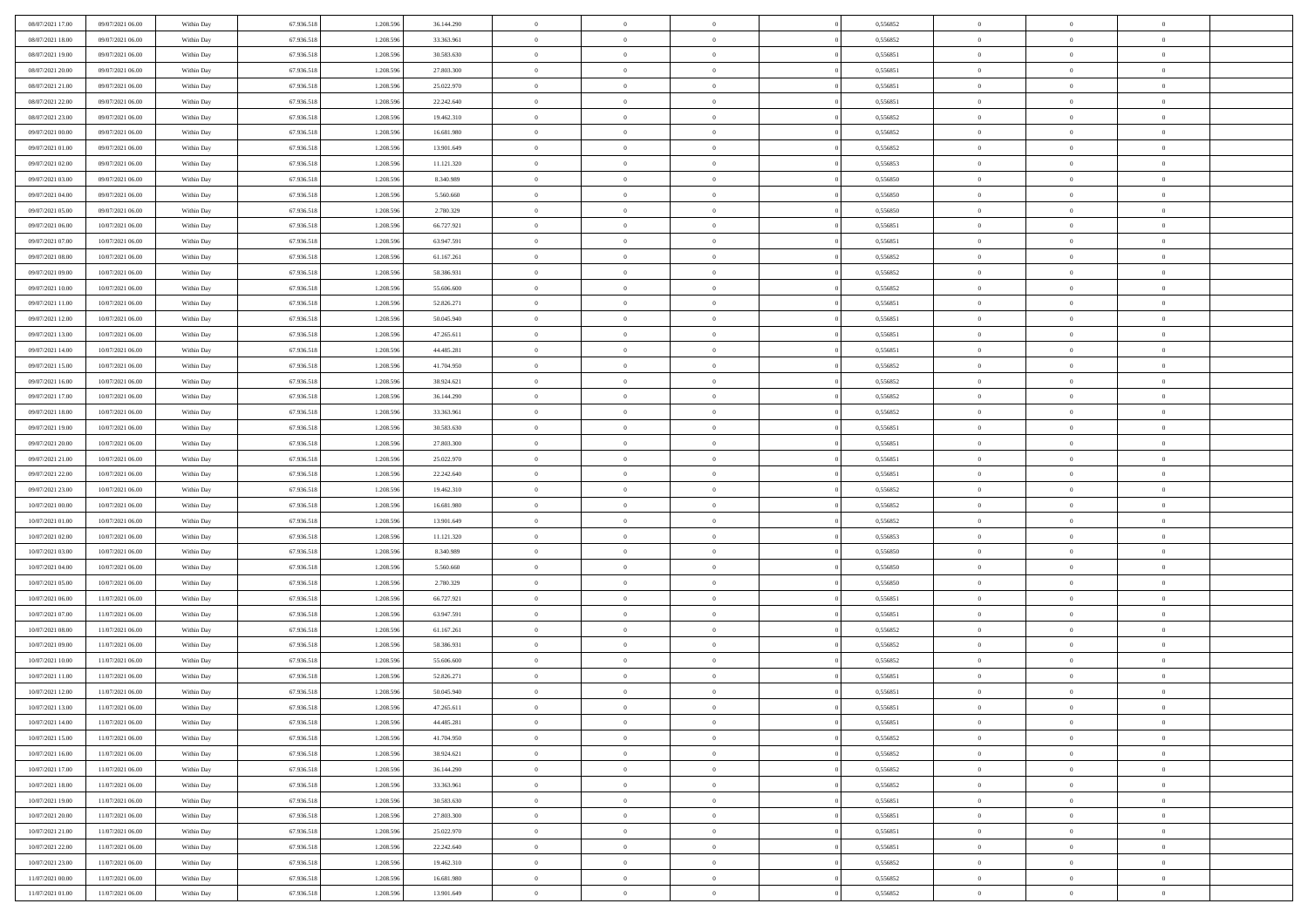| 11/07/2021 02:00                     | 11/07/2021 06:00                     | Within Day               | 67.936.518               | 1.208.596              | 11.121.320               | $\bf{0}$                      | $\overline{0}$                   | $\Omega$                         | 0,556853             | $\bf{0}$                 | $\overline{0}$             | $\bf{0}$                   |  |
|--------------------------------------|--------------------------------------|--------------------------|--------------------------|------------------------|--------------------------|-------------------------------|----------------------------------|----------------------------------|----------------------|--------------------------|----------------------------|----------------------------|--|
| 11/07/2021 03:00                     | 11/07/2021 06:00                     | Within Dav               | 67.936.518               | 1.208.596              | 8.340.989                | $\overline{0}$                | $\overline{0}$                   | $\overline{0}$                   | 0,556850             | $\mathbf{0}$             | $\bf{0}$                   | $\overline{0}$             |  |
| 11/07/2021 04:00                     | 11/07/2021 06:00                     | Within Day               | 67.936.518               | 1.208.596              | 5.560.660                | $\theta$                      | $\overline{0}$                   | $\overline{0}$                   | 0,556850             | $\,$ 0                   | $\overline{0}$             | $\,$ 0 $\,$                |  |
| 11/07/2021 05:00                     | 11/07/2021 06:00                     | Within Day               | 67.936.518               | 1.208.596              | 2.780.329                | $\mathbf{0}$                  | $\overline{0}$                   | $\mathbf{0}$                     | 0.556850             | $\bf{0}$                 | $\mathbf{0}$               | $\theta$                   |  |
| 11/07/2021 06:00                     | 12/07/2021 06:00                     | Within Dav               | 67.936.518               | 1.208.596              | 66.727.921               | $\mathbf{0}$                  | $\overline{0}$                   | $\overline{0}$                   | 0,556851             | $\mathbf{0}$             | $\bf{0}$                   | $\overline{0}$             |  |
| 11/07/2021 07:00                     | 12/07/2021 06:00                     | Within Day               | 67.936.518               | 1.208.596              | 63.947.591               | $\theta$                      | $\overline{0}$                   | $\bf{0}$                         | 0,556851             | $\,$ 0                   | $\overline{0}$             | $\,$ 0 $\,$                |  |
| 11/07/2021 08:00                     | 12/07/2021 06:00                     | Within Day               | 67.936.518               | 1.208.596              | 61.167.261               | $\,$ 0 $\,$                   | $\overline{0}$                   | $\mathbf{0}$                     | 0.556852             | $\bf{0}$                 | $\overline{0}$             | $\theta$                   |  |
| 11/07/2021 09:00                     | 12/07/2021 06:00                     | Within Dav               | 67.936.518               | 1.208.596              | 58.386.931               | $\overline{0}$                | $\overline{0}$                   | $\overline{0}$                   | 0,556852             | $\mathbf{0}$             | $\bf{0}$                   | $\overline{0}$             |  |
| 11/07/2021 11:00                     | 12/07/2021 06:00                     | Within Day               | 67.936.518               | 1.208.596              | 52.826.271               | $\theta$                      | $\overline{0}$                   | $\bf{0}$                         | 0,556851             | $\,$ 0                   | $\overline{0}$             | $\,$ 0 $\,$                |  |
| 11/07/2021 12:00                     | 12/07/2021 06:00                     | Within Day               | 67.936.518               | 1.208.596              | 50.045.940               | $\mathbf{0}$                  | $\overline{0}$                   | $\mathbf{0}$                     | 0.556851             | $\bf{0}$                 | $\mathbf{0}$               | $\theta$                   |  |
| 11/07/2021 13:00                     | 12/07/2021 06:00                     | Within Dav               | 67.936.518               | 1.208.596              | 47.265.611               | $\mathbf{0}$                  | $\overline{0}$                   | $\overline{0}$                   | 0,556851             | $\mathbf{0}$             | $\bf{0}$                   | $\overline{0}$             |  |
| 11/07/2021 14:00                     | 12/07/2021 06:00                     | Within Day               | 67.936.518               | 1.208.596              | 44.485.281               | $\theta$                      | $\overline{0}$                   | $\bf{0}$                         | 0,556851             | $\,$ 0                   | $\overline{0}$             | $\,$ 0 $\,$                |  |
| 11/07/2021 15:00                     | 12/07/2021 06:00                     | Within Day               | 67.936.518               | 1.208.596              | 41,704,950               | $\theta$                      | $\overline{0}$                   | $\mathbf{0}$                     | 0.556852             | $\bf{0}$                 | $\mathbf{0}$               | $\theta$                   |  |
| 11/07/2021 16:00                     | 12/07/2021 06:00                     | Within Dav               | 67.936.518               | 1.208.596              | 38.924.621               | $\mathbf{0}$                  | $\overline{0}$                   | $\overline{0}$                   | 0,556852             | $\mathbf{0}$             | $\bf{0}$                   | $\overline{0}$             |  |
| 11/07/2021 17:00                     | 12/07/2021 06:00                     | Within Day               | 67.936.518               | 1.208.596              | 36.144.290               | $\theta$                      | $\overline{0}$                   | $\bf{0}$                         | 0,556852             | $\,$ 0                   | $\overline{0}$             | $\,$ 0 $\,$                |  |
| 11/07/2021 18:00                     | 12/07/2021 06:00                     | Within Day               | 67.936.518               | 1.208.596              | 33,363,961               | $\bf{0}$                      | $\overline{0}$                   | $\mathbf{0}$                     | 0.556852             | $\bf{0}$                 | $\overline{0}$             | $\bf{0}$                   |  |
| 11/07/2021 19:00                     | 12/07/2021 06:00                     | Within Dav               | 67.936.518               | 1.208.596              | 30.583.630               | $\overline{0}$                | $\overline{0}$                   | $\overline{0}$                   | 0,556851             | $\mathbf{0}$             | $\bf{0}$                   | $\overline{0}$             |  |
| 11/07/2021 20:00                     | 12/07/2021 06:00                     | Within Day               | 67.936.518               | 1.208.596              | 27.803.300               | $\theta$                      | $\overline{0}$                   | $\bf{0}$                         | 0,556851             | $\,$ 0                   | $\overline{0}$             | $\,$ 0 $\,$                |  |
| 11/07/2021 21:00                     | 12/07/2021 06:00                     | Within Day               | 67.936.518               | 1.208.596              | 25.022.970               | $\overline{0}$                | $\overline{0}$                   | $\mathbf{0}$                     | 0.556851             | $\bf{0}$                 | $\mathbf{0}$               | $\theta$                   |  |
| 11/07/2021 22:00                     | 12/07/2021 06:00                     | Within Dav               | 67.936.518               | 1.208.596              | 22.242.640               | $\overline{0}$                | $\overline{0}$                   | $\overline{0}$                   | 0,556851             | $\mathbf{0}$             | $\bf{0}$                   | $\overline{0}$             |  |
| 11/07/2021 23:00                     | 12/07/2021 06:00                     | Within Day               | 67.936.518               | 1.208.596              | 19.462.310               | $\theta$                      | $\overline{0}$                   | $\bf{0}$                         | 0,556852             | $\,$ 0                   | $\overline{0}$             | $\,$ 0 $\,$                |  |
| 12/07/2021 00:00                     | 12/07/2021 06:00                     | Within Day               | 67.936.518               | 1.208.596              | 16,681,980               | $\theta$                      | $\overline{0}$                   | $\mathbf{0}$                     | 0.556852             | $\bf{0}$                 | $\mathbf{0}$               | $\theta$                   |  |
| 12/07/2021 01:00                     | 12/07/2021 06:00                     | Within Dav               | 67.936.518               | 1.208.596              | 13.901.649               | $\mathbf{0}$                  | $\overline{0}$                   | $\overline{0}$                   | 0,556852             | $\mathbf{0}$             | $\bf{0}$                   | $\overline{0}$             |  |
| 12/07/2021 02:00                     | 12/07/2021 06:00                     | Within Day               | 67.936.518               | 1.208.596              | 11.121.320               | $\theta$                      | $\overline{0}$                   | $\bf{0}$                         | 0,556853             | $\,$ 0                   | $\overline{0}$             | $\,$ 0 $\,$                |  |
| 12/07/2021 03:00                     | 12/07/2021 06:00                     | Within Day               | 67.936.518               | 1.208.596              | 8.340.989                | $\bf{0}$                      | $\overline{0}$                   | $\mathbf{0}$                     | 0.556850             | $\bf{0}$                 | $\bf{0}$                   | $\bf{0}$                   |  |
| 12/07/2021 04:00                     | 12/07/2021 06:00                     | Within Dav               | 67.936.518               | 1.208.596              | 5.560.660                | $\overline{0}$                | $\overline{0}$                   | $\overline{0}$                   | 0,556850             | $\mathbf{0}$             | $\bf{0}$                   | $\overline{0}$             |  |
| 12/07/2021 05:00                     | 12/07/2021 06:00                     | Within Day               | 67.936.518               | 1.208.596              | 2.780.329                | $\theta$                      | $\overline{0}$                   | $\bf{0}$                         | 0,556850             | $\,$ 0                   | $\overline{0}$             | $\,$ 0 $\,$                |  |
| 12/07/2021 06:00                     | 13/07/2021 06:00                     | Within Day               | 67.936.518               | 1.208.596              | 66.727.921               | $\mathbf{0}$                  | $\overline{0}$                   | $\mathbf{0}$                     | 0.556851             | $\bf{0}$                 | $\mathbf{0}$               | $\theta$                   |  |
| 12/07/2021 07:00                     | 13/07/2021 06:00                     | Within Dav               | 67.936.518               | 1.208.596              | 63.947.591               | $\mathbf{0}$                  | $\overline{0}$                   | $\overline{0}$                   | 0,556851             | $\mathbf{0}$             | $\bf{0}$                   | $\overline{0}$             |  |
| 12/07/2021 08:00                     | 13/07/2021 06:00                     | Within Day               | 67.936.518               | 1.208.596              | 61.167.261               | $\theta$                      | $\overline{0}$                   | $\overline{0}$                   | 0,556852             | $\,$ 0                   | $\overline{0}$             | $\,$ 0 $\,$                |  |
| 12/07/2021 09:00                     | 13/07/2021 06:00                     | Within Day               | 67.936.518               | 1.208.596              | 58.386.931               | $\,$ 0 $\,$                   | $\overline{0}$                   | $\overline{0}$                   | 0,556852             | $\bf{0}$                 | $\overline{0}$             | $\,0\,$                    |  |
| 12/07/2021 10:00                     | 13/07/2021 06:00                     | Within Dav               | 67.936.518               | 1.208.596              | 55.606.600               | $\overline{0}$                | $\overline{0}$                   | $\overline{0}$                   | 0,556852             | $\mathbf{0}$             | $\bf{0}$                   | $\overline{0}$             |  |
| 12/07/2021 11:00                     | 13/07/2021 06:00                     | Within Day               | 67.936.518               | 1.208.596              | 52.826.271               | $\theta$                      | $\overline{0}$                   | $\overline{0}$                   | 0,556851             | $\,$ 0                   | $\overline{0}$             | $\,$ 0 $\,$                |  |
| 12/07/2021 12:00<br>12/07/2021 13:00 | 13/07/2021 06:00<br>13/07/2021 06:00 | Within Day<br>Within Dav | 67.936.518<br>67.936.518 | 1.208.596<br>1.208.596 | 50.045.940<br>47.265.611 | $\,$ 0 $\,$<br>$\overline{0}$ | $\overline{0}$<br>$\overline{0}$ | $\overline{0}$<br>$\overline{0}$ | 0,556851<br>0,556851 | $\bf{0}$<br>$\mathbf{0}$ | $\overline{0}$<br>$\bf{0}$ | $\bf{0}$<br>$\overline{0}$ |  |
| 12/07/2021 14:00                     | 13/07/2021 06:00                     | Within Day               | 67.936.518               | 1.208.596              | 44.485.281               | $\theta$                      | $\overline{0}$                   | $\bf{0}$                         | 0,556851             | $\,$ 0                   | $\overline{0}$             | $\,$ 0 $\,$                |  |
| 12/07/2021 15:00                     | 13/07/2021 06:00                     | Within Day               | 67.936.518               | 1.208.596              | 41.704.950               | $\,$ 0 $\,$                   | $\overline{0}$                   | $\overline{0}$                   | 0,556852             | $\bf{0}$                 | $\overline{0}$             | $\,0\,$                    |  |
| 12/07/2021 16:00                     | 13/07/2021 06:00                     | Within Dav               | 67.936.518               | 1.208.596              | 38.924.621               | $\mathbf{0}$                  | $\overline{0}$                   | $\overline{0}$                   | 0,556852             | $\mathbf{0}$             | $\bf{0}$                   | $\overline{0}$             |  |
| 12/07/2021 17:00                     | 13/07/2021 06:00                     | Within Day               | 67.936.518               | 1.208.596              | 36.144.290               | $\theta$                      | $\overline{0}$                   | $\bf{0}$                         | 0,556852             | $\,$ 0                   | $\overline{0}$             | $\,$ 0 $\,$                |  |
| 12/07/2021 18:00                     | 13/07/2021 06:00                     | Within Day               | 67.936.518               | 1.208.596              | 33.363.961               | $\,$ 0 $\,$                   | $\overline{0}$                   | $\overline{0}$                   | 0,556852             | $\bf{0}$                 | $\overline{0}$             | $\,0\,$                    |  |
| 12/07/2021 19:00                     | 13/07/2021 06:00                     | Within Dav               | 67.936.518               | 1.208.596              | 30.583.630               | $\overline{0}$                | $\overline{0}$                   | $\overline{0}$                   | 0,556851             | $\mathbf{0}$             | $\bf{0}$                   | $\overline{0}$             |  |
| 12/07/2021 20:00                     | 13/07/2021 06:00                     | Within Day               | 67.936.518               | 1.208.596              | 27.803.300               | $\theta$                      | $\overline{0}$                   | $\bf{0}$                         | 0,556851             | $\,$ 0                   | $\overline{0}$             | $\,$ 0 $\,$                |  |
| 12/07/2021 21:00                     | 13/07/2021 06:00                     | Within Day               | 67.936.518               | 1.208.596              | 25.022.970               | $\,$ 0 $\,$                   | $\overline{0}$                   | $\overline{0}$                   | 0,556851             | $\bf{0}$                 | $\overline{0}$             | $\bf{0}$                   |  |
| 12/07/2021 22:00                     | 13/07/2021 06:00                     | Within Dav               | 67.936.518               | 1.208.596              | 22.242.640               | $\theta$                      | $\overline{0}$                   | $\overline{0}$                   | 0,556851             | $\mathbf{0}$             | $\bf{0}$                   | $\overline{0}$             |  |
| 12/07/2021 23:00                     | 13/07/2021 06:00                     | Within Day               | 67.936.518               | 1.208.596              | 19.462.310               | $\overline{0}$                | $\overline{0}$                   | $\overline{0}$                   | 0,556852             | $\overline{0}$           | $\overline{0}$             | $\theta$                   |  |
| 13/07/2021 00:00                     | 13/07/2021 06:00                     | Within Day               | 67.936.518               | 1.208.596              | 16.681.980               | $\bf{0}$                      | $\overline{0}$                   | $\overline{0}$                   | 0,556852             | $\mathbf{0}$             | $\overline{0}$             | $\bf{0}$                   |  |
| 13/07/2021 01:00                     | 13/07/2021 06:00                     | Within Day               | 67.936.518               | 1.208.596              | 13.901.649               | $\overline{0}$                | $\overline{0}$                   | $\overline{0}$                   | 0,556852             | $\overline{0}$           | $\overline{0}$             | $\overline{0}$             |  |
| 13/07/2021 02:00                     | 13/07/2021 06:00                     | Within Day               | 67.936.518               | 1.208.596              | 11.121.320               | $\,$ 0                        | $\overline{0}$                   | $\overline{0}$                   | 0,556853             | $\,$ 0 $\,$              | $\,$ 0 $\,$                | $\,$ 0 $\,$                |  |
| 13/07/2021 03:00                     | 13/07/2021 06:00                     | Within Day               | 67.936.518               | 1.208.596              | 8.340.989                | $\bf{0}$                      | $\overline{0}$                   | $\overline{0}$                   | 0,556850             | $\mathbf{0}$             | $\overline{0}$             | $\bf{0}$                   |  |
| 13/07/2021 04:00                     | 13/07/2021 06:00                     | Within Day               | 67.936.518               | 1.208.596              | 5.560.660                | $\,$ 0 $\,$                   | $\overline{0}$                   | $\overline{0}$                   | 0,556850             | $\,$ 0 $\,$              | $\bf{0}$                   | $\overline{0}$             |  |
| 13/07/2021 05:00                     | 13/07/2021 06:00                     | Within Day               | 67.936.518               | 1.208.596              | 2.780.329                | $\,$ 0                        | $\overline{0}$                   | $\overline{0}$                   | 0,556850             | $\,$ 0 $\,$              | $\overline{0}$             | $\,$ 0 $\,$                |  |
| 13/07/2021 06:00                     | 14/07/2021 06:00                     | Within Day               | 67.936.518               | 1.208.596              | 66.727.921               | $\bf{0}$                      | $\overline{0}$                   | $\overline{0}$                   | 0,556851             | $\overline{0}$           | $\overline{0}$             | $\overline{0}$             |  |
| 13/07/2021 07:00                     | 14/07/2021 06:00                     | Within Day               | 67.936.518               | 1.208.596              | 63.947.591               | $\,$ 0 $\,$                   | $\overline{0}$                   | $\overline{0}$                   | 0,556851             | $\,$ 0 $\,$              | $\bf{0}$                   | $\overline{0}$             |  |
| 13/07/2021 08:00                     | 14/07/2021 06:00                     | Within Day               | 67.936.518               | 1.208.596              | 61.167.261               | $\,$ 0                        | $\overline{0}$                   | $\overline{0}$                   | 0,556852             | $\,$ 0 $\,$              | $\,$ 0 $\,$                | $\,$ 0 $\,$                |  |
| 13/07/2021 09:00                     | 14/07/2021 06:00                     | Within Day               | 67.936.518               | 1.208.596              | 58.386.931               | $\bf{0}$                      | $\overline{0}$                   | $\overline{0}$                   | 0,556852             | $\mathbf{0}$             | $\overline{0}$             | $\bf{0}$                   |  |
| 13/07/2021 10:00                     | 14/07/2021 06:00                     | Within Day               | 67.936.518               | 1.208.596              | 55.606.600               | $\mathbf{0}$                  | $\overline{0}$                   | $\overline{0}$                   | 0,556852             | $\overline{0}$           | $\bf{0}$                   | $\overline{0}$             |  |
| 13/07/2021 11:00                     | 14/07/2021 06:00                     | Within Day               | 67.936.518               | 1.208.596              | 52.826.271               | $\,$ 0 $\,$                   | $\overline{0}$                   | $\overline{0}$                   | 0,556851             | $\,$ 0 $\,$              | $\overline{0}$             | $\,$ 0 $\,$                |  |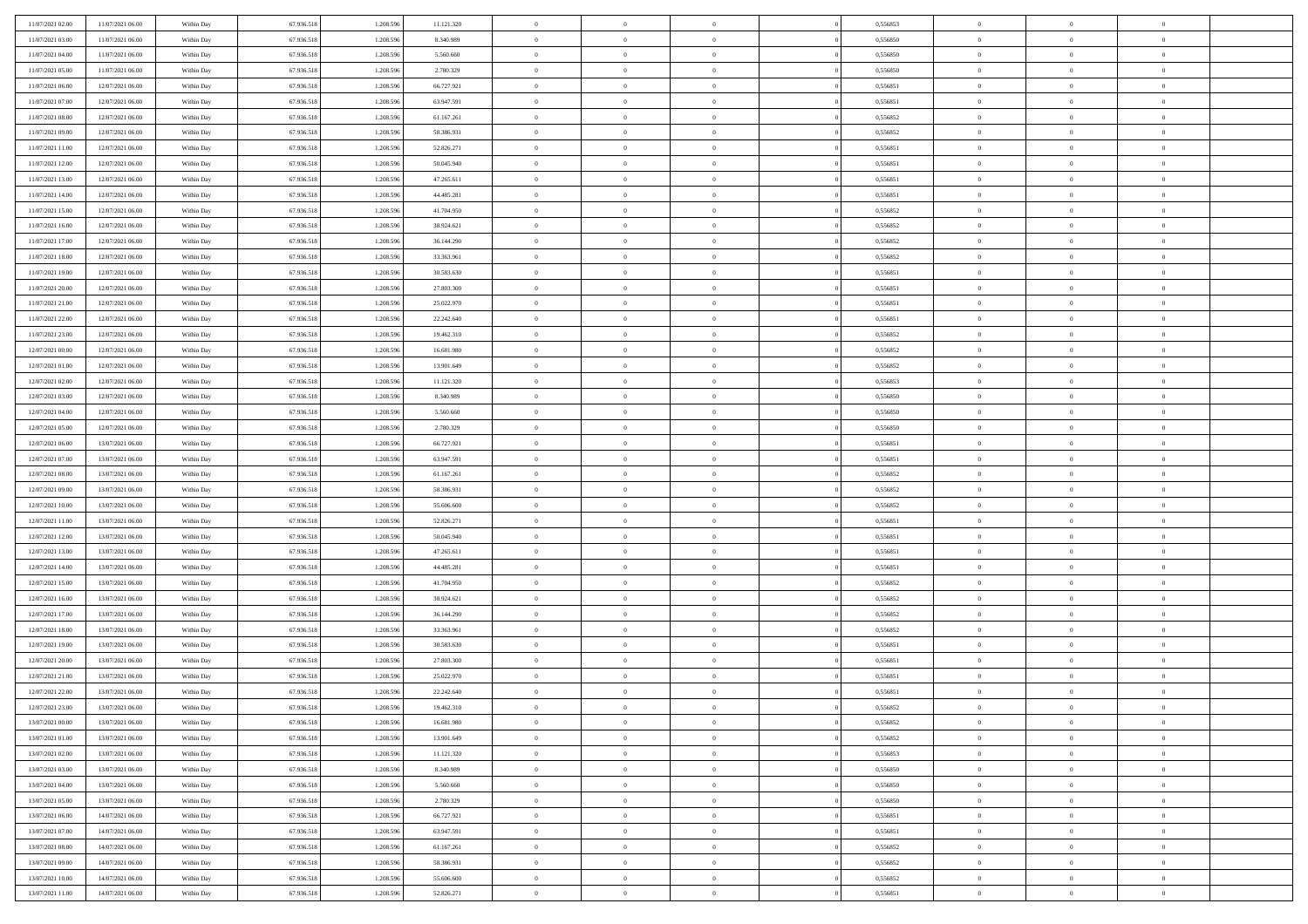| 13/07/2021 12:00 | 14/07/2021 06:00 | Within Day               | 67.936.518 | 1.208.596 | 50.045.940 | $\,$ 0         | $\bf{0}$       | $\theta$       |          | 0,556851 | $\bf{0}$       | $\overline{0}$ | $\,0\,$        |  |
|------------------|------------------|--------------------------|------------|-----------|------------|----------------|----------------|----------------|----------|----------|----------------|----------------|----------------|--|
| 13/07/2021 13:00 | 14/07/2021 06:00 | Within Day               | 67.936.518 | 1.208.596 | 47.265.611 | $\overline{0}$ | $\overline{0}$ | $\overline{0}$ |          | 0.556851 | $\overline{0}$ | $\overline{0}$ | $\theta$       |  |
| 13/07/2021 14:00 | 14/07/2021 06:00 | Within Dav               | 67.936.518 | 1.208.596 | 44.485.281 | $\mathbf{0}$   | $\overline{0}$ | $\overline{0}$ |          | 0,556851 | $\mathbf{0}$   | $\overline{0}$ | $\overline{0}$ |  |
| 13/07/2021 15:00 | 14/07/2021 06:00 | Within Day               | 67.936.518 | 1.208.596 | 41.704.950 | $\bf{0}$       | $\overline{0}$ | $\overline{0}$ |          | 0,556852 | $\bf{0}$       | $\overline{0}$ | $\bf{0}$       |  |
| 13/07/2021 16:00 | 14/07/2021 06:00 | Within Day               | 67.936.518 | 1.208.596 | 38.924.621 | $\bf{0}$       | $\bf{0}$       | $\overline{0}$ |          | 0,556852 | $\bf{0}$       | $\bf{0}$       | $\,0\,$        |  |
| 13/07/2021 17:00 | 14/07/2021 06:00 | Within Dav               | 67.936.518 | 1.208.596 | 36.144.290 | $\mathbf{0}$   | $\overline{0}$ | $\overline{0}$ |          | 0,556852 | $\mathbf{0}$   | $\overline{0}$ | $\overline{0}$ |  |
| 13/07/2021 18:00 | 14/07/2021 06:00 | Within Day               | 67.936.518 | 1.208.596 | 33.363.961 | $\bf{0}$       | $\bf{0}$       | $\overline{0}$ |          | 0,556852 | $\bf{0}$       | $\overline{0}$ | $\,0\,$        |  |
| 13/07/2021 19:00 | 14/07/2021 06:00 | Within Day               | 67.936.518 | 1.208.596 | 30.583.630 | $\overline{0}$ | $\overline{0}$ | $\overline{0}$ |          | 0,556851 | $\,$ 0 $\,$    | $\overline{0}$ | $\overline{0}$ |  |
| 13/07/2021 20:00 | 14/07/2021 06:00 | Within Day               | 67.936.518 | 1.208.596 | 27.803.300 | $\mathbf{0}$   | $\overline{0}$ | $\overline{0}$ |          | 0,556851 | $\mathbf{0}$   | $\overline{0}$ | $\overline{0}$ |  |
| 13/07/2021 21:00 | 14/07/2021 06:00 | Within Day               | 67.936.518 | 1.208.596 | 25.022.970 | $\bf{0}$       | $\bf{0}$       | $\overline{0}$ |          | 0,556851 | $\bf{0}$       | $\overline{0}$ | $\,0\,$        |  |
| 13/07/2021 22.00 | 14/07/2021 06:00 | Within Day               | 67.936.518 | 1.208.596 | 22.242.640 | $\overline{0}$ | $\overline{0}$ | $\overline{0}$ |          | 0.556851 | $\bf{0}$       | $\overline{0}$ | $\overline{0}$ |  |
| 13/07/2021 23:00 | 14/07/2021 06:00 | Within Dav               | 67.936.518 | 1.208.596 | 19.462.310 | $\mathbf{0}$   | $\overline{0}$ | $\overline{0}$ |          | 0,556852 | $\mathbf{0}$   | $\overline{0}$ | $\overline{0}$ |  |
| 14/07/2021 00:00 | 14/07/2021 06:00 | Within Day               | 67.936.518 | 1.208.596 | 16.681.980 | $\bf{0}$       | $\overline{0}$ | $\bf{0}$       |          | 0,556852 | $\bf{0}$       | $\overline{0}$ | $\bf{0}$       |  |
| 14/07/2021 01:00 | 14/07/2021 06:00 | Within Day               | 67.936.518 | 1.208.596 | 13.901.649 | $\bf{0}$       | $\overline{0}$ | $\overline{0}$ |          | 0,556852 | $\bf{0}$       | $\mathbf{0}$   | $\,0\,$        |  |
| 14/07/2021 02:00 | 14/07/2021 06:00 | Within Dav               | 67.936.518 | 1.208.596 | 11.121.320 | $\overline{0}$ | $\overline{0}$ | $\overline{0}$ |          | 0,556853 | $\mathbf{0}$   | $\overline{0}$ | $\overline{0}$ |  |
| 14/07/2021 03:00 | 14/07/2021 06:00 | Within Day               | 67.936.518 | 1.208.596 | 8.340.989  | $\bf{0}$       | $\bf{0}$       | $\overline{0}$ |          | 0,556850 | $\bf{0}$       | $\overline{0}$ | $\bf{0}$       |  |
| 14/07/2021 04:00 | 14/07/2021 06:00 |                          | 67.936.518 | 1.208.596 | 5.560.660  | $\overline{0}$ | $\overline{0}$ | $\overline{0}$ |          | 0.556850 | $\bf{0}$       | $\overline{0}$ | $\overline{0}$ |  |
| 14/07/2021 05:00 | 14/07/2021 06:00 | Within Day<br>Within Day | 67.936.518 | 1.208.596 | 2.780.329  | $\mathbf{0}$   | $\overline{0}$ | $\overline{0}$ |          | 0,556850 | $\mathbf{0}$   | $\overline{0}$ | $\overline{0}$ |  |
| 14/07/2021 06:00 | 15/07/2021 06:00 | Within Day               | 67.936.518 | 1.208.596 | 66.727.921 | $\bf{0}$       | $\bf{0}$       | $\overline{0}$ |          | 0,556851 | $\bf{0}$       | $\overline{0}$ | $\,0\,$        |  |
| 14/07/2021 07:00 | 15/07/2021 06:00 |                          | 67.936.518 | 1.208.596 | 63.947.591 | $\overline{0}$ | $\overline{0}$ | $\overline{0}$ |          | 0,556851 | $\bf{0}$       | $\overline{0}$ | $\overline{0}$ |  |
| 14/07/2021 08:00 | 15/07/2021 06:00 | Within Day<br>Within Dav | 67.936.518 | 1.208.596 | 61.167.261 | $\mathbf{0}$   | $\overline{0}$ | $\overline{0}$ |          | 0,556852 | $\mathbf{0}$   | $\overline{0}$ | $\overline{0}$ |  |
|                  |                  |                          |            |           |            | $\bf{0}$       |                |                |          |          | $\bf{0}$       |                | $\bf{0}$       |  |
| 14/07/2021 09:00 | 15/07/2021 06:00 | Within Day               | 67.936.518 | 1.208.596 | 58.386.931 |                | $\overline{0}$ | $\overline{0}$ |          | 0,556852 |                | $\overline{0}$ |                |  |
| 14/07/2021 10:00 | 15/07/2021 06:00 | Within Day               | 67.936.518 | 1.208.596 | 55.606.600 | $\bf{0}$       | $\bf{0}$       | $\overline{0}$ |          | 0,556852 | $\bf{0}$       | $\overline{0}$ | $\,0\,$        |  |
| 14/07/2021 11:00 | 15/07/2021 06:00 | Within Dav               | 67.936.518 | 1.208.596 | 52.826.271 | $\mathbf{0}$   | $\overline{0}$ | $\overline{0}$ |          | 0,556851 | $\mathbf{0}$   | $\overline{0}$ | $\overline{0}$ |  |
| 14/07/2021 12:00 | 15/07/2021 06:00 | Within Day               | 67.936.518 | 1.208.596 | 50.045.940 | $\bf{0}$       | $\bf{0}$       | $\overline{0}$ |          | 0,556851 | $\bf{0}$       | $\overline{0}$ | $\bf{0}$       |  |
| 14/07/2021 13:00 | 15/07/2021 06:00 | Within Day               | 67.936.518 | 1.208.596 | 47.265.611 | $\overline{0}$ | $\overline{0}$ | $\overline{0}$ |          | 0,556851 | $\bf{0}$       | $\mathbf{0}$   | $\overline{0}$ |  |
| 14/07/2021 14:00 | 15/07/2021 06:00 | Within Day               | 67.936.518 | 1.208.596 | 44.485.281 | $\mathbf{0}$   | $\overline{0}$ | $\overline{0}$ |          | 0,556851 | $\mathbf{0}$   | $\overline{0}$ | $\overline{0}$ |  |
| 14/07/2021 15:00 | 15/07/2021 06:00 | Within Day               | 67.936.518 | 1.208.596 | 41.704.950 | $\bf{0}$       | $\bf{0}$       | $\overline{0}$ |          | 0,556852 | $\bf{0}$       | $\overline{0}$ | $\,0\,$        |  |
| 14/07/2021 16:00 | 15/07/2021 06:00 | Within Day               | 67.936.518 | 1.208.596 | 38.924.621 | $\bf{0}$       | $\overline{0}$ | $\overline{0}$ |          | 0.556852 | $\bf{0}$       | $\overline{0}$ | $\overline{0}$ |  |
| 14/07/2021 17:00 | 15/07/2021 06:00 | Within Dav               | 67.936.518 | 1.208.596 | 36.144.290 | $\mathbf{0}$   | $\overline{0}$ | $\overline{0}$ |          | 0,556852 | $\mathbf{0}$   | $\overline{0}$ | $\overline{0}$ |  |
| 14/07/2021 18:00 | 15/07/2021 06:00 | Within Day               | 67.936.518 | 1.208.596 | 33.363.961 | $\bf{0}$       | $\overline{0}$ | $\theta$       |          | 0,556852 | $\,$ 0         | $\overline{0}$ | $\theta$       |  |
| 14/07/2021 19:00 | 15/07/2021 06:00 | Within Day               | 67.936.518 | 1.208.596 | 30.583.630 | $\bf{0}$       | $\bf{0}$       | $\overline{0}$ |          | 0,556851 | $\bf{0}$       | $\overline{0}$ | $\overline{0}$ |  |
| 14/07/2021 20:00 | 15/07/2021 06:00 | Within Dav               | 67.936.518 | 1.208.596 | 27.803.300 | $\overline{0}$ | $\overline{0}$ | $\overline{0}$ |          | 0,556851 | $\mathbf{0}$   | $\overline{0}$ | $\overline{0}$ |  |
| 14/07/2021 21:00 | 15/07/2021 06:00 | Within Day               | 67.936.518 | 1.208.596 | 25.022.970 | $\bf{0}$       | $\overline{0}$ | $\theta$       |          | 0,556851 | $\,$ 0         | $\overline{0}$ | $\theta$       |  |
| 14/07/2021 22:00 | 15/07/2021 06:00 | Within Day               | 67.936.518 | 1.208.596 | 22.242.640 | $\bf{0}$       | $\overline{0}$ | $\overline{0}$ |          | 0,556851 | $\bf{0}$       | $\overline{0}$ | $\overline{0}$ |  |
| 14/07/2021 23:00 | 15/07/2021 06:00 | Within Day               | 67.936.518 | 1.208.596 | 19.462.310 | $\mathbf{0}$   | $\overline{0}$ | $\overline{0}$ |          | 0,556852 | $\mathbf{0}$   | $\overline{0}$ | $\overline{0}$ |  |
| 15/07/2021 00:00 | 15/07/2021 06:00 | Within Day               | 67.936.518 | 1.208.596 | 16.681.980 | $\bf{0}$       | $\overline{0}$ | $\theta$       |          | 0,556852 | $\,$ 0         | $\overline{0}$ | $\theta$       |  |
| 15/07/2021 01:00 | 15/07/2021 06:00 | Within Day               | 67.936.518 | 1.208.596 | 13.901.649 | $\bf{0}$       | $\overline{0}$ | $\overline{0}$ |          | 0,556852 | $\bf{0}$       | $\overline{0}$ | $\overline{0}$ |  |
| 15/07/2021 02:00 | 15/07/2021 06:00 | Within Dav               | 67.936.518 | 1.208.596 | 11.121.320 | $\mathbf{0}$   | $\overline{0}$ | $\overline{0}$ |          | 0,556853 | $\mathbf{0}$   | $\overline{0}$ | $\overline{0}$ |  |
| 15/07/2021 03:00 | 15/07/2021 06:00 | Within Day               | 67.936.518 | 1.208.596 | 8.340.989  | $\,0\,$        | $\overline{0}$ | $\theta$       |          | 0,556850 | $\,$ 0         | $\overline{0}$ | $\theta$       |  |
| 15/07/2021 04:00 | 15/07/2021 06:00 | Within Day               | 67.936.518 | 1.208.596 | 5.560.660  | $\bf{0}$       | $\overline{0}$ | $\overline{0}$ |          | 0,556850 | $\bf{0}$       | $\overline{0}$ | $\overline{0}$ |  |
| 15/07/2021 05:00 | 15/07/2021 06:00 | Within Dav               | 67.936.518 | 1.208.596 | 2.780.329  | $\mathbf{0}$   | $\overline{0}$ | $\overline{0}$ |          | 0,556850 | $\mathbf{0}$   | $\overline{0}$ | $\overline{0}$ |  |
| 15/07/2021 06:00 | 16/07/2021 06:00 | Within Day               | 67.936.518 | 1.208.596 | 66.727.921 | $\bf{0}$       | $\overline{0}$ | $\theta$       |          | 0,556851 | $\,$ 0         | $\overline{0}$ | $\theta$       |  |
| 15/07/2021 07:00 | 16/07/2021 06:00 | Within Day               | 67.936.518 | 1.208.596 | 63.947.591 | $\bf{0}$       | $\overline{0}$ | $\overline{0}$ |          | 0,556851 | $\,$ 0 $\,$    | $\overline{0}$ | $\overline{0}$ |  |
| 15/07/2021 08:00 | 16/07/2021 06:00 | Within Day               | 67.936.518 | 1.208.596 | 61.167.261 | $\bf{0}$       | $\overline{0}$ | $\Omega$       |          | 0,556852 | $\overline{0}$ | $\theta$       | $\theta$       |  |
| 15/07/2021 09:00 | 16/07/2021 06:00 | Within Day               | 67.936.518 | 1.208.596 | 58.386.931 | $\,0\,$        | $\overline{0}$ | $\theta$       |          | 0,556852 | $\,$ 0 $\,$    | $\bf{0}$       | $\theta$       |  |
| 15/07/2021 10:00 | 16/07/2021 06:00 | Within Day               | 67.936.518 | 1.208.596 | 55.606.600 | $\overline{0}$ | $\overline{0}$ | $\overline{0}$ |          | 0,556852 | $\overline{0}$ | $\overline{0}$ | $\overline{0}$ |  |
| 15/07/2021 11:00 | 16/07/2021 06:00 | Within Day               | 67.936.518 | 1.208.596 | 52.826.271 | $\bf{0}$       | $\overline{0}$ | $\overline{0}$ |          | 0,556851 | $\overline{0}$ | $\bf{0}$       | $\overline{0}$ |  |
| 15/07/2021 12:00 | 16/07/2021 06:00 | Within Day               | 67.936.518 | 1.208.596 | 50.045.940 | $\bf{0}$       | $\overline{0}$ | $\overline{0}$ | $\theta$ | 0,556851 | $\,$ 0 $\,$    | $\bf{0}$       | $\,$ 0 $\,$    |  |
| 15/07/2021 13:00 | 16/07/2021 06:00 | Within Day               | 67.936.518 | 1.208.596 | 47.265.611 | $\bf{0}$       | $\overline{0}$ | $\overline{0}$ |          | 0,556851 | $\,$ 0 $\,$    | $\overline{0}$ | $\overline{0}$ |  |
| 15/07/2021 14:00 | 16/07/2021 06:00 | Within Day               | 67.936.518 | 1.208.596 | 44.485.281 | $\bf{0}$       | $\overline{0}$ | $\overline{0}$ |          | 0,556851 | $\mathbf{0}$   | $\overline{0}$ | $\overline{0}$ |  |
| 15/07/2021 15:00 | 16/07/2021 06:00 | Within Day               | 67.936.518 | 1.208.596 | 41.704.950 | $\,0\,$        | $\overline{0}$ | $\overline{0}$ | $\theta$ | 0,556852 | $\,$ 0 $\,$    | $\overline{0}$ | $\overline{0}$ |  |
| 15/07/2021 16:00 | 16/07/2021 06:00 | Within Day               | 67.936.518 | 1.208.596 | 38.924.621 | $\bf{0}$       | $\overline{0}$ | $\overline{0}$ |          | 0,556852 | $\overline{0}$ | $\overline{0}$ | $\overline{0}$ |  |
| 15/07/2021 17:00 | 16/07/2021 06:00 | Within Day               | 67.936.518 | 1.208.596 | 36.144.290 | $\bf{0}$       | $\overline{0}$ | $\overline{0}$ |          | 0,556852 | $\mathbf{0}$   | $\bf{0}$       | $\overline{0}$ |  |
| 15/07/2021 18:00 | 16/07/2021 06:00 | Within Day               | 67.936.518 | 1.208.596 | 33.363.961 | $\,0\,$        | $\overline{0}$ | $\overline{0}$ |          | 0,556852 | $\,$ 0 $\,$    | $\overline{0}$ | $\,$ 0 $\,$    |  |
| 15/07/2021 19:00 | 16/07/2021 06:00 | Within Day               | 67.936.518 | 1.208.596 | 30.583.630 | $\overline{0}$ | $\overline{0}$ | $\overline{0}$ |          | 0,556851 | $\bf{0}$       | $\mathbf{0}$   | $\overline{0}$ |  |
| 15/07/2021 20:00 | 16/07/2021 06:00 | Within Day               | 67.936.518 | 1.208.596 | 27.803.300 | $\overline{0}$ | $\overline{0}$ | $\overline{0}$ |          | 0,556851 | $\mathbf{0}$   | $\overline{0}$ | $\overline{0}$ |  |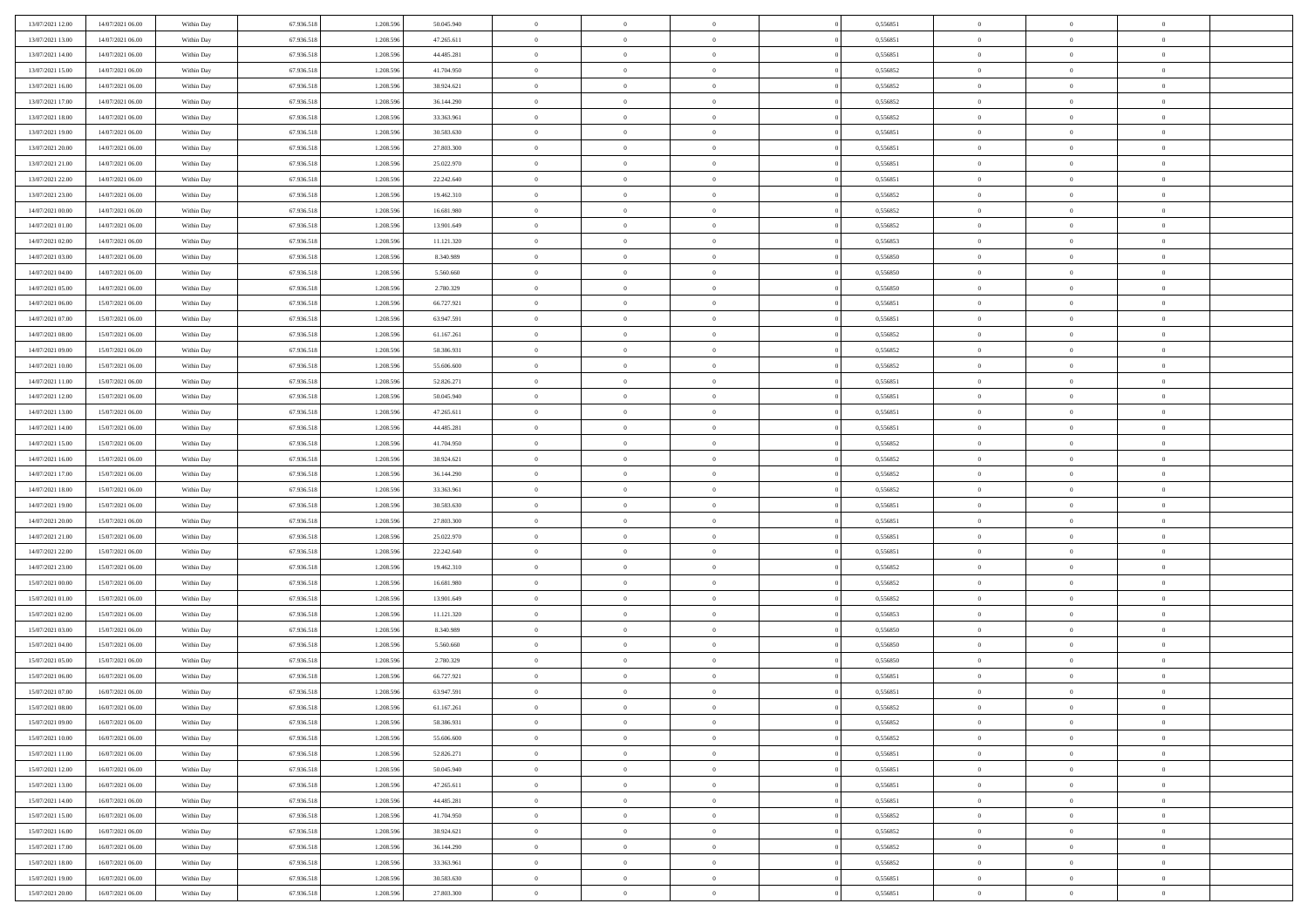| 15/07/2021 21:00 | 16/07/2021 06:00 | Within Day               | 67.936.518 | 1.208.596 | 25.022.970 | $\bf{0}$       | $\bf{0}$       | $\theta$       |          | 0,556851 | $\bf{0}$       | $\overline{0}$ | $\,0\,$        |  |
|------------------|------------------|--------------------------|------------|-----------|------------|----------------|----------------|----------------|----------|----------|----------------|----------------|----------------|--|
| 15/07/2021 22:00 | 16/07/2021 06:00 | Within Day               | 67.936.518 | 1.208.59  | 22.242.640 | $\overline{0}$ | $\overline{0}$ | $\overline{0}$ |          | 0.556851 | $\overline{0}$ | $\overline{0}$ | $\theta$       |  |
| 15/07/2021 23:00 | 16/07/2021 06:00 | Within Dav               | 67.936.518 | 1.208.596 | 19.462.310 | $\mathbf{0}$   | $\overline{0}$ | $\overline{0}$ |          | 0,556852 | $\mathbf{0}$   | $\overline{0}$ | $\overline{0}$ |  |
| 16/07/2021 00:00 | 16/07/2021 06:00 | Within Day               | 67.936.518 | 1.208.596 | 16.681.980 | $\bf{0}$       | $\overline{0}$ | $\overline{0}$ |          | 0,556852 | $\bf{0}$       | $\overline{0}$ | $\bf{0}$       |  |
| 16/07/2021 01:00 | 16/07/2021 06:00 | Within Day               | 67.936.518 | 1.208.596 | 13.901.649 | $\bf{0}$       | $\bf{0}$       | $\overline{0}$ |          | 0,556852 | $\bf{0}$       | $\bf{0}$       | $\,0\,$        |  |
| 16/07/2021 02:00 | 16/07/2021 06:00 | Within Dav               | 67.936.518 | 1.208.596 | 11.121.320 | $\mathbf{0}$   | $\overline{0}$ | $\overline{0}$ |          | 0,556853 | $\mathbf{0}$   | $\overline{0}$ | $\overline{0}$ |  |
|                  |                  |                          |            |           |            |                |                |                |          |          |                |                |                |  |
| 16/07/2021 03:00 | 16/07/2021 06:00 | Within Day               | 67.936.518 | 1.208.596 | 8.340.989  | $\bf{0}$       | $\bf{0}$       | $\overline{0}$ |          | 0,556850 | $\bf{0}$       | $\overline{0}$ | $\,0\,$        |  |
| 16/07/2021 04:00 | 16/07/2021 06:00 | Within Day               | 67.936.518 | 1.208.596 | 5.560.660  | $\overline{0}$ | $\overline{0}$ | $\overline{0}$ |          | 0,556850 | $\,$ 0 $\,$    | $\overline{0}$ | $\theta$       |  |
| 16/07/2021 05:00 | 16/07/2021 06:00 | Within Day               | 67.936.518 | 1.208.596 | 2.780.329  | $\mathbf{0}$   | $\overline{0}$ | $\overline{0}$ |          | 0,556850 | $\mathbf{0}$   | $\overline{0}$ | $\overline{0}$ |  |
| 16/07/2021 06:00 | 17/07/2021 06:00 | Within Day               | 67.936.518 | 1.208.596 | 66.727.921 | $\bf{0}$       | $\bf{0}$       | $\overline{0}$ |          | 0,556851 | $\bf{0}$       | $\overline{0}$ | $\,0\,$        |  |
| 16/07/2021 07:00 | 17/07/2021 06:00 | Within Day               | 67.936.518 | 1.208.596 | 63.947.591 | $\bf{0}$       | $\overline{0}$ | $\overline{0}$ |          | 0.556851 | $\bf{0}$       | $\overline{0}$ | $\overline{0}$ |  |
| 16/07/2021 08:00 | 17/07/2021 06:00 | Within Dav               | 67.936.518 | 1.208.596 | 61.167.261 | $\mathbf{0}$   | $\overline{0}$ | $\overline{0}$ |          | 0,556852 | $\mathbf{0}$   | $\overline{0}$ | $\overline{0}$ |  |
| 16/07/2021 09:00 | 17/07/2021 06:00 | Within Day               | 67.936.518 | 1.208.596 | 58.386.931 | $\bf{0}$       | $\overline{0}$ | $\bf{0}$       |          | 0,556852 | $\bf{0}$       | $\overline{0}$ | $\bf{0}$       |  |
| 16/07/2021 10:00 | 17/07/2021 06:00 | Within Day               | 67.936.518 | 1.208.596 | 55.606.600 | $\bf{0}$       | $\overline{0}$ | $\overline{0}$ |          | 0,556852 | $\bf{0}$       | $\mathbf{0}$   | $\,0\,$        |  |
| 16/07/2021 11:00 | 17/07/2021 06:00 | Within Dav               | 67.936.518 | 1.208.596 | 52.826.271 | $\overline{0}$ | $\overline{0}$ | $\overline{0}$ |          | 0,556851 | $\mathbf{0}$   | $\overline{0}$ | $\overline{0}$ |  |
| 16/07/2021 12:00 | 17/07/2021 06:00 | Within Day               | 67.936.518 | 1.208.596 | 50.045.940 | $\bf{0}$       | $\bf{0}$       | $\overline{0}$ |          | 0,556851 | $\bf{0}$       | $\overline{0}$ | $\bf{0}$       |  |
| 16/07/2021 13:00 | 17/07/2021 06:00 | Within Day               | 67.936.518 | 1.208.596 | 47.265.611 | $\overline{0}$ | $\overline{0}$ | $\overline{0}$ |          | 0,556851 | $\bf{0}$       | $\overline{0}$ | $\overline{0}$ |  |
| 16/07/2021 14:00 | 17/07/2021 06:00 | Within Day               | 67.936.518 | 1.208.596 | 44.485.281 | $\mathbf{0}$   | $\overline{0}$ | $\overline{0}$ |          | 0,556851 | $\mathbf{0}$   | $\overline{0}$ | $\overline{0}$ |  |
| 16/07/2021 15:00 | 17/07/2021 06:00 | Within Day               | 67.936.518 | 1.208.596 | 41.704.950 | $\bf{0}$       | $\bf{0}$       | $\overline{0}$ |          | 0,556852 | $\bf{0}$       | $\overline{0}$ | $\,0\,$        |  |
| 16/07/2021 16:00 | 17/07/2021 06:00 | Within Day               | 67.936.518 | 1.208.596 | 38.924.621 | $\overline{0}$ | $\overline{0}$ | $\overline{0}$ |          | 0,556852 | $\bf{0}$       | $\overline{0}$ | $\overline{0}$ |  |
| 16/07/2021 17:00 | 17/07/2021 06:00 | Within Dav               | 67.936.518 | 1.208.596 | 36.144.290 | $\mathbf{0}$   | $\overline{0}$ | $\overline{0}$ |          | 0,556852 | $\mathbf{0}$   | $\overline{0}$ | $\overline{0}$ |  |
| 16/07/2021 18:00 | 17/07/2021 06:00 | Within Day               | 67.936.518 | 1.208.596 | 33.363.961 | $\bf{0}$       | $\overline{0}$ | $\overline{0}$ |          | 0,556852 | $\bf{0}$       | $\overline{0}$ | $\bf{0}$       |  |
| 16/07/2021 19:00 | 17/07/2021 06:00 | Within Day               | 67.936.518 | 1.208.596 | 30.583.630 | $\bf{0}$       | $\bf{0}$       | $\overline{0}$ |          | 0,556851 | $\bf{0}$       | $\overline{0}$ | $\,0\,$        |  |
| 16/07/2021 20:00 | 17/07/2021 06:00 | Within Dav               | 67.936.518 | 1.208.596 | 27.803.300 | $\mathbf{0}$   | $\overline{0}$ | $\overline{0}$ |          | 0,556851 | $\mathbf{0}$   | $\overline{0}$ | $\overline{0}$ |  |
| 16/07/2021 21:00 | 17/07/2021 06:00 | Within Day               | 67.936.518 | 1.208.596 | 25.022.970 | $\bf{0}$       | $\bf{0}$       | $\overline{0}$ |          | 0,556851 | $\bf{0}$       | $\overline{0}$ | $\bf{0}$       |  |
| 16/07/2021 22:00 | 17/07/2021 06:00 | Within Day               | 67.936.518 | 1.208.596 | 22.242.640 | $\overline{0}$ | $\overline{0}$ | $\overline{0}$ |          | 0,556851 | $\bf{0}$       | $\mathbf{0}$   | $\overline{0}$ |  |
| 16/07/2021 23:00 | 17/07/2021 06:00 | Within Day               | 67.936.518 | 1.208.596 | 19.462.310 | $\mathbf{0}$   | $\overline{0}$ | $\overline{0}$ |          | 0,556852 | $\mathbf{0}$   | $\overline{0}$ | $\overline{0}$ |  |
| 17/07/2021 00:00 | 17/07/2021 06:00 | Within Day               | 67.936.518 | 1.208.596 | 16.681.980 | $\bf{0}$       | $\bf{0}$       | $\overline{0}$ |          | 0,556852 | $\bf{0}$       | $\overline{0}$ | $\,0\,$        |  |
| 17/07/2021 01:00 | 17/07/2021 06:00 |                          | 67.936.518 | 1.208.596 | 13.901.649 | $\bf{0}$       | $\overline{0}$ | $\overline{0}$ |          | 0.556852 | $\bf{0}$       | $\overline{0}$ | $\overline{0}$ |  |
| 17/07/2021 02:00 | 17/07/2021 06:00 | Within Day<br>Within Dav | 67.936.518 | 1.208.596 | 11.121.320 | $\mathbf{0}$   | $\overline{0}$ | $\overline{0}$ |          | 0,556853 | $\mathbf{0}$   | $\overline{0}$ | $\overline{0}$ |  |
|                  |                  |                          |            |           |            | $\bf{0}$       |                | $\overline{0}$ |          |          | $\,$ 0         | $\overline{0}$ | $\theta$       |  |
| 17/07/2021 03:00 | 17/07/2021 06:00 | Within Day               | 67.936.518 | 1.208.596 | 8.340.989  |                | $\overline{0}$ |                |          | 0,556850 |                |                |                |  |
| 17/07/2021 04:00 | 17/07/2021 06:00 | Within Day               | 67.936.518 | 1.208.596 | 5.560.660  | $\bf{0}$       | $\overline{0}$ | $\overline{0}$ |          | 0,556850 | $\bf{0}$       | $\overline{0}$ | $\overline{0}$ |  |
| 17/07/2021 05:00 | 17/07/2021 06:00 | Within Dav               | 67.936.518 | 1.208.596 | 2.780.329  | $\overline{0}$ | $\overline{0}$ | $\overline{0}$ |          | 0,556850 | $\mathbf{0}$   | $\overline{0}$ | $\overline{0}$ |  |
| 17/07/2021 06:00 | 18/07/2021 06:00 | Within Day               | 67.936.518 | 1.208.596 | 66.727.921 | $\bf{0}$       | $\overline{0}$ | $\overline{0}$ |          | 0,556851 | $\,$ 0         | $\overline{0}$ | $\theta$       |  |
| 17/07/2021 07:00 | 18/07/2021 06:00 | Within Day               | 67.936.518 | 1.208.596 | 63.947.591 | $\bf{0}$       | $\overline{0}$ | $\overline{0}$ |          | 0,556851 | $\bf{0}$       | $\overline{0}$ | $\overline{0}$ |  |
| 17/07/2021 08:00 | 18/07/2021 06:00 | Within Day               | 67.936.518 | 1.208.596 | 61.167.261 | $\mathbf{0}$   | $\overline{0}$ | $\overline{0}$ |          | 0,556852 | $\mathbf{0}$   | $\overline{0}$ | $\overline{0}$ |  |
| 17/07/2021 09:00 | 18/07/2021 06:00 | Within Day               | 67.936.518 | 1.208.596 | 58.386.931 | $\bf{0}$       | $\overline{0}$ | $\overline{0}$ |          | 0,556852 | $\,$ 0         | $\overline{0}$ | $\theta$       |  |
| 17/07/2021 10:00 | 18/07/2021 06:00 | Within Day               | 67.936.518 | 1.208.596 | 55.606.600 | $\bf{0}$       | $\overline{0}$ | $\overline{0}$ |          | 0,556852 | $\bf{0}$       | $\overline{0}$ | $\overline{0}$ |  |
| 17/07/2021 11:00 | 18/07/2021 06:00 | Within Dav               | 67.936.518 | 1.208.596 | 52.826.271 | $\mathbf{0}$   | $\overline{0}$ | $\overline{0}$ |          | 0,556851 | $\mathbf{0}$   | $\overline{0}$ | $\overline{0}$ |  |
| 17/07/2021 12:00 | 18/07/2021 06:00 | Within Day               | 67.936.518 | 1.208.596 | 50.045.940 | $\,0\,$        | $\overline{0}$ | $\overline{0}$ |          | 0,556851 | $\,$ 0         | $\overline{0}$ | $\theta$       |  |
| 17/07/2021 13:00 | 18/07/2021 06:00 | Within Day               | 67.936.518 | 1.208.596 | 47.265.611 | $\bf{0}$       | $\overline{0}$ | $\overline{0}$ |          | 0,556851 | $\bf{0}$       | $\overline{0}$ | $\overline{0}$ |  |
| 17/07/2021 14:00 | 18/07/2021 06:00 | Within Dav               | 67.936.518 | 1.208.596 | 44.485.281 | $\mathbf{0}$   | $\overline{0}$ | $\overline{0}$ |          | 0,556851 | $\mathbf{0}$   | $\overline{0}$ | $\overline{0}$ |  |
| 17/07/2021 15:00 | 18/07/2021 06:00 | Within Day               | 67.936.518 | 1.208.596 | 41.704.950 | $\bf{0}$       | $\overline{0}$ | $\overline{0}$ |          | 0,556852 | $\,$ 0         | $\overline{0}$ | $\theta$       |  |
| 17/07/2021 16:00 | 18/07/2021 06:00 | Within Day               | 67.936.518 | 1.208.596 | 38.924.621 | $\bf{0}$       | $\overline{0}$ | $\overline{0}$ |          | 0,556852 | $\bf{0}$       | $\overline{0}$ | $\bf{0}$       |  |
| 17/07/2021 17:00 | 18/07/2021 06:00 | Within Day               | 67.936.518 | 1.208.596 | 36.144.290 | $\bf{0}$       | $\overline{0}$ |                |          | 0,556852 | $\overline{0}$ | $\theta$       | $\theta$       |  |
| 17/07/2021 18:00 | 18/07/2021 06:00 | Within Day               | 67.936.518 | 1.208.596 | 33.363.961 | $\,0\,$        | $\overline{0}$ | $\overline{0}$ |          | 0,556852 | $\,$ 0 $\,$    | $\bf{0}$       | $\theta$       |  |
| 17/07/2021 19:00 | 18/07/2021 06:00 | Within Day               | 67.936.518 | 1.208.596 | 30.583.630 | $\overline{0}$ | $\overline{0}$ | $\overline{0}$ |          | 0,556851 | $\overline{0}$ | $\overline{0}$ | $\overline{0}$ |  |
| 17/07/2021 20:00 | 18/07/2021 06:00 | Within Day               | 67.936.518 | 1.208.596 | 27.803.300 | $\bf{0}$       | $\overline{0}$ | $\overline{0}$ |          | 0,556851 | $\overline{0}$ | $\bf{0}$       | $\overline{0}$ |  |
| 17/07/2021 21:00 | 18/07/2021 06:00 | Within Day               | 67.936.518 | 1.208.596 | 25.022.970 | $\bf{0}$       | $\overline{0}$ | $\overline{0}$ | $\theta$ | 0,556851 | $\mathbf{0}$   | $\bf{0}$       | $\,$ 0 $\,$    |  |
| 17/07/2021 22:00 | 18/07/2021 06:00 | Within Day               | 67.936.518 | 1.208.596 | 22.242.640 | $\bf{0}$       | $\overline{0}$ | $\overline{0}$ |          | 0,556851 | $\,$ 0 $\,$    | $\overline{0}$ | $\overline{0}$ |  |
| 17/07/2021 23:00 | 18/07/2021 06:00 | Within Day               | 67.936.518 | 1.208.596 | 19.462.310 | $\bf{0}$       | $\overline{0}$ | $\overline{0}$ |          | 0,556852 | $\mathbf{0}$   | $\overline{0}$ | $\overline{0}$ |  |
| 18/07/2021 00:00 | 18/07/2021 06:00 | Within Day               | 67.936.518 | 1.208.596 | 16.681.980 | $\,0\,$        | $\overline{0}$ | $\overline{0}$ | $\theta$ | 0,556852 | $\,$ 0 $\,$    | $\mathbf{0}$   | $\,$ 0 $\,$    |  |
| 18/07/2021 01:00 | 18/07/2021 06:00 | Within Day               | 67.936.518 | 1.208.596 | 13.901.649 | $\bf{0}$       | $\overline{0}$ | $\overline{0}$ |          | 0,556852 | $\overline{0}$ | $\overline{0}$ | $\overline{0}$ |  |
| 18/07/2021 02:00 | 18/07/2021 06:00 | Within Day               | 67.936.518 | 1.208.596 | 11.121.320 | $\bf{0}$       | $\overline{0}$ | $\overline{0}$ |          | 0,556853 | $\mathbf{0}$   | $\bf{0}$       | $\overline{0}$ |  |
| 18/07/2021 03:00 | 18/07/2021 06:00 | Within Day               | 67.936.518 | 1.208.596 | 8.340.989  | $\,$ 0 $\,$    | $\overline{0}$ | $\overline{0}$ |          | 0,556850 | $\,$ 0 $\,$    | $\mathbf{0}$   | $\,$ 0 $\,$    |  |
| 18/07/2021 04:00 | 18/07/2021 06:00 | Within Day               | 67.936.518 | 1.208.596 | 5.560.660  | $\overline{0}$ | $\overline{0}$ | $\overline{0}$ |          | 0,556850 | $\bf{0}$       | $\mathbf{0}$   | $\overline{0}$ |  |
| 18/07/2021 05:00 | 18/07/2021 06:00 | Within Day               | 67.936.518 | 1.208.596 | 2.780.329  | $\bf{0}$       | $\overline{0}$ | $\overline{0}$ |          | 0,556850 | $\mathbf{0}$   | $\overline{0}$ | $\overline{0}$ |  |
|                  |                  |                          |            |           |            |                |                |                |          |          |                |                |                |  |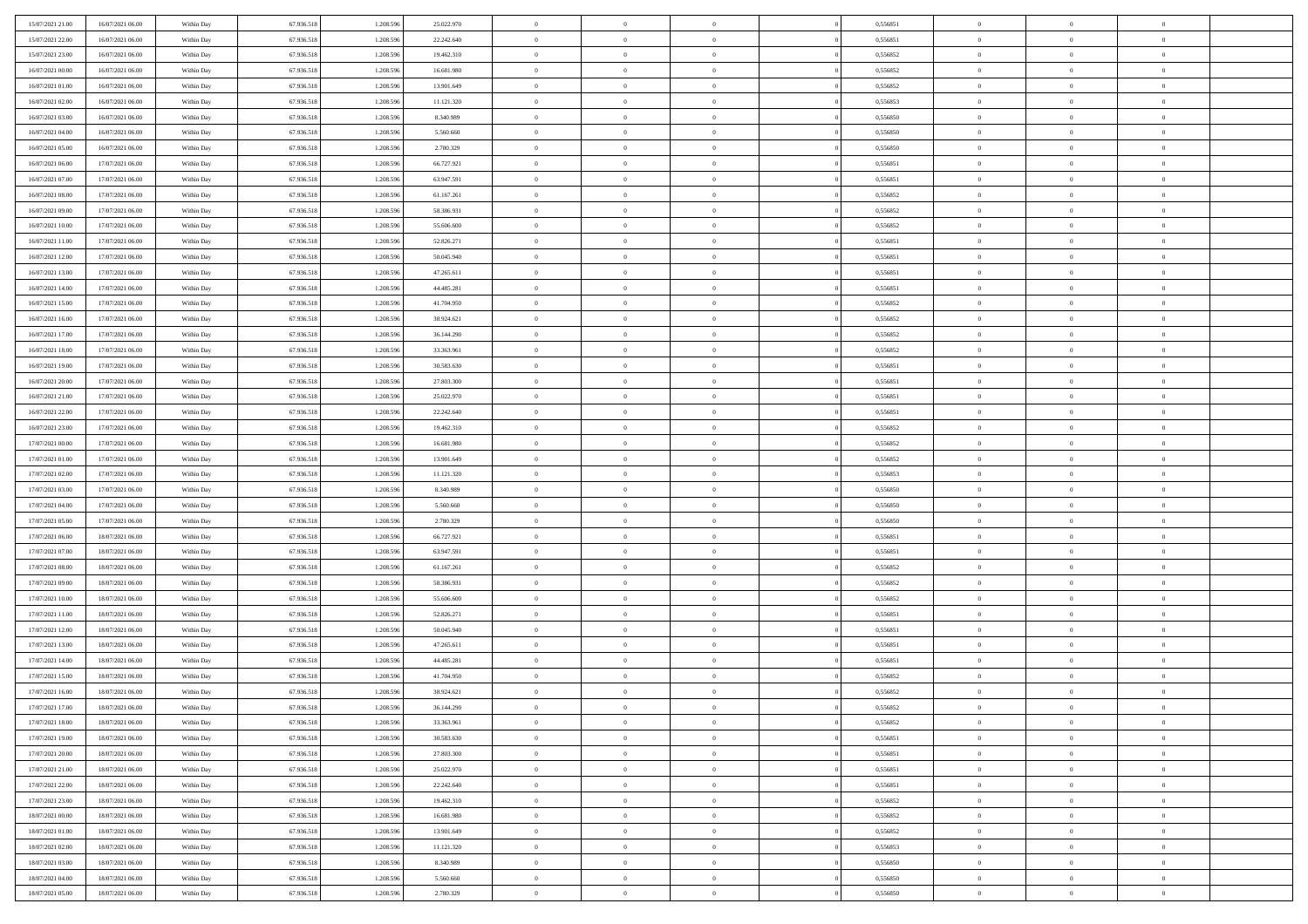| 18/07/2021 06:00 | 19/07/2021 06:00 | Within Day | 67.936.518 | 1.208.596 | 66.727.921 | $\overline{0}$ | $\overline{0}$ | $\Omega$       | 0,556851 | $\bf{0}$       | $\mathbf{0}$   | $\bf{0}$       |  |
|------------------|------------------|------------|------------|-----------|------------|----------------|----------------|----------------|----------|----------------|----------------|----------------|--|
| 18/07/2021 07:00 | 19/07/2021 06:00 | Within Dav | 67.936.518 | 1.208.596 | 63.947.591 | $\mathbf{0}$   | $\overline{0}$ | $\overline{0}$ | 0,556851 | $\overline{0}$ | $\overline{0}$ | $\overline{0}$ |  |
| 18/07/2021 08:00 | 19/07/2021 06:00 | Within Day | 67.936.518 | 1.208.596 | 61.167.261 | $\,$ 0         | $\overline{0}$ | $\bf{0}$       | 0,556852 | $\,$ 0         | $\overline{0}$ | $\,$ 0 $\,$    |  |
| 18/07/2021 09:00 | 19/07/2021 06:00 | Within Day | 67.936.518 | 1.208.596 | 58,386,931 | $\bf{0}$       | $\overline{0}$ | $\Omega$       | 0.556852 | $\bf{0}$       | $\mathbf{0}$   | $\theta$       |  |
| 18/07/2021 11:00 | 19/07/2021 06:00 | Within Dav | 67.936.518 | 1.208.596 | 52.826.271 | $\bf{0}$       | $\overline{0}$ | $\overline{0}$ | 0,556851 | $\overline{0}$ | $\overline{0}$ | $\overline{0}$ |  |
| 18/07/2021 12:00 | 19/07/2021 06:00 | Within Day | 67.936.518 | 1.208.596 | 50.045.940 | $\bf{0}$       | $\overline{0}$ | $\bf{0}$       | 0,556851 | $\,$ 0         | $\overline{0}$ | $\,$ 0 $\,$    |  |
| 18/07/2021 13:00 | 19/07/2021 06:00 | Within Day | 67.936.518 | 1.208.596 | 47.265.611 | $\bf{0}$       | $\overline{0}$ | $\Omega$       | 0.556851 | $\bf{0}$       | $\mathbf{0}$   | $\theta$       |  |
| 18/07/2021 14:00 | 19/07/2021 06:00 | Within Day | 67.936.518 | 1.208.596 | 44.485.281 | $\overline{0}$ | $\overline{0}$ | $\overline{0}$ | 0,556851 | $\mathbf{0}$   | $\overline{0}$ | $\overline{0}$ |  |
| 18/07/2021 15:00 | 19/07/2021 06:00 | Within Day | 67.936.518 | 1.208.596 | 41.704.950 | $\bf{0}$       | $\overline{0}$ | $\bf{0}$       | 0,556852 | $\,$ 0         | $\overline{0}$ | $\,$ 0 $\,$    |  |
| 18/07/2021 16:00 | 19/07/2021 06:00 | Within Day | 67.936.518 | 1.208.596 | 38.924.621 | $\bf{0}$       | $\overline{0}$ | $\Omega$       | 0.556852 | $\bf{0}$       | $\mathbf{0}$   | $\theta$       |  |
| 18/07/2021 17:00 | 19/07/2021 06:00 | Within Day | 67.936.518 | 1.208.596 | 36.144.290 | $\overline{0}$ | $\overline{0}$ | $\overline{0}$ | 0,556852 | $\mathbf{0}$   | $\overline{0}$ | $\overline{0}$ |  |
| 18/07/2021 18:00 | 19/07/2021 06:00 | Within Day | 67.936.518 | 1.208.596 | 33.363.961 | $\,$ 0         | $\overline{0}$ | $\bf{0}$       | 0,556852 | $\,$ 0         | $\overline{0}$ | $\,$ 0 $\,$    |  |
| 18/07/2021 19:00 | 19/07/2021 06:00 | Within Day | 67.936.518 | 1.208.596 | 30.583.630 | $\bf{0}$       | $\overline{0}$ | $\Omega$       | 0.556851 | $\overline{0}$ | $\mathbf{0}$   | $\theta$       |  |
| 18/07/2021 20:00 | 19/07/2021 06:00 | Within Dav | 67.936.518 | 1.208.596 | 27.803.300 | $\overline{0}$ | $\overline{0}$ | $\overline{0}$ | 0,556851 | $\mathbf{0}$   | $\overline{0}$ | $\overline{0}$ |  |
| 18/07/2021 21:00 | 19/07/2021 06:00 | Within Day | 67.936.518 | 1.208.596 | 25.022.970 | $\bf{0}$       | $\overline{0}$ | $\bf{0}$       | 0,556851 | $\,$ 0         | $\overline{0}$ | $\,$ 0 $\,$    |  |
| 18/07/2021 22:00 | 19/07/2021 06:00 | Within Day | 67.936.518 | 1.208.596 | 22.242.640 | $\bf{0}$       | $\overline{0}$ | $\overline{0}$ | 0.556851 | $\bf{0}$       | $\mathbf{0}$   | $\theta$       |  |
| 18/07/2021 23:00 | 19/07/2021 06:00 | Within Day | 67.936.518 | 1.208.596 | 19.462.310 | $\overline{0}$ | $\overline{0}$ | $\overline{0}$ | 0,556852 | $\mathbf{0}$   | $\overline{0}$ | $\overline{0}$ |  |
| 19/07/2021 00:00 | 19/07/2021 06:00 | Within Day | 67.936.518 | 1.208.596 | 16.681.980 | $\bf{0}$       | $\overline{0}$ | $\bf{0}$       | 0,556852 | $\,$ 0         | $\overline{0}$ | $\,0\,$        |  |
| 19/07/2021 01:00 | 19/07/2021 06:00 | Within Day | 67.936.518 | 1.208.596 | 13.901.649 | $\bf{0}$       | $\overline{0}$ | $\Omega$       | 0.556852 | $\theta$       | $\mathbf{0}$   | $\theta$       |  |
| 19/07/2021 02:00 | 19/07/2021 06:00 | Within Day | 67.936.518 | 1.208.596 | 11.121.320 | $\overline{0}$ | $\overline{0}$ | $\overline{0}$ | 0,556853 | $\mathbf{0}$   | $\overline{0}$ | $\overline{0}$ |  |
| 19/07/2021 03:00 | 19/07/2021 06:00 | Within Day | 67.936.518 | 1.208.596 | 8.340.989  | $\bf{0}$       | $\overline{0}$ | $\bf{0}$       | 0,556850 | $\,$ 0         | $\overline{0}$ | $\,$ 0 $\,$    |  |
| 19/07/2021 04:00 | 19/07/2021 06:00 | Within Day | 67.936.518 | 1.208.596 | 5.560,660  | $\bf{0}$       | $\overline{0}$ | $\Omega$       | 0.556850 | $\bf{0}$       | $\theta$       | $\theta$       |  |
| 19/07/2021 05:00 | 19/07/2021 06:00 | Within Day | 67.936.518 | 1.208.596 | 2.780.329  | $\overline{0}$ | $\overline{0}$ | $\overline{0}$ | 0,556850 | $\mathbf{0}$   | $\overline{0}$ | $\overline{0}$ |  |
| 19/07/2021 06:00 | 20/07/2021 06:00 | Within Day | 67.936.518 | 1.208.596 | 66.727.921 | $\bf{0}$       | $\overline{0}$ | $\bf{0}$       | 0,556851 | $\,$ 0         | $\overline{0}$ | $\,$ 0 $\,$    |  |
| 19/07/2021 07:00 | 20/07/2021 06:00 | Within Day | 67.936.518 | 1.208.596 | 63.947.591 | $\bf{0}$       | $\overline{0}$ | $\overline{0}$ | 0.556851 | $\bf{0}$       | $\bf{0}$       | $\theta$       |  |
| 19/07/2021 08:00 | 20/07/2021 06:00 | Within Day | 67.936.518 | 1.208.596 | 61.167.261 | $\overline{0}$ | $\overline{0}$ | $\overline{0}$ | 0,556852 | $\mathbf{0}$   | $\overline{0}$ | $\overline{0}$ |  |
| 19/07/2021 09:00 | 20/07/2021 06:00 | Within Day | 67.936.518 | 1.208.596 | 58.386.931 | $\bf{0}$       | $\overline{0}$ | $\bf{0}$       | 0,556852 | $\,$ 0         | $\overline{0}$ | $\,$ 0 $\,$    |  |
| 19/07/2021 10:00 | 20/07/2021 06:00 | Within Day | 67.936.518 | 1.208.596 | 55,606,600 | $\bf{0}$       | $\overline{0}$ | $\Omega$       | 0.556852 | $\theta$       | $\mathbf{0}$   | $\theta$       |  |
| 19/07/2021 11:00 | 20/07/2021 06:00 | Within Day | 67.936.518 | 1.208.596 | 52.826.271 | $\overline{0}$ | $\overline{0}$ | $\overline{0}$ | 0,556851 | $\mathbf{0}$   | $\overline{0}$ | $\overline{0}$ |  |
| 19/07/2021 12:00 | 20/07/2021 06:00 | Within Day | 67.936.518 | 1.208.596 | 50.045.940 | $\bf{0}$       | $\overline{0}$ | $\bf{0}$       | 0,556851 | $\,$ 0         | $\overline{0}$ | $\,$ 0 $\,$    |  |
| 19/07/2021 13:00 | 20/07/2021 06:00 | Within Day | 67.936.518 | 1.208.596 | 47.265.611 | $\bf{0}$       | $\overline{0}$ | $\overline{0}$ | 0,556851 | $\bf{0}$       | $\overline{0}$ | $\,0\,$        |  |
| 19/07/2021 14:00 | 20/07/2021 06:00 | Within Dav | 67.936.518 | 1.208.596 | 44.485.281 | $\overline{0}$ | $\overline{0}$ | $\overline{0}$ | 0,556851 | $\mathbf{0}$   | $\overline{0}$ | $\overline{0}$ |  |
| 19/07/2021 15:00 | 20/07/2021 06:00 | Within Day | 67.936.518 | 1.208.596 | 41.704.950 | $\bf{0}$       | $\overline{0}$ | $\bf{0}$       | 0,556852 | $\,$ 0         | $\overline{0}$ | $\,$ 0 $\,$    |  |
| 19/07/2021 16:00 | 20/07/2021 06:00 | Within Day | 67.936.518 | 1.208.596 | 38.924.621 | $\bf{0}$       | $\overline{0}$ | $\bf{0}$       | 0,556852 | $\bf{0}$       | $\overline{0}$ | $\,0\,$        |  |
| 19/07/2021 17:00 | 20/07/2021 06:00 | Within Day | 67.936.518 | 1.208.596 | 36.144.290 | $\overline{0}$ | $\overline{0}$ | $\overline{0}$ | 0,556852 | $\overline{0}$ | $\overline{0}$ | $\overline{0}$ |  |
| 19/07/2021 18:00 | 20/07/2021 06:00 | Within Day | 67.936.518 | 1.208.596 | 33.363.961 | $\bf{0}$       | $\overline{0}$ | $\bf{0}$       | 0,556852 | $\,$ 0         | $\overline{0}$ | $\,$ 0 $\,$    |  |
| 19/07/2021 19:00 | 20/07/2021 06:00 | Within Day | 67.936.518 | 1.208.596 | 30.583.630 | $\bf{0}$       | $\overline{0}$ | $\overline{0}$ | 0,556851 | $\bf{0}$       | $\overline{0}$ | $\,0\,$        |  |
| 19/07/2021 20:00 | 20/07/2021 06:00 | Within Day | 67.936.518 | 1.208.596 | 27.803.300 | $\overline{0}$ | $\overline{0}$ | $\overline{0}$ | 0,556851 | $\mathbf{0}$   | $\overline{0}$ | $\overline{0}$ |  |
| 19/07/2021 21:00 | 20/07/2021 06:00 | Within Day | 67.936.518 | 1.208.596 | 25.022.970 | $\bf{0}$       | $\overline{0}$ | $\bf{0}$       | 0,556851 | $\,$ 0         | $\overline{0}$ | $\,$ 0 $\,$    |  |
| 19/07/2021 22.00 | 20/07/2021 06:00 | Within Day | 67.936.518 | 1.208.596 | 22.242.640 | $\bf{0}$       | $\bf{0}$       | $\overline{0}$ | 0,556851 | $\bf{0}$       | $\overline{0}$ | $\,0\,$        |  |
| 19/07/2021 23:00 | 20/07/2021 06:00 | Within Dav | 67.936.518 | 1.208.596 | 19.462.310 | $\overline{0}$ | $\overline{0}$ | $\overline{0}$ | 0,556852 | $\overline{0}$ | $\overline{0}$ | $\overline{0}$ |  |
| 20/07/2021 00:00 | 20/07/2021 06:00 | Within Day | 67.936.518 | 1.208.596 | 16.681.980 | $\bf{0}$       | $\overline{0}$ | $\bf{0}$       | 0,556852 | $\,$ 0         | $\overline{0}$ | $\,$ 0 $\,$    |  |
| 20/07/2021 01:00 | 20/07/2021 06:00 | Within Day | 67.936.518 | 1.208.596 | 13.901.649 | $\bf{0}$       | $\bf{0}$       | $\bf{0}$       | 0,556852 | $\bf{0}$       | $\overline{0}$ | $\,0\,$        |  |
| 20/07/2021 02:00 | 20/07/2021 06:00 | Within Dav | 67.936.518 | 1.208.596 | 11.121.320 | $\mathbf{0}$   | $\overline{0}$ | $\overline{0}$ | 0,556853 | $\overline{0}$ | $\overline{0}$ | $\overline{0}$ |  |
| 20/07/2021 03:00 | 20/07/2021 06:00 | Within Day | 67.936.518 | 1.208.596 | 8.340.989  | $\bf{0}$       | $\overline{0}$ | $\theta$       | 0,556850 | $\overline{0}$ | $\theta$       | $\theta$       |  |
| 20/07/2021 04:00 | 20/07/2021 06:00 | Within Day | 67.936.518 | 1.208.596 | 5.560.660  | $\bf{0}$       | $\bf{0}$       | $\bf{0}$       | 0,556850 | $\bf{0}$       | $\overline{0}$ | $\bf{0}$       |  |
| 20/07/2021 05:00 | 20/07/2021 06:00 | Within Day | 67.936.518 | 1.208.596 | 2.780.329  | $\overline{0}$ | $\overline{0}$ | $\overline{0}$ | 0,556850 | $\overline{0}$ | $\overline{0}$ | $\overline{0}$ |  |
| 20/07/2021 06:00 | 21/07/2021 06:00 | Within Day | 67.936.518 | 1.208.596 | 66.727.921 | $\,$ 0 $\,$    | $\overline{0}$ | $\overline{0}$ | 0,556851 | $\mathbf{0}$   | $\,$ 0 $\,$    | $\,$ 0 $\,$    |  |
| 20/07/2021 07:00 | 21/07/2021 06:00 | Within Day | 67.936.518 | 1.208.596 | 63.947.591 | $\bf{0}$       | $\bf{0}$       | $\overline{0}$ | 0,556851 | $\bf{0}$       | $\overline{0}$ | $\bf{0}$       |  |
| 20/07/2021 08:00 | 21/07/2021 06:00 | Within Day | 67.936.518 | 1.208.596 | 61.167.261 | $\bf{0}$       | $\overline{0}$ | $\overline{0}$ | 0,556852 | $\overline{0}$ | $\bf{0}$       | $\overline{0}$ |  |
| 20/07/2021 09:00 | 21/07/2021 06:00 | Within Day | 67.936.518 | 1.208.596 | 58.386.931 | $\,$ 0 $\,$    | $\overline{0}$ | $\overline{0}$ | 0,556852 | $\mathbf{0}$   | $\overline{0}$ | $\,$ 0 $\,$    |  |
| 20/07/2021 10:00 | 21/07/2021 06:00 | Within Day | 67.936.518 | 1.208.596 | 55.606.600 | $\overline{0}$ | $\overline{0}$ | $\overline{0}$ | 0,556852 | $\bf{0}$       | $\overline{0}$ | $\overline{0}$ |  |
| 20/07/2021 11:00 | 21/07/2021 06:00 | Within Day | 67.936.518 | 1.208.596 | 52.826.271 | $\overline{0}$ | $\overline{0}$ | $\overline{0}$ | 0,556851 | $\overline{0}$ | $\bf{0}$       | $\overline{0}$ |  |
| 20/07/2021 12:00 | 21/07/2021 06:00 | Within Day | 67.936.518 | 1.208.596 | 50.045.940 | $\,$ 0 $\,$    | $\overline{0}$ | $\overline{0}$ | 0,556851 | $\mathbf{0}$   | $\,$ 0 $\,$    | $\,$ 0 $\,$    |  |
| 20/07/2021 13:00 | 21/07/2021 06:00 | Within Day | 67.936.518 | 1.208.596 | 47.265.611 | $\bf{0}$       | $\bf{0}$       | $\overline{0}$ | 0,556851 | $\bf{0}$       | $\overline{0}$ | $\bf{0}$       |  |
| 20/07/2021 14:00 | 21/07/2021 06:00 | Within Day | 67.936.518 | 1.208.596 | 44.485.281 | $\bf{0}$       | $\overline{0}$ | $\overline{0}$ | 0,556851 | $\mathbf{0}$   | $\bf{0}$       | $\overline{0}$ |  |
| 20/07/2021 15:00 | 21/07/2021 06:00 | Within Day | 67.936.518 | 1.208.596 | 41.704.950 | $\,0\,$        | $\overline{0}$ | $\overline{0}$ | 0,556852 | $\,$ 0         | $\overline{0}$ | $\,$ 0 $\,$    |  |
|                  |                  |            |            |           |            |                |                |                |          |                |                |                |  |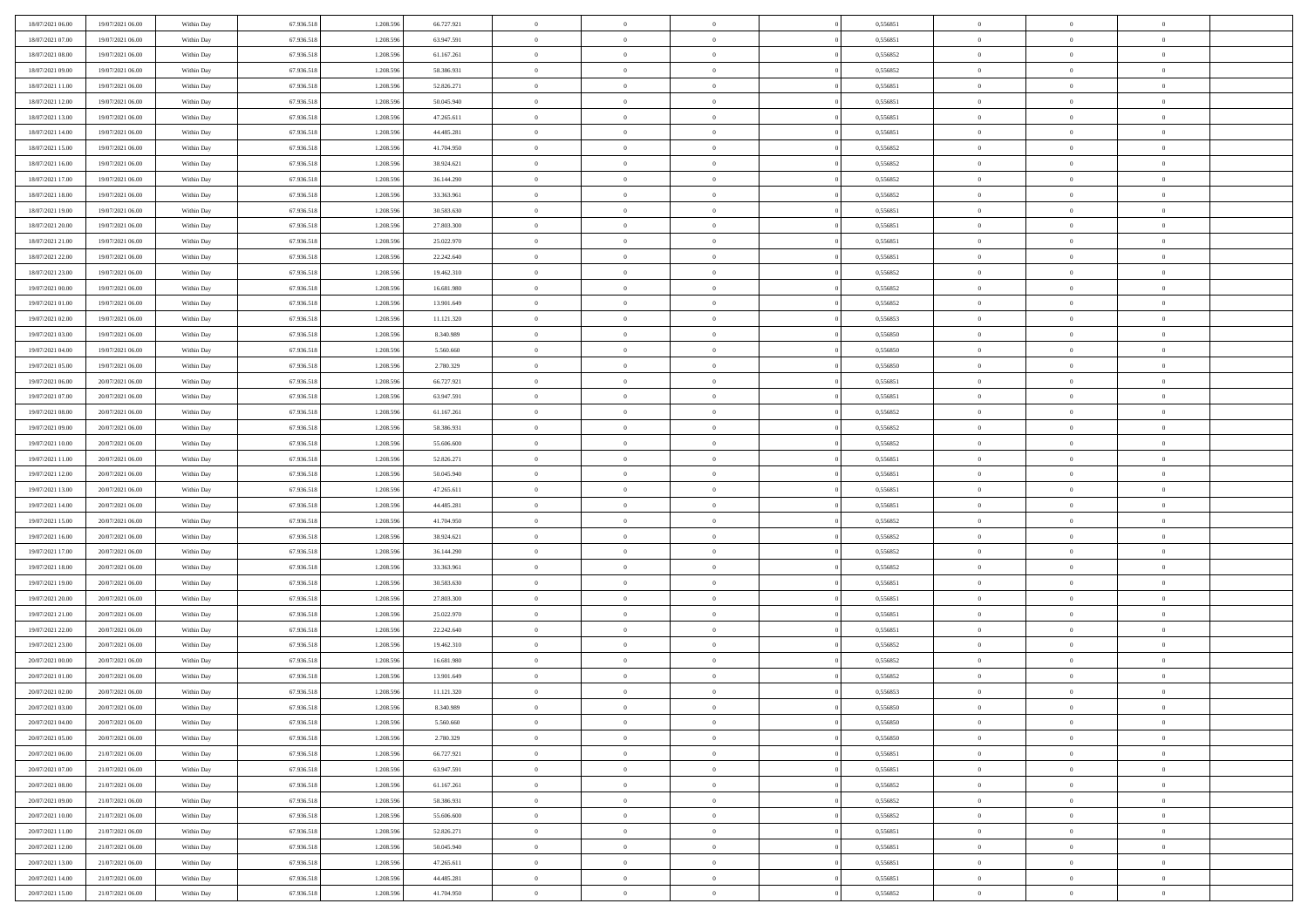| 20/07/2021 16:00 | 21/07/2021 06:00                     | Within Day | 67.936.518               | 1.208.59               | 38.924.621 | $\bf{0}$                   | $\overline{0}$ | $\overline{0}$             | 0,556852             | $\bf{0}$                 | $\bf{0}$       | $\bf{0}$                   |  |
|------------------|--------------------------------------|------------|--------------------------|------------------------|------------|----------------------------|----------------|----------------------------|----------------------|--------------------------|----------------|----------------------------|--|
| 20/07/2021 17:00 | 21/07/2021 06:00                     | Within Day | 67.936.518               | 1.208.596              | 36.144.290 | $\overline{0}$             | $\overline{0}$ | $\overline{0}$             | 0,556852             | $\theta$                 | $\overline{0}$ | $\theta$                   |  |
| 20/07/2021 18:00 | 21/07/2021 06:00                     | Within Day | 67.936.518               | 1.208.596              | 33.363.961 | $\,0\,$                    | $\overline{0}$ | $\bf{0}$                   | 0,556852             | $\,$ 0 $\,$              | $\overline{0}$ | $\,$ 0 $\,$                |  |
| 20/07/2021 19:00 | 21/07/2021 06:00                     | Within Day | 67.936.518               | 1.208.596              | 30.583.630 | $\bf{0}$                   | $\Omega$       | $\overline{0}$             | 0,556851             | $\theta$                 | $\mathbf{0}$   | $\theta$                   |  |
| 20/07/2021 20:00 | 21/07/2021 06:00                     | Within Day | 67.936.518               | 1.208.596              | 27.803.300 | $\bf{0}$                   | $\overline{0}$ | $\overline{0}$             | 0,556851             | $\overline{0}$           | $\overline{0}$ | $\overline{0}$             |  |
| 20/07/2021 21:00 | 21/07/2021 06:00                     | Within Day | 67.936.518               | 1.208.596              | 25.022.970 | $\,$ 0 $\,$                | $\overline{0}$ | $\bf{0}$                   | 0,556851             | $\,$ 0 $\,$              | $\overline{0}$ | $\,$ 0 $\,$                |  |
| 20/07/2021 22:00 | 21/07/2021 06:00                     | Within Day | 67.936.518               | 1.208.596              | 22.242.640 | $\bf{0}$                   | $\overline{0}$ | $\overline{0}$             | 0,556851             | $\bf{0}$                 | $\bf{0}$       | $\theta$                   |  |
| 20/07/2021 23:00 | 21/07/2021 06:00                     | Within Day | 67.936.518               | 1.208.596              | 19.462.310 | $\overline{0}$             | $\overline{0}$ | $\overline{0}$             | 0,556852             | $\mathbf{0}$             | $\overline{0}$ | $\overline{0}$             |  |
|                  |                                      |            |                          |                        |            |                            |                |                            |                      |                          |                |                            |  |
| 21/07/2021 00:00 | 21/07/2021 06:00                     | Within Day | 67.936.518               | 1.208.596              | 16.681.980 | $\,$ 0 $\,$                | $\overline{0}$ | $\bf{0}$                   | 0,556852             | $\,$ 0 $\,$              | $\overline{0}$ | $\bf{0}$                   |  |
| 21/07/2021 01:00 | 21/07/2021 06:00                     | Within Day | 67.936.518               | 1.208.59               | 13.901.649 | $\overline{0}$             | $\mathbf{0}$   | $\overline{0}$             | 0.556852             | $\theta$                 | $\mathbf{0}$   | $\theta$                   |  |
| 21/07/2021 02:00 | 21/07/2021 06:00                     | Within Day | 67.936.518               | 1.208.596              | 11.121.320 | $\mathbf{0}$               | $\overline{0}$ | $\overline{0}$             | 0,556853             | $\mathbf{0}$             | $\overline{0}$ | $\overline{0}$             |  |
| 21/07/2021 03:00 | 21/07/2021 06:00                     | Within Day | 67.936.518               | 1.208.596              | 8.340.989  | $\,$ 0 $\,$                | $\overline{0}$ | $\bf{0}$                   | 0,556850             | $\,$ 0 $\,$              | $\overline{0}$ | $\,$ 0 $\,$                |  |
| 21/07/2021 04:00 | 21/07/2021 06:00                     | Within Day | 67.936.518               | 1.208.596              | 5.560.660  | $\bf{0}$                   | $\overline{0}$ | $\overline{0}$             | 0.556850             | $\bf{0}$                 | $\bf{0}$       | $\theta$                   |  |
| 21/07/2021 05:00 | 21/07/2021 06:00                     | Within Day | 67.936.518               | 1.208.596              | 2.780.329  | $\overline{0}$             | $\overline{0}$ | $\overline{0}$             | 0,556850             | $\mathbf{0}$             | $\overline{0}$ | $\overline{0}$             |  |
| 21/07/2021 06:00 | 22/07/2021 06:00                     | Within Day | 67.936.518               | 1.208.596              | 66.727.921 | $\,$ 0 $\,$                | $\overline{0}$ | $\bf{0}$                   | 0,556851             | $\,$ 0 $\,$              | $\overline{0}$ | $\,$ 0 $\,$                |  |
| 21/07/2021 07:00 | 22/07/2021 06:00                     | Within Day | 67.936.518               | 1.208.59               | 63.947.591 | $\bf{0}$                   | $\mathbf{0}$   | $\overline{0}$             | 0.556851             | $\theta$                 | $\mathbf{0}$   | $\theta$                   |  |
| 21/07/2021 08:00 | 22/07/2021 06:00                     | Within Day | 67.936.518               | 1.208.596              | 61.167.261 | $\overline{0}$             | $\overline{0}$ | $\overline{0}$             | 0,556852             | $\overline{0}$           | $\overline{0}$ | $\overline{0}$             |  |
| 21/07/2021 09:00 | 22/07/2021 06:00                     | Within Day | 67.936.518               | 1.208.596              | 58.386.931 | $\,$ 0 $\,$                | $\overline{0}$ | $\bf{0}$                   | 0,556852             | $\,$ 0 $\,$              | $\overline{0}$ | $\,$ 0 $\,$                |  |
| 21/07/2021 10:00 | 22/07/2021 06:00                     | Within Day | 67.936.518               | 1.208.596              | 55,606,600 | $\bf{0}$                   | $\Omega$       | $\overline{0}$             | 0,556852             | $\theta$                 | $\mathbf{0}$   | $\theta$                   |  |
| 21/07/2021 11:00 | 22/07/2021 06:00                     | Within Day | 67.936.518               | 1.208.596              | 52.826.271 | $\overline{0}$             | $\overline{0}$ | $\overline{0}$             | 0,556851             | $\overline{0}$           | $\overline{0}$ | $\overline{0}$             |  |
| 21/07/2021 12:00 | 22/07/2021 06:00                     | Within Day | 67.936.518               | 1.208.596              | 50.045.940 | $\,$ 0 $\,$                | $\overline{0}$ | $\bf{0}$                   | 0,556851             | $\,$ 0 $\,$              | $\overline{0}$ | $\,$ 0 $\,$                |  |
| 21/07/2021 13:00 | 22/07/2021 06:00                     | Within Day | 67.936.518               | 1.208.596              | 47.265.611 | $\overline{0}$             | $\overline{0}$ | $\overline{0}$             | 0.556851             | $\bf{0}$                 | $\bf{0}$       | $\theta$                   |  |
| 21/07/2021 14:00 | 22/07/2021 06:00                     | Within Day | 67.936.518               | 1.208.596              | 44.485.281 | $\overline{0}$             | $\overline{0}$ | $\overline{0}$             | 0,556851             | $\overline{0}$           | $\overline{0}$ | $\overline{0}$             |  |
| 21/07/2021 15:00 | 22/07/2021 06:00                     | Within Day | 67.936.518               | 1.208.596              | 41.704.950 | $\,$ 0 $\,$                | $\overline{0}$ | $\bf{0}$                   | 0,556852             | $\,$ 0 $\,$              | $\overline{0}$ | $\bf{0}$                   |  |
| 21/07/2021 16:00 | 22/07/2021 06:00                     | Within Day | 67.936.518               | 1.208.59               | 38.924.621 | $\overline{0}$             | $\mathbf{0}$   | $\overline{0}$             | 0.556852             | $\theta$                 | $\mathbf{0}$   | $\theta$                   |  |
| 21/07/2021 17:00 | 22/07/2021 06:00                     | Within Day | 67.936.518               | 1.208.596              | 36.144.290 | $\overline{0}$             | $\overline{0}$ | $\overline{0}$             | 0,556852             | $\overline{0}$           | $\overline{0}$ | $\overline{0}$             |  |
| 21/07/2021 18:00 | 22/07/2021 06:00                     | Within Day | 67.936.518               | 1.208.596              | 33.363.961 | $\,$ 0 $\,$                | $\overline{0}$ | $\bf{0}$                   | 0,556852             | $\,$ 0 $\,$              | $\overline{0}$ | $\,$ 0 $\,$                |  |
| 21/07/2021 19:00 | 22/07/2021 06:00                     | Within Day | 67.936.518               | 1.208.596              | 30.583.630 | $\bf{0}$                   | $\overline{0}$ | $\overline{0}$             | 0,556851             | $\bf{0}$                 | $\bf{0}$       | $\bf{0}$                   |  |
| 21/07/2021 20:00 | 22/07/2021 06:00                     | Within Day | 67.936.518               | 1.208.596              | 27.803.300 | $\overline{0}$             | $\overline{0}$ | $\overline{0}$             | 0,556851             | $\overline{0}$           | $\overline{0}$ | $\overline{0}$             |  |
| 21/07/2021 21:00 | 22/07/2021 06:00                     | Within Day | 67.936.518               | 1.208.596              | 25.022.970 | $\,$ 0 $\,$                | $\overline{0}$ | $\bf{0}$                   | 0,556851             | $\,$ 0 $\,$              | $\overline{0}$ | $\,$ 0 $\,$                |  |
| 21/07/2021 22:00 | 22/07/2021 06:00                     | Within Day | 67.936.518               | 1.208.596              | 22.242.640 | $\,0\,$                    | $\overline{0}$ | $\bf{0}$                   | 0,556851             | $\,$ 0 $\,$              | $\overline{0}$ | $\bf{0}$                   |  |
| 21/07/2021 23:00 | 22/07/2021 06:00                     | Within Day | 67.936.518               | 1.208.596              | 19.462.310 | $\overline{0}$             | $\overline{0}$ | $\overline{0}$             | 0,556852             | $\overline{0}$           | $\overline{0}$ | $\overline{0}$             |  |
| 22/07/2021 00:00 | 22/07/2021 06:00                     | Within Day | 67.936.518               | 1.208.596              | 16.681.980 | $\,$ 0 $\,$                | $\overline{0}$ | $\bf{0}$                   | 0,556852             | $\,$ 0 $\,$              | $\overline{0}$ | $\,$ 0 $\,$                |  |
| 22/07/2021 01:00 | 22/07/2021 06:00                     | Within Day | 67.936.518               | 1.208.596              | 13.901.649 | $\,0\,$                    | $\overline{0}$ | $\bf{0}$                   | 0,556852             | $\bf{0}$                 | $\overline{0}$ | $\bf{0}$                   |  |
| 22/07/2021 02:00 | 22/07/2021 06:00                     | Within Day | 67.936.518               | 1.208.596              | 11.121.320 | $\overline{0}$             | $\overline{0}$ | $\overline{0}$             | 0,556853             | $\overline{0}$           | $\overline{0}$ | $\overline{0}$             |  |
| 22/07/2021 03:00 | 22/07/2021 06:00                     | Within Day | 67.936.518               | 1.208.596              | 8.340.989  | $\,$ 0 $\,$                | $\overline{0}$ | $\bf{0}$                   | 0,556850             | $\,$ 0 $\,$              | $\overline{0}$ | $\,$ 0 $\,$                |  |
|                  |                                      |            |                          |                        |            |                            | $\overline{0}$ |                            |                      |                          | $\overline{0}$ |                            |  |
| 22/07/2021 04:00 | 22/07/2021 06:00<br>22/07/2021 06:00 | Within Day | 67.936.518<br>67.936.518 | 1.208.596<br>1.208.596 | 5.560.660  | $\bf{0}$<br>$\overline{0}$ | $\overline{0}$ | $\bf{0}$<br>$\overline{0}$ | 0,556850<br>0,556850 | $\bf{0}$<br>$\mathbf{0}$ | $\overline{0}$ | $\bf{0}$<br>$\overline{0}$ |  |
| 22/07/2021 05:00 |                                      | Within Day |                          |                        | 2.780.329  |                            |                |                            |                      |                          |                |                            |  |
| 22/07/2021 06:00 | 23/07/2021 06:00                     | Within Day | 67.936.518               | 1.208.596              | 66.727.921 | $\,$ 0 $\,$                | $\overline{0}$ | $\bf{0}$                   | 0,556851             | $\,$ 0 $\,$              | $\overline{0}$ | $\,$ 0 $\,$                |  |
| 22/07/2021 07:00 | 23/07/2021 06:00                     | Within Day | 67.936.518               | 1.208.596              | 63.947.591 | $\,0\,$                    | $\overline{0}$ | $\bf{0}$                   | 0,556851             | $\bf{0}$                 | $\overline{0}$ | $\bf{0}$                   |  |
| 22/07/2021 08:00 | 23/07/2021 06:00                     | Within Day | 67.936.518               | 1.208.596              | 61.167.261 | $\overline{0}$             | $\overline{0}$ | $\overline{0}$             | 0,556852             | $\mathbf{0}$             | $\overline{0}$ | $\overline{0}$             |  |
| 22/07/2021 09:00 | 23/07/2021 06:00                     | Within Day | 67.936.518               | 1.208.596              | 58.386.931 | $\,$ 0 $\,$                | $\overline{0}$ | $\bf{0}$                   | 0,556852             | $\,$ 0 $\,$              | $\overline{0}$ | $\,$ 0 $\,$                |  |
| 22/07/2021 10:00 | 23/07/2021 06:00                     | Within Day | 67.936.518               | 1.208.596              | 55.606.600 | $\bf{0}$                   | $\overline{0}$ | $\bf{0}$                   | 0,556852             | $\bf{0}$                 | $\overline{0}$ | $\bf{0}$                   |  |
| 22/07/2021 11:00 | 23/07/2021 06:00                     | Within Day | 67.936.518               | 1.208.596              | 52.826.271 | $\mathbf{0}$               | $\overline{0}$ | $\overline{0}$             | 0,556851             | $\theta$                 | $\overline{0}$ | $\overline{0}$             |  |
| 22/07/2021 12:00 | 23/07/2021 06:00                     | Within Day | 67.936.518               | 1.208.596              | 50.045.940 | $\mathbf{0}$               | $\overline{0}$ | $\theta$                   | 0,556851             | $\overline{0}$           | $\overline{0}$ | $\theta$                   |  |
| 22/07/2021 13:00 | 23/07/2021 06:00                     | Within Day | 67.936.518               | 1.208.596              | 47.265.611 | $\bf{0}$                   | $\overline{0}$ | $\overline{0}$             | 0,556851             | $\bf{0}$                 | $\overline{0}$ | $\bf{0}$                   |  |
| 22/07/2021 14:00 | 23/07/2021 06:00                     | Within Day | 67.936.518               | 1.208.596              | 44.485.281 | $\overline{0}$             | $\overline{0}$ | $\overline{0}$             | 0,556851             | $\overline{0}$           | $\overline{0}$ | $\overline{0}$             |  |
| 22/07/2021 15:00 | 23/07/2021 06:00                     | Within Day | 67.936.518               | 1.208.596              | 41.704.950 | $\,$ 0                     | $\overline{0}$ | $\overline{0}$             | 0,556852             | $\,$ 0 $\,$              | $\,$ 0 $\,$    | $\,$ 0 $\,$                |  |
| 22/07/2021 16:00 | 23/07/2021 06:00                     | Within Day | 67.936.518               | 1.208.596              | 38.924.621 | $\bf{0}$                   | $\overline{0}$ | $\overline{0}$             | 0,556852             | $\mathbf{0}$             | $\overline{0}$ | $\bf{0}$                   |  |
| 22/07/2021 17:00 | 23/07/2021 06:00                     | Within Day | 67.936.518               | 1.208.596              | 36.144.290 | $\overline{0}$             | $\overline{0}$ | $\overline{0}$             | 0,556852             | $\mathbf{0}$             | $\overline{0}$ | $\overline{0}$             |  |
| 22/07/2021 18:00 | 23/07/2021 06:00                     | Within Day | 67.936.518               | 1.208.596              | 33.363.961 | $\,$ 0                     | $\overline{0}$ | $\overline{0}$             | 0,556852             | $\,$ 0 $\,$              | $\overline{0}$ | $\,$ 0 $\,$                |  |
| 22/07/2021 19:00 | 23/07/2021 06:00                     | Within Day | 67.936.518               | 1.208.596              | 30.583.630 | $\overline{0}$             | $\overline{0}$ | $\overline{0}$             | 0,556851             | $\overline{0}$           | $\overline{0}$ | $\bf{0}$                   |  |
| 22/07/2021 20:00 | 23/07/2021 06:00                     | Within Day | 67.936.518               | 1.208.596              | 27.803.300 | $\mathbf{0}$               | $\overline{0}$ | $\overline{0}$             | 0,556851             | $\overline{0}$           | $\overline{0}$ | $\overline{0}$             |  |
| 22/07/2021 21:00 | 23/07/2021 06:00                     | Within Day | 67.936.518               | 1.208.596              | 25.022.970 | $\,$ 0                     | $\overline{0}$ | $\overline{0}$             | 0,556851             | $\,$ 0 $\,$              | $\bf{0}$       | $\,$ 0 $\,$                |  |
| 22/07/2021 22:00 | 23/07/2021 06:00                     | Within Day | 67.936.518               | 1.208.596              | 22.242.640 | $\bf{0}$                   | $\overline{0}$ | $\overline{0}$             | 0,556851             | $\mathbf{0}$             | $\overline{0}$ | $\bf{0}$                   |  |
| 22/07/2021 23:00 | 23/07/2021 06:00                     | Within Day | 67.936.518               | 1.208.596              | 19.462.310 | $\mathbf{0}$               | $\overline{0}$ | $\overline{0}$             | 0,556852             | $\overline{0}$           | $\overline{0}$ | $\overline{0}$             |  |
| 23/07/2021 00:00 | 23/07/2021 06:00                     | Within Day | 67.936.518               | 1.208.596              | 16.681.980 | $\,$ 0                     | $\overline{0}$ | $\overline{0}$             | 0,556852             | $\,$ 0 $\,$              | $\overline{0}$ | $\,$ 0 $\,$                |  |
|                  |                                      |            |                          |                        |            |                            |                |                            |                      |                          |                |                            |  |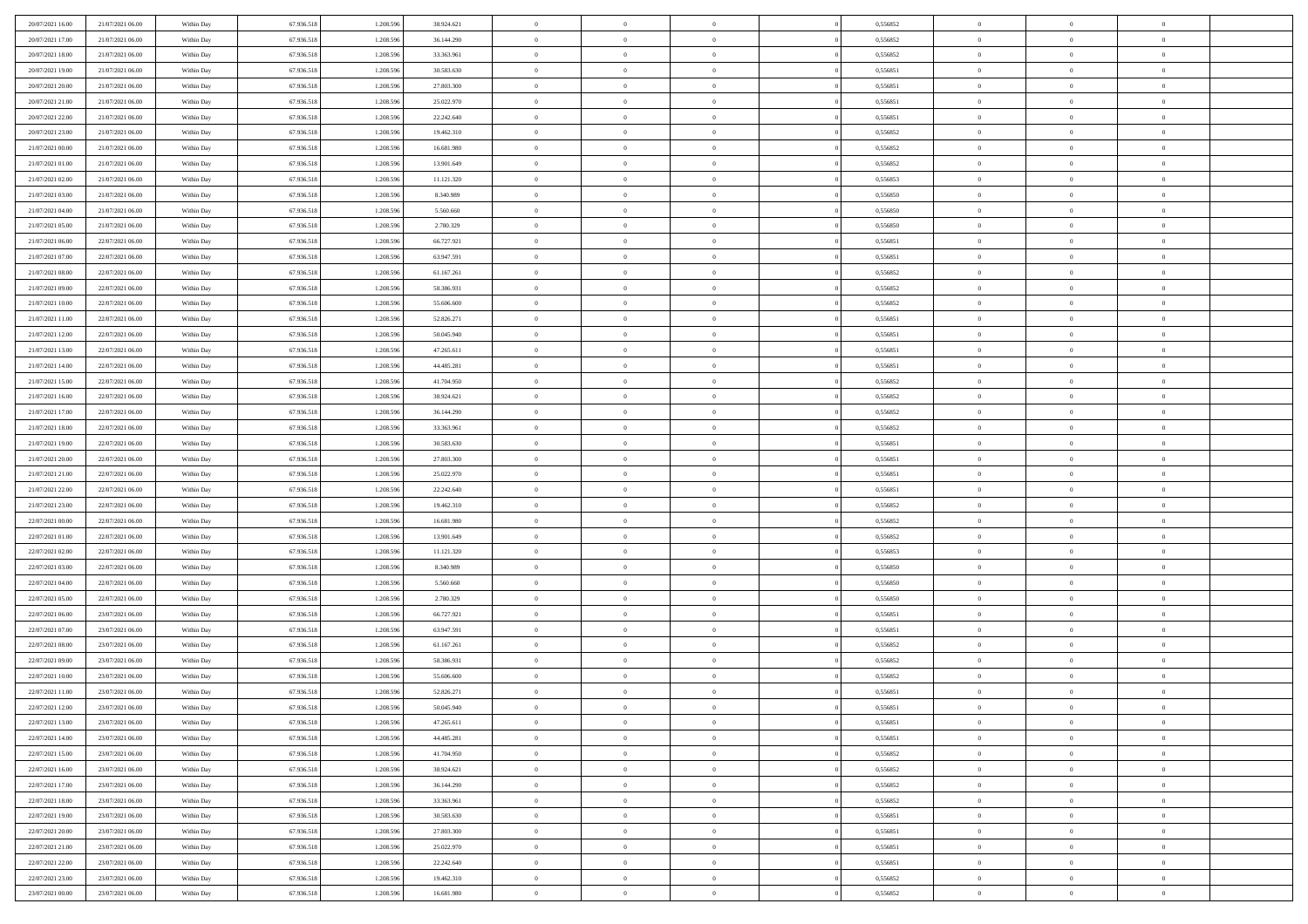| 23/07/2021 01:00                     | 23/07/2021 06:00                     | Within Day               | 67.936.518               | 1.208.59               | 13.901.649               | $\bf{0}$                   | $\overline{0}$ | $\overline{0}$             | 0,556852             | $\bf{0}$                 | $\bf{0}$       | $\bf{0}$                   |  |
|--------------------------------------|--------------------------------------|--------------------------|--------------------------|------------------------|--------------------------|----------------------------|----------------|----------------------------|----------------------|--------------------------|----------------|----------------------------|--|
| 23/07/2021 02:00                     | 23/07/2021 06:00                     | Within Day               | 67.936.518               | 1.208.596              | 11.121.320               | $\overline{0}$             | $\overline{0}$ | $\overline{0}$             | 0,556853             | $\theta$                 | $\overline{0}$ | $\theta$                   |  |
| 23/07/2021 03:00                     | 23/07/2021 06:00                     | Within Day               | 67.936.518               | 1.208.596              | 8.340.989                | $\,0\,$                    | $\overline{0}$ | $\bf{0}$                   | 0,556850             | $\,$ 0 $\,$              | $\overline{0}$ | $\,$ 0 $\,$                |  |
| 23/07/2021 04:00                     | 23/07/2021 06:00                     | Within Day               | 67.936.518               | 1.208.596              | 5.560,660                | $\mathbf{0}$               | $\Omega$       | $\overline{0}$             | 0.556850             | $\theta$                 | $\mathbf{0}$   | $\theta$                   |  |
| 23/07/2021 05:00                     | 23/07/2021 06:00                     | Within Day               | 67.936.518               | 1.208.596              | 2.780.329                | $\bf{0}$                   | $\overline{0}$ | $\overline{0}$             | 0,556850             | $\overline{0}$           | $\overline{0}$ | $\overline{0}$             |  |
| 23/07/2021 06:00                     | 24/07/2021 06:00                     | Within Day               | 67.936.518               | 1.208.596              | 66.727.921               | $\,$ 0 $\,$                | $\overline{0}$ | $\bf{0}$                   | 0,556851             | $\,$ 0 $\,$              | $\overline{0}$ | $\,$ 0 $\,$                |  |
|                                      | 24/07/2021 06:00                     |                          |                          |                        |                          | $\bf{0}$                   | $\overline{0}$ | $\overline{0}$             | 0.556851             |                          | $\overline{0}$ | $\theta$                   |  |
| 23/07/2021 07:00                     |                                      | Within Day               | 67.936.518               | 1.208.596              | 63.947.591               |                            |                |                            |                      | $\bf{0}$                 |                |                            |  |
| 23/07/2021 08:00                     | 24/07/2021 06:00                     | Within Day               | 67.936.518               | 1.208.596              | 61.167.261               | $\overline{0}$             | $\overline{0}$ | $\overline{0}$             | 0,556852             | $\mathbf{0}$             | $\overline{0}$ | $\overline{0}$             |  |
| 23/07/2021 09:00                     | 24/07/2021 06:00                     | Within Day               | 67.936.518               | 1.208.596              | 58.386.931               | $\,$ 0 $\,$                | $\overline{0}$ | $\bf{0}$                   | 0,556852             | $\,$ 0 $\,$              | $\overline{0}$ | $\bf{0}$                   |  |
| 23/07/2021 10:00                     | 24/07/2021 06:00                     | Within Day               | 67.936.518               | 1.208.59               | 55,606,600               | $\overline{0}$             | $\mathbf{0}$   | $\overline{0}$             | 0.556852             | $\theta$                 | $\mathbf{0}$   | $\theta$                   |  |
| 23/07/2021 11:00                     | 24/07/2021 06:00                     | Within Day               | 67.936.518               | 1.208.596              | 52.826.271               | $\overline{0}$             | $\overline{0}$ | $\overline{0}$             | 0,556851             | $\mathbf{0}$             | $\overline{0}$ | $\overline{0}$             |  |
| 23/07/2021 12:00                     | 24/07/2021 06:00                     | Within Day               | 67.936.518               | 1.208.596              | 50.045.940               | $\,$ 0 $\,$                | $\overline{0}$ | $\bf{0}$                   | 0,556851             | $\,$ 0 $\,$              | $\overline{0}$ | $\,$ 0 $\,$                |  |
| 23/07/2021 13:00                     | 24/07/2021 06:00                     | Within Day               | 67.936.518               | 1.208.596              | 47.265.611               | $\bf{0}$                   | $\overline{0}$ | $\overline{0}$             | 0,556851             | $\bf{0}$                 | $\overline{0}$ | $\theta$                   |  |
| 23/07/2021 14:00                     | 24/07/2021 06:00                     | Within Day               | 67.936.518               | 1.208.596              | 44.485.281               | $\overline{0}$             | $\overline{0}$ | $\overline{0}$             | 0,556851             | $\mathbf{0}$             | $\overline{0}$ | $\overline{0}$             |  |
| 23/07/2021 15:00                     | 24/07/2021 06:00                     | Within Day               | 67.936.518               | 1.208.596              | 41.704.950               | $\,$ 0 $\,$                | $\overline{0}$ | $\bf{0}$                   | 0,556852             | $\,$ 0 $\,$              | $\overline{0}$ | $\,$ 0 $\,$                |  |
| 23/07/2021 16:00                     | 24/07/2021 06:00                     | Within Day               | 67.936.518               | 1.208.59               | 38.924.621               | $\bf{0}$                   | $\mathbf{0}$   | $\overline{0}$             | 0.556852             | $\theta$                 | $\mathbf{0}$   | $\theta$                   |  |
| 23/07/2021 17:00                     | 24/07/2021 06:00                     | Within Day               | 67.936.518               | 1.208.596              | 36.144.290               | $\overline{0}$             | $\overline{0}$ | $\overline{0}$             | 0,556852             | $\overline{0}$           | $\overline{0}$ | $\overline{0}$             |  |
| 23/07/2021 18:00                     | 24/07/2021 06:00                     | Within Day               | 67.936.518               | 1.208.596              | 33.363.961               | $\,$ 0 $\,$                | $\overline{0}$ | $\bf{0}$                   | 0,556852             | $\,$ 0 $\,$              | $\overline{0}$ | $\,$ 0 $\,$                |  |
| 23/07/2021 19:00                     | 24/07/2021 06:00                     | Within Day               | 67.936.518               | 1.208.596              | 30.583.630               | $\bf{0}$                   | $\Omega$       | $\overline{0}$             | 0,556851             | $\theta$                 | $\theta$       | $\theta$                   |  |
| 23/07/2021 20:00                     | 24/07/2021 06:00                     | Within Day               | 67.936.518               | 1.208.596              | 27.803.300               | $\overline{0}$             | $\overline{0}$ | $\overline{0}$             | 0,556851             | $\overline{0}$           | $\overline{0}$ | $\overline{0}$             |  |
| 23/07/2021 21:00                     | 24/07/2021 06:00                     | Within Day               | 67.936.518               | 1.208.596              | 25.022.970               | $\,$ 0 $\,$                | $\overline{0}$ | $\bf{0}$                   | 0,556851             | $\,$ 0 $\,$              | $\overline{0}$ | $\,$ 0 $\,$                |  |
| 23/07/2021 22.00                     | 24/07/2021 06:00                     | Within Day               | 67.936.518               | 1.208.596              | 22.242.640               | $\overline{0}$             | $\overline{0}$ | $\overline{0}$             | 0.556851             | $\bf{0}$                 | $\overline{0}$ | $\theta$                   |  |
| 23/07/2021 23:00                     | 24/07/2021 06:00                     | Within Day               | 67.936.518               | 1.208.596              | 19.462.310               | $\overline{0}$             | $\overline{0}$ | $\overline{0}$             | 0,556852             | $\overline{0}$           | $\overline{0}$ | $\overline{0}$             |  |
| 24/07/2021 00:00                     | 24/07/2021 06:00                     | Within Day               | 67.936.518               | 1.208.596              | 16.681.980               | $\,$ 0 $\,$                | $\overline{0}$ | $\bf{0}$                   | 0,556852             | $\,$ 0 $\,$              | $\overline{0}$ | $\bf{0}$                   |  |
| 24/07/2021 01:00                     | 24/07/2021 06:00                     | Within Day               | 67.936.518               | 1.208.59               | 13.901.649               | $\overline{0}$             | $\mathbf{0}$   | $\overline{0}$             | 0.556852             | $\theta$                 | $\mathbf{0}$   | $\theta$                   |  |
| 24/07/2021 02:00                     | 24/07/2021 06:00                     | Within Day               | 67.936.518               | 1.208.596              | 11.121.320               | $\overline{0}$             | $\overline{0}$ | $\overline{0}$             | 0,556853             | $\overline{0}$           | $\overline{0}$ | $\overline{0}$             |  |
| 24/07/2021 03:00                     | 24/07/2021 06:00                     | Within Day               | 67.936.518               | 1.208.596              | 8.340.989                | $\,$ 0 $\,$                | $\overline{0}$ | $\bf{0}$                   | 0,556850             | $\,$ 0 $\,$              | $\overline{0}$ | $\,$ 0 $\,$                |  |
| 24/07/2021 04:00                     | 24/07/2021 06:00                     | Within Day               | 67.936.518               | 1.208.596              | 5.560,660                | $\bf{0}$                   | $\overline{0}$ | $\overline{0}$             | 0.556850             | $\bf{0}$                 | $\overline{0}$ | $\bf{0}$                   |  |
| 24/07/2021 05:00                     | 24/07/2021 06:00                     | Within Day               | 67.936.518               | 1.208.596              | 2.780.329                | $\overline{0}$             | $\overline{0}$ | $\overline{0}$             | 0,556850             | $\overline{0}$           | $\overline{0}$ | $\overline{0}$             |  |
| 24/07/2021 06:00                     | 25/07/2021 06:00                     | Within Day               | 67.936.518               | 1.208.596              | 66.727.921               | $\,$ 0 $\,$                | $\overline{0}$ | $\bf{0}$                   | 0,556851             | $\,$ 0 $\,$              | $\overline{0}$ | $\,$ 0 $\,$                |  |
| 24/07/2021 07:00                     | 25/07/2021 06:00                     | Within Day               | 67.936.518               | 1.208.596              | 63.947.591               | $\,0\,$                    | $\overline{0}$ | $\bf{0}$                   | 0,556851             | $\,$ 0 $\,$              | $\overline{0}$ | $\bf{0}$                   |  |
| 24/07/2021 08:00                     | 25/07/2021 06:00                     | Within Day               | 67.936.518               | 1.208.596              | 61.167.261               | $\overline{0}$             | $\overline{0}$ | $\overline{0}$             | 0,556852             | $\overline{0}$           | $\overline{0}$ | $\overline{0}$             |  |
| 24/07/2021 09:00                     | 25/07/2021 06:00                     | Within Day               | 67.936.518               | 1.208.596              | 58.386.931               | $\,$ 0 $\,$                | $\overline{0}$ | $\bf{0}$                   | 0,556852             | $\,$ 0 $\,$              | $\overline{0}$ | $\,$ 0 $\,$                |  |
| 24/07/2021 10:00                     | 25/07/2021 06:00                     |                          | 67.936.518               | 1.208.596              | 55.606.600               | $\,0\,$                    | $\overline{0}$ | $\bf{0}$                   | 0,556852             | $\bf{0}$                 | $\overline{0}$ | $\bf{0}$                   |  |
| 24/07/2021 11:00                     | 25/07/2021 06:00                     | Within Day<br>Within Day | 67.936.518               | 1.208.596              | 52.826.271               | $\overline{0}$             | $\overline{0}$ | $\overline{0}$             | 0,556851             | $\theta$                 | $\overline{0}$ | $\theta$                   |  |
| 24/07/2021 12:00                     |                                      |                          | 67.936.518               | 1.208.596              | 50.045.940               | $\,$ 0 $\,$                | $\overline{0}$ |                            | 0,556851             | $\,$ 0 $\,$              | $\overline{0}$ | $\,$ 0 $\,$                |  |
|                                      | 25/07/2021 06:00                     | Within Day               |                          |                        |                          |                            | $\overline{0}$ | $\bf{0}$                   |                      |                          | $\overline{0}$ |                            |  |
| 24/07/2021 13:00<br>24/07/2021 14:00 | 25/07/2021 06:00<br>25/07/2021 06:00 | Within Day               | 67.936.518<br>67.936.518 | 1.208.596<br>1.208.596 | 47.265.611<br>44.485.281 | $\bf{0}$<br>$\overline{0}$ | $\overline{0}$ | $\bf{0}$<br>$\overline{0}$ | 0,556851<br>0,556851 | $\bf{0}$<br>$\mathbf{0}$ | $\overline{0}$ | $\bf{0}$<br>$\overline{0}$ |  |
|                                      |                                      | Within Day               |                          |                        |                          |                            |                |                            |                      |                          |                |                            |  |
| 24/07/2021 15:00                     | 25/07/2021 06:00                     | Within Day               | 67.936.518               | 1.208.596              | 41.704.950               | $\,$ 0 $\,$                | $\overline{0}$ | $\bf{0}$                   | 0,556852             | $\,$ 0 $\,$              | $\overline{0}$ | $\,$ 0 $\,$                |  |
| 24/07/2021 16:00                     | 25/07/2021 06:00                     | Within Day               | 67.936.518               | 1.208.596              | 38.924.621               | $\mathbf{0}$               | $\overline{0}$ | $\bf{0}$                   | 0,556852             | $\bf{0}$                 | $\overline{0}$ | $\bf{0}$                   |  |
| 24/07/2021 17:00                     | 25/07/2021 06:00                     | Within Day               | 67.936.518               | 1.208.596              | 36.144.290               | $\overline{0}$             | $\overline{0}$ | $\overline{0}$             | 0,556852             | $\mathbf{0}$             | $\overline{0}$ | $\overline{0}$             |  |
| 24/07/2021 18:00                     | 25/07/2021 06:00                     | Within Day               | 67.936.518               | 1.208.596              | 33.363.961               | $\,$ 0 $\,$                | $\overline{0}$ | $\bf{0}$                   | 0,556852             | $\,$ 0 $\,$              | $\overline{0}$ | $\,$ 0 $\,$                |  |
| 24/07/2021 19:00                     | 25/07/2021 06:00                     | Within Day               | 67.936.518               | 1.208.59               | 30.583.630               | $\,0\,$                    | $\overline{0}$ | $\bf{0}$                   | 0,556851             | $\bf{0}$                 | $\overline{0}$ | $\bf{0}$                   |  |
| 24/07/2021 20:00                     | 25/07/2021 06:00                     | Within Day               | 67.936.518               | 1.208.596              | 27.803.300               | $\mathbf{0}$               | $\overline{0}$ | $\overline{0}$             | 0,556851             | $\theta$                 | $\overline{0}$ | $\overline{0}$             |  |
| 24/07/2021 21:00                     | 25/07/2021 06:00                     | Within Day               | 67.936.518               | 1.208.596              | 25.022.970               | $\mathbf{0}$               | $\overline{0}$ | $\theta$                   | 0,556851             | $\overline{0}$           | $\overline{0}$ | $\theta$                   |  |
| 24/07/2021 22.00                     | 25/07/2021 06:00                     | Within Day               | 67.936.518               | 1.208.596              | 22.242.640               | $\bf{0}$                   | $\overline{0}$ | $\overline{0}$             | 0,556851             | $\bf{0}$                 | $\overline{0}$ | $\bf{0}$                   |  |
| 24/07/2021 23:00                     | 25/07/2021 06:00                     | Within Day               | 67.936.518               | 1.208.596              | 19.462.310               | $\overline{0}$             | $\overline{0}$ | $\overline{0}$             | 0,556852             | $\overline{0}$           | $\overline{0}$ | $\overline{0}$             |  |
| 25/07/2021 00:00                     | 25/07/2021 06:00                     | Within Day               | 67.936.518               | 1.208.596              | 16.681.980               | $\,$ 0 $\,$                | $\overline{0}$ | $\overline{0}$             | 0,556852             | $\,$ 0 $\,$              | $\,$ 0 $\,$    | $\,$ 0 $\,$                |  |
| 25/07/2021 01:00                     | 25/07/2021 06:00                     | Within Day               | 67.936.518               | 1.208.596              | 13.901.649               | $\bf{0}$                   | $\overline{0}$ | $\overline{0}$             | 0,556852             | $\mathbf{0}$             | $\overline{0}$ | $\bf{0}$                   |  |
| 25/07/2021 02:00                     | 25/07/2021 06:00                     | Within Day               | 67.936.518               | 1.208.596              | 11.121.320               | $\overline{0}$             | $\overline{0}$ | $\overline{0}$             | 0,556853             | $\mathbf{0}$             | $\overline{0}$ | $\overline{0}$             |  |
| 25/07/2021 03:00                     | 25/07/2021 06:00                     | Within Day               | 67.936.518               | 1.208.596              | 8.340.989                | $\,$ 0                     | $\overline{0}$ | $\overline{0}$             | 0,556850             | $\,$ 0 $\,$              | $\overline{0}$ | $\,$ 0 $\,$                |  |
| 25/07/2021 04:00                     | 25/07/2021 06:00                     | Within Day               | 67.936.518               | 1.208.596              | 5.560.660                | $\overline{0}$             | $\overline{0}$ | $\overline{0}$             | 0,556850             | $\overline{0}$           | $\overline{0}$ | $\bf{0}$                   |  |
| 25/07/2021 05:00                     | 25/07/2021 06:00                     | Within Day               | 67.936.518               | 1.208.596              | 2.780.329                | $\mathbf{0}$               | $\overline{0}$ | $\overline{0}$             | 0,556850             | $\overline{0}$           | $\overline{0}$ | $\overline{0}$             |  |
| 25/07/2021 06:00                     | 26/07/2021 06:00                     | Within Day               | 67.936.518               | 1.208.596              | 66.727.921               | $\,$ 0                     | $\overline{0}$ | $\overline{0}$             | 0,556851             | $\,$ 0 $\,$              | $\,$ 0 $\,$    | $\,$ 0 $\,$                |  |
| 25/07/2021 07:00                     | 26/07/2021 06:00                     | Within Day               | 67.936.518               | 1.208.596              | 63.947.591               | $\bf{0}$                   | $\overline{0}$ | $\overline{0}$             | 0,556851             | $\mathbf{0}$             | $\overline{0}$ | $\bf{0}$                   |  |
| 25/07/2021 08:00                     | 26/07/2021 06:00                     | Within Day               | 67.936.518               | 1.208.596              | 61.167.261               | $\mathbf{0}$               | $\overline{0}$ | $\overline{0}$             | 0,556852             | $\overline{0}$           | $\overline{0}$ | $\overline{0}$             |  |
| 25/07/2021 09:00                     | 26/07/2021 06:00                     | Within Day               | 67.936.518               | 1.208.596              | 58.386.931               | $\,$ 0                     | $\overline{0}$ | $\overline{0}$             | 0,556852             | $\,$ 0 $\,$              | $\overline{0}$ | $\,$ 0 $\,$                |  |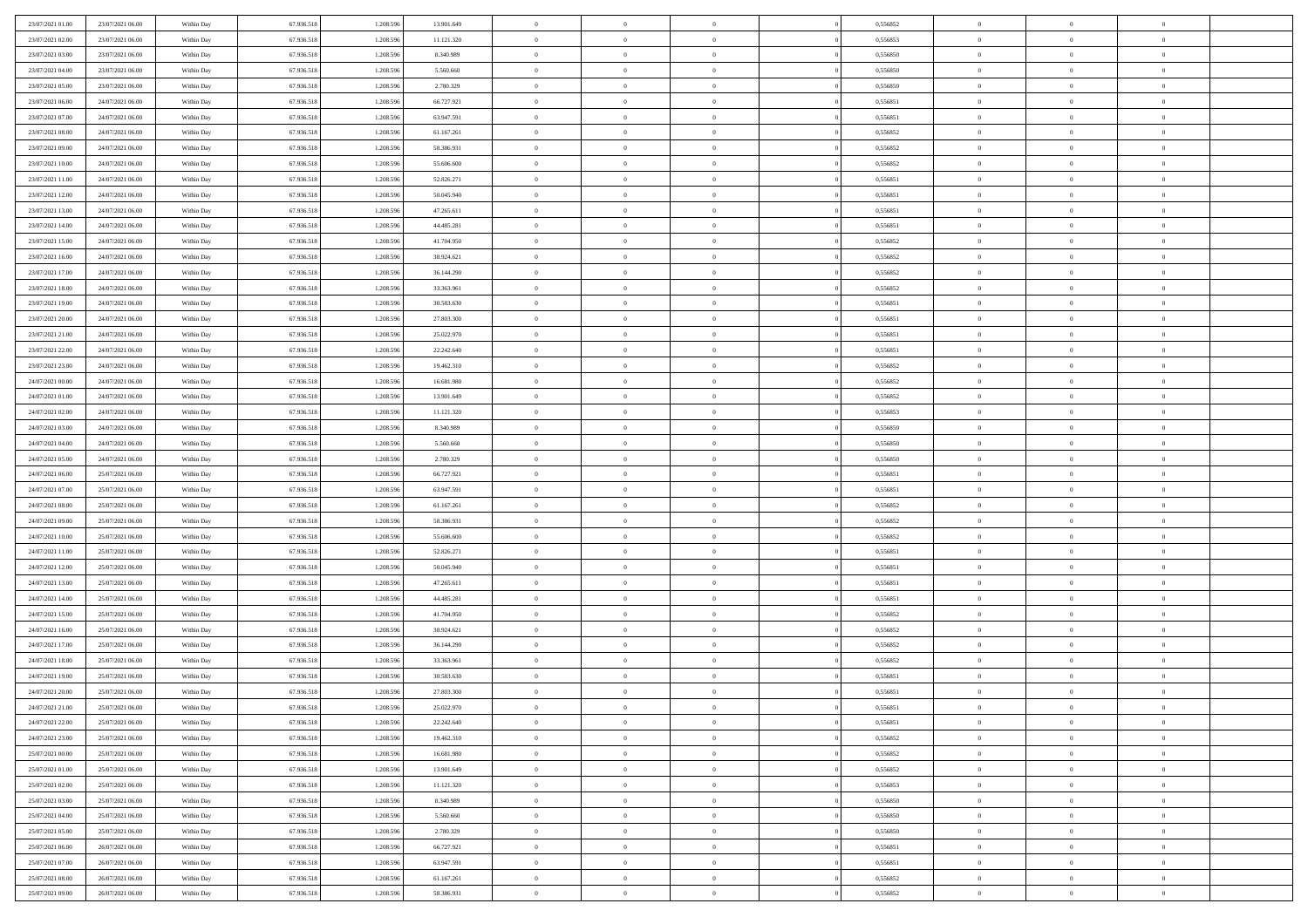| 25/07/2021 11:00 | 26/07/2021 06:00 | Within Day | 67.936.518 | 1.208.596 | 52.826.271 | $\overline{0}$ | $\overline{0}$ | $\Omega$       | 0,556851 | $\bf{0}$       | $\mathbf{0}$   | $\bf{0}$       |  |
|------------------|------------------|------------|------------|-----------|------------|----------------|----------------|----------------|----------|----------------|----------------|----------------|--|
| 25/07/2021 12:00 | 26/07/2021 06:00 | Within Day | 67.936.518 | 1.208.596 | 50.045.940 | $\mathbf{0}$   | $\overline{0}$ | $\overline{0}$ | 0,556851 | $\mathbf{0}$   | $\overline{0}$ | $\overline{0}$ |  |
| 25/07/2021 13:00 | 26/07/2021 06:00 | Within Day | 67.936.518 | 1.208.596 | 47.265.611 | $\,$ 0         | $\overline{0}$ | $\bf{0}$       | 0,556851 | $\,$ 0         | $\overline{0}$ | $\,$ 0 $\,$    |  |
| 25/07/2021 14:00 | 26/07/2021 06:00 | Within Day | 67.936.518 | 1.208.596 | 44.485.281 | $\bf{0}$       | $\overline{0}$ | $\Omega$       | 0.556851 | $\bf{0}$       | $\mathbf{0}$   | $\theta$       |  |
| 25/07/2021 15:00 | 26/07/2021 06:00 | Within Day | 67.936.518 | 1.208.596 | 41.704.950 | $\bf{0}$       | $\overline{0}$ | $\overline{0}$ | 0,556852 | $\mathbf{0}$   | $\bf{0}$       | $\overline{0}$ |  |
| 25/07/2021 16:00 | 26/07/2021 06:00 | Within Day | 67.936.518 | 1.208.596 | 38.924.621 | $\bf{0}$       | $\overline{0}$ | $\bf{0}$       | 0,556852 | $\,$ 0         | $\overline{0}$ | $\,$ 0 $\,$    |  |
| 25/07/2021 17:00 | 26/07/2021 06:00 | Within Day | 67.936.518 | 1.208.596 | 36.144.290 | $\bf{0}$       | $\overline{0}$ | $\Omega$       | 0.556852 | $\bf{0}$       | $\overline{0}$ | $\theta$       |  |
| 25/07/2021 18:00 | 26/07/2021 06:00 | Within Day | 67.936.518 | 1.208.596 | 33.363.961 | $\overline{0}$ | $\overline{0}$ | $\overline{0}$ | 0,556852 | $\mathbf{0}$   | $\overline{0}$ | $\overline{0}$ |  |
| 25/07/2021 19:00 | 26/07/2021 06:00 | Within Day | 67.936.518 | 1.208.596 | 30.583.630 | $\bf{0}$       | $\overline{0}$ | $\bf{0}$       | 0,556851 | $\,$ 0         | $\overline{0}$ | $\,$ 0 $\,$    |  |
| 25/07/2021 20:00 | 26/07/2021 06:00 | Within Day | 67.936.518 | 1.208.596 | 27.803.300 | $\overline{0}$ | $\overline{0}$ | $\Omega$       | 0.556851 | $\theta$       | $\mathbf{0}$   | $\theta$       |  |
| 25/07/2021 21:00 | 26/07/2021 06:00 | Within Day | 67.936.518 | 1.208.596 | 25.022.970 | $\overline{0}$ | $\overline{0}$ | $\overline{0}$ | 0,556851 | $\mathbf{0}$   | $\overline{0}$ | $\overline{0}$ |  |
| 25/07/2021 22.00 | 26/07/2021 06:00 | Within Day | 67.936.518 | 1.208.596 | 22.242.640 | $\bf{0}$       | $\overline{0}$ | $\bf{0}$       | 0,556851 | $\,$ 0         | $\overline{0}$ | $\,$ 0 $\,$    |  |
| 25/07/2021 23.00 | 26/07/2021 06:00 | Within Day | 67.936.518 | 1.208.596 | 19.462.310 | $\bf{0}$       | $\overline{0}$ | $\Omega$       | 0.556852 | $\bf{0}$       | $\mathbf{0}$   | $\theta$       |  |
| 26/07/2021 00:00 | 26/07/2021 06:00 | Within Day | 67.936.518 | 1.208.596 | 16.681.980 | $\overline{0}$ | $\overline{0}$ | $\overline{0}$ | 0,556852 | $\overline{0}$ | $\overline{0}$ | $\overline{0}$ |  |
| 26/07/2021 01:00 | 26/07/2021 06:00 | Within Day | 67.936.518 | 1.208.596 | 13.901.649 | $\bf{0}$       | $\overline{0}$ | $\bf{0}$       | 0,556852 | $\,$ 0         | $\overline{0}$ | $\,$ 0 $\,$    |  |
| 26/07/2021 02:00 | 26/07/2021 06:00 | Within Day | 67.936.518 | 1.208.596 | 11.121.320 | $\bf{0}$       | $\overline{0}$ | $\overline{0}$ | 0.556853 | $\bf{0}$       | $\overline{0}$ | $\theta$       |  |
| 26/07/2021 03:00 | 26/07/2021 06:00 | Within Day | 67.936.518 | 1.208.596 | 8.340.989  | $\overline{0}$ | $\overline{0}$ | $\overline{0}$ | 0,556850 | $\mathbf{0}$   | $\overline{0}$ | $\overline{0}$ |  |
| 26/07/2021 04:00 | 26/07/2021 06:00 | Within Day | 67.936.518 | 1.208.596 | 5.560.660  | $\bf{0}$       | $\overline{0}$ | $\bf{0}$       | 0,556850 | $\,$ 0         | $\overline{0}$ | $\,$ 0 $\,$    |  |
| 26/07/2021 05:00 | 26/07/2021 06:00 | Within Day | 67.936.518 | 1.208.596 | 2.780.329  | $\bf{0}$       | $\overline{0}$ | $\Omega$       | 0.556850 | $\theta$       | $\mathbf{0}$   | $\theta$       |  |
| 26/07/2021 06:00 | 27/07/2021 06:00 | Within Day | 67.936.518 | 1.208.596 | 66.727.921 | $\overline{0}$ | $\overline{0}$ | $\overline{0}$ | 0,556851 | $\mathbf{0}$   | $\overline{0}$ | $\overline{0}$ |  |
| 26/07/2021 07:00 | 27/07/2021 06:00 | Within Day | 67.936.518 | 1.208.596 | 63.947.591 | $\bf{0}$       | $\overline{0}$ | $\bf{0}$       | 0,556851 | $\,$ 0         | $\overline{0}$ | $\,$ 0 $\,$    |  |
| 26/07/2021 08:00 | 27/07/2021 06:00 | Within Day | 67.936.518 | 1.208.596 | 61.167.261 | $\bf{0}$       | $\overline{0}$ | $\Omega$       | 0.556852 | $\bf{0}$       | $\mathbf{0}$   | $\theta$       |  |
| 26/07/2021 09:00 | 27/07/2021 06:00 | Within Day | 67.936.518 | 1.208.596 | 58.386.931 | $\overline{0}$ | $\overline{0}$ | $\overline{0}$ | 0,556852 | $\mathbf{0}$   | $\overline{0}$ | $\overline{0}$ |  |
| 26/07/2021 10:00 | 27/07/2021 06:00 | Within Day | 67.936.518 | 1.208.596 | 55.606.600 | $\bf{0}$       | $\overline{0}$ | $\bf{0}$       | 0,556852 | $\,$ 0         | $\overline{0}$ | $\,$ 0 $\,$    |  |
| 26/07/2021 11:00 | 27/07/2021 06:00 | Within Day | 67.936.518 | 1.208.596 | 52.826.271 | $\bf{0}$       | $\overline{0}$ | $\overline{0}$ | 0,556851 | $\bf{0}$       | $\overline{0}$ | $\bf{0}$       |  |
| 26/07/2021 12:00 | 27/07/2021 06:00 | Within Day | 67.936.518 | 1.208.596 | 50.045.940 | $\overline{0}$ | $\overline{0}$ | $\overline{0}$ | 0,556851 | $\mathbf{0}$   | $\overline{0}$ | $\overline{0}$ |  |
| 26/07/2021 13:00 | 27/07/2021 06:00 | Within Day | 67.936.518 | 1.208.596 | 47.265.611 | $\bf{0}$       | $\overline{0}$ | $\bf{0}$       | 0,556851 | $\,$ 0         | $\overline{0}$ | $\,$ 0 $\,$    |  |
| 26/07/2021 14:00 | 27/07/2021 06:00 | Within Day | 67.936.518 | 1.208.596 | 44.485.281 | $\bf{0}$       | $\overline{0}$ | $\Omega$       | 0.556851 | $\theta$       | $\mathbf{0}$   | $\theta$       |  |
| 26/07/2021 15:00 | 27/07/2021 06:00 | Within Day | 67.936.518 | 1.208.596 | 41.704.950 | $\overline{0}$ | $\overline{0}$ | $\overline{0}$ | 0,556852 | $\mathbf{0}$   | $\overline{0}$ | $\overline{0}$ |  |
| 26/07/2021 16:00 | 27/07/2021 06:00 | Within Day | 67.936.518 | 1.208.596 | 38.924.621 | $\bf{0}$       | $\overline{0}$ | $\bf{0}$       | 0,556852 | $\,$ 0         | $\overline{0}$ | $\,$ 0 $\,$    |  |
| 26/07/2021 17:00 | 27/07/2021 06:00 | Within Day | 67.936.518 | 1.208.596 | 36.144.290 | $\bf{0}$       | $\overline{0}$ | $\overline{0}$ | 0,556852 | $\bf{0}$       | $\overline{0}$ | $\,0\,$        |  |
| 26/07/2021 18:00 | 27/07/2021 06:00 | Within Day | 67.936.518 | 1.208.596 | 33.363.961 | $\overline{0}$ | $\overline{0}$ | $\overline{0}$ | 0,556852 | $\mathbf{0}$   | $\overline{0}$ | $\overline{0}$ |  |
| 26/07/2021 19:00 | 27/07/2021 06:00 | Within Day | 67.936.518 | 1.208.596 | 30.583.630 | $\bf{0}$       | $\overline{0}$ | $\bf{0}$       | 0,556851 | $\,$ 0         | $\overline{0}$ | $\,$ 0 $\,$    |  |
| 26/07/2021 20:00 | 27/07/2021 06:00 | Within Day | 67.936.518 | 1.208.596 | 27.803.300 | $\bf{0}$       | $\overline{0}$ | $\bf{0}$       | 0,556851 | $\bf{0}$       | $\overline{0}$ | $\bf{0}$       |  |
| 26/07/2021 21:00 | 27/07/2021 06:00 | Within Day | 67.936.518 | 1.208.596 | 25.022.970 | $\overline{0}$ | $\overline{0}$ | $\overline{0}$ | 0,556851 | $\mathbf{0}$   | $\overline{0}$ | $\overline{0}$ |  |
| 26/07/2021 22:00 | 27/07/2021 06:00 | Within Day | 67.936.518 | 1.208.596 | 22.242.640 | $\bf{0}$       | $\overline{0}$ | $\bf{0}$       | 0,556851 | $\,$ 0         | $\overline{0}$ | $\,$ 0 $\,$    |  |
| 26/07/2021 23:00 | 27/07/2021 06:00 | Within Day | 67.936.518 | 1.208.596 | 19.462.310 | $\bf{0}$       | $\bf{0}$       | $\overline{0}$ | 0,556852 | $\bf{0}$       | $\overline{0}$ | $\,0\,$        |  |
| 27/07/2021 00:00 | 27/07/2021 06:00 | Within Day | 67.936.518 | 1.208.596 | 16.681.980 | $\overline{0}$ | $\overline{0}$ | $\overline{0}$ | 0,556852 | $\mathbf{0}$   | $\overline{0}$ | $\overline{0}$ |  |
| 27/07/2021 01:00 | 27/07/2021 06:00 | Within Day | 67.936.518 | 1.208.596 | 13.901.649 | $\bf{0}$       | $\overline{0}$ | $\bf{0}$       | 0,556852 | $\,$ 0         | $\overline{0}$ | $\,$ 0 $\,$    |  |
| 27/07/2021 02.00 | 27/07/2021 06:00 | Within Day | 67.936.518 | 1.208.596 | 11.121.320 | $\bf{0}$       | $\bf{0}$       | $\overline{0}$ | 0,556853 | $\bf{0}$       | $\overline{0}$ | $\,0\,$        |  |
| 27/07/2021 03:00 | 27/07/2021 06:00 | Within Day | 67.936.518 | 1.208.596 | 8.340.989  | $\overline{0}$ | $\overline{0}$ | $\overline{0}$ | 0,556850 | $\mathbf{0}$   | $\overline{0}$ | $\overline{0}$ |  |
| 27/07/2021 04:00 | 27/07/2021 06:00 | Within Day | 67.936.518 | 1.208.596 | 5.560.660  | $\bf{0}$       | $\overline{0}$ | $\bf{0}$       | 0,556850 | $\,$ 0         | $\overline{0}$ | $\,$ 0 $\,$    |  |
| 27/07/2021 05:00 | 27/07/2021 06:00 | Within Day | 67.936.518 | 1.208.596 | 2.780.329  | $\bf{0}$       | $\bf{0}$       | $\bf{0}$       | 0,556850 | $\bf{0}$       | $\overline{0}$ | $\,0\,$        |  |
| 27/07/2021 06:00 | 28/07/2021 06:00 | Within Dav | 67.936.518 | 1.208.596 | 66.727.921 | $\mathbf{0}$   | $\overline{0}$ | $\overline{0}$ | 0,556851 | $\mathbf{0}$   | $\overline{0}$ | $\overline{0}$ |  |
| 27/07/2021 07:00 | 28/07/2021 06:00 | Within Day | 67.936.518 | 1.208.596 | 63.947.591 | $\bf{0}$       | $\overline{0}$ | $\theta$       | 0,556851 | $\overline{0}$ | $\theta$       | $\theta$       |  |
| 27/07/2021 08:00 | 28/07/2021 06:00 | Within Day | 67.936.518 | 1.208.596 | 61.167.261 | $\bf{0}$       | $\bf{0}$       | $\bf{0}$       | 0,556852 | $\bf{0}$       | $\overline{0}$ | $\bf{0}$       |  |
| 27/07/2021 09:00 | 28/07/2021 06:00 | Within Day | 67.936.518 | 1.208.596 | 58.386.931 | $\overline{0}$ | $\overline{0}$ | $\overline{0}$ | 0,556852 | $\mathbf{0}$   | $\bf{0}$       | $\overline{0}$ |  |
| 27/07/2021 10:00 | 28/07/2021 06:00 | Within Day | 67.936.518 | 1.208.596 | 55.606.600 | $\,$ 0 $\,$    | $\overline{0}$ | $\overline{0}$ | 0,556852 | $\mathbf{0}$   | $\,$ 0 $\,$    | $\,$ 0 $\,$    |  |
| 27/07/2021 11:00 | 28/07/2021 06:00 | Within Day | 67.936.518 | 1.208.596 | 52.826.271 | $\bf{0}$       | $\bf{0}$       | $\overline{0}$ | 0,556851 | $\bf{0}$       | $\overline{0}$ | $\bf{0}$       |  |
| 27/07/2021 12:00 | 28/07/2021 06:00 | Within Day | 67.936.518 | 1.208.596 | 50.045.940 | $\bf{0}$       | $\overline{0}$ | $\overline{0}$ | 0,556851 | $\mathbf{0}$   | $\bf{0}$       | $\overline{0}$ |  |
| 27/07/2021 13:00 | 28/07/2021 06:00 | Within Day | 67.936.518 | 1.208.596 | 47.265.611 | $\,$ 0 $\,$    | $\overline{0}$ | $\overline{0}$ | 0,556851 | $\,$ 0 $\,$    | $\overline{0}$ | $\,$ 0 $\,$    |  |
| 27/07/2021 14:00 | 28/07/2021 06:00 | Within Day | 67.936.518 | 1.208.596 | 44.485.281 | $\overline{0}$ | $\overline{0}$ | $\overline{0}$ | 0,556851 | $\bf{0}$       | $\overline{0}$ | $\overline{0}$ |  |
| 27/07/2021 15:00 | 28/07/2021 06:00 | Within Day | 67.936.518 | 1.208.596 | 41.704.950 | $\overline{0}$ | $\overline{0}$ | $\overline{0}$ | 0,556852 | $\overline{0}$ | $\bf{0}$       | $\overline{0}$ |  |
| 27/07/2021 16:00 | 28/07/2021 06:00 | Within Day | 67.936.518 | 1.208.596 | 38.924.621 | $\,$ 0 $\,$    | $\overline{0}$ | $\overline{0}$ | 0,556852 | $\mathbf{0}$   | $\,$ 0 $\,$    | $\,$ 0 $\,$    |  |
| 27/07/2021 17:00 | 28/07/2021 06:00 | Within Day | 67.936.518 | 1.208.596 | 36.144.290 | $\bf{0}$       | $\bf{0}$       | $\overline{0}$ | 0,556852 | $\mathbf{0}$   | $\overline{0}$ | $\bf{0}$       |  |
| 27/07/2021 18:00 | 28/07/2021 06:00 | Within Day | 67.936.518 | 1.208.596 | 33.363.961 | $\bf{0}$       | $\overline{0}$ | $\overline{0}$ | 0,556852 | $\mathbf{0}$   | $\bf{0}$       | $\overline{0}$ |  |
| 27/07/2021 19:00 | 28/07/2021 06:00 | Within Day | 67.936.518 | 1.208.596 | 30.583.630 | $\,0\,$        | $\overline{0}$ | $\overline{0}$ | 0,556851 | $\,$ 0         | $\overline{0}$ | $\,$ 0 $\,$    |  |
|                  |                  |            |            |           |            |                |                |                |          |                |                |                |  |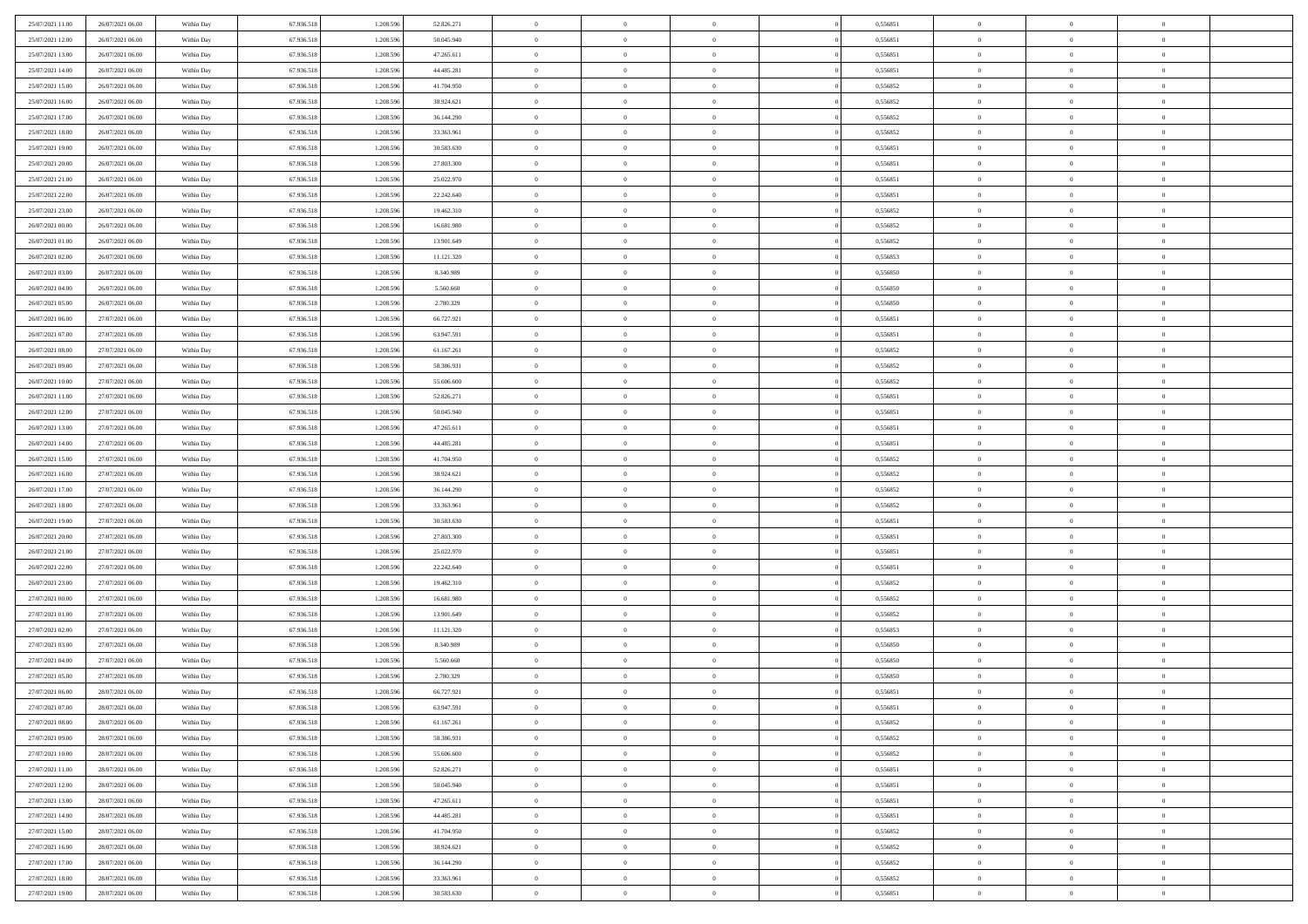| 27/07/2021 20:00                     | 28/07/2021 06:00 | Within Day               | 67.936.518 | 1.208.59  | 27.803.300 | $\bf{0}$                  | $\overline{0}$ | $\overline{0}$ | 0,556851 | $\bf{0}$       | $\bf{0}$       | $\theta$                   |  |
|--------------------------------------|------------------|--------------------------|------------|-----------|------------|---------------------------|----------------|----------------|----------|----------------|----------------|----------------------------|--|
| 27/07/2021 21:00                     | 28/07/2021 06:00 | Within Day               | 67.936.518 | 1.208.596 | 25.022.970 | $\overline{0}$            | $\overline{0}$ | $\overline{0}$ | 0,556851 | $\theta$       | $\overline{0}$ | $\theta$                   |  |
| 27/07/2021 22:00                     | 28/07/2021 06:00 | Within Day               | 67.936.518 | 1.208.596 | 22.242.640 | $\,0\,$                   | $\overline{0}$ | $\bf{0}$       | 0,556851 | $\,$ 0 $\,$    | $\overline{0}$ | $\,$ 0 $\,$                |  |
| 27/07/2021 23:00                     | 28/07/2021 06:00 | Within Day               | 67.936.518 | 1.208.596 | 19.462.310 | $\mathbf{0}$              | $\Omega$       | $\overline{0}$ | 0,556852 | $\theta$       | $\mathbf{0}$   | $\theta$                   |  |
| 28/07/2021 00:00                     | 28/07/2021 06:00 | Within Day               | 67.936.518 | 1.208.596 | 16.681.980 | $\overline{0}$            | $\overline{0}$ | $\overline{0}$ | 0,556852 | $\overline{0}$ | $\overline{0}$ | $\overline{0}$             |  |
| 28/07/2021 01:00                     | 28/07/2021 06:00 | Within Day               | 67.936.518 | 1.208.596 | 13.901.649 | $\,$ 0 $\,$               | $\overline{0}$ | $\bf{0}$       | 0,556852 | $\,$ 0 $\,$    | $\overline{0}$ | $\,$ 0 $\,$                |  |
| 28/07/2021 02:00                     | 28/07/2021 06:00 | Within Day               | 67.936.518 | 1.208.596 | 11.121.320 | $\bf{0}$                  | $\overline{0}$ | $\overline{0}$ | 0.556853 | $\bf{0}$       | $\overline{0}$ | $\theta$                   |  |
| 28/07/2021 03:00                     | 28/07/2021 06:00 |                          | 67.936.518 | 1.208.596 | 8.340.989  | $\overline{0}$            | $\overline{0}$ | $\overline{0}$ | 0,556850 | $\mathbf{0}$   | $\overline{0}$ | $\overline{0}$             |  |
|                                      |                  | Within Day               |            |           |            |                           |                |                |          |                |                |                            |  |
| 28/07/2021 04:00                     | 28/07/2021 06:00 | Within Day               | 67.936.518 | 1.208.596 | 5.560.660  | $\,$ 0 $\,$               | $\overline{0}$ | $\bf{0}$       | 0,556850 | $\,$ 0 $\,$    | $\overline{0}$ | $\bf{0}$                   |  |
| 28/07/2021 05:00                     | 28/07/2021 06:00 | Within Day               | 67.936.518 | 1.208.59  | 2.780.329  | $\overline{0}$            | $\mathbf{0}$   | $\overline{0}$ | 0.556850 | $\theta$       | $\mathbf{0}$   | $\theta$                   |  |
| 28/07/2021 06:00                     | 29/07/2021 06:00 | Within Day               | 67.936.518 | 1.208.596 | 66.727.921 | $\mathbf{0}$              | $\overline{0}$ | $\overline{0}$ | 0,556851 | $\mathbf{0}$   | $\overline{0}$ | $\overline{0}$             |  |
| 28/07/2021 07:00                     | 29/07/2021 06:00 | Within Day               | 67.936.518 | 1.208.596 | 63.947.591 | $\,$ 0 $\,$               | $\overline{0}$ | $\bf{0}$       | 0,556851 | $\,$ 0 $\,$    | $\overline{0}$ | $\,$ 0 $\,$                |  |
| 28/07/2021 10:00                     | 29/07/2021 06:00 | Within Day               | 67.936.518 | 1.208.596 | 55,606,600 | $\bf{0}$                  | $\overline{0}$ | $\overline{0}$ | 0,556852 | $\bf{0}$       | $\bf{0}$       | $\theta$                   |  |
| 28/07/2021 11:00                     | 29/07/2021 06:00 | Within Day               | 67.936.518 | 1.208.596 | 52.826.271 | $\overline{0}$            | $\overline{0}$ | $\overline{0}$ | 0,556851 | $\overline{0}$ | $\overline{0}$ | $\overline{0}$             |  |
| 28/07/2021 12:00                     | 29/07/2021 06:00 | Within Day               | 67.936.518 | 1.208.596 | 50.045.940 | $\,$ 0 $\,$               | $\overline{0}$ | $\bf{0}$       | 0,556851 | $\,$ 0 $\,$    | $\overline{0}$ | $\,$ 0 $\,$                |  |
| 28/07/2021 13:00                     | 29/07/2021 06:00 | Within Day               | 67.936.518 | 1.208.59  | 47.265.611 | $\mathbf{0}$              | $\mathbf{0}$   | $\overline{0}$ | 0.556851 | $\theta$       | $\mathbf{0}$   | $\theta$                   |  |
| 28/07/2021 14:00                     | 29/07/2021 06:00 | Within Day               | 67.936.518 | 1.208.596 | 44.485.281 | $\overline{0}$            | $\overline{0}$ | $\overline{0}$ | 0,556851 | $\overline{0}$ | $\overline{0}$ | $\overline{0}$             |  |
| 28/07/2021 15:00                     | 29/07/2021 06:00 | Within Day               | 67.936.518 | 1.208.596 | 41.704.950 | $\,$ 0 $\,$               | $\overline{0}$ | $\bf{0}$       | 0,556852 | $\,$ 0 $\,$    | $\overline{0}$ | $\,$ 0 $\,$                |  |
| 28/07/2021 16:00                     | 29/07/2021 06:00 | Within Day               | 67.936.518 | 1.208.596 | 38.924.621 | $\mathbf{0}$              | $\Omega$       | $\overline{0}$ | 0,556852 | $\theta$       | $\theta$       | $\theta$                   |  |
| 28/07/2021 17:00                     | 29/07/2021 06:00 | Within Day               | 67.936.518 | 1.208.596 | 36.144.290 | $\overline{0}$            | $\overline{0}$ | $\overline{0}$ | 0,556852 | $\overline{0}$ | $\overline{0}$ | $\overline{0}$             |  |
| 28/07/2021 18:00                     | 29/07/2021 06:00 | Within Day               | 67.936.518 | 1.208.596 | 33.363.961 | $\,$ 0 $\,$               | $\overline{0}$ | $\bf{0}$       | 0,556852 | $\,$ 0 $\,$    | $\overline{0}$ | $\,$ 0 $\,$                |  |
| 28/07/2021 19:00                     | 29/07/2021 06:00 | Within Day               | 67.936.518 | 1.208.596 | 30.583.630 | $\overline{0}$            | $\overline{0}$ | $\overline{0}$ | 0.556851 | $\bf{0}$       | $\bf{0}$       | $\theta$                   |  |
| 28/07/2021 20:00                     | 29/07/2021 06:00 | Within Day               | 67.936.518 | 1.208.596 | 27.803.300 | $\overline{0}$            | $\overline{0}$ | $\overline{0}$ | 0,556851 | $\overline{0}$ | $\overline{0}$ | $\overline{0}$             |  |
| 28/07/2021 21:00                     | 29/07/2021 06:00 | Within Day               | 67.936.518 | 1.208.596 | 25.022.970 | $\,$ 0 $\,$               | $\overline{0}$ | $\bf{0}$       | 0,556851 | $\,$ 0 $\,$    | $\overline{0}$ | $\bf{0}$                   |  |
| 28/07/2021 22:00                     | 29/07/2021 06:00 | Within Day               | 67.936.518 | 1.208.59  | 22.242.640 | $\mathbf{0}$              | $\mathbf{0}$   | $\overline{0}$ | 0.556851 | $\theta$       | $\mathbf{0}$   | $\theta$                   |  |
| 28/07/2021 23:00                     | 29/07/2021 06:00 | Within Day               | 67.936.518 | 1.208.596 | 19.462.310 | $\overline{0}$            | $\overline{0}$ | $\overline{0}$ | 0,556852 | $\overline{0}$ | $\overline{0}$ | $\overline{0}$             |  |
| 29/07/2021 00:00                     | 29/07/2021 06:00 | Within Day               | 67.936.518 | 1.208.596 | 16.681.980 | $\,$ 0 $\,$               | $\overline{0}$ | $\bf{0}$       | 0,556852 | $\,$ 0 $\,$    | $\overline{0}$ | $\,$ 0 $\,$                |  |
| 29/07/2021 01:00                     | 29/07/2021 06:00 | Within Day               | 67.936.518 | 1.208.596 | 13.901.649 | $\bf{0}$                  | $\overline{0}$ | $\overline{0}$ | 0,556852 | $\bf{0}$       | $\bf{0}$       | $\bf{0}$                   |  |
| 29/07/2021 02:00                     | 29/07/2021 06:00 | Within Day               | 67.936.518 | 1.208.596 | 11.121.320 | $\overline{0}$            | $\overline{0}$ | $\overline{0}$ | 0,556853 | $\overline{0}$ | $\overline{0}$ | $\overline{0}$             |  |
| 29/07/2021 03:00                     | 29/07/2021 06:00 | Within Day               | 67.936.518 | 1.208.596 | 8.340.989  | $\,$ 0 $\,$               | $\overline{0}$ | $\bf{0}$       | 0,556850 | $\,$ 0 $\,$    | $\overline{0}$ | $\,$ 0 $\,$                |  |
|                                      | 29/07/2021 06:00 |                          | 67.936.518 | 1.208.596 | 5.560.660  | $\,0\,$                   | $\overline{0}$ | $\bf{0}$       | 0,556850 | $\,$ 0 $\,$    | $\overline{0}$ | $\bf{0}$                   |  |
| 29/07/2021 04:00<br>29/07/2021 05:00 | 29/07/2021 06:00 | Within Day<br>Within Day | 67.936.518 | 1.208.596 | 2.780.329  | $\overline{0}$            | $\overline{0}$ | $\overline{0}$ | 0,556850 | $\mathbf{0}$   | $\overline{0}$ | $\overline{0}$             |  |
|                                      |                  |                          |            |           |            | $\,$ 0 $\,$               | $\overline{0}$ |                |          | $\,$ 0 $\,$    | $\overline{0}$ | $\,$ 0 $\,$                |  |
| 29/07/2021 06:00                     | 30/07/2021 06:00 | Within Day               | 67.936.518 | 1.208.596 | 66.727.921 |                           |                | $\bf{0}$       | 0,556851 |                |                |                            |  |
| 29/07/2021 07:00                     | 30/07/2021 06:00 | Within Day               | 67.936.518 | 1.208.596 | 63.947.591 | $\,0\,$<br>$\overline{0}$ | $\overline{0}$ | $\bf{0}$       | 0,556851 | $\bf{0}$       | $\overline{0}$ | $\bf{0}$<br>$\overline{0}$ |  |
| 29/07/2021 08:00                     | 30/07/2021 06:00 | Within Day               | 67.936.518 | 1.208.596 | 61.167.261 |                           | $\overline{0}$ | $\overline{0}$ | 0,556852 | $\mathbf{0}$   | $\overline{0}$ |                            |  |
| 29/07/2021 09:00                     | 30/07/2021 06:00 | Within Day               | 67.936.518 | 1.208.596 | 58.386.931 | $\,$ 0 $\,$               | $\overline{0}$ | $\bf{0}$       | 0,556852 | $\,$ 0 $\,$    | $\overline{0}$ | $\,$ 0 $\,$                |  |
| 29/07/2021 10:00                     | 30/07/2021 06:00 | Within Day               | 67.936.518 | 1.208.596 | 55.606.600 | $\bf{0}$                  | $\overline{0}$ | $\bf{0}$       | 0,556852 | $\bf{0}$       | $\overline{0}$ | $\bf{0}$                   |  |
| 29/07/2021 11:00                     | 30/07/2021 06:00 | Within Day               | 67.936.518 | 1.208.596 | 52.826.271 | $\overline{0}$            | $\overline{0}$ | $\overline{0}$ | 0,556851 | $\mathbf{0}$   | $\overline{0}$ | $\overline{0}$             |  |
| 29/07/2021 12:00                     | 30/07/2021 06:00 | Within Day               | 67.936.518 | 1.208.596 | 50.045.940 | $\,$ 0 $\,$               | $\overline{0}$ | $\bf{0}$       | 0,556851 | $\,$ 0 $\,$    | $\overline{0}$ | $\,$ 0 $\,$                |  |
| 29/07/2021 13:00                     | 30/07/2021 06:00 | Within Day               | 67.936.518 | 1.208.596 | 47.265.611 | $\,0\,$                   | $\overline{0}$ | $\bf{0}$       | 0,556851 | $\bf{0}$       | $\overline{0}$ | $\bf{0}$                   |  |
| 29/07/2021 14:00                     | 30/07/2021 06:00 | Within Day               | 67.936.518 | 1.208.596 | 44.485.281 | $\overline{0}$            | $\overline{0}$ | $\overline{0}$ | 0,556851 | $\mathbf{0}$   | $\overline{0}$ | $\overline{0}$             |  |
| 29/07/2021 15:00                     | 30/07/2021 06:00 | Within Day               | 67.936.518 | 1.208.596 | 41.704.950 | $\,$ 0 $\,$               | $\overline{0}$ | $\bf{0}$       | 0,556852 | $\,$ 0 $\,$    | $\overline{0}$ | $\,$ 0 $\,$                |  |
| 29/07/2021 16:00                     | 30/07/2021 06:00 | Within Day               | 67.936.518 | 1.208.59  | 38.924.621 | $\bf{0}$                  | $\overline{0}$ | $\bf{0}$       | 0,556852 | $\bf{0}$       | $\overline{0}$ | $\bf{0}$                   |  |
| 29/07/2021 17:00                     | 30/07/2021 06:00 | Within Day               | 67.936.518 | 1.208.596 | 36.144.290 | $\mathbf{0}$              | $\overline{0}$ | $\overline{0}$ | 0,556852 | $\theta$       | $\overline{0}$ | $\overline{0}$             |  |
| 29/07/2021 18:00                     | 30/07/2021 06:00 | Within Day               | 67.936.518 | 1.208.596 | 33.363.961 | $\mathbf{0}$              | $\overline{0}$ | $\theta$       | 0,556852 | $\overline{0}$ | $\overline{0}$ | $\theta$                   |  |
| 29/07/2021 19:00                     | 30/07/2021 06:00 | Within Day               | 67.936.518 | 1.208.596 | 30.583.630 | $\bf{0}$                  | $\overline{0}$ | $\overline{0}$ | 0,556851 | $\bf{0}$       | $\overline{0}$ | $\bf{0}$                   |  |
| 29/07/2021 20:00                     | 30/07/2021 06:00 | Within Day               | 67.936.518 | 1.208.596 | 27.803.300 | $\overline{0}$            | $\overline{0}$ | $\overline{0}$ | 0,556851 | $\overline{0}$ | $\overline{0}$ | $\overline{0}$             |  |
| 29/07/2021 21:00                     | 30/07/2021 06:00 | Within Day               | 67.936.518 | 1.208.596 | 25.022.970 | $\,$ 0                    | $\overline{0}$ | $\overline{0}$ | 0,556851 | $\,$ 0 $\,$    | $\overline{0}$ | $\,$ 0 $\,$                |  |
| 29/07/2021 22:00                     | 30/07/2021 06:00 | Within Day               | 67.936.518 | 1.208.596 | 22.242.640 | $\bf{0}$                  | $\overline{0}$ | $\overline{0}$ | 0,556851 | $\mathbf{0}$   | $\overline{0}$ | $\bf{0}$                   |  |
| 29/07/2021 23:00                     | 30/07/2021 06:00 | Within Day               | 67.936.518 | 1.208.596 | 19.462.310 | $\overline{0}$            | $\overline{0}$ | $\overline{0}$ | 0,556852 | $\mathbf{0}$   | $\overline{0}$ | $\overline{0}$             |  |
| 30/07/2021 00:00                     | 30/07/2021 06:00 | Within Day               | 67.936.518 | 1.208.596 | 16.681.980 | $\,$ 0                    | $\overline{0}$ | $\overline{0}$ | 0,556852 | $\,$ 0 $\,$    | $\overline{0}$ | $\,$ 0 $\,$                |  |
| 30/07/2021 01:00                     | 30/07/2021 06:00 | Within Day               | 67.936.518 | 1.208.596 | 13.901.649 | $\overline{0}$            | $\overline{0}$ | $\overline{0}$ | 0,556852 | $\overline{0}$ | $\overline{0}$ | $\bf{0}$                   |  |
| 30/07/2021 02:00                     | 30/07/2021 06:00 | Within Day               | 67.936.518 | 1.208.596 | 11.121.320 | $\mathbf{0}$              | $\overline{0}$ | $\overline{0}$ | 0,556853 | $\mathbf{0}$   | $\overline{0}$ | $\overline{0}$             |  |
| 30/07/2021 03:00                     | 30/07/2021 06:00 | Within Day               | 67.936.518 | 1.208.596 | 8.340.989  | $\,$ 0                    | $\overline{0}$ | $\overline{0}$ | 0,556850 | $\,$ 0 $\,$    | $\bf{0}$       | $\,$ 0 $\,$                |  |
| 30/07/2021 04:00                     | 30/07/2021 06:00 | Within Day               | 67.936.518 | 1.208.596 | 5.560.660  | $\bf{0}$                  | $\overline{0}$ | $\overline{0}$ | 0,556850 | $\mathbf{0}$   | $\overline{0}$ | $\bf{0}$                   |  |
| 30/07/2021 05:00                     | 30/07/2021 06:00 | Within Day               | 67.936.518 | 1.208.596 | 2.780.329  | $\mathbf{0}$              | $\overline{0}$ | $\overline{0}$ | 0,556850 | $\mathbf{0}$   | $\overline{0}$ | $\overline{0}$             |  |
| 30/07/2021 06:00                     | 31/07/2021 06:00 | Within Day               | 67.936.518 | 1.208.596 | 66.727.921 | $\,$ 0 $\,$               | $\overline{0}$ | $\bf{0}$       | 0,556851 | $\,$ 0 $\,$    | $\overline{0}$ | $\,$ 0 $\,$                |  |
|                                      |                  |                          |            |           |            |                           |                |                |          |                |                |                            |  |